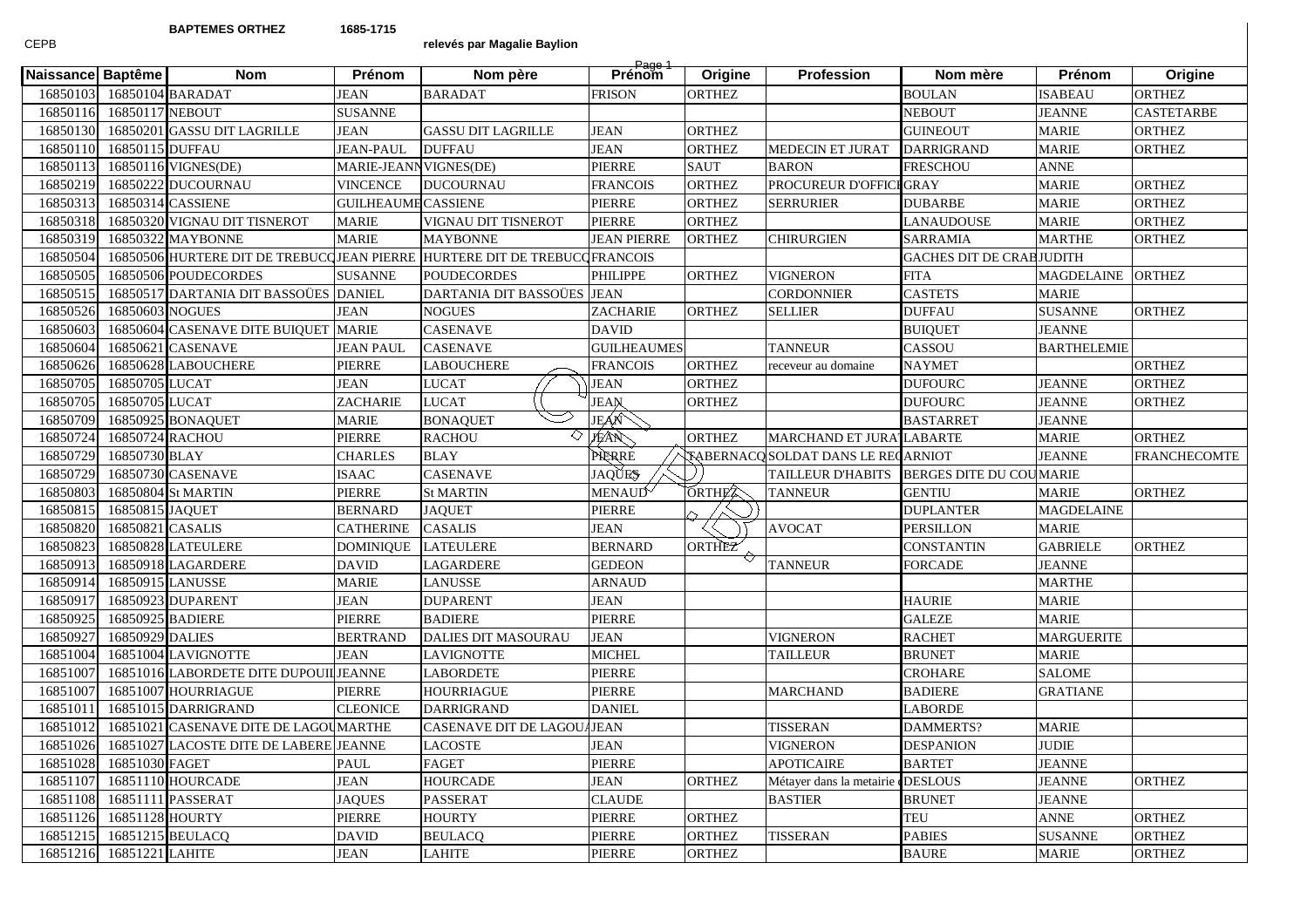| Naissance Baptême |                 | <b>Nom</b>                             | Prénom                     | Nom père                         | Prénom                  | Origine               | <b>Profession</b>                  | Nom mère            | Prénom            | Origine               |
|-------------------|-----------------|----------------------------------------|----------------------------|----------------------------------|-------------------------|-----------------------|------------------------------------|---------------------|-------------------|-----------------------|
| 16851220          |                 | 16851226 BALASQUE                      | <b>JEAN</b>                | <b>BALASQUE</b>                  | <b>PIERRE</b>           |                       | LABOUREUR                          | <b>LACOSTE</b>      | <b>SUSANNE</b>    |                       |
| 16860103          |                 | 16860105 FORCADE                       | <b>JEANNE</b>              | <b>FORCADE</b>                   | SAMUEL <sup>age 2</sup> |                       | <b>TAILLEUR</b>                    | <b>DEMULION</b>     | <b>MARIE</b>      |                       |
| 16860118          | 16860119 SESCAS |                                        | <b>MARIE</b>               | <b>SESCAS</b>                    | <b>PAUL</b>             |                       |                                    | POY                 | <b>JEANNE</b>     |                       |
| 16860126          | 16860127 DUFFAU |                                        | <b>PIERRE</b>              | <b>DUFFAU</b>                    | <b>JEAN PIERRE</b>      | <b>ORTHEZ</b>         | <b>MARCHAND</b>                    | <b>MAUPOY</b>       | <b>JUDITH</b>     | <b>ORTHEZ</b>         |
| 16860201          |                 | <b>SEREYS</b>                          | <b>ANNE</b>                | SEREYS DIT LE CHIN DUHA JEAN     |                         | <b>ORTHEZ</b>         |                                    | <b>LAFITE</b>       | <b>JEANNE</b>     | <b>ORTHEZ</b>         |
| 16860203          |                 | <b>MARSO</b>                           | <b>JEAN</b>                | <b>MARSO</b>                     | <b>ABRAHAM</b>          | <b>ORTHEZ</b>         | <b>MARCHAND</b>                    | POY OU DUPOY        | <b>JEANNE</b>     | ORTHEZ                |
| 16860215          |                 | 16860217 CAZAUDOMEC                    | <b>JEAN</b>                | CAZAUDOMEC DIT CASSOUPIERRE      |                         |                       |                                    | LABORDETE           | <b>MARIE</b>      |                       |
| 16860217          |                 | 16860219 BONNEFON                      | <b>DANIEL</b>              | <b>BONNEFON</b>                  | <b>JACOB</b>            |                       | <b>CORROYEUR</b>                   | <b>BIBARON</b>      | <b>SARA</b>       |                       |
| 16860217          | 16860219 SIOSSE |                                        | <b>JEAN</b>                | <b>SIOSSE</b>                    | <b>ABRAHAM</b>          | <b>ORTHEZ</b>         | <b>CHARPENTIER</b>                 | <b>LABALETTE</b>    | <b>ISABELLE</b>   |                       |
| 16860220          |                 | 16860222 DUMAIRE                       | <b>JAQUES</b>              | <b>DUMAIRE</b>                   | <b>IZAAC</b>            | <b>ORTHEZ</b>         |                                    | <b>MUNEY</b>        | <b>JEANNE</b>     | <b>ORTHEZ</b>         |
| 1686022           |                 | 16860222 TOURONNET DIT FOURTIX         | <b>JAQUES</b>              | TOURONNET DIT FOURTIX            | <b>JEAN</b>             |                       |                                    | <b>BERDUCAN</b>     | <b>CATHERINE</b>  |                       |
| 1686022           | 16860225 DUFAUR |                                        | <b>JEAN</b>                | <b>DUFAUR</b>                    | <b>JEAN</b>             | <b>ORTHEZ</b>         | <b>MEDECIN</b>                     | <b>DARRIGRAND</b>   | <b>MARIE</b>      | <b>ORTHEZ</b>         |
| 1686022           |                 | 16860228 MAYBONE                       | <b>PIERRE</b>              | <b>MAYBONNE</b>                  | <b>JEAN PIERRE</b>      | <b>ORTHEZ</b>         | <b>CHIRURGIEN</b>                  | <b>SARRAMEA</b>     | <b>MARTHE</b>     | <b>ORTHEZ</b>         |
| 16860302          | 16860303 BASAN  |                                        | <b>JEAN</b>                | <b>BASAN</b>                     | PIERRE                  | <b>ORTHEZ</b>         | Maçon                              | <b>POY</b>          | <b>SUSANNE</b>    | <b>ORTHEZ</b>         |
| 16860308          | 16860310 LESCAR |                                        | <b>SAMUEL</b>              | LESCAR                           | PIERRE                  |                       | Métayer dans la métairie           | DARRACQ             | <b>MARIE</b>      |                       |
| 16860309          |                 | 16860310 LAPUYADE                      | LOUIS CHARL LAPUYADE       |                                  | <b>DAVID</b>            |                       | <b>NOBLE</b>                       | <b>JASSES</b>       | <b>MARGUERITE</b> |                       |
| 16860313          |                 | 16860317 LASSALLE DIT LABARDACCJEAN    |                            | LASSALLE DIT LABARDAC(PIERRE     |                         |                       | Maçon                              | <b>MANNES</b>       | <b>JEANNE</b>     |                       |
| 16860309          |                 | 16860311 LACOSTE DE JOANTO             | <b>MARIE</b>               | <b>LACOSTE DE JOANTO</b>         | <b>PIERRE</b>           | <b>ORTHEZ</b>         |                                    | <b>BARTES</b>       | <b>JEANNE</b>     | <b>ORTHEZ</b>         |
| 16860310          |                 | 16860311 NEYS CANDEAU                  |                            | JEANNE JUSTINEYS CANDEAU         | <b>JEAN PAUL</b>        |                       |                                    | <b>ROARIES</b>      | <b>MARIE</b>      |                       |
| 16860317          |                 | 16860319 CAZENAVE                      | <b>SAMUEL</b>              | <b>CAZENAVE</b>                  | <b>PIERRE</b>           | <b>ORTHEZ</b>         | CONSEILLER A LA CH CAPDEVILLE      |                     | <b>ANNE</b>       | ORTHEZ                |
| 16860322          |                 | <b>LAMAYSON</b>                        | <b>ANNE</b>                | <b>LAMAYSON</b>                  | JEAN                    |                       |                                    | <b>LAURET</b>       | <b>ANNE</b>       |                       |
| 16860402          | 16860403 PEIRE  |                                        | <b>MARGUERITE PEIRE</b>    |                                  | <b>JEAN</b>             |                       | MARCHAND MERCIERDAUVAIGNAN         |                     | <b>CATHERINE</b>  |                       |
| 16860406          | 16860408 DUFAUR |                                        | <b>MARIE</b>               | <b>DUFAU</b>                     | SAMUEL                  | ORTHEZ                |                                    | <b>JUNCA</b>        | <b>JEANNE</b>     | <b>ORTHEZ</b>         |
| 16860407          |                 | 16860408 MESPLE DIT PETITE CLUQUPIERRE |                            | MESPLE DIT SAINTE CLUQUGUILHAUME |                         | <b>ORTHEZ</b>         |                                    | <b>NIHIL</b>        | <b>ANNE</b>       | <b>ORTHEZ</b>         |
| 16860408          |                 | 16860409 CARSUZAN                      | <b>MARGUERITE CARSUZAN</b> |                                  | JAQUEŠ $\langle$        |                       | SAINTE SUZALABOUREUR               | <b>LAURET</b>       | <b>SUSANNE</b>    | <b>SAINTE SUZANNE</b> |
| 16860408          |                 | 16860418 MASCARAS                      | <b>SUSANNE</b>             | <b>MASCARAS</b>                  | <b>BERNARD</b>          | DEPART                | <b>MARECHAL</b>                    | <b>BROCAS</b>       | <b>JEANNE</b>     | <b>DEPART</b>         |
| 1686041           |                 | 16860411 GUICHEBAROU                   | <b>JEAN</b>                | <b>GUICHEBAROU</b>               | <b>JEAN</b>             | <b>ORTHEX</b>         | Maçon                              | <b>BALASCOU</b>     | <b>ANNE</b>       | <b>ORTHEZ</b>         |
| 16860414          | 16860415 HOURTY |                                        | <b>ABRAHAM</b>             | <b>HOURTY</b>                    | <b>ANDRE</b>            |                       | <b>VIGNERON</b>                    | <b>MOURE</b>        | <b>SUSANNE</b>    |                       |
| 1686041:          | 16860415 DIBOS  |                                        | <b>JEAN</b>                | <b>DIBOS</b>                     | <b>JEAN</b>             | ORTHEZ $\diamondsuit$ |                                    | <b>DABBADIE</b>     | <b>BERNADE</b>    | <b>ORTHEZ</b>         |
| 16860424          |                 | <b>LABOURDETTE</b>                     |                            | JACQUES NISILABOURDETTE          | <b>JEAN</b>             |                       |                                    | <b>PEYRET</b>       | <b>JEANNE</b>     |                       |
| 16860428          |                 | 16860505 SUBERVIELLE                   | <b>MARIE</b>               | <b>SUBERVIELLE</b>               | <b>JEAN</b>             |                       | <b>MARCHAND TANNEU</b>             | <b>VERS</b>         | <b>MARIE</b>      |                       |
| 16860502          | 16860505 ARROUT |                                        | <b>SUSANNE</b>             | <b>ARROUT</b>                    | PIERRE                  | <b>ORTHEZ</b>         | <b>VIGNERON</b>                    | <b>BASCOÜERT</b>    | <b>MARIE</b>      | <b>ORTHEZ</b>         |
| 16860513          |                 | 16860514 LACOSTE                       | <b>SAMUEL</b>              | <b>LACOSTE</b>                   | PIERRE                  | <b>ORTHEZ</b>         | <b>TANNEUR</b>                     | LABORDE             | <b>MARIE</b>      | <b>ORTHEZ</b>         |
| 16860515          |                 | 16860516 DARGELER                      | <b>MARIE</b>               | <b>DARGELER</b>                  | <b>BERNARD</b>          |                       |                                    | LASBASTE            | <b>MARGUERITE</b> |                       |
| 16860518          |                 | 16860519 DUCORNEAU                     | <b>JEANNE</b>              | <b>DUCORNEAU</b>                 | <b>FRANCOIS</b>         | <b>ORTHEZ</b>         |                                    | <b>GRAY</b>         | <b>MARIE</b>      | <b>ORTHEZ</b>         |
| 16860610          | 16860610 FOREST |                                        | <b>VITAL</b>               | <b>FOREST</b>                    | <b>JEAN</b>             | <b>BERITS</b>         |                                    | <b>BARRERE</b>      | <b>MARIE</b>      | POYCASTREU?(Big       |
| 16860625          |                 | 16860626 LABOURDETTE                   | <b>JEAN</b>                | <b>LABOURDETTE</b>               | <b>JEAN</b>             | <b>ORTHEZ</b>         |                                    | <b>FOURMALAGUES</b> | <b>RACHEL</b>     | ORTHEZ                |
|                   |                 | 16860630 16860701 FOURCADE             | <b>MAGDELAINE FOURCADE</b> |                                  | <b>JEAN</b>             | <b>ORTHEZ</b>         |                                    | <b>BARROUMANES</b>  | <b>MARTHE</b>     | <b>ORTHEZ</b>         |
| 16860707          |                 | 16860707 FORSANS                       | <b>PIERRE</b>              | <b>FORSANS</b>                   | <b>ETIENNE</b>          | <b>SALES</b>          | <b>CORROYEUR</b>                   | <b>RONTIGNOU</b>    | <b>MARIE</b>      | <b>SALES</b>          |
| 16860713          | 16870208 RUTY   |                                        | PIERRE IGNACRUTY           |                                  | <b>GUITON</b>           | PEYREHOURADE          |                                    | <b>BARBIER</b>      | <b>MARIE</b>      |                       |
| 16860715          |                 | 16860715 LANUSSE                       | <b>ANTOINETTE LANUSSE</b>  |                                  | <b>ARNAUD</b>           | <b>ORTHEZ</b>         | <b>TAILLEUR</b>                    | LASSERRE            |                   | ORTHEZ                |
| 16860718          |                 | 16860804 DARETE DIT HILOO              | <b>JEAN</b>                | DARETE DIT HILOO                 | <b>JEAN</b>             |                       | <b>CHARPENTIER</b>                 | <b>RAMOU</b>        | <b>MARIE</b>      |                       |
| 16860720          |                 | 16860722 DESPAGNOU                     | <b>PIERRE</b>              | <b>DESPAGNOU</b>                 | <b>MATHIEU</b>          | <b>ORTHEZ</b>         | <b>MARCHAND</b>                    | <b>TESTEVIN</b>     | <b>JEANNE</b>     |                       |
| 16860819          |                 | 16860820 Ste CLUQUE                    | <b>ISAAC</b>               | Ste CLUQUE                       | <b>JEAN</b>             |                       | métayer dans la métairie           | TISNE               | <b>JEANNE</b>     |                       |
| 16860826          |                 | 16860829 CAUHEPE                       | <b>DAVID</b>               | <b>CAUHEPE</b>                   | <b>JEAN</b>             |                       | métayer dans la métairie dLAPOUBLE |                     | <b>JUDITH</b>     |                       |
|                   |                 |                                        |                            |                                  |                         |                       |                                    |                     |                   |                       |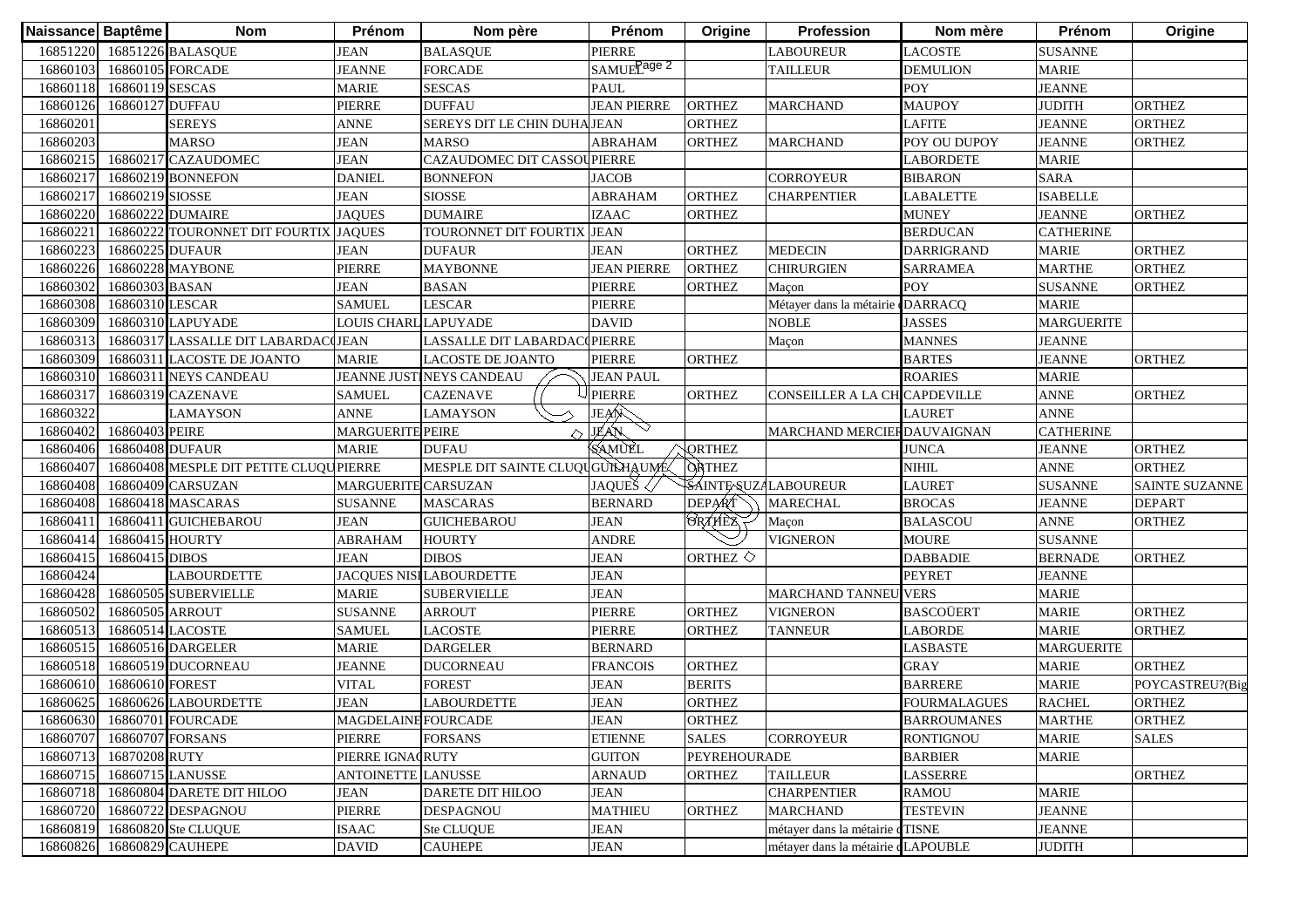| Naissance Baptême |                           | <b>Nom</b>                                | <b>Prénom</b>     | Nom père                                                                    | Prénom           | Origine               | Profession                    | Nom mère           | <b>Prénom</b>             | Origine               |
|-------------------|---------------------------|-------------------------------------------|-------------------|-----------------------------------------------------------------------------|------------------|-----------------------|-------------------------------|--------------------|---------------------------|-----------------------|
| 16860903          |                           | 16860903 LABORDE DIT MATELOT              | <b>JEAN</b>       | <b>LABORDE</b>                                                              | PIERRE           | <b>ORTHEZ</b>         | <b>MARCHAND</b>               | <b>PEYRET</b>      | <b>JEANNE</b>             | <b>ORTHEZ</b>         |
| 16860906          |                           |                                           |                   | 16860908 BASCOUERT DITE DE POUQBARTHELEMI BASCOUERT DIT DE POUQUIEAN Page 3 |                  |                       |                               | LAPLACE            | <b>JEANNE</b>             |                       |
| 16860908          |                           | 16860911 HOURTINIE DIT GOUEYTTE CATHERINE |                   | HOURTINIE DIT GOUEYTE SIMON                                                 |                  | <b>RAMOUS</b>         |                               | <b>DUTEIN</b>      | <b>MARGUERITTE RAMOUS</b> |                       |
| 16860911          |                           | 16860912 LOMPRE DIT CADDET                | <b>JEAN</b>       | <b>LOMPRE DIT CADDET</b>                                                    | <b>FRANCOIS</b>  | <b>ORTHEZ</b>         |                               | <b>SALLENAVE</b>   | <b>JEANNE</b>             | <b>ORTHEZ</b>         |
| 16860912          | 16860914 MELION           |                                           | <b>JEAN</b>       | <b>MELION</b>                                                               | PIERRE           |                       | LABOUREUR                     | <b>HILLOU</b>      | <b>RACHEL</b>             |                       |
| 16860928          |                           | 16860929 DAUBAGNA                         | <b>JEANNE</b>     | <b>DAUBAGNA</b>                                                             | <b>JEAN</b>      |                       | métayer                       | <b>TUCOLLE</b>     | <b>JEANNE</b>             |                       |
| 16860928          | 16860930 JOY              |                                           | <b>JEANNE</b>     | <b>JOY</b>                                                                  | <b>JEAN</b>      |                       | <b>LABOUREUR</b>              | <b>BARADAT</b>     | <b>JEANNE</b>             |                       |
| 16861007          |                           | 16861020 NAVAILLES                        | <b>JEAN</b>       | <b>NAVAILLES</b>                                                            | <b>DAVID</b>     | <b>ORTHEZ</b>         |                               | <b>DUCASTANIAS</b> | <b>JEANNE</b>             | <b>ORTHEZ</b>         |
| 16861018          |                           | 16861019 GUILHEMBERNARD                   | <b>PIERRE</b>     | <b>GUILHEMBERNARD</b>                                                       | PIERRE           | <b>ORTHEZ</b>         | <b>MARCHAND</b>               | <b>TUIEZ</b>       | <b>LOUISE</b>             | <b>ORTHEZ</b>         |
| 16861102          |                           | 16861103 LARROUY                          | <b>SAMSON</b>     | <b>LARROUY</b>                                                              | <b>SAMUEL</b>    | <b>ORTHEZ</b>         | <b>MARECHAL</b>               | <b>DESPAGNON</b>   | <b>MARIE</b>              | <b>ORTHEZ</b>         |
| 16861107          | 16861110 LISCAY           |                                           | <b>ANNE</b>       | LISCAY DIT BARRAU                                                           | PIERRE           |                       | <b>VIGNERON</b>               | <b>PELEGRIN</b>    | <b>BERNARDE</b>           |                       |
| 16861108          |                           | 16861109 PERER DIT DE CAPBERT             | <b>DAMENGE</b>    | PERER DIT DE CAPBERT                                                        | <b>DOMINIQUE</b> | <b>ETRANGER</b>       | <b>MENDIANT</b>               | <b>PRAT</b>        | <b>MARIE</b>              | <b>ETRANGER</b>       |
| 16861109          |                           | 16861110 LANUSSE DITE DE TUREU            | <b>AGNES</b>      | LANUSSE DIT DE TUREU                                                        | PIERRE           |                       | <b>LABOUREUR</b>              | <b>BAUDE</b>       | <b>MARIE</b>              |                       |
| 16861109          | 16861112 HEUGAS           |                                           | MAGDELAINE HEUGAS |                                                                             | DAVID            |                       | métayer dans la metairie      | dBERGES            | <b>JUDITH</b>             |                       |
| 16861113          | 16861113 TISNE            |                                           | <b>MARIE</b>      | <b>TISNE</b>                                                                | <b>JACOB</b>     | <b>ORTHEZ</b>         | <b>LABOUREUR</b>              | <b>BALASQUE</b>    | <b>BARTHELEMIE ORTHEZ</b> |                       |
| 16861120          | 16861122 BARTE            |                                           | <b>SUSANNE</b>    | <b>BARTE</b>                                                                | <b>THOMAS</b>    | <b>ORTHEZ</b>         |                               | <b>SEREYS</b>      | <b>ANNE</b>               | <b>ORTHEZ</b>         |
| 16861124          |                           | 16861125 BAZERECH                         | <b>PIERRE</b>     | <b>BAZERECH</b>                                                             | <b>JEAN</b>      | <b>ORTHEZ</b>         | <b>MARECHAL</b>               | TELEZ              | <b>ANNE</b>               | <b>ORTHEZ</b>         |
| 16861124          |                           | 16861126 LAFITTE DITE DE MITANE           | <b>SUSANNE</b>    | <b>LAFITTE DIT MITANE</b>                                                   | <b>JEAN</b>      | <b>ORTHEZ</b>         |                               | LASSERRE           | <b>JEANNE</b>             | ORTHEZ                |
| 16861129          |                           | 16861201 FOURSANS                         | <b>ARNAUD</b>     | FOURSANS DIT BOURDON                                                        | <b>JEAN</b>      |                       | <b>MARCHAND</b>               | <b>BERGES</b>      | <b>MARIE</b>              |                       |
| 16861204          |                           | <b>MILOUA</b>                             | <b>DAVID</b>      | <b>MILOUA</b>                                                               | <b>ESTIENNE</b>  |                       |                               | <b>MASSOUE</b>     | <b>MARIE</b>              |                       |
| 16861205          |                           | 16861207 DESCAUNET                        | <b>JEAN</b>       | <b>DESCAUNET</b>                                                            | JEAN             | <b>ORTHEZ</b>         |                               | <b>MERE</b>        | <b>JEANNE</b>             | <b>ORTHEZ</b>         |
| 16861208          | 16861210 NAUDE            |                                           | <b>PIERRE</b>     | <b>NAUDE</b><br>△                                                           | PIERRE           | <b>ORTHEZ</b>         | <b>TANNEUR</b>                | <b>SUBERBICLE</b>  | <b>JEANNE</b>             | <b>ORTHEZ</b>         |
| 16861209          |                           | 16861210 LESCOUTE                         | <b>PIERRE</b>     | <b>LESCOUTE</b>                                                             | BERTRAND         | <b>QRTHEZ</b>         | <b>TISSERAN</b>               | <b>SOUBIRAN</b>    | <b>JEANNE</b>             | <b>ORTHEZ</b>         |
|                   |                           |                                           |                   |                                                                             |                  |                       |                               |                    |                           |                       |
| 16861215          |                           | 16861215 BOURDON                          | <b>JEAN</b>       | <b>BOURDON</b>                                                              | JEAN             | $\sqrt{\text{SALES}}$ |                               | <b>MONTAGNE</b>    | <b>BERNARDE</b>           | <b>SALES</b>          |
| 16861215          |                           | 16861218 LABAT DIT PILAN                  | <b>SALOMON</b>    | <b>LABAT DIT PILAN</b>                                                      | <b>MATHIEU</b>   | ORTHEZ                | <b>TANNEUR</b>                | <b>BERDUCAN</b>    | <b>JEANNE</b>             | <b>ORTHEZ</b>         |
| 16861218          |                           | 16861222 LABORDETTE                       | <b>MARIE</b>      | LABORDETTE DIT CADDET JEAN                                                  |                  | <b>ORTHEZ</b>         | <b>TANNEUR</b>                | <b>TOUIAA</b>      | <b>CATHERINE</b>          | <b>ORTHEZ</b>         |
| 16870103          |                           | 16870105 LARTIGUE                         | <b>CATHERINE</b>  | <b>LARTIGUE</b>                                                             | <b>JAQUES</b>    |                       | Métayer dans la métairie      | <b>DUHOURCQ</b>    | <b>MARIE</b>              |                       |
| 16870105          |                           | 16870107 BASIN DIT MONHOR                 | <b>PHILIPPE</b>   | <b>BASIN DIT MONHOR</b>                                                     | <b>JEAN</b>      | ♦                     | <b>TANNEUR</b>                | <b>BER</b>         | <b>SARA</b>               |                       |
| 16870116          | 16870117 HAURIE           |                                           | <b>MARIE</b>      | <b>HAURIE</b>                                                               | PIERRE           | <b>ORTHEZ</b>         |                               | <b>DUPAREN</b>     | <b>JEANNE</b>             | <b>ORTHEZ</b>         |
| 16870110          |                           | 16870115 LICHIGARAY CRIQUI                | <b>ANTOINE</b>    | LICHIGARAY CRIQUI                                                           | <b>SAMUEL</b>    | <b>ORTHEZ</b>         | <b>BOURGEOIS</b>              | <b>LASSALLE</b>    | <b>CLEONICE</b>           | ORTHEZ                |
| 16870111          |                           | 16870114 DUBER DIT TIROT                  | <b>IZABEAU</b>    | <b>DUBER DIT TIROT</b>                                                      | <b>ANDRE</b>     |                       | <b>TANNEUR</b>                | SARRABERE          | <b>JUDITH</b>             |                       |
| 16870113          |                           | 16870115 LAGARRIGUE                       | <b>CATHERINE</b>  | LAGARRIGUE                                                                  | <b>JEAN</b>      | <b>ORTHEZ</b>         | <b>CHAUDRONNIER</b>           | <b>DUFAUR</b>      | <b>JEANNE</b>             | <b>ORTHEZ</b>         |
| 16870122          | 16870122 LAUGA            |                                           | <b>MARIE</b>      | <b>LAUGA</b>                                                                | <b>ESTIENNE</b>  | <b>ORTHEZ</b>         | CORDONNIER ME                 | <b>REY</b>         | <b>JEANNE</b>             | <b>ORTHEZ</b>         |
| 16870124          |                           | 16870124 LUCAT DIT MARTETE                | <b>CATHERINE</b>  | <b>LUCAT DIT MARTETE</b>                                                    | <b>JEAN</b>      | <b>ORTHEZ</b>         | <b>MARCHAND</b>               | <b>DUFOURC</b>     | <b>JEANNE</b>             | <b>ORTHEZ</b>         |
| 16870129          |                           | 16870130 St MARTIN                        | <b>JEAN</b>       | <b>St MARTIN</b>                                                            | <b>MENAUD</b>    | <b>ORTHEZ</b>         | CORROYEUR                     | <b>JENTIER</b>     | <b>MARIE</b>              | <b>ORTHEZ</b>         |
|                   |                           | 16870131 16870201 CADILHON                | <b>PIERRE</b>     | <b>CADILHON</b>                                                             | <b>GATIES</b>    | <b>ORTHEZ</b>         | <b>CORDONNIER</b>             | <b>JENTIER</b>     | <b>ANNE</b>               | <b>ORTHEZ</b>         |
|                   | 16870203 16870204 LAGARDE |                                           | PIERRE            | <b>LAGARDE</b>                                                              | PIERRE           |                       | <b>TISSERAN</b>               | <b>BONECAZE</b>    | <b>JEANNE</b>             |                       |
| 16870206          | 16870207 COYLA            |                                           | <b>FRANCOIS</b>   | COYLA                                                                       | LOUIS            | <b>CAHORS</b>         | <b>MENDIANT</b>               | <b>CAVALIERE</b>   | <b>JEANNE</b>             | <b>CANJAUX DIOCES</b> |
| 16870208          |                           | 16870809 BESSOUAT PATAA                   | <b>ANDRE</b>      | <b>BESSOUAT DIT PATAA</b>                                                   | <b>DANIEL</b>    | <b>ORTHEZ</b>         |                               | DAUSSI?            | <b>JEANNE</b>             | <b>ORTHEZ</b>         |
| 16870209          |                           |                                           |                   | <b>DUFFAU</b>                                                               | <b>JEAN</b>      |                       | <b>MARCHAND</b>               |                    |                           |                       |
|                   | 16870210 DUFFAU           |                                           | <b>JEANNE</b>     |                                                                             |                  | <b>ORTHEZ</b>         |                               | <b>MAUPOY</b>      | <b>JUDITH</b>             | <b>ORTHEZ</b>         |
| 16870212          |                           | 16870213 LAVIGNOTE                        | <b>MARIE</b>      | <b>LAVIGNOTE</b>                                                            | <b>MICHEL</b>    |                       | Maître d'habits               | <b>BRUNET</b>      | <b>MARIE</b>              |                       |
| 16870218          | 16870219 BADIERE          |                                           | PIERRE            | <b>BADIERE</b>                                                              | PIERRE           | <b>ORTHEZ</b>         | NOTAIRE                       | <b>GALESE</b>      | <b>MARIE</b>              | ORTHEZ                |
| 16870224          |                           | 16870301 CAZENAVE                         | <b>MARGUERITE</b> | <b>CAZENAVE</b>                                                             | <b>JAQUES</b>    | <b>ORTHEZ</b>         | CONSEILLER A LA CH CAPDEVILLE |                    | <b>ANNE</b>               | <b>ORTHEZ</b>         |
| 16870303          |                           | 16870306 BARROUMERES                      | <b>JEANNE</b>     | BARROUMERES DIT MARTIMATHIEU                                                |                  | <b>ORTHEZ</b>         | <b>MARCHAND</b>               | <b>LAFITE</b>      | <b>MARTHE</b>             | <b>ORTHEZ</b>         |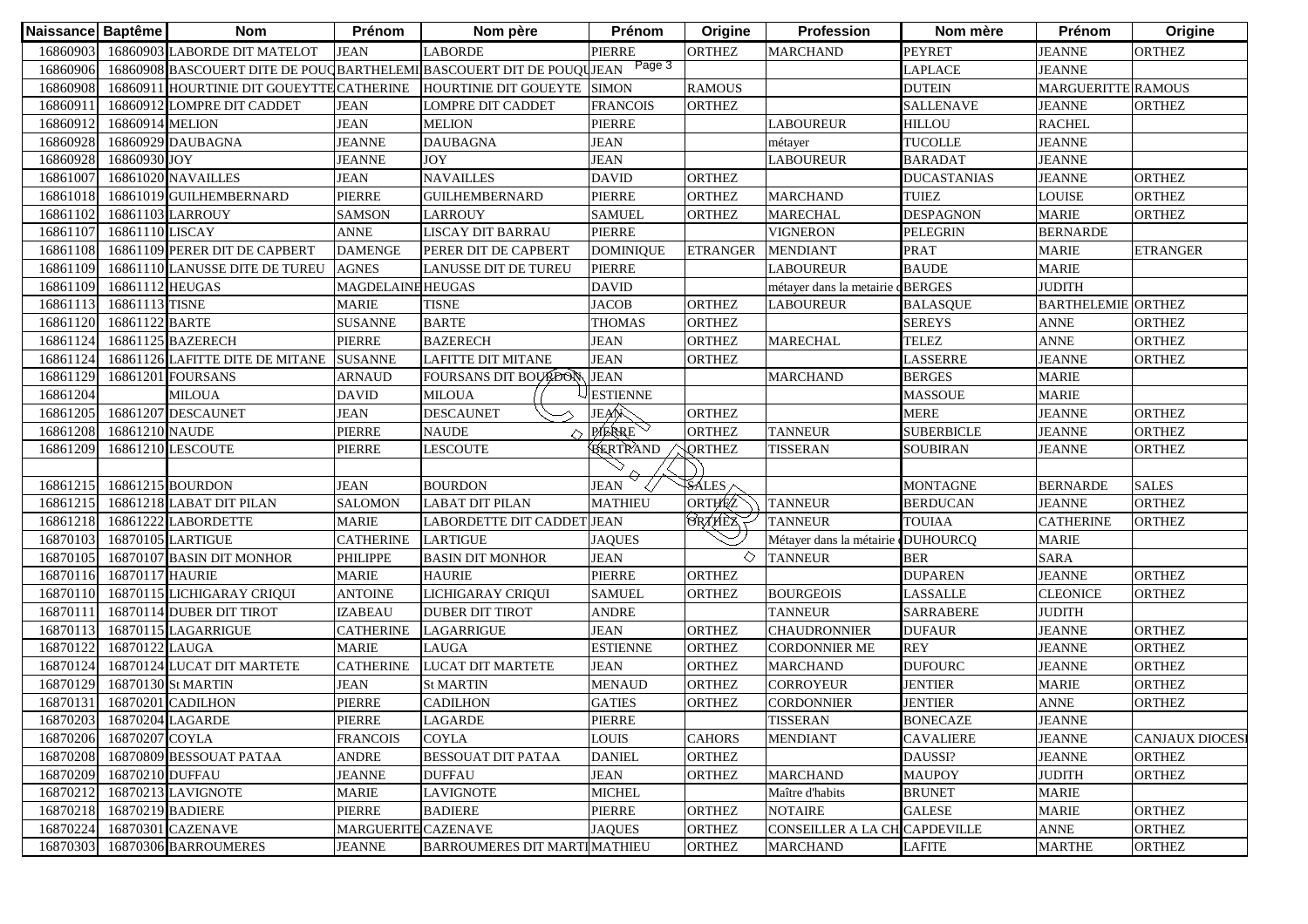| 16870322<br>16870326 MARSO<br><b>POEY</b><br><b>CATHERINE</b><br><b>MARSO</b><br><b>ABRAHAM</b><br><b>ORTHEZ</b><br><b>JEANNE</b><br><b>ORTHEZ</b><br><b>MARCHAND</b><br>ZACHARTE <sup>4</sup><br>16870324<br>16870324 NOGUEZ<br><b>NOGUEZ</b><br><b>MAÎTRE SELLIER</b><br><b>DUFAUR</b><br><b>SUSANNE</b><br><b>MICHEL</b><br><b>CORDIER</b><br>16870326<br>16870331 LASSERRE DIT PEYRONETE BERNARD<br>LASSERRE DIT PEYRONETH DAVID<br>MONSQUEZ ORTHI<br>MONSQUEZ ORTHEZ<br><b>MARGUERITE</b><br><b>JEAN</b><br><b>ESPELLETE</b><br>16870404<br>16870405 LACOSTE TITOY<br><b>PIERRE</b><br><b>ANNE</b><br>LACOSTE TITOY<br>16870406<br>16870406 CASSIERE<br><b>CASSIERE</b><br>PIERRE<br><b>MARIE</b><br><b>ORTHEZ</b><br><b>JUDITH</b><br><b>ORTHEZ</b><br><b>SERRURIER</b><br>LAMARCADE<br><b>PIERRE</b><br><b>JEAN</b><br><b>JEANNE</b><br>16870406<br>16870408 CAMLONG DIT PIERRAS<br><b>CAMLONG DIT PIERRAS</b><br><b>BERGES</b><br><b>JEAN</b><br><b>ANNE</b><br><b>ORTHEZ</b><br>16870411<br>16870411 St MARTIN<br>MAGDELAINE St MARTIN<br><b>ORTHEZ</b><br><b>ARMURIER</b><br><b>BALASQUE</b><br>16870416<br>16870418 CASAUX<br><b>CASAUX</b><br><b>DAVID</b><br><b>ORTHEZ</b><br><b>GARDERES</b><br><b>CATHERINE</b><br><b>ORTHEZ</b><br><b>JUDITH</b><br><b>VIGNERON</b><br><b>PIERRE</b><br>PIERRE<br>16870418<br>16870420 LAHARRERE<br>LAHARRERE<br><b>CATHERINE</b><br><b>LABOUREUR</b><br><b>DARRIGRAND</b><br><b>JEAN</b><br><b>ORTHEZ</b><br><b>ORTHEZ</b><br>16870508<br>16870508 CAZALIS<br>PIERRE THOM CAZALIS<br><b>PERSILLON</b><br><b>MARIE</b><br>Premier Jurat<br><b>ORTHEZ</b><br><b>ORTHEZ</b><br>16870514<br>16870515 PASSERAT<br><b>MICHEL</b><br><b>PASSERAT</b><br><b>CLAUDE</b><br><b>BRUNET</b><br><b>JEANNE</b><br>Maître Batier<br>16870607<br><b>CASENAVE</b><br><b>CLAVERIE</b><br>16870608 CASENAVE<br><b>PEYRONNE</b><br><b>PIERRE</b><br><b>CAZERES EN MARSAN</b><br><b>JEANNE</b><br><b>CAZERES EN MAR</b><br>16870609<br>16870610 MARQUEHOSSE<br><b>JEAN</b><br><b>MARQUEHOSSE</b><br><b>JEAN</b><br><b>VIGNERON</b><br><b>SEREYS</b><br><b>JEANNE</b><br>1687062<br>16870622 BOUSSES<br><b>JEAN</b><br><b>BOUSSES HOSTE</b><br><b>FRANCOIS</b><br><b>ORTHEZ</b><br><b>MARTHE</b><br><b>ORTHEZ</b><br>LACOURETGE<br>16870623<br>16870626 TESTABIN DU BOIS<br><b>DAVID</b><br><b>TESTABIN DU BOIS</b><br>PIERRE<br>CARRESSE<br><b>MARIE</b><br><b>ORTHEZ</b><br>16870624<br>16870625 DARRIGRAND DIT BERNAD MARIE<br>DARRIGRAND DIT BERNADJEAN<br><b>ORTHEZ</b><br>CORROYEUR<br><b>GATIES</b><br><b>ANNE</b><br>16870625<br>16870625 LOMPRE<br><b>BERTRAND</b><br><b>CAZALIS</b><br><b>JEANNE</b><br><b>ORTHEZ</b><br><b>FRANCOIS</b><br>LOMPRE<br><b>ORTHEZ</b><br>16870705<br>16870706 LABORDETE DIT LAMIET<br><b>JEAN</b><br><b>LABORDETE DIT LAMIET</b><br><b>JEAN</b><br><b>ORTHEZ</b><br><b>MAGDELAINE</b><br><b>ORTHEZ</b><br>LABORDE<br><b>JEAN</b><br>PIERRE<br>16870706<br>16870706 TAMOUNET<br><b>TAMOUNET</b><br><b>LABOUREUR</b><br><b>HOURTINIE</b><br><b>ANNE</b><br>16870706<br>16870712 BALANSU<br><b>SUSANNE</b><br><b>BALANSU</b><br><b>ARNAUD</b><br><b>ORTHEZ</b><br><b>DEBAN</b><br><b>MARIE</b><br><b>ORTHEZ</b><br>CORROYEUR<br>DANREL<br><b>ORTHEZ</b><br>16870707<br>16870717 BOULAN<br><b>JEAN</b><br><b>BOULAN</b><br><b>ORTHEZ</b><br><b>MOULINS</b><br><b>SUSANNE</b><br><b>PIERRE</b><br>16870730<br>16870801<br><b>JEAN</b><br><b>DARGET</b><br><b>SOARNS</b><br><b>SOARNS</b><br><b>DARGET</b><br>Métayer du Sieur St MartiLAFITTE<br><b>MARIE</b><br>△<br>DARRIGRAND DIT ROGUENDANIEL<br>16870807<br>16870807 DARRIGRAND DIT ROGUENPAUL<br><b>QRTHEZ</b><br><b>ANNE</b><br><b>ORTHEZ</b><br><b>LABORDE</b><br><b>CORROYEUR</b><br>JEAN<br><b>ORTHEZ</b><br><b>HENRY</b><br><b>MARIE</b><br><b>ORTHEZ</b><br>16870807<br>16870817 MELION DIT MOTON<br><b>MELION DIT MOTON</b><br><b>SOUBIRAN</b><br>ORTHEZ<br><b>GACHETS DIT PEYROULAT PAUL</b><br><b>ANNE</b><br><b>LANUSSE</b><br><b>ORTHEZ</b><br>16870808<br>16870808 GACHETS DITE PEYROULA MARTHE<br><b>JEAN</b><br><b>MEDECIN</b><br><b>MARIE</b><br>16870810<br>16870811 DUFFAU<br><b>DUFFAU</b><br><b>DARRIGRAND</b><br><b>MARIE</b><br><b>JEAN</b><br><b>JUDITH</b><br>16870810<br>16870813 DAUBAGNA<br><b>JEANNE</b><br><b>HORCADE</b><br><b>DAUBAGNA</b><br>Métayer à Boué<br>16870823 BONEFON DIT LALOTE<br><b>JACOB</b><br><b>SARA</b><br>1687082<br><b>PIERRE</b><br><b>BONEFON DIT LALOTE</b><br><b>BIBARON</b><br><b>JEAN</b><br>◇<br><b>MARCHAND</b><br>16870830<br>16870830 BRASSALAY<br><b>JEAN</b><br><b>BRASSALAY</b><br><b>DARRIGRAND</b><br><b>MARIE</b><br>16870902<br>16870903 SEVIGNAC<br><b>ESTIENNE</b><br><b>SEVIGNAC</b><br><b>ESTIENNE</b><br><b>ORTHEZ</b><br><b>ANNE</b><br><b>ORTHEZ</b><br><b>CORROYEUR</b><br><b>DARRIGRAND</b><br>16870904<br><b>ORTHEZ</b><br>16870904 FOURQUET<br><b>JEAN</b><br><b>FOURQUET</b><br><b>JEAN</b><br><b>ORTHEZ</b><br><b>LABOUREUR</b><br><b>TANDRILLON</b><br><b>MICHELE</b><br>MARGUERITTE ORTHEZ<br>16870905<br>16870906 DARRIGRAND<br><b>JEANNE</b><br><b>DARRIGRAND</b><br><b>JEAN JAQUES</b><br><b>ORTHEZ</b><br><b>SUBERCAZE</b><br><b>MARCHAND</b><br>1687091<br><b>PIERRE</b><br>CASAUDOMEC DIT COSSOUPIERRE<br><b>ORTHEZ</b><br><b>ORTHEZ</b><br>16870912 CASAUDOMEC<br><b>LABORDETE</b><br><b>MARIE</b><br>16870913<br>16870916 CASAUX<br><b>ANNE</b><br><b>JAQUES</b><br><b>ORTHEZ</b><br><b>TISSERAN</b><br><b>ORTHEZ</b><br><b>CASAUX</b><br><b>LALANNE</b><br><b>MARIE</b><br>16870914<br>16870914 LABORDE<br><b>MARTHE</b><br><b>ABRAHAM</b><br><b>CARSUZAN</b><br><b>ORTHEZ</b><br><b>LABORDE</b><br><b>ORTHEZ</b><br><b>CHAUDRONNIER</b><br><b>CATHERINE</b><br>1687091<br>16870915 LAGOARDE DIT PRINCE<br><b>ARNAUD</b><br><b>MATHIEU</b><br><b>PRINCE</b><br><b>ANNE</b><br>LAGOARDE DIT PRINCE<br><b>VIGNERON</b><br>16870917<br>16870918 LARRIVIERE<br><b>JEAN</b><br><b>DAX</b><br><b>DAVID</b><br><b>MENDIANT</b><br>LAHICE DE BAREGE<br><b>MARIE BAREGE</b><br>LARRIVIERE<br>16870918 16870925 FURTERE<br><b>JEAN</b><br>FRANCOISE FURTERE<br><b>LACAMOIRE</b><br><b>MARTHE</b><br>16870925 DESPANION<br>PIERRE<br><b>ORTHEZ</b><br><b>ORTHEZ</b><br>16870924<br><b>MARTHE</b><br><b>DESPANION</b><br><b>TANNEUR</b><br><b>DONVIDAN</b><br><b>JEANNE</b><br>16870928 LICHIGARAY<br><b>JEAN</b><br>PIERRE<br><b>ORTHEZ</b><br><b>ORTHEZ</b><br>16870926<br>LICHIGARAY<br><b>AVOCAT</b><br><b>St MARTIN</b><br><b>NAVARRINE</b><br><b>ORTHEZ</b><br>16870927<br>16870928 DAGASTU DITE LAGRILLE<br><b>MARIE</b><br>DAGASTU DIT LAGRILLE<br><b>JEAN</b><br><b>ORTHEZ</b><br><b>VIGNERON</b><br><b>GIMONT</b><br><b>MARIE</b><br><b>JACOB</b><br>16871007<br>16871007 TISNE<br><b>JEANNE</b><br>TISNE DIT MONON<br><b>ORTHEZ</b><br><b>VIGNE</b><br><b>BALASQUE</b><br><b>BARTHELEMIE</b><br><b>ORTHEZ</b><br>16871007<br>16871018 LABORDE<br><b>JOSEPH</b><br><b>MAÎTRE SCELLIER</b><br><b>MARIE</b><br><b>LABORDE</b><br><b>ORTHEZ</b><br><b>BADIERE</b><br><b>CATHERINE</b><br><b>ORTHEZ</b><br>16871015 PRINCE<br><b>PIERRE</b><br>CASSIAU | Naissance Baptême | <b>Nom</b> | Prénom | Nom père      | Prénom | Origine | <b>Profession</b> | Nom mère | Prénom           | Origine |
|------------------------------------------------------------------------------------------------------------------------------------------------------------------------------------------------------------------------------------------------------------------------------------------------------------------------------------------------------------------------------------------------------------------------------------------------------------------------------------------------------------------------------------------------------------------------------------------------------------------------------------------------------------------------------------------------------------------------------------------------------------------------------------------------------------------------------------------------------------------------------------------------------------------------------------------------------------------------------------------------------------------------------------------------------------------------------------------------------------------------------------------------------------------------------------------------------------------------------------------------------------------------------------------------------------------------------------------------------------------------------------------------------------------------------------------------------------------------------------------------------------------------------------------------------------------------------------------------------------------------------------------------------------------------------------------------------------------------------------------------------------------------------------------------------------------------------------------------------------------------------------------------------------------------------------------------------------------------------------------------------------------------------------------------------------------------------------------------------------------------------------------------------------------------------------------------------------------------------------------------------------------------------------------------------------------------------------------------------------------------------------------------------------------------------------------------------------------------------------------------------------------------------------------------------------------------------------------------------------------------------------------------------------------------------------------------------------------------------------------------------------------------------------------------------------------------------------------------------------------------------------------------------------------------------------------------------------------------------------------------------------------------------------------------------------------------------------------------------------------------------------------------------------------------------------------------------------------------------------------------------------------------------------------------------------------------------------------------------------------------------------------------------------------------------------------------------------------------------------------------------------------------------------------------------------------------------------------------------------------------------------------------------------------------------------------------------------------------------------------------------------------------------------------------------------------------------------------------------------------------------------------------------------------------------------------------------------------------------------------------------------------------------------------------------------------------------------------------------------------------------------------------------------------------------------------------------------------------------------------------------------------------------------------------------------------------------------------------------------------------------------------------------------------------------------------------------------------------------------------------------------------------------------------------------------------------------------------------------------------------------------------------------------------------------------------------------------------------------------------------------------------------------------------------------------------------------------------------------------------------------------------------------------------------------------------------------------------------------------------------------------------------------------------------------------------------------------------------------------------------------------------------------------------------------------------------------------------------------------------------------------------------------------------------------------------------------------------------------------------------------------------------------------------------------------------------------------------------------------------------------------------------------------------------------------------------------------------------------------------------------------------------------------------------------------------------------------------------------------------------------------------------------------------------------------------------------------------------------------------------------------------------------------------------------------------------------------------------------------------------------------------------------------------------------------------------------------------------------------------------------------------------------------------------------------------------------------------------------------------------------------------------------------------------------------------------------------------------------------------------------------------------------------------------------------------------------------------------------------------------------------------------------------------------------------------------------------------------------------------------------------------------------------------------------------------------------------------------------------------------------------------------------------------------------------------------------------------------------------------------------------------------------------------------------------------------------------------------------------------------------------------------------------------------------------------|-------------------|------------|--------|---------------|--------|---------|-------------------|----------|------------------|---------|
|                                                                                                                                                                                                                                                                                                                                                                                                                                                                                                                                                                                                                                                                                                                                                                                                                                                                                                                                                                                                                                                                                                                                                                                                                                                                                                                                                                                                                                                                                                                                                                                                                                                                                                                                                                                                                                                                                                                                                                                                                                                                                                                                                                                                                                                                                                                                                                                                                                                                                                                                                                                                                                                                                                                                                                                                                                                                                                                                                                                                                                                                                                                                                                                                                                                                                                                                                                                                                                                                                                                                                                                                                                                                                                                                                                                                                                                                                                                                                                                                                                                                                                                                                                                                                                                                                                                                                                                                                                                                                                                                                                                                                                                                                                                                                                                                                                                                                                                                                                                                                                                                                                                                                                                                                                                                                                                                                                                                                                                                                                                                                                                                                                                                                                                                                                                                                                                                                                                                                                                                                                                                                                                                                                                                                                                                                                                                                                                                                                                                                                                                                                                                                                                                                                                                                                                                                                                                                                                                                                                                                                                                  |                   |            |        |               |        |         |                   |          |                  |         |
|                                                                                                                                                                                                                                                                                                                                                                                                                                                                                                                                                                                                                                                                                                                                                                                                                                                                                                                                                                                                                                                                                                                                                                                                                                                                                                                                                                                                                                                                                                                                                                                                                                                                                                                                                                                                                                                                                                                                                                                                                                                                                                                                                                                                                                                                                                                                                                                                                                                                                                                                                                                                                                                                                                                                                                                                                                                                                                                                                                                                                                                                                                                                                                                                                                                                                                                                                                                                                                                                                                                                                                                                                                                                                                                                                                                                                                                                                                                                                                                                                                                                                                                                                                                                                                                                                                                                                                                                                                                                                                                                                                                                                                                                                                                                                                                                                                                                                                                                                                                                                                                                                                                                                                                                                                                                                                                                                                                                                                                                                                                                                                                                                                                                                                                                                                                                                                                                                                                                                                                                                                                                                                                                                                                                                                                                                                                                                                                                                                                                                                                                                                                                                                                                                                                                                                                                                                                                                                                                                                                                                                                                  |                   |            |        |               |        |         |                   |          |                  |         |
|                                                                                                                                                                                                                                                                                                                                                                                                                                                                                                                                                                                                                                                                                                                                                                                                                                                                                                                                                                                                                                                                                                                                                                                                                                                                                                                                                                                                                                                                                                                                                                                                                                                                                                                                                                                                                                                                                                                                                                                                                                                                                                                                                                                                                                                                                                                                                                                                                                                                                                                                                                                                                                                                                                                                                                                                                                                                                                                                                                                                                                                                                                                                                                                                                                                                                                                                                                                                                                                                                                                                                                                                                                                                                                                                                                                                                                                                                                                                                                                                                                                                                                                                                                                                                                                                                                                                                                                                                                                                                                                                                                                                                                                                                                                                                                                                                                                                                                                                                                                                                                                                                                                                                                                                                                                                                                                                                                                                                                                                                                                                                                                                                                                                                                                                                                                                                                                                                                                                                                                                                                                                                                                                                                                                                                                                                                                                                                                                                                                                                                                                                                                                                                                                                                                                                                                                                                                                                                                                                                                                                                                                  |                   |            |        |               |        |         |                   |          |                  |         |
|                                                                                                                                                                                                                                                                                                                                                                                                                                                                                                                                                                                                                                                                                                                                                                                                                                                                                                                                                                                                                                                                                                                                                                                                                                                                                                                                                                                                                                                                                                                                                                                                                                                                                                                                                                                                                                                                                                                                                                                                                                                                                                                                                                                                                                                                                                                                                                                                                                                                                                                                                                                                                                                                                                                                                                                                                                                                                                                                                                                                                                                                                                                                                                                                                                                                                                                                                                                                                                                                                                                                                                                                                                                                                                                                                                                                                                                                                                                                                                                                                                                                                                                                                                                                                                                                                                                                                                                                                                                                                                                                                                                                                                                                                                                                                                                                                                                                                                                                                                                                                                                                                                                                                                                                                                                                                                                                                                                                                                                                                                                                                                                                                                                                                                                                                                                                                                                                                                                                                                                                                                                                                                                                                                                                                                                                                                                                                                                                                                                                                                                                                                                                                                                                                                                                                                                                                                                                                                                                                                                                                                                                  |                   |            |        |               |        |         |                   |          |                  |         |
|                                                                                                                                                                                                                                                                                                                                                                                                                                                                                                                                                                                                                                                                                                                                                                                                                                                                                                                                                                                                                                                                                                                                                                                                                                                                                                                                                                                                                                                                                                                                                                                                                                                                                                                                                                                                                                                                                                                                                                                                                                                                                                                                                                                                                                                                                                                                                                                                                                                                                                                                                                                                                                                                                                                                                                                                                                                                                                                                                                                                                                                                                                                                                                                                                                                                                                                                                                                                                                                                                                                                                                                                                                                                                                                                                                                                                                                                                                                                                                                                                                                                                                                                                                                                                                                                                                                                                                                                                                                                                                                                                                                                                                                                                                                                                                                                                                                                                                                                                                                                                                                                                                                                                                                                                                                                                                                                                                                                                                                                                                                                                                                                                                                                                                                                                                                                                                                                                                                                                                                                                                                                                                                                                                                                                                                                                                                                                                                                                                                                                                                                                                                                                                                                                                                                                                                                                                                                                                                                                                                                                                                                  |                   |            |        |               |        |         |                   |          |                  |         |
|                                                                                                                                                                                                                                                                                                                                                                                                                                                                                                                                                                                                                                                                                                                                                                                                                                                                                                                                                                                                                                                                                                                                                                                                                                                                                                                                                                                                                                                                                                                                                                                                                                                                                                                                                                                                                                                                                                                                                                                                                                                                                                                                                                                                                                                                                                                                                                                                                                                                                                                                                                                                                                                                                                                                                                                                                                                                                                                                                                                                                                                                                                                                                                                                                                                                                                                                                                                                                                                                                                                                                                                                                                                                                                                                                                                                                                                                                                                                                                                                                                                                                                                                                                                                                                                                                                                                                                                                                                                                                                                                                                                                                                                                                                                                                                                                                                                                                                                                                                                                                                                                                                                                                                                                                                                                                                                                                                                                                                                                                                                                                                                                                                                                                                                                                                                                                                                                                                                                                                                                                                                                                                                                                                                                                                                                                                                                                                                                                                                                                                                                                                                                                                                                                                                                                                                                                                                                                                                                                                                                                                                                  |                   |            |        |               |        |         |                   |          |                  |         |
|                                                                                                                                                                                                                                                                                                                                                                                                                                                                                                                                                                                                                                                                                                                                                                                                                                                                                                                                                                                                                                                                                                                                                                                                                                                                                                                                                                                                                                                                                                                                                                                                                                                                                                                                                                                                                                                                                                                                                                                                                                                                                                                                                                                                                                                                                                                                                                                                                                                                                                                                                                                                                                                                                                                                                                                                                                                                                                                                                                                                                                                                                                                                                                                                                                                                                                                                                                                                                                                                                                                                                                                                                                                                                                                                                                                                                                                                                                                                                                                                                                                                                                                                                                                                                                                                                                                                                                                                                                                                                                                                                                                                                                                                                                                                                                                                                                                                                                                                                                                                                                                                                                                                                                                                                                                                                                                                                                                                                                                                                                                                                                                                                                                                                                                                                                                                                                                                                                                                                                                                                                                                                                                                                                                                                                                                                                                                                                                                                                                                                                                                                                                                                                                                                                                                                                                                                                                                                                                                                                                                                                                                  |                   |            |        |               |        |         |                   |          |                  |         |
|                                                                                                                                                                                                                                                                                                                                                                                                                                                                                                                                                                                                                                                                                                                                                                                                                                                                                                                                                                                                                                                                                                                                                                                                                                                                                                                                                                                                                                                                                                                                                                                                                                                                                                                                                                                                                                                                                                                                                                                                                                                                                                                                                                                                                                                                                                                                                                                                                                                                                                                                                                                                                                                                                                                                                                                                                                                                                                                                                                                                                                                                                                                                                                                                                                                                                                                                                                                                                                                                                                                                                                                                                                                                                                                                                                                                                                                                                                                                                                                                                                                                                                                                                                                                                                                                                                                                                                                                                                                                                                                                                                                                                                                                                                                                                                                                                                                                                                                                                                                                                                                                                                                                                                                                                                                                                                                                                                                                                                                                                                                                                                                                                                                                                                                                                                                                                                                                                                                                                                                                                                                                                                                                                                                                                                                                                                                                                                                                                                                                                                                                                                                                                                                                                                                                                                                                                                                                                                                                                                                                                                                                  |                   |            |        |               |        |         |                   |          |                  |         |
|                                                                                                                                                                                                                                                                                                                                                                                                                                                                                                                                                                                                                                                                                                                                                                                                                                                                                                                                                                                                                                                                                                                                                                                                                                                                                                                                                                                                                                                                                                                                                                                                                                                                                                                                                                                                                                                                                                                                                                                                                                                                                                                                                                                                                                                                                                                                                                                                                                                                                                                                                                                                                                                                                                                                                                                                                                                                                                                                                                                                                                                                                                                                                                                                                                                                                                                                                                                                                                                                                                                                                                                                                                                                                                                                                                                                                                                                                                                                                                                                                                                                                                                                                                                                                                                                                                                                                                                                                                                                                                                                                                                                                                                                                                                                                                                                                                                                                                                                                                                                                                                                                                                                                                                                                                                                                                                                                                                                                                                                                                                                                                                                                                                                                                                                                                                                                                                                                                                                                                                                                                                                                                                                                                                                                                                                                                                                                                                                                                                                                                                                                                                                                                                                                                                                                                                                                                                                                                                                                                                                                                                                  |                   |            |        |               |        |         |                   |          |                  |         |
|                                                                                                                                                                                                                                                                                                                                                                                                                                                                                                                                                                                                                                                                                                                                                                                                                                                                                                                                                                                                                                                                                                                                                                                                                                                                                                                                                                                                                                                                                                                                                                                                                                                                                                                                                                                                                                                                                                                                                                                                                                                                                                                                                                                                                                                                                                                                                                                                                                                                                                                                                                                                                                                                                                                                                                                                                                                                                                                                                                                                                                                                                                                                                                                                                                                                                                                                                                                                                                                                                                                                                                                                                                                                                                                                                                                                                                                                                                                                                                                                                                                                                                                                                                                                                                                                                                                                                                                                                                                                                                                                                                                                                                                                                                                                                                                                                                                                                                                                                                                                                                                                                                                                                                                                                                                                                                                                                                                                                                                                                                                                                                                                                                                                                                                                                                                                                                                                                                                                                                                                                                                                                                                                                                                                                                                                                                                                                                                                                                                                                                                                                                                                                                                                                                                                                                                                                                                                                                                                                                                                                                                                  |                   |            |        |               |        |         |                   |          |                  |         |
|                                                                                                                                                                                                                                                                                                                                                                                                                                                                                                                                                                                                                                                                                                                                                                                                                                                                                                                                                                                                                                                                                                                                                                                                                                                                                                                                                                                                                                                                                                                                                                                                                                                                                                                                                                                                                                                                                                                                                                                                                                                                                                                                                                                                                                                                                                                                                                                                                                                                                                                                                                                                                                                                                                                                                                                                                                                                                                                                                                                                                                                                                                                                                                                                                                                                                                                                                                                                                                                                                                                                                                                                                                                                                                                                                                                                                                                                                                                                                                                                                                                                                                                                                                                                                                                                                                                                                                                                                                                                                                                                                                                                                                                                                                                                                                                                                                                                                                                                                                                                                                                                                                                                                                                                                                                                                                                                                                                                                                                                                                                                                                                                                                                                                                                                                                                                                                                                                                                                                                                                                                                                                                                                                                                                                                                                                                                                                                                                                                                                                                                                                                                                                                                                                                                                                                                                                                                                                                                                                                                                                                                                  |                   |            |        |               |        |         |                   |          |                  |         |
|                                                                                                                                                                                                                                                                                                                                                                                                                                                                                                                                                                                                                                                                                                                                                                                                                                                                                                                                                                                                                                                                                                                                                                                                                                                                                                                                                                                                                                                                                                                                                                                                                                                                                                                                                                                                                                                                                                                                                                                                                                                                                                                                                                                                                                                                                                                                                                                                                                                                                                                                                                                                                                                                                                                                                                                                                                                                                                                                                                                                                                                                                                                                                                                                                                                                                                                                                                                                                                                                                                                                                                                                                                                                                                                                                                                                                                                                                                                                                                                                                                                                                                                                                                                                                                                                                                                                                                                                                                                                                                                                                                                                                                                                                                                                                                                                                                                                                                                                                                                                                                                                                                                                                                                                                                                                                                                                                                                                                                                                                                                                                                                                                                                                                                                                                                                                                                                                                                                                                                                                                                                                                                                                                                                                                                                                                                                                                                                                                                                                                                                                                                                                                                                                                                                                                                                                                                                                                                                                                                                                                                                                  |                   |            |        |               |        |         |                   |          |                  |         |
|                                                                                                                                                                                                                                                                                                                                                                                                                                                                                                                                                                                                                                                                                                                                                                                                                                                                                                                                                                                                                                                                                                                                                                                                                                                                                                                                                                                                                                                                                                                                                                                                                                                                                                                                                                                                                                                                                                                                                                                                                                                                                                                                                                                                                                                                                                                                                                                                                                                                                                                                                                                                                                                                                                                                                                                                                                                                                                                                                                                                                                                                                                                                                                                                                                                                                                                                                                                                                                                                                                                                                                                                                                                                                                                                                                                                                                                                                                                                                                                                                                                                                                                                                                                                                                                                                                                                                                                                                                                                                                                                                                                                                                                                                                                                                                                                                                                                                                                                                                                                                                                                                                                                                                                                                                                                                                                                                                                                                                                                                                                                                                                                                                                                                                                                                                                                                                                                                                                                                                                                                                                                                                                                                                                                                                                                                                                                                                                                                                                                                                                                                                                                                                                                                                                                                                                                                                                                                                                                                                                                                                                                  |                   |            |        |               |        |         |                   |          |                  |         |
|                                                                                                                                                                                                                                                                                                                                                                                                                                                                                                                                                                                                                                                                                                                                                                                                                                                                                                                                                                                                                                                                                                                                                                                                                                                                                                                                                                                                                                                                                                                                                                                                                                                                                                                                                                                                                                                                                                                                                                                                                                                                                                                                                                                                                                                                                                                                                                                                                                                                                                                                                                                                                                                                                                                                                                                                                                                                                                                                                                                                                                                                                                                                                                                                                                                                                                                                                                                                                                                                                                                                                                                                                                                                                                                                                                                                                                                                                                                                                                                                                                                                                                                                                                                                                                                                                                                                                                                                                                                                                                                                                                                                                                                                                                                                                                                                                                                                                                                                                                                                                                                                                                                                                                                                                                                                                                                                                                                                                                                                                                                                                                                                                                                                                                                                                                                                                                                                                                                                                                                                                                                                                                                                                                                                                                                                                                                                                                                                                                                                                                                                                                                                                                                                                                                                                                                                                                                                                                                                                                                                                                                                  |                   |            |        |               |        |         |                   |          |                  |         |
|                                                                                                                                                                                                                                                                                                                                                                                                                                                                                                                                                                                                                                                                                                                                                                                                                                                                                                                                                                                                                                                                                                                                                                                                                                                                                                                                                                                                                                                                                                                                                                                                                                                                                                                                                                                                                                                                                                                                                                                                                                                                                                                                                                                                                                                                                                                                                                                                                                                                                                                                                                                                                                                                                                                                                                                                                                                                                                                                                                                                                                                                                                                                                                                                                                                                                                                                                                                                                                                                                                                                                                                                                                                                                                                                                                                                                                                                                                                                                                                                                                                                                                                                                                                                                                                                                                                                                                                                                                                                                                                                                                                                                                                                                                                                                                                                                                                                                                                                                                                                                                                                                                                                                                                                                                                                                                                                                                                                                                                                                                                                                                                                                                                                                                                                                                                                                                                                                                                                                                                                                                                                                                                                                                                                                                                                                                                                                                                                                                                                                                                                                                                                                                                                                                                                                                                                                                                                                                                                                                                                                                                                  |                   |            |        |               |        |         |                   |          |                  |         |
|                                                                                                                                                                                                                                                                                                                                                                                                                                                                                                                                                                                                                                                                                                                                                                                                                                                                                                                                                                                                                                                                                                                                                                                                                                                                                                                                                                                                                                                                                                                                                                                                                                                                                                                                                                                                                                                                                                                                                                                                                                                                                                                                                                                                                                                                                                                                                                                                                                                                                                                                                                                                                                                                                                                                                                                                                                                                                                                                                                                                                                                                                                                                                                                                                                                                                                                                                                                                                                                                                                                                                                                                                                                                                                                                                                                                                                                                                                                                                                                                                                                                                                                                                                                                                                                                                                                                                                                                                                                                                                                                                                                                                                                                                                                                                                                                                                                                                                                                                                                                                                                                                                                                                                                                                                                                                                                                                                                                                                                                                                                                                                                                                                                                                                                                                                                                                                                                                                                                                                                                                                                                                                                                                                                                                                                                                                                                                                                                                                                                                                                                                                                                                                                                                                                                                                                                                                                                                                                                                                                                                                                                  |                   |            |        |               |        |         |                   |          |                  |         |
|                                                                                                                                                                                                                                                                                                                                                                                                                                                                                                                                                                                                                                                                                                                                                                                                                                                                                                                                                                                                                                                                                                                                                                                                                                                                                                                                                                                                                                                                                                                                                                                                                                                                                                                                                                                                                                                                                                                                                                                                                                                                                                                                                                                                                                                                                                                                                                                                                                                                                                                                                                                                                                                                                                                                                                                                                                                                                                                                                                                                                                                                                                                                                                                                                                                                                                                                                                                                                                                                                                                                                                                                                                                                                                                                                                                                                                                                                                                                                                                                                                                                                                                                                                                                                                                                                                                                                                                                                                                                                                                                                                                                                                                                                                                                                                                                                                                                                                                                                                                                                                                                                                                                                                                                                                                                                                                                                                                                                                                                                                                                                                                                                                                                                                                                                                                                                                                                                                                                                                                                                                                                                                                                                                                                                                                                                                                                                                                                                                                                                                                                                                                                                                                                                                                                                                                                                                                                                                                                                                                                                                                                  |                   |            |        |               |        |         |                   |          |                  |         |
|                                                                                                                                                                                                                                                                                                                                                                                                                                                                                                                                                                                                                                                                                                                                                                                                                                                                                                                                                                                                                                                                                                                                                                                                                                                                                                                                                                                                                                                                                                                                                                                                                                                                                                                                                                                                                                                                                                                                                                                                                                                                                                                                                                                                                                                                                                                                                                                                                                                                                                                                                                                                                                                                                                                                                                                                                                                                                                                                                                                                                                                                                                                                                                                                                                                                                                                                                                                                                                                                                                                                                                                                                                                                                                                                                                                                                                                                                                                                                                                                                                                                                                                                                                                                                                                                                                                                                                                                                                                                                                                                                                                                                                                                                                                                                                                                                                                                                                                                                                                                                                                                                                                                                                                                                                                                                                                                                                                                                                                                                                                                                                                                                                                                                                                                                                                                                                                                                                                                                                                                                                                                                                                                                                                                                                                                                                                                                                                                                                                                                                                                                                                                                                                                                                                                                                                                                                                                                                                                                                                                                                                                  |                   |            |        |               |        |         |                   |          |                  |         |
|                                                                                                                                                                                                                                                                                                                                                                                                                                                                                                                                                                                                                                                                                                                                                                                                                                                                                                                                                                                                                                                                                                                                                                                                                                                                                                                                                                                                                                                                                                                                                                                                                                                                                                                                                                                                                                                                                                                                                                                                                                                                                                                                                                                                                                                                                                                                                                                                                                                                                                                                                                                                                                                                                                                                                                                                                                                                                                                                                                                                                                                                                                                                                                                                                                                                                                                                                                                                                                                                                                                                                                                                                                                                                                                                                                                                                                                                                                                                                                                                                                                                                                                                                                                                                                                                                                                                                                                                                                                                                                                                                                                                                                                                                                                                                                                                                                                                                                                                                                                                                                                                                                                                                                                                                                                                                                                                                                                                                                                                                                                                                                                                                                                                                                                                                                                                                                                                                                                                                                                                                                                                                                                                                                                                                                                                                                                                                                                                                                                                                                                                                                                                                                                                                                                                                                                                                                                                                                                                                                                                                                                                  |                   |            |        |               |        |         |                   |          |                  |         |
|                                                                                                                                                                                                                                                                                                                                                                                                                                                                                                                                                                                                                                                                                                                                                                                                                                                                                                                                                                                                                                                                                                                                                                                                                                                                                                                                                                                                                                                                                                                                                                                                                                                                                                                                                                                                                                                                                                                                                                                                                                                                                                                                                                                                                                                                                                                                                                                                                                                                                                                                                                                                                                                                                                                                                                                                                                                                                                                                                                                                                                                                                                                                                                                                                                                                                                                                                                                                                                                                                                                                                                                                                                                                                                                                                                                                                                                                                                                                                                                                                                                                                                                                                                                                                                                                                                                                                                                                                                                                                                                                                                                                                                                                                                                                                                                                                                                                                                                                                                                                                                                                                                                                                                                                                                                                                                                                                                                                                                                                                                                                                                                                                                                                                                                                                                                                                                                                                                                                                                                                                                                                                                                                                                                                                                                                                                                                                                                                                                                                                                                                                                                                                                                                                                                                                                                                                                                                                                                                                                                                                                                                  |                   |            |        |               |        |         |                   |          |                  |         |
|                                                                                                                                                                                                                                                                                                                                                                                                                                                                                                                                                                                                                                                                                                                                                                                                                                                                                                                                                                                                                                                                                                                                                                                                                                                                                                                                                                                                                                                                                                                                                                                                                                                                                                                                                                                                                                                                                                                                                                                                                                                                                                                                                                                                                                                                                                                                                                                                                                                                                                                                                                                                                                                                                                                                                                                                                                                                                                                                                                                                                                                                                                                                                                                                                                                                                                                                                                                                                                                                                                                                                                                                                                                                                                                                                                                                                                                                                                                                                                                                                                                                                                                                                                                                                                                                                                                                                                                                                                                                                                                                                                                                                                                                                                                                                                                                                                                                                                                                                                                                                                                                                                                                                                                                                                                                                                                                                                                                                                                                                                                                                                                                                                                                                                                                                                                                                                                                                                                                                                                                                                                                                                                                                                                                                                                                                                                                                                                                                                                                                                                                                                                                                                                                                                                                                                                                                                                                                                                                                                                                                                                                  |                   |            |        |               |        |         |                   |          |                  |         |
|                                                                                                                                                                                                                                                                                                                                                                                                                                                                                                                                                                                                                                                                                                                                                                                                                                                                                                                                                                                                                                                                                                                                                                                                                                                                                                                                                                                                                                                                                                                                                                                                                                                                                                                                                                                                                                                                                                                                                                                                                                                                                                                                                                                                                                                                                                                                                                                                                                                                                                                                                                                                                                                                                                                                                                                                                                                                                                                                                                                                                                                                                                                                                                                                                                                                                                                                                                                                                                                                                                                                                                                                                                                                                                                                                                                                                                                                                                                                                                                                                                                                                                                                                                                                                                                                                                                                                                                                                                                                                                                                                                                                                                                                                                                                                                                                                                                                                                                                                                                                                                                                                                                                                                                                                                                                                                                                                                                                                                                                                                                                                                                                                                                                                                                                                                                                                                                                                                                                                                                                                                                                                                                                                                                                                                                                                                                                                                                                                                                                                                                                                                                                                                                                                                                                                                                                                                                                                                                                                                                                                                                                  |                   |            |        |               |        |         |                   |          |                  |         |
|                                                                                                                                                                                                                                                                                                                                                                                                                                                                                                                                                                                                                                                                                                                                                                                                                                                                                                                                                                                                                                                                                                                                                                                                                                                                                                                                                                                                                                                                                                                                                                                                                                                                                                                                                                                                                                                                                                                                                                                                                                                                                                                                                                                                                                                                                                                                                                                                                                                                                                                                                                                                                                                                                                                                                                                                                                                                                                                                                                                                                                                                                                                                                                                                                                                                                                                                                                                                                                                                                                                                                                                                                                                                                                                                                                                                                                                                                                                                                                                                                                                                                                                                                                                                                                                                                                                                                                                                                                                                                                                                                                                                                                                                                                                                                                                                                                                                                                                                                                                                                                                                                                                                                                                                                                                                                                                                                                                                                                                                                                                                                                                                                                                                                                                                                                                                                                                                                                                                                                                                                                                                                                                                                                                                                                                                                                                                                                                                                                                                                                                                                                                                                                                                                                                                                                                                                                                                                                                                                                                                                                                                  |                   |            |        |               |        |         |                   |          |                  |         |
|                                                                                                                                                                                                                                                                                                                                                                                                                                                                                                                                                                                                                                                                                                                                                                                                                                                                                                                                                                                                                                                                                                                                                                                                                                                                                                                                                                                                                                                                                                                                                                                                                                                                                                                                                                                                                                                                                                                                                                                                                                                                                                                                                                                                                                                                                                                                                                                                                                                                                                                                                                                                                                                                                                                                                                                                                                                                                                                                                                                                                                                                                                                                                                                                                                                                                                                                                                                                                                                                                                                                                                                                                                                                                                                                                                                                                                                                                                                                                                                                                                                                                                                                                                                                                                                                                                                                                                                                                                                                                                                                                                                                                                                                                                                                                                                                                                                                                                                                                                                                                                                                                                                                                                                                                                                                                                                                                                                                                                                                                                                                                                                                                                                                                                                                                                                                                                                                                                                                                                                                                                                                                                                                                                                                                                                                                                                                                                                                                                                                                                                                                                                                                                                                                                                                                                                                                                                                                                                                                                                                                                                                  |                   |            |        |               |        |         |                   |          |                  |         |
|                                                                                                                                                                                                                                                                                                                                                                                                                                                                                                                                                                                                                                                                                                                                                                                                                                                                                                                                                                                                                                                                                                                                                                                                                                                                                                                                                                                                                                                                                                                                                                                                                                                                                                                                                                                                                                                                                                                                                                                                                                                                                                                                                                                                                                                                                                                                                                                                                                                                                                                                                                                                                                                                                                                                                                                                                                                                                                                                                                                                                                                                                                                                                                                                                                                                                                                                                                                                                                                                                                                                                                                                                                                                                                                                                                                                                                                                                                                                                                                                                                                                                                                                                                                                                                                                                                                                                                                                                                                                                                                                                                                                                                                                                                                                                                                                                                                                                                                                                                                                                                                                                                                                                                                                                                                                                                                                                                                                                                                                                                                                                                                                                                                                                                                                                                                                                                                                                                                                                                                                                                                                                                                                                                                                                                                                                                                                                                                                                                                                                                                                                                                                                                                                                                                                                                                                                                                                                                                                                                                                                                                                  |                   |            |        |               |        |         |                   |          |                  |         |
|                                                                                                                                                                                                                                                                                                                                                                                                                                                                                                                                                                                                                                                                                                                                                                                                                                                                                                                                                                                                                                                                                                                                                                                                                                                                                                                                                                                                                                                                                                                                                                                                                                                                                                                                                                                                                                                                                                                                                                                                                                                                                                                                                                                                                                                                                                                                                                                                                                                                                                                                                                                                                                                                                                                                                                                                                                                                                                                                                                                                                                                                                                                                                                                                                                                                                                                                                                                                                                                                                                                                                                                                                                                                                                                                                                                                                                                                                                                                                                                                                                                                                                                                                                                                                                                                                                                                                                                                                                                                                                                                                                                                                                                                                                                                                                                                                                                                                                                                                                                                                                                                                                                                                                                                                                                                                                                                                                                                                                                                                                                                                                                                                                                                                                                                                                                                                                                                                                                                                                                                                                                                                                                                                                                                                                                                                                                                                                                                                                                                                                                                                                                                                                                                                                                                                                                                                                                                                                                                                                                                                                                                  |                   |            |        |               |        |         |                   |          |                  |         |
|                                                                                                                                                                                                                                                                                                                                                                                                                                                                                                                                                                                                                                                                                                                                                                                                                                                                                                                                                                                                                                                                                                                                                                                                                                                                                                                                                                                                                                                                                                                                                                                                                                                                                                                                                                                                                                                                                                                                                                                                                                                                                                                                                                                                                                                                                                                                                                                                                                                                                                                                                                                                                                                                                                                                                                                                                                                                                                                                                                                                                                                                                                                                                                                                                                                                                                                                                                                                                                                                                                                                                                                                                                                                                                                                                                                                                                                                                                                                                                                                                                                                                                                                                                                                                                                                                                                                                                                                                                                                                                                                                                                                                                                                                                                                                                                                                                                                                                                                                                                                                                                                                                                                                                                                                                                                                                                                                                                                                                                                                                                                                                                                                                                                                                                                                                                                                                                                                                                                                                                                                                                                                                                                                                                                                                                                                                                                                                                                                                                                                                                                                                                                                                                                                                                                                                                                                                                                                                                                                                                                                                                                  |                   |            |        |               |        |         |                   |          |                  |         |
|                                                                                                                                                                                                                                                                                                                                                                                                                                                                                                                                                                                                                                                                                                                                                                                                                                                                                                                                                                                                                                                                                                                                                                                                                                                                                                                                                                                                                                                                                                                                                                                                                                                                                                                                                                                                                                                                                                                                                                                                                                                                                                                                                                                                                                                                                                                                                                                                                                                                                                                                                                                                                                                                                                                                                                                                                                                                                                                                                                                                                                                                                                                                                                                                                                                                                                                                                                                                                                                                                                                                                                                                                                                                                                                                                                                                                                                                                                                                                                                                                                                                                                                                                                                                                                                                                                                                                                                                                                                                                                                                                                                                                                                                                                                                                                                                                                                                                                                                                                                                                                                                                                                                                                                                                                                                                                                                                                                                                                                                                                                                                                                                                                                                                                                                                                                                                                                                                                                                                                                                                                                                                                                                                                                                                                                                                                                                                                                                                                                                                                                                                                                                                                                                                                                                                                                                                                                                                                                                                                                                                                                                  |                   |            |        |               |        |         |                   |          |                  |         |
|                                                                                                                                                                                                                                                                                                                                                                                                                                                                                                                                                                                                                                                                                                                                                                                                                                                                                                                                                                                                                                                                                                                                                                                                                                                                                                                                                                                                                                                                                                                                                                                                                                                                                                                                                                                                                                                                                                                                                                                                                                                                                                                                                                                                                                                                                                                                                                                                                                                                                                                                                                                                                                                                                                                                                                                                                                                                                                                                                                                                                                                                                                                                                                                                                                                                                                                                                                                                                                                                                                                                                                                                                                                                                                                                                                                                                                                                                                                                                                                                                                                                                                                                                                                                                                                                                                                                                                                                                                                                                                                                                                                                                                                                                                                                                                                                                                                                                                                                                                                                                                                                                                                                                                                                                                                                                                                                                                                                                                                                                                                                                                                                                                                                                                                                                                                                                                                                                                                                                                                                                                                                                                                                                                                                                                                                                                                                                                                                                                                                                                                                                                                                                                                                                                                                                                                                                                                                                                                                                                                                                                                                  |                   |            |        |               |        |         |                   |          |                  |         |
|                                                                                                                                                                                                                                                                                                                                                                                                                                                                                                                                                                                                                                                                                                                                                                                                                                                                                                                                                                                                                                                                                                                                                                                                                                                                                                                                                                                                                                                                                                                                                                                                                                                                                                                                                                                                                                                                                                                                                                                                                                                                                                                                                                                                                                                                                                                                                                                                                                                                                                                                                                                                                                                                                                                                                                                                                                                                                                                                                                                                                                                                                                                                                                                                                                                                                                                                                                                                                                                                                                                                                                                                                                                                                                                                                                                                                                                                                                                                                                                                                                                                                                                                                                                                                                                                                                                                                                                                                                                                                                                                                                                                                                                                                                                                                                                                                                                                                                                                                                                                                                                                                                                                                                                                                                                                                                                                                                                                                                                                                                                                                                                                                                                                                                                                                                                                                                                                                                                                                                                                                                                                                                                                                                                                                                                                                                                                                                                                                                                                                                                                                                                                                                                                                                                                                                                                                                                                                                                                                                                                                                                                  |                   |            |        |               |        |         |                   |          |                  |         |
|                                                                                                                                                                                                                                                                                                                                                                                                                                                                                                                                                                                                                                                                                                                                                                                                                                                                                                                                                                                                                                                                                                                                                                                                                                                                                                                                                                                                                                                                                                                                                                                                                                                                                                                                                                                                                                                                                                                                                                                                                                                                                                                                                                                                                                                                                                                                                                                                                                                                                                                                                                                                                                                                                                                                                                                                                                                                                                                                                                                                                                                                                                                                                                                                                                                                                                                                                                                                                                                                                                                                                                                                                                                                                                                                                                                                                                                                                                                                                                                                                                                                                                                                                                                                                                                                                                                                                                                                                                                                                                                                                                                                                                                                                                                                                                                                                                                                                                                                                                                                                                                                                                                                                                                                                                                                                                                                                                                                                                                                                                                                                                                                                                                                                                                                                                                                                                                                                                                                                                                                                                                                                                                                                                                                                                                                                                                                                                                                                                                                                                                                                                                                                                                                                                                                                                                                                                                                                                                                                                                                                                                                  |                   |            |        |               |        |         |                   |          |                  |         |
|                                                                                                                                                                                                                                                                                                                                                                                                                                                                                                                                                                                                                                                                                                                                                                                                                                                                                                                                                                                                                                                                                                                                                                                                                                                                                                                                                                                                                                                                                                                                                                                                                                                                                                                                                                                                                                                                                                                                                                                                                                                                                                                                                                                                                                                                                                                                                                                                                                                                                                                                                                                                                                                                                                                                                                                                                                                                                                                                                                                                                                                                                                                                                                                                                                                                                                                                                                                                                                                                                                                                                                                                                                                                                                                                                                                                                                                                                                                                                                                                                                                                                                                                                                                                                                                                                                                                                                                                                                                                                                                                                                                                                                                                                                                                                                                                                                                                                                                                                                                                                                                                                                                                                                                                                                                                                                                                                                                                                                                                                                                                                                                                                                                                                                                                                                                                                                                                                                                                                                                                                                                                                                                                                                                                                                                                                                                                                                                                                                                                                                                                                                                                                                                                                                                                                                                                                                                                                                                                                                                                                                                                  |                   |            |        |               |        |         |                   |          |                  |         |
|                                                                                                                                                                                                                                                                                                                                                                                                                                                                                                                                                                                                                                                                                                                                                                                                                                                                                                                                                                                                                                                                                                                                                                                                                                                                                                                                                                                                                                                                                                                                                                                                                                                                                                                                                                                                                                                                                                                                                                                                                                                                                                                                                                                                                                                                                                                                                                                                                                                                                                                                                                                                                                                                                                                                                                                                                                                                                                                                                                                                                                                                                                                                                                                                                                                                                                                                                                                                                                                                                                                                                                                                                                                                                                                                                                                                                                                                                                                                                                                                                                                                                                                                                                                                                                                                                                                                                                                                                                                                                                                                                                                                                                                                                                                                                                                                                                                                                                                                                                                                                                                                                                                                                                                                                                                                                                                                                                                                                                                                                                                                                                                                                                                                                                                                                                                                                                                                                                                                                                                                                                                                                                                                                                                                                                                                                                                                                                                                                                                                                                                                                                                                                                                                                                                                                                                                                                                                                                                                                                                                                                                                  |                   |            |        |               |        |         |                   |          |                  |         |
|                                                                                                                                                                                                                                                                                                                                                                                                                                                                                                                                                                                                                                                                                                                                                                                                                                                                                                                                                                                                                                                                                                                                                                                                                                                                                                                                                                                                                                                                                                                                                                                                                                                                                                                                                                                                                                                                                                                                                                                                                                                                                                                                                                                                                                                                                                                                                                                                                                                                                                                                                                                                                                                                                                                                                                                                                                                                                                                                                                                                                                                                                                                                                                                                                                                                                                                                                                                                                                                                                                                                                                                                                                                                                                                                                                                                                                                                                                                                                                                                                                                                                                                                                                                                                                                                                                                                                                                                                                                                                                                                                                                                                                                                                                                                                                                                                                                                                                                                                                                                                                                                                                                                                                                                                                                                                                                                                                                                                                                                                                                                                                                                                                                                                                                                                                                                                                                                                                                                                                                                                                                                                                                                                                                                                                                                                                                                                                                                                                                                                                                                                                                                                                                                                                                                                                                                                                                                                                                                                                                                                                                                  |                   |            |        |               |        |         |                   |          |                  |         |
|                                                                                                                                                                                                                                                                                                                                                                                                                                                                                                                                                                                                                                                                                                                                                                                                                                                                                                                                                                                                                                                                                                                                                                                                                                                                                                                                                                                                                                                                                                                                                                                                                                                                                                                                                                                                                                                                                                                                                                                                                                                                                                                                                                                                                                                                                                                                                                                                                                                                                                                                                                                                                                                                                                                                                                                                                                                                                                                                                                                                                                                                                                                                                                                                                                                                                                                                                                                                                                                                                                                                                                                                                                                                                                                                                                                                                                                                                                                                                                                                                                                                                                                                                                                                                                                                                                                                                                                                                                                                                                                                                                                                                                                                                                                                                                                                                                                                                                                                                                                                                                                                                                                                                                                                                                                                                                                                                                                                                                                                                                                                                                                                                                                                                                                                                                                                                                                                                                                                                                                                                                                                                                                                                                                                                                                                                                                                                                                                                                                                                                                                                                                                                                                                                                                                                                                                                                                                                                                                                                                                                                                                  |                   |            |        |               |        |         |                   |          |                  |         |
|                                                                                                                                                                                                                                                                                                                                                                                                                                                                                                                                                                                                                                                                                                                                                                                                                                                                                                                                                                                                                                                                                                                                                                                                                                                                                                                                                                                                                                                                                                                                                                                                                                                                                                                                                                                                                                                                                                                                                                                                                                                                                                                                                                                                                                                                                                                                                                                                                                                                                                                                                                                                                                                                                                                                                                                                                                                                                                                                                                                                                                                                                                                                                                                                                                                                                                                                                                                                                                                                                                                                                                                                                                                                                                                                                                                                                                                                                                                                                                                                                                                                                                                                                                                                                                                                                                                                                                                                                                                                                                                                                                                                                                                                                                                                                                                                                                                                                                                                                                                                                                                                                                                                                                                                                                                                                                                                                                                                                                                                                                                                                                                                                                                                                                                                                                                                                                                                                                                                                                                                                                                                                                                                                                                                                                                                                                                                                                                                                                                                                                                                                                                                                                                                                                                                                                                                                                                                                                                                                                                                                                                                  |                   |            |        |               |        |         |                   |          |                  |         |
|                                                                                                                                                                                                                                                                                                                                                                                                                                                                                                                                                                                                                                                                                                                                                                                                                                                                                                                                                                                                                                                                                                                                                                                                                                                                                                                                                                                                                                                                                                                                                                                                                                                                                                                                                                                                                                                                                                                                                                                                                                                                                                                                                                                                                                                                                                                                                                                                                                                                                                                                                                                                                                                                                                                                                                                                                                                                                                                                                                                                                                                                                                                                                                                                                                                                                                                                                                                                                                                                                                                                                                                                                                                                                                                                                                                                                                                                                                                                                                                                                                                                                                                                                                                                                                                                                                                                                                                                                                                                                                                                                                                                                                                                                                                                                                                                                                                                                                                                                                                                                                                                                                                                                                                                                                                                                                                                                                                                                                                                                                                                                                                                                                                                                                                                                                                                                                                                                                                                                                                                                                                                                                                                                                                                                                                                                                                                                                                                                                                                                                                                                                                                                                                                                                                                                                                                                                                                                                                                                                                                                                                                  |                   |            |        |               |        |         |                   |          |                  |         |
|                                                                                                                                                                                                                                                                                                                                                                                                                                                                                                                                                                                                                                                                                                                                                                                                                                                                                                                                                                                                                                                                                                                                                                                                                                                                                                                                                                                                                                                                                                                                                                                                                                                                                                                                                                                                                                                                                                                                                                                                                                                                                                                                                                                                                                                                                                                                                                                                                                                                                                                                                                                                                                                                                                                                                                                                                                                                                                                                                                                                                                                                                                                                                                                                                                                                                                                                                                                                                                                                                                                                                                                                                                                                                                                                                                                                                                                                                                                                                                                                                                                                                                                                                                                                                                                                                                                                                                                                                                                                                                                                                                                                                                                                                                                                                                                                                                                                                                                                                                                                                                                                                                                                                                                                                                                                                                                                                                                                                                                                                                                                                                                                                                                                                                                                                                                                                                                                                                                                                                                                                                                                                                                                                                                                                                                                                                                                                                                                                                                                                                                                                                                                                                                                                                                                                                                                                                                                                                                                                                                                                                                                  |                   |            |        |               |        |         |                   |          |                  |         |
|                                                                                                                                                                                                                                                                                                                                                                                                                                                                                                                                                                                                                                                                                                                                                                                                                                                                                                                                                                                                                                                                                                                                                                                                                                                                                                                                                                                                                                                                                                                                                                                                                                                                                                                                                                                                                                                                                                                                                                                                                                                                                                                                                                                                                                                                                                                                                                                                                                                                                                                                                                                                                                                                                                                                                                                                                                                                                                                                                                                                                                                                                                                                                                                                                                                                                                                                                                                                                                                                                                                                                                                                                                                                                                                                                                                                                                                                                                                                                                                                                                                                                                                                                                                                                                                                                                                                                                                                                                                                                                                                                                                                                                                                                                                                                                                                                                                                                                                                                                                                                                                                                                                                                                                                                                                                                                                                                                                                                                                                                                                                                                                                                                                                                                                                                                                                                                                                                                                                                                                                                                                                                                                                                                                                                                                                                                                                                                                                                                                                                                                                                                                                                                                                                                                                                                                                                                                                                                                                                                                                                                                                  |                   |            |        |               |        |         |                   |          |                  |         |
|                                                                                                                                                                                                                                                                                                                                                                                                                                                                                                                                                                                                                                                                                                                                                                                                                                                                                                                                                                                                                                                                                                                                                                                                                                                                                                                                                                                                                                                                                                                                                                                                                                                                                                                                                                                                                                                                                                                                                                                                                                                                                                                                                                                                                                                                                                                                                                                                                                                                                                                                                                                                                                                                                                                                                                                                                                                                                                                                                                                                                                                                                                                                                                                                                                                                                                                                                                                                                                                                                                                                                                                                                                                                                                                                                                                                                                                                                                                                                                                                                                                                                                                                                                                                                                                                                                                                                                                                                                                                                                                                                                                                                                                                                                                                                                                                                                                                                                                                                                                                                                                                                                                                                                                                                                                                                                                                                                                                                                                                                                                                                                                                                                                                                                                                                                                                                                                                                                                                                                                                                                                                                                                                                                                                                                                                                                                                                                                                                                                                                                                                                                                                                                                                                                                                                                                                                                                                                                                                                                                                                                                                  |                   |            |        |               |        |         |                   |          |                  |         |
|                                                                                                                                                                                                                                                                                                                                                                                                                                                                                                                                                                                                                                                                                                                                                                                                                                                                                                                                                                                                                                                                                                                                                                                                                                                                                                                                                                                                                                                                                                                                                                                                                                                                                                                                                                                                                                                                                                                                                                                                                                                                                                                                                                                                                                                                                                                                                                                                                                                                                                                                                                                                                                                                                                                                                                                                                                                                                                                                                                                                                                                                                                                                                                                                                                                                                                                                                                                                                                                                                                                                                                                                                                                                                                                                                                                                                                                                                                                                                                                                                                                                                                                                                                                                                                                                                                                                                                                                                                                                                                                                                                                                                                                                                                                                                                                                                                                                                                                                                                                                                                                                                                                                                                                                                                                                                                                                                                                                                                                                                                                                                                                                                                                                                                                                                                                                                                                                                                                                                                                                                                                                                                                                                                                                                                                                                                                                                                                                                                                                                                                                                                                                                                                                                                                                                                                                                                                                                                                                                                                                                                                                  |                   |            |        |               |        |         |                   |          |                  |         |
|                                                                                                                                                                                                                                                                                                                                                                                                                                                                                                                                                                                                                                                                                                                                                                                                                                                                                                                                                                                                                                                                                                                                                                                                                                                                                                                                                                                                                                                                                                                                                                                                                                                                                                                                                                                                                                                                                                                                                                                                                                                                                                                                                                                                                                                                                                                                                                                                                                                                                                                                                                                                                                                                                                                                                                                                                                                                                                                                                                                                                                                                                                                                                                                                                                                                                                                                                                                                                                                                                                                                                                                                                                                                                                                                                                                                                                                                                                                                                                                                                                                                                                                                                                                                                                                                                                                                                                                                                                                                                                                                                                                                                                                                                                                                                                                                                                                                                                                                                                                                                                                                                                                                                                                                                                                                                                                                                                                                                                                                                                                                                                                                                                                                                                                                                                                                                                                                                                                                                                                                                                                                                                                                                                                                                                                                                                                                                                                                                                                                                                                                                                                                                                                                                                                                                                                                                                                                                                                                                                                                                                                                  |                   |            |        |               |        |         |                   |          |                  |         |
|                                                                                                                                                                                                                                                                                                                                                                                                                                                                                                                                                                                                                                                                                                                                                                                                                                                                                                                                                                                                                                                                                                                                                                                                                                                                                                                                                                                                                                                                                                                                                                                                                                                                                                                                                                                                                                                                                                                                                                                                                                                                                                                                                                                                                                                                                                                                                                                                                                                                                                                                                                                                                                                                                                                                                                                                                                                                                                                                                                                                                                                                                                                                                                                                                                                                                                                                                                                                                                                                                                                                                                                                                                                                                                                                                                                                                                                                                                                                                                                                                                                                                                                                                                                                                                                                                                                                                                                                                                                                                                                                                                                                                                                                                                                                                                                                                                                                                                                                                                                                                                                                                                                                                                                                                                                                                                                                                                                                                                                                                                                                                                                                                                                                                                                                                                                                                                                                                                                                                                                                                                                                                                                                                                                                                                                                                                                                                                                                                                                                                                                                                                                                                                                                                                                                                                                                                                                                                                                                                                                                                                                                  |                   |            |        |               |        |         |                   |          |                  |         |
|                                                                                                                                                                                                                                                                                                                                                                                                                                                                                                                                                                                                                                                                                                                                                                                                                                                                                                                                                                                                                                                                                                                                                                                                                                                                                                                                                                                                                                                                                                                                                                                                                                                                                                                                                                                                                                                                                                                                                                                                                                                                                                                                                                                                                                                                                                                                                                                                                                                                                                                                                                                                                                                                                                                                                                                                                                                                                                                                                                                                                                                                                                                                                                                                                                                                                                                                                                                                                                                                                                                                                                                                                                                                                                                                                                                                                                                                                                                                                                                                                                                                                                                                                                                                                                                                                                                                                                                                                                                                                                                                                                                                                                                                                                                                                                                                                                                                                                                                                                                                                                                                                                                                                                                                                                                                                                                                                                                                                                                                                                                                                                                                                                                                                                                                                                                                                                                                                                                                                                                                                                                                                                                                                                                                                                                                                                                                                                                                                                                                                                                                                                                                                                                                                                                                                                                                                                                                                                                                                                                                                                                                  | 16871010          |            |        | <b>PRINCE</b> | MOYSE  |         |                   |          | <b>CATHERINE</b> |         |
| 16871107<br>16871107 GOZE<br><b>PIERRE</b><br>GOZE<br>PIERRE<br><b>ORTHEZ</b><br><b>MARCHAND</b><br><b>RACHOU</b><br><b>MARGUERITE</b><br><b>ORTHEZ</b>                                                                                                                                                                                                                                                                                                                                                                                                                                                                                                                                                                                                                                                                                                                                                                                                                                                                                                                                                                                                                                                                                                                                                                                                                                                                                                                                                                                                                                                                                                                                                                                                                                                                                                                                                                                                                                                                                                                                                                                                                                                                                                                                                                                                                                                                                                                                                                                                                                                                                                                                                                                                                                                                                                                                                                                                                                                                                                                                                                                                                                                                                                                                                                                                                                                                                                                                                                                                                                                                                                                                                                                                                                                                                                                                                                                                                                                                                                                                                                                                                                                                                                                                                                                                                                                                                                                                                                                                                                                                                                                                                                                                                                                                                                                                                                                                                                                                                                                                                                                                                                                                                                                                                                                                                                                                                                                                                                                                                                                                                                                                                                                                                                                                                                                                                                                                                                                                                                                                                                                                                                                                                                                                                                                                                                                                                                                                                                                                                                                                                                                                                                                                                                                                                                                                                                                                                                                                                                          |                   |            |        |               |        |         |                   |          |                  |         |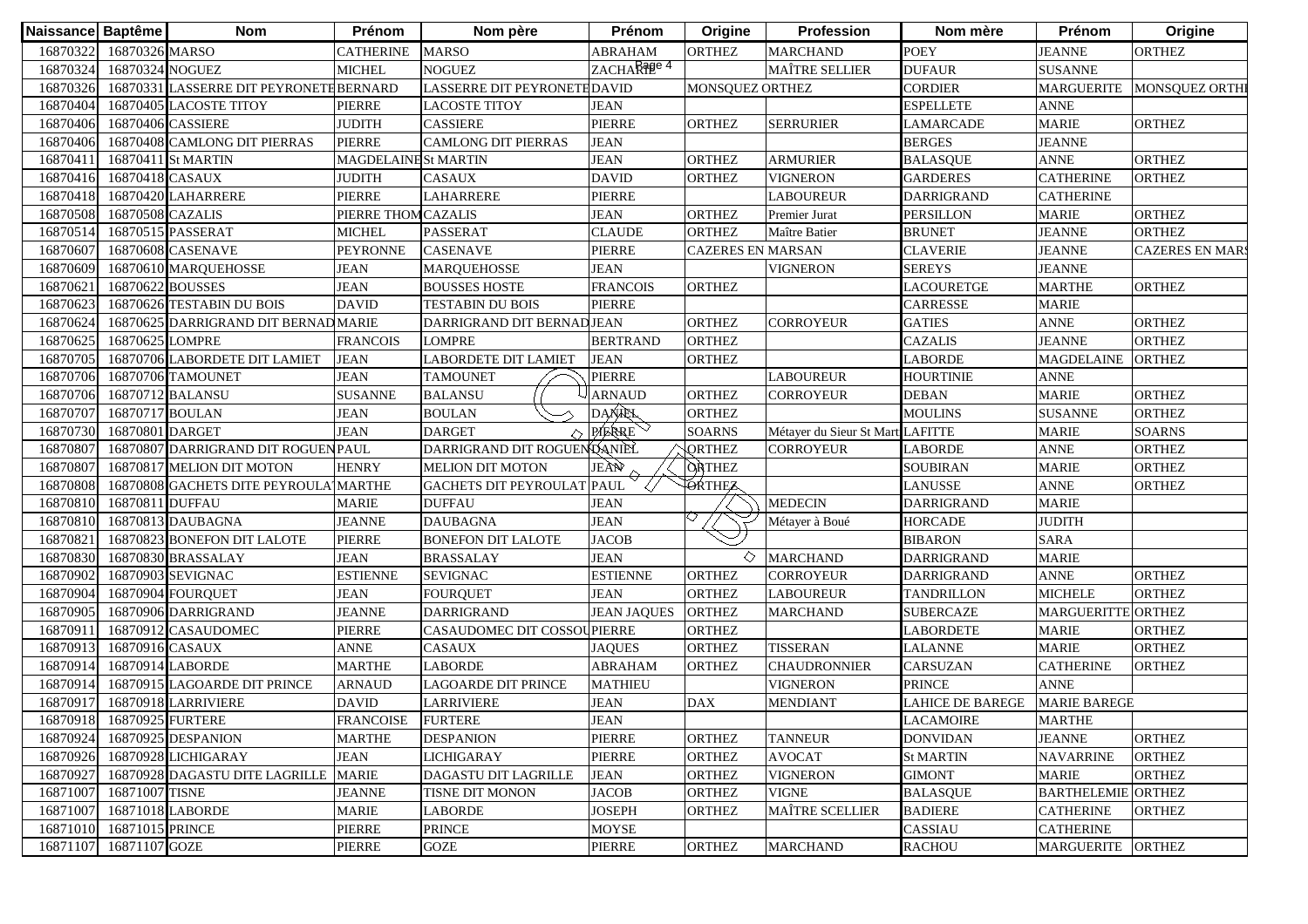| Naissance Baptême |                  | <b>Nom</b>                                                         | Prénom                | Nom père                        | Prénom             | Origine               | Profession                       | Nom mère             | Prénom                    | Origine                   |
|-------------------|------------------|--------------------------------------------------------------------|-----------------------|---------------------------------|--------------------|-----------------------|----------------------------------|----------------------|---------------------------|---------------------------|
| 16871115          | 16871118 SIOCE   |                                                                    | <b>BERTRAND</b>       | <b>SIOCE</b>                    | <b>ABRAHAM</b>     | <b>ORTHEZ</b>         | <b>CHARPENTIER</b>               | <b>LACOME</b>        | <b>IZABEAU</b>            | <b>ORTHEZ</b>             |
| 16871126          |                  | 16871130 NEYS CANDAU                                               | <b>JEAN DAVID</b>     | <b>NEYS CANDAU</b>              | JEAN PARCE 5       |                       | <b>NOBLE</b>                     | <b>ROARIES</b>       | <b>MARIE</b>              |                           |
| 16871129          |                  | 16871204 DARRIMONT                                                 | <b>ANNE</b>           | <b>DARRIMONT</b>                | <b>PIERRE</b>      |                       | <b>TANNEUR</b>                   | <b>BORDENAVE</b>     | <b>JEANNE</b>             |                           |
| 16871130          |                  | 16871207 MANES DIT GUILHARRE                                       | <b>MARIE</b>          | <b>MANES DIT GUILHARRE</b>      | <b>IZAAC</b>       |                       |                                  | <b>MENEI</b>         | <b>JEANNE</b>             |                           |
| 16871204          | 16871207 SAGES   |                                                                    | <b>DANIEL</b>         | <b>SAGES</b>                    | <b>JEAN</b>        | <b>St ANDRIN</b>      |                                  | <b>GARDERES</b>      | <b>JEANNE</b>             | <b>St ANDRIN</b>          |
| 16871215          |                  | 16871219 SARRAIL DITE BARBERON                                     | <b>JEANNE</b>         | SARRAIL DIT BARBERON            | <b>PIERRE</b>      | <b>ORTHEZ</b>         |                                  | <b>DARRIGRAND</b>    | <b>MARIE</b>              | <b>ORTHEZ</b>             |
| 16871225          | 16871225 LAPEYRE |                                                                    | <b>MARIE</b>          | <b>LAPEYRE</b>                  | <b>PIERRE</b>      |                       | <b>MAÎTRE TEINTURIER</b>         | LABAT                | <b>MARIE</b>              |                           |
| 16871231          |                  | 16871231 LABOURDETTE                                               | <b>JEAN</b>           | <b>LABOURDETTE</b>              | <b>JEAN</b>        |                       | <b>TANNEUR</b>                   | <b>BALANSUN</b>      | <b>ISABELLE</b>           |                           |
| 16880101          |                  | 16880104 CAPDEHOURBET                                              | PIERRE                | <b>CAPDEHOURBET</b>             | <b>PIERRE</b>      | COUTH?                |                                  | <b>CHENAUT</b>       | <b>MARIE</b>              | COUTH?                    |
| 1688010           |                  | 16880107 LICHIGARAY                                                | <b>ANNE</b>           | <b>LICHIGARAY</b>               | <b>DANIEL</b>      |                       | <b>MARCHAND à CAUNE PEIRE</b>    |                      | <b>JANE</b>               |                           |
| 1688010           |                  | 16880107 MONHORT                                                   | <b>MATHIEU</b>        | <b>MONHORT</b>                  | <b>JEAN</b>        |                       | <b>TANNEUR</b>                   | <b>BER</b>           | <b>SARA</b>               |                           |
| 16880112          |                  | 16881214 HOURCADE DIT MATOULE MAGDELAINE HOURCADE DIT MATOULE JEAN |                       |                                 |                    |                       |                                  | <b>DESLOUS</b>       | <b>JEANNE</b>             |                           |
| 16880202          |                  | 16880204 LACOSTE DITE JANTO                                        | <b>ANNE</b>           | LACOSTE DE JANTO                | <b>DANIEL</b>      |                       |                                  |                      |                           |                           |
| 16880203          |                  | 16880203 CASENAVE                                                  | <b>JEAN</b>           | <b>CASENAVE</b>                 | <b>GUILHAUME</b>   | <b>ORTHEZ</b>         | <b>CORROYEUR</b>                 | <b>CASLE</b>         | <b>BARTHELEMIE ORTHEZ</b> |                           |
| 16880221          | 16881226 PINSUN  |                                                                    | <b>JEAN</b>           | <b>PINSUN</b>                   | <b>SAMUEL</b>      |                       | <b>NOBLE</b>                     | <b>DANGOUSTURE</b>   | <b>FRANCOISE</b>          |                           |
| 16880301          | 16880302 TOURON  |                                                                    | <b>JEAN</b>           | <b>TOURON</b>                   | <b>JEAN</b>        | <b>ORTHEZ</b>         | Métayer dans la métairiel HILOO  |                      | <b>RACHEL</b>             | <b>ORTHEZ</b>             |
| 16880317          |                  | 16880318 LABORDETE                                                 | <b>ESTIENNE</b>       | <b>LABORDETE DIT DAUNEC</b>     | <b>JEAN</b>        |                       |                                  | CASTEROT             | <b>MARIE</b>              | <b>SOUES EN BIGORR</b>    |
| 16880321          | 16880322 LACIME  |                                                                    | <b>JEANNE</b>         |                                 |                    |                       |                                  | LACIME               | <b>ANTOINETTE</b>         | <b>MADIRA</b>             |
| 16880326          |                  | 16880328 LANUSSE TUREU                                             | <b>MARIE</b>          | <b>LANUSSE TUREU</b>            | <b>ARNAUD</b>      |                       |                                  | <b>PEIROT</b>        | <b>MARTHE</b>             |                           |
| 16880407          |                  | 16880409 LAGARERE DITE LOUE                                        | <b>MARTHE</b>         | LAGARERE DIT LOVE               | <b>JEAN</b>        |                       | <b>VIGNERON</b>                  | <b>DAURIBAT</b>      | <b>ANNE</b>               |                           |
| 16880408          |                  | 16880410 HOURTY DITE PEYROT                                        | <b>ANNE</b>           | HOURTY DIT PETROT               |                    |                       |                                  | <b>DUTEN</b>         | <b>ANNE</b>               |                           |
| 16880415          | 16880415 HOURTY  |                                                                    | PIERRE                | <b>HOURTY</b>                   | $\Diamond$ ANDRE   |                       | <b>VIGNE</b>                     | <b>MAURE</b>         | <b>SUSANNE</b>            |                           |
| 16880417          |                  | 16880419 MIRASSOUR                                                 | <b>MARIE</b>          | <b>MIRASSOUR</b>                | HENRY              |                       |                                  | <b>CASTETS</b>       | <b>MARIE</b>              |                           |
| 16880420          |                  | 16880421 COYLA DIT LALOTTE                                         | <b>JEAN</b>           | COYLA DIT LALOTTE               | JEAN               | <b>ORTHEZ</b>         |                                  | <b>CASSAET</b>       | <b>MARIE</b>              | <b>ORTHEZ</b>             |
| 16880425          |                  | <b>DAUBAGNA</b>                                                    | <b>JEAN</b>           |                                 |                    |                       |                                  | <b>DAUBAGNA</b>      | <b>JEANNE</b>             | <b>ORTHEZ Métairie de</b> |
| 16880511          |                  | 16880511 GENTIU DIT SANSAI                                         | <b>JEAN</b>           | <b>GENTIU DIT SANSAI</b>        | <b>DAVID</b>       | ORTHEZ                |                                  | VIGNAU               | <b>JEANNE</b>             | <b>ORTHEZ</b>             |
| 1688051           | 16880516 BAZAN   |                                                                    | <b>BERNARD</b>        | <b>BAZAN</b>                    | <b>PIERRE</b>      |                       | Maçon                            | <b>POEY</b>          | <b>SUSANNE</b>            |                           |
| 16880514          |                  | 16880518 COUSSOULET                                                | <b>JEAN</b>           | <b>COUSSOULET</b>               | <b>BERNARD</b>     |                       | <b>VIGNE</b>                     | <b>PEYRET</b>        | <b>MARTHE</b>             |                           |
| 16880517          |                  | 16880518 DARTANIA                                                  | <b>CATHERINE</b>      | <b>DARTANIA</b>                 | <b>JEAN</b>        | ORTHEZ $\diamondsuit$ | <b>CORDONIER</b>                 | <b>CASTETS</b>       | <b>MARIE</b>              | <b>ORTHEZ</b>             |
| 16880520          |                  | 16880520 DARTANIA                                                  | <b>JEAN</b>           | <b>DARTANIA</b>                 | <b>PIERRE</b>      | <b>ORTHEZ</b>         | <b>CORDONNIER</b>                | <b>LAFITTE</b>       | <b>ANNE</b>               | <b>ORTHEZ</b>             |
| 16880529          |                  | 16880530 HOURREU                                                   | <b>MARIE</b>          | <b>HOURREU</b>                  | <b>PIERRE</b>      | <b>ORTHEZ</b>         |                                  | <b>MATIN</b>         | <b>MARIE</b>              | <b>ORTHEZ</b>             |
| 16880531          |                  | 16880603 LOMPRE DITE CADDET                                        | <b>ANNE</b>           | <b>LOMPRE DIT CADDET</b>        | <b>FRANCOIS</b>    | <b>ORTHEZ</b>         |                                  | <b>SALLENAVE</b>     | <b>JEANNE</b>             | <b>ORTHEZ</b>             |
| 16880601          |                  | 16880601 LATEULERE                                                 | <b>JEAN</b>           | <b>LATEULERE</b>                | <b>BERNARD</b>     |                       |                                  | CONSTANTIN           | <b>GABRIELE</b>           |                           |
| 16880601          |                  | 16880603 LABORDE MARON                                             | THEREZE               | <b>LABORDE MARON</b>            | <b>PIERRE</b>      | <b>ORTHEZ</b>         | <b>MARCHAND</b>                  | <b>FORTERE</b>       | <b>SUSANNE</b>            | <b>ORTHEZ</b>             |
| 16880608          | 16880610 BAREITS |                                                                    |                       | MAGDELAINE BAREITS DIT CHABANOT | <b>PIERRE</b>      | <b>ORTHEZ</b>         | <b>AIGUILLETIER</b>              | <b>POEY</b>          | <b>ANNE</b>               | <b>ORTHEZ</b>             |
| 16880609          |                  | 16880609 MENUIZAN                                                  | MAGDELAINE MENUIZAN   |                                 | <b>BERNARD</b>     | <b>ORTHEZ</b>         | <b>TAILLEUR D'HABITS</b>         | <b>DUFAU</b>         | <b>JUDITH</b>             | <b>ORTHEZ</b>             |
| 16880619          |                  | 16880620 LICHIGARAY                                                | MARGUERITE LICHIGARAY |                                 | <b>SAMUEL</b>      | <b>ORTHEZ</b>         |                                  | <b>LASSALLE</b>      | <b>CLEONICE</b>           | <b>ORTHEZ</b>             |
|                   |                  | 16880712 16880713 SOUGUITON                                        | PIERRE                | <b>SOUGUITON</b>                | <b>IZAAC</b>       |                       | Métayer à Courtille              | <b>DARRIGRAND</b>    | <b>MAGDELAINE</b>         |                           |
| 16880715          |                  | 16880718 BALASQUE                                                  | <b>JEANNE</b>         | <b>BALASQUE</b>                 | <b>PIERRE</b>      |                       | <b>LABOUREUR</b>                 | <b>LACOSTE</b>       | <b>SUSANNE</b>            |                           |
| 16880726          |                  | 16880726 MALADEN                                                   | <b>ANNE</b>           | <b>MALADEN</b>                  | <b>IZAAC</b>       | <b>ORTHEZ</b>         | <b>VIGNERON</b>                  | TAMOUNET OU TAMCANNE |                           | <b>ORTHEZ</b>             |
| 16880727          | 16880727 DUFAU   |                                                                    | <b>MARIE</b>          | <b>DUFAU</b>                    | <b>JEAN</b>        | <b>ORTHEZ</b>         | <b>DOCTEUR EN MEDE</b>           | <b>IDARRIGRAND</b>   | <b>MARIE</b>              | <b>ORTHEZ</b>             |
| 16880809          | 16880810 MANES   |                                                                    | <b>JEAN</b>           | <b>MANES</b>                    | <b>JEAN</b>        |                       |                                  | <b>CAUHEPE</b>       | <b>MARIE</b>              |                           |
| 16880814          | 16880814 DARGET  |                                                                    | PIERRE                | <b>DARGET</b>                   | <b>PIERRE</b>      |                       | Métairie de Montaut de Sr Martin | <b>LAFITE</b>        | <b>MARIE</b>              | <b>IDEM</b>               |
| 16880819          |                  | 16880822 DARRIGRAND                                                | <b>JEAN</b>           | <b>DARRIGRAND</b>               | <b>JEAN PIERRE</b> |                       | <b>MARCHAND</b>                  | <b>CASENAVE</b>      | <b>JEANNE</b>             |                           |
| 16880820          | 16880820 BADIERE |                                                                    | <b>GABRIEL</b>        | <b>BADIERE</b>                  | PIERRE             | <b>ORTHEZ</b>         | <b>NOTAIRE ET GREFFII</b>        | <b>I</b> GALESE      | <b>MARIE</b>              | <b>ORTHEZ</b>             |
|                   |                  |                                                                    |                       |                                 |                    |                       |                                  |                      |                           |                           |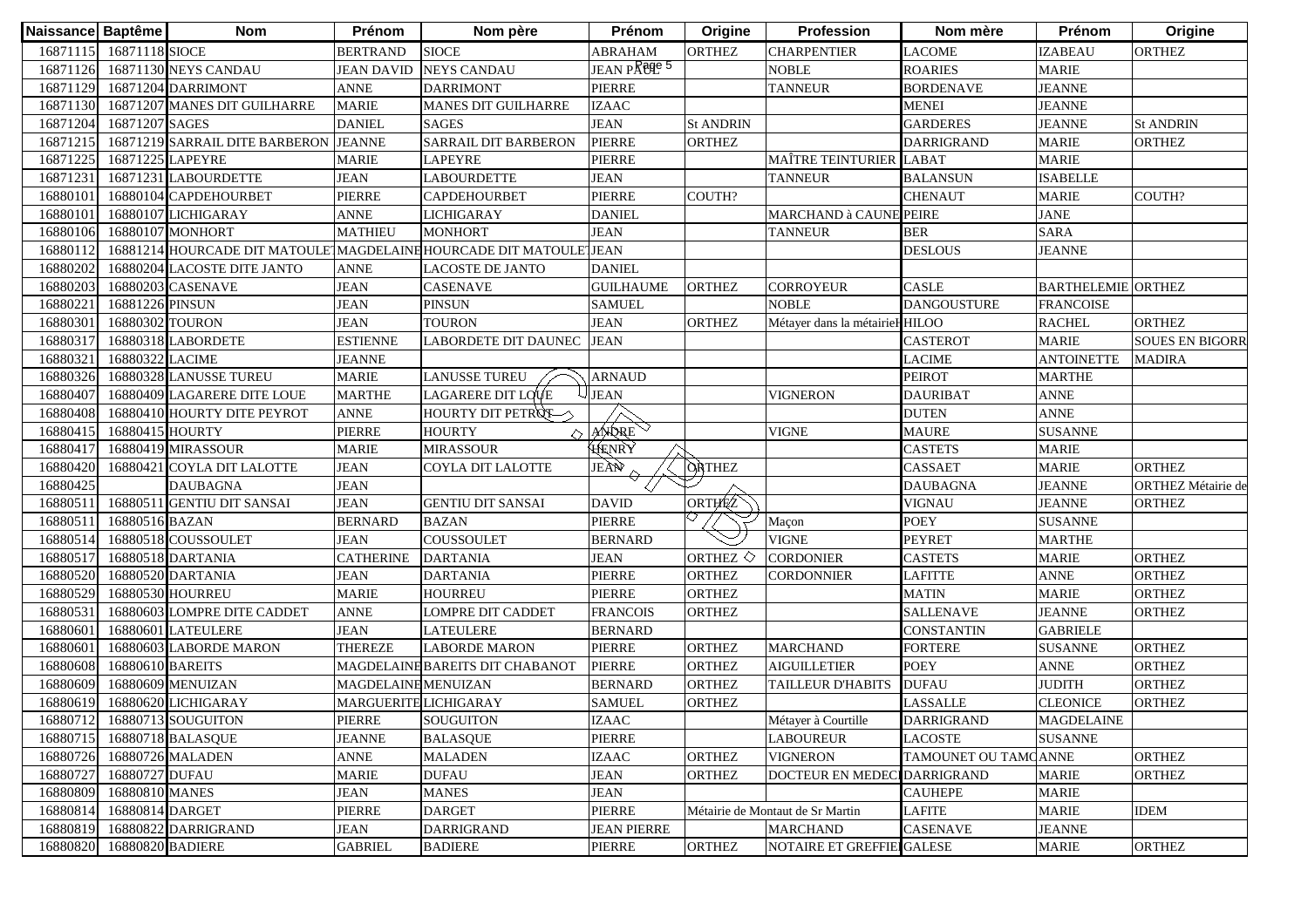| Naissance Baptême |                             | <b>Nom</b>                                | Prénom           | Nom père                     | Prénom                   | Origine                 | <b>Profession</b>                            | Nom mère                               | Prénom             | Origine              |
|-------------------|-----------------------------|-------------------------------------------|------------------|------------------------------|--------------------------|-------------------------|----------------------------------------------|----------------------------------------|--------------------|----------------------|
| 16880825          |                             | 16880825 HOURRIAGUE                       | <b>MARIE</b>     | <b>HOURRIAGUE</b>            | <b>PIERRE</b>            | St JEAN DE LICHIRURGIEN |                                              | <b>BADIERE</b>                         | <b>MARIE</b>       |                      |
| 16880825          |                             | 16880825? BEURET DIT CARPENTE             | <b>PIERRE</b>    | <b>BEURET</b>                | Page 6<br><b>JEAN</b>    | <b>ORTHEZ</b>           | <b>VIGNERON</b>                              | CASSOU DITE LA CAR <sup>J</sup> JEANNE |                    | <b>ORTHEZ</b>        |
| 16880902          | 16880903 BAZIN              |                                           | <b>SUSANNE</b>   | <b>BAZIN</b>                 | <b>IZAAC</b>             | <b>ORTHEZ</b>           |                                              | <b>BRUNET</b>                          | <b>JEANNE</b>      | <b>ORTHEZ</b>        |
| 16880907          |                             | 16880919 HOURTINIE                        | <b>CATHERINE</b> | <b>HOURTINIE</b>             | <b>SIMON</b>             | <b>ORTHEZ</b>           |                                              | <b>MANES</b>                           | <b>MARGUERITE</b>  | <b>ORTHEZ</b>        |
| 16880911          |                             | 16880915 LABAT DIT PILAN                  | <b>GRATIANNE</b> | <b>LABAT DIT PILAN</b>       | <b>MATHIEU</b>           | <b>ORTHEZ</b>           | <b>TANNEUR</b>                               | <b>BERDUCAN?</b>                       | <b>JEANNE</b>      | <b>ORTHEZ</b>        |
| 16880918          |                             | 16880919 DAUBANIA DIT LERBET              | <b>JEAN</b>      | DAUBANIA DIT LERBET          | <b>JEAN</b>              |                         |                                              | <b>CAMGUILHEM</b>                      | <b>JANNE</b>       |                      |
| 16880924          |                             | 16880924 BAZERCLE                         | <b>JEANNE</b>    | <b>BAZERCLE</b>              | <b>JEAN</b>              | <b>ORTHEZ</b>           | <b>MARECHAL</b>                              | TELE?                                  | <b>ANNE</b>        | <b>ORTHEZ</b>        |
| 16881005          |                             | 16881006 GARDERES                         | <b>JEAN</b>      | <b>CAJABANE</b>              | <b>BERTRAND</b>          |                         | <b>BRASSEMPO FACTEUR CHEZ LICHI GARDERES</b> |                                        | <b>SUSANNE</b>     |                      |
| 16881010          |                             | 16881017 LANUSSE DITE DE GAYON            | <b>MARIE</b>     | <b>LANUSSE DIT DE GAYON</b>  | <b>ARNAUD</b>            |                         | <b>TAILLEUR D'HABITS</b>                     | <b>LASERRE</b>                         | <b>ANNE</b>        |                      |
| 16881012          |                             | 16881012 FORCADE DIT BERNATA              | <b>JEAN</b>      | <b>FORCADE DIT BERNATA</b>   | <b>JEAN</b>              | <b>ORTHEZ</b>           | <b>TAILLEUR D'HABITS</b>                     | <b>MELION</b>                          | <b>MARIE</b>       | <b>ORTHEZ</b>        |
| 16881015          |                             | 16881017 CASALIS DIT?                     | <b>PIERRE</b>    | <b>CASALIS DIT?</b>          | <b>PIERRE</b>            |                         | <b>TANNEUR</b>                               | <b>GARDERES</b>                        | <b>CATHERINE</b>   |                      |
| 16881020          |                             | 16881024 BONNEFON DIT LALOTTE             | <b>DANIEL</b>    | <b>BONNEFON DIT LALOTTE</b>  | <b>JACOB</b>             |                         | <b>TANNEUR</b>                               | <b>BIBARON</b>                         | <b>SARA</b>        |                      |
| 16881022          |                             | 16881024 DARGELER                         | <b>CATHERINE</b> | <b>DARGELER</b>              | <b>BERNARD</b>           |                         | <b>TANNEUR</b>                               | LASBASSES                              | <b>MARGUERITE</b>  |                      |
| 16881025          | 16881026 TISNE <sup>®</sup> |                                           | <b>JEANNE</b>    | <b>TISNE®</b>                | <b>JACOB</b>             |                         | <b>VIGNERON</b>                              | <b>BALASQUE</b>                        | <b>BARTHELEMIE</b> |                      |
| 16881101          | 16881102 DUFAU              |                                           | SUSANNE          | <b>DUFAU</b>                 | <b>JEAN PIERRE</b>       | <b>ORTHEZ</b>           | MARCHAND                                     | <b>SEREYS</b>                          | <b>JEANNE</b>      | <b>ORTHEZ</b>        |
| 16881103          |                             | 16881104 LACOSTE DIT PIERRON              | <b>PIERRE</b>    | <b>LACOSTE DIT PIERRON</b>   | <b>PIERRE</b>            | <b>ORTHEZ</b>           | <b>TANNEUR</b>                               | LABORDE                                | <b>MARIE</b>       | <b>ORTHEZ</b>        |
| 16881105          |                             | 16881107 SOUBIRAN DIT SABOGE              | <b>PIERRE</b>    | <b>SOUBIRAN DIT SABOGE</b>   | <b>SAMUEL</b>            | <b>ORTHEZ</b>           |                                              | <b>L'OSTE</b>                          | <b>SUSANNE</b>     | <b>ORTHEZ</b>        |
| 16881114          |                             | 16881115 FERRERE DITE MOUCHET             | <b>ANNE</b>      | FERRERE DIT MOUCHET          | <b>JEAN</b>              |                         |                                              | <b>BAZI</b>                            | <b>DOMENGE</b>     |                      |
| 16881129          | 16881201 BAREITS            |                                           | <b>JEANNE</b>    | <b>BAREITS DIT LESCAR</b>    | <b>PIERRE</b>            | <b>ORTHEZ</b>           | Métayer des RR de St Sig DARRACQ             |                                        | <b>MARIE</b>       | <b>ORTHEZ</b>        |
| 16881129          |                             | 16881202 DAUBANIA                         | <b>JEAN</b>      | <b>DAUBANIA</b>              | <b>JEAN</b>              | <b>ORTHEZ BOUE</b>      |                                              | <b>BARDADE?</b>                        | <b>JUDITH</b>      | <b>ORTHEZ BOUE</b>   |
| 16881130          |                             | 16881202 PEYRAUBE                         | <b>DAVID</b>     | <b>PEYRAUBE</b>              | <b>JEAN</b>              |                         | <b>FORGERON</b>                              | <b>DUHAU</b>                           | <b>MARIE</b>       |                      |
| 16881230          |                             | 16881230 DARRIGRAND DITE BERNA SUSANNE    |                  | DARRIGRAND DIT BERNAD JEAN   | $\smallsetminus$         | <b>ORTHEZ</b>           |                                              | <b>GATIES</b>                          | <b>ANNE</b>        | <b>ORTHEZ</b>        |
| 16890103          | 16890104 LAHITE             |                                           | <b>CATHERINE</b> | <b>LAHITE DIT CHOU</b>       | HEAN PIERREA             |                         |                                              | <b>BAURE</b>                           | <b>MARIE</b>       |                      |
| 16890121          | 16890121 DIBOS              |                                           | JEANNE           | <b>GAUCHET</b>               | JEAN                     | <b>JURANSON</b>         |                                              | <b>DIBOS</b>                           | <b>MARIE</b>       | Logée au faubourg St |
| 16890123          | 16890126 DEBOY              |                                           | PIERRE           | <b>DEBOY</b>                 | <b>JEAN</b>              | <b>TORTHEZ</b>          |                                              | LAFARGUE                               | <b>MARIE</b>       | <b>ORTHEZ</b>        |
| 16890123          | 16890128                    |                                           | <b>JEAN</b>      | <b>CASSE DIT ROUX</b>        | <b>IZAAC</b>             | ORTHEZ                  | <b>PRATICIEN</b>                             | <b>LAPOUS</b>                          | <b>JEANNE</b>      | <b>ORTHEZ</b>        |
| 16890125          | 16890128 DALIES             |                                           | <b>JEAN</b>      | <b>DALIES DIT MASOURAU</b>   | <b>JEAN</b>              | <b>ORTHEZ</b>           |                                              | <b>RICHET</b>                          | <b>MARGUERITE</b>  | <b>ORTHEZ</b>        |
| 16890128          |                             | 16890130 LABORDETE DIT TARGUET            | <b>JEAN</b>      | <b>LABORDETE DIT TARGUET</b> | <b>JEAN</b>              | ORTHEZ                  |                                              | <b>PEYRET</b>                          | <b>JEANNE</b>      | <b>ORTHEZ</b>        |
| 16890128          |                             | 16890201 NEYS CANDAU                      |                  | JEANNE ESTH NEYS CANDAU      | <b>JEAN PAUL</b>         | ◇                       | NOBLE, CONSEILLER                            | <b>ROARIES</b>                         | <b>MARIE</b>       |                      |
| 16890210          |                             | 16890211 CAMESCASSE                       | <b>BERTRAND</b>  | CAMESCASSE                   | <b>JEAN</b>              | <b>ORTHEZ</b>           |                                              | <b>DUFOURC</b>                         | <b>JEANNE</b>      | <b>ORTHEZ</b>        |
| 16890221          | 16890222 CASIERE            |                                           | MARIE            | <b>CASIERE</b>               | PIERRE                   | <b>ORTHEZ</b>           | <b>SERRURIER</b>                             | LAMARCADE                              | <b>MARIE</b>       | <b>ORTHEZ</b>        |
| 16890222          |                             | 16890223 Ste CLUQUE                       | <b>JUDITH</b>    | <b>Ste CLUQUE</b>            | <b>PIERRE</b>            | <b>ORTHEZ</b>           | <b>LABOUREUR</b>                             | NAHIL                                  | <b>ANNE</b>        | <b>ORTHEZ</b>        |
| 16890229          |                             | 16890230 DARRACQ DITE FAUCHE              | <b>JEANNE</b>    | DARRACQ DIT FAUCHE           | <b>PIERRE</b>            |                         |                                              | LESCAR                                 | <b>JEANNE</b>      |                      |
| 16890303          | 16890304 DUFAUR             |                                           | <b>MARIE</b>     | <b>DUFAUR</b>                | <b>JEAN</b>              | <b>ORTHEZ</b>           | <b>MARCHAND</b>                              | <b>MAUPOEY</b>                         | <b>JUDITH</b>      | <b>ORTHEZ</b>        |
| 16890303          |                             | 16890305 BOUPAS DITE LAULIEROT            | <b>MARIE</b>     | <b>BOUPAS</b>                | <b>DAVID</b>             |                         | <b>VIGNERON</b>                              | LAFARGUE                               | <b>MARIE</b>       |                      |
| 16890304          |                             | 16890305 GUICHEBAROU                      | <b>ANNE</b>      | <b>GUICHEBAROU</b>           | <b>JEAN</b>              |                         | Maçon                                        | <b>BALASQUE</b>                        | <b>ANNE</b>        |                      |
| 16890306          |                             | 16890306 St MARTIN                        | <b>DAVID</b>     | <b>St MARTIN</b>             | <b>MENAUD OU MENAULT</b> |                         |                                              | <b>GENTIU</b>                          | <b>MARIE</b>       |                      |
|                   | 16890306 16890308 BARTHE    |                                           | <b>BERTRAND</b>  | <b>BARTHE</b>                | THOMAS ORTHEZ            |                         |                                              | <b>SEREYS</b>                          | <b>ANNE</b>        | <b>ORTHEZ</b>        |
| 16890308          |                             | 16890313 PEYREGUE                         | PIERRE           | <b>PEYREGUE</b>              | <b>BENOIT?</b>           |                         |                                              | <b>DAUBAGNA</b>                        | <b>CATHERINE</b>   |                      |
| 16890314          | 16890314 MARSO              |                                           | <b>ESTIENNE</b>  | <b>MARSO</b>                 | <b>ABRAHAM</b>           | <b>ORTHEZ</b>           | <b>MARCHAND</b>                              | <b>POEY</b>                            | <b>JEANNE</b>      | <b>ORTHEZ</b>        |
| 16890315          |                             | 16890319 TESTABI DIT JEANJO? OU JI DANIEL |                  | <b>TESTABIN DIT JEANIO</b>   | <b>JEAN</b>              | <b>ORTHEZ</b>           |                                              | <b>LACOSTE</b>                         | <b>MARIE</b>       | <b>ORTHEZ</b>        |
| 16890323          | 16890326 PINSU(N)           |                                           | <b>JAQUES</b>    | PINSU(N)                     | <b>SAMUEL</b>            |                         | <b>NOBLE</b>                                 | <b>DANGOUSTURE</b>                     | <b>FRANCOISE</b>   |                      |
| 16890404          | 16890407 RACHOU             |                                           | <b>GILES</b>     | <b>RACHOU</b>                | <b>JEAN</b>              |                         | <b>MARCHAND BOURGE CLERISSE</b>              |                                        | <b>MARIE</b>       |                      |
| 16890420          |                             | 16890420 CHANTINE                         | <b>JEANNE</b>    | FORCADE CHANTINE LE C.       | <b>AESTIENNE</b>         | <b>ORTHEZ</b>           |                                              | LAGESQUET                              | <b>MARIE</b>       | <b>BERENX</b>        |
| 16890503          |                             | 16890507 LAFITTE DIT DE MITANE            | <b>DAVID</b>     | <b>LAFITTE DIT MITANE</b>    | <b>JEAN</b>              | <b>ORTHEZ</b>           |                                              | <b>LASSERRE</b>                        | <b>JEANNE</b>      | <b>ORTHEZ</b>        |
|                   |                             |                                           |                  |                              |                          |                         |                                              |                                        |                    |                      |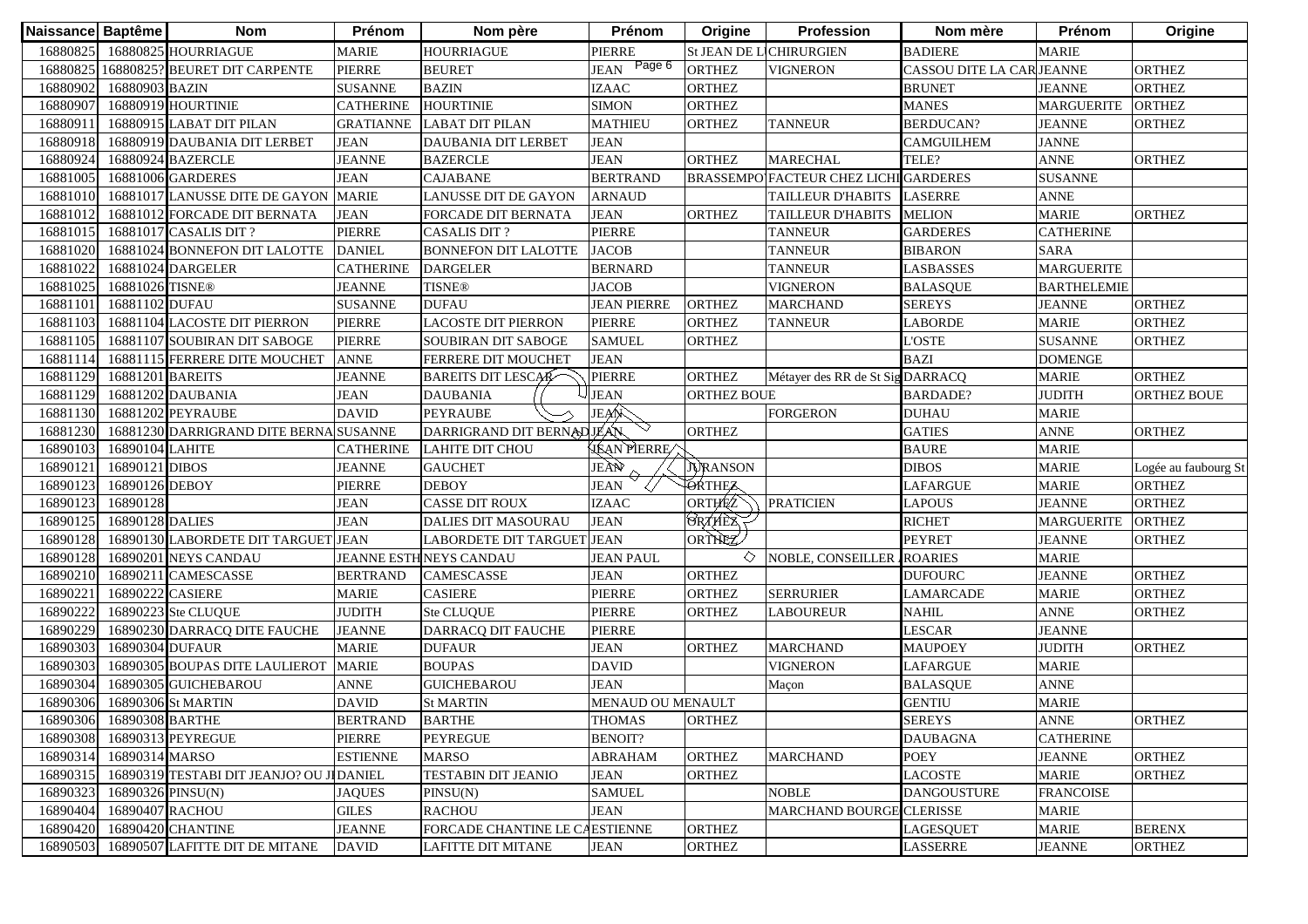| Naissance Baptême |                  | <b>Nom</b>                                     | Prénom                   | Nom père                            | Prénom                | Origine                | Profession                          | Nom mère           | Prénom            | Origine                   |
|-------------------|------------------|------------------------------------------------|--------------------------|-------------------------------------|-----------------------|------------------------|-------------------------------------|--------------------|-------------------|---------------------------|
| 16890507          |                  | 16890507 DARRIGRAND DIT MERAY                  | <b>SUSANNE</b>           | DARRIGRAND DIT MERAY                | <b>DANIEL</b>         |                        | <b>CORROYEUR</b>                    | <b>LABORDE</b>     | <b>ANNE</b>       |                           |
| 16890515          |                  | 16890515 BRASSALAY                             | <b>MARIE</b>             | <b>BRASSALAY</b>                    | Page 7<br><b>JEAN</b> |                        | <b>MARCHAND</b>                     | <b>VIDAL</b>       | <b>MARIE</b>      |                           |
| 16890522          |                  | 16890523 GUILHAUMES                            | <b>JEAN</b>              | <b>GUILHAUMES LACASTAGN DAVID</b>   |                       |                        |                                     | <b>DARRIUTORT</b>  | <b>MARGUERITE</b> |                           |
| 16890527          |                  | 16890529 LACOSTE TITOY                         | <b>DAVID</b>             | LACOSTE TITOY                       | <b>JEAN</b>           |                        |                                     | <b>ESPELLETE</b>   | <b>ANNE</b>       |                           |
| 16890604          |                  | 16890605 Ste CLUQUE                            | <b>ANNE</b>              | Ste CLUQUE                          | <b>JEAN</b>           | <b>ORTHEZ</b>          |                                     | <b>BOULAN</b>      | <b>JEANNE</b>     | <b>ORTHEZ</b>             |
| 1689061           | 16890611 MIROUA  |                                                | <b>PIERRE</b>            | <b>MIROUA</b>                       | <b>ESTIENNE</b>       | <b>ORTHEZ</b>          | <b>LABOUREUR</b>                    | <b>MASSOUE</b>     | <b>MARIE</b>      | <b>ORTHEZ</b>             |
| 1689061           |                  | 16890612 GARDERES DIT BARMANE JEAN             |                          | <b>GARDERES DIT BARMANES PIERRE</b> |                       |                        |                                     | <b>LESCA</b>       | <b>JEANNE</b>     |                           |
| 16890612          | 16890612 BIBAROU |                                                | <b>CATHERINE</b>         | <b>BIBAROU</b>                      | <b>ESTIENNE</b>       | <b>ORTHEZ</b>          |                                     | <b>DUFOURC</b>     | <b>MARTHE</b>     | <b>ORTHEZ</b>             |
| 16890628          |                  | 16890629 GAMBADE                               | <b>DAVID</b>             | <b>GAMBADE</b>                      | <b>DANIEL</b>         |                        | Métayer de Grosmoulut               | <b>BRAGOT?</b>     | <b>ANNE</b>       |                           |
| 1689071           | 16890711 PIULET  |                                                | <b>SUSANNE</b>           | <b>PIULET</b>                       | <b>ESTIENNE</b>       | <b>ORTHEZ</b>          |                                     | <b>BISCAYE</b>     | <b>JEANNE</b>     | <b>ORTHEZ</b>             |
| 16890713          |                  | 16890714 POÜILLON DIT GERTON                   | <b>JEAN</b>              | POÜILLON DIT GERTON                 | <b>JEAN</b>           |                        |                                     | TESTEVIN?          | <b>ANNE</b>       |                           |
| 16890715          |                  | 16890716 LABOURDETTE                           | <b>SUSANNE</b>           | <b>LABOURDETTE</b>                  | <b>JEAN</b>           |                        | <b>TANNEUR</b>                      | <b>TOUIAA</b>      | <b>CATHERINE</b>  |                           |
| 16890717          | 16890717 SAGE    |                                                | <b>JEAN</b>              | <b>SAGE</b>                         | <b>PIERRE</b>         |                        | Métayer dans la métairie dLAGARDERE |                    | <b>JEANNE</b>     |                           |
| 1689073           | 16890731 CAUHEPE |                                                | <b>JEAN</b>              | <b>CAUHEPE</b>                      | <b>JEAN</b>           |                        | Métayer dans la métairie «DARGET    |                    | <b>JUDITH</b>     |                           |
| 16890731          |                  | 16890802 MIRASSOU DIT HAQUELA                  | <b>ANNE</b>              | MIRASSOU DIT HAQUELA                | <b>JACOB</b>          |                        | Maçon                               | <b>LARROUY</b>     | <b>MARIE</b>      |                           |
| 16890802          |                  | 16890803 CRABIE DITE BASQUE                    | <b>ANNE</b>              | <b>CRABIE DIT BASQUE</b>            | <b>ARNAUD</b>         | <b>ORTHEZ</b>          | <b>CORDONNIER</b>                   | <b>POMIROOU</b>    | <b>MARIE</b>      | <b>ORTHEZ</b>             |
| 16890807          |                  | 16890808 CADILLON                              | <b>ANDRE</b>             | <b>CADILLON</b>                     | <b>GATIES</b>         | <b>ORTHEZ</b>          | <b>CORDONNIER</b>                   | <b>GENTIU</b>      | <b>ANNE</b>       | ORTHEZ                    |
| 16890808          |                  | 16890808 LYSSAGUE                              | <b>PIERRE</b>            | LYSSAGUE                            | PIERRE                |                        |                                     | <b>GARDERES</b>    | <b>MARIE</b>      |                           |
| 1689081           | 1689081          | CASEBONNE DITE ESCAUNIJEAN                     |                          | CASEBONNE DIT ESCAUNE JEAN          |                       |                        | MARCHAND MERCIERMEREY DITE DE LA ?  |                    | <b>JEANNE</b>     |                           |
| 1689081           |                  | 16890813 LICHIGARAY BERDAUT                    | <b>MARIE</b>             | LICHIGARAY BERDÁUT                  | <b>JACQUES</b>        | <b>ORTHEZ</b>          | <b>MARCHAND</b>                     | <b>FARGUES</b>     | <b>ANNE</b>       | <b>ORTHEZ</b>             |
| 16890815          | 16890817 HEUGA   |                                                | <b>MARIE</b>             | HEUGA                               | DAVAR                 | <b>ORTHEZ</b>          |                                     | <b>BERGES</b>      | <b>JUDITH</b>     | <b>ORTHEZ</b>             |
| 16890829          | 16890901 BOUSSES |                                                | <b>MARIE</b>             | <b>BOUSSES</b>                      | <b>FRANCOIS</b>       | <b>ORTHEZ</b>          | <b>HOSTE</b>                        | LACOURREGE         | <b>MARTHE</b>     | <b>ORTHEZ</b>             |
| 16890830          |                  | 16890830 PEYREGNE                              | <b>JEAN</b>              | <b>PEYREGNE</b>                     | <b>QAVID</b>          | <b>QRTHEZ</b>          |                                     | LASSERRE           | <b>MARGUERITE</b> | <b>ORTHEZ</b>             |
| 16890901          |                  | 16890902 BALANSUN DIT ARGAUT?                  | <b>IZAAC</b>             | <b>BALANSUN DIT ARGAUT</b>          | ARNAUD                |                        |                                     | <b>DABAN</b>       | <b>MARIE</b>      |                           |
| 16890902          | 16890903 DUFAU   |                                                | <b>JEAN PIERRE DUFAU</b> |                                     | <b>JEAN</b>           | <b>ORTHEZ</b>          | <b>MEDECIN</b>                      | <b>DARRIGRAND</b>  | <b>MARIE</b>      | <b>ORTHEZ</b>             |
| 16890922          |                  | 16890923 LANUSSE TUREU                         | <b>PIERRE</b>            | <b>LANUSSE TUREU</b>                | PIERRE                | ORTHEZ                 | <b>LABOUREUR</b>                    | <b>BAUDE</b>       | <b>MARIE</b>      | <b>ORTHEZ</b>             |
| 16890928          | 16890929 MANES   |                                                | <b>PIERRE</b>            | <b>MANES</b>                        | <b>ARNAUD</b>         |                        |                                     | <b>LACOSTE</b>     | <b>ANNE</b>       |                           |
| 16891006          | 16891008 BAZIN   |                                                | <b>BERNARD</b>           | <b>BAZIN</b>                        | <b>IZAAC</b>          |                        |                                     | <b>BRUNET</b>      | <b>JEANNE</b>     |                           |
| 16891010          |                  | 16891011 LAVIGNOTE                             | <b>CLAUDE</b>            | <b>LAVIGNOTE</b>                    | <b>MICHEL</b>         | ORTHEZ $\diamondsuit$  | <b>MARCHAND</b>                     | <b>BRUNET</b>      | <b>MARIE</b>      | <b>ORTHEZ</b>             |
| 16891015          | 16891017 DUTILH  |                                                | <b>ANTOINE</b>           | <b>DUTILH</b>                       | <b>JEAN</b>           | Faubourg St Gi TANNEUR |                                     | <b>DUCASSIAU</b>   | <b>MARTHE</b>     | <b>Faubourg St Gilles</b> |
| 16891022          |                  | 16891024 LARREGLE                              | PIERRE GUILH LARREGLE    |                                     | <b>GRATIAN</b>        |                        | SEIGNEUR DE GOUYR                   | <b>GUILHAUMES</b>  | <b>JEANNE</b>     |                           |
| 16891028          |                  | 16891030 LARROUY                               | <b>MATHIEU</b>           | <b>LARROUY</b>                      | <b>SAMUEL</b>         | <b>ORTHEZ</b>          | MARECHAL                            | <b>DESPAGNON</b>   | <b>MARIE</b>      | <b>ORTHEZ</b>             |
| 16891201          | 16891205 TRON    |                                                | JEAN                     | <b>TRON</b>                         | JEAN                  |                        | Métayer à Horcade                   | <b>HILOO</b>       | <b>RACHEL</b>     |                           |
| 16891222          | 16891223 FURTERE |                                                | <b>JEAN</b>              | <b>FURTERE</b>                      | <b>JEAN</b>           | <b>ORTHEZ</b>          | <b>TAPISSIER</b>                    | LACAMOÜERE         | <b>MARTHE</b>     | <b>ORTHEZ</b>             |
| 16900104          | 16900106 NAUDE   |                                                | <b>ARNAULD</b>           | <b>NAUDE</b>                        | PIERRE                |                        | CORROYEUR                           | <b>SUBERBIELLE</b> | <b>JEANNE</b>     |                           |
| 16900110          |                  | 16900111 DUPARENT                              | <b>PIERRE</b>            | <b>DUPARENT</b>                     | PIERRE                | <b>ORTHEZ</b>          | <b>VIGNERON</b>                     | HAURIE?            | <b>MARIE</b>      | <b>ORTHEZ</b>             |
|                   |                  | 16900110 16900111 CAMESCASSE                   | <b>PIERRE</b>            | CAMESCASSE                          | <b>JEAN</b>           | <b>ORTHEZ</b>          | <b>CHAUDRONNIER</b>                 | <b>LARROUY</b>     | <b>MARIE</b>      | <b>ORTHEZ</b>             |
|                   |                  | 16900117 16900117 BASCOUERT DIT DE POUQUPIERRE |                          | <b>BASCOUERT DIT DE POUQUIEAN</b>   |                       |                        |                                     | <b>LAPLACE</b>     | <b>JEANNE</b>     |                           |
| 16900117          | 16900121 LAPEYRE |                                                | <b>JEANNE</b>            | <b>LAPEYRE</b>                      | PIERRE                | <b>ORTHEZ</b>          | <b>TEINTURIER</b>                   | LABAT              | <b>MARIE</b>      | <b>ORTHEZ</b>             |
| 16900119          |                  | 16900121 DESPAGNON                             | <b>FORTIS</b>            | <b>DESPAGNON</b>                    | PIERRE                | <b>ORTHEZ</b>          | marchand(?)                         | <b>DOMBIDAU</b>    | <b>JEANNE</b>     | <b>ORTHEZ</b>             |
| 16900127          |                  | 16900127 MENUIZAN                              | <b>MATHIEU</b>           | <b>MENUIZAN</b>                     | <b>BERNARD</b>        | ORTHEZ                 | TAILLEUR D'HABITS                   | DUFAU?             | <b>NOEMI</b>      | ORTHEZ                    |
| 16900202          |                  | 16900208 LABORDE DIT BON                       | <b>IZABEAU</b>           | <b>LABORDE DIT BON</b>              | <b>ABRAHAM</b>        |                        | <b>CHAUDRONNIER</b>                 | <b>CARSUZAN</b>    | <b>CATHERINE</b>  |                           |
| 16900203          |                  | 16900204 LICHIGARAY CRIQUI                     | PIERRE                   | LICHIGARAY CRIQUI                   | <b>SAMUEL</b>         | <b>ORTHEZ</b>          | <b>ENSEIGNE DE LA COMLASALLE</b>    |                    | <b>CLEONICE</b>   | <b>ORTHEZ</b>             |
| 16900210          |                  | 16900211 FOURQUET DIT LAPOUSTEIJEAN            |                          | FOURQUET DIT LAPOUSTEI JEAN         |                       | ORTHEZ                 | <b>VIGNERON</b>                     | <b>DANDRILLOU</b>  | <b>MICHELLE</b>   | ORTHEZ                    |
| 16900212          |                  | 16900215 LABORDE MATELOT(?)                    | <b>DAVID</b>             | <b>LABORDE MATELOT</b>              | PIERRE                |                        |                                     | <b>PEYRET</b>      | <b>JEANNE</b>     |                           |
|                   |                  |                                                |                          |                                     |                       |                        |                                     |                    |                   |                           |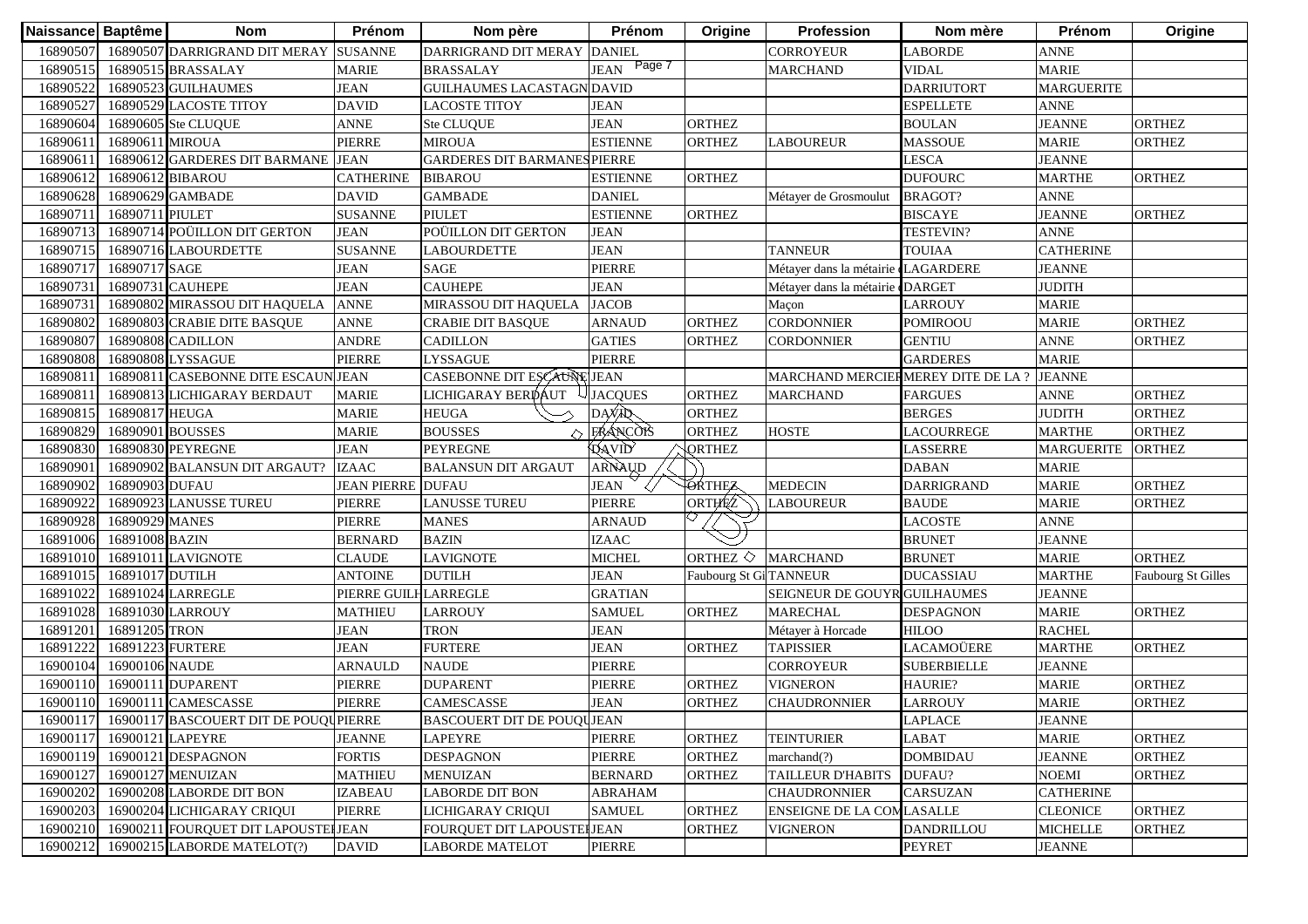| Naissance Baptême |                   | <b>Nom</b>                             | Prénom                      | Nom père                       | Prénom                     | Origine           | Profession                        | Nom mère                | Prénom                    | Origine       |
|-------------------|-------------------|----------------------------------------|-----------------------------|--------------------------------|----------------------------|-------------------|-----------------------------------|-------------------------|---------------------------|---------------|
| 16900215          |                   | 16900216 GARDERES DIT JOANHAU          | <b>PIERRE</b>               | <b>GARDERES DIT JOANHAU</b>    | <b>BERNARD</b>             | <b>ORTHEZ</b>     |                                   | LAPLANTE                | <b>MARIE</b>              | <b>ORTHEZ</b> |
| 16900225          |                   | 16900226 DARRIMONT                     | <b>JEANNE</b>               | <b>DARRIMONT</b>               | PIERRE <sup>Page 8</sup>   | <b>ORTHEZ</b>     | <b>TANNEUR</b>                    | <b>BORDENAVE</b>        | <b>JEANNE</b>             | <b>ORTHEZ</b> |
| 16900304          | 16900305 RACHOU   |                                        | <b>CATHERINE</b>            | <b>RACHOU</b>                  | JEAN                       | <b>ORTHEZ</b>     | <b>MARCHAND</b>                   | <b>CLERICE</b>          | <b>MARIE</b>              | <b>ORTHEZ</b> |
| 16900307          |                   | 16900308 ARROUT DIT POUQUE             | <b>MATHIEU</b>              | ARROUT DIT POUQUE              | <b>PIERRE</b>              | <b>ORTHEZ</b>     | <b>VIGNERON</b>                   | <b>POUQUE</b>           | <b>MARIE</b>              | <b>ORTHEZ</b> |
| 16900308          |                   | 16900309 SIOSSE DIT LAPOSTERLE         | <b>JEAN</b>                 | <b>SIOSSE DIT LAPOSTERLE</b>   | <b>ABRAHAM</b>             |                   | <b>CHARPENTIER</b>                | <b>LAVALETE</b>         | <b>IZABEAU</b>            |               |
| 16900311          |                   | 16900313 LAGOARDE                      | <b>JEAN</b>                 | LAGOARDE                       | PIERRE                     | <b>ORTHEZ</b>     | <b>TISSERAN</b>                   | <b>LANUSSE</b>          | <b>ANNE</b>               | <b>ORTHEZ</b> |
| 16900312          | 16900313 HOURTI   |                                        | <b>JEAN</b>                 | <b>HOURTI</b>                  | <b>ANDRE</b>               | <b>ORTHEZ</b>     | <b>VIGNERON</b>                   | <b>MOURE</b>            | <b>SUSANNE</b>            | <b>ORTHEZ</b> |
| 16900312          | 16900319? MANES   |                                        | <b>JEANNE</b>               | <b>MANES</b>                   | <b>JEAN</b>                |                   |                                   | <b>CAUHEPE</b>          | <b>MARIE</b>              |               |
| 16900313          | 16900315 HAURIE   |                                        | <b>JEANNE</b>               | <b>HAURIE</b>                  | PIERRE                     |                   |                                   | <b>DUPARENT</b>         | <b>JEANNE</b>             |               |
| 16900317          | 16900319 HORREU   |                                        | <b>JEAN</b>                 | <b>HORREU</b>                  | PIERRE                     | <b>ORTHEZ</b>     | <b>VIGNERON</b>                   | <b>MATHIU</b>           | <b>MARIE</b>              | <b>ORTHEZ</b> |
| 16900325          | 16900325 EMELION  |                                        | <b>JEAN</b>                 | <b>EMELION</b>                 | <b>PIERRE</b>              | <b>ORTHEZ</b>     |                                   | <b>DUTOURON</b>         | <b>MARIE</b>              | <b>ORTHEZ</b> |
| 16900326          |                   | 16900327 GUILHEMBERNARD DITE PIJEANNE  |                             | GUILHEMBERNARD DIT PEIPIERRE   |                            | <b>ORTHEZ</b>     |                                   | TUYE?                   | <b>JEANNE</b>             | <b>ORTHEZ</b> |
| 16900404          |                   | 16900404 VIGNAU DIT TISNEROT           | <b>MARIE</b>                | VIGNAU DIT TISNEROT            | <b>PIERRE</b>              | <b>ORTHEZ</b>     |                                   | <b>DUHAU</b>            | <b>MARIE</b>              | <b>ORTHEZ</b> |
| 16900419          |                   | 16900419 FORSANS DITE BOURDOU? MARIE   |                             | <b>FORSANS DIT BOURDOU</b>     | <b>JEAN</b>                | <b>ORTHEZ</b>     | <b>MARCHAND</b>                   | <b>BERGES</b>           | <b>MARIE</b>              | <b>ORTHEZ</b> |
| 16900506          |                   | 169005?? LACOSTE DIT JOANTO            | <b>PIERRE</b>               | <b>LACOSTE DIT JOANTO</b>      | <b>PIERRE</b>              |                   |                                   | <b>BARTE</b>            | <b>JEANNE</b>             |               |
| 16900507          |                   | 16900507 BESSENLAIRE                   | JEAN                        | <b>BESSENLAIRE</b>             | <b>BERNARD</b>             |                   | <b>LABOUREUR</b>                  | LABORDE DITE DE MEMARIE |                           |               |
| 16900511          |                   | 16900518 PASSERAT                      | <b>MARIE</b>                | <b>PASSERAT</b>                | <b>CLAUDE</b>              |                   | <b>BÂTIER</b>                     | <b>BRUNET</b>           | <b>JEANNE</b>             |               |
| 16900515          |                   | 16900516 DARRACQ                       | <b>PIERRE</b>               | <b>DARRACQ</b>                 | <b>JEAN</b>                | <b>ORTHEZ</b>     | VIGNERON                          | <b>ARROUT</b>           | <b>MARIE</b>              | <b>ORTHEZ</b> |
| 16900515          |                   | 16900521 NEYS CANDAU                   | <b>MARIE</b>                | <b>NEYS CANDAU</b>             | <b>JEAN PAUL</b>           |                   | Conseiller au Parlement d ROARIES |                         | <b>MARIE</b>              |               |
| 16900515          |                   | <b>16921127 NEYS CANDAU</b>            |                             | <b>ISABELLE MA NEYS CANDAU</b> | <b>JEAN PAUL</b>           |                   | NOBLE; Conseiller au PaROARIES    |                         | <b>MARIE</b>              |               |
| 16900530          | 16900601 LOMPRE   |                                        | <b>SUSANNE</b>              | LOMPRE                         | FRANCOIS                   | <b>ORTHEZ</b>     | <b>BÂTIER</b>                     | <b>SALLENAVE</b>        | <b>JEANNE</b>             | <b>ORTHEZ</b> |
| 16900604          | 16900606 BADIERE  |                                        | <b>PAUL</b>                 | <b>BADIERE</b>                 | PIERRE                     | <b>ORTHEZ</b>     | <b>NOTAIRE</b>                    | <b>GALESE</b>           | <b>MARIE</b>              | <b>ORTHEZ</b> |
| 16900607          |                   | 16900612 LICHIGARAY DIT CAUNEIL JEAN   |                             | LICHIGARAY DIT CAUNEIL DANIÈL  |                            | <b>QRTHEZ</b>     | <b>MARCHAND</b>                   | <b>PEYRE</b>            | <b>JEANNE</b>             | <b>ORTHEZ</b> |
| 16900608          | 16900608 DARETTE  |                                        | <b>CATHERINE</b>            | <b>DARETTE</b>                 | JEÀN                       | <b>ORTHEZ</b>     | <b>CHARPENTIER</b>                | <b>DARRAMON</b>         | <b>MARIE</b>              | <b>ORTHEZ</b> |
| 16900617          | 16900617 CHELLE   |                                        | <b>JEAN</b>                 | <b>CHELLE</b>                  | <b>JEAN</b>                | <b>ORTHEZ</b>     | Pauvre Manchot                    | <b>DABBADIE</b>         | <b>BERNARDE</b>           | <b>ORTHEZ</b> |
| 16900624          | 16900625 PINSU(N) |                                        | <b>JEAN</b>                 | PINSU(N)                       | <b>SAMUEL</b>              |                   | <b>NOBLE</b>                      | <b>DANGOUSTURE</b>      | <b>FRANCOISE</b>          | <b>ORTHEZ</b> |
| 16900624          |                   | 16900629 LABORDE JAYNE                 | <b>JEAN JAQUES LABORDE</b>  |                                | JOSEPH                     | <b>ORTHEZ</b>     | <b>SELLIER</b>                    | <b>BADIERE</b>          | <b>CATHERINE</b>          | <b>ORTHEZ</b> |
| 16900626          |                   | 16900628 DARRIGRAND BERNADINE JEAN     |                             | DARRIGRAND BERNADINE           | <b>JEAN</b>                | ORTHEZ            | <b>TANNEUR</b>                    | <b>GATIES</b>           | <b>ANNE</b>               | <b>ORTHEZ</b> |
| 16900628          |                   | 16900702 LAHERRERE DITE BERNAD MARIE   |                             | LAHERRERE DIT BERNADINPIERRE   |                            | ORTHEZ $\Diamond$ | <b>LABOUREUR</b>                  | <b>DARRIGRAND</b>       | <b>CATHERINE</b>          | <b>ORTHEZ</b> |
| 16900628          |                   | 16900708 LYSSAGUE                      | <b>SAMUEL PIER LYSSAGUE</b> |                                | PIERRE                     |                   | <b>TRAITEUR</b>                   | <b>GARDERES</b>         | <b>MARIE</b>              |               |
| 16900702          | 16900703 LANNE    |                                        | <b>MARIE</b>                | <b>LANNE</b>                   | PIERRE                     | <b>ORTHEZ</b>     | Lieutenant dans la compa GABASTON |                         | <b>MARGUERITE</b>         | <b>ORTHEZ</b> |
| 16900703          |                   | 16900703 CASENAVE                      | PIERRE                      | <b>CASENAVE</b>                | <b>GUILHAUME</b>           | <b>ORTHEZ</b>     | <b>TANNEUR</b>                    | CASSE                   | <b>BARTHELEMIE ORTHEZ</b> |               |
| 16900703          | 16900709 PUIANNE  |                                        | PIERRE                      | <b>PUIANNE</b>                 | <b>DOMINIQUE</b>           | <b>ORTHEZ</b>     | COCHER DE MrFAGET MILLADE         |                         | <b>JEANNE</b>             | <b>ORTHEZ</b> |
| 16900704          |                   | 16900705 LAGOARDE                      | ANNE                        | LAGOARDE                       | PIERRE                     | <b>ORTHEZ</b>     | <b>VIGNERON</b>                   | <b>BEDAT</b>            | <b>MARIE</b>              | <b>ORTHEZ</b> |
| 16900705          |                   | 16900705 DAGUAINS                      | <b>JEANNE</b>               | <b>DAGUAINS</b>                | <b>MATHIEU</b>             | <b>ORTHEZ</b>     | <b>TANNEUR</b>                    | <b>LAFAURIE</b>         | <b>LOUISE</b>             | <b>ORTHEZ</b> |
| 16900717          |                   | 16900718 SESCAS DIT BARRAN             | <b>IZAAC</b>                | <b>SESCAS DIT BARRAN</b>       | PIERRE                     |                   | <b>VIGNERON</b>                   | <b>PELEGRIN</b>         | <b>BERNARDINE</b>         |               |
| 16900727          |                   | 16900728 MAUPOEY                       | <b>JEANNE</b>               | <b>MAUPOEY</b>                 | <b>JACQUES</b>             | <b>ORTHEZ</b>     | <b>CHIRURGIEN</b>                 | CARPASSE                | <b>MARIE</b>              | <b>ORTHEZ</b> |
|                   |                   | 16900731 16900801 BISCAYE DIT LABECHE  | <b>JEAN</b>                 | <b>BISCAYE DIT LABECHE</b>     | <b>IZAAC</b>               | ORTHEZ            | <b>PELLETIER</b>                  | <b>BARTHE</b>           | <b>SUSANNE</b>            | <b>ORTHEZ</b> |
| 16900802          |                   | 16900805 MALECHECQ                     | JEAN MARIE MALECHECQ        |                                | <b>JEAN BERTRAN ORTHEZ</b> |                   | <b>CHANTRE</b>                    | <b>LARROUTURE</b>       | <b>JEANNE</b>             | ORTHEZ        |
| 16900803          |                   | 16900806 CAPDEHOURBET DIT LAHOHENRY    |                             | CAPDEHOURBET DIT LAHOPIERRE    |                            | <b>ORTHEZ</b>     | <b>TANNEUR</b>                    | <b>MILOUA</b>           | <b>MARIE</b>              | <b>ORTHEZ</b> |
| 16900803          |                   | 16900805 LABORDE                       | <b>SAMUEL</b>               | <b>LABORDE</b>                 | PIERRE                     | <b>ORTHEZ</b>     | <b>TANNEUR</b>                    | <b>BOULAN</b>           | <b>JEANNE</b>             | ORTHEZ        |
| 16900805          |                   | 16900807 DARRIGRAND PIERRE PETI JEANNE |                             | <b>DARRIGRAND</b>              | <b>JEAN PIERRE</b>         | <b>ORTHEZ</b>     | <b>MARCHAND</b>                   | <b>CASENAVE</b>         | <b>JEANNE</b>             | ORTHEZ        |
| 16900807          |                   | 16900808 TOURONNET                     | <b>PIERRE</b>               | <b>TOURONNET</b>               |                            | <b>ORTHEZ</b>     | <b>CORROYEUR</b>                  | <b>FORCADE</b>          | <b>ANNE</b>               | ORTHEZ        |
| 16900827          | 16900828 DUFAU    |                                        | <b>ANNE</b>                 | <b>DUFAU</b>                   | <b>JEAN</b>                |                   | <b>MARCHAND</b>                   | <b>MAUPOEY</b>          | <b>JUDITH</b>             |               |
| 16900907          | 16900908 BOULAN   |                                        | PIERRE                      | <b>BOULAN DIT BRINCAS</b>      | <b>DANIEL</b>              | <b>ORTHEZ</b>     |                                   | <b>MOULINS</b>          | <b>SUSANNE</b>            | ORTHEZ        |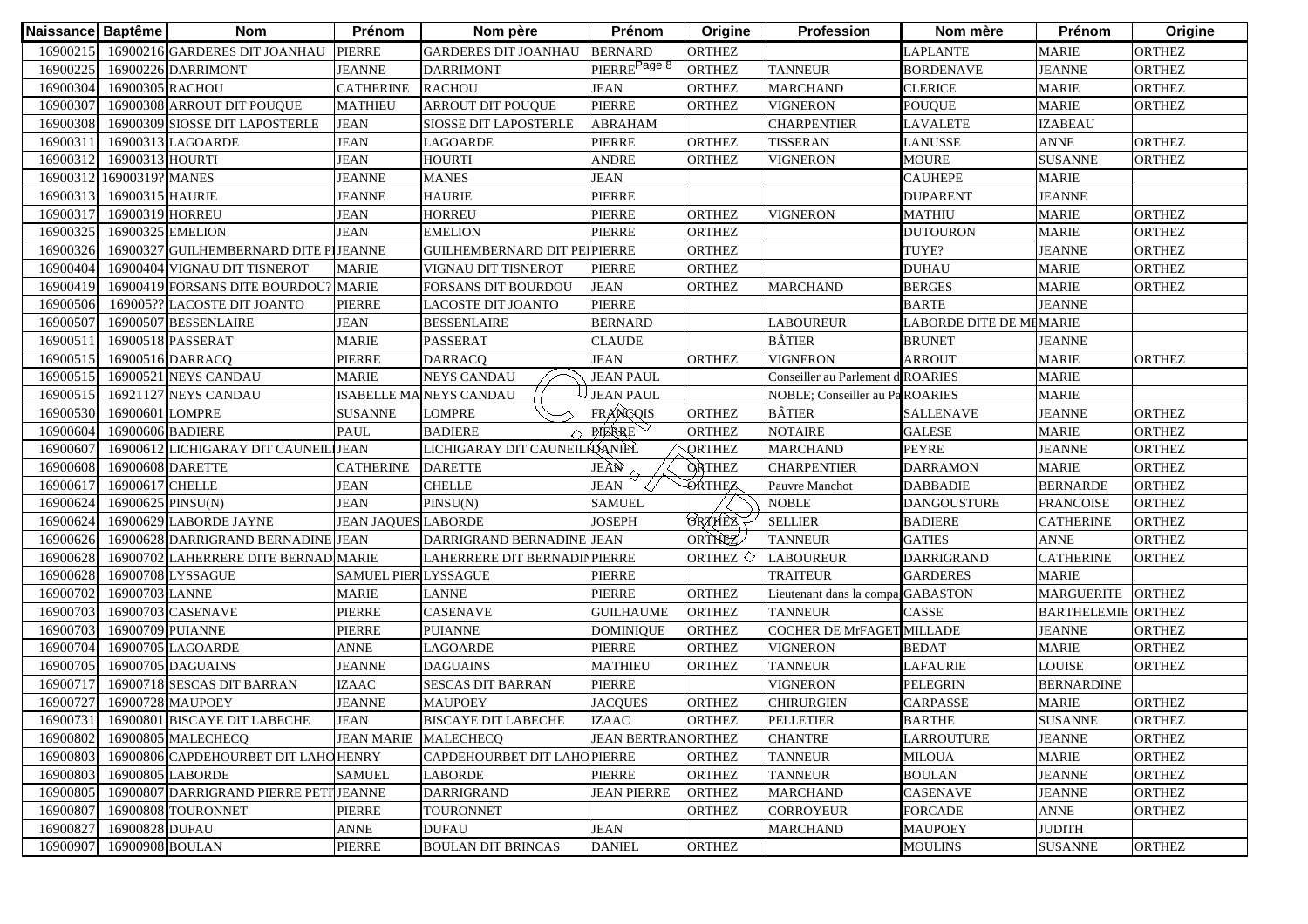| Naissance Baptême |                        | <b>Nom</b>                            | Prénom                  | Nom père                                     | Prénom             | Origine               | Profession                          | Nom mère                  | Prénom             | Origine         |
|-------------------|------------------------|---------------------------------------|-------------------------|----------------------------------------------|--------------------|-----------------------|-------------------------------------|---------------------------|--------------------|-----------------|
| 16900908          |                        | 16900914 BALASQUE                     | JEAN                    | <b>BALASQUE</b>                              | PIERRE             | ORTHEZ                |                                     | <b>MANUQUET</b>           | <b>SUSANNE</b>     | <b>ORTHEZ</b>   |
| 16900928          | 16900928 DACIET        |                                       | <b>JEAN</b>             |                                              | Page 9             |                       |                                     | <b>DACIET</b>             | <b>MARIE</b>       | <b>OSSARAIN</b> |
| 16900930          |                        | 16901001 HORCADE                      | <b>GRATIANNE</b>        | <b>HORCADE</b>                               | <b>JEAN</b>        | <b>ORTHEZ</b>         | Métayer                             | <b>HILOO</b>              | <b>JEANNE</b>      | <b>ORTHEZ</b>   |
| 16901002          | 16901003 CURROU        |                                       | <b>JEAN</b>             | <b>CURROU</b>                                | <b>DOMINIQUE</b>   | CHIRAGUA (Comenge)    |                                     | <b>BALAUSET</b>           | <b>JEANNE</b>      | <b>GOUAUS</b>   |
| 16901007          |                        | 16901010 LALANNE DIT NAVAILLES JEAN   |                         | LALANNE DIT NAVAILLES                        | <b>DAVID</b>       | <b>ORTHEZ</b>         |                                     | <b>CACHALOT</b>           | <b>JEANNE</b>      | <b>ORTHEZ</b>   |
| 16901010          |                        | 16901010 BAQUE DIT PEGUINE            | <b>PIERRE</b>           | <b>BAQUE DIT PEGUINE</b>                     | PIERRE             | <b>ORTHEZ</b>         | <b>LABOUREUR</b>                    | LABORDE                   | <b>MARIE</b>       | <b>ORTHEZ</b>   |
| 16901012          | 16901012 MARSO         |                                       | <b>BARTHELEMI MARSO</b> |                                              | ABRAHAM            |                       | MARCHAND DU FAUBPOEY                |                           | <b>ANNE</b>        |                 |
| 16901014          |                        | 16901015 COYLA DITE LALOTTE           | <b>ANNE</b>             | <b>COYLA</b>                                 | <b>JEAN</b>        | <b>ORTHEZ</b>         | <b>AIGUILLETIER</b>                 | <b>LENFANT</b>            | <b>MARIE</b>       | <b>ORTHEZ</b>   |
| 16901023          |                        | 16901024 LAFOURRERE                   | <b>DAVID</b>            | LAFOURRERE                                   | <b>DAVID</b>       | <b>ORTHEZ</b>         | <b>CORDONNIER</b>                   | CASSIAU                   | <b>ABIGAI</b>      | <b>ORTHEZ</b>   |
| 16901029          |                        | 16901030 MASSOUE                      | <b>JEAN</b>             | <b>MASSOUE</b>                               | <b>DAVID</b>       | <b>ORTHEZ</b>         | Sonneur de l'église St Pier DESLOUS |                           | <b>MARGUERITE</b>  | <b>ORTHEZ</b>   |
| 16901104          | 16901108 FORCADE       |                                       | <b>ARNAULD</b>          | <b>FORCADE</b>                               | <b>SAMUEL</b>      | <b>ORTHEZ</b>         | <b>TAILLEUR D'HABITS</b>            | <b>EMELION</b>            | <b>MARIE</b>       | <b>ORTHEZ</b>   |
| 16901126          | 16901126 CASAUX        |                                       | <b>PIERRE</b>           | <b>CASAUX</b>                                | <b>JAQUES</b>      | <b>ORTHEZ</b>         | <b>CREPONNEUR</b>                   | <b>LALANNE</b>            | <b>MARIE</b>       | <b>ORTHEZ</b>   |
| 16901126          | 16901127 DARGET        |                                       | <b>PIERRE</b>           | <b>DARGET</b>                                | PIERRE             | <b>ORTHEZ</b>         | <b>MANŒUVRE</b>                     | <b>HORCADE</b>            | <b>JEANNE</b>      | <b>ORTHEZ</b>   |
| 16901206          |                        | 16901210 MENE DITE GUILHARRE          | <b>ANNE</b>             | <b>MENE</b>                                  | <b>IZAAC</b>       | <b>ORTHEZ</b>         | <b>MARCHAND</b>                     | MENEY DITE GUILHAI JEANNE |                    | <b>ORTHEZ</b>   |
| 16901209          |                        | 16901210 BOUPAS DITE LAULIEROT        | <b>MARIE</b>            | <b>BOUPAS DIT LAULIEROT</b>                  | <b>DAVID</b>       | <b>ORTHEZ</b>         |                                     | <b>LAFARGUE</b>           | <b>MARIE</b>       | <b>ORTHEZ</b>   |
| 16901210          |                        | 16901212 CARMOUSSE                    | JEAN                    | <b>CARMOUSSE</b>                             | <b>JEAN</b>        | <b>ORTHEZ</b>         | <b>CORDONNIER</b>                   | CASENAVE                  | <b>MARIE</b>       | <b>ORTHEZ</b>   |
| 16901218          |                        | 16901219 BEURET DITE CARPENTE         | <b>MARIE</b>            | <b>BEURET DIT CARPENTE</b>                   | <b>JEAN</b>        | ORTHEZ                |                                     | CASSOU                    | <b>JEANNE</b>      | <b>ORTHEZ</b>   |
| 1690122           |                        | 16901222 TESTAVIN                     | <b>JEANNE</b>           | <b>TESTAVIN</b>                              | <b>MATHIEU</b>     |                       | <b>MARCHAND</b>                     |                           | <b>JEANNE</b>      | <b>ORTHEZ</b>   |
| 16910101          |                        | 16910102 CASALIS DIT PARROUILLE       | <b>JOSEPH</b>           | CASALIS DIT PARROUTERE                       | <b>PIERRE</b>      | <b>RONTU</b>          |                                     | LAFARGUE                  | <b>MARTHE</b>      | <b>RONTU</b>    |
| 16910102          |                        | 16910103 BERDUCAN                     | <b>JEAN</b>             | <b>BERDUCAN</b>                              | <b>MARTIN</b>      | ORTHEZ                | <b>CORROYEUR</b>                    | <b>CONSTANTIN</b>         | <b>MARIE</b>       | <b>ORTHEZ</b>   |
| 16910102          | 16910104 DUBOY         |                                       | <b>PIERRE</b>           | <b>DUBOY</b>                                 | JEAN               | <b>ORTHEZ</b>         | <b>CABARETIER</b>                   | LAFARGUE                  | <b>MARIE</b>       | <b>ORTHEZ</b>   |
| 16910104          | 16910104 HOURNE        |                                       | <b>JEAN</b>             | <b>HOURNE</b>                                | ESTENNE            | <b>ORTHEZ</b>         | <b>VIGNERON</b>                     | <b>DUFOURC</b>            | <b>MARTHE</b>      | <b>ORTHEZ</b>   |
| 16910105          |                        | 16910106 LAPUYADE                     | <b>JEAN</b>             | LAPUYADE CADET DIT LE Ć <del>Ú</del> EVALIER |                    |                       |                                     |                           | <b>JEANNE</b>      |                 |
| 16910115          |                        | 16910129 LARREGLE                     | <b>MARIE</b>            | <b>LARREGLE</b>                              | GRATIAN            | <b>ORTHEZ</b>         | <b>SEIGNEUR DE GOUYR GUILHAUMES</b> |                           | <b>JEANNE</b>      | <b>ORTHEZ</b>   |
| 16910118          |                        | 16910121 LAVIGNOTE                    | <b>JEAN</b>             | <b>LAVIGNOTE</b>                             | MICHEĽ <           | <b>ORTHEZ</b>         |                                     | <b>BRUNET</b>             | <b>MARIE</b>       | <b>ORTHEZ</b>   |
| 16910120          |                        | 16910124 LAGOARDE                     | <b>JUDITH</b>           | <b>LAGOARDE</b>                              | PIERRE             | ORTHEZ                | <b>TISSERAN</b>                     | LANUSSE                   | <b>ANNE</b>        | <b>ORTHEZ</b>   |
| 1691012           |                        | 16910121 PETRIA DIT CAUHEPE           | <b>JEAN</b>             | PETRIA DIT CAUHEPE                           | <b>JEAN</b>        | <b>ORAHEZ</b>         | <b>LABOUREUR</b>                    | <b>PERGUILHEM</b>         | <b>MARIE</b>       | <b>ORTHEZ</b>   |
| 16910209          |                        | 16910210 LARROUY                      | <b>ANNE</b>             | <b>LARROUY</b>                               | <b>PIERRE</b>      | ORTHEZ                | <b>TAILLEUR D'HABITS</b>            | <b>SEREYS</b>             | <b>ANNE</b>        | <b>ORTHEZ</b>   |
| 16910210          |                        | 16910212 MANES DIT COURTAUT?          | <b>PIERRE</b>           | <b>MANES DIT COURTAUT?</b>                   | <b>PIERRE</b>      | ORTHEZ $\diamondsuit$ | <b>VIGNERON</b>                     | <b>GUICHOT</b>            | <b>ANNE</b>        | <b>ORTHEZ</b>   |
| 16910214          |                        | 16910215 DARRIGRAND DITE BERNA CLAUDE |                         | DARRIGRAND DIT BERNAD DANIEL                 |                    | <b>ORTHEZ</b>         |                                     | <b>LABORDE</b>            | <b>MAGDELAINE</b>  | <b>ORTHEZ</b>   |
| 16910222          | 16910225 SERRES        |                                       | <b>MARGUERITE</b>       | <b>SERRES HOSTE DIT LAMIC</b>                | <b>PIERRE</b>      |                       |                                     | <b>SERRES</b>             | <b>MARGUERITE</b>  |                 |
| 16910301          |                        | 16910303 BIBAROU                      | <b>JEAN</b>             | <b>BIBAROU</b>                               | <b>DANIEL</b>      | <b>ORTHEZ</b>         | <b>CORROYEUR</b>                    | <b>LASALLE</b>            | <b>SUSANNE</b>     | <b>ORTHEZ</b>   |
| 16910314          | 16910315 NAUDE         |                                       | <b>PIERRE</b>           | <b>NAUDE</b>                                 | PIERRE             | <b>ORTHEZ</b>         | MARCHANT TANNEUISUBERBIELLE         |                           | <b>JEANNE</b>      | <b>ORTHEZ</b>   |
| 16910314          | 16910315 CASSIERE      |                                       | <b>JEANNE</b>           | <b>CASSIERE</b>                              | PIERRE             | <b>ORTHEZ</b>         | <b>SERRURIER</b>                    | LAMARCADE                 | <b>MARIE</b>       | <b>ORTHEZ</b>   |
| 16910323          |                        | 16910323 TISNE (DU)                   | <b>JEANNE</b>           | TISNE (DU)                                   | JACOB              |                       | <b>VIGNERON</b>                     | <b>BALASQUE</b>           | <b>BARTHELEMIE</b> |                 |
| 16910323          | 16910329? MANES        |                                       | <b>JEAN</b>             | <b>MANES</b>                                 | <b>JEAN</b>        |                       |                                     | <b>PUYOO</b>              | <b>MARIE</b>       |                 |
| 16910328          | $16910404$ DRASCON     |                                       | <b>DAMENGE</b>          | <b>DRASCON</b>                               | <b>DANIEL</b>      |                       | <b>TANNEUR</b>                      | <b>GUICHEBAROU</b>        | <b>JEANNE</b>      |                 |
|                   | 16910402 16910403 PUYO |                                       | <b>JEAN</b>             | <b>PUYO</b>                                  | <b>JEAN</b>        |                       | Métayer à Tretzebeus,               | <b>BARADAT</b>            | <b>JEANNE</b>      |                 |
| 16910403          |                        | 16910404 DUFAU DIT MOUSET?            | <b>DAVID</b>            | <b>DUFAU</b>                                 | <b>JEAN PIERRE</b> |                       | <b>MARCHAND</b>                     | <b>SEREYS</b>             | <b>JEANNE</b>      |                 |
| 16910405          | 16910405 DUFAU         |                                       | <b>PIERRE</b>           | <b>DUFAU</b>                                 | <b>JEAN</b>        |                       | <b>MEDECIN</b>                      | <b>DARRIGRAND</b>         | <b>MARIE</b>       |                 |
| 16910406          | 16910407 POYMIRO       |                                       | <b>JEANNE</b>           | <b>POYMIRO</b>                               | PIERRE             | <b>ORTHEZ</b>         | <b>TAILLEUR D'HABITS</b>            | <b>TILH</b>               | <b>GRATIANE</b>    | ORTHEZ          |
| 16910414          |                        | 16910415 DARGELER                     | <b>JEANNE</b>           | <b>DARGELER</b>                              | <b>BERNARD</b>     |                       |                                     | <b>LASBASSES</b>          | <b>MARGUERITE</b>  |                 |
| 16910419          |                        | 16910419 NEYS CANDAU                  |                         | ISABELLE JUSNEYS CANDAU                      |                    |                       | Conseiller au Parlement d ROARIES   |                           | <b>MARIE</b>       |                 |
| 16910427          |                        | 16910429 PEYRET DIT TARGUET           | <b>FRANCOIS</b>         | PEYRET DIT TARGUET                           | <b>DAVID</b>       | ORTHEZ                |                                     | MAISOUNAVE?               | <b>MARGUERITE</b>  | <b>ORTHEZ</b>   |
| 16910505          |                        | 16910505 St MARTIN                    | PAUL                    | <b>St MARTIN</b>                             | <b>MENAUT</b>      | <b>ORTHEZ</b>         | <b>CORROYEUR</b>                    | <b>GENTIU</b>             | <b>MARIE</b>       | <b>ORTHEZ</b>   |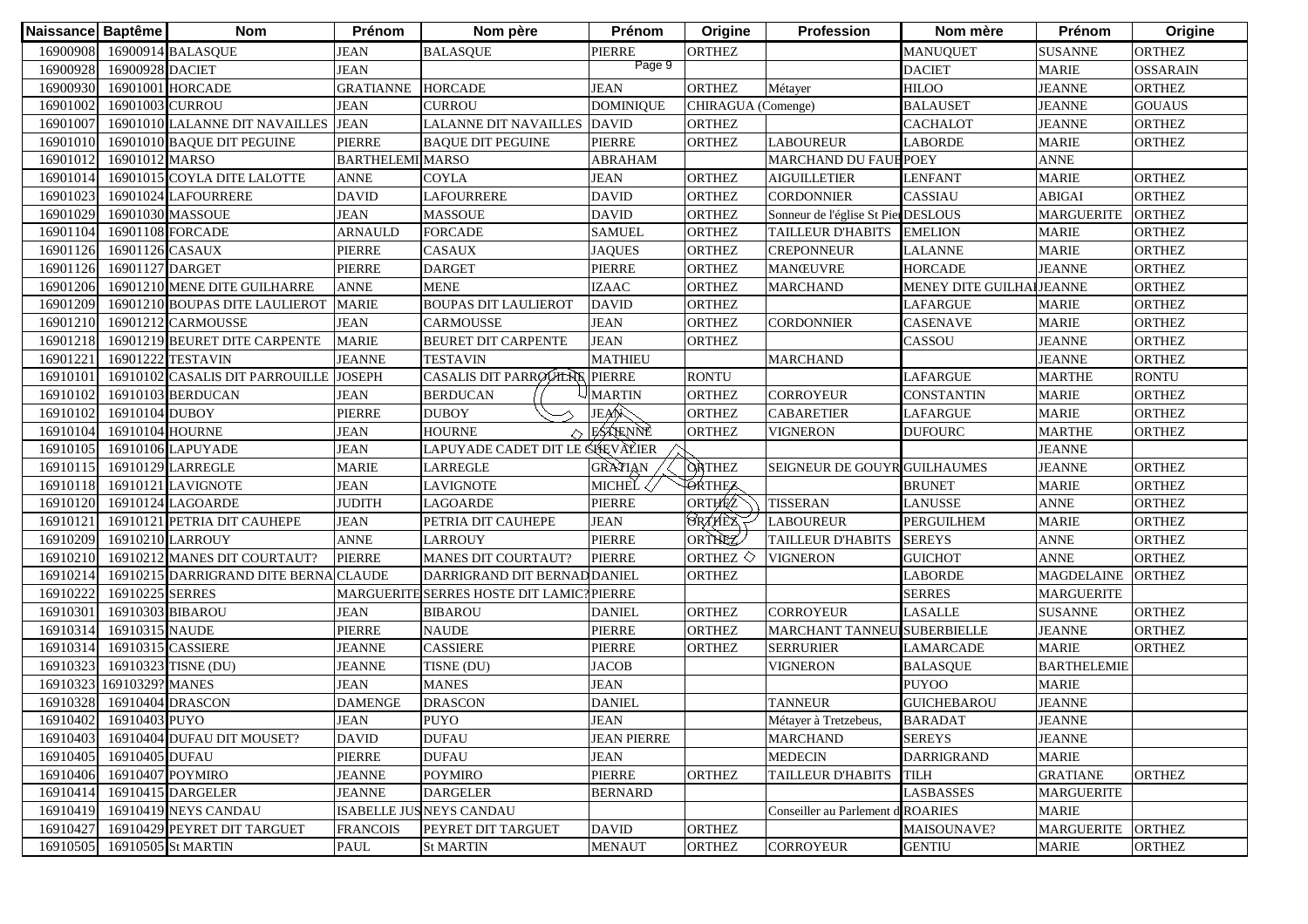| Naissance Baptême |                  | <b>Nom</b>                            | Prénom                     | Nom père                             | Prénom                   | Origine                      | Profession                           | Nom mère                      | Prénom            | Origine           |
|-------------------|------------------|---------------------------------------|----------------------------|--------------------------------------|--------------------------|------------------------------|--------------------------------------|-------------------------------|-------------------|-------------------|
| 16910506          |                  | 16910506 MASCARAS                     | MARIE                      | <b>MASCARAS</b>                      | <b>BERNARD</b>           | <b>ORTHEZ</b>                | <b>MARECHAL</b>                      | <b>BROCA</b>                  | <b>JEANNE</b>     | <b>ORTHEZ</b>     |
| 16910510          |                  | 16910513 BONNEFON                     | <b>SUSANNE</b>             | <b>BONNEFON</b>                      | JACOB <sup>Page 10</sup> |                              | <b>TANNEUR</b>                       | <b>BIBARON?</b>               | <b>SARA</b>       |                   |
| 16910512          |                  | 16910512 PEYRET DITE DE CURIE         | <b>MARIE</b>               | PEYRET DIT CURIE                     | <b>JAQUES</b>            |                              |                                      | <b>LYON</b>                   | <b>MARIE</b>      |                   |
| 16910512          |                  | 16910513 DARRACQ                      | <b>JEAN</b>                | <b>DARRACQ</b>                       | <b>PIERRE</b>            |                              | Métayer à Fauché                     | LESCAR                        | <b>JEANNE</b>     |                   |
| 16910519          | 16910520 CASSAET |                                       | <b>MARIE</b>               | <b>CASSAET</b>                       | <b>JEAN</b>              |                              | <b>PELLETIER</b>                     | <b>HOURQUEVIE</b>             | <b>MARGUERITE</b> |                   |
| 16910524          |                  | 16910524 SIOSSE DIT LAPOUSTELLE       | <b>TIMOTHEE</b>            | SIOSSE DIT LAPOUSTELLE               | <b>ABRAHAM</b>           |                              | <b>CHARPENTIER</b>                   | LABALETE                      | <b>ISABELLE</b>   |                   |
| 16910525          | 16910530 FAGET   |                                       | <b>MARIE</b>               | <b>FAGET</b>                         | <b>JEAN PIERRE</b>       |                              | <b>MEDECIN</b>                       | <b>DARRIGRAND</b>             | <b>MARIE</b>      |                   |
| 16910607          |                  | 16910608 CASENAVE                     | PIERRE                     | <b>CASENAVE</b>                      | <b>PIERRE</b>            |                              | Conseiller à la Chambre d'CAPDEVILLE |                               | <b>ANNE</b>       |                   |
| 16910621          |                  | 16910623 St MARTIN                    | <b>CLAUDE</b>              | <b>St MARTIN</b>                     | <b>SAMUEL</b>            |                              | <b>ARMURIER</b>                      | <b>PASSERAT</b>               | <b>MARIE</b>      |                   |
| 16910622          | 16910623 SOUBIRA |                                       | <b>CATHERINE</b>           | <b>SOUBIRA</b>                       | <b>HENRY</b>             |                              |                                      | LALEUDE                       | <b>FRANCOISE</b>  |                   |
| 16910626          |                  | 16910703 DARRIGRAND DIT CHISANTPIERRE |                            | DARRIGRAND DIT CHISANTPIERRE         |                          |                              | <b>CORROYEUR</b>                     | <b>BOUCHEMEUSE? DITEMARIE</b> |                   |                   |
| 16910702          |                  | 16910704 DARRIGRAND St CRISTAU        | <b>CATHERINE</b>           | <b>DARRIGRAND St CRISTAU</b>         |                          |                              |                                      | <b>SARRABERE</b>              | <b>MARGUERITE</b> |                   |
| 16910705          |                  | 16910705 DUFFAU DIT PERICQ            | <b>PIERRE</b>              | <b>DUFFAU DIT PERICQ</b>             | <b>RAYMOND</b>           |                              | <b>BLANCHIER</b>                     | <b>BERNADET</b>               | <b>CATHERINE</b>  |                   |
| 16910715          |                  | 16910715 DARTAGNAN DIT BASSOÜHJEAN    |                            | <b>DARTAGNAN</b>                     | <b>PIERRE</b>            |                              | CORDONNIER                           | <b>LAFITE</b>                 | <b>ANNE</b>       |                   |
| 16910809          | 16910816 COULON  |                                       | <b>JEANNE</b>              | <b>COULON</b>                        | <b>VALENTIN</b>          | MONTPELLIEFORMEUR?           |                                      | <b>BONNIFAIT</b>              | <b>MARIE</b>      |                   |
| 16910812          |                  | 16910815 LAUGOU? DIT MOURETOU         | <b>JEAN</b>                | LAUGOU? DIT MOURETOU ESTIENNE        |                          |                              | CORDONNIER                           | <b>REY</b>                    | <b>JEANNE</b>     |                   |
| 16910816          |                  | 16910823 LABALETE                     | <b>JEAN</b>                | LABALETE                             | <b>PIERRE</b>            |                              | FORGERON                             | LABAT                         | <b>MARIE</b>      |                   |
| 16910818          |                  | 16910822 DARTAGNA                     | <b>FRANCOISE</b>           | <b>DARTAGNA</b>                      | <b>JEAN</b>              |                              | CORDONNIER                           | <b>CASTETS</b>                | <b>MARIE</b>      |                   |
| 16910827          | 16910828 PRINCE  |                                       | <b>DAVID</b>               | PRINCE                               | <b>MOYSE</b>             |                              | <b>VIGNERON</b>                      | <b>CASSIAU</b>                | <b>CATHERINE</b>  |                   |
| 16910901          |                  | 16910902 LAFAURIE                     | <b>DANIEL</b>              | LAFAURIE                             | <b>PIERRE</b>            |                              | CORROYEUR                            | <b>MASSOUE</b>                | <b>CATHERINE</b>  |                   |
| 16911003          |                  | 16911006 PLAISANT                     | <b>JAQUES</b>              | <b>PLAISANT</b>                      | GUILAAUME                | CABESE(près OPERATEUR        |                                      | <b>RIVE</b>                   | <b>FRANCOISE</b>  | QUILLAN (en Langu |
| 16911005          |                  | 16911007 CASENAVE                     | <b>MARGUERITE CASENAVE</b> |                                      | LAURENT                  |                              | <b>REGENT</b>                        | <b>MANES</b>                  | <b>JEANNE</b>     |                   |
| 16911007          | 16911019 FOVES   |                                       | PIERRE                     | <b>FOVES</b>                         | VEAN V                   | <b>BIGOURDAN: MENDIANT</b>   |                                      | <b>BARRERE</b>                | <b>MARIE</b>      | <b>BIGOURDANS</b> |
| 16911010          |                  | <b>BERGES</b>                         | <b>JEAN</b>                | <b>BERGES</b>                        | JEAN                     |                              |                                      | <b>GARDERES</b>               | <b>JEANNE</b>     |                   |
| 16911013          |                  | 16911018 CABRIER DIT LE BASQUE        | <b>PIERRE</b>              | <b>CABRIER DIT LE BASQUE</b>         | <b>ARNAUD</b>            |                              | <b>CORDONNIER</b>                    | <b>POYMIRO</b>                | <b>MARIE</b>      |                   |
| 16911014          | 16911014 LAHITE  |                                       | <b>TIMOTHEE</b>            | <b>LAHITE</b>                        | <b>JEAN</b>              |                              | <b>VIGNERON</b>                      | CASAUX DITE DE FOY JEANNE     |                   |                   |
| 16911025          |                  | 16911027 LABORDE MAROU                | <b>ISABELLE</b>            | <b>LABORDE MAROU</b>                 | <b>PIERRE</b>            |                              | <b>MARCHANT</b>                      | <b>FURTIERE</b>               | <b>SUSANNE</b>    |                   |
| 16911030          |                  | 16911031 LAFARGUE                     | PIERRE                     | <b>LAFARGUE</b>                      | <b>PIERRE</b>            |                              | Maçon                                | <b>PEYRET</b>                 | <b>MARIE</b>      |                   |
| 16911114          | 16911118 BISCAYE |                                       | <b>IZAAC</b>               | <b>BISCAYE</b>                       | <b>IZAAC</b>             | ◇                            | <b>PELLETIER</b>                     | <b>BARTE?</b>                 | <b>SUSANNE</b>    |                   |
| 16911116          |                  | 16911118 DARRIGRAND DIT ROGUE         | <b>JEANNE</b>              | DARRIGRAND DIT ROGUE                 | <b>DANIEL</b>            |                              | <b>TANNEUR</b>                       | <b>LABORDE</b>                | <b>ANNE</b>       |                   |
| 16911116          | 16911119 BARTE   |                                       | MARIE                      | <b>BARTE</b>                         | <b>THOMAS</b>            |                              |                                      | <b>SEREYS</b>                 | <b>ANNE</b>       |                   |
| 16911118          | 16911120 DUTRON  |                                       | <b>GRATIANNE</b>           | <b>DUTRON</b>                        | <b>JEAN</b>              |                              | Métayer à Montaut                    | <b>HILOO</b>                  | <b>GRATIANE</b>   |                   |
| 16911125          | 16911203 MUREAU  |                                       | <b>GUILHAUME</b>           | <b>MUREAU</b>                        | <b>JAQUES</b>            | <b>BEZIER (LangOPERATEUR</b> |                                      | <b>FRINBRUNE</b>              | <b>PLAISANCE</b>  | <b>DAX</b>        |
| 16911208          |                  | 16911209 HOURCADE DIT MATOULE ANNE    |                            | HOURCADE DIT MATOULE JEAN            |                          |                              | Métayer à Matoulet                   | <b>DESLOUS</b>                | <b>JEANNE</b>     |                   |
| 16911215          |                  | 16911217 LAGOARDE                     | <b>JEAN</b>                | <b>LAGOARDE</b>                      | <b>PIERRE</b>            |                              | <b>TISSERAN</b>                      | <b>BEDAT</b>                  | <b>MARIE</b>      |                   |
| 16911217          | 16911219 CASAUX  |                                       | <b>ISABEAU</b>             | <b>CASAUX</b>                        | <b>DAVID</b>             |                              | JARDINIER DE Mr BROGARDERES          |                               | <b>CATHERINE</b>  |                   |
| 16911219          |                  | 16911221 DUVIGNAU                     | <b>JEAN</b>                | <b>DUVIGNAU</b>                      | <b>JEAN</b>              |                              | Métayer au Boé                       | <b>Ste CLUQUE</b>             | <b>MARIE</b>      |                   |
|                   |                  | 16911229 16911230 AUREILLE?           | <b>JEAN</b>                | <b>AUREILLE?</b>                     | <b>FRANCOIS</b>          |                              | MESPLEDE CORROYEUR                   | <b>DESTARROS</b>              | <b>JEANNE</b>     | <b>MESPLEDE</b>   |
| 16920102          | 16920103 MATIS   |                                       | <b>ANDRE</b>               | <b>LAGUAIS DIT MATIS</b>             | <b>MATHIEU</b>           |                              | <b>CORROYEUR</b>                     | <b>LAFAURIE</b>               | LOÜYSE            |                   |
| 16920103          | 16920104 BELIE   |                                       | <b>MARIE</b>               | <b>BELIE</b>                         | <b>JEAN</b>              |                              | Métayer à Courtille                  | <b>BARRERE</b>                | <b>ANNE</b>       |                   |
| 16920104          |                  | 16920105 GUICHEBAROU                  |                            | <b>MAGDELAINE GUICHEBAROU</b>        | <b>JEAN</b>              |                              | Maçon                                | <b>BALASQUE</b>               | <b>ANNE</b>       |                   |
| 16920108          |                  | 16920110 DAUBAGNA                     | <b>JAQUES</b>              | <b>DAUBAGNA</b>                      | PIERRE                   |                              | Métayer à St Jean                    | <b>CARSUZAN</b>               | <b>ANNE</b>       |                   |
| 16920110          |                  | 16920111 PIULET DITE DE TALE          | <b>MARIE</b>               | PIULET DIT DE TALE                   | <b>ESTIENNE</b>          |                              |                                      | <b>BISCAYE</b>                | <b>JEANNE</b>     |                   |
| 16920117          |                  | 16920118 LABOURDETTE                  |                            | MARGUERITE LABOURDETTE DIT JOANOUEAN |                          |                              | <b>TANNEUR</b>                       | TOUIAA                        | <b>CATHERINE</b>  |                   |
| 16920117          |                  | 16920120 TESTEVIN?                    | LOÜYSE                     |                                      |                          |                              |                                      |                               |                   |                   |
|                   |                  |                                       |                            | TESTEVIN DU BOIS                     | PIERRE                   |                              |                                      | <b>BERNADOU</b>               | <b>MARIE</b>      |                   |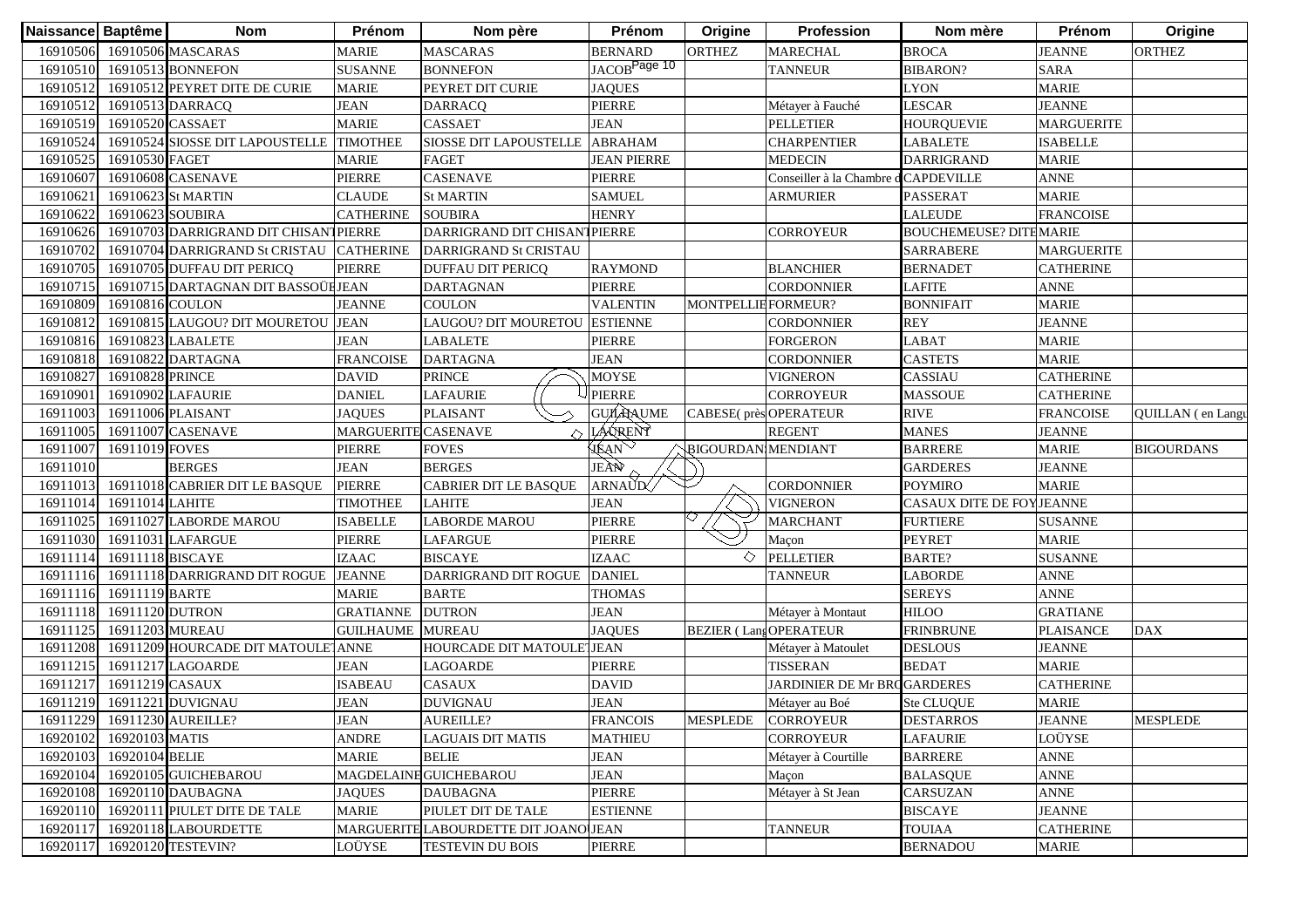| Naissance Baptême |                          | <b>Nom</b>                                | Prénom                    | Nom père                          | Prénom                   | Origine | Profession                | Nom mère                       | Prénom            | Origine |
|-------------------|--------------------------|-------------------------------------------|---------------------------|-----------------------------------|--------------------------|---------|---------------------------|--------------------------------|-------------------|---------|
| 16920120          | 16920122 CASSAET         |                                           | <b>MARIE</b>              | <b>CASSAET</b>                    | PIERRE                   |         | <b>GANTIER</b>            | <b>CASENAVE DIT BARRIMARIE</b> |                   |         |
| 16920121          |                          | 16920127 HOURTIGUER                       | <b>ANNE</b>               | <b>HOURTIGUER</b>                 | SIMON <sup>Page 11</sup> |         | <b>VIGNERON</b>           | <b>MANS</b>                    | <b>MARGUERITE</b> |         |
| 16920128          |                          | 16920128 LABORDE DIT ANDRE                | <b>FRANCOIS</b>           | <b>LABORDE DIT ANDRE</b>          | <b>JEAN</b>              |         |                           | <b>LACOURREGE</b>              | <b>ANNE</b>       |         |
| 1692013           |                          | 16920206 HOURQUEVIE                       | <b>PAUL</b>               | <b>HOUROUEVIE</b>                 | <b>PAUL</b>              |         | <b>LABOUREUR</b>          | <b>BARADAT</b>                 | <b>ANNE</b>       |         |
| 16920205          | 16920529 FAGET           |                                           | <b>BERNARD</b>            | <b>FAGET</b>                      | <b>GUILHAUME</b>         |         | <b>JUGE D'ORTHEZ</b>      | <b>DOAT</b>                    | <b>ISABELLE</b>   |         |
| 16920205          | 16920206 FOURTIX         |                                           | <b>JEANNE</b>             | <b>FOURTIX</b>                    | PIERRE                   |         | <b>TANNEUR</b>            | <b>FORCADE</b>                 | <b>ANNE</b>       |         |
| 16920210          |                          | 16920211 DARRIGRAND                       | <b>VINCENT</b>            | <b>DARRIGRAND</b>                 | <b>PIERRE</b>            |         | <b>MARCHAND</b>           | <b>CASENAVE</b>                | <b>JEANNE</b>     |         |
| 16920213          |                          | 16920214 LABOURDETTE DIT TARGU JEAN       |                           | LABOURDETTE DIT TARGU JEAN        |                          |         |                           | <b>PEYRET</b>                  | <b>JEANNE</b>     |         |
| 16920217          | 16920218 LABAT           |                                           | <b>MARIE</b>              | <b>LABAT</b>                      | <b>JEAN</b>              |         | <b>TANNEUR</b>            | <b>BALANSUN</b>                | <b>SARA</b>       |         |
| 16920219          |                          | 16920219 MARIUSAN?                        | <b>JEAN</b>               | <b>MARIUSAN?</b>                  | <b>BERNARD</b>           |         | <b>TAILLEUR</b>           | <b>DUFFAU</b>                  | <b>NOEMI</b>      |         |
| 1692022           |                          | 16920224 DARRIMONT                        | <b>ANNE</b>               | <b>DARRIMONT</b>                  | <b>PIERRE</b>            |         |                           | <b>SEBIGNACQ</b>               | <b>MARIE</b>      |         |
| 16920222          | 16920225 DUFFAU          |                                           | <b>MARIE</b>              | <b>DUFFAU</b>                     | <b>MATHIEU</b>           |         | <b>CORDONNIER</b>         | <b>CASTAGNET</b>               | <b>MARIE</b>      |         |
| 16920223          |                          | 16920224 POÜILLON DIT GERTON              | <b>JEAN</b>               | POÜILLON DIT GERTON               | <b>JEAN</b>              |         |                           | <b>TESTEVIN</b>                | <b>ANNE</b>       |         |
| 16920227          | 16920302 HEUGA           |                                           | <b>MARIE</b>              | <b>HEUGA</b>                      | <b>DAVID</b>             |         | Métayer à Lapeyre         | LAHARGUE                       | <b>JUDITH</b>     |         |
| 16920228          |                          | 16920307 PEDEBELIN                        | JEANNE                    | PEDEBELIN DIT CAMBAILL FRANCOIS   |                          |         | <b>PELLETIER</b>          | <b>DAUDET</b>                  | <b>MARGUERITE</b> |         |
| 16920302          | 16920302 POUQUER         |                                           | <b>MATHIEU</b>            | <b>POUQUER</b>                    | <b>JEAN</b>              |         |                           | <b>LAPLACE</b>                 | <b>MARIE</b>      |         |
| 16920303          | 16920303 PEYRET          |                                           | <b>MARGUERITE</b>         |                                   |                          |         |                           | <b>PEYRET</b>                  | <b>GRATIANE</b>   |         |
| 16920303          | 16920305 PINSUN          |                                           | <b>JEAN PIERRE PINSUN</b> |                                   | <b>SAMUEL</b>            |         | <b>NOBLE</b>              | <b>DANGOUSTURE</b>             | <b>FRANCOISE</b>  |         |
| 16920307          |                          | 16920312 DUTILH DIT LAFRANCE              | <b>JEAN</b>               | DUTILH DIT LAFRANCE               | <b>JEAN</b>              |         |                           | CASSIAU                        | <b>MARTHE</b>     |         |
| 16920308          |                          | 16920311 POYMIRO DITE DE FABA             | <b>ANNE</b>               | POYMIRO DIT DE FÁBA               | <b>PIERRE</b>            |         | <b>TAILLEUR</b>           | <b>TILH</b>                    | <b>GRATIANE</b>   |         |
| 16920308          | 16920311 LOSTE           |                                           | <b>JEANNE</b>             | <b>LOSTE</b>                      | DAVAR                    |         | Métayer à Grosmoulut      | <b>MERICAM</b>                 | <b>ANNE</b>       |         |
| 16920317          |                          | 16920319 LACOSTE DIT PIARROU              | <b>PIERRE</b>             | LACOSTE DIT PIARROU $\Diamond$    | <b>PIERRE</b>            |         | <b>TANNEUR</b>            | <b>LABORDE</b>                 | <b>MARIE</b>      |         |
| 16920317          |                          | 16920320 LACOSTE TITOY                    | <b>JEANNE</b>             | <b>LACOSTE TITOY</b>              | HEAN                     |         |                           | <b>ESPELLETE</b>               | <b>ANNE</b>       |         |
| 16920322          |                          | 16920322 LARROUY                          | <b>MARIE</b>              | <b>LARROUY</b>                    | SAMUEL                   |         | <b>MARCHAND</b>           | <b>DESPAGNON</b>               | <b>MARIE</b>      |         |
| 16920323          | 16920325 BOULAN          |                                           | <b>MARIE</b>              | <b>BOULAN</b>                     | <b>THIMOTHEE</b>         |         | <b>REGENT</b>             | Ste CLUQUE                     | <b>JEANNE</b>     |         |
| 16920323          |                          | 16920325 FORSANS DITE DE POUCHILCATHERINE |                           | FORSANS DIT DE POUCHIU PIERRE     |                          |         | Métayer à Labarte         | <b>LAFITE</b>                  | <b>MARIE</b>      |         |
| 16920325          |                          | 16920326 CARSUZAN                         | <b>PIERRE</b>             | <b>CARSUZAN</b>                   | <b>JEAN</b>              |         | VIGNERON                  | TEN (DE)                       | <b>ANNE</b>       |         |
| 16920327          |                          | 16920328 HOURTY DIT BAILLAN               | <b>PHILIPPE</b>           | <b>HOURTY DIT BAILLAN</b>         | <b>ANDRE</b>             |         |                           | <b>MORE</b>                    | <b>SUSANNE</b>    |         |
| 16920328          | 16920427 BOUSSES         |                                           | <b>JEANNE</b>             | <b>BOUSSES HOSTE</b>              | <b>FRANCOIS</b>          | ◇       |                           | <b>LACOURREGE</b>              | <b>MARTHE</b>     |         |
| 16920330          | 16920331 FURTERE         |                                           | PAUL                      | <b>FURTERE</b>                    | <b>JEAN</b>              |         | <b>TAPISSIER</b>          | LACAMOÜERE                     | <b>MARTHE</b>     |         |
| 16920409          | 16920414 MARSO           |                                           | <b>JEAN</b>               | <b>MARSO</b>                      | <b>ABRAHAM</b>           |         | <b>MARCHAND</b>           | <b>POEY</b>                    | <b>JEANNE</b>     |         |
| 16920413          |                          | 16920414 PUYANNE                          | MARGUERITE PUYANNE        |                                   | <b>DOMINIQUE</b>         |         | COCHER DE MrFAGET MILLADE |                                | <b>JEANNE</b>     |         |
| 16920421          | 16920422 LOMPRE          |                                           | FRANCOIS                  | <b>LOMPRE</b>                     | <b>FRANCOIS</b>          |         |                           | <b>SALLENAVE</b>               | <b>JEANNE</b>     |         |
| 16920429          | 16920501 LESCAR          |                                           | <b>CATHERINE</b>          | LESCAR                            | <b>PIERRE</b>            |         | Métayer à St Sigismond    | <b>DARRACQ</b>                 | <b>MARIE</b>      |         |
| 16920504          | 16920506 SAGE(DU)        |                                           | <b>ANNE</b>               | SAGE(DU)                          | <b>PIERRE</b>            |         | Métayer à Casalis         | <b>GARDERES</b>                | <b>JEANNE</b>     |         |
| 16920510          |                          | 16920510 CASEBONNE DIT ESCAUNE ARNAUD     |                           | <b>CASEBONNE DIT ESCAUNE JEAN</b> |                          |         |                           | MEREYS DITE LA PREJEANNE       |                   |         |
| 16920518          | 16920518 POYANNE         |                                           | <b>MAGDELAINE POYANNE</b> |                                   | <b>JEAN</b>              |         |                           | <b>LARTIGUES</b>               | <b>CATHERINE</b>  |         |
|                   | 16920518 16920519 SERRES |                                           | <b>PIERRE</b>             | <b>SERRES DIT LAMY</b>            | <b>PIERRE</b>            |         |                           | <b>SERRES</b>                  | <b>MARGUERITE</b> |         |
| 16920606          |                          | 16920607 BALASQUE                         | <b>MARIE</b>              | <b>BALASQUE DIT MOUNOU? JEAN</b>  |                          |         | <b>CHAUDRONNIER</b>       | CASAUDOMECQ                    | <b>ANNE</b>       |         |
| 16920609          | 16920610 MAUPOY          |                                           | <b>JEANNE MARI MAUPOY</b> |                                   | <b>PIERRE</b>            |         |                           | <b>CASENAVE</b>                | <b>JUDITH</b>     |         |
| 16920616          |                          | 16920616 LICHIGARAY                       | <b>CATHERINE</b>          | <b>LICHIGARAY</b>                 | <b>PAUL</b>              |         | MARCHAND TANNEU DUFOUR    |                                | <b>CLAUDE</b>     |         |
| 16920619          | 16920621 LAA             |                                           | <b>JUDITH</b>             | LAA                               | ZACHARIE                 |         | <b>REGENT</b>             | <b>BERGERES</b>                | <b>MARTHE</b>     |         |
| 16920620          | 16920628 LABORDE         |                                           | <b>MARGUERITE LABORDE</b> |                                   | <b>JOSEPH</b>            |         | <b>SELLIER</b>            | <b>BADIERE</b>                 | <b>CATHERINE</b>  |         |
| 1692071           | 16920712 FORCADE         |                                           | <b>PIERRE</b>             | <b>FORCADE CHANTINE</b>           | <b>ESTIENNE</b>          |         | <b>NOBLE</b>              | LAGISQUET                      | <b>MARIE</b>      |         |
| 16920718          | 16920722                 |                                           |                           | <b>RACHOU</b>                     | <b>JEAN</b>              |         | <b>JURAT</b>              | <b>CLERICE</b>                 | <b>MARIE</b>      |         |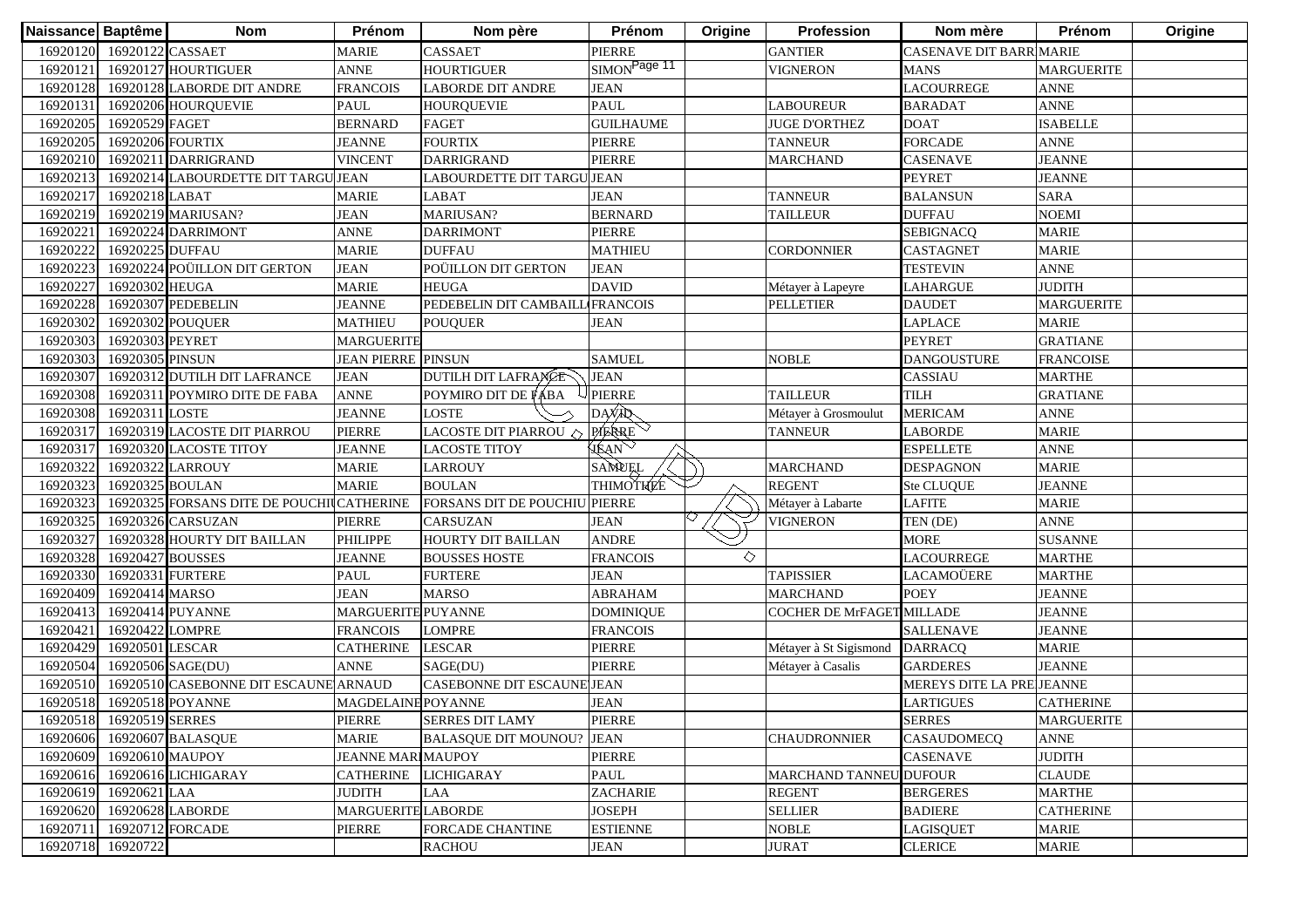| Naissance Baptême |                  | <b>Nom</b>                            | Prénom                      | Nom père                                | Prénom              | Origine                | Profession                   | Nom mère                  | Prénom             | Origine                |
|-------------------|------------------|---------------------------------------|-----------------------------|-----------------------------------------|---------------------|------------------------|------------------------------|---------------------------|--------------------|------------------------|
| 16920911          | 16920911 BAQUER  |                                       | <b>JEAN</b>                 | <b>BAQUER</b>                           | PIERRE              |                        |                              | <b>LABOURDETTE</b>        | <b>MARIE</b>       |                        |
| 16920914          |                  | 16920916 MALECHECQ                    | MARIE MARG MALECHECQ        |                                         | <b>JEAN BERRARD</b> |                        | <b>MARCHAND</b>              | LARROUTURE                | <b>JEANNE</b>      |                        |
| 16920919          |                  | 16920919 CARSUZAN                     | <b>ANNE</b>                 | <b>CARSUZAN</b>                         | <b>JAQUES</b>       |                        | <b>LABOUREUR</b>             | <b>LAURET</b>             | <b>SUSANNE</b>     |                        |
| 16920919          |                  | 16920921 MAUPOY DIT LAFOURRERHJAQUES  |                             | MAUPOY DIT LAFOURREREDAVID              |                     |                        | <b>CORDONNIER</b>            | CASSIAU DITE DU ME VIGUEY |                    |                        |
| 16920930          |                  | 16921001 BALANSUN                     | <b>MARIE</b>                | <b>BALANSUN</b>                         | <b>ARNAUD</b>       |                        |                              | <b>DABAN</b>              | <b>MARIE</b>       |                        |
| 16921014          | 16921020 CASSOU  |                                       | PIERRE                      | CASSOU                                  | PIERRE              |                        | <b>TANNEUR</b>               | <b>MOLERES</b>            | <b>SARA</b>        |                        |
| 16921027          |                  | 16921029 CASALIS PATIRAS              | <b>MARIE</b>                | <b>CASALIS PATIRAS</b>                  | <b>ESTIENNE</b>     |                        | CORROYEUR                    | <b>GARDERES</b>           | <b>CATHERINE</b>   |                        |
| 16921102          |                  | 16921104 FORCADE                      | <b>JEAN</b>                 | <b>FORCADE</b>                          | PIERRE              |                        | <b>TANNEUR</b>               | <b>LABORDE</b>            | <b>CATHERINE</b>   |                        |
| 16921103          |                  | 16921105 CURROU DITE DE CACHAU JEANNE |                             | <b>CURROU DIT DE CACHAU</b>             | <b>DOMINIQUE</b>    | CHIRAGUA ((MENDIANT    |                              | <b>BALOUSET</b>           | <b>JEANNE</b>      | <b>GOAUX</b> (Comenge) |
| 16921106          |                  | 16921108 Ste CLUQUE                   | <b>JAQUES</b>               | Ste CLUQUE                              | <b>JEAN</b>         |                        |                              | <b>ENNEHIL</b>            | <b>ANNE</b>        |                        |
| 16921110          |                  | 16921114 LAVIGNOTE                    | <b>MARIE</b>                | <b>LAVIGNOTE</b>                        | <b>MICHEL</b>       |                        | <b>TAILLEUR</b>              | <b>BRUNET?</b>            | <b>MARIE</b>       |                        |
| 16921117          |                  | 16921127 NEYS CANDAU                  |                             | <b>JEAN ALEXANNEYS CANDAU</b>           | <b>JEAN PAUL</b>    |                        | NOBLE; Conseiller au Pa      | <b>ROARIES</b>            | <b>MARIE</b>       |                        |
| 16921124          |                  | 16921124 DARRIMONT                    | <b>JEAN</b>                 | DARRIMONT DIT COUDOTE PIERRE            |                     |                        |                              | <b>BORDENAVE</b>          | <b>JEANNE</b>      |                        |
| 16921213          |                  | 16930110 LICHIGARAY CAUNEILLE         |                             | MARIE MAGD LICHIGARAY DIT CAUNEIL DAVID |                     |                        | <b>MARCHAND</b>              | <b>PEYRE</b>              | <b>JEANNE</b>      |                        |
| 16921216          | 16930112 LAPEYRE |                                       | <b>JEAN PIERRE LAPEYRE</b>  |                                         | PIERRE              |                        | <b>TEINTURIER</b>            | LABAIG                    | <b>MARIE</b>       |                        |
| 16921227          | 16921229 VIDAL   |                                       | PIERRE                      | <b>VIDAL</b>                            | <b>DAVID</b>        |                        | <b>AVOCAT</b>                | <b>DARRIGRAND</b>         | <b>MAGDELAINE</b>  |                        |
| 16930103          | 16930105 PEYRET  |                                       | JEAN                        | <b>PEYRET</b>                           | <b>JAQUES</b>       |                        | <b>MARCHAND PELLETIELYON</b> |                           | <b>MARIE</b>       |                        |
| 16930103          | 16930107 TOUYA   |                                       | <b>JEANNE</b>               | <b>TOUYA</b>                            | <b>JACOB</b>        |                        |                              | <b>PORTES</b>             | <b>MARIE</b>       |                        |
| 16930104          |                  | 16930106 LICHIGARAY                   | <b>MARIE</b>                | <b>LICHIGARAY</b>                       | <b>DAVID</b>        |                        |                              | <b>CRABOL</b>             | <b>MARIE</b>       |                        |
| 16930108          |                  | 16930109 DARRIGRAND St CRISTAU        | <b>ESTIENNE</b>             | DARRIGRAND St CRISTAU JEAN              |                     |                        |                              | <b>SARRABERE</b>          | <b>MARGUERITE</b>  |                        |
| 16930116          |                  | 16930118 LISSAGUE                     | <b>MARGUERITE LISSAGUE</b>  |                                         | <b>PIERRE</b>       |                        |                              | <b>GARDERES</b>           | <b>MARIE</b>       |                        |
| 16930118          |                  | 16930118 CASENAVE                     | <b>GUILHAUME</b> CASENAVE   |                                         | <b>GUILHAUME</b>    |                        | <b>TANNEUR</b>               | CASSOU                    | <b>BARTHELEMIE</b> |                        |
| 16930123          |                  | 16930124 BASCOÜERT                    | <b>PIERRE</b>               | <b>BASCOÜERT</b>                        | HEAN YAQUES         |                        | <b>CORDONNIER</b>            | <b>FORCADE</b>            | <b>CATHERINE</b>   |                        |
| 16930126          |                  | 16930201 TESTEVIN DITE DE BALETEMARIE |                             | <b>TESTEVIN DIT DE BALETE</b>           | JEAN                |                        | VIGNERON                     | LACOSTE DITE DE JOAMARIE  |                    |                        |
| 16930131          | 16930202 BRUNET  |                                       | <b>SUSANNE</b>              | <b>BRUNET</b>                           | <b>JACOB</b>        |                        | <b>MARCHAND</b>              | CARSUZAN                  | <b>MAGDELAINE</b>  |                        |
| 16930201          | 16930201 PEYRET  |                                       | <b>CATHERINE</b>            | <b>PEYRET</b>                           | <b>DANIEL</b>       |                        | <b>VIGNERON</b>              | <b>DALIES</b>             | <b>ANNE</b>        |                        |
| 16930213          | 16930214 NOUGER  |                                       | <b>JEAN PIERRE NOUGER</b>   |                                         | ZACHARIE            |                        | <b>SELLIER</b>               | <b>DUFAU</b>              | <b>SUSANNE</b>     |                        |
| 16930219          |                  | 16930220 St MARTIN                    | <b>MAGDELAINE St MARTIN</b> |                                         | <b>MENAUD</b>       |                        | <b>CORROYEUR</b>             | <b>GENTIU</b>             | <b>MARIE</b>       |                        |
| 16930219          |                  | 16930220 SARRAIL DIT BARBERON         | <b>JEAN</b>                 | SARRAIL DIT BARBERON                    | <b>PIERRE</b>       | ♦                      |                              | <b>DARRIGRAND</b>         | <b>MARIE</b>       |                        |
| 1693022           |                  | 16930222 POYANNE                      | <b>ANNE</b>                 | <b>POYANNE</b>                          | <b>JACOB</b>        |                        | JARDINIER DE Mr BROBERGES    |                           | <b>MAGDELAINE</b>  |                        |
| 16930223          |                  | 16930224 FOURQUET DIT JEANNET         | <b>JEAN PAUL</b>            | FOURQUET DIT JEANNET                    | <b>JEAN</b>         |                        | <b>VIGNERON</b>              | <b>D'ANDRILLON</b>        | <b>JEANNE</b>      |                        |
| 16930227          | 16930228 DUFAU   |                                       | <b>JEANNE</b>               | <b>DUFAU</b>                            | <b>RAMOND</b>       |                        | <b>PELLETIER</b>             | <b>BERNADET</b>           | <b>CATHERINE</b>   |                        |
| 16930228          | 16930301 FARGUES |                                       | <b>ANNE</b>                 | <b>FARGUES</b>                          | <b>JEAN</b>         |                        |                              | CASSOU                    | <b>MARIE</b>       |                        |
| 16930303          |                  | 16930307 PASSERAT                     | <b>SUSANNE</b>              | <b>PASSERAT</b>                         | <b>CLAUDE</b>       |                        | <b>BÂTIER</b>                | <b>BRUNET</b>             | <b>JEANNE</b>      |                        |
| 16930312          |                  | 16930313 COYLA DITE LALOTTE           | <b>MARIE</b>                | COYLA DIT LALOTTE                       | <b>JEAN</b>         |                        | <b>PELLETIER</b>             | CASSAET                   | <b>MARIE</b>       |                        |
| 16930314          |                  | 16930316 NAVARRE                      | <b>MARIE</b>                | <b>NAVARRE</b>                          | <b>PIERRE</b>       |                        | <b>VITRIER</b>               | <b>TESTEVIN</b>           | <b>SUSANNE</b>     |                        |
| 16930319          | 16930319 BELIOT  |                                       | <b>JEAN</b>                 | <b>BELIOT</b>                           | <b>MATHIEU</b>      | <b>BUGAU</b> (Bigorre) |                              | PEYRELAHITTE              | <b>DOMENGE</b>     |                        |
|                   |                  | 16930320 16930321 GUILHEMTO           | <b>SAMUEL</b>               | <b>GUILHEMTO</b>                        | <b>JEAN</b>         |                        |                              | <b>LICHIGARAY</b>         | <b>IZABEAU</b>     |                        |
| 16930323          |                  | 16930324 CARABIN                      | <b>JEAN</b>                 | <b>CARABIN</b>                          | <b>JEAN</b>         |                        | Métayer au Mirail            | <b>LUBEIGT</b>            | <b>JEANNE</b>      |                        |
| 16930401          |                  | 16930402 MILOUA DITE CHENAUT          | <b>JEANNE</b>               | MILOUA DIT CHENAUT                      | <b>ESTIENNE</b>     |                        |                              | <b>MASSOUE</b>            | <b>MARIE</b>       |                        |
| 16930407          |                  | 16930409 CESCAS DIT BARRAN            | <b>DOMINIQUE</b>            | <b>CESCAS DIT BARAN</b>                 | PIERRE              |                        |                              | <b>PELEGRIN</b>           | <b>BERNARDINE</b>  |                        |
| 16930409          |                  | 16930414 BERDUCAN                     | <b>JEAN</b>                 | <b>BERDUCAN</b>                         | <b>MARTIN</b>       |                        | <b>MARCHAND</b>              | <b>CONSTANTIN</b>         | <b>MARIE</b>       |                        |
| 16930413          | 16930414 CASAUX  |                                       | PIERRE                      | CASAUX                                  | <b>JAQUES</b>       |                        | <b>CREPONNEUR</b>            | <b>LALANNE</b>            | <b>MARIE</b>       |                        |
| 16930423          |                  | 16930424 CAMESCASSE                   | <b>ESTIENNE</b>             | CAMESCASSE                              | <b>JEAN</b>         |                        | <b>CHAUDRONNIER</b>          | <b>LARROUY</b>            | <b>MARIE</b>       |                        |
| 16930425          |                  | 16930426 CAUHEPE DIT PETRIAT          | <b>JEAN</b>                 | <b>CAUHEPE DIT PETRIAT</b>              | <b>JEAN</b>         |                        |                              | <b>PERGUILHEM</b>         | <b>MARIE</b>       |                        |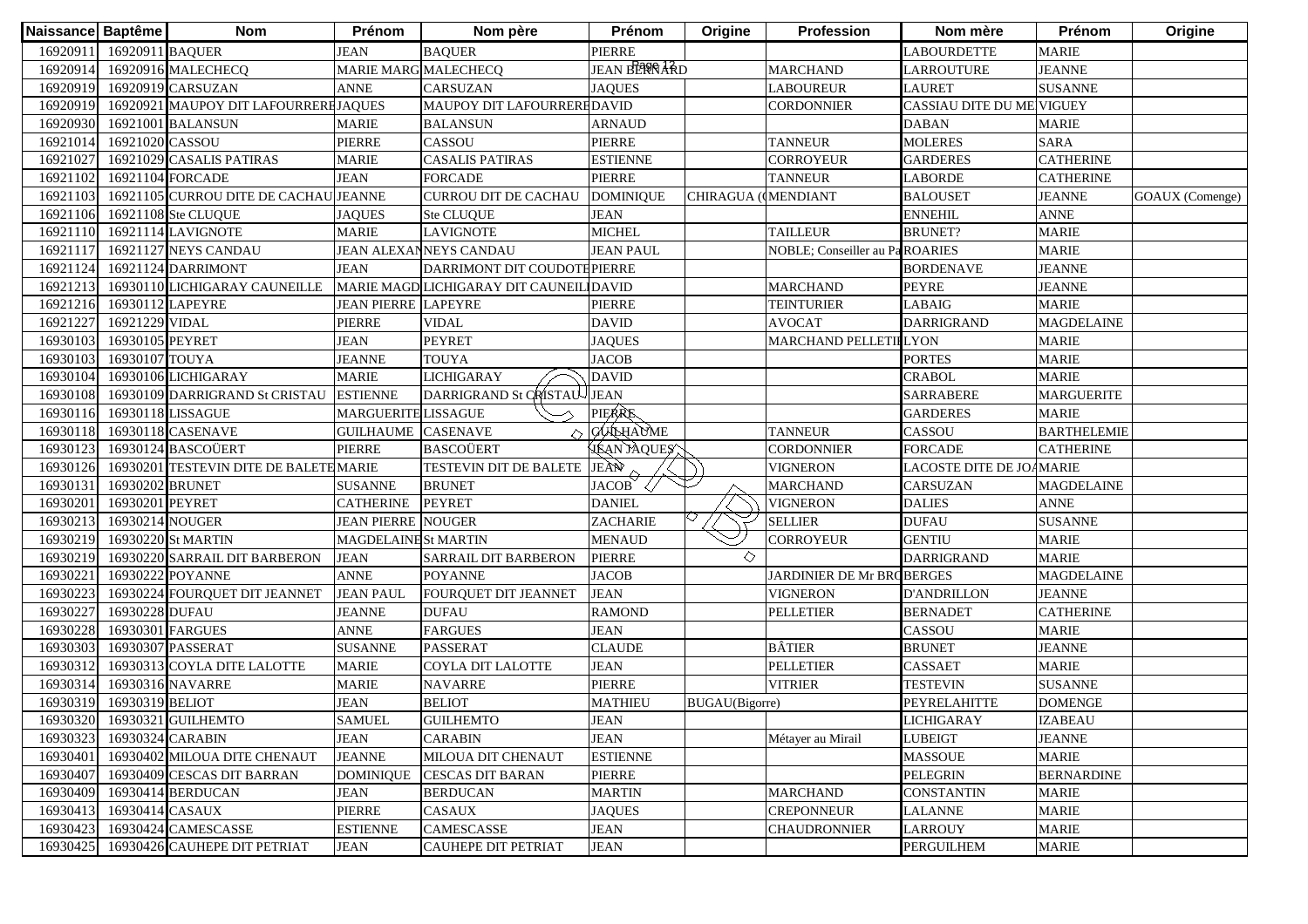| Naissance Baptême |                  | <b>Nom</b>                             | Prénom                      | Nom père                    | <b>Prénom</b>               | Origine | <b>Profession</b>                  | Nom mère           | Prénom            | Origine |
|-------------------|------------------|----------------------------------------|-----------------------------|-----------------------------|-----------------------------|---------|------------------------------------|--------------------|-------------------|---------|
| 16930430          | 16930503 CHICOU  |                                        | PIERRE                      | CHICOU                      | <b>JAQUES</b>               |         | <b>MARTINAYRE</b>                  | <b>HOURCADE</b>    | <b>MARIE</b>      |         |
| 16930502          | 16930503 LABAT   |                                        | DANIEL                      | LABAT                       | JEAN Page 13                |         | <b>TANNEUR</b>                     | CASEMAJOUR         | <b>JUDITH</b>     |         |
| 16930512          | 16930513 RACHOU  |                                        | <b>THOMAS</b>               | <b>RACHOU</b>               | JEAN                        |         | <b>MARCHAND</b>                    | <b>CLERICE</b>     | <b>MARIE</b>      |         |
| 16930526          | 16930527 LABAT   |                                        | <b>ESTIENNE</b>             | LABAT                       | <b>JEAN</b>                 |         | <b>MARCHAND TANNEL</b>             | <b>BALANSUN</b>    | <b>SARA</b>       |         |
| 16930529          | 16930529 TOURON  |                                        | <b>JEANNE</b>               | <b>TOURON</b>               | <b>JEAN</b>                 |         | Métayer à Hourcade                 | <b>HILOO</b>       | <b>RACHEL</b>     |         |
| 16930530          |                  | 16930531 DRASCON                       | <b>JEAN</b>                 | <b>DRASCON</b>              | <b>DANIEL</b>               |         | <b>TANNEUR</b>                     | <b>GUICHEBARON</b> | <b>JEANNE</b>     |         |
| 16930611          | 16930612 MELION  |                                        | <b>BERNARD</b>              | MELION DIT LAMOUTOUER JEAN  |                             |         |                                    | <b>SOUBIRAA</b>    | <b>MARIE</b>      |         |
| 16930614          |                  | 16930615 DUBOSCQ                       | <b>JEAN</b>                 | <b>DUBOSCQ</b>              | <b>JEAN</b>                 |         | CERE (Bigorre Métayer à la teulere | <b>BARRERE</b>     | <b>MARIE</b>      |         |
| 16930614          |                  | 16930615 DUBOSCQ                       | <b>ANNE</b>                 | <b>DUBOSCQ</b>              | <b>JEAN</b>                 |         | CERE (Bigorre Métayer à la teulere | <b>BARRERE</b>     | <b>MARIE</b>      |         |
| 16930620          |                  | 16930622 DARRIGRAND CASTERA            | <b>ESTIENNE</b>             | DARRIGRAND CASTERA          | <b>ARNAUD</b>               |         | <b>NOBLE</b>                       | <b>LAPUJADE</b>    | <b>MARIE</b>      |         |
| 16930622          |                  | 16930623 LICHIGARAY                    | <b>JEAN</b>                 | <b>LICHIGARAY</b>           | PIERRE                      |         | <b>MEDECIN</b>                     | <b>VIDAL</b>       | <b>MARIE</b>      |         |
| 16930626          | 16930627 DUFAU   |                                        | <b>JEAN PIERRE DUFAU</b>    |                             | <b>JEAN PIERRE</b>          |         | <b>MARCHAND</b>                    | <b>MAUPOEY</b>     | <b>JUDITH</b>     |         |
| 16930706          |                  | 16930713 LANUSSE DIT GAJOU             | <b>GABRIEL</b>              | <b>LANUSSE DIT GAJOU</b>    | <b>ARNAUD</b>               |         |                                    | <b>LASSERRE</b>    | <b>ANNE</b>       |         |
| 16930707          | 16930710 DUFAU   |                                        | <b>JEAN</b>                 | <b>DUFAU</b>                | <b>JEAN</b>                 |         | <b>MEDECIN</b>                     | <b>DARRIGRAND</b>  | <b>MARIE</b>      |         |
| 16930719          |                  | 16930720 BAZIN DITE MOUHORT            | <b>JEANNE</b>               | <b>BAZIN DIT MOUHORT</b>    | <b>JEAN</b>                 |         | <b>CORROYEUR</b>                   | <b>SEREYS</b>      | <b>ISABEAU</b>    |         |
| 16930724          | 16930725 LAREGLE |                                        | PIERRE                      | <b>LAREGLE</b>              | <b>GRATIAN</b>              |         | <b>NOBLE</b>                       | <b>GUILLAUMES</b>  | <b>JEANNE</b>     |         |
| 16930803          |                  | 16930809 BALASQUE                      | JEAN PIERRE                 | <b>BALASOUE</b>             | PIERRE                      |         | <b>LABOUREUR</b>                   | MOVICOT?           | SUSANNE           |         |
| 16930812          | 16930813 MAURY   |                                        | <b>MARIE</b>                | <b>MAURY</b>                | <b>JACOB</b>                |         |                                    | <b>BARROMERES</b>  | <b>ANNE</b>       |         |
| 1693081           |                  | 16930814 LAGOARDE                      | <b>JEANNE</b>               | LAGOARDE                    | PIERRE                      |         | <b>TISSERAN</b>                    | <b>BEDAT</b>       | <b>MARIE</b>      |         |
| 16930818          |                  | 16930820 LARROUTURE                    | <b>ESTIENNE</b>             | LARROUTURE                  | <b>JEAN</b>                 |         | <b>APOTHICAIRE</b>                 | <b>LANNE</b>       | <b>CATHERINE</b>  |         |
| 16930918          |                  | 16930918 LAFAURIE                      | <b>MATHIEU</b>              | <b>LAFAURIE</b>             | <b>PIERRE</b>               |         | <b>CORROYEUR</b>                   | <b>MASSOUE</b>     | <b>CATHERINE</b>  |         |
| 16930919          | 16930920 CASSAET |                                        | <b>ARNAUD</b>               | CASSAET                     | $\heartsuit$<br><b>JEAN</b> |         |                                    | <b>HOURQUEVIE</b>  | <b>MARGUERITE</b> |         |
| 16930920          | 16930929 MARSO   |                                        | <b>JEAN</b>                 | <b>MARSO</b>                | ABRAMAM                     |         | <b>MARCHAND</b>                    | <b>POEY</b>        | <b>JEANNE</b>     |         |
| 16931001          |                  | 16931007 MARQUEZE                      | <b>JEANNE</b>               | <b>MARQUEZE</b>             | FRANCOIS/                   |         |                                    | <b>LALANNE</b>     | <b>ANNE</b>       |         |
| 16931013          |                  | 16931015 GUILHEMBERNARD                | <b>MARIE</b>                | <b>GUILHEMBERNARD</b>       | PIERRE                      |         | <b>CORROYEUR</b>                   | <b>TUYER</b>       | <b>LOUYSE</b>     |         |
| 16931014          |                  | 16931018 CAMESCASSE DIT PEMILLE LOUYS  |                             | CAMESCASSE DIT PEMILLE JEAN |                             |         |                                    | <b>TILH</b>        | <b>MAGDELAINE</b> |         |
| 16931022          |                  | 16931025 LAUILHEROT                    | PIERRE                      | <b>LAUILHEROT</b>           | PIERRE                      |         | VALET DE VILLE                     | <b>BOURDIU</b>     | <b>JEANNE</b>     |         |
| 16931029          |                  | 16931102 DAUBAGNA                      | PIERRE                      | <b>DAUBAGNA</b>             | PIERRE                      |         |                                    |                    | <b>MARIE</b>      |         |
| 16931101          |                  | 16931101 LARROUY                       | <b>MARIE</b>                | <b>LARROUY</b>              | <b>SAMUEL</b>               | ◇       | <b>MARECHAL</b>                    | <b>DESPAGNOU</b>   | <b>MARIE</b>      |         |
| 16931106          |                  | 16931106 DUBOY DIT TOYES               | PIERRE                      | <b>DUBOY DIT TOYES</b>      | <b>JEAN</b>                 |         |                                    | <b>LAFARGUE</b>    | <b>MARIE</b>      |         |
| 1693111           |                  | 16931111 MALECHECQ                     | <b>MARIE</b>                | <b>MALECHECQ</b>            | <b>BERTRAND</b>             |         | MARCHAND ET CHANLARROUTURE         |                    | <b>JEANNE</b>     |         |
| 16931115          | 16931122 BLAIR   |                                        | <b>LOUYS ARNA BLAIR</b>     |                             | <b>SAMUEL</b>               |         | <b>NOBLE</b>                       | <b>LAPUJADE</b>    | <b>FRANCOISE</b>  |         |
| 16931128          |                  | 16931129 LAGOARDE                      | <b>JEAN</b>                 | LAGOARDE                    | PIERRE                      |         | <b>TISSERAN</b>                    | <b>LANUSSE</b>     | <b>ANNE</b>       |         |
| 16931211          | 16931212 BOULAN  |                                        | <b>IZABEAU</b>              | <b>BOULAN</b>               | THIMOTHEE                   |         | <b>REGENT</b>                      | Ste CLUQUE         | <b>JEANNE</b>     |         |
| 16931222          |                  | 16931223 LICHIGARAY                    | <b>JEAN</b>                 | LICHIGARAY                  | <b>SAMUEL</b>               |         | Lieutenant de la compagn LASALLE   |                    | <b>CLEONICE</b>   |         |
| 16931222          |                  | 16931223 LICHIGARAY                    | PIERRE                      | <b>LICHIGARAY</b>           | <b>SAMUEL</b>               |         | Lieutenant de la compagn LASALLE   |                    | <b>CLEONICE</b>   |         |
| 16931222          |                  | 16931223 GARDERES                      | <b>JEAN</b>                 |                             |                             |         |                                    | <b>GARDERES</b>    | <b>ANNE</b>       |         |
|                   |                  | 16931224 16931224 BURRET DIT CARPENTEY | <b>PIERRE</b>               | BURRET DIT CARPENTEY JEAN   |                             |         |                                    | <b>DUBARBER</b>    | <b>JEANNE</b>     |         |
| 16931228          |                  | 16931229 MINVIELLE                     | <b>JEAN</b>                 | <b>MINVIELLE</b>            | <b>JEAN</b>                 |         | <b>LABOUREUR</b>                   | <b>LAHARGUE</b>    | <b>MARIE</b>      |         |
| 16940108          |                  | 16940109 LAVIGNOTE                     | <b>JEANNE SAUNLAVIGNOTE</b> |                             | <b>MICHEL</b>               |         | <b>TAILLEUR D'HABITS</b>           | <b>BRUNET</b>      | <b>MARIE</b>      |         |
| 16940108          |                  | 16940111 DARGELES                      | <b>JEAN</b>                 | <b>DARGELES</b>             | <b>BERNARD</b>              |         |                                    | <b>LASBASSES</b>   | <b>MARGUERITE</b> |         |
| 16940116          |                  | 16940116 DARRIMONT                     | <b>MARIE</b>                |                             |                             |         |                                    | <b>DARRIMONT</b>   | <b>MARIE</b>      |         |
| 16940127          |                  | 16940130 BASCOÜERT                     | <b>JEAN PIERRE</b>          | <b>BASCOÜERT</b>            | <b>JEAN JAQUES</b>          |         | <b>CORDONNIER</b>                  | <b>FORCADE</b>     | <b>CATHERINE</b>  |         |
| 16940207          |                  | 16940208 FORCADE                       | ANDRE                       | <b>FORCADE</b>              | PIERRE                      |         | <b>CORROYEUR</b>                   | <b>LABORDE</b>     | <b>CATHERINE</b>  |         |
| 16940215          |                  | 16940217 CABRILLON                     | <b>JEAN</b>                 | <b>CABRILLON</b>            | <b>JEAN</b>                 |         | Métayer à la métairie de           | <b>NHILOO</b>      | <b>JEANNE</b>     |         |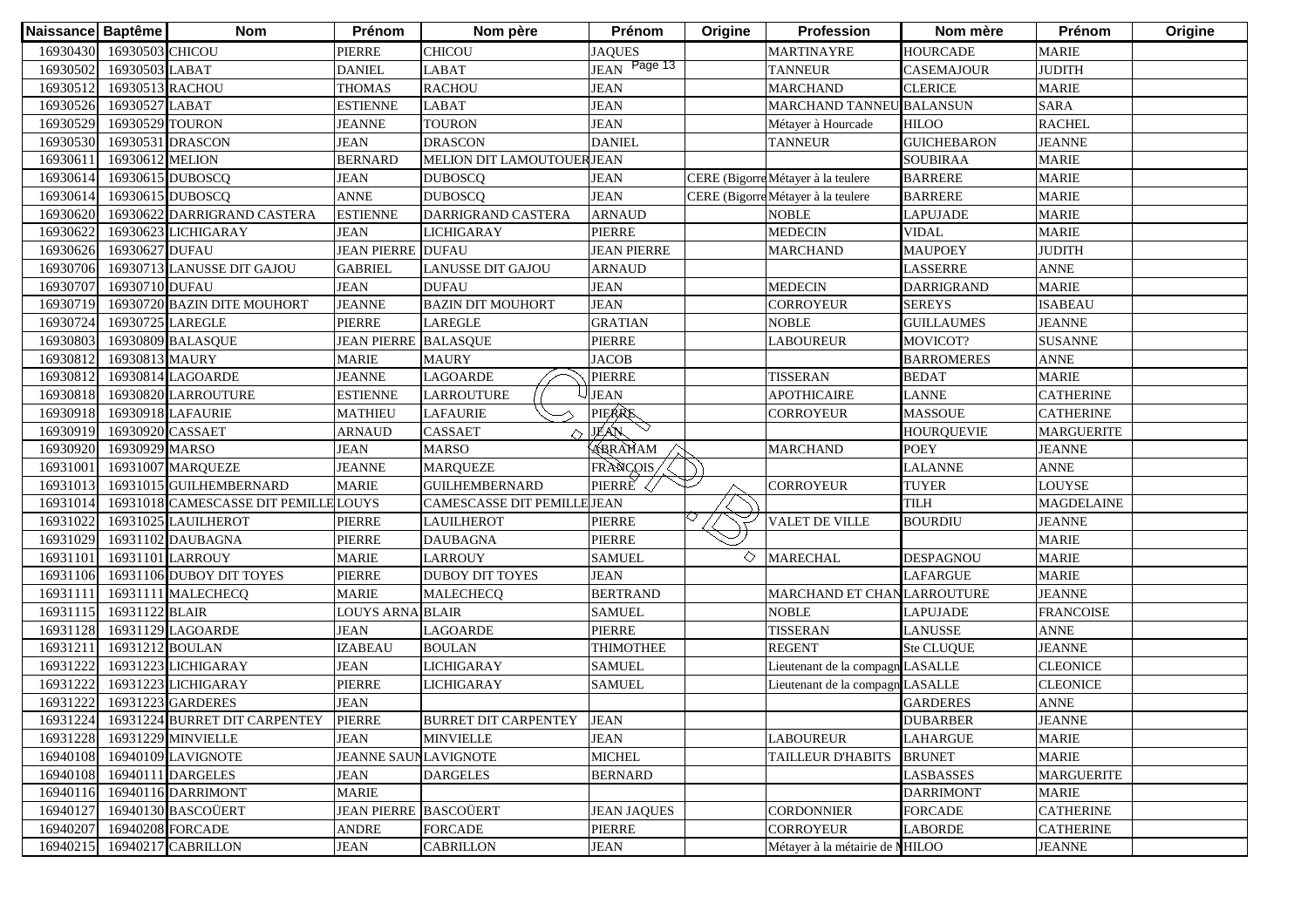| Naissance Baptême |                          | <b>Nom</b>                            | Prénom                       | Nom père                     | Prénom                 | Origine               | <b>Profession</b>                 | Nom mère                  | Prénom             | Origine       |
|-------------------|--------------------------|---------------------------------------|------------------------------|------------------------------|------------------------|-----------------------|-----------------------------------|---------------------------|--------------------|---------------|
| 16940306          |                          | 16940307 MAUPOEY DIT LAFOURRERBERNARD |                              | MAUPOEY DIT LAFOURRER PIERRE |                        |                       |                                   | <b>CASENAVE</b>           | <b>JUDITH</b>      |               |
| 1694031           |                          | 16940314 MAUPOEY                      | <b>THOMAS</b>                | <b>MAUPOEY</b>               | Page 14                |                       | <b>CHIRURGIEN</b>                 | CARPASSE                  | <b>MARIE</b>       |               |
| 16940312          |                          | 16940316 CASENAVE                     | <b>JOSEPH</b>                | CASENAVE                     | <b>GUILHAUME</b>       |                       | MARCHAND TANNEU CASSOU            |                           | <b>BARTHELEMIE</b> |               |
| 16940322          |                          | 16940324 NEYS CANDAU                  |                              | MARIE JUSTINNEYS CANDAU      | <b>JEAN PAUL</b>       |                       | Conseiller au Parlement d ROARIES |                           | <b>MARIE</b>       |               |
| 16940324          |                          | 16940325 LASSERRE                     | <b>MARIE</b>                 | <b>LASSERRE</b>              | <b>DAVID</b>           |                       | <b>LABOUREUR</b>                  | <b>LAGOARDE</b>           | <b>MAGDELAINE</b>  |               |
| 16940331          |                          | 16940401 MARIUSAN                     | <b>JEANNE</b>                | <b>MARIUSAN</b>              | <b>BERNARD</b>         |                       | <b>TAILLEUR</b>                   | <b>DUFFAU</b>             | <b>NOEMI</b>       |               |
| 16940401          |                          | 16940402 CASTAING                     | <b>ESTIENNE</b>              | <b>CASTAING</b>              | <b>JEAN</b>            |                       | <b>TISSERAN</b>                   | D'AURIEBAIG? DITE D MARIE |                    |               |
| 16940428          |                          | 16940429 DARETE DIT HILOO             | <b>JEAN</b>                  | <b>DARETE DIT HILOO</b>      | <b>JEAN</b>            |                       | <b>CHARPENTIER</b>                | <b>DARRAMON</b>           | <b>MARIE</b>       |               |
| 16940428          | 16940501 MANES           |                                       | <b>JEANNE</b>                | <b>MANES</b>                 | PIERRE                 |                       |                                   | <b>GUICHOT</b>            | <b>ANNE</b>        |               |
| 16940506          | 16940507 FORCADE         |                                       | <b>BERNARD</b>               | <b>FORCADE</b>               | <b>SAMUEL</b>          |                       | <b>TAILLEUR</b>                   | <b>MELION</b>             | <b>MARIE</b>       |               |
| 16940510          |                          | 16940511 LARROUY DITE DECHAU          | <b>MARTHE</b>                | <b>LARROUY</b>               | PIERRE                 |                       | <b>TAILLEUR</b>                   | SEREYS DITE DECHAU ANNE   |                    |               |
| 16940514          |                          | 16940516 PEYREGUE                     | <b>CATHERINE</b>             | <b>PEYREGUE</b>              | <b>BENOIT</b>          |                       |                                   | <b>DAUBAGNA</b>           | <b>CATHERINE</b>   |               |
| 16940530          | 16940531 LAFITE          |                                       | <b>JEANNE</b>                | <b>LAFITE</b>                | PIERRE                 |                       |                                   | <b>BAURE</b>              | <b>MARIE</b>       |               |
| 16940605          | 16940605 FARGUES         |                                       | <b>JAQUES</b>                | <b>FARGUES</b>               | <b>JEAN</b>            |                       |                                   | CASSOU                    | <b>MARIE</b>       |               |
| 1694061           | 16940617 RACHOU          |                                       | <b>JERONCE</b>               | <b>RACHOU</b>                | <b>JEAN</b>            | <b>ORTHEZ</b>         | <b>MARCHAND ET JURA</b>           | <b>CLERISSE</b>           | <b>MARIE</b>       |               |
| 16940722          | 16940723 LABAT           |                                       | <b>ARNAUD</b>                | LABAT                        | <b>JEAN</b>            |                       |                                   | LABAT                     | <b>JUDITH</b>      |               |
| 16940729          |                          | 16940801 St MARTIN                    | PIERRE                       | <b>St MARTIN</b>             | <b>MENAUD</b>          | <b>ORTHEZ</b>         |                                   | <b>GENTIU</b>             | <b>MARIE</b>       | <b>ORTHEZ</b> |
| 16940805          |                          | 16940809 TOURONNET                    | <b>MATHIEU</b>               | <b>TOURONNET</b>             | PIERRE                 |                       | <b>TANNEUR</b>                    | <b>FORCADE</b>            | <b>ANNE</b>        |               |
| 1694081           | 16940817? LUCAT          |                                       | PIERRE                       | <b>LUCAT</b>                 | <b>JEAN</b>            |                       | <b>MARCHAND</b>                   | CASAUDOMECQ               | <b>JEANNE</b>      |               |
| 1694082           |                          | 16940822 DARROUSES DIT HEROU          | PIERRE                       | DARROUSES DIT HEROU          | <b>PIERRE</b>          |                       |                                   | <b>MANES</b>              | <b>JEANNE</b>      |               |
| 1694082           |                          | 16940822 PLAISANT                     | <b>SUSANNE</b>               | <b>PLAISANT</b>              | PIERRE                 |                       | <b>OPERATEUR</b>                  | <b>DANSEVIELLE</b>        | <b>MARIE</b>       |               |
| 1694083           |                          | 16940901 GARDERES                     | <b>SUSANNE</b>               |                              | $\heartsuit$           |                       |                                   | <b>GARDERES</b>           | <b>JEANNE</b>      |               |
| 16940901          |                          | 16940902 POUILLAN                     | <b>JEAN</b>                  | POUILLAN DU GESTON?          | HEAN                   |                       | <b>LABOUREUR</b>                  | <b>TESTEVIN</b>           | <b>ANNE</b>        |               |
| 16940907          |                          | 16940914 GENTIU DITE BERGERET         | <b>CATHERINE</b>             | <b>GENTIU DIT BERGERET</b>   | BERNARD                |                       | <b>MARCHAND</b>                   | <b>BESSOUAT</b>           | <b>MAGDELAINE</b>  |               |
| 16940913          | 16941010 TOUYAA          |                                       | <b>JEAN BAPTISTTOUYAA</b>    |                              | <b>JACOB</b>           | ØRTHEZ                | PROCUREUR AU SENEPORTES           |                           | <b>MARIE</b>       |               |
| 16940915          | 16941016 FORCADE         |                                       | <b>MARIE</b>                 | <b>FORCADE</b>               |                        | ORTHEZ                | <b>MARCHAND</b>                   | <b>CESCAS</b>             | <b>ANNE</b>        |               |
| 16940916          | 16940917 DUPLAA          |                                       | PIERRE                       | <b>DUPLAA</b>                | <b>ANDRE</b>           |                       | <b>MUNIER</b>                     | <b>POUYANNE</b>           | <b>ANNE</b>        |               |
| 16940918          |                          | 16940919 PORTAU DIT CABEIS            | <b>JEAN</b>                  | PORTAU DIT CABEIS            | <b>JEAN</b>            | ORTHEZ                | <b>LABOUREUR</b>                  | <b>LEMENC</b>             | <b>BERTRANE</b>    | <b>ORTHEZ</b> |
| 16940925          |                          | 16940925 GUILHAUMES DITE LACASTMARIE  |                              | <b>GUILHAUMES LACASTAGN</b>  | DAVID                  | ORTHEZ $\diamondsuit$ |                                   | <b>LESPARDA</b>           | <b>MARIE</b>       | <b>ORTHEZ</b> |
| 16940929          | 16940930 FERRERE         |                                       | <b>JEAN</b>                  | <b>FERRERE</b>               | <b>FRANCOIS</b>        |                       | <b>MERCIER</b>                    | <b>CHAPEAN</b>            | <b>MAGDELAINE</b>  |               |
| 16940930          | 16940930                 |                                       | <b>ALEXANDRE</b>             |                              | PIERRE                 |                       |                                   | <b>SERIS</b>              | <b>MARGUERITE</b>  |               |
| 16941024          |                          | 16941031 BONNEFON                     | <b>MARTHE</b>                | <b>BONNEFON</b>              | <b>JACOB</b>           |                       |                                   | <b>BIBARON</b>            | <b>SARA</b>        | <b>ORTHEZ</b> |
| 16941027          |                          | 16941101 POEYMIRO                     | <b>JEAN</b>                  | <b>POEYMIRO</b>              | PIERRE                 |                       | <b>TAILLEUR</b>                   | TILH                      | <b>GRATIANE</b>    |               |
| 16941028          | 16941028 DUFAU           |                                       | <b>THERESE</b>               | <b>DUFAU</b>                 | <b>JEAN</b>            |                       | DOCTEUR EN MEDEC                  | <b>IDARRIGRAND</b>        | <b>MARIE</b>       |               |
| 16941028          | 16941031 GENTIU          |                                       | <b>JEAN</b>                  | <b>GENTIU</b>                | <b>ARNAUD</b>          |                       |                                   | <b>SAUDERE</b>            | <b>MARIE</b>       |               |
| 16941101          | 16941101 TISNE           |                                       | PIERRE                       | TISNE DIT MOUNON             | <b>JACOB</b>           |                       |                                   | <b>BELESCOT</b>           | <b>BARTHELEMIE</b> |               |
| 16941105          |                          | 16941106 MALECHECQ                    | <b>JEAN BERTRA MALECHECQ</b> |                              | <b>JEAN BERTRANDAX</b> |                       | <b>MUSICIEN</b>                   | <b>LARROUTURE</b>         | <b>JEANNE</b>      | <b>ORTHEZ</b> |
|                   |                          | 16941108 16941110 PEYRAUBE            | <b>JEAN</b>                  | <b>PEYRAUBE</b>              | PIERRE                 |                       | <b>SERRURIER</b>                  | <b>FORCADE</b>            | <b>JEANNE</b>      | <b>ORTHEZ</b> |
|                   | 16941109 16941111 CASSON |                                       | <b>JEAN</b>                  | CASSON                       | PIERRE                 |                       | <b>CORROYEUR</b>                  | <b>PES</b>                | <b>SARA</b>        |               |
| 16941111          | 16941113 NAUDE           |                                       | <b>MATHIEU</b>               | <b>NAUDE</b>                 | PIERRE                 |                       | MARCHAND CORROY SUPERBIELLE       |                           | <b>JEANNE</b>      |               |
| 16941203          | 16941204 BAQUE           |                                       | PIERRE                       | <b>BAQUE</b>                 | PIERRE                 |                       |                                   | <b>LABOURDETTE</b>        | <b>MARIE</b>       |               |
| 16941203          |                          | 16941205 LICHIGARAY                   | <b>MARIE</b>                 | <b>LICHIGARAY</b>            | <b>ISAAC</b>           |                       | <b>MARCHAND</b>                   | <b>DUFAU</b>              | <b>GLAUDE</b>      |               |
| 16941217          |                          | 16941217 MASCARAS                     | <b>MARTHE</b>                | <b>MASCARAS</b>              | <b>BERNARD</b>         | <b>ORTHEZ</b>         | <b>MARECHAL</b>                   | <b>BROCAS</b>             | <b>JEANNE</b>      | <b>ORTHEZ</b> |
| 16941217          |                          | 16941217 MASCARAS                     | <b>JEANNE</b>                | <b>MASCARAS</b>              | <b>BERNARD</b>         | <b>ORTHEZ</b>         | <b>MARECHAL</b>                   | <b>BROCAS</b>             | <b>JEANNE</b>      | ORTHEZ        |
| 16941217          |                          | 16941225 MINVIELLE                    | <b>JEAN</b>                  | MINVIELLE DIT L'ARGILE       | <b>PIERRE</b>          |                       |                                   | <b>CAPBERT</b>            | <b>MARIE</b>       |               |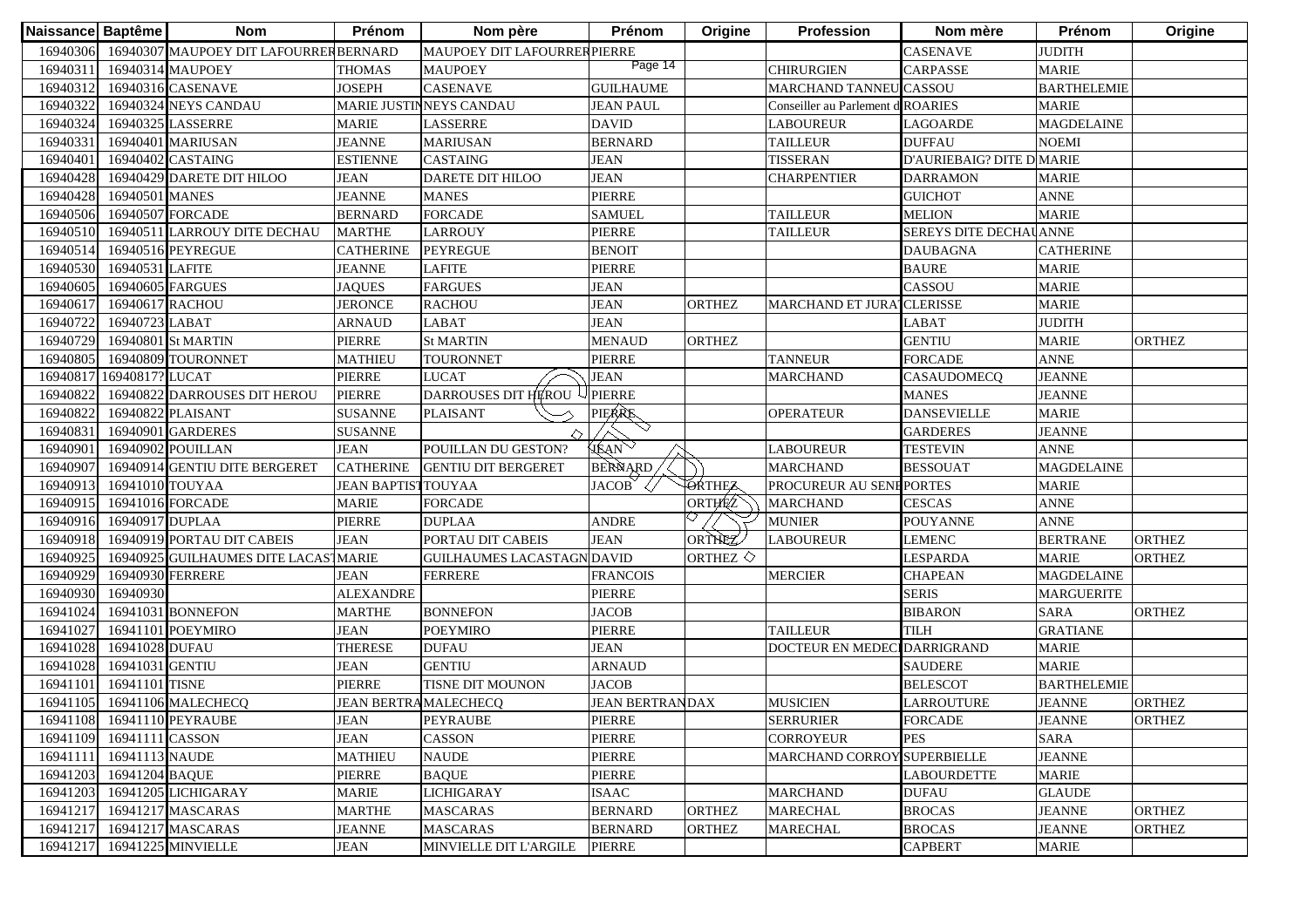| Naissance Baptême |                           | <b>Nom</b>                            | Prénom                     | Nom père                          | Prénom             | Origine         | <b>Profession</b>            | Nom mère          | Prénom            | Origine               |
|-------------------|---------------------------|---------------------------------------|----------------------------|-----------------------------------|--------------------|-----------------|------------------------------|-------------------|-------------------|-----------------------|
| 16941230          | 16950106 BLAIR            |                                       | <b>MARIE</b>               | <b>BLAIR</b>                      | <b>DANIEL</b>      |                 | <b>AVOCAT</b>                | <b>LAPUYADE</b>   | <b>FRANCOISE</b>  |                       |
| 16950104          |                           | 16950105 BERNARDBEIG                  | <b>MARIE</b>               | <b>BERNARDBEIG</b>                | JEAN Page 15       |                 |                              | <b>MESTEJOAN</b>  | <b>CATHERINE</b>  |                       |
| 16950108          |                           | 16950112 DARRIMONT                    | <b>JEAN</b>                | <b>DARRIMONT</b>                  | PIERRE             |                 |                              | <b>BORDENAVE</b>  | <b>JEANNE</b>     | Ste SUZANNE           |
| 1695012           | 16950125 DUFAU            |                                       | <b>MARGUERITE PETRIAT</b>  |                                   | <b>BERTRAND</b>    | <b>CASTETIS</b> |                              | <b>DUFAU</b>      | <b>JEANNE</b>     | <b>ORTHEZ</b>         |
| 16950122          |                           | 16950130 PEYRAUBE                     | <b>DAVID</b>               | <b>SARTOU</b>                     | <b>JEAN</b>        |                 |                              | <b>LAGISQUET</b>  | <b>CATHERINE</b>  |                       |
| 16950209          | 16950211 LABAT            |                                       | PIERRE                     | LABAT                             | <b>JEAN</b>        |                 | <b>TANNEUR</b>               | <b>BALANSUN</b>   | <b>MARIE</b>      |                       |
| 16950216          | 16950217 DUFAU            |                                       | <b>JEANNE</b>              | <b>PITRAS</b>                     | <b>BERNARD</b>     |                 |                              | LAGARRIGUE        | <b>MARIE</b>      |                       |
| 16950226          | 16950227                  | <b>HOURCADE</b>                       | <b>JEAN</b>                | <b>HOURCADE</b>                   | <b>JEAN</b>        |                 |                              | <b>DESLOUS</b>    | <b>JEANNE</b>     | <b>St ANDRE</b>       |
| 16950318          | 16950319 CHICOU           |                                       | <b>JEANNE</b>              | <b>CHICOU</b>                     | <b>JAQUES</b>      | <b>ARANCE</b>   |                              | <b>HOURCADE</b>   | <b>MARIE</b>      | <b>ORTHEZ</b>         |
| 16950319          | 16950322 ROARIES          |                                       | <b>JEANNE</b>              | <b>NEYS CANDAU</b>                | <b>JEAN PAUL</b>   |                 | Conseiller au Parlement      | <b>ROARIES</b>    | <b>MARIE</b>      |                       |
| 1695041:          |                           | 16950416 GUILHAUMES                   | <b>JEAN PIERRE LAREGLE</b> |                                   | <b>GRATIAN</b>     |                 |                              | <b>GUILHAUMES</b> | <b>JEANNE</b>     |                       |
| 16950416          |                           | 16950418 BERDUCAN                     | PIERRE                     | <b>BERDUCAN</b>                   | <b>PIERRE</b>      |                 |                              | <b>CONSTANTIN</b> | <b>MARIE</b>      |                       |
| 1695041           |                           | 16950419 CONSTANTIN                   | <b>JEAN</b>                | <b>DARRIUDOLE</b>                 | <b>ANTHOINE</b>    |                 | <b>LABASTIDE DE CLARENCE</b> | <b>CONSTANTIN</b> | <b>GABRIELE</b>   | <b>SALLES MONGISC</b> |
| 16950419          |                           | 16950421 LACOSTE                      | <b>THOMAS</b>              | LACOSTE                           | <b>JEAN</b>        |                 |                              | <b>ESPELLETE</b>  | <b>ANNE</b>       |                       |
| 16950421          |                           | 16950421 FORSANS                      | PIERRE                     | FORSANS                           | <b>JEAN</b>        |                 |                              | <b>BERGES</b>     | <b>MARIE</b>      |                       |
| 16950426          |                           | 16950427 GARDERES                     | <b>MARIE</b>               | <b>GARDERES</b>                   | PIERRE             |                 |                              | SARMANE?          | <b>JEANNE</b>     |                       |
| 16950507          |                           | 16950508 CASENAVE                     | <b>JEAN</b>                | <b>CASENAVE</b>                   | <b>LAURENS</b>     |                 |                              | <b>MANES</b>      | <b>JEANNE</b>     |                       |
| 16950514          | 16950515 MARSO            |                                       | <b>MARIE</b>               | <b>MARSO</b>                      | <b>ABRAHAM</b>     |                 |                              | <b>POEY</b>       | <b>JEANNE</b>     |                       |
| 1695051           |                           | 16950518 GUILHENTO                    | <b>CATHERINE</b>           | <b>GUILHENTO</b>                  | <b>JEAN</b>        |                 |                              | <b>LICHIGARAY</b> | <b>ISABEAU</b>    |                       |
| 16950518          | 16950519 BIBEROU          |                                       | PIERRE                     | <b>BIBEROU</b>                    | <b>ETIENNE</b>     |                 |                              | <b>DUFOUR</b>     | <b>MARTHE</b>     |                       |
| 16950529          |                           | 16950530 DUMAINE                      | <b>MARTHE</b>              | <b>DUMAINE</b>                    | <b>ISAAC</b>       |                 |                              | <b>MUNEY</b>      | <b>JEANNE</b>     |                       |
| 16950610          |                           | 16950612 DANDREBE                     | <b>SUSANNE</b>             | <b>DANDREBE</b><br>◇              | <b>JEAN</b>        |                 |                              | <b>BONNEFON</b>   | <b>DOMENGE</b>    |                       |
| 16950627          | 16950627                  | <b>ROUTGER</b>                        | <b>JEANNE</b>              | <b>ROUTGER</b>                    | BERNARD            | <b>BIGORRE</b>  |                              | <b>LEBRAUT</b>    | <b>MARIE</b>      | <b>BIGORRE</b>        |
| 1695062           | 16950627                  | <b>CASENAVE</b>                       | <b>JEAN</b>                | <b>CASENAVE</b>                   | LAURENS            |                 |                              | <b>MANES</b>      | <b>JEANNE</b>     |                       |
| 16950712          |                           | 16950713 GUICHEBAROU                  | PIERRE                     | <b>GUICHEBAROU</b>                | <b>JEAN</b>        |                 |                              | <b>BALASQUE</b>   | <b>ANNE</b>       |                       |
| 16950728          |                           | 16950729 LARROUY                      | PIERRE                     | <b>LARROUY</b>                    | <b>PIERRE</b>      |                 |                              | <b>MONGION</b>    | <b>JEANNE</b>     |                       |
| 16950728          |                           | 16950729 BAUTESE                      | <b>JOSEPH</b>              | <b>BAUTESE</b>                    | <b>JAQUES</b>      | SteMARIE        |                              | <b>SARRABERE</b>  | <b>BERNARDINE</b> | <b>Ste MARIE</b>      |
| 16950728          |                           | 16950804 BADIERE                      | <b>MARTIN</b>              | <b>BADIERE</b>                    | <b>GABRIEL</b>     |                 | <b>HUISSIER</b>              | <b>CONTE</b>      | <b>HENRIETTE</b>  |                       |
| 16950803          | 16950807 COÜYLA           |                                       | <b>JEAN</b>                | COÜYLA                            | <b>JEAN</b>        | ◇               |                              | <b>CASSAET</b>    | <b>MARIE</b>      |                       |
| 16950805          |                           | 16950806 RAMOND                       | <b>JEAN PIERRE RAMOND</b>  |                                   | PIERRE             |                 |                              | <b>LEBIGNAC</b>   | <b>MARIE</b>      |                       |
| 16950816          |                           | 16950816 GANBADE                      | <b>JEANNE</b>              | <b>GANBADE</b>                    | <b>DANIEL</b>      |                 |                              | <b>LABADIE</b>    | <b>AGNES</b>      |                       |
| 16950816          |                           | 16950816 GANBADE                      | MARIE THERE GANBADE        |                                   | <b>DANIEL</b>      |                 |                              | LABADIE           | <b>AGNES</b>      |                       |
| 16950819          | 16950820 ROGUER           |                                       | <b>MARIE</b>               | <b>ROGUER</b>                     | <b>DANIEL</b>      |                 |                              | LABADIE           | <b>ANNE</b>       |                       |
| 16950825          | 16950826 LAMON            |                                       | <b>MARTHE</b>              | <b>LAMON</b>                      | <b>BERNARD</b>     |                 |                              | <b>DEU SERE?</b>  | <b>MARIE</b>      |                       |
| 1695091           |                           | 16950918 GUILHAUMES DIT LACASTAPIERRE |                            | <b>GUILHAUMES LACASTAGN DAVID</b> |                    |                 |                              | <b>LESPARDA</b>   | <b>MARIE</b>      |                       |
| 1695092           | 16950924 PES              |                                       | <b>JEANNE</b>              | <b>PES</b>                        | <b>PIERRE</b>      |                 |                              | <b>DAUBAGNA</b>   | <b>JEANNE</b>     |                       |
| 16950926          | 16950930 VIDAL            |                                       | <b>MARIE</b>               | <b>VIDAL</b>                      | <b>DAVID</b>       |                 |                              | <b>DARRIGRAND</b> | <b>MAGDELAINE</b> |                       |
|                   | 16951003 16951005 LABORDE |                                       | CATHERINE FORCADE          |                                   | PIERRE             |                 |                              | <b>LABORDE</b>    | <b>CATHERINE</b>  |                       |
| 16951008          | 16951011                  |                                       | <b>CATHERINE</b>           | <b>POUDENX</b>                    | PERE               |                 |                              | <b>GABASTON</b>   | <b>JEANNE</b>     |                       |
| 16951019          | 16951022 BIBAROU          |                                       | <b>ETIENNE</b>             | <b>BIBAROU</b>                    | <b>DANIEL</b>      |                 |                              | <b>LASALLE</b>    | <b>SUSANNE</b>    |                       |
| 16951028          | 16951101 BADIERE          |                                       | <b>ETIENNE</b>             | <b>BADIERE</b>                    | PIERRE             |                 | <b>PROCUREUR</b>             | <b>GRAY</b>       | <b>MARGUERITE</b> |                       |
| 16951101          |                           | 16951102 FARGUES                      | <b>MARTHE</b>              | <b>FARGUES</b>                    | <b>JEAN</b>        |                 |                              | CASSE             | <b>MARIE</b>      |                       |
| 16951101          | 16951101 PIULET           |                                       | <b>MARIE BERTR PIULET</b>  |                                   | PIERRE             |                 |                              | <b>MARQUESE</b>   | <b>BIGES?</b>     |                       |
| 16951109          | 16951109 DUFAU            |                                       | PIERRE                     | <b>DUFAU</b>                      | <b>JEAN PIERRE</b> |                 | <b>MARCHAND</b>              | MAUPOÜEY          | <b>JUDITH</b>     |                       |
| 16951116          | 16951116 DUFAU            |                                       | <b>RAIMOND</b>             | <b>DUFAU</b>                      | <b>RAIMOND</b>     |                 |                              | <b>BERNADET</b>   | <b>CATHERINE</b>  |                       |
|                   |                           |                                       |                            |                                   |                    |                 |                              |                   |                   |                       |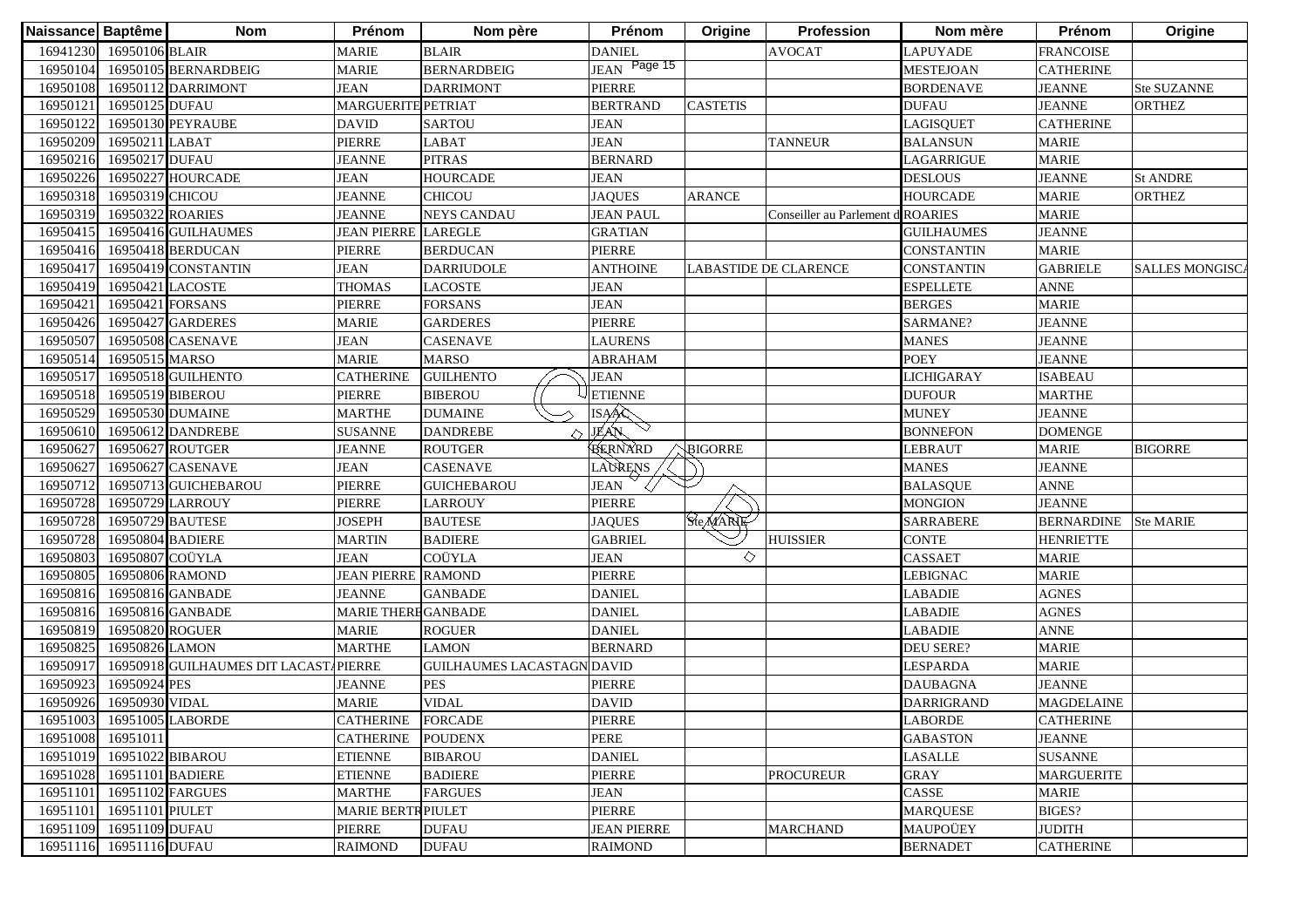| Naissance Baptême |                  | <b>Nom</b>                               | Prénom                      | Nom père                        | Prénom             | Origine       | Profession                 | Nom mère                 | Prénom             | Origine         |
|-------------------|------------------|------------------------------------------|-----------------------------|---------------------------------|--------------------|---------------|----------------------------|--------------------------|--------------------|-----------------|
| 16951123          |                  | 16951123 CASSIERE                        | <b>JEAN</b>                 | CASSIERE                        | <b>PIERRE</b>      |               |                            | <b>LANAPLA</b>           | <b>MARIE</b>       |                 |
| 16951126          |                  | 16951126 PASSERAT                        | <b>PAUL</b>                 | PASSERAT                        | Page 16            |               | <b>BÂTIER</b>              | <b>BRUNET</b>            | <b>MARIE</b>       | <b>BAYONNE</b>  |
| 16951130          |                  | 16951203 GUICHEBAROU                     | <b>ETIENNE</b>              | <b>GUICHEBAROU</b>              | <b>JEAN</b>        |               |                            | <b>DABANHOU</b>          | <b>JEANNE</b>      |                 |
| 16951222          | 16951222 CRABE   |                                          | <b>JEAN BERTRACRABE</b>     |                                 | <b>ARNAUD</b>      |               |                            | <b>POEYMIROO</b>         | <b>MARIE</b>       |                 |
| 1695122.          |                  | 16951223 BRASSALAI DITE CAMBADICATHERINE |                             | <b>L'HOSTE</b>                  | <b>PIERRE</b>      |               |                            | <b>TASTEIT</b>           | <b>JEANNE</b>      |                 |
| 16960101          |                  | 16960103 MAUPOÜEY DIT LAFOURREJEAN       |                             | MAUPOÜEY DIT LAFOURRERE         |                    |               | Maître cordonnier          | CASSIAU                  | <b>ABIGAIL</b>     |                 |
| 16960109          |                  | 16960109 POURTAU                         | <b>JEANNE</b>               | <b>POURTAU</b>                  | <b>ARNAUD</b>      |               | <b>MARCHAND</b>            | <b>St MARTIN</b>         | <b>JUDITH</b>      |                 |
| 1696011           |                  | 16960115 LAGARRIGUE                      | <b>MARTHE</b>               | LAGARRIGUE                      | <b>JEAN PIERRE</b> |               |                            | <b>MAGNE</b>             | <b>MARIE</b>       | <b>ABOS</b>     |
| 1696011           |                  | 16960123 CAMESCASSE                      | <b>FRANCOISE</b>            | <b>CAMESCASSE</b>               | <b>JEAN</b>        |               |                            | <b>ROUEY</b>             | <b>MARIE</b>       |                 |
| 16960119          |                  | 16960126 LICHIGARAY                      | <b>MARIE</b>                | LICHIGARAY DOUBLE               | <b>DANIEL</b>      |               |                            | <b>PEYRE</b>             | <b>JEANNE</b>      | <b>OLERON</b>   |
| 1696012.          |                  | 16960126 MARQUEZE                        | MAGDELAINE MARQUEZE         |                                 | <b>FRANCOIS</b>    |               |                            | <b>LALANNE</b>           | <b>ANNE</b>        |                 |
| 1696012           |                  | 16960128 LICHIGARAY                      | <b>MARIE</b>                | <b>LICHIGARAY</b>               |                    |               | DOCTEUR EN MEDEC           | <b>VIDAL</b>             | <b>MARIE</b>       |                 |
| 16960205          | 16960208 MAURY   |                                          | <b>MARIE</b>                | <b>MAURY</b>                    | <b>JACOB</b>       |               |                            | <b>BARROMERES</b>        | <b>ANNE</b>        |                 |
| 16960212          |                  | 16960218 TESTEVIN                        | <b>MARIE ESTHE TESTEVIN</b> |                                 | <b>MATHIEU</b>     |               | <b>MARCHAND</b>            | <b>TOUYA</b>             | <b>SARA</b>        |                 |
| 16960219          |                  | 16960225 DRASCON                         | THOMAS                      | <b>DRASCON</b>                  | <b>DANIEL</b>      |               |                            | <b>GUICHEBAROU</b>       | <b>JEANNE</b>      |                 |
| 16960220          | 16960221 BASIN   |                                          | <b>MARIE</b>                | <b>BASIN</b>                    | <b>JEAN</b>        |               | CORROYEUR                  | <b>SERENS</b>            | <b>ISABEAU</b>     |                 |
| 16960220          |                  | 16960221 FOURCADE                        | <b>PIERRE</b>               | <b>FOURCADE</b>                 | <b>ETIENNE</b>     |               |                            | MAUPOÜEY DITE LAF JEANNE |                    |                 |
| 1696022           |                  | 16960229 SERREMIA                        | <b>JEAN</b>                 | <b>SERREMIA</b>                 | <b>PHILIPPE</b>    | <b>SALIES</b> | <b>PRATICIEN</b>           | <b>LICHIGARAY</b>        | <b>CATHERINE</b>   |                 |
| 1696022           | 16960225 BOULAN  |                                          | <b>JEANNE</b>               | <b>BOULAN</b>                   | <b>THIMOTHEE</b>   | <b>ORTHEZ</b> | <b>REGENT</b>              | Ste CLUQUE               | <b>JEANNE</b>      |                 |
| 16960309          |                  | 16960311 LAGOARDE                        | <b>JEAN</b>                 | LAGOARDE                        | <b>PIERRE</b>      |               |                            | <b>BEDAD</b>             | <b>MARIE</b>       |                 |
| 16960321          | 16960322 TOURON  |                                          | <b>JEAN</b>                 | <b>TOURON</b>                   | JEAN               |               |                            | <b>LASBRANES</b>         | <b>JEANNE</b>      |                 |
| 16960329          | 16960329         |                                          | <b>CATHERINE</b>            |                                 | <b>PHALIPPE</b>    |               |                            |                          | <b>MARIE</b>       | <b>NERAC</b>    |
| 16960402          | 16960403 MANES   |                                          | <b>SUSANNE</b>              | <b>MANES</b>                    | HEAN               |               |                            | <b>COULER</b>            | <b>MARIE</b>       |                 |
| 16960405          | 16960405 FURTERE |                                          | <b>JEAN</b>                 | <b>FURTERE</b>                  | JEAN               |               | <b>TAPISSIER</b>           | <b>LACAMOIRE</b>         | <b>MARTHE</b>      |                 |
| 16960407          | 16960407 RIBEAUX |                                          | <b>ANNE</b>                 | <b>RIBEAUX</b>                  | <b>PAUL</b>        |               | <b>PRATICIEN</b>           | <b>CAPDEVILLE</b>        | <b>CATHERINE</b>   |                 |
| 16960410          | 16960410 PEYRE   |                                          | <b>JEAN</b>                 | <b>PEYRE</b>                    | <b>JEAN</b>        |               |                            | <b>PERGUILHEM</b>        | <b>MARIE</b>       |                 |
| 1696041           | 16960417 LOMPRE  |                                          | <b>ISABEAU</b>              | <b>LOMPRE</b>                   | <b>FRANCOIS</b>    |               |                            | <b>SALLENAVE</b>         | <b>JEANNE</b>      |                 |
| 16960419          |                  | 16960423 LALANNE DIT LABASTIDE           | <b>PIERRE</b>               | <b>LALANNE DIT LABASTIDE</b>    | <b>JEAN</b>        |               |                            | <b>DESCOUBES</b>         | <b>JEANNE</b>      |                 |
| 16960420          | 16960422 CASSAET |                                          | PIERRE                      | <b>CASSAET</b>                  | <b>JEAN</b>        | ◇             |                            | <b>HORQUEVIE</b>         | <b>MARGUERITE</b>  |                 |
| 16960422          |                  | 16960424 BALASQUE                        | <b>ARNAUD</b>               | <b>BALASQUE</b>                 | <b>JEAN</b>        |               | <b>CHAUDRONNIER</b>        | CASAUDOMECQ              | <b>ANNE</b>        |                 |
| 1696042           | 16960424 CASAUX  |                                          | <b>JEAN</b>                 | <b>CASAUX</b>                   | <b>JACQUES</b>     |               |                            | <b>LALANNE</b>           | <b>MARIE</b>       |                 |
| 16960427          | 16960429 LAHITE  |                                          | <b>PAUL</b>                 | <b>LAHITE</b>                   | <b>PIERRE</b>      |               | <b>VIGNERON</b>            | <b>BAURE</b>             | <b>MARIE</b>       |                 |
| 16960509          | 16960510 BISCAYE |                                          | <b>BERNARD</b>              | <b>BISCAYE</b>                  | <b>ISAAC</b>       |               |                            | <b>BARTHE</b>            | <b>SUSANNE</b>     |                 |
| 1696051           |                  | 16960515 LAFAURIE                        | <b>MARIE</b>                | <b>LAFAURIE</b>                 | <b>PIERRE</b>      |               | CORROYEUR                  | <b>MASSOUE</b>           | <b>CATHERINE</b>   |                 |
| 1696051           |                  | 16960515 DUFAU DAUGEROT DITE LAJEANNE    |                             | DUFAU DAUGEROT DIT LAITHIMOTHEE |                    |               |                            | <b>DUCASSE</b>           | <b>JEANNE</b>      |                 |
| 16960514          |                  | 16960521 BRONSAC                         | <b>PIERRE</b>               | <b>BRONSAC</b>                  | PIERRE             |               | <b>CHAUDRONNIER</b>        | <b>RIBES</b>             | <b>ANTOINNETTE</b> |                 |
|                   |                  | 16960516 16960518 GARDERES               | <b>JEAN</b>                 | <b>GARDERES</b>                 | <b>DANIEL</b>      |               |                            | <b>TESTEVIN</b>          | <b>MARIE</b>       |                 |
|                   |                  | 16960522 16961029 DARRIGRAND             | <b>JEAN</b>                 | <b>DARRIGRAND</b>               | <b>ARNAUD</b>      |               | NOBLE ET SEIGNEUR LAPUYADE |                          | <b>MARIE</b>       |                 |
| 16960531          | 16960603 MATIS   |                                          | <b>AGNES</b>                | <b>MATIS</b>                    |                    | <b>ORTHEZ</b> |                            | <b>CASENAVE</b>          | <b>JEANNE</b>      | <b>LANEPLAA</b> |
| 16960601          |                  | 16960603 DUFOURQ                         | <b>DANIEL</b>               | <b>DUFOURQ</b>                  | <b>JEAN</b>        |               |                            | LARTIGUE                 | <b>ESTHER</b>      |                 |
| 16960602          | 16960604 LABAT   |                                          | <b>RACHEL</b>               | LABAT                           | <b>JEAN</b>        |               |                            | <b>LEDUIX</b>            | <b>JUDITH</b>      |                 |
| 16960607          |                  | 16960608 CARPENTEY                       | <b>MARIE</b>                | <b>CARPENTEY</b>                | <b>JEAN</b>        |               |                            |                          | <b>JEANNE</b>      |                 |
| 1696061           | 16960612 CASALIS |                                          | PIERRE                      | <b>CASALIS</b>                  | <b>ESTIENNE</b>    |               |                            | <b>GARDERES</b>          | <b>CATHERINE</b>   |                 |
| 16960614          | 16960615 PEYRET  |                                          | <b>MARIE</b>                | PEYRET DIT TARGUET              | <b>DAVID</b>       |               |                            | <b>DALIES</b>            | <b>ANNE</b>        |                 |
| 16960616          | 16960617 PRUE    |                                          | <b>SUSANNE</b>              | <b>PRUE</b>                     | PIERRE             |               |                            | <b>DARGET</b>            | <b>CATHERINE</b>   |                 |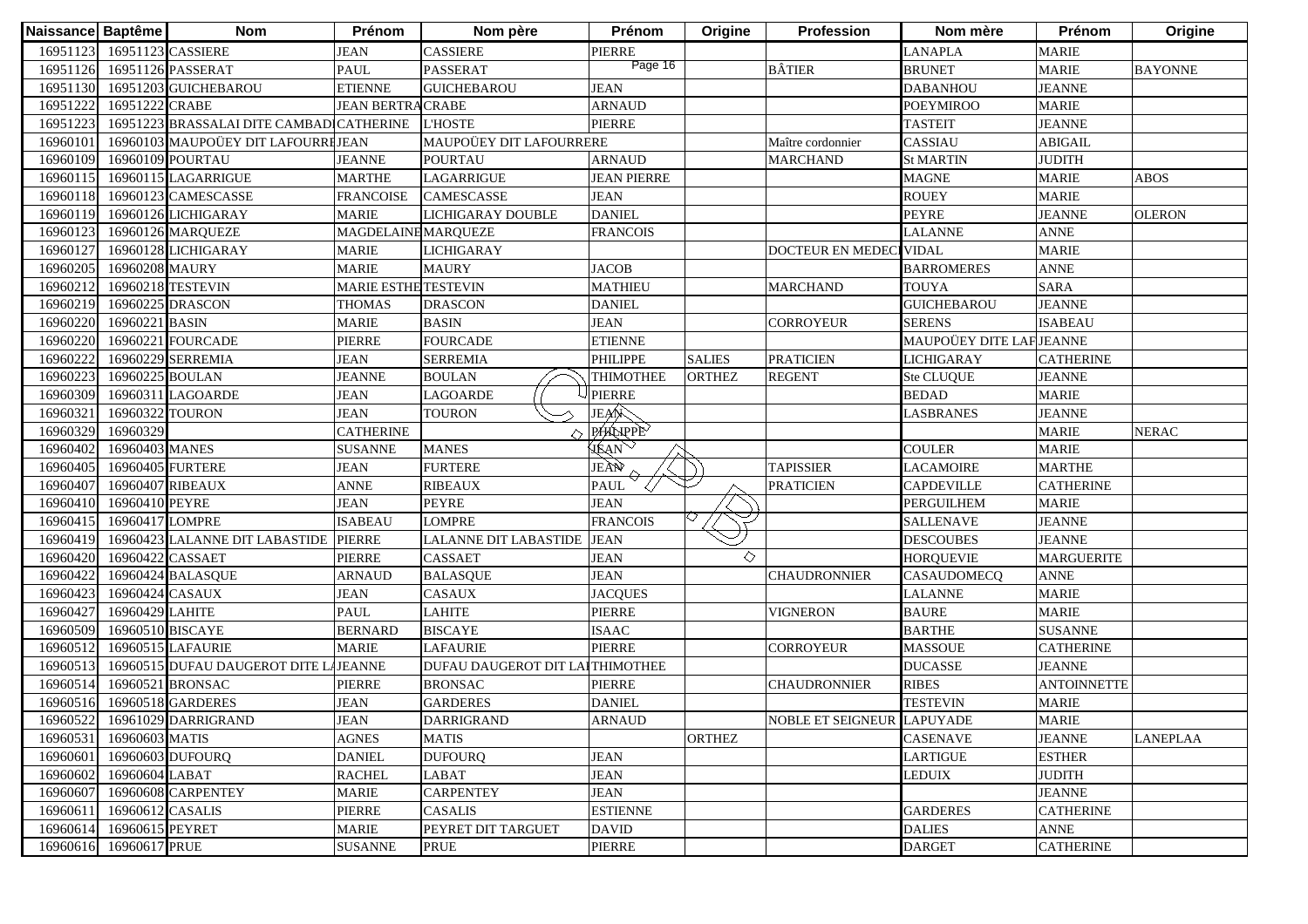| Naissance Baptême |                  | <b>Nom</b>                   | Prénom                        | Nom père            | Prénom                 | Origine | Profession        | Nom mère          | Prénom             | Origine |
|-------------------|------------------|------------------------------|-------------------------------|---------------------|------------------------|---------|-------------------|-------------------|--------------------|---------|
| 16960621          |                  | 16960624 PEYRAUBE            | <b>JEANNE</b>                 | <b>PEYRAUBE</b>     | PIERRE                 |         |                   | <b>FORCADE</b>    | <b>JEANNE</b>      |         |
| 16960624          |                  | 16960624 MALECHECO           | <b>JEAN BAPTIST MALECHECQ</b> |                     | BERTRAND <sup>17</sup> |         |                   | <b>LARROUTURE</b> | <b>JEANNE</b>      |         |
| 1696071           | 16960719 CANDAU  |                              | <b>JACQUES HENCANDAU</b>      |                     |                        |         | <b>BARON</b>      | <b>ROARIES</b>    |                    |         |
| 16960730          | 16960805 PEYRET  |                              | <b>JEAN</b>                   | <b>PEYRET</b>       | <b>JEAN</b>            |         |                   | CASAUDOMECQ       | <b>MARIE</b>       |         |
| 16960810          |                  | 16960812 DARRACQ             | <b>JEANNE</b>                 | <b>DARRACQ</b>      | <b>JEAN</b>            |         |                   | <b>SERIS</b>      | <b>JEANNE</b>      |         |
| 16960812          | 16960812 MANES   |                              | <b>JEAN</b>                   | <b>MANES</b>        | PIERRE                 |         |                   | <b>SOUBIRA</b>    | <b>ANNE</b>        |         |
| 16960814          | 16960815 SIOSSE  |                              | <b>ABRAHAM</b>                | <b>SIOSSE</b>       | <b>ABRAHAM</b>         |         |                   | <b>LAVALETTE</b>  | <b>ISABE</b>       |         |
| 16960818          |                  | 16960819 SUSBIELLE           | PIERRE                        | <b>SUSBIELLE</b>    | PIERRE                 |         |                   | <b>MELLION</b>    | <b>MARIE</b>       |         |
| 1696082           |                  | 16960822 DARROUSES           | <b>JEANNE</b>                 | <b>DARROUSES</b>    | PIERRE                 |         |                   | <b>MANES</b>      | <b>JEANNE</b>      |         |
| 1696082           | 16960826 HEUGA   |                              | <b>MATHIEU</b>                | <b>HEUGA</b>        | <b>DAVID</b>           |         |                   | <b>LAFARGUE</b>   | <b>JUDITH</b>      |         |
| 1696091           |                  | 16960916 MENVIELLE           | <b>FRANCOISE</b>              | <b>MENVIELLE</b>    | <b>JEAN</b>            |         |                   | <b>LAHARGUE</b>   | <b>MARIE</b>       |         |
| 1696091           | 16960920 CASAUX  |                              | <b>JACQUES</b>                | <b>CASAUX</b>       | <b>DAVID</b>           |         |                   | <b>GARDERES</b>   | <b>CATHERINE</b>   |         |
| 16960918          |                  | 16960918 MARQUEHOSSE         | <b>ESTIENNE</b>               | <b>MARQUEHOSSE</b>  | <b>JACOB</b>           |         |                   | <b>LEVIGNAC</b>   | <b>MARGUERITE</b>  |         |
| 16960919          | 16960924 CASSE   |                              | <b>CATHERINE</b>              | <b>CASSE</b>        | PIERRE                 |         |                   | <b>MOULERES</b>   | <b>SARA</b>        |         |
| 1696092           |                  | 16960922 LARROUY             | <b>MARIE</b>                  | LARROUY DIT SARTOU  | PIERRE                 |         |                   | <b>MENGEON</b>    | <b>JEANNE</b>      |         |
| 1696092           | 16960923 BETAT   |                              | <b>MARIE</b>                  | <b>BETAT</b>        | <b>DAVID</b>           |         |                   | <b>GREHEITS</b>   | <b>MAGDELAINE</b>  |         |
| 1696092:          | 16960926 TRON    |                              | <b>MARIE</b>                  | <b>TRON</b>         | <b>JEAN</b>            |         |                   | HILOO             | <b>RACHEL</b>      |         |
| 1696092           | 16960926 BERGES  |                              | <b>JACQUES</b>                | <b>BERGES</b>       | <b>JACQUES</b>         |         |                   | <b>BRANAA</b>     | <b>CATHERINE</b>   |         |
| 16961004          |                  | 16961007 GRECHES             | <b>JEAN</b>                   | <b>GRECHES</b>      | <b>JEAN</b>            |         |                   | <b>DUVIGNAU</b>   | <b>RACHEL</b>      | LAA     |
| 16961004          | 16961007 MOLIAA  |                              | <b>JEAN</b>                   | <b>MOLIAA</b>       | <b>ARNAUD</b>          |         |                   | <b>DAUDET</b>     | <b>MARGUERITE</b>  |         |
| 16961006          |                  | 16961006 SEVIGNAC            | <b>SUSANNE</b>                | <b>SEVIGNAC</b>     | <b>JEAN PIERRE</b>     |         | <b>TANNEUR</b>    | <b>GACHET</b>     | <b>MARTHE</b>      |         |
| 16961012          | 16961013 FERRERE |                              | <b>CATHERINE</b>              | <b>FERRERE</b><br>△ | <b>FRANCOTS</b>        |         |                   | <b>CHAPEAN</b>    | <b>MAGDELAINE</b>  |         |
| 16961018          |                  | 16961019 BONNEFON            | <b>PIERRE</b>                 | <b>BONNEFON</b>     | <b>ААСОВ</b>           |         |                   | <b>BIBARON</b>    | <b>SARA</b>        |         |
| 16961022          | 16961023 RIBEAUX |                              | <b>ISABEAU</b>                | <b>RIBEAUX</b>      |                        |         | <b>AVOCAT</b>     | <b>DOMEQ</b>      | <b>MARTHE</b>      |         |
| 16961030          | 16961101 SERRES  |                              | <b>JEAN</b>                   | <b>SERRES</b>       | PIERRE                 |         |                   | <b>SERRES</b>     | <b>MARGUERITE</b>  |         |
| 16961104          | 16970123 MARSO   |                              | <b>BARTHELEMI MARSO</b>       |                     | <b>ABRAHAM</b>         |         |                   | <b>POUY</b>       | <b>JEANNE</b>      |         |
| 16961118          |                  | 16961119 BASCOÜERT           | <b>JEAN</b>                   | <b>BASCOÜERT</b>    | <b>JEAN</b>            |         | <b>CORDONNIER</b> | <b>FOURCADE</b>   | <b>CATHERINE</b>   |         |
| 1696112           | 16961121 BLAIR   |                              | <b>ISABEAU</b>                | <b>BLAIR</b>        | <b>SAMUEL</b>          |         | <b>NOBLE</b>      | <b>LAPUYADE</b>   | <b>FRANCOISE</b>   |         |
| 16961122          |                  | 16961123 DAUBAGNA            | PIERRE                        | <b>DAUBAGNA</b>     | <b>JEAN</b>            | ♦       |                   | Ste CLUQUE        | <b>MARIE</b>       |         |
| 16961123          | 16961123 ANDRE   |                              | <b>MARIE</b>                  | <b>ANDRE</b>        | <b>JEAN</b>            |         |                   | <b>LACOURREGE</b> | <b>AGNES</b>       |         |
| 16961130          |                  | 16961202 BIBAROU             | <b>MARTHE</b>                 | <b>BIBAROU</b>      | <b>ESTIENNE</b>        |         |                   | <b>DUFOURQ</b>    | <b>MARTHE</b>      |         |
| 16961203          | 16961204 BOUPAS  |                              | MARIE                         | <b>BOUPAS</b>       | <b>DAVID</b>           |         |                   | <b>HOURCADE</b>   | CATHERINE          |         |
| 16961205          | 16970108 VIDAL   |                              | MARGUERITE VIDAL              |                     |                        |         | <b>AVOCAT</b>     | <b>DARRIGRAND</b> |                    |         |
| 1696121           |                  | 16961213 LAVIGNOTE           | <b>SUSANNE</b>                | <b>LAVIGNOTE</b>    | <b>MICHEL</b>          |         |                   | <b>BRUNET</b>     | <b>MARIE</b>       |         |
| 16961214          | 16961214 COULOM  |                              | <b>JACQUES</b>                | COULOM              | PIERRE                 |         |                   | <b>BOMASAU</b>    | <b>ANNE</b>        |         |
| 16961219          |                  | 16961221 LAFARGUE            | <b>MARTHE</b>                 | <b>LAFARGUE</b>     | PIERRE                 |         |                   | <b>DUBOY</b>      | <b>JEANNE</b>      |         |
| 16961227          | 16961228 BERGES  |                              | <b>JEAN</b>                   | <b>BERGES</b>       | <b>JEAN</b>            |         |                   | <b>CARPASSE</b>   | <b>JEANNE</b>      |         |
|                   |                  | 16961227 16961230 LICHIGARAY | <b>MARIE</b>                  | <b>LICHIGARAY</b>   | <b>JACOB</b>           |         |                   | <b>LAGLERRE</b>   | <b>MARIE</b>       |         |
| 16970102          | 16970104 BADIERE |                              | <b>CATHERINE</b>              | <b>BADIERE</b>      | <b>GABRIEL</b>         |         |                   | <b>CONTE</b>      | <b>HENRIETTE</b>   |         |
| 16970113          | 16970114 DAVAN   |                              | <b>SUSANNE</b>                | <b>DAVAN</b>        | <b>JEAN</b>            |         | <b>TAILLEUR</b>   | <b>SERCIS</b>     | <b>ANNE</b>        |         |
| 16970120          | 16970121 HAGERS  |                              | <b>BARTHELEMI HAGERS</b>      |                     | <b>MATHIEU</b>         |         |                   | <b>HEUGA</b>      | <b>JEANNE</b>      |         |
| 16970126          |                  | 16970127 TOURONNET           | <b>MARIE</b>                  | TOURONNET           | PIERRE                 |         | <b>TANNEUR</b>    | <b>FOURCADE</b>   | <b>ANNE</b>        |         |
| 16970202          |                  | 16970203 LANAUDOUSE          | <b>MARIE</b>                  | <b>LANAUDOUSE</b>   | JEAN                   |         |                   | <b>PEIROUSE</b>   | <b>MARIE</b>       |         |
| 16970204          | 16970206 DUFFAU  |                              | <b>JEANNE</b>                 | <b>DUFFAU</b>       | PIERRE                 |         | <b>VIGNERON</b>   | <b>MARSO</b>      | <b>JEANNE</b>      |         |
| 16970208          |                  | 16970209 LAMAIGNERE          | <b>JEANNE</b>                 | <b>LAMAIGNERE</b>   | <b>JEAN</b>            |         | <b>MARCHAND</b>   | <b>PEYRAUBE</b>   | <b>BARTHELEMIE</b> |         |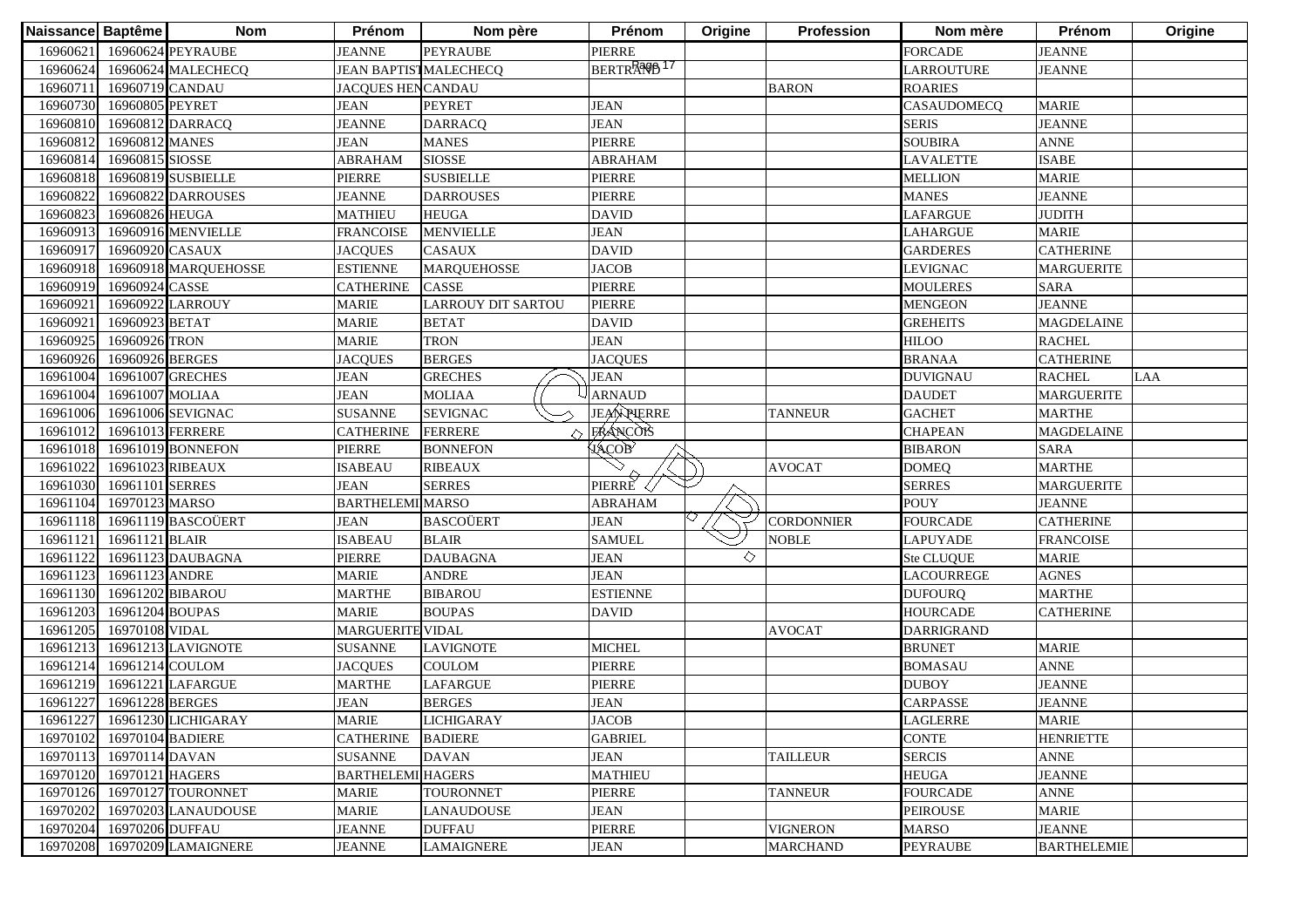| 16970210 16970211 PINSUN<br><b>JEAN FRANCOPINSUN</b><br><b>SAMUEL</b><br><b>NOBLE</b><br><b>DANGOUSTURE</b><br><b>FRANCOISE</b><br>PIERRE <sup>Page 18</sup><br>16970222 BAQUE<br><b>LABOUREUR</b><br><b>MARIE</b><br>16970221<br><b>JEANNE</b><br><b>BAQUE</b><br><b>LABOURDETTE</b><br>16970225 TISNE<br><b>JEAN</b><br><b>TISNE</b><br><b>JACOB</b><br>16970224<br><b>BALASCOU</b><br><b>BARTHELEMIE</b><br>16970308 BADIERE<br><b>BADIERE</b><br><b>PIERRE</b><br>16970228<br>PIERRE<br>PROCUREUR AU SENEGRAY<br><b>MARGUERITE</b><br>16970306<br>16970307 LICHIGARAY<br><b>VIDAL</b><br><b>MARIE</b><br><b>SUSANNE</b><br>LICHIGARAY<br><b>DOCTEUR EN MEDEC</b><br><b>CLOUE</b><br><b>MARIE</b><br>16970306<br>16970307 MARSAN<br><b>JEAN</b><br><b>MARSAN</b><br>JEAN JAQUES ORTHEZ<br><b>MARCHAND</b><br><b>JEANNE</b><br>16970314<br>16970315 PETRIAT<br>PIERRE<br><b>PETRIAT</b><br><b>BERTRAND</b><br><b>DUFFAU</b><br>16970319<br>16970322 HOURCADE<br><b>JEANNE</b><br><b>HOURCADE</b><br>PIERRE<br><b>MARIE</b><br><b>LABOUREUR</b><br><b>GUILHEMBERNAT</b><br>16970321<br>16970322 POURTAU<br><b>DAVID</b><br><b>JEAN</b><br><b>BERTRANDE</b><br><b>POURTAU</b><br><b>LAPLACE</b><br>Laboureur et Métayer<br><b>BASSOÜES</b><br>16970330<br>16970331 SAUTIER<br><b>JEANNE</b><br><b>JEAN</b><br><b>VIGNERON</b><br><b>MARIE</b><br><b>SAUTIER</b><br>16970331<br>16970410 BASIN<br><b>MARIE</b><br><b>JEAN</b><br><b>CORROYEUR</b><br><b>SEREIS</b><br><b>ISABEAU</b><br><b>BASIN DIT MONHORT</b><br>16970409<br>16970410 LUCAT<br><b>JEAN</b><br>CASAUDOMECQ<br><b>MARIE</b><br><b>JEAN PIERRE LUCAT</b><br><b>MARIE</b><br>16970416<br>16970417 LARROUY<br><b>MARIE</b><br><b>LARROUY</b><br><b>SAMUEL</b><br>Maître marechal?<br><b>DESPAGNOUS</b><br>16970417<br>16970420 LAUGAR<br>PIERRE<br>LAUGAR<br><b>JEAN</b><br><b>NOBLE ET AVOCAT</b><br><b>MARTIN</b><br><b>JEANNE</b> | Origine |
|---------------------------------------------------------------------------------------------------------------------------------------------------------------------------------------------------------------------------------------------------------------------------------------------------------------------------------------------------------------------------------------------------------------------------------------------------------------------------------------------------------------------------------------------------------------------------------------------------------------------------------------------------------------------------------------------------------------------------------------------------------------------------------------------------------------------------------------------------------------------------------------------------------------------------------------------------------------------------------------------------------------------------------------------------------------------------------------------------------------------------------------------------------------------------------------------------------------------------------------------------------------------------------------------------------------------------------------------------------------------------------------------------------------------------------------------------------------------------------------------------------------------------------------------------------------------------------------------------------------------------------------------------------------------------------------------------------------------------------------------------------------------------------------------------------------------------------------------------------------------------------------------------|---------|
|                                                                                                                                                                                                                                                                                                                                                                                                                                                                                                                                                                                                                                                                                                                                                                                                                                                                                                                                                                                                                                                                                                                                                                                                                                                                                                                                                                                                                                                                                                                                                                                                                                                                                                                                                                                                                                                                                                   |         |
|                                                                                                                                                                                                                                                                                                                                                                                                                                                                                                                                                                                                                                                                                                                                                                                                                                                                                                                                                                                                                                                                                                                                                                                                                                                                                                                                                                                                                                                                                                                                                                                                                                                                                                                                                                                                                                                                                                   |         |
|                                                                                                                                                                                                                                                                                                                                                                                                                                                                                                                                                                                                                                                                                                                                                                                                                                                                                                                                                                                                                                                                                                                                                                                                                                                                                                                                                                                                                                                                                                                                                                                                                                                                                                                                                                                                                                                                                                   |         |
|                                                                                                                                                                                                                                                                                                                                                                                                                                                                                                                                                                                                                                                                                                                                                                                                                                                                                                                                                                                                                                                                                                                                                                                                                                                                                                                                                                                                                                                                                                                                                                                                                                                                                                                                                                                                                                                                                                   |         |
|                                                                                                                                                                                                                                                                                                                                                                                                                                                                                                                                                                                                                                                                                                                                                                                                                                                                                                                                                                                                                                                                                                                                                                                                                                                                                                                                                                                                                                                                                                                                                                                                                                                                                                                                                                                                                                                                                                   |         |
|                                                                                                                                                                                                                                                                                                                                                                                                                                                                                                                                                                                                                                                                                                                                                                                                                                                                                                                                                                                                                                                                                                                                                                                                                                                                                                                                                                                                                                                                                                                                                                                                                                                                                                                                                                                                                                                                                                   |         |
|                                                                                                                                                                                                                                                                                                                                                                                                                                                                                                                                                                                                                                                                                                                                                                                                                                                                                                                                                                                                                                                                                                                                                                                                                                                                                                                                                                                                                                                                                                                                                                                                                                                                                                                                                                                                                                                                                                   |         |
|                                                                                                                                                                                                                                                                                                                                                                                                                                                                                                                                                                                                                                                                                                                                                                                                                                                                                                                                                                                                                                                                                                                                                                                                                                                                                                                                                                                                                                                                                                                                                                                                                                                                                                                                                                                                                                                                                                   |         |
|                                                                                                                                                                                                                                                                                                                                                                                                                                                                                                                                                                                                                                                                                                                                                                                                                                                                                                                                                                                                                                                                                                                                                                                                                                                                                                                                                                                                                                                                                                                                                                                                                                                                                                                                                                                                                                                                                                   |         |
|                                                                                                                                                                                                                                                                                                                                                                                                                                                                                                                                                                                                                                                                                                                                                                                                                                                                                                                                                                                                                                                                                                                                                                                                                                                                                                                                                                                                                                                                                                                                                                                                                                                                                                                                                                                                                                                                                                   |         |
|                                                                                                                                                                                                                                                                                                                                                                                                                                                                                                                                                                                                                                                                                                                                                                                                                                                                                                                                                                                                                                                                                                                                                                                                                                                                                                                                                                                                                                                                                                                                                                                                                                                                                                                                                                                                                                                                                                   |         |
|                                                                                                                                                                                                                                                                                                                                                                                                                                                                                                                                                                                                                                                                                                                                                                                                                                                                                                                                                                                                                                                                                                                                                                                                                                                                                                                                                                                                                                                                                                                                                                                                                                                                                                                                                                                                                                                                                                   |         |
|                                                                                                                                                                                                                                                                                                                                                                                                                                                                                                                                                                                                                                                                                                                                                                                                                                                                                                                                                                                                                                                                                                                                                                                                                                                                                                                                                                                                                                                                                                                                                                                                                                                                                                                                                                                                                                                                                                   |         |
|                                                                                                                                                                                                                                                                                                                                                                                                                                                                                                                                                                                                                                                                                                                                                                                                                                                                                                                                                                                                                                                                                                                                                                                                                                                                                                                                                                                                                                                                                                                                                                                                                                                                                                                                                                                                                                                                                                   |         |
| 16970417<br>16970423 LAUGAR<br><b>JEAN</b><br><b>JEANNE</b><br><b>PIERRE</b><br>LAUGAR<br><b>MARTIN</b><br><b>NOBLE ETAVOCAT</b>                                                                                                                                                                                                                                                                                                                                                                                                                                                                                                                                                                                                                                                                                                                                                                                                                                                                                                                                                                                                                                                                                                                                                                                                                                                                                                                                                                                                                                                                                                                                                                                                                                                                                                                                                                  |         |
| 16970421<br><b>JUDITH</b><br>16970429 LASSALLE<br>LASSALLE<br><b>ANTOINE</b><br><b>NOBLE</b><br>PIMBOU?<br><b>SUSANNE</b>                                                                                                                                                                                                                                                                                                                                                                                                                                                                                                                                                                                                                                                                                                                                                                                                                                                                                                                                                                                                                                                                                                                                                                                                                                                                                                                                                                                                                                                                                                                                                                                                                                                                                                                                                                         |         |
| 16970422<br><b>JEAN</b><br><b>SARA</b><br>16970423 LABAT<br>PIERRE<br>LABAT<br><b>TANNEUR</b><br><b>BALANSUN</b>                                                                                                                                                                                                                                                                                                                                                                                                                                                                                                                                                                                                                                                                                                                                                                                                                                                                                                                                                                                                                                                                                                                                                                                                                                                                                                                                                                                                                                                                                                                                                                                                                                                                                                                                                                                  |         |
| <b>MARIE</b><br>16970428<br>16970501 LACASTAIGNEDE<br>PIERRE<br><b>GUILHAUMES LACASTAIGNDAVID</b><br>LESPARDA                                                                                                                                                                                                                                                                                                                                                                                                                                                                                                                                                                                                                                                                                                                                                                                                                                                                                                                                                                                                                                                                                                                                                                                                                                                                                                                                                                                                                                                                                                                                                                                                                                                                                                                                                                                     |         |
| 16970516 SOUBIRA<br>PIERRE<br><b>DARTAIGNA</b><br><b>CATHERINE</b><br>1697051:<br><b>SUSANNE</b><br>SOUBIRA DIT SABOGE                                                                                                                                                                                                                                                                                                                                                                                                                                                                                                                                                                                                                                                                                                                                                                                                                                                                                                                                                                                                                                                                                                                                                                                                                                                                                                                                                                                                                                                                                                                                                                                                                                                                                                                                                                            |         |
| <b>JEAN</b><br>16970524 POUILLAN<br><b>POUILLAN</b><br><b>TESTEVIN</b><br><b>ANNE</b><br>1697052<br><b>MATHIEU</b>                                                                                                                                                                                                                                                                                                                                                                                                                                                                                                                                                                                                                                                                                                                                                                                                                                                                                                                                                                                                                                                                                                                                                                                                                                                                                                                                                                                                                                                                                                                                                                                                                                                                                                                                                                                |         |
| BERNARD<br><b>MARIE</b><br>16970525<br>16970526 MENUISAN<br><b>MENUISAN</b><br><b>DUCASSE</b><br><b>MARIE</b><br>Maître tailleur                                                                                                                                                                                                                                                                                                                                                                                                                                                                                                                                                                                                                                                                                                                                                                                                                                                                                                                                                                                                                                                                                                                                                                                                                                                                                                                                                                                                                                                                                                                                                                                                                                                                                                                                                                  |         |
| $D$ AVID<br><b>ANNE</b><br>PAUL<br><b>DARRIGRAND</b><br><b>LABORDE</b><br>16970525<br>16970529 DARRIGRAND                                                                                                                                                                                                                                                                                                                                                                                                                                                                                                                                                                                                                                                                                                                                                                                                                                                                                                                                                                                                                                                                                                                                                                                                                                                                                                                                                                                                                                                                                                                                                                                                                                                                                                                                                                                         |         |
| RERRE<br><b>LESCAR</b><br><b>JEANNE</b><br>16970529<br>PIERRE<br>Métayer de Mr Gassion<br>16970530 DARRACQ<br><b>DARRACQ</b>                                                                                                                                                                                                                                                                                                                                                                                                                                                                                                                                                                                                                                                                                                                                                                                                                                                                                                                                                                                                                                                                                                                                                                                                                                                                                                                                                                                                                                                                                                                                                                                                                                                                                                                                                                      |         |
| JEÀN<br><b>CAUHEPE</b><br>Valet chez les pères JacobLACOSTE<br><b>MARIE</b><br>16970530<br>16970531<br><b>AGNES</b>                                                                                                                                                                                                                                                                                                                                                                                                                                                                                                                                                                                                                                                                                                                                                                                                                                                                                                                                                                                                                                                                                                                                                                                                                                                                                                                                                                                                                                                                                                                                                                                                                                                                                                                                                                               |         |
| <b>DESLOUS</b><br><b>JEANNE</b><br>16970531<br>16970602 HOURCADE<br><b>JOSEPH</b><br><b>HOURCADE</b><br><b>JEAN</b><br><b>LABOUREUR</b>                                                                                                                                                                                                                                                                                                                                                                                                                                                                                                                                                                                                                                                                                                                                                                                                                                                                                                                                                                                                                                                                                                                                                                                                                                                                                                                                                                                                                                                                                                                                                                                                                                                                                                                                                           |         |
| 16970602 GENTIU<br><b>GENTIU</b><br>16970601<br><b>ANNE</b><br><b>BERNARD</b><br><b>MARCHAND</b><br><b>BESSOUAT</b><br><b>MAGDELAINE</b>                                                                                                                                                                                                                                                                                                                                                                                                                                                                                                                                                                                                                                                                                                                                                                                                                                                                                                                                                                                                                                                                                                                                                                                                                                                                                                                                                                                                                                                                                                                                                                                                                                                                                                                                                          |         |
| 16970622 GACHET<br><b>MARIE</b><br><b>GACHET</b><br><b>SERIES</b><br><b>MARTHE</b><br>16970620<br><b>JACQUES</b>                                                                                                                                                                                                                                                                                                                                                                                                                                                                                                                                                                                                                                                                                                                                                                                                                                                                                                                                                                                                                                                                                                                                                                                                                                                                                                                                                                                                                                                                                                                                                                                                                                                                                                                                                                                  |         |
| 1697062<br>PAUL<br>LICHIGARAY<br><b>MARCHAND CORROY</b><br>DUFFAU<br><b>CLAUDE?</b><br>16970621 LICHIGARAY<br><b>ISAAC</b>                                                                                                                                                                                                                                                                                                                                                                                                                                                                                                                                                                                                                                                                                                                                                                                                                                                                                                                                                                                                                                                                                                                                                                                                                                                                                                                                                                                                                                                                                                                                                                                                                                                                                                                                                                        |         |
| ◇<br>1697062<br>16970622 MARQUESE<br><b>MARIE</b><br><b>JEAN</b><br><b>SEREIS</b><br><b>JEANNE</b><br><b>MARQUESE</b>                                                                                                                                                                                                                                                                                                                                                                                                                                                                                                                                                                                                                                                                                                                                                                                                                                                                                                                                                                                                                                                                                                                                                                                                                                                                                                                                                                                                                                                                                                                                                                                                                                                                                                                                                                             |         |
| 1697062<br>16970629 RIBEAUX<br>PIERRE<br>PAUL<br><b>PRATICIEN</b><br><b>CAPDEVILLE</b><br><b>CATHERINE</b><br><b>RIBEAUX</b>                                                                                                                                                                                                                                                                                                                                                                                                                                                                                                                                                                                                                                                                                                                                                                                                                                                                                                                                                                                                                                                                                                                                                                                                                                                                                                                                                                                                                                                                                                                                                                                                                                                                                                                                                                      |         |
| 16970727<br><b>JOSEPH</b>                                                                                                                                                                                                                                                                                                                                                                                                                                                                                                                                                                                                                                                                                                                                                                                                                                                                                                                                                                                                                                                                                                                                                                                                                                                                                                                                                                                                                                                                                                                                                                                                                                                                                                                                                                                                                                                                         |         |
| 16970704 CASSAET<br><b>CASSAET</b><br>16970630<br><b>JEAN</b><br><b>BLANCHER</b><br><b>HOURQUEVIE</b><br><b>MARGUERITE</b><br><b>SUSANNE</b>                                                                                                                                                                                                                                                                                                                                                                                                                                                                                                                                                                                                                                                                                                                                                                                                                                                                                                                                                                                                                                                                                                                                                                                                                                                                                                                                                                                                                                                                                                                                                                                                                                                                                                                                                      |         |
| 16970705 VIGNEAU<br><b>MARIE</b><br>16970702<br><b>JEAN</b><br>VIGNEAU<br><b>JACQUES</b><br><b>NOBLE ET CAPITAINE PEL(?)</b>                                                                                                                                                                                                                                                                                                                                                                                                                                                                                                                                                                                                                                                                                                                                                                                                                                                                                                                                                                                                                                                                                                                                                                                                                                                                                                                                                                                                                                                                                                                                                                                                                                                                                                                                                                      |         |
| <b>JEAN</b><br>PIERRE<br>CASSE<br><b>MARIE</b><br>1697071<br>16970714 LAIGNE<br>LAIGNE                                                                                                                                                                                                                                                                                                                                                                                                                                                                                                                                                                                                                                                                                                                                                                                                                                                                                                                                                                                                                                                                                                                                                                                                                                                                                                                                                                                                                                                                                                                                                                                                                                                                                                                                                                                                            |         |
| 16970715 BALASCOU<br><b>BALASCOU</b><br><b>JEAN</b><br><b>ANNE</b><br>1697071<br>CASAUDOMECQ                                                                                                                                                                                                                                                                                                                                                                                                                                                                                                                                                                                                                                                                                                                                                                                                                                                                                                                                                                                                                                                                                                                                                                                                                                                                                                                                                                                                                                                                                                                                                                                                                                                                                                                                                                                                      |         |
| 16970716 DUFFAU<br><b>JUDITH</b><br><b>JEAN PIERRE</b><br><b>JUDITH</b><br>1697071<br><b>DUFFAU</b><br><b>MAUPOUEY</b>                                                                                                                                                                                                                                                                                                                                                                                                                                                                                                                                                                                                                                                                                                                                                                                                                                                                                                                                                                                                                                                                                                                                                                                                                                                                                                                                                                                                                                                                                                                                                                                                                                                                                                                                                                            |         |
| 16970728<br>16970728 LAGARENS<br><b>ANNE</b><br><b>PIERRE</b><br><b>LAGARENS</b><br><b>PIERRE</b><br><b>LABOUREUR</b><br><b>PEIRET</b>                                                                                                                                                                                                                                                                                                                                                                                                                                                                                                                                                                                                                                                                                                                                                                                                                                                                                                                                                                                                                                                                                                                                                                                                                                                                                                                                                                                                                                                                                                                                                                                                                                                                                                                                                            |         |
| 16970822 16970825 DUHOUR<br><b>ESTHER</b><br><b>DAVID</b><br><b>JEAN</b><br><b>LARTIGUE</b><br><b>DUHOUR DIT LARTES</b>                                                                                                                                                                                                                                                                                                                                                                                                                                                                                                                                                                                                                                                                                                                                                                                                                                                                                                                                                                                                                                                                                                                                                                                                                                                                                                                                                                                                                                                                                                                                                                                                                                                                                                                                                                           |         |
| 16970911<br>16970912 DARRIUDOLE<br><b>BERNARD</b><br><b>DARRIUDOLE</b><br><b>ANTOINE</b><br><b>CONSTANTIN</b><br><b>GABRIELLE</b>                                                                                                                                                                                                                                                                                                                                                                                                                                                                                                                                                                                                                                                                                                                                                                                                                                                                                                                                                                                                                                                                                                                                                                                                                                                                                                                                                                                                                                                                                                                                                                                                                                                                                                                                                                 |         |
| 16970921 QUICOU<br>PIERRE<br>QUICOU<br><b>JACQUES</b><br><b>HOURCADE</b><br><b>MARIE</b><br>16970921                                                                                                                                                                                                                                                                                                                                                                                                                                                                                                                                                                                                                                                                                                                                                                                                                                                                                                                                                                                                                                                                                                                                                                                                                                                                                                                                                                                                                                                                                                                                                                                                                                                                                                                                                                                              |         |
| <b>PIERRE</b><br>TUJES??<br><b>LOUISE</b><br>16970916 16970926 GUILHEMBERNARD<br><b>LOUISE</b><br><b>GUILHEMBERNARD</b>                                                                                                                                                                                                                                                                                                                                                                                                                                                                                                                                                                                                                                                                                                                                                                                                                                                                                                                                                                                                                                                                                                                                                                                                                                                                                                                                                                                                                                                                                                                                                                                                                                                                                                                                                                           |         |
| 16970927<br>16970930 St MARTIN<br><b>MENAUT</b><br><b>GENTIU</b><br><b>MARIE</b><br><b>DAVID</b><br><b>St MARTIN</b>                                                                                                                                                                                                                                                                                                                                                                                                                                                                                                                                                                                                                                                                                                                                                                                                                                                                                                                                                                                                                                                                                                                                                                                                                                                                                                                                                                                                                                                                                                                                                                                                                                                                                                                                                                              |         |
| 16970927 DUFFAU<br>PIERRE<br>16970927<br><b>DUFFAU</b><br><b>MATHIEU</b><br>CASTAGNET<br><b>MARIE</b>                                                                                                                                                                                                                                                                                                                                                                                                                                                                                                                                                                                                                                                                                                                                                                                                                                                                                                                                                                                                                                                                                                                                                                                                                                                                                                                                                                                                                                                                                                                                                                                                                                                                                                                                                                                             |         |
| 16971018 LACOSTE<br><b>JEAN</b><br><b>ESPELLETTE</b><br>16971016<br><b>LACOSTE TITOY</b><br><b>JEAN</b><br><b>ANNE</b>                                                                                                                                                                                                                                                                                                                                                                                                                                                                                                                                                                                                                                                                                                                                                                                                                                                                                                                                                                                                                                                                                                                                                                                                                                                                                                                                                                                                                                                                                                                                                                                                                                                                                                                                                                            |         |
| 16971020<br>16971020 PORTAL<br><b>JUDITH</b><br><b>PORTAL</b><br><b>ARNAUD</b><br><b>St MARTIN</b><br><b>JUDITH</b>                                                                                                                                                                                                                                                                                                                                                                                                                                                                                                                                                                                                                                                                                                                                                                                                                                                                                                                                                                                                                                                                                                                                                                                                                                                                                                                                                                                                                                                                                                                                                                                                                                                                                                                                                                               |         |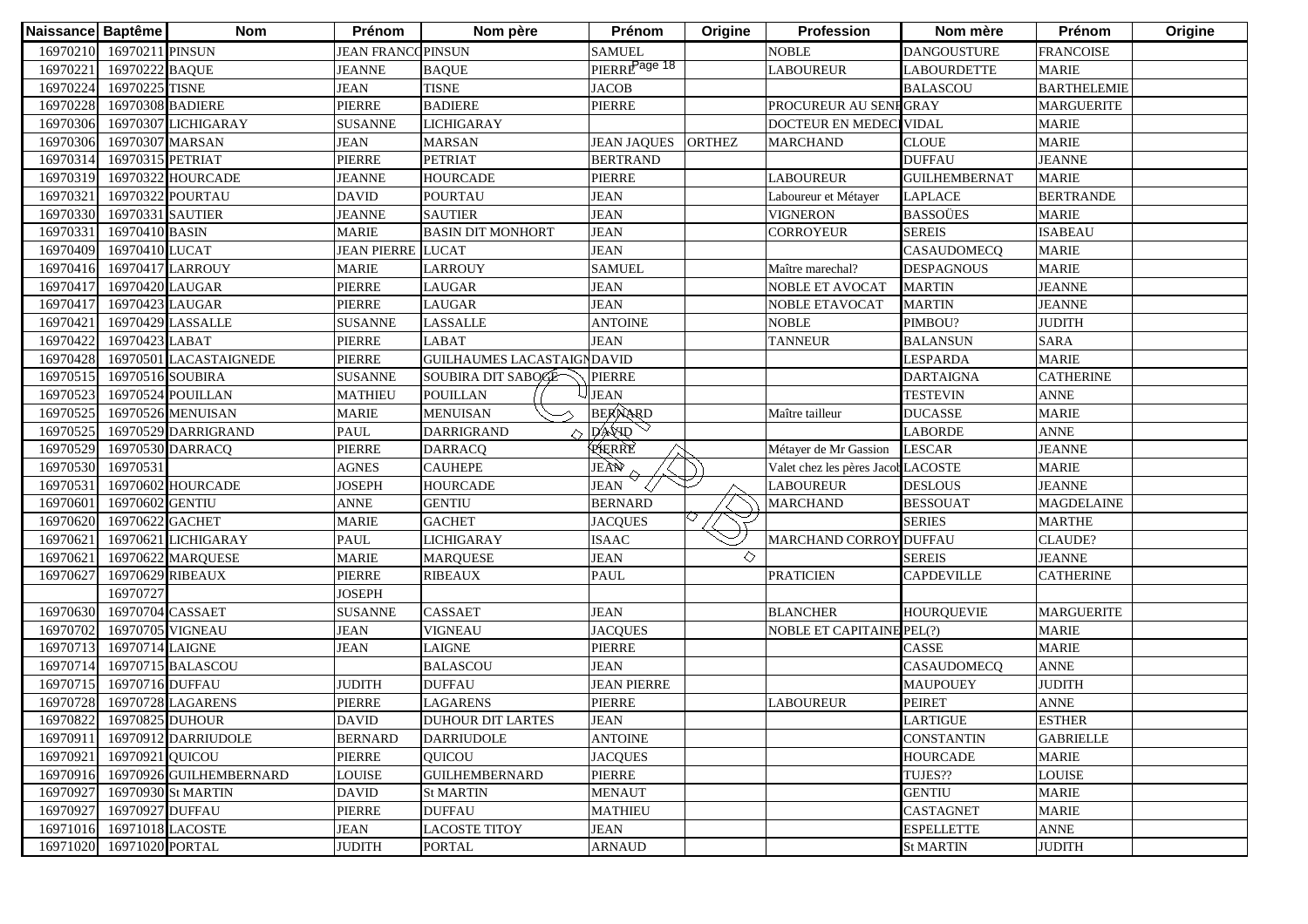| Naissance Baptême |                         | <b>Nom</b>                    | Prénom                       | Nom père                      | Prénom               | Origine          | Profession                        | Nom mère                                                     | Prénom           | Origine       |
|-------------------|-------------------------|-------------------------------|------------------------------|-------------------------------|----------------------|------------------|-----------------------------------|--------------------------------------------------------------|------------------|---------------|
|                   |                         | 16971013 16971014 MALECHECQ   | <b>JEAN BERTRA MALECHECQ</b> |                               | <b>JEAN BERTRAND</b> |                  |                                   | <b>LARROUTURE</b>                                            | <b>JEANNE</b>    |               |
|                   | 16971031 16971101 JUNCA |                               | <b>JEANNE</b>                | <b>JUNCA</b>                  | JEAN Page 19         |                  |                                   | <b>LARROQUE</b>                                              | <b>JEANNE</b>    |               |
| 16971113          | 16971114 SEREIS         |                               | <b>JEAN</b>                  | <b>SEREIS</b>                 | <b>JEAN</b>          | <b>ORTHEZ</b>    |                                   | <b>DARRIUS</b>                                               | <b>SUSANNE</b>   | <b>ORTHEZ</b> |
| 16971116          | 16971116 PITRAS         |                               | <b>MARIE</b>                 | <b>PITRAS</b>                 | <b>BERNARD</b>       |                  |                                   | LAGARRIGUE                                                   | <b>MARIE</b>     |               |
| 16971212          |                         | 16971214 DARRIMONT            | <b>ESTIENNE</b>              | <b>DARRIMONT</b>              | PIERRE               |                  | <b>TANNEUR</b>                    | <b>SEBIGNACQ</b>                                             | <b>MARIE</b>     |               |
| 16971214          | 16971215 TOUYAA         |                               | <b>ANNE</b>                  | TOUYAA                        | PIERRE               |                  |                                   | <b>GOUNDET</b>                                               | <b>JEANNE</b>    |               |
| 16971217          | 16971219 PEIRET         |                               | <b>JEAN</b>                  | <b>PEIRET</b>                 | <b>JEAN</b>          |                  | <b>MARCHAND</b>                   | CASAUDOMECQ                                                  | <b>MARIE</b>     |               |
| 16971121          | 16971223 MARSO          |                               | <b>CATHERINE</b>             | <b>MARSO</b>                  | <b>ABRAHAM</b>       | <b>St GILLES</b> |                                   | <b>LASSEGE</b>                                               | <b>JEANNE</b>    |               |
| 16971223          |                         | 16971226 LAGARRIGUE           | <b>FRANCOISE</b>             | <b>LAGARRIGUE</b>             | <b>JEAN PIERRE</b>   |                  | <b>CHAUDRONNIER</b>               | <b>DABOS</b>                                                 | <b>MARIE</b>     |               |
| 16971229          |                         | 16971230 LARROUY              | <b>JEAN</b>                  | <b>LARROUY</b>                | PIERRE               |                  | <b>MARCHAND</b>                   | <b>MONIOU</b>                                                | <b>JEANNE</b>    |               |
| 1698010           | 16980114 BLAIR          |                               | <b>PHILIPPE</b>              | <b>BLAIR</b>                  | <b>SAMUEL</b>        |                  | Seigneur et Baron de Pom LAPUYADE |                                                              | <b>FRANCOISE</b> |               |
| 16980116          |                         | 16970117 DRASCON              | <b>JEAN</b>                  | <b>DRASCON</b>                | <b>DANIEL</b>        | <b>ORTHEZ</b>    | <b>TANNEUR</b>                    | <b>DUPUY</b>                                                 | <b>JEANNE</b>    |               |
| 16980120          | 16980121 LOSTE          |                               | <b>MARIE</b>                 | LOSTE                         | <b>PIERRE</b>        |                  |                                   | <b>LESCAR</b>                                                | <b>JEANNE</b>    |               |
| 16980120          | 16980126 GENTIU         |                               | PAUL                         | <b>GENTIU</b>                 | <b>ARNAUD</b>        |                  |                                   | <b>SAUDERE</b>                                               | <b>MARIE</b>     |               |
| 16980125          |                         | 16980127 DARRIGRAND           |                              | <b>JEAN PIERRE DARRIGRAND</b> | <b>ARNAUD</b>        |                  | <b>NOBLE</b>                      | <b>LAPUYADE</b>                                              | <b>MARIE</b>     |               |
| 16980203          |                         | 16980205 SEVIGNAC             | PIERRE                       | <b>SEVIGNAC</b>               | <b>JEAN PIERRE</b>   |                  |                                   | <b>GACHET</b>                                                | <b>MARTHE</b>    |               |
| 1698021           | 16980214 DUFAUR         |                               | <b>MARIE</b>                 | <b>DUFAUR</b>                 | <b>RAYMOND</b>       |                  | <b>BLANCHEUR</b>                  | <b>BERNADET</b>                                              | <b>CATHERINE</b> |               |
| 1698021           | 16980214 DUFAUR         |                               | <b>MARIE</b>                 | <b>DUFAUR</b>                 | <b>RAYMOND</b>       |                  | <b>BLANCHEUR</b>                  | <b>BERNADET</b>                                              | <b>CATHERINE</b> |               |
| 1698021           | 16980215 LAUCQ          |                               | <b>MARIE</b>                 | LAUCQ                         | <b>JEAN</b>          |                  |                                   | <b>LARROQUE</b>                                              | <b>MARIE</b>     |               |
| 1698021           |                         | 16980221 PEYRABE              | <b>ELISABETH</b>             | <b>PEYRABE</b>                | <b>PIERRE</b>        |                  | Maître serrurier                  | <b>FORCADE</b>                                               | <b>JEANNE</b>    |               |
| 16980308          |                         | 16980309 LALANNE              | <b>JEANNE</b>                | <b>LALANNE</b>                | JEAN                 |                  |                                   | <b>DESCOUBES</b>                                             | <b>JEANNE</b>    |               |
| 16980306          | 16980309 MAURY          |                               | <b>MATHIEU</b>               | <b>MAURY DIT FRINGAN</b>      | <b>JACOB</b>         |                  | <b>CHAMOISEUR</b>                 | <b>BARROUMERES</b>                                           | <b>ANNE</b>      |               |
| 16980319          |                         | 16980323 CASSIERE             | <b>JEANNE</b>                | <b>CASSIERE</b>               | RERRE                |                  | <b>SERRURIER</b>                  | <b>LALANNE</b>                                               | <b>MARIE</b>     |               |
| 16980324          |                         | 16980329 LAFARGUE             | <b>ANNE</b>                  | LAFARGUE                      | <b>PIERRE</b>        |                  |                                   | <b>DUBOY</b>                                                 | <b>JEANNE</b>    |               |
| 16980409          |                         | 16980409 LAGUARDE             | <b>JEAN</b>                  | <b>LAGUARDE</b>               | PIERRE $\swarrow$    |                  | <b>TISSERAN</b>                   | <b>LANUSSE</b>                                               | <b>ANNE</b>      |               |
| 16980410          | 16980412 LOMPRE         |                               |                              | JEAN PIERRE LOMPRE LE CADET   | <b>FRANCOIS</b>      |                  |                                   | <b>DOLIVE?</b>                                               | <b>JEANNE</b>    |               |
| 16980418          | 16980419 VIDAL          |                               | <b>SUSANNE</b>               | <b>VIDAL</b>                  |                      |                  |                                   | <b>DARRIGRAND</b>                                            |                  |               |
| 16980408          | 16980408 CASSE          |                               | <b>JEAN</b>                  | <b>CASSE</b>                  | <b>PIERRE</b>        |                  |                                   | <b>MOULERES</b>                                              | <b>SARA</b>      |               |
| 16980418          | 16980419 LAMON          |                               | <b>JEAN PIERRE LAMON</b>     |                               | <b>BERNARD</b>       | ◇                |                                   | <b>SERE</b>                                                  | <b>MARIE</b>     |               |
| 16980420          | 16980422 LAÜT           |                               | <b>PAULE</b>                 | LAÜT                          | <b>JEAN</b>          |                  | <b>MARCHAND</b>                   | <b>BOUSSEZ</b>                                               | <b>JEANNE</b>    |               |
| 16980411          |                         | 16980416 LICHIGARAY CAUNEILHE | <b>MARIE</b>                 | LICHIGARAY CAUNEILHE          | <b>DANIEL</b>        |                  |                                   | <b>PEYRE</b>                                                 | <b>JEANNE</b>    |               |
|                   |                         | 16980505 NEYS CANDAU          |                              | JEAN PAUL JANEYS CANDAU       | <b>JEAN PAUL</b>     |                  |                                   | Baron de Candau et conseiller du roi au parlement de Navarre |                  |               |
| 1698050           |                         | 16980507 CAMESCASSE           | <b>JEAN</b>                  | CAMESCASSE                    | <b>JEAN</b>          |                  | <b>CHAUDRONNIER</b>               | <b>LARROUY</b>                                               | <b>MARIE</b>     |               |
| 1698051           |                         | 16980512 LAGARDE              | <b>JEAN</b>                  | LAGARDE                       | PIERRE               |                  | <b>TISSERAN</b>                   | <b>BEDAT</b>                                                 | <b>MARIE</b>     |               |
| 1698052           | 16980529 MAUPOY         |                               | <b>JEAN</b>                  | <b>MAUPOY</b>                 | <b>DAVID</b>         |                  | <b>CORDONNIER</b>                 | <b>CASSIAU</b>                                               | VIGUEY?          |               |
| 1698053           | 16980601 PINSUN         |                               | <b>JEAN</b>                  | <b>PINSUN</b>                 | <b>SAMUEL</b>        |                  | <b>NOBLE</b>                      | <b>DANGOUSTURE</b>                                           | <b>FRANCOISE</b> |               |
| 16980615          |                         | 16980615 LAFAURIE             | <b>ANNE</b>                  | <b>LAFAURIE</b>               | <b>PIERRE</b>        |                  |                                   | <b>MASSOUE</b>                                               | <b>CATHERINE</b> |               |
|                   |                         | 16980615 16980617 CASENAVE    | MARIE THERE CASENAVE         |                               | <b>LAURENS</b>       |                  | Régent de Ste Susanne             | <b>MANES</b>                                                 | <b>JEANNE</b>    |               |
| 16980607          | 16980615 MANES          |                               | <b>JEANNE</b>                | <b>MANES</b>                  | PIERRE               |                  |                                   | <b>GUICHOT</b>                                               | <b>ANNE</b>      |               |
| 16980621          |                         | 16980622 GUILHEAUMES          | <b>PIERRE</b>                | <b>GUILHEAUMES</b>            | <b>DAVID</b>         |                  |                                   | LESPARDA/                                                    | <b>MARIE</b>     |               |
| 16980713          |                         | 16980717 LICHIGARAY           | <b>CLAUDE</b>                | <b>LICHIGARAY</b>             | PAUL                 |                  |                                   | LASSERRE                                                     | <b>MARIE</b>     |               |
| 16980730          |                         | 16980801 PASSERAT             | <b>MARGUERITE</b>            |                               |                      |                  |                                   |                                                              |                  |               |
| 1698060           |                         | 16980807 LA SAUGUETTE         | <b>JEANNE</b>                | <b>LA SAUGUETTE</b>           | <b>ARNAUD</b>        |                  |                                   | <b>JUNQUA</b>                                                | <b>SUSANNE</b>   |               |
| 1698080           | 16980813 FAGET          |                               | PIERRE                       | <b>FAGET</b>                  | <b>JEAN PIERRE</b>   |                  | DOCTEUR EN MEDECI DARRIGRAND      |                                                              | <b>CATHERINE</b> |               |
| 16980813          |                         | 16980817 D'ARGELE             | <b>BERNARD</b>               | <b>D'ARGELE</b>               | <b>BERNARD</b>       |                  |                                   | <b>BARTHE</b>                                                | <b>BERTRANDE</b> |               |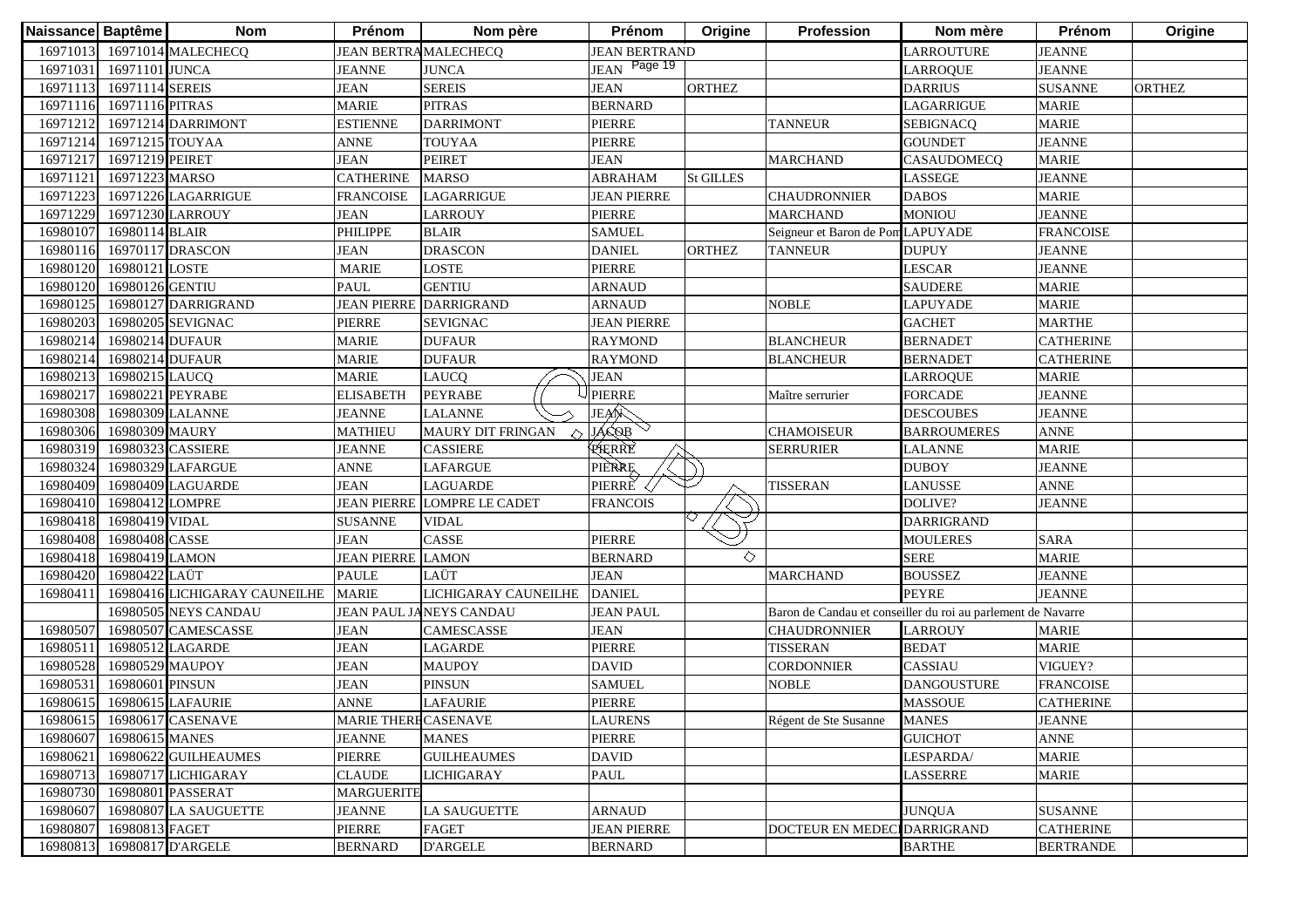| Naissance Baptême |                           | <b>Nom</b>           | Prénom                       | Nom père                      | Prénom                    | Origine         | <b>Profession</b>                                                  | Nom mère           | Prénom            | Origine               |
|-------------------|---------------------------|----------------------|------------------------------|-------------------------------|---------------------------|-----------------|--------------------------------------------------------------------|--------------------|-------------------|-----------------------|
| 16980821          |                           | <b>NOUGUES</b>       | <b>JEAN</b>                  | <b>NOUGUES</b>                | <b>JEAN</b>               |                 | <b>SELLIER</b>                                                     | <b>TUCOUN</b>      | <b>GRATIANNE</b>  |                       |
| 16980823          | 16980825 LAIGUE           |                      | <b>MARIE</b>                 | <b>LAIGUE</b>                 | PIERRE <sup>Page 20</sup> |                 |                                                                    | CASSE              | <b>MARIE</b>      |                       |
| 16980823          |                           | 16980823 LESCUDER    | <b>JEAN</b>                  | <b>LESCUDER</b>               | <b>JEAN</b>               |                 |                                                                    | LABOURDETTE        | <b>MARIE</b>      |                       |
| 16980905          |                           | 16980906 MARQUESE    | PIERRE                       | <b>MARQUESE</b>               | <b>JEAN</b>               |                 |                                                                    | <b>BERGERON</b>    | <b>MARIE</b>      |                       |
| 16980904          | 16980904 MARQUE           |                      | <b>BERNARD</b>               | <b>MARQUE</b>                 | PIERRE                    | <b>BETPOÜEY</b> |                                                                    | <b>GALLES</b>      | <b>JEANNE</b>     | <b>BETPOÜEY</b>       |
| 16980907          |                           | 16980907 MASSOUE     | CATHERINE                    | <b>MASSOUE</b>                | <b>DAVID</b>              |                 |                                                                    | <b>LAVIE</b>       | <b>MARIE</b>      |                       |
| 16980909          |                           | 16980911 LABOURDETTE | <b>JEAN</b>                  | LABOURDETTE                   | <b>JEAN</b>               |                 |                                                                    | <b>TOUYAA</b>      | <b>CATHERINE</b>  |                       |
| 16980909          |                           | 16980909 CASENAVE    | PIERRE                       | <b>CASENAVE</b>               | <b>DOMINIQUE</b>          |                 |                                                                    | <b>DUCASSE</b>     | <b>MARIE</b>      |                       |
| 16980913          |                           | 16980920 MENVIELLE   | PIERRE                       | <b>MINVIELLE</b>              | <b>PIERRE</b>             |                 | <b>REGENT</b>                                                      | <b>PERES</b>       | <b>MARIE</b>      |                       |
| 16981002          | 16981002 JOY(Deu)         |                      | <b>MARTHE</b>                | JOY(Deu)                      | <b>JEAN</b>               |                 | Métayer du Sr Laugar                                               | <b>BARADAT</b>     | <b>JEANNE</b>     |                       |
| 16981004          | 16981005 GACHET           |                      | <b>JACOUES</b>               | <b>GACHET</b>                 | <b>JACOUES</b>            |                 | <b>AROUEBUSIER</b>                                                 | <b>SEREIS</b>      | <b>MARTHE</b>     |                       |
| 16981005          |                           | 16981008 LASSALLE    | <b>JEAN</b>                  | LASSALLE                      | <b>JOSEPH</b>             |                 |                                                                    |                    | <b>JEANNE</b>     |                       |
| 16981013          |                           | 16981014 D'ANDRILLON | <b>MARIE THERE LAPORTE?</b>  |                               | <b>JEAN</b>               |                 |                                                                    | <b>D'ANDRILLON</b> | <b>MICHELE</b>    |                       |
| 16981017          |                           | 16981018 POUYANNE    | <b>JEAN</b>                  | <b>POUYANNE</b>               | <b>JEAN</b>               |                 | Métayer de Sr Sarramea                                             | <b>LARTIGUE</b>    | <b>CATHERINE</b>  |                       |
| 1698102           |                           | 16981024 DUFOURQ     | <b>ESTIENNE</b>              | <b>DUFOURQ</b>                | <b>PIERRE</b>             |                 | <b>BRASSIER</b>                                                    | MARSO              | <b>JEANNE</b>     |                       |
| 16981030          | 16981103 GALAN            |                      |                              | <b>GALAN</b>                  | <b>JEAN</b>               |                 | Parroisse de Chiradan, diocèse de St Bert GOUVEAUX DIT BELL JEANNE |                    |                   | Même paroisse         |
| 16981103          | 16981104 BADIERE          |                      | PIERRE                       | <b>BADIERE</b>                | <b>GABRIEL</b>            |                 | <b>HUISSIER</b>                                                    | <b>CONTE</b>       | <b>HENRIETTE</b>  |                       |
| 16981110          | 16981114 RIBEAUX          |                      | <b>PIERRE</b>                | <b>RIBEAUX</b>                | <b>PAUL</b>               |                 | <b>AVOCAT</b>                                                      | <b>DOMEQ</b>       | <b>MARTHE</b>     |                       |
| 1698111           |                           | 16981114 VIGNEAU     | <b>ANNE MARIE</b>            | <b>VIGNEAU</b>                | <b>JACQUES</b>            |                 | <b>NOBLE ET CAPITAINE PEL(?)</b>                                   |                    | <b>ANNE MARIE</b> |                       |
| 1698103           | 16981116 LABAT            |                      | <b>JEANNE</b>                | <b>LABAT</b>                  | <b>JEAN</b>               |                 | <b>CORROYEUR</b>                                                   | <b>BALANSUN</b>    | <b>CATHERINE</b>  |                       |
| 16981117          |                           | 16981119 LABORDETTE  | <b>MARIE</b>                 | LABORDETTE DIT BALETTE JEAN   |                           |                 |                                                                    | <b>BALANSUN</b>    | <b>JEANNE</b>     |                       |
| 1698112           |                           | 16981123 FORCADE     | PIERRE                       | <b>FORCADE</b><br>$\Diamond$  | PIERRE                    |                 |                                                                    | <b>FORCADE</b>     | <b>CATHERINE</b>  |                       |
| 16981203          |                           | 16981207 MONLESUN    | <b>MARIE</b>                 | <b>MONLESUN</b>               | <b>JEAN</b>               |                 | <b>MARCHAND</b>                                                    | <b>GOAILLARDET</b> | <b>ISABEAU</b>    |                       |
| 16981206          | 16981208 SOUBIRA          |                      | <b>JEANNE</b>                | SOUBIRA DIT SABOGE            | <b>PIERRE</b>             |                 | <b>TAILLEUR</b>                                                    | <b>DARTAIGNA</b>   | <b>CATHERINE</b>  |                       |
| 16981209          |                           | 16981210 MARQUEHOSSE | <b>JEANNE</b>                | <b>MARQUEHOSSE</b>            | JACOB                     |                 | <b>BLANCHER</b>                                                    | <b>SEVIGNAC</b>    | <b>MARGUERITE</b> |                       |
| 16981209          |                           | 16981211 CAUSTESTE?  | <b>CATHERINE</b>             | <b>CAUSTESTE</b>              | <b>JEAN</b>               |                 | <b>VIGNERON</b>                                                    | <b>DARTAIGNA</b>   | <b>MARIE</b>      |                       |
| 16981214          |                           | 16981215 DARRIGRAND  |                              | <b>JEANNE MARI DARRIGRAND</b> | <b>ARNAUD</b>             |                 | NOBLE ET SIEUR DE CLAPUYADE                                        |                    | <b>MARIE</b>      |                       |
| 1698121           |                           | 16981216 TESTEVIN    | <b>PIERRE</b>                | <b>TESTEVIN</b>               | PIERRE                    |                 | <b>LABOUREUR</b>                                                   | <b>CARRESSE</b>    | <b>MARIE</b>      |                       |
| 1698122           | 16981222 SERRES           |                      | PIERRE                       | <b>SERRES</b>                 | PIERRE                    | ◇               | <b>CABARETIER</b>                                                  | <b>SERRES</b>      | <b>MARGUERITE</b> |                       |
| 1698122           |                           | 16981225 DARRIMONT   | <b>SUSANNE</b>               | <b>DARRIMONT</b>              | PIERRE                    |                 |                                                                    | <b>SEVIGNAC</b>    | <b>MARIE</b>      |                       |
| 16990108          |                           | 16990108 DARRACQ     | <b>PIERRE</b>                | <b>DARRACQ</b>                | JEAN                      |                 | Laboureur à la métairie de SEREIS                                  |                    | <b>JEANNE</b>     |                       |
| 1699011           | 16990113 MANES            |                      | <b>JEAN</b>                  | <b>MANES</b>                  | <b>JEAN</b>               |                 | Vigneron à la métairie de LUIOU                                    |                    | <b>MARIE</b>      |                       |
| 1699011:          |                           | 16990115 LAVIGNOTE   | <b>JEAN JOSEPH LAVIGNOTE</b> |                               | <b>MICHEL</b>             |                 | <b>MARCHAND</b>                                                    | <b>BRUNET</b>      | <b>MARIE</b>      |                       |
| 1699011:          |                           | 16990115 MALECHECQ   | MARIE MAGD MALECHECQ         |                               | <b>JEAN BERTRAND</b>      |                 | <b>CHANTRE</b>                                                     | <b>LARROUTURE</b>  | <b>JEANNE</b>     |                       |
| 1699011           |                           | 16990116 TARASCOU    | <b>ESTIENNE</b>              | <b>TARASCOU</b>               | <b>DANIEL</b>             |                 | <b>TANNEUR</b>                                                     | <b>GUICHEBAROU</b> | <b>JEANNINE</b>   |                       |
| 1699012           | 16990122 MAURIN           |                      | <b>MARGUERITE MAURIN</b>     |                               | PIERRE                    |                 |                                                                    | GACHEIN(?)         | <b>MARIE</b>      | <b>ORTHEZ</b>         |
| 16990205          |                           | 16990206 LARROUY     | <b>JACQUES</b>               | <b>LARROUY</b>                | <b>PIERRE</b>             |                 |                                                                    | <b>SEREIN</b>      | <b>ANNE</b>       |                       |
|                   | 16990206 16990207 BIBAROU |                      | <b>DANIEL</b>                | <b>BIBAROU</b>                | <b>DANIEL</b>             |                 |                                                                    | <b>TESTABI</b>     | <b>SARA</b>       |                       |
| 16990210          | 16990211 BETAT            |                      | <b>JEAN</b>                  | <b>BETAT</b>                  | <b>DAVID</b>              |                 |                                                                    | <b>PEYROULAT</b>   | <b>MAGDELAINE</b> |                       |
|                   |                           | 16990211 GARDERES    | <b>JEAN</b>                  | <b>GARDERES</b>               | <b>DANIEL</b>             |                 |                                                                    | <b>TESTABI</b>     | <b>MARIE</b>      |                       |
| 16990222          | 16990224 FERRERE          |                      | <b>BERNARD</b>               | <b>FERRERE</b>                | <b>FRANCOIS</b>           |                 |                                                                    | <b>CHAPEAN</b>     | <b>MAGDELAINE</b> | Mongaillard en Bigori |
|                   | 16990302 TESTABI          |                      | <b>CATHERINE</b>             | <b>TESTABI</b>                | <b>MATHIEU</b>            |                 |                                                                    | <b>TOUYAA</b>      | <b>TABITA</b>     | <b>ORTHEZ</b>         |
| 16990305          | 16990306 CASALIS          |                      | <b>JEAN</b>                  | <b>CASALIS</b>                | <b>ESTIENNE</b>           | <b>ORTHEZ</b>   |                                                                    | <b>GARDERES</b>    | <b>CATHERINE</b>  | <b>ORTHEZ</b>         |
|                   |                           | 16990304 BIBARON     | <b>JEANNE</b>                | <b>BIBARON</b>                | <b>ESTIENNE</b>           | <b>ORTHEZ</b>   |                                                                    | <b>DUFOURC</b>     | <b>MARTHE</b>     | ORTHEZ                |
| 16990303          |                           | 16990304 CASEMAJOR   | <b>MARIE</b>                 | <b>CASEMAJOR</b>              | <b>ANDRE</b>              |                 |                                                                    | <b>GARENE</b>      | <b>MARIE</b>      |                       |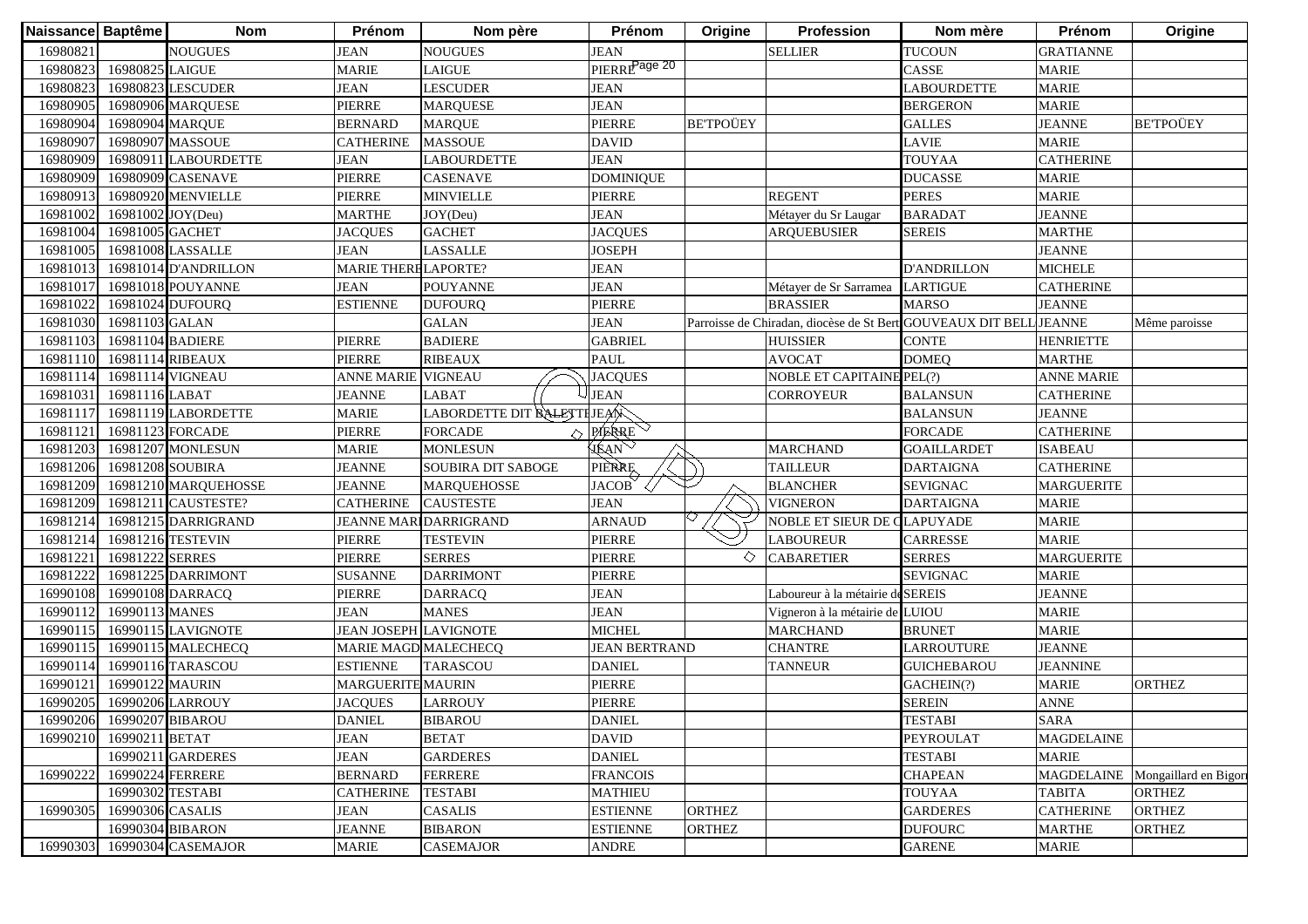| Naissance Baptême |                         | <b>Nom</b>           | Prénom                    | Nom père               | Prénom             | Origine            | Profession                             | Nom mère             | Prénom                    | Origine       |
|-------------------|-------------------------|----------------------|---------------------------|------------------------|--------------------|--------------------|----------------------------------------|----------------------|---------------------------|---------------|
|                   |                         | 16990324 SUSBIELLE   | <b>MARIE</b>              | <b>SUSBIELLE</b>       | <b>PIERRE</b>      | <b>ORTHEZ</b>      |                                        | <b>PEYROTBILLERE</b> | <b>MARIE</b>              | <b>ORTHEZ</b> |
| 16990324          |                         | 16990325 MENVIELLE   | <b>JEAN</b>               | <b>MENVIELLE</b>       | JEAN Page 21       |                    |                                        | <b>LAHARGUE</b>      | <b>MARIE</b>              |               |
| 16990402          |                         | 16990403 HORCADE     | <b>CATHERINE</b>          | <b>HORCADE</b>         | <b>JEAN</b>        |                    | Métayer de Mr Bonnecaz DESLOUS         |                      | <b>MARIE</b>              |               |
| 16990403          |                         | 16990405 LAMAIGNERE  | <b>JEAN</b>               | <b>LAMAIGNERE</b>      | <b>JEAN</b>        | <b>ORTHEZ</b>      |                                        | <b>PEYRAUBE</b>      | <b>BARTHELEMIE ORTHEZ</b> |               |
| 16990408          |                         | 16990409 PASICOUSSET | <b>JEAN</b>               | <b>PASICOUSSET</b>     | PETIT JEAN         | <b>ORTHEZ</b>      |                                        | <b>LAFARGUE</b>      | <b>MARTHE</b>             | <b>ORTHEZ</b> |
| 16990409          |                         | 16990411 CAMGUILHEM  | <b>JEAN</b>               | <b>CAMGUIHEM</b>       | <b>ETIENNE</b>     |                    |                                        | <b>CRABE</b>         | <b>MARIE</b>              |               |
| 16990508          | 16990510 BOULAN         |                      | <b>MARIE</b>              | <b>BOULAN</b>          | <b>TIMOTHEE</b>    | <b>ORTHEZ</b>      |                                        | <b>BASAQUE</b>       | <b>JEANNE</b>             | <b>ORTHEZ</b> |
| 16990509          |                         | 16990511 NEYS CANDAU |                           | JEAN ALEXANNEYS CANDAU | <b>JEAN PAUL</b>   |                    | Baron de Candau et conseROARIES        |                      | <b>MARIE</b>              |               |
| 16990509          | 16990510                |                      | <b>JEAN</b>               | CONLASSE               | <b>SALOMON</b>     | PEYREHORA MARCHAND |                                        | <b>MOULERES</b>      | <b>GRATIANNE</b>          | <b>ORTHEZ</b> |
| 16990510          | 16990511 DEULAT         |                      | <b>JEAN</b>               | <b>DEULAT</b>          | <b>JEAN</b>        | <b>ORTHEZ</b>      |                                        | <b>NOUGUES</b>       | <b>MAGDELAINE</b>         | <b>ORTHEZ</b> |
| 16990519          | 16990520 PORTAU         |                      | <b>JEANNE</b>             | <b>PORTAU</b>          | <b>JEAN</b>        |                    | Métayer de Sr Vidal à Co JAMAU LAPLACE |                      | <b>BERTRANDE</b>          |               |
| 16990528          |                         | 16990528 DUFFOURCQ   | <b>JEAN</b>               | <b>DUFFOURCQ</b>       | <b>JEAN</b>        |                    | <b>TONNELIER</b>                       | <b>LARTIGUE</b>      | <b>ESTHER</b>             |               |
| 16990603          | 16990603 BOUPAS         |                      | <b>FRANCOISE</b>          | <b>BOUPAS</b>          | <b>DAVID</b>       | <b>ORTHEZ</b>      |                                        | <b>HOURCADE</b>      | <b>CATHERINE</b>          | <b>ORTHEZ</b> |
| 16990619          | 16990619 MARSO          |                      | <b>JEAN</b>               | <b>MARSO</b>           | <b>JEAN JAQUES</b> | <b>ORTHEZ</b>      |                                        | <b>CLAVERIE</b>      | <b>MARIE</b>              | <b>ORTHEZ</b> |
| 16990620          |                         | 16990622 LAMARQUE    | <b>JEAN</b>               | LAMARQUE               | <b>ADRIEN</b>      | <b>ORTHEZ</b>      |                                        | <b>LAGUARDE</b>      | <b>JEANNE</b>             | <b>ORTHEZ</b> |
| 16990624          | 16990625 BLAIR          |                      | <b>MARIE</b>              | <b>BLAIR</b>           | <b>SAMUEL</b>      |                    | <b>NOBLE</b>                           | <b>LAPUYADE</b>      | <b>FRANCOISE</b>          |               |
| 16990720          |                         | 16990720 CAMPAGNE    | JEANNE                    | <b>CAMPAGNE</b>        | <b>CLAUDE</b>      |                    |                                        | LALANES??            | <b>CATHERINE</b>          |               |
| 1699072           | 16990724 LOUPRET        |                      | <b>MARIE</b>              | LOUPRET                | <b>THOMAS</b>      | <b>ORTHEZ</b>      |                                        | CASSOU?              | <b>MARIE</b>              | <b>ORTHEZ</b> |
| 16990729          |                         | 16990730 LAFAURIE    | ANNE                      | <b>LAFAURIE</b>        | <b>PIERRE</b>      |                    |                                        | <b>MASSOUE</b>       | <b>CATHERINE</b>          |               |
| 16990805          | 16990805 MARSO          |                      | <b>JEAN</b>               | <b>MARSO</b>           | <b>ABRAHAM</b>     | <b>ORTHEZ</b>      |                                        |                      |                           |               |
| 1699081           |                         | 16990815 PARLABANS   | <b>ANNE</b>               | <b>PARLABANS</b>       | <b>BARTHELEMI</b>  | SENTRAILLES?       |                                        | <b>CASANAVE</b>      | <b>MARIE</b>              | LORDES?       |
| 1699081           |                         | 16990817 LARREGLE    |                           | <b>LARREGLE</b>        | GRATIAN            | <b>ORTHEZ</b>      | Seigneur d'? Et Jurat                  | <b>GUILHAUMES</b>    | <b>JEANNE</b>             |               |
| 16990825          | 16990827 PRUE           |                      | <b>JEAN</b>               | <b>PRUE</b>            | RERRE              |                    |                                        | <b>DARIET</b>        | <b>CATHERINE</b>          |               |
| 16990829          |                         | 16990829 DARROUSSEZ  | <b>JEAN</b>               | <b>DARROUSSEZ</b>      | PIERRE             |                    |                                        | <b>MANES</b>         | <b>JEANNE</b>             |               |
| 16990908          | 16990909                |                      | PIERRE                    |                        |                    |                    |                                        | <b>DAUBAGNA</b>      | <b>MARIE</b>              |               |
| 16991003          | 16991004 TARGUET        |                      | <b>MARIE</b>              | <b>TARGUET</b>         | <b>DAVID</b>       |                    | Vigneron à Moncade                     | <b>D'ALIES</b>       | <b>ANNE</b>               |               |
| 16991004          | 16991009 BOULAN         |                      | <b>PIERRE</b>             | <b>BOULAN</b>          | <b>PIERRE</b>      |                    | Laboureur à la rue St Pier LESCAR      |                      | <b>CATHERINE</b>          |               |
| 16991004          | 16991006 PINSUN         |                      | <b>ALEXIS</b>             | <b>PINSUN</b>          | <b>SAMUEL</b>      |                    | <b>NOBLE</b>                           | <b>DANGOUSTURE</b>   | <b>ANNE</b>               |               |
| 16991005          | 16991006 CASAUX         |                      | <b>JEAN</b>               | CASAUX                 | <b>DAVID</b>       | ◇                  | <b>VIGNERON</b>                        | <b>GARDERES</b>      | <b>CATHERINE</b>          |               |
|                   |                         | 1699 BURRET          |                           | <b>BURRET</b>          | <b>JEAN</b>        |                    | <b>VIGNERON</b>                        | CASSOU               | <b>JEANNE</b>             |               |
| 16991009          |                         | 16991009 HOURCADE    | <b>CATHERINE</b>          | <b>HOURCADE</b>        | <b>PIERRE</b>      |                    |                                        | <b>CAMGUILHEM</b>    | <b>MARIE</b>              |               |
| 16991018          | 16991018 BRIES          |                      | <b>BERTRAND</b>           | <b>BRIES</b>           | <b>JEAN</b>        |                    |                                        | <b>CARPASSE</b>      | <b>JEANNE</b>             |               |
| 16991019          |                         | 16991020 LARROUY     | <b>JEANNE MARILARROUY</b> |                        | <b>PIERRE</b>      |                    | <b>MARCHAND</b>                        | <b>MONGION</b>       | <b>JEANNE</b>             |               |
| 16991020          | 16991020 CRABIE         |                      | PIERRE                    | CRABIE                 | <b>ARNAUD</b>      | <b>ORTHEZ</b>      |                                        | <b>POUEYMIRO</b>     | <b>MARIE</b>              |               |
| 16991026          |                         | 16991028 LALOUBERE   | <b>MARIE</b>              | <b>LALOUBERE</b>       | <b>PIERRE</b>      |                    | <b>TAILLEUR</b>                        | <b>TERNIPEN</b>      | <b>SUSANNE</b>            |               |
| 16991028          | 16991029 LUCAT          |                      | <b>JEAN</b>               | <b>LUCAT</b>           | <b>JEAN</b>        |                    |                                        | <b>CASAUDUMET</b>    | <b>JEANNE</b>             |               |
| 16991102          |                         | 16991104 PASSERAT    | <b>JEANNE</b>             | <b>PASSERAT</b>        | <b>CLAUDE</b>      |                    | GARDE DE Mr Le Duc BRUNET              |                      | <b>JEANNE</b>             |               |
|                   | 16991107 16991108 LABAT |                      | PIERRE                    | LABAT                  | <b>JEAN</b>        |                    | MARCHAND TANNEU CASEMAJOUR             |                      | <b>JUDITH</b>             |               |
| 16991109          |                         | 16991109 LICHIGARAY  |                           | <b>LICHIGARAY</b>      |                    |                    |                                        | <b>DUFAU</b>         | <b>CLAUDE</b>             |               |
| 16991109          |                         | 16991110 BORDENAVE   | <b>ESTIENNE</b>           | <b>BORDENAVE</b>       | <b>NOE</b>         |                    |                                        | <b>BIBARON</b>       | <b>ANNE</b>               |               |
| 16991110          | 16991112 MENES          |                      | <b>JEANNE MARIMENES</b>   |                        | <b>ISAAC</b>       |                    |                                        | <b>MUNEY</b>         | <b>JEANNE</b>             |               |
| 16991112          | 16991112 LAIGNE         |                      | PAUL                      | <b>LAIGNE</b>          | PIERRE             |                    |                                        |                      |                           |               |
| 16991119          |                         | 16991122 DARRIGRAND  | PAUL                      | <b>DARRIGRAND</b>      | <b>DANIEL</b>      |                    |                                        | <b>LABORDE</b>       | <b>ANNE</b>               |               |
| 16991120          | 16991120 BASIN          |                      | <b>MAGDELAINE BASIN</b>   |                        | <b>JEAN</b>        |                    | <b>CORROYEUR</b>                       | <b>SEREIS</b>        | <b>ISABEAU</b>            |               |
| 16991122          | 16991123 VIDAL          |                      | MAGDELAINE VIDAL          |                        | <b>DAVID</b>       |                    | <b>AVOCAT</b>                          | <b>DARRIGRAND</b>    | <b>MAGDELAINE</b>         |               |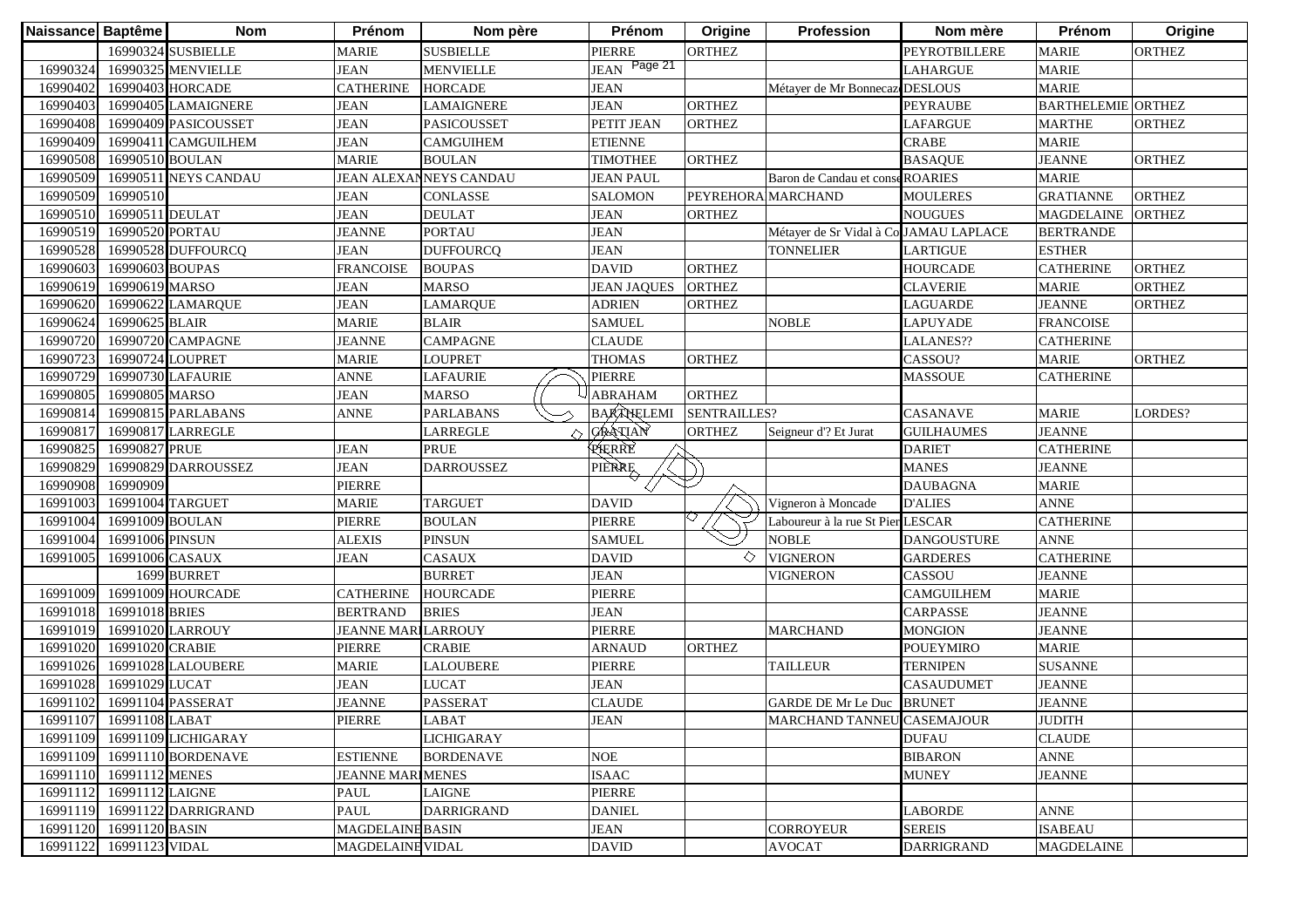| Naissance Baptême |                         | <b>Nom</b>                | Prénom              | Nom père                       | Prénom                    | Origine             | Profession                    | Nom mère           | Prénom            | Origine        |
|-------------------|-------------------------|---------------------------|---------------------|--------------------------------|---------------------------|---------------------|-------------------------------|--------------------|-------------------|----------------|
| 16991204          | 16991207 MOULIA         |                           | JEANNE SARA MOULIA  |                                | <b>ARNAUD</b>             |                     | <b>BLANCHER</b>               | <b>MARCHAND</b>    | <b>MARGUERITE</b> |                |
| 16991212          |                         | 16991213 LICHIGARAY       |                     | <b>LICHIGARAY</b>              | PIERRE <sup>Page 22</sup> |                     | DOCTEUR EN MEDEC              | <b>IVIDAL</b>      | <b>MARIE</b>      |                |
| 16991213          | 16991213 PITRAS         |                           |                     | <b>PITRAS</b>                  | <b>BERNARD</b>            |                     |                               | LAGUARRIGUE        | <b>MARIE</b>      |                |
| 16991221          | 16991221 BASIN          |                           |                     | <b>BASIN</b>                   | PIERRE                    |                     |                               | <b>LABORDE</b>     | <b>JEANNE</b>     |                |
| 1699?0601         | 1699?0601               |                           | <b>BERNARD</b>      |                                |                           |                     |                               | <b>BERLIONDE</b>   | <b>MARGUERITE</b> |                |
| 168'              | 16991226 St PAU         |                           | <b>SUSANNE</b>      | St PAU                         | PIERRE                    |                     | <b>AVOCAT AU PARLEMIPOUEY</b> |                    | <b>MARTHE</b>     |                |
| 16990608          | 16990608 PINSUN         |                           | <b>BERNARD</b>      | <b>PINSUN</b>                  | <b>JEAN</b>               |                     | NOBLE ET CAPITAINE GABASTON   |                    | <b>MARGUERITE</b> |                |
| 16991226          | 16991227 CHICOU         |                           | <b>JEANNE</b>       | <b>CHICOU</b>                  | <b>JACQUES</b>            |                     | <b>CHAUDRONNIER</b>           | <b>HOURCADE</b>    | <b>MARIE</b>      |                |
| 16991231          |                         | 17000101 DARRIMONT        | <b>BERNARD</b>      | <b>DARRIMONT</b>               | PIERRE                    |                     | <b>TANNEUR</b>                | <b>BORDENAVE</b>   | <b>JEANNE</b>     |                |
| 17000103          |                         | 17000103 DARRIGRAND       | <b>JEAN</b>         | <b>DARRIGRAND</b>              | <b>JEAN</b>               |                     | <b>TANNEUR</b>                | <b>LAGARDERE</b>   | <b>MARIE</b>      |                |
| 17000103          |                         | 17000103 DARRIGRAND       | PIERRE              | <b>DARRIGRAND</b>              | <b>JEAN</b>               |                     | <b>TANNEUR</b>                | LAGARDERE          | <b>MARIE</b>      |                |
| 17000107          | 17000107 BERGES         |                           | <b>ANNE</b>         | <b>BERGES</b>                  | <b>JACQUES</b>            |                     | <b>VIGNERON</b> à Moncade     | <b>BRANAA</b>      | <b>CATHERINE</b>  |                |
| 17000107          |                         | 17000109 MONIERE          | <b>JEANNE</b>       | <b>MONIERE</b>                 | <b>JEAN</b>               |                     |                               | <b>CASAUDOMEQ</b>  | <b>ANNE</b>       |                |
| 17000110          | 17000110 FORSANS        |                           | <b>MARIE</b>        | <b>FORSANS</b>                 | PIERRE                    |                     | <b>BLANCHIER</b>              | LASSERRE           | <b>JEANNE</b>     |                |
| 17000110          |                         | 17000111 DARRIMONT        | PIERRE              | <b>DARRIMONT</b>               | PIERRE                    |                     | <b>TANNEUR</b>                | <b>SEVIGNAC</b>    | <b>MARIE</b>      |                |
| 17000110          |                         | 17000110 POÜILLAN         | MARGUERITE POÜILLAN |                                | <b>JEAN</b>               |                     |                               | <b>TESTAVIN</b>    | <b>ANNE</b>       |                |
| 1700011           |                         | 17000114 LAFARGUE         |                     | LAFARGUE                       | PIERRE                    |                     |                               | <b>DUBOY</b>       | <b>JEANNE</b>     |                |
| 17000122          | 17000123 BADIERE        |                           | PIERRE              | <b>BADIERE</b>                 | <b>GABRIEL</b>            |                     | <b>GREFFIER d'Orthez</b>      | CONTE              | <b>HENRIETTE</b>  |                |
| 17000126          | 17000127 LAHITTE        |                           | PIERRE              | <b>LAHITTE</b>                 | <b>JEAN PIERRE</b>        |                     | PLUMASSIER                    | <b>CASALIS</b>     | <b>ANNE</b>       |                |
| 17000128          |                         | 17000128 LAGARENNE        | <b>ANDRE</b>        | <b>LAGARENNE</b>               | <b>PIERRE</b>             |                     |                               | <b>PEYRET</b>      | <b>ANNE</b>       |                |
| 17000129          |                         | 17000131 LESCA DIT HACALA | <b>ELISABETH</b>    | LESCA DIT HACALA               | PIERRE                    |                     |                               | <b>BARADAT</b>     | <b>MARIE</b>      |                |
| 17000130          |                         | 17000130 DARRIGRAND       |                     | <b>JEAN BAPTIST DARRIGRAND</b> | ARNAUD                    |                     | Sr DE CASTERA                 | <b>LAPUYADE</b>    | <b>MARIE</b>      |                |
| 17000202          |                         | 17000202 LACHAUGUETTE     |                     | <b>MAGDELAINE LACHAUGUETTE</b> | ARNAUD                    |                     |                               | <b>JUNCA</b>       | <b>SUSANNE</b>    |                |
| 17000205          |                         | 17000227 LICHIGARAY       | <b>JEAN</b>         | <b>LICHIGARAY</b>              | DANEL                     |                     |                               | <b>DUTROU</b>      | <b>GRATIANNE</b>  |                |
| 17000210          | 17000210 PORTAU         |                           | <b>JEANNE</b>       | <b>PORTAU</b>                  | ARNAUD                    |                     | <b>MARCHAND</b>               | <b>St MARTIN</b>   | <b>JUDITH</b>     |                |
| 17000223          | 17000224 LAJUS          |                           | <b>ANDRE</b>        | <b>LAJUS</b>                   | <b>BERTRAND</b>           |                     |                               | <b>DUFAU</b>       | <b>JEANNE</b>     |                |
| 17000225          |                         | 17000225 GUICHEBAROU      |                     | <b>MAGDELAINE GUICHEBAROU</b>  | <b>JEAN</b>               |                     | Maçon                         | <b>DAVANTHOU</b>   | <b>JEANNE</b>     |                |
| 17000308          | 17000309 TOUYAA         |                           | <b>JEAN</b>         | <b>TOUYAA</b>                  | PIERRE                    |                     |                               | <b>GOUNDET</b>     | <b>JEANNE</b>     |                |
| 17000316          |                         | 17000317 LAMAYSOU         | <b>DANIEL</b>       | LAMAYSOU                       | <b>JEAN</b>               | ◇                   | <b>CORROYEUR</b>              | <b>PEYRET</b>      | <b>JEANNE</b>     |                |
| 17000316          |                         | 17000316 LAGUARDE         | <b>MATHIEU</b>      | <b>LAGUARDE</b>                | <b>JEAN</b>               |                     | <b>TISSERAN</b>               | <b>LANUSSE</b>     | <b>ANNE</b>       |                |
| 17000320          | 17000322 JENTIOU        |                           | <b>PAUL</b>         | <b>JENTIOU</b>                 | <b>ARNAUD</b>             |                     | <b>MARCHAND</b>               | <b>SAUDENX</b>     | <b>MARIE</b>      |                |
| 17000404          |                         | 17000404 MENVIELLE        | <b>SUSANNE</b>      | <b>MENVIELLE</b>               | <b>JEAN</b>               |                     |                               | <b>LAHARGUE</b>    | <b>MARIE</b>      |                |
| 170003            |                         | 170003 SARRAIL            |                     | <b>SARRAIL</b>                 | PHILIPPE                  |                     |                               | <b>PEFAU</b>       | <b>MARIE</b>      |                |
| 17000416          |                         | 17000418 LALANNE          |                     | LALANNE                        | <b>JEAN</b>               |                     |                               | <b>DESCOUBES</b>   | <b>JEANNE</b>     |                |
| 1700041           | 17000418 DUFAU          |                           | <b>JEAN</b>         | <b>DUFAU CARPANTE</b>          |                           |                     | <b>MARCHAND</b>               | <b>MAUPOUEY</b>    | <b>JUDITH</b>     |                |
| 1700042           | 17000428 RIBEAUX        |                           | <b>CATHERINE</b>    | <b>RIBEAUX</b>                 | <b>PAUL</b>               |                     | Avocat à la cour              | <b>DOMECQ</b>      | <b>MARTHE</b>     |                |
| 17000505          |                         | 17000505 LARROUY          | <b>AUGUSTIN</b>     | <b>LARROUY</b>                 | <b>SAMUEL</b>             |                     |                               | <b>DESPAIGNON</b>  | <b>MARIE</b>      |                |
|                   | 17000508 17000512 MANES |                           | <b>JEANNE</b>       | <b>MANES</b>                   | PIERRE                    |                     |                               | <b>GASSIET</b>     | <b>ANNE</b>       |                |
| 17000514          |                         | 17000514 LAGARDE          | <b>JEAN</b>         | <b>LAGARDE</b>                 | PIERRE                    |                     |                               | <b>BEDAT</b>       | <b>MARIE</b>      |                |
| 17000524          |                         | 17000526 PEYRAUBE         | <b>JEANNE</b>       | PEYRAUBE                       | PIERRE                    |                     | Maître fondeur                | <b>FORCADE</b>     | <b>JEANNE</b>     |                |
| 17000524          |                         | 17000524 LASSERRE         | <b>JEAN</b>         | LASSERRE                       | <b>JEAN</b>               | MAUBOURGET(Bigorre) |                               | <b>HACHET</b>      | <b>ANNE</b>       | TOUL(Lorraine) |
| 17000527          | 17000527 CASSAET        |                           | <b>JEANNE</b>       | CASSAET                        | <b>JEAN</b>               |                     | <b>BLANCHIER</b>              | <b>HOURQUEVIE</b>  | <b>MARGUERITE</b> |                |
| 17000529          |                         | 17000607 POUYANNE         | <b>JEANNE</b>       | <b>POUYANNE</b>                | <b>DOMINIQUE</b>          |                     |                               | <b>LOURMANE</b>    | <b>JEANNE</b>     |                |
| 17000610          |                         | 17000611 DARROUSES        | <b>MARIE</b>        | <b>DARROUSES</b>               | <b>GUILHEM</b>            |                     | TISSERAN                      | <b>HAILLERET</b>   | <b>MAGDELAINE</b> |                |
| 17000613          | 17000613 NAUDE          |                           | <b>MARIE</b>        | <b>NAUDE</b>                   | PIERRE                    |                     |                               | <b>SUBERVIELLE</b> | <b>JEANNE</b>     |                |
|                   |                         |                           |                     |                                |                           |                     |                               |                    |                   |                |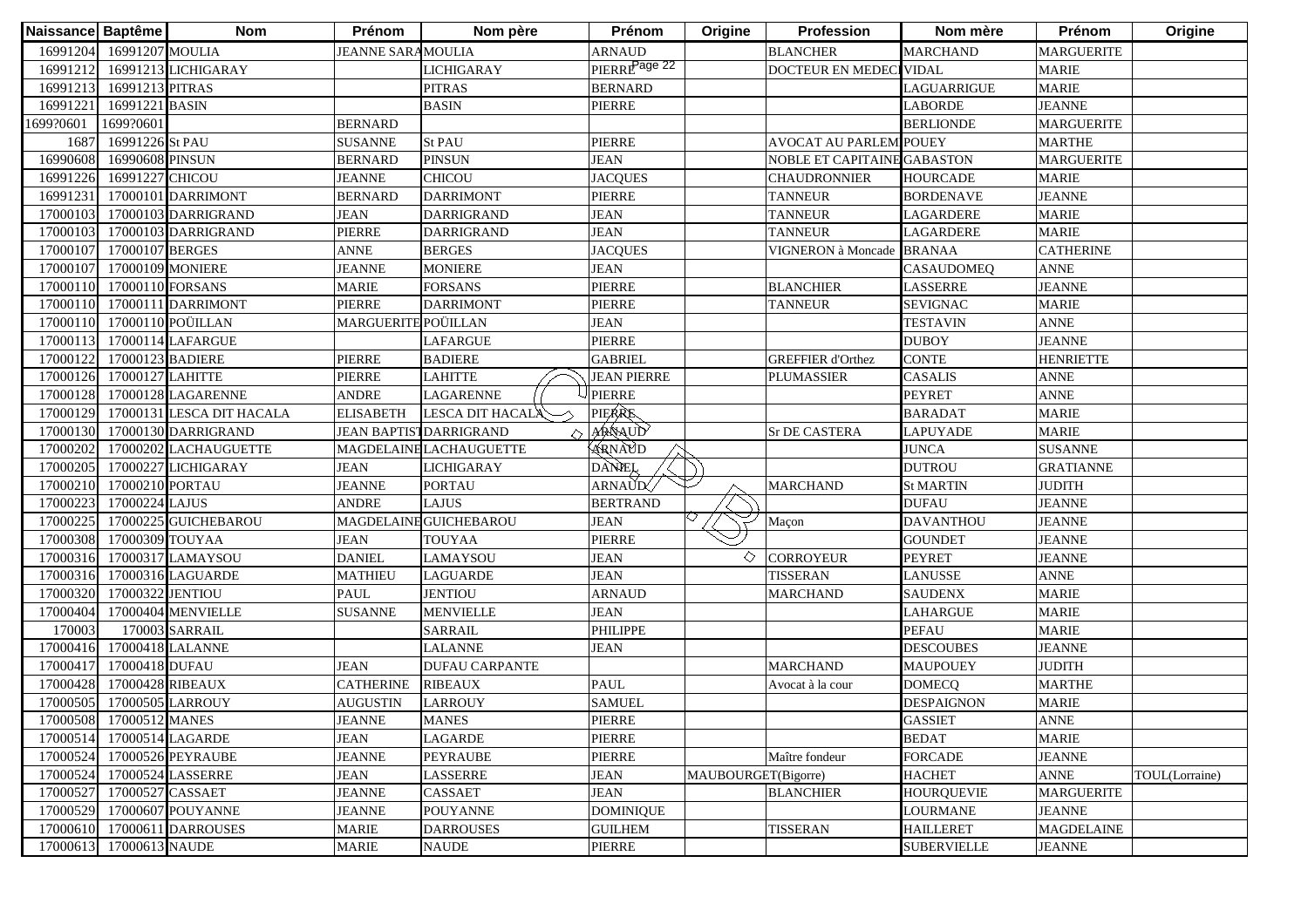| Naissance Baptême |                         | <b>Nom</b>                     | Prénom                      | Nom père               | Prénom                    | Origine                 | Profession                                    | Nom mère           | Prénom             | Origine            |
|-------------------|-------------------------|--------------------------------|-----------------------------|------------------------|---------------------------|-------------------------|-----------------------------------------------|--------------------|--------------------|--------------------|
| 17000620          |                         | 17000624 LAGUARRIGUE           | <b>JEAN</b>                 | LAGUARRIGUE            | <b>JEAN PIERRE</b>        |                         |                                               | <b>MAGNE</b>       | <b>MARIE</b>       |                    |
| 17000623          |                         | 17000624 SOLBINAC              | <b>JEANNE MARI SOLBINAC</b> |                        | PIERRE <sup>Page 23</sup> |                         | Noble et Seigneur de LabaPEYRET               |                    | <b>MARIE</b>       |                    |
| 17000615          | 17000615 HEUGA          |                                | <b>MARIE</b>                | <b>HEUGA</b>           | <b>DAVID</b>              |                         |                                               | <b>BERGES</b>      | <b>JUDITH</b>      |                    |
| 17000705          | 17000706 PEYRET         |                                | <b>JEAN</b>                 | <b>PEYRET</b>          | <b>JEAN</b>               |                         |                                               | CASAUDOMECQ        | <b>MARIE</b>       |                    |
| 17000707          | 17000707 LOUM           |                                | <b>ANNE</b>                 | <b>LOUM</b>            | <b>ANTOINE</b>            |                         | DIHERTEN(Diocese de Couserans)                | <b>SERRES</b>      | <b>ANNE</b>        |                    |
| 17000706          |                         | 17000706 LABOURDETTE           | <b>JEANNE</b>               | <b>LABOURDETTE</b>     | <b>PAUL</b>               |                         | <b>TANNEUR</b>                                | <b>LACOSTE</b>     | <b>ANNE</b>        |                    |
| 17000709          |                         | 17000709 LAVIGNOTE             | <b>SUSANNE</b>              | <b>LAVIGNOTE</b>       | <b>MICHEL</b>             |                         | <b>MARCHAND</b>                               | <b>BRUNET</b>      | <b>MARIE</b>       |                    |
| 17000731          | 17000731 GENTIU         |                                | <b>JEAN</b>                 | <b>GENTIU</b>          | <b>BERNARD</b>            |                         |                                               | <b>BESSOUAT</b>    | <b>MAGDELAINE</b>  |                    |
| 17000805          | 17000806 JUNCA          |                                | <b>JEANNE</b>               | <b>JUNCA PALA</b>      | <b>JEAN</b>               |                         | <b>BLANCHIER</b>                              | LARROQUE           | <b>SUSANNE</b>     |                    |
| 17000808          | 17000809 DAILHET        |                                | <b>SUSANNE</b>              | <b>DAILHET</b>         | PIERRE                    |                         | <b>MARCHAND</b>                               |                    | <b>MARIE</b>       |                    |
| 17000805          |                         | 17000805 LICHIGARAY            | PIERRE                      | <b>LICHIGARAY</b>      | <b>JACOB</b>              |                         |                                               | <b>ROUSSOULES</b>  | <b>MAGDELAINE</b>  |                    |
| 1700082           |                         | 17000821 BALASQUE              | <b>MARIE</b>                | <b>BALASQUE</b>        | <b>JEAN</b>               |                         |                                               | <b>LAPOUBLE</b>    | <b>ELISABETH</b>   |                    |
| 17000825          |                         | 17000825 LESCUDER              | <b>JEANNE</b>               | <b>LESCUDER</b>        | <b>JEAN</b>               |                         |                                               | <b>LABOURDETTE</b> | <b>MARIE</b>       |                    |
| 17000829          | 17000829 LOSTE          |                                | <b>CATHERINE</b>            | <b>LOSTE</b>           | PIERRE                    |                         |                                               | LESCA              | <b>JEANNE</b>      |                    |
| 17000905          | 17000906 LAPLACE        |                                | <b>JACQUES</b>              | LAPLACE                | <b>JACQUES</b>            |                         |                                               | <b>BASIN</b>       | <b>MARIE</b>       |                    |
| 17000912          | 17000914 DUBOY          |                                | <b>ANNE</b>                 | <b>DUBOY</b>           | <b>FRANCOIS</b>           |                         | <b>FORGERON</b>                               | <b>DABAN</b>       | <b>MARIE</b>       |                    |
| 1700091           |                         | 17000920 CASEMAJOUR            | <b>JEAN</b>                 | CASEMAJOUR             | <b>ANDRE</b>              |                         |                                               | LAGARENNE          | <b>MARIE</b>       |                    |
| 17000929          | 17000930 CASARRE        |                                | <b>JOSEPH</b>               | CASARRE                | <b>BERNARD</b>            | ODOS(Diocése de Tarbes) |                                               | <b>DUBOY</b>       | <b>MARIE</b>       |                    |
| 17000902          |                         | 17000905 HOURCADE              | PIERRE                      | <b>HOURCADE</b>        | <b>JEAN</b>               |                         |                                               | <b>HILHOO</b>      | <b>JEANNE</b>      |                    |
| 17001005          | 17001005 LOMPRE         |                                | <b>JEAN</b>                 | <b>LOMPRE</b>          | <b>FRANCOIS</b>           |                         |                                               | <b>SALLENAVE</b>   | <b>JEANNE</b>      |                    |
| 17001010          |                         | 17001010 LABORDE               | <b>ETIENNE</b>              | <b>LABORDE</b>         | PIERRE                    |                         |                                               | <b>BROCA</b>       | <b>MARIE</b>       |                    |
| 17001010          | 17001010 DUFAU          |                                | PIERRE                      | <b>DUFAU</b>           | <b>JEAN</b>               |                         | <b>FORGERON</b>                               | <b>LESCA</b>       | <b>JEANNE</b>      |                    |
| 17001005          |                         | <b>DUFAU</b>                   | <b>ARME</b>                 | <b>DUFAU D'ARRAMON</b> |                           |                         |                                               | <b>BERNADET</b>    | <b>CATHERINE</b>   |                    |
| 17001012          | 17001013 SEREIS         |                                | <b>MARTHE</b>               | <b>SEREIS</b>          | JEAN                      | <b>ORTHEZ</b>           |                                               | <b>BARROMERES</b>  | <b>SUSANNE</b>     | <b>ORTHEZ</b>      |
| 17001011          |                         | 17001011 DAUBAGNA              | <b>JEANNE</b>               | <b>DAUBAGNA</b>        | <b>JEAN</b>               |                         | Métayer de Mr Ribeaux à Ste CLUQUE            |                    | <b>MARIE</b>       |                    |
| 17001101          |                         | 17001101 TOURONNET             | <b>ANNE</b>                 | <b>TOURONNET</b>       | PIERRE                    |                         | <b>TANNEUR</b>                                | <b>FORCADE</b>     | <b>ANNE</b>        |                    |
| 17001105          | 17001107 BASIN          |                                | PIERRE                      | <b>BASIN</b>           | <b>JEAN</b>               |                         | CORROYEUR                                     | <b>SEREIS</b>      | <b>ELISABETH</b>   |                    |
| 1700111           | 17001111 BORDES         |                                | <b>JEAN</b>                 | <b>BORDES</b>          | <b>JEAN</b>               |                         |                                               | NERAC(?)           | <b>MARIE</b>       |                    |
| 17001119          | 17001121 GACHET         |                                | <b>JEAN</b>                 | <b>GACHET</b>          | <b>JACQUES</b>            | ◇                       | <b>ARQUEBUSIER</b>                            | <b>SEREIS</b>      | <b>MARTHE</b>      |                    |
| 17001125          |                         | 17001128 BERDUCAN              | <b>JEAN</b>                 | <b>BERDUCAN</b>        | <b>MARTIN</b>             |                         | <b>TANNEUR</b>                                | <b>CONSTANTIN</b>  | <b>MARIE</b>       |                    |
|                   |                         | 17001125 17001128? LABOURDETTE | <b>MARIE</b>                | <b>LABOURDETTE</b>     | <b>NATHANAEL</b>          |                         | <b>LABOUREUR</b>                              | <b>CAMGUILHEM</b>  | <b>MARIE</b>       |                    |
| 17001129          | 17001130 FORSANS        |                                | <b>MARGUERITE FORSANS</b>   |                        | PIERRE                    |                         |                                               | <b>DALIES</b>      | <b>ANNE</b>        |                    |
| 17001129          |                         | 17001201 CASTAING              | <b>BERNARD</b>              | CASTAING               | <b>JEAN</b>               | DAVEREDE(ITISSERAN      |                                               | <b>DAURIBAT</b>    | <b>MARIE</b>       |                    |
| 17001128          | 17001129 VIOLE          |                                | <b>ESTIENNE</b>             | <b>VIOLE</b>           | <b>JEAN</b>               |                         | (LUFIGNAN) Tambour major du régime PARMANTIER |                    | <b>THOINETTE</b>   | <b>CHATAUQUERY</b> |
| 17001122          | 17001122 RIBEAUX        |                                | <b>PAUL</b>                 | <b>RIBEAUX</b>         | PIERRE                    |                         | <b>PRATICIEN</b>                              | <b>PIULET</b>      | <b>CATHERINE</b>   |                    |
| 17001204          | 17001207 PARIS          |                                | PIERRE                      | <b>PARIS</b>           | <b>JEAN</b>               |                         | <b>MARCHAND</b>                               | PES?               | <b>CATHERINE</b>   |                    |
| 17001208          |                         | 17001209 LAGARDERE             | <b>BARTHELEMYLAGARDERE</b>  |                        | PIERRE                    |                         |                                               | LAMATABOÜES        | <b>JEANNE</b>      |                    |
|                   | 17001213 17001214 MAURY |                                | <b>ENSEBE</b>               | <b>MAURY</b>           | PIERRE                    |                         |                                               | <b>GACHEIS</b>     | <b>MARIE</b>       |                    |
| 17001220          | 17001221 BONEZE         |                                |                             | <b>BONEZE</b>          | <b>JOSEPH</b>             |                         |                                               | <b>MASAUBES</b>    | <b>BARTHELEMIE</b> |                    |
| 17001225          | 17001225 BORDES         |                                | <b>JEANNE</b>               | <b>BORDES</b>          |                           |                         | <b>AVOCAT</b>                                 | <b>CASTERA</b>     | <b>MANON</b>       |                    |
| 17001229          |                         | 17001229 BASCOUERT             | <b>JEANNE</b>               | <b>BASCOUERT</b>       | <b>JEAN</b>               |                         | Maître cordonnier                             | <b>LATAPIE</b>     | <b>MARIE</b>       |                    |
| 17001227          | 17010107 CASAUX         |                                | <b>GABRIEL</b>              | <b>CASAUX</b>          | <b>GABRIEL</b>            |                         |                                               | <b>FORSANS</b>     | <b>ANNE</b>        |                    |
| 17010102          | 17010111 FORCADE        |                                | <b>MARIE</b>                | <b>FORCADE</b>         | DAVID                     |                         |                                               | <b>SAUBANERE</b>   | <b>FRANCOISE</b>   |                    |
| 17010113          |                         | 17010114 MALECHECQ             | PIERRE                      | <b>MALECHECQ</b>       | <b>JEAN BERTRAND</b>      |                         | Maître du chant du chœur LARROUTURE           |                    | <b>JEANNE</b>      |                    |
| 17010119          |                         | 17010121 DARRIGRAND            | <b>JEAN</b>                 | <b>DARRIGRAND</b>      | <b>DAVID</b>              |                         | <b>CORROYEUR</b>                              | <b>LABORDE</b>     | <b>ANNE</b>        |                    |
|                   |                         |                                |                             |                        |                           |                         |                                               |                    |                    |                    |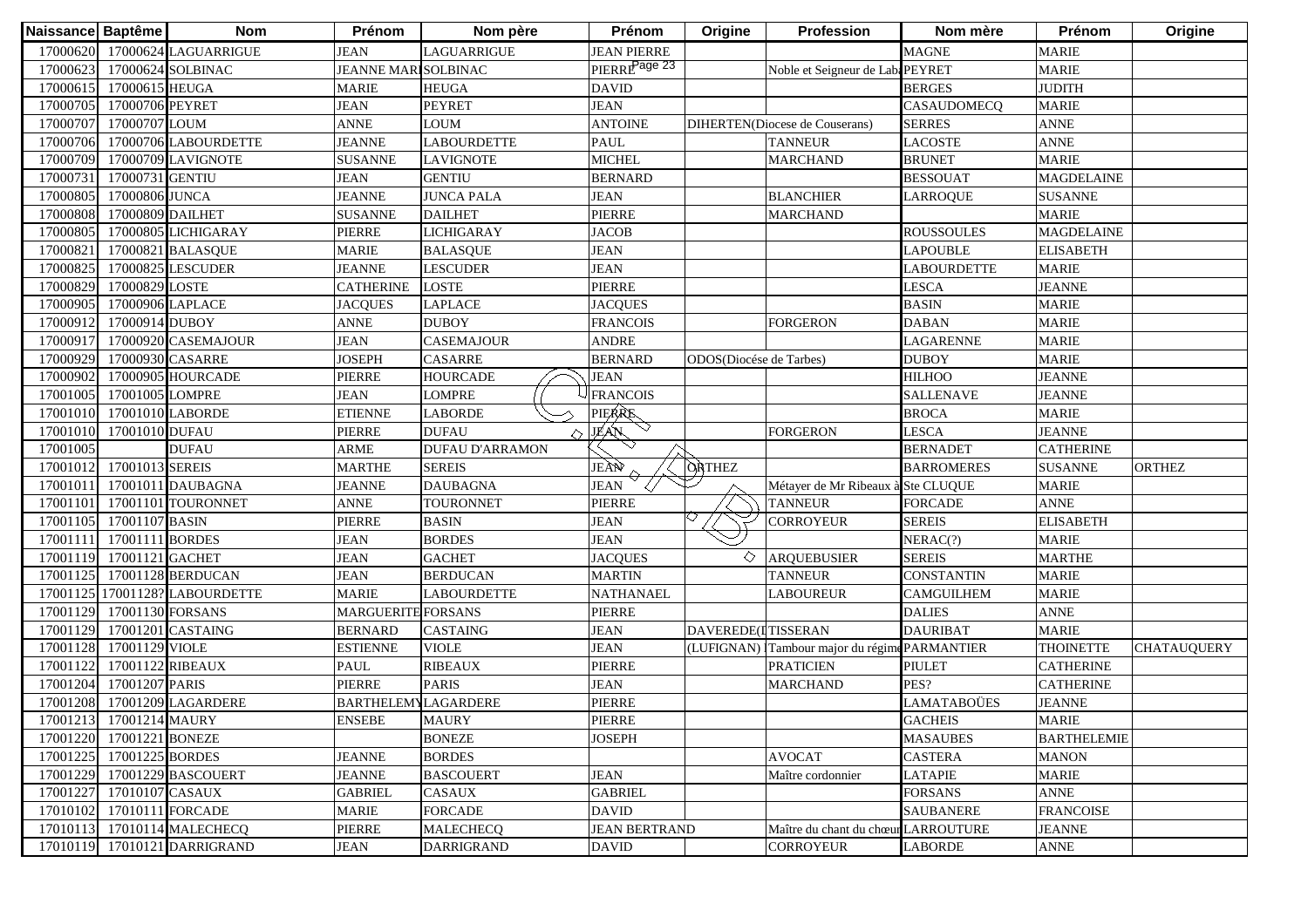| Naissance Baptême |                           | <b>Nom</b>                  | Prénom                      | Nom père                    | Prénom           | Origine | Profession                 | Nom mère           | Prénom            | Origine        |
|-------------------|---------------------------|-----------------------------|-----------------------------|-----------------------------|------------------|---------|----------------------------|--------------------|-------------------|----------------|
|                   | 17010111 17010121 VIDAL   |                             | <b>JEANNE</b>               | <b>VIDAL</b>                | <b>DAVID</b>     |         | <b>AVOCAT</b>              | <b>DARRIGRAND</b>  | <b>MAGDELAINE</b> |                |
| 17010120          | 17010121 SERRES           |                             | <b>BERNARD</b>              | <b>SERRES</b>               | JEAN Page 24     |         | <b>BAYLE</b>               | <b>SEREIS</b>      | <b>MAGDELAINE</b> |                |
| 17010209          |                           | 17010209 LAMAYSOU           | <b>DAVID</b>                | LAMAYSOU                    | <b>DAVID</b>     |         | CORROYEUR                  | <b>CASENAVE</b>    | <b>MARTHE</b>     |                |
| 17010221          |                           | 17010223 BONACASE           | <b>MARIE</b>                | <b>BONACASE</b>             | <b>JEAN</b>      |         | <b>TANNEUR</b>             | <b>MONGRAN</b>     | <b>JEANNE</b>     |                |
| 17010301          | 17010301 COUSTES          |                             | <b>JEAN</b>                 | <b>COUSTES</b>              | <b>ETIENNE</b>   |         | <b>TANNEUR</b>             | TOURONNET          | <b>MARIE</b>      |                |
| 17010302          |                           | 17010302 LASSERRE           | <b>ELISABETH</b>            | <b>LASSERRE</b>             | <b>DAVID</b>     |         |                            | <b>DANTY</b>       | <b>MAGDELAINE</b> |                |
| 17010225          |                           | 17010306 MONLESU            | <b>JEAN</b>                 | <b>MONLESU</b>              | <b>JEAN</b>      |         |                            | <b>LARROUY</b>     | <b>ISABEAU</b>    |                |
| 17010317          | 17010318 MAUPOY           |                             | PIERRE                      | <b>MAUPOEY</b>              | <b>DAVID</b>     |         | <b>CORDONNIER</b>          | CASSIAU            | <b>BIGUEY</b>     |                |
| 17010331          |                           | 17010401 LACASTAIGNERE      | <b>MARIE</b>                | LACASTAIGNERE               | <b>DAVID</b>     |         |                            | <b>LESPARDA</b>    | <b>MARIE</b>      |                |
| 17010404          | 17010408 BISCAYE          |                             | <b>THOMAS</b>               | <b>BISCAYE</b>              | <b>ISAAC</b>     |         |                            | <b>BARTHE</b>      | <b>SUSANNE</b>    |                |
| 1701041           |                           | 17010411 St GIRONS          | <b>BERNARD</b>              | <b>St GIRONS</b>            | <b>JEAN</b>      |         | <b>TONNELIER</b>           | <b>ROUTGE</b>      | <b>ANNE</b>       |                |
| 17010415          | 17010415 LAIGUE           |                             | <b>THOMAS</b>               | <b>LAIGUE</b>               | PIERRE           |         | <b>AUBERGISTE</b>          | CASSE              | <b>MARIE</b>      |                |
| 17010427          | 17010427 POÜEY            |                             | <b>DANIEL</b>               | POÜEY                       | <b>DAVID</b>     |         | <b>TISSERAN</b>            | <b>FALOT</b>       | <b>JEANNE</b>     |                |
| 17010505          |                           | 17010506 FORCADE            | PIERRE                      | <b>FORCADE</b>              | PIERRE           |         | CORROYEUR                  | MERAY              | <b>CATHERINE</b>  |                |
| 17010505          | 17010503 PUER             |                             | MARTHE                      | <b>PUER</b>                 | PIERRE           |         |                            |                    |                   |                |
| 17010420          |                           | 17010424 LALOUBERE          | PIERRE                      | <b>LALOUBERE</b>            | PIERRE           |         | Maître tailleur            | <b>TERNIPAU</b>    | <b>SUSANNE</b>    |                |
| 17010515          | 17010517? CASTERA         |                             | <b>ELISABETH</b>            | <b>CASTERA</b>              | <b>JEAN</b>      |         |                            | <b>MENVIELLE</b>   | <b>ANNE</b>       |                |
|                   | 17010528 LOMPRE           |                             | <b>MAGDELAINE LOMPRE</b>    |                             | <b>THOMAS</b>    |         |                            | CASSOU             | <b>MAGDELAINE</b> |                |
|                   |                           | 17010605 SEVIGNAC           | PIERRE                      | <b>SEVIGNAC</b>             | PIERRE           |         |                            | <b>GACHET</b>      | <b>MARTHE</b>     |                |
|                   |                           | 17010609 LACOSTE            | <b>JEANNE</b>               | <b>LACOSTE</b>              | <b>JEAN</b>      |         |                            | <b>ESPELLETTE</b>  | <b>ANNE</b>       |                |
|                   |                           | 17010612 PASTICOUSSET       |                             | MARGUERITE PASTICOUSSET     | JEAR             |         |                            | LAFARGUE           | <b>MARTHE</b>     |                |
| 17010615          | 17010615 DUPOUY           |                             | <b>JEANNE</b>               | <b>DUPOUY</b>               | PAERRE           |         | <b>BLANCHIER</b>           | <b>FORSANS</b>     | <b>SARA</b>       |                |
| 17010619          | 17010619 PINSUN           |                             | <b>FRANCOISE</b>            | <b>PINSUN</b>               | <b>SAMUEL</b>    |         | <b>NOBLE</b>               | <b>DANGOUSTURE</b> | <b>FRANCOISE</b>  |                |
| 17010621          | 17010621 St PAU           |                             | <b>FRANCOIDE</b>            | <b>St PAU</b>               | JEÀÑ             | MASLAQ  |                            | <b>PERROT</b>      | <b>MARGOT</b>     | <b>MASLAQ</b>  |
|                   |                           | 17010702 LAFARGUE           | <b>BERNARD</b>              | <b>LAFARGUE</b>             |                  | WAY     | FACTEUR DE BOUTIQUAGOUARDE |                    | <b>ANNE</b>       | <b>MONCADE</b> |
|                   |                           | 17010704 DRASCON            | <b>JEAN</b>                 | <b>DRASCON</b>              | <b>DANIEL</b>    |         |                            | <b>GUICHEBAROU</b> | <b>JEANNE</b>     |                |
|                   |                           | 17010708 CASSIERE           | MAGDELAINE CASSIERE         |                             | PIERRE           |         |                            | <b>LALANNE</b>     | <b>MARIE</b>      |                |
| 17010709          |                           | <b>CASENAVE</b>             | <b>JEAN PIERRE CASENAVE</b> |                             | <b>GUILLAUME</b> |         | <b>TANNEUR</b>             | <b>LOURAC</b>      | <b>MARIE</b>      |                |
| 17010925          | 17010927 PATRIAT          |                             |                             | <b>PATRIAT</b>              | <b>JEAN</b>      | ♦       |                            | <b>DAUBAGNA</b>    | <b>MARIE</b>      |                |
| 17010925          | 17010928 MAURY            |                             | <b>JEANNE MARIMAURY</b>     |                             | <b>JACOB</b>     |         |                            | <b>BARROUMERES</b> | <b>ANNE</b>       |                |
| 17011006          | 17011006 FAUTIE           |                             | <b>FRANCOISE</b>            | <b>FAUTIE</b>               | <b>JEAN</b>      |         |                            | <b>DARTAGNA</b>    | <b>MARIE</b>      |                |
| 17011013          |                           | 17011015 DARROUSES          | <b>BERNARD</b>              | <b>DARROUSES</b>            | PIERRE           |         |                            | <b>MANES</b>       | <b>JEANNE</b>     |                |
| 17011014          |                           | 17011015 DARRIMOND          | MAGDELAINE DARRIMOND        |                             | PIERRE           |         |                            | <b>CHEBINACQ</b>   | <b>MARIE</b>      |                |
| 17011015          | 17011015 COUBOM           |                             | <b>ANNE</b>                 | COUBOM                      | PIERRE           |         |                            | <b>DOUMOUSON</b>   | <b>ANNE</b>       |                |
| 17011014          |                           | 17011015 LARROUY            | LOUIS                       | <b>LARROUY</b>              | PIERRE           |         |                            | <b>MONGEON</b>     | <b>JEANNE</b>     |                |
| 17011023          | 17011025 LESCAR           |                             | <b>MARIE</b>                | <b>LESCAR</b>               | <b>JEAN</b>      |         |                            | <b>TESTABIN</b>    | <b>JEANNE</b>     |                |
|                   | 17011106 17011109 CASSAET |                             | <b>MARIE</b>                | <b>CASSAET</b>              | <b>JEAN</b>      |         |                            | <b>HOURQUEVIE</b>  | <b>MARGUERITE</b> |                |
|                   | 17011109 17011109 CASE    |                             | <b>JEANNE</b>               | CASE                        | <b>PIERRE</b>    |         |                            | <b>DAILLET</b>     | <b>MARIE</b>      |                |
|                   |                           | 17011117 17011117 BASCOUERT | <b>MARIE</b>                | <b>BASCOUERT DIT PAUQUE</b> | <b>PIERRE</b>    |         |                            | <b>PORTAU</b>      | <b>ANNE</b>       | Ste SUZANNE    |
|                   | 17011119 17011121 LABAT   |                             | <b>JEAN PIERRE LABAT</b>    |                             | <b>JEAN</b>      |         |                            | <b>BALANSUN</b>    | <b>SARA</b>       |                |
|                   |                           | 17011119 17011122 MONLASUN  | <b>ELISABETH</b>            | <b>MONLASUN</b>             | <b>JEAN</b>      |         |                            | <b>FORSANS</b>     | <b>JEANNE</b>     |                |
| 17011127          |                           | 17011128 MARQUEHOSSE        | <b>JEANNE</b>               | <b>MARQUEHOSSE</b>          | <b>JEAN</b>      |         |                            | <b>MOULIAA</b>     | <b>JEANNE</b>     |                |
| 17011209          | 17011211 BURRET           |                             | <b>JEAN</b>                 | <b>BURRET</b>               | <b>JEAN</b>      |         |                            | CASSOU             | <b>JEANNE</b>     |                |
| 17011212          | 17011214 BIBARON          |                             | <b>ESTIENNE</b>             | <b>BIBARON</b>              | <b>DANIEL</b>    |         |                            | <b>LASSALLE</b>    | <b>SUSANNE</b>    |                |
| 17011213          |                           | 17011215 FOURCADE           | <b>ANDRE</b>                | <b>FOURCADE</b>             | <b>DAVID</b>     |         |                            | <b>SAUBANERE</b>   | <b>FRANCOISE</b>  |                |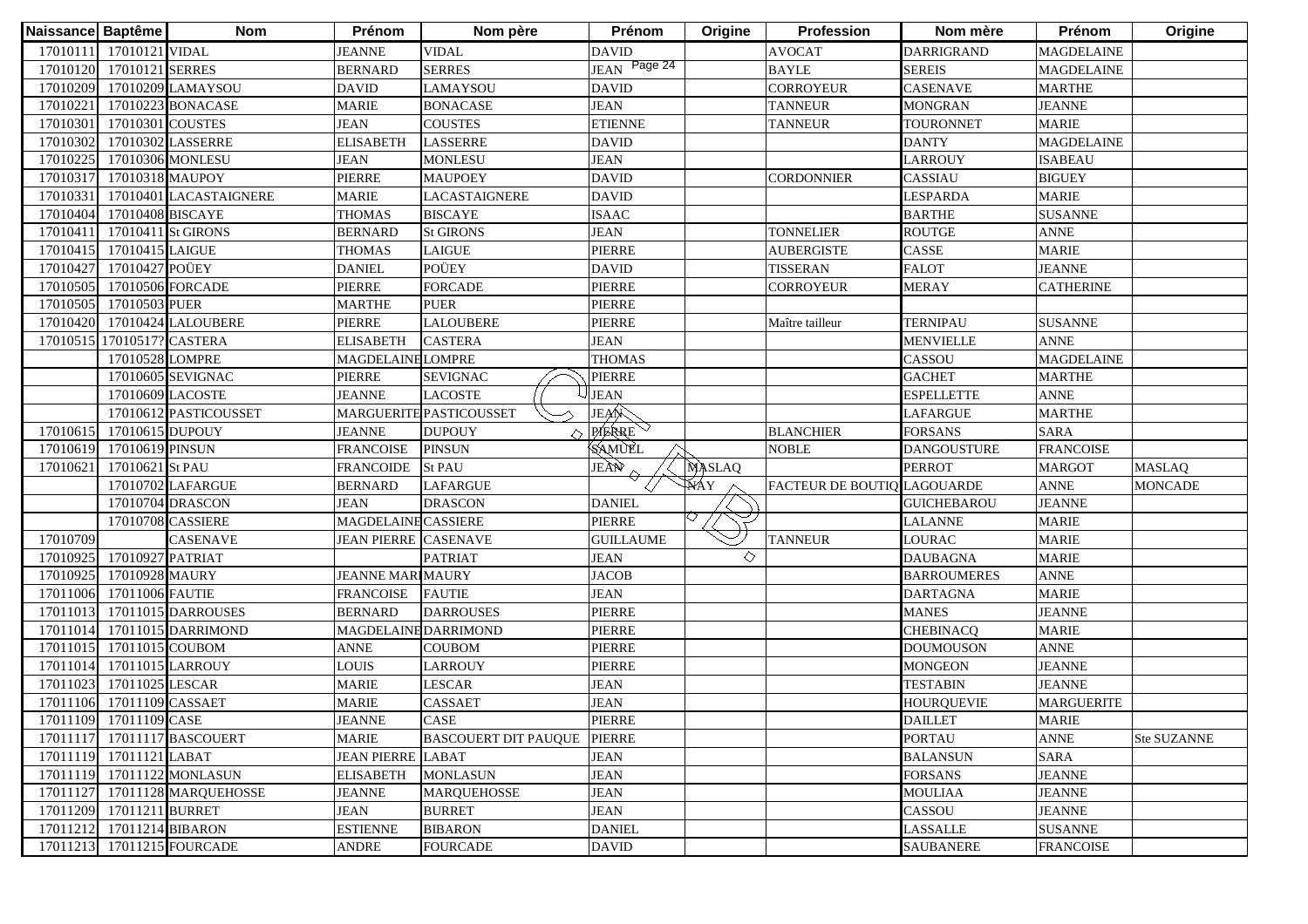| Naissance Baptême |                  | <b>Nom</b>                   | Prénom                   | Nom père              | Prénom                    | Origine       | Profession               | Nom mère             | Prénom             | Origine             |
|-------------------|------------------|------------------------------|--------------------------|-----------------------|---------------------------|---------------|--------------------------|----------------------|--------------------|---------------------|
|                   |                  | 17011214 17011216 LICHIGARAY | <b>MARIE</b>             | <b>LICHIGARAY</b>     | <b>JACQUES</b>            |               | <b>MARCHAND</b>          | <b>PRUER</b>         | <b>BERTHOUMIBE</b> |                     |
| 17011215          |                  | 17011215 GUILHEMBERNAD       | <b>JEAN</b>              | <b>GUILHEMBERNAD</b>  | PIERRE <sup>Page 25</sup> |               |                          | <b>TUYER</b>         | <b>LOUISE</b>      |                     |
| 17011225          | 17011225 FORSANS |                              | PIERRE                   | <b>FORSANS</b>        | PIERRE                    |               |                          | LASSERRE             | <b>JEANNE</b>      | <b>DEPART</b>       |
| 17011223          | 17011229 BETAT   |                              | <b>JACQUES</b>           | <b>BETAT</b>          | <b>DAVID</b>              |               |                          | <b>GACHETS</b>       | <b>MAGDELAINE</b>  |                     |
| 17020106          | 17020102 BOULAN  |                              | PIERRE                   | <b>BOULAN</b>         | <b>THIMOTHEE</b>          |               |                          | Ste CLUQUE           | <b>JEANNE</b>      |                     |
| 17020107          | 17020107 MANES   |                              | <b>PIERRE</b>            | <b>MANES</b>          | <b>JEAN</b>               |               |                          | <b>PUYAU</b>         | <b>MARIE</b>       |                     |
| 17020110          | 17020111 LESTER  |                              | <b>MARIE RACHILESTER</b> |                       | <b>PAUL</b>               |               | Maître tailleur d'habits |                      | <b>RACHEL</b>      |                     |
| 17020120          |                  | 17020122 MARQUESE            | <b>MARIE</b>             | <b>MARQUESE</b>       | <b>JEAN</b>               |               |                          | <b>BASAN</b>         | <b>MARIE</b>       |                     |
| 17020129          |                  | 17020130 LICHIGARAY          | <b>MARIE</b>             | <b>LICHIGARAY</b>     | <b>DANIEL</b>             |               |                          | <b>TROU</b>          | <b>GRATIANNE</b>   |                     |
| 17020201          |                  | 17020201 POÜILLAN            | <b>MARIE</b>             | POÜILLAN DIT GEARTOUS | <b>JEAN</b>               |               |                          | <b>TESTABIN</b>      | <b>ANNE</b>        |                     |
| 17020201          |                  | 17020202 LICHIGARAY          | <b>MARIE</b>             | <b>LICHIGARAY</b>     | PIERRE                    |               |                          | <b>MARSO</b>         | <b>ABIGAIL</b>     |                     |
| 17020203          |                  | 17020203 DANGUEU             | <b>MARIE</b>             | <b>MISSON</b>         | <b>JEAN</b>               |               |                          | <b>DANGUEU</b>       | <b>JEANNE</b>      | Du côté de Bagneres |
| 17020203          | 17020205 PALAA   |                              | <b>ARNAUD</b>            | <b>PALAA</b>          | <b>JEAN</b>               |               |                          | <b>LARROQUE</b>      | <b>SUSANNE</b>     | <b>DEPART</b>       |
| 17020210          | 17020211 PORTAU  |                              | <b>SUSANNE</b>           | <b>PORTAU</b>         | <b>ARNAUD</b>             |               | <b>MARCHAND</b>          | <b>St MARTIN</b>     | <b>JUDITH</b>      |                     |
| 1702021           | 17020212 CASALIS |                              | <b>JEAN</b>              | <b>CASALIS</b>        | <b>JEAN</b>               |               | LABOUREUR                | <b>FURTERE</b>       | <b>SUSANNE</b>     |                     |
| 17020212          | 17020212 PITRAS  |                              | <b>CATHERINE</b>         | <b>PITRAS</b>         | <b>BERNARD</b>            |               |                          | LAGUARRIGUE          | <b>MARIE</b>       |                     |
| 17020212          |                  | 17020214 LASSAUGUETTE        | <b>JEAN</b>              | LASSAUGUETTE          | <b>ARNAUD</b>             |               |                          | <b>PALAA</b>         | <b>SUSANNE</b>     |                     |
| 1702022           | 17020227 BASIN   |                              | PIERRE                   | <b>BASIN</b>          | <b>JEAN</b>               |               | <b>TANNEUR</b>           | LABORDE              | <b>JEANNE</b>      |                     |
| 17020303          |                  | 17020304 PEYRAUBE            | <b>JEAN</b>              | <b>PEYRAUBE</b>       | PIERRE                    |               |                          | <b>FORCADE</b>       | <b>JEANNE</b>      |                     |
| 17020303          | 17020308 CASAUX  |                              | <b>JEAN</b>              | CASAUX                |                           |               |                          | <b>FORSANS</b>       | <b>ANNE</b>        | <b>SALES</b>        |
| 17020314          |                  | 17020314 BORDENAVE           | <b>MARIE</b>             | <b>BORDENAVE</b>      |                           | <b>MOR</b>    |                          | <b>BIBARON</b>       | <b>ANNE</b>        | <b>ORTHEZ</b>       |
| 17020314          |                  | 17020317 TESTABIN            | <b>MARIE</b>             | <b>TESTABIN</b>       | MATHIEU                   |               |                          | TOUYAA               | <b>TABITA</b>      | PAU                 |
| 17020317          |                  | 17020318 LAGARDERE           | <b>ANNE</b>              | LAGARDERE             | RERRE                     |               |                          | <b>LAMATEBOIS</b>    | <b>JEANNE</b>      |                     |
| 17020321          |                  | 17020322 BASCOUERT           | <b>JEANNE</b>            | <b>BASCOUERT</b>      | <b>JEAN PLERRE</b>        |               |                          | <b>BELLOCQ</b>       | <b>GRACIE</b>      | <b>OLORON</b>       |
| 17020326          |                  | 17020326 LAFAURIE            | <b>JOSEPH</b>            | <b>LAFAURIE</b>       | PIERRE                    |               |                          | <b>MASSOUE</b>       | <b>CATHERINE</b>   |                     |
| 17020325          | 17020326 LABAT   |                              | <b>JEAN</b>              | LABAT                 | <b>JEAN</b>               |               |                          | CASEMAIOR            | <b>JUDITH</b>      |                     |
| 17020329          |                  | 17020329 DARRIGRAND          | <b>PIERRE</b>            | <b>DARRIGRAND</b>     | <b>JEAN</b>               |               |                          | <b>LAGARDERE</b>     | <b>MARIE</b>       |                     |
| 17020330          |                  | 17020401 LAFARGUE            | <b>PIERRE</b>            | <b>LAFARGUE</b>       | PIERRE                    |               |                          | <b>DUBOY</b>         | <b>JEANNE</b>      |                     |
| 17020401          |                  | 17020401 GARDERES            | PIERRE                   | <b>GARDERES</b>       | <b>DANIEL</b>             | ♦             |                          | <b>TESTABIN</b>      | <b>MARIE</b>       |                     |
| 17020401          |                  | 17020403 GOUAILLARD          | PIERRE                   | <b>GOUAILLARD</b>     | PIERRE                    |               |                          | <b>TESTABIN</b>      | <b>SARA</b>        |                     |
| 17020408          |                  | 17020408 LABOURDETTE         | <b>DAVID</b>             | <b>LABOURDETTE</b>    | <b>PAUL</b>               |               |                          | LACOSTE              | <b>ANNE</b>        |                     |
| 17020408          | 17020409 DUBOY   |                              | <b>JEAN</b>              | <b>DUBOY</b>          | PIERRE                    |               |                          | LAHERRERE            | <b>JEANNE</b>      |                     |
| 17020407          |                  | 17020409 GUILHEMBRUN         | <b>MARIE</b>             | <b>GUILHEMBRUN</b>    | <b>JEAN</b>               |               |                          | <b>DARROUSSES</b>    | <b>JEANNE</b>      |                     |
| 1702040:          |                  | 17020409 LASSERRE            | <b>MATHIEU</b>           | <b>LASSERRE</b>       | <b>DAVID</b>              |               |                          | <b>DANTY</b>         | <b>MAGDELAINE</b>  |                     |
| 17020410          |                  | 17020413 POUYANNE            | <b>MARIE</b>             | <b>POUYANNE</b>       | <b>DOMINIQUE</b>          |               |                          | LARMAS               | <b>JEANNE</b>      |                     |
| 1702042           | 17020429 DUFAU   |                              | <b>JEAN</b>              | <b>DUFAU</b>          | <b>MATHIEU</b>            |               | CORDONNIER               | <b>BRAT</b>          | <b>MARIE</b>       |                     |
| 17020430          | 17020430 SERRAIL |                              | <b>MARIE</b>             | <b>SERRAIL</b>        | PHILIPPE                  |               |                          | <b>PEHAU</b>         | <b>MARIE</b>       |                     |
|                   |                  | 17020501 17020501 BERDUCAN   | <b>JEAN</b>              | <b>BERDUCAN</b>       | <b>MARTIN</b>             |               |                          | <b>CONSTANTIN</b>    | <b>MARIE</b>       |                     |
| 17020429          | 17020501 CASSOU  |                              | <b>MARIE</b>             | CASSOU                | PIERRE                    |               |                          | <b>MOULERES</b>      | SARA               |                     |
| 17020505          |                  | 17020506 POURCADA            | <b>MARIE</b>             | <b>POURCADA</b>       | PIERRE                    |               |                          | <b>GUILHEMBERNAT</b> | <b>MARIE</b>       |                     |
| 17020508          |                  | <b>BORDES</b>                | <b>ELISABETH</b>         | <b>BORDES</b>         | <b>ISAAC</b>              |               |                          | <b>DARRIGRAND</b>    | <b>ELISABETH</b>   |                     |
| 17020511          | 17020511 RACHOU  |                              | <b>JEAN</b>              | <b>RACHOU</b>         | <b>JEAN</b>               |               |                          | <b>CLERISSE</b>      | <b>MARIE</b>       |                     |
| 17020512          | 17020512         |                              | <b>ANNE</b>              |                       |                           |               |                          | <b>BRANAA</b>        | <b>CATHERINE</b>   |                     |
| 17020512          | 17020512         |                              | <b>MARIE</b>             | <b>MOULIAA</b>        | <b>SAMUEL</b>             | <b>ORTHEZ</b> | Maître cordonnier        | LAG/                 | <b>JEANNE</b>      |                     |
| 17020515          |                  | 17020517 LACASTAGNERE        | <b>SUSANNE</b>           | <b>LACASTAGNERE</b>   | <b>DAVID</b>              |               |                          | <b>LESPARDA</b>      | <b>MARIE</b>       |                     |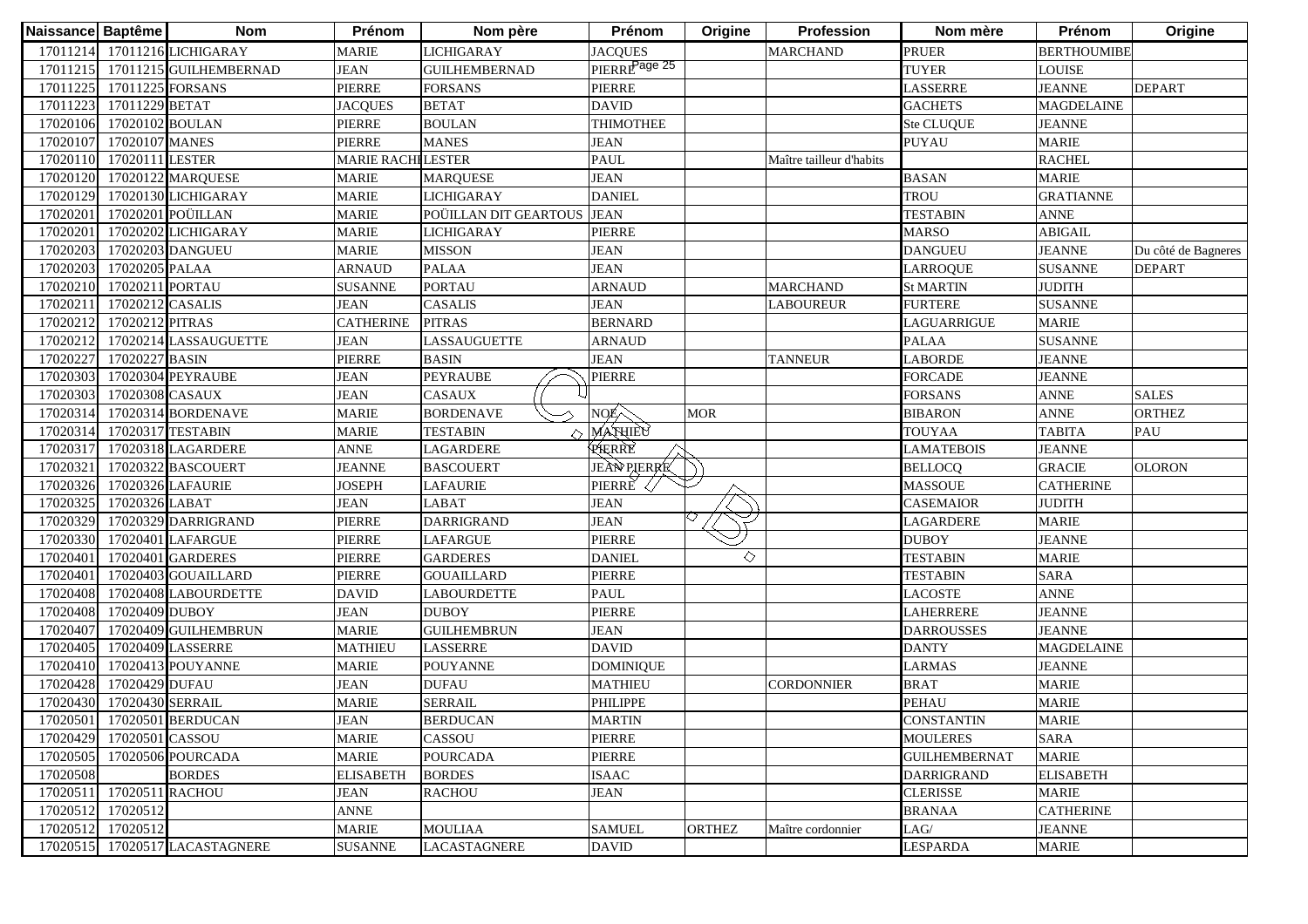| Naissance Baptême |                          | <b>Nom</b>                  | Prénom                    | Nom père                       | Prénom             | Origine       | <b>Profession</b> | Nom mère                | Prénom            | Origine |
|-------------------|--------------------------|-----------------------------|---------------------------|--------------------------------|--------------------|---------------|-------------------|-------------------------|-------------------|---------|
|                   | 17020515 17020517 RAMON  |                             | <b>MARGUERITE RAMON</b>   |                                | <b>JEAN PIERRE</b> | <b>LESCAR</b> |                   | <b>BERGERE</b>          | <b>JEANNE</b>     | LESCAR  |
| 17020517          | 17020517                 |                             | <b>MARIE</b>              |                                | Page 26            |               |                   |                         |                   |         |
| 17020522          |                          | 17020523 BASCOUERT          | <b>JACQUES</b>            | <b>BASCOUERT</b>               | <b>JEAN</b>        |               |                   | <b>LATAPY</b>           | <b>MARIE</b>      |         |
| 17020525          | 17020525 CASALIS         |                             | <b>MARIE</b>              | <b>CASALIS</b>                 | <b>ESTIENNE</b>    |               | <b>CORROYEUR</b>  | <b>GARDERES</b>         | <b>CATHERINE</b>  |         |
| 17020529          | 17020529 LAPORTE         |                             | PIERRE                    | <b>LAPORTE</b>                 | <b>JEAN</b>        |               |                   | <b>ANDRILLON</b>        | MICHAËLLE         |         |
| 17020606          |                          | 17020608 LALANNE            | PIERRE                    | <b>LALANNE</b>                 | <b>JEAN</b>        |               |                   | <b>DESCOUBES</b>        | <b>JEANNE</b>     |         |
| 17020608          | 17020610 GENTIU          |                             | <b>JACQUES</b>            | <b>GENTIU</b>                  | <b>PAUL</b>        |               |                   | <b>HOURTIN</b>          | <b>JEANNE</b>     |         |
| 17020610          | 17020610 GACHET          |                             | PIERRE                    | <b>GACHET</b>                  | <b>JACQUES</b>     |               | <b>ARMURIER</b>   | <b>SEREIS</b>           | <b>MARTHE</b>     |         |
| 17020618          |                          | 17020618 CASENAVE           | <b>FRANCOISE</b>          | <b>CASENAVE</b>                | <b>PIERRE</b>      |               |                   | <b>LAFARGUE</b>         | <b>FRANCOISE</b>  |         |
| 17020628          |                          | 17020629 DARRIGRAND CASTERA |                           | MARIE THERE DARRIGRAND CASTERA | <b>ARNAUD</b>      |               | <b>NOBLE</b>      | <b>LAPUYADE</b>         | <b>MARIE</b>      |         |
| 17020703          | 17020703 MARSO           |                             | <b>MATHIEU</b>            | <b>MARSO</b>                   | <b>JEAN JAQUES</b> |               |                   | <b>CLAVERIE</b>         | <b>MARIE</b>      |         |
| 17020704          | 17020705 MELION          |                             | <b>CATHERINE</b>          | <b>MELION</b>                  | <b>JEAN</b>        |               |                   | <b>SOUBIRAA</b>         | <b>MARIE</b>      |         |
| 17020621          | 17020621 RIBEAUX         |                             | <b>MARIE</b>              | <b>RIBEAUX</b>                 | <b>PIERRE</b>      |               | <b>PRATICIEN</b>  | <b>PIULET</b>           | <b>CATHERINE</b>  |         |
| 17020706          |                          | 17020709 LICHIGARAY         | PIERRE                    | <b>LICHIGARAY</b>              | PIERRE             |               | <b>MEDECIN</b>    | <b>VIDAL</b>            | <b>MARIE</b>      |         |
| 17020709          | 17020709 HUSTERE         |                             | <b>JEAN</b>               | <b>HUSTERE DIT PRINCE</b>      | <b>JEAN</b>        |               |                   | <b>DARRIBERE</b>        | <b>MARIE</b>      |         |
| 17020714          |                          | 17020714 LARREGLE           | <b>MARIANNE</b>           | <b>LARREGLE</b>                | <b>GRATIAN</b>     |               |                   | GUILHAUMES              | <b>JEANNE</b>     |         |
| 17020727          | 17020728 TOUYAA          |                             | <b>JEAN PIERRE</b>        | <b>TOUYAA</b>                  | PIERRE             |               |                   | <b>GONDET</b>           | <b>JEANNE</b>     |         |
| 17020801          | 17020801 VIDAL           |                             | <b>MARIE ELISAI VIDAL</b> |                                | <b>DAVID</b>       |               |                   | <b>DARRIGRAND</b>       | <b>MAGDELAINE</b> |         |
| 17020824          |                          | 17020824 LARMANE            | <b>CATHERINE</b>          | <b>LARMANE</b>                 | <b>JEAN</b>        |               |                   | <b>SEREIX</b>           | <b>JEANNE</b>     |         |
| 17020826          | 17020826 BERGES          |                             | <b>MARIE</b>              | <b>BERGES</b>                  | <b>JEAN</b>        |               |                   | CARPASSE                | <b>JEANNE</b>     |         |
| 17020902          | 17020902 POEY            |                             | <b>ESTIENNE</b>           | <b>POEY</b>                    | PIERRE             |               |                   | <b>FORSANS</b>          | <b>SARA</b>       |         |
| 17020905          |                          | 17020908 LICHIGARAY         | <b>MARIE</b>              | LICHIGARAY CADET<br>△          | DANEL              |               |                   | <b>LABORDE</b>          | <b>MARIE</b>      |         |
| 17020925          |                          | 17020925 CASEMAIOUR         | <b>MARIE</b>              | <b>CASEMAIOUR</b>              | ANDRE              |               |                   | <b>LAGARENNE</b>        | <b>MARIE</b>      |         |
| 17020909          | 17020909 BIBARON         |                             | <b>MARIE</b>              | <b>BIBARON</b>                 | DANEL              |               |                   | <b>TESTABIN</b>         | <b>SARA</b>       |         |
| 17020915          |                          | 17020919 DARRIMOND          | <b>PIERRE</b>             | <b>DARRIMOND</b>               | PIERRE             |               |                   | <b>LESCA</b>            | <b>CATHERINE</b>  |         |
| 17020922          | 17020924 BAQUE           |                             |                           | <b>BAQUE</b>                   | <b>PIERRE</b>      |               |                   | <b>LABOURDETTE</b>      | <b>MARIE</b>      |         |
| 17021001          | 17021001 POUEY           |                             | <b>BENOIT</b>             | POUEY OU DUPOUEY               | <b>DAVID</b>       |               | <b>TISSERAN</b>   | <b>FALOT</b>            | <b>JEANNE</b>     |         |
| 17021004          |                          | 17021005 LAGARRENNE         | <b>MARIE</b>              | <b>LAGARRENNE</b>              | <b>PIERRE</b>      |               |                   | <b>PEYRET</b>           | <b>ANNE</b>       |         |
| 17021007          |                          | 17021009 PASSERAT           | <b>JEAN</b>               | <b>PASSERAT</b>                | <b>CLAUDE</b>      | ♦             |                   | <b>BRUNET</b>           | <b>JEANNE</b>     |         |
| 17021012          | 17021014 DUBOY           |                             | <b>MARGUERITE DUBOY</b>   |                                | <b>FRANCOIS</b>    | <b>BONNUT</b> |                   | <b>DUHAU DE BROSSEZ</b> | <b>MARIE</b>      |         |
| 17021017          |                          | 17021017 DARRIMOND          | PIERRE                    | <b>DARRIMOND</b>               | PIERRE             |               |                   | <b>BORDENAVE</b>        | <b>JEANNE</b>     |         |
| 17021021          | 17021022 PEYTIUS         |                             | <b>MARIE</b>              | <b>PEYTIUS</b>                 | <b>JEAN</b>        |               |                   | <b>BIBARON</b>          | <b>JEANNE</b>     |         |
| 17021022          |                          | 17021024 LAMARQUE           | <b>CATHERINE</b>          | <b>LAMARQUE</b>                | <b>ADRIAN</b>      |               |                   | LAGARDE                 | <b>JEANNE</b>     |         |
| 17021024          |                          | 17021026 LICHIGARAY         | <b>ELISABETH</b>          | <b>LICHIGARAY</b>              | <b>JACOB</b>       |               |                   | LASSERRE                | <b>MARIE</b>      |         |
| 17021109          |                          | 17021109 DARRACQ            | <b>ANNE</b>               | <b>DARRACQ</b>                 | <b>JEAN</b>        |               |                   | <b>SEREYS</b>           | <b>JEANNE</b>     |         |
| 17021112          |                          | 17021112 HOURQUEVIE         | <b>JEAN</b>               | <b>HOURQUEVIE</b>              | <b>DANIEL</b>      |               |                   | <b>TESTABIN</b>         | <b>MARIE</b>      |         |
| 17021123          |                          | 17021124 CAMGUILHEM         | <b>JEAN</b>               | <b>CAMGUILHEM</b>              | <b>ESTIENNE</b>    |               | Métayer à St Pic  | <b>CLAVE</b>            | <b>MARIE</b>      |         |
|                   | 17021204 17021204 PEIRET |                             | <b>JACQUES</b>            | <b>PEIRET</b>                  | <b>JEAN</b>        |               |                   | <b>DAUBAGNA</b>         | <b>ANNE</b>       |         |
|                   | 17021206 17021206 PINSUN |                             | <b>ANNE</b>               | <b>PINSUN</b>                  | <b>JACQUES</b>     |               |                   | <b>DANGOUSTURE</b>      | <b>FRANCOISE</b>  |         |
|                   | 17021209 17021210 SANS   |                             | <b>MATHIEU</b>            | <b>SANS</b>                    | <b>JEAN</b>        |               |                   | <b>MATHIU</b>           | <b>ANNE</b>       |         |
| 17021214          | 17021214 CRABIER         |                             | <b>MARIE</b>              | <b>CRABIER</b>                 | <b>ARNAUD</b>      |               | <b>CORDONNIER</b> | <b>POIMIRO</b>          | <b>MARIE</b>      |         |
|                   | 17021225                 |                             | <b>JEANNE</b>             |                                |                    |               |                   |                         |                   |         |
| 17021227          |                          | 17021229 DARRIMON           | MARGUERITE DARRIMON       |                                |                    |               | <b>TANNEUR</b>    | <b>SEVIGNAC</b>         | <b>MARIE</b>      |         |
|                   | 17021230 17021230 SEREIS |                             | JEAN                      | <b>SEREIS</b>                  | <b>JEAN</b>        |               |                   | <b>BARROMERES</b>       | <b>JEANNE</b>     |         |
|                   |                          | 17030102 17030103 LESCUDER  | <b>SUSANNE</b>            | <b>LESCUDER</b>                | <b>JEAN</b>        |               |                   | <b>LABOURDETTE</b>      | <b>MARIE</b>      |         |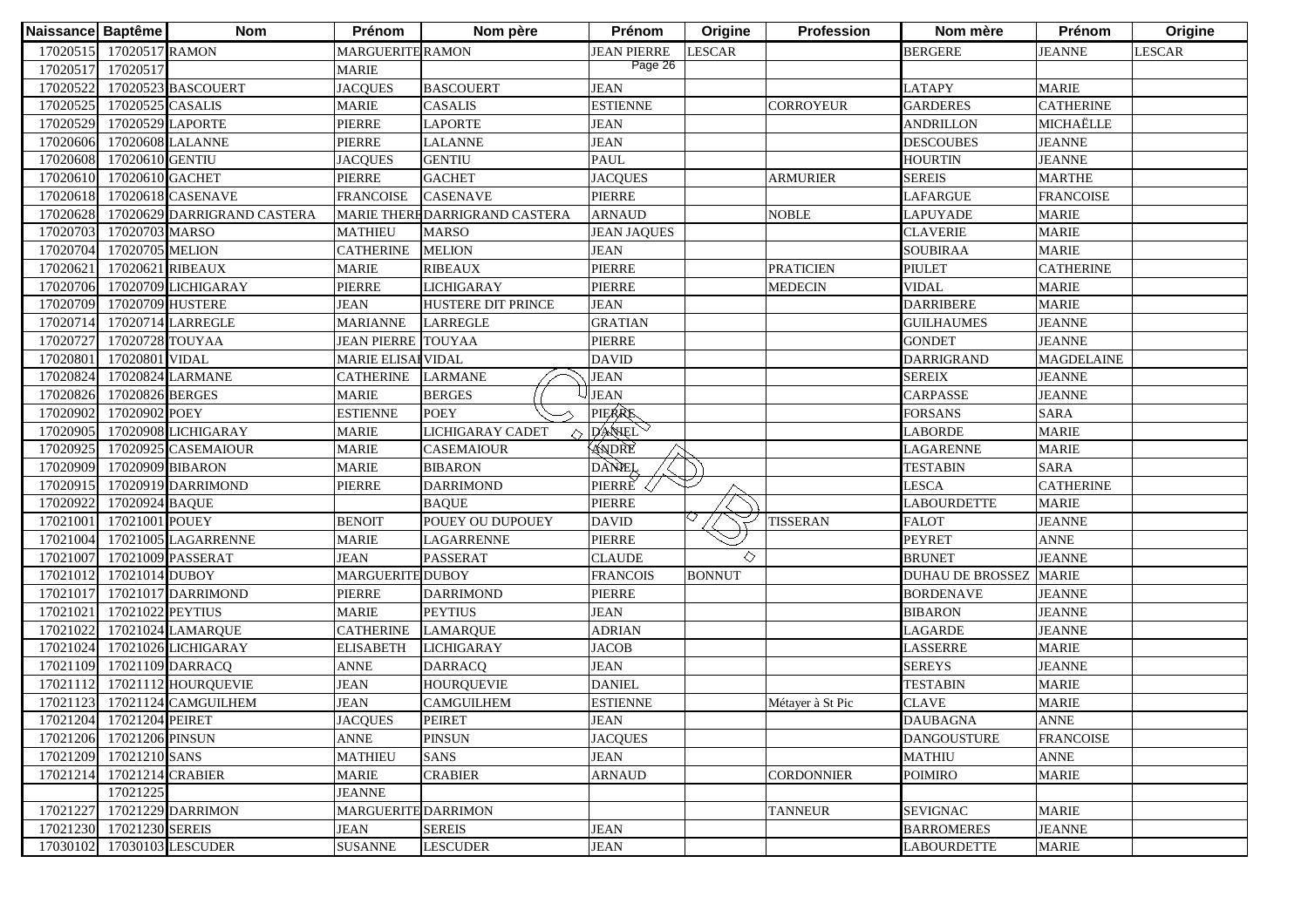| Naissance Baptême |                          | <b>Nom</b>                  | Prénom                     | Nom père                   | Prénom                   | Origine       | <b>Profession</b>                  | Nom mère            | Prénom            | Origine       |
|-------------------|--------------------------|-----------------------------|----------------------------|----------------------------|--------------------------|---------------|------------------------------------|---------------------|-------------------|---------------|
|                   |                          | 17030104 17030104 DESTANDAU | <b>JEAN</b>                | <b>DESTANDAU</b>           | PIERRE                   |               | <b>AVOCAT</b>                      | <b>BRASSELAY</b>    | <b>MARIE</b>      |               |
| 17030111          |                          | 17030112 LAVIGNOTE          | <b>JEAN</b>                | <b>LAVIGNOTE</b>           | MICHE <sup>Page 27</sup> |               | <b>MARCHAND</b>                    | <b>BRUNET</b>       | <b>MARIE</b>      |               |
| 17030120          |                          | 17030120 MENVIELLE          | <b>JEAN</b>                | <b>MENVIELLE</b>           | JEAN                     | <b>ORTHEZ</b> |                                    | <b>LAHARGUE</b>     | <b>MARIE</b>      | <b>ORTHEZ</b> |
| 17030120          |                          | 17030120 MENVIELLE          | <b>PIERRE</b>              | <b>MENVIELLE</b>           | <b>JEAN</b>              | <b>ORTHEZ</b> |                                    | <b>LAHARGUE</b>     | <b>MARIE</b>      | ORTHEZ        |
| 17030122          | 17030124 BADIERE         |                             | <b>CATHERINE</b>           | <b>BADIERE</b>             | <b>GABRIEL</b>           |               | <b>HUISSIER</b>                    | <b>CONTE</b>        | <b>HENRIETTE</b>  |               |
| 17030124          |                          | 17030125 LAMAISON           | <b>MARIE</b>               | <b>LAMAISON</b>            | <b>JEAN</b>              |               |                                    | <b>PEYRET</b>       | <b>JEANNE</b>     |               |
| 17030128          |                          | 17030129 St GIRONS          | <b>JEANNE</b>              | <b>St GIRONS</b>           | <b>JEAN</b>              | <b>ORTHEZ</b> | <b>TONNELIER</b>                   | <b>ROUGER</b>       | <b>ANNE</b>       | <b>ORTHEZ</b> |
| 17030202          |                          | 17030203 GAMBADE            | <b>JEANNE</b>              | <b>GAMBADE</b>             | <b>PIERRE</b>            |               | <b>LABOUREUR</b>                   | <b>LESCAR</b>       | <b>JEANNE</b>     |               |
| 17030203          |                          | 17030204 SEVIGNAC           | MARGUERITE SEVIGNAC        |                            | <b>JEAN PIERRE</b>       |               | CORROYEUR                          | <b>GACHET</b>       | <b>MARTHE</b>     |               |
| 17030206          | 17030207 LAIGUE          |                             | <b>SUSANNE</b>             | <b>LAIGUE</b>              | PIERRE                   |               | <b>CABARETIER</b>                  | CASSOU              | <b>MARIE</b>      |               |
| 17030207          |                          | 17030207 BALASQUE           | <b>JEAN</b>                | <b>BALASQUE</b>            | <b>JEAN</b>              |               | <b>CHAUDRONNIER</b>                | <b>CASAUDOMECO</b>  | <b>ANNE</b>       |               |
| 1703021           |                          | 17030213 GARDERES           | <b>SUSANNE</b>             | <b>GARDERES</b>            | <b>BERNARD</b>           |               | Servant le roi dans les arn LACASE |                     | <b>JEANNE</b>     |               |
| 17030216          | 17030217 MANES           |                             | <b>MARGUERITE MANES</b>    |                            | <b>JEAN</b>              |               | Métayer à Casalis au St André      |                     |                   |               |
| 17030217          |                          | 17030218 LAPLACE            | <b>SUSANNE</b>             | <b>LAPLACE DIT MONDRAN</b> | <b>JACQUES</b>           |               | <b>MARCHAND</b>                    |                     | <b>MARIE</b>      |               |
| 17030219          |                          | 17030220 BADIERE            | <b>JEAN BAPTISTBADIERE</b> |                            | PIERRE                   |               | PROCUREUR AU SENEGRAY              |                     | <b>MARGUERITE</b> |               |
| 17030220          | 17030220 POIMIRO         |                             | ANNE                       | POIMIRO                    | PIERRE                   |               | TAILLEUR D'HABITS                  | <b>POEY</b>         | <b>JEANNE</b>     |               |
| 170303            | 170303                   |                             |                            |                            |                          |               |                                    |                     |                   |               |
| 17030309          | 17030315 BORDES          |                             | <b>MAGDELAINE BORDES</b>   |                            | <b>JEAN</b>              |               |                                    | <b>LAFITE</b>       | <b>MARIE</b>      |               |
| 17030320          | 17030321 SERRES          |                             | <b>JEANNE</b>              | <b>SERRES</b>              | <b>JEAN</b>              |               | <b>BAILLE</b>                      | <b>SEREIS</b>       | <b>MAGDELAINE</b> |               |
| 17030325          |                          | 17030325 LARROUY            | <b>JEAN</b>                | <b>LARROUY</b>             | <b>PIERRE</b>            |               | <b>TAILLEUR</b>                    | <b>SEREIS</b>       | <b>ANNE</b>       |               |
| 17030402          |                          | 17030402 BALASQUE           | <b>JEAN</b>                | <b>BALASQUE</b>            | JEAN                     |               | <b>LABOUREUR</b>                   | <b>LAPOUBLE</b>     | <b>ISABE</b>      |               |
| 17030414          |                          | 17030416 HAQUELA            | <b>FRIS</b>                | <b>HAQUELA</b>             | PAERRE                   |               |                                    | <b>BARADAT</b>      | <b>MARIE</b>      |               |
| 17030417          |                          | 17030418 LABORDE            | <b>MARIE</b>               | <b>LABORDE</b>             | <b>VEAN</b>              |               | <b>TISSERAN</b>                    | <b>LAGOARDE</b>     | <b>MARIE</b>      |               |
| 17030418          | 17030419 PEIRET          |                             | <b>JOSEPH</b>              | <b>PEIRET</b>              | JEAN                     |               | <b>MARCHAND</b>                    | CASAUDOMECQ         | <b>MARIE</b>      |               |
| 17030420          |                          | 17030422 DUFOURC            | <b>CATHERINE</b>           | <b>DUFOURC</b>             | PIERRE                   |               | <b>BRASSIER</b>                    | <b>PEIRONE</b>      | <b>JEANNE</b>     |               |
| 17030429          |                          | 17030503 LAFARGUE           | <b>MARIE</b>               | <b>LAFARGUE</b>            | PIERRE                   |               | <b>VIGNERON</b>                    | <b>BOY OU DUBOY</b> | <b>JEANNE</b>     |               |
| 17030429          | 17030429 NOGUES          |                             | <b>MARTHE</b>              | <b>NOGUES</b>              | <b>JEAN</b>              |               | <b>SELLIER</b>                     | <b>SEREIS</b>       | <b>GRATIE</b>     |               |
| 1703050           |                          | 17030501 DARROUSES          | <b>PIERRE</b>              | <b>DARROUSSES</b>          | PIERRE                   |               | <b>LABOUREUR</b>                   | <b>MANES</b>        | <b>JEANNE</b>     |               |
| 17030502          | 17030503 SERRES          |                             | <b>SUSANNE</b>             | <b>SERRES DIT LAMY</b>     | PIERRE                   | ♦             |                                    | <b>LALOUBERE</b>    | <b>JUDITH</b>     |               |
| 17030508          |                          | 17030509 LARROUY            | PIERRE                     | <b>LARROUY</b>             | PIERRE                   |               | <b>MARCHAND</b>                    | <b>MONION</b>       | <b>JEANNE</b>     |               |
| 17030519          |                          | 17030521 LANESPEDE          | <b>JEAN</b>                | <b>LANESPEDE</b>           | <b>DOMINIQUE</b>         |               |                                    | <b>GER</b>          | <b>MARIE</b>      |               |
| 17030529          |                          | 17030530 CAMESCASSE         | <b>PIERRE</b>              | CAMESCASSE                 | <b>JEAN</b>              |               | <b>CHAUDRONNIER</b>                | <b>LARROUY</b>      | <b>MARIE</b>      |               |
| 17030703          | 17030704 PITRAS          |                             | <b>JEANNE</b>              | <b>PITRAS</b>              | <b>BERNARD</b>           |               | <b>CHAUDRONNIER</b>                | LAGUARRIGUE         | <b>MARIE</b>      |               |
| 17030703          |                          | 17030704 TOURONNET          | <b>ANNE</b>                | TOURONNET                  | PIERRE                   |               | CORROYEUR                          | <b>FOURCADE</b>     | <b>ANNE</b>       |               |
| 17030704          | 17030712 CASAUX          |                             | PIERRE                     | CASAUX                     | <b>JEAN PIERRE</b>       |               | <b>TISSERAN</b>                    | <b>JANVIER</b>      | <b>BERNADINE</b>  |               |
| 17030708          | 17030708 LAPLACE         |                             | MARIE                      | <b>LAPLACE</b>             | <b>BERNARD</b>           |               | <b>VOITURIER</b>                   | <b>BARTHE</b>       | <b>BERTRANDE</b>  |               |
| 17030710          |                          | 17030712 CASTAING           | <b>JEANNE</b>              | <b>CASTAING</b>            | <b>JEAN</b>              |               | <b>TISSERAN</b>                    | <b>DAURIBAIG</b>    | <b>MARIE</b>      |               |
|                   | 17030716 17030722 CHICOU |                             | <b>MARIE</b>               | <b>CHICOU</b>              | <b>JACQUES</b>           |               | <b>MARTINAIRE</b>                  | <b>HOURCADE</b>     | <b>MARIE</b>      |               |
| 17030727          |                          | 17030729 LAFAURIE           | <b>JOSEPH</b>              | <b>LAFAURIE</b>            | PIERRE                   |               | <b>CORROYEUR</b>                   | <b>MASSOUE</b>      | <b>CATHERINE</b>  |               |
| 17030731          |                          | 17030801 CASSIAU DIT MERLE  | <b>JEANNE</b>              | <b>CASSIAU DIT MERLE</b>   | <b>DAVID</b>             |               |                                    | <b>BURRET</b>       | <b>MARIE</b>      |               |
| 17030731          |                          | 17030801 MENVIELLE          | PIERRE                     | <b>MENVIELLE</b>           | PIERRE                   |               | <b>REGENT</b>                      | <b>PERES</b>        | <b>MARIE</b>      |               |
| 17030813          | 17030814 PORTAU          |                             | JEAN                       | <b>PORTAU</b>              | <b>ARNAUD</b>            |               | <b>MARCHAND</b>                    | <b>St MARTIN</b>    | <b>JUDITH</b>     |               |
| 17030814          | 17030816                 |                             | <b>MARIE</b>               |                            |                          |               | BIGORRE (a d VALET DU Sr PINSUN    | <b>CHENAUT</b>      | <b>MARIE</b>      |               |
| 17030820          | 17030820 DUBOY           |                             | ANNE                       | <b>DUBOY</b>               | PIERRE                   |               | <b>VIGNERON</b>                    | <b>LAHERRERE</b>    | <b>JEANNE</b>     |               |
| 17030823          |                          | 17030823 LABOURDETTE        | <b>ELISABETH</b>           | <b>LABOURDETTE</b>         | PAUL                     |               | <b>TANNEUR</b>                     | <b>LACOSTE</b>      | <b>ANNE</b>       |               |
|                   |                          |                             |                            |                            |                          |               |                                    |                     |                   |               |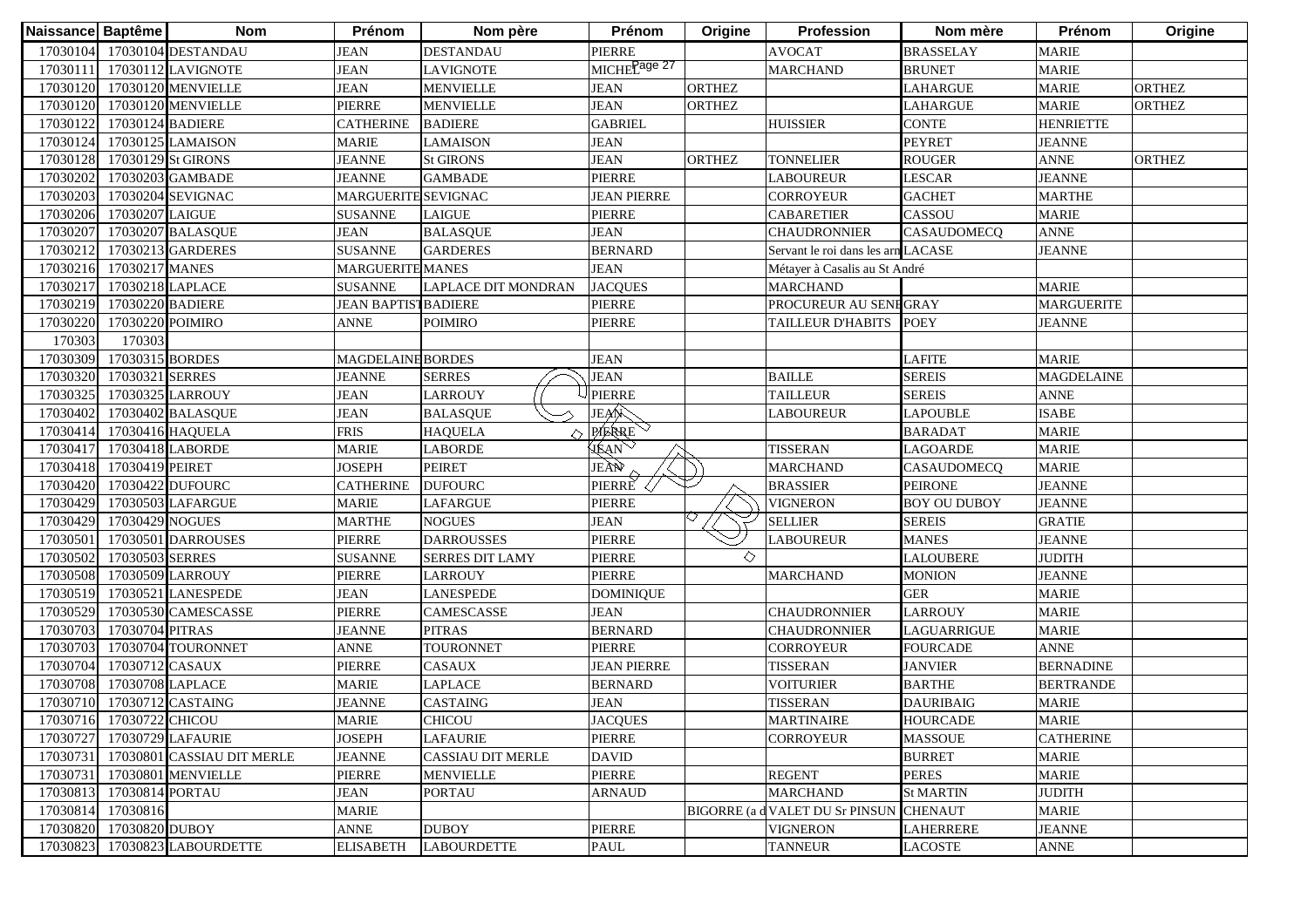| Naissance Baptême |                          | <b>Nom</b>                       | Prénom                    | Nom père                       | Prénom                   | Origine            | <b>Profession</b>        | Nom mère                          | Prénom             | Origine          |
|-------------------|--------------------------|----------------------------------|---------------------------|--------------------------------|--------------------------|--------------------|--------------------------|-----------------------------------|--------------------|------------------|
| 17030906          |                          | 17030907 LACASTAIGNERE           | <b>MARIE</b>              | LACASTAIGNERE HORTE?           | <b>GUILHAUMES</b>        |                    |                          | LESPARDA                          | <b>MARIE</b>       |                  |
| 17030906          |                          | 17030907 BONANES                 | <b>MARIE</b>              | <b>BONANES</b>                 | JOSEPH <sup>age 28</sup> |                    | <b>PANEUR</b>            | <b>MOSSEUVE</b>                   | <b>BARTHELEMIE</b> |                  |
| 17030915          |                          | 17030917 MONLESUN                | <b>JEAN</b>               | <b>MONLESUN</b>                | <b>JEAN</b>              |                    | MARCHAND DE COCHFORSANS  |                                   | <b>JEANNE</b>      |                  |
| 17030919          | 17030925 LACASE          |                                  | <b>JEAN PIERRE LACASE</b> |                                | PIERRE                   |                    | <b>MARCHAND</b>          | <b>DAILLETS</b>                   | <b>MARIE</b>       | <b>ORTHEZ</b>    |
| 17030920          |                          | 17030922 DRASCON                 | <b>PIERRE</b>             | <b>DRASCON</b>                 | <b>DAVID</b>             |                    | <b>TANNEUR</b>           | <b>GUICHEBAROU</b>                | <b>JEANNE</b>      |                  |
| 1703092           |                          | 17030923 MARQUEHOSSE             |                           | <b>JEAN PIERRE MARQUEHOSSE</b> | <b>JACOB</b>             |                    | <b>BLANCHIER</b>         | <b>SEVIGNAC</b>                   | <b>MARGUERITE</b>  |                  |
| 1703092           |                          | 17030923 MARQUEHOSSE             |                           | <b>JEAN PIERRE MARQUEHOSSE</b> | <b>JACOB</b>             |                    | <b>BLANCHIER</b>         | <b>SEVIGNAC</b>                   | <b>MARGUERITE</b>  |                  |
| 17030927          | 17030928 DELIES          |                                  | <b>JEAN</b>               | <b>DELIES</b>                  |                          |                    | Métayer au Metge         | <b>HEUGA</b>                      | <b>MAGDELAINE</b>  |                  |
| 17031001          |                          | 17031002 LABAUDITTE              | <b>JEANNE</b>             | <b>LABAUDITTE</b>              | <b>NATHANAEL</b>         |                    |                          | <b>MENVIELLE</b>                  | <b>CATHERINE</b>   |                  |
| 17031005          |                          | 17031007 GUILHEMBRUN             | PIERRE                    | <b>GUILHEMBRUN</b>             | <b>JEAN</b>              |                    | Maçon                    | <b>DARROUSSES</b>                 | <b>JEANNE</b>      |                  |
| 17031008          | 17031010 TILH            |                                  | <b>JEAN</b>               | <b>TILH</b>                    | <b>DAVID</b>             |                    | <b>CORROYEUR</b>         | <b>DESCLAUS</b>                   | <b>MARTHE</b>      |                  |
| 17031106          | 17031106 CASAUX          |                                  | <b>JEAN PAUL</b>          | <b>CASAUX</b>                  | <b>DAVID</b>             |                    |                          | <b>GARDERES</b>                   | <b>CATHERINE</b>   |                  |
| 17031206          |                          | 17031210 LAPUYADE                | <b>JEANNE</b>             | <b>LAPUYADE</b>                | <b>PIERRE</b>            |                    | <b>NOBLE</b>             | <b>BAURE</b>                      | <b>MARTHE</b>      |                  |
| 17031209          |                          | 17031212 MONHORT                 | <b>MATHIEU</b>            | <b>MONHORT</b>                 | <b>JEAN</b>              |                    |                          | St PIC                            | <b>MARIE</b>       |                  |
| 17031215          | 17031216 SARTOU          |                                  | <b>MARIE</b>              | <b>SARTOU</b>                  | <b>JEAN</b>              | <b>MOUSLEROLES</b> |                          | <b>BROUCA DE HERRERFCATHERINE</b> |                    |                  |
| 17040109          |                          | 17040110 LARROQUE                | JEANNE                    | <b>LARROQUE</b>                | <b>JEAN</b>              |                    | <b>TANNEUR</b>           | LAMATABOÜES                       | <b>JEANNE</b>      |                  |
| 17040130          | 17040203 LESTE           |                                  | DAVID                     | LESTE                          | <b>PAUL</b>              |                    | Maître tailleur d'habits | <b>CASTETS</b>                    | <b>JEANNE</b>      |                  |
| 17040202          | 17040203 SERRES          |                                  | PIERRE                    | <b>SERRES</b>                  | PIERRE                   |                    |                          | LALOUBERE                         | <b>SUSANNE</b>     |                  |
| 17040202          | 17040204 PUYAU           |                                  | <b>ISABEAU</b>            | <b>PUYAU</b>                   | PIERRE                   |                    |                          | <b>BORIES</b>                     | <b>JEANNE</b>      |                  |
| 17040207          | 17040207 BOULAN          |                                  | <b>JEAN</b>               | <b>BOULAN</b>                  | <b>THIMOTHEE</b>         |                    | <b>REGENT</b>            | Ste CLUQUE                        | <b>JEANNE</b>      |                  |
|                   |                          | 17040107 HOURCADE DIT MERAY      | <b>PIERRE</b>             | HOURCADE DIT MERAY             | <b>PIERRE</b>            |                    |                          | <b>GUILHEMBERNARD</b>             | <b>MARIE</b>       |                  |
| 17040108          |                          | 17040108 LICHIGARAY              | PIERRE                    | LICHIGARAY CADET DE PE D'ANIEL |                          |                    |                          | <b>TROU</b>                       | <b>GRATIANNE</b>   |                  |
| 17040113          |                          | 17040113 DARRIMONT               | <b>ESTIENNE</b>           | <b>DARRIMONT</b>               | RIERRE                   |                    |                          | <b>CHIBINAC</b>                   | <b>MARIE</b>       |                  |
|                   |                          | 17040116 DABBADIE                | <b>PIERRE</b>             | <b>DABBADIE</b>                | <b>LOUR</b>              |                    | Maître apothicaire       | <b>DUPONT</b>                     |                    |                  |
| 17040116          |                          | 17040116 GOUAILLARD              | <b>MARIE</b>              | <b>GOUAILLARD</b>              | <b>CLUS</b>              |                    |                          | <b>TESTEVIN</b>                   | <b>SARA</b>        |                  |
| 17040118          |                          | 17040118 LABORDE                 | <b>MARTHE</b>             | <b>LABORDE</b>                 | <b>ISAAC</b>             |                    |                          | <b>MOULIAA</b>                    | <b>JEANNE</b>      |                  |
| 17040207          |                          | 17040207 PEIRET DITE LAHETINE?   | <b>CATHERINE</b>          |                                |                          |                    |                          | PEIRET DITE LAHETINMARIE          |                    | <b>St GILLES</b> |
| 1704021           |                          | 17040213 LICHIGARAY              | ANNE MARIE LICHIGARAY     |                                | DANIEL(?)                |                    | MARCHAND D'ORTHE LABORDE |                                   | <b>MARIE</b>       |                  |
| 17040301          |                          | 17040304 MESJOAN                 | <b>PIERRE</b>             | <b>MESJOAN</b>                 | <b>ABRAHAM</b>           | ◇                  |                          | <b>PATIN</b>                      | <b>MARIE</b>       |                  |
| 17040304          |                          | 17040304 BORDENAVE               | <b>ESTIENNE</b>           | <b>BORDENAVE</b>               | <b>NOE</b>               |                    |                          | <b>BIBARON</b>                    | <b>AGNES</b>       |                  |
| 17040307          | 17040309 LABAT           |                                  | <b>MARIE</b>              | LABAT                          | <b>JEAN</b>              |                    |                          | <b>BALAN</b>                      | <b>SARA</b>        |                  |
| 17040308          |                          | <b>HISSAT DE TARDIZ</b>          | <b>JEANNE</b>             | HISSAT DE TARDIZ               | <b>BERNARD</b>           |                    |                          | <b>LESCAR</b>                     | <b>JEANNE</b>      |                  |
| 17040311          | 17040311 PEYTIN          |                                  | <b>AGNES</b>              | <b>PEYTIN</b>                  | <b>JEAN</b>              |                    |                          | <b>BIBERON</b>                    | <b>JEANNE</b>      |                  |
| 17040317          |                          | 17040319 PASSE UNSSET            | <b>JEAN</b>               | <b>PASSE UNSSET</b>            | <b>JEAN</b>              |                    |                          | LAFARGUE                          | <b>MARTHE</b>      |                  |
| 17040328          |                          | 17040329 LICHIGARAY              | MARGUERITE LICHIGARAY     |                                | PIERRE                   |                    |                          | MARSO?                            | <b>ABIGAIL</b>     |                  |
| 17040408          | 17040408 CORDIER         |                                  | <b>MARIE</b>              | CORDIER                        | <b>MATHIEU</b>           |                    |                          | LABORDE                           | <b>FRANCOISE</b>   | LESCUNS?         |
| 17040411          | 17040413 PETRIAQ         |                                  | <b>JEANNE</b>             | <b>PETRIAQ</b>                 | <b>JEAN</b>              |                    |                          | <b>DAUBAIGNANE</b>                | <b>MARIE</b>       |                  |
|                   | 17040416 17040417 LUCAT  |                                  | <b>JEANNE</b>             | <b>LUCAT</b>                   | <b>JEAN</b>              |                    |                          | <b>CASAUBONET</b>                 | <b>JEANNE</b>      |                  |
|                   |                          | 17040428 17040430 GUILHEMBERNARD | <b>SUSANNE</b>            | <b>GUILHEMBERNARD</b>          | <b>DANIEL</b>            |                    |                          | LAFITE                            | <b>JEANNE</b>      |                  |
| 17040501          | 17040501 FITIS           |                                  | <b>JEANNE</b>             | <b>FITIS</b>                   | <b>JEAN</b>              | GAB(Dauphiné)      |                          | <b>ELIAS</b>                      | <b>MARIE</b>       | <b>SAINTES</b>   |
| 17040511          |                          | 17040512 MARQUEZE                | <b>AGNES</b>              | <b>MARQUEZE</b>                | <b>JEAN</b>              |                    |                          | <b>BERGES</b>                     | <b>MARIE</b>       |                  |
| 17040513          | 17040514 LESCAR          |                                  | <b>PIERRE</b>             | <b>LESCAR</b>                  | <b>JEAN</b>              |                    |                          | TESTAVIN?                         | <b>JEANNE</b>      |                  |
|                   | 17040520 17040520? VIDAL |                                  | <b>JEANNE</b>             | <b>VIDAL</b>                   | <b>DAVID</b>             |                    |                          | <b>DARRIGAND</b>                  | <b>MARIE</b>       |                  |
| 17040523          |                          | 17040525 PEYRAUBE                | PIERRE                    | <b>PEYRAUBE</b>                | <b>PIERRE</b>            |                    |                          | <b>FOURCADE</b>                   | <b>JEANNE</b>      |                  |
|                   | 17040524 17040525 PRAT   |                                  |                           | <b>PRAT</b>                    |                          |                    |                          |                                   |                    |                  |
|                   |                          |                                  | <b>CATHERINE</b>          |                                |                          |                    |                          | <b>BEDOURA</b>                    | <b>JEANNE</b>      |                  |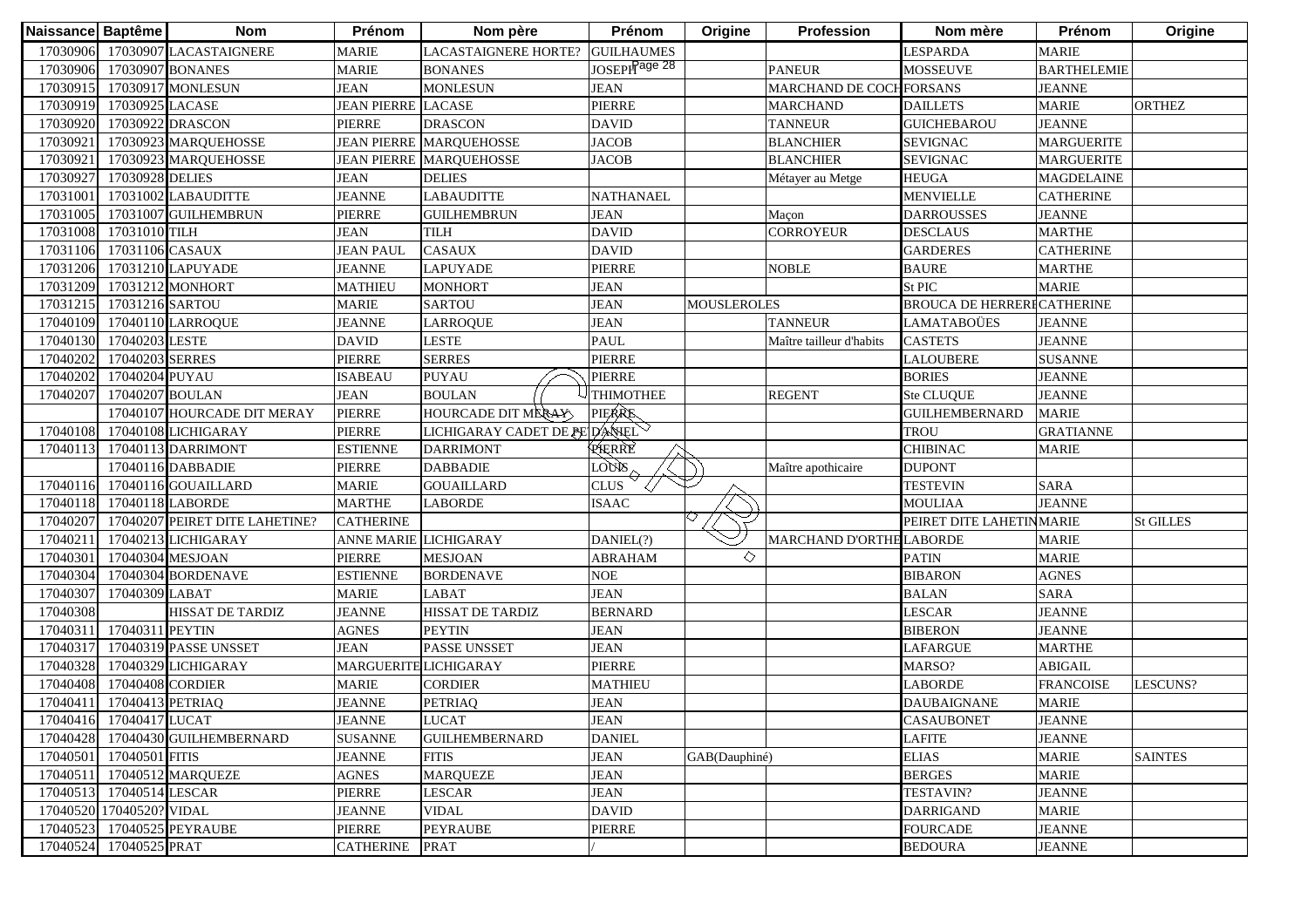| 17040525<br>17040526 POUQUOY DIT DE BASCOALIEAN<br><b>PIERRE</b><br><b>POUOUOY</b><br><b>POURTAU</b>                           | <b>AGNES</b>      |                   |
|--------------------------------------------------------------------------------------------------------------------------------|-------------------|-------------------|
|                                                                                                                                |                   |                   |
| PIERRE <sup>Page 29</sup><br>17040529<br><b>LACASE</b><br><b>REIGNANT</b>                                                      | <b>AGNES</b>      |                   |
| 17040527<br><b>JEAN</b><br>CARERRE/<br><b>MAISOUNAVE</b><br><b>JEAN</b><br><b>MAISOUNAVE</b>                                   | <b>JEANNE</b>     |                   |
| 17040602<br>17040603 CARPASSE<br><b>MARIE</b><br><b>CARPASSE</b><br><b>DANIEL</b><br><b>MASSOUA</b>                            | YPOLANTE          |                   |
| <b>JEAN</b><br>17040614<br><b>MARIE</b><br><b>LAHARGUE</b><br><b>LESCAR</b><br><b>LAHARGUE</b><br>Métayer à la barthe          | <b>JEANNE</b>     |                   |
| 17040624<br>17040624 BACQUEE<br><b>MARIE</b><br><b>BACQUEE</b><br><b>JEAN</b><br><b>BEILLIOT</b>                               | <b>MARIE</b>      |                   |
| 17040625<br><b>PIERRE</b><br><b>BIBERON</b><br>DANIEL(?)<br>17040625 BIBERON<br><b>FARGUES</b>                                 | <b>SUSANNE</b>    |                   |
| 17040704<br>17040706 DUBOY<br><b>ANDRE</b><br><b>DUBOY</b><br><b>FRANCOIS</b><br><b>DABAN</b>                                  | <b>MARIE</b>      |                   |
| 17040712<br>17040713 DARRIGRAND<br><b>HENRI</b><br><b>DARRIGRAND</b><br><b>JEAN</b><br><b>LAGARDERE</b>                        | <b>MARIE</b>      |                   |
| 17040712<br><b>JEANNE</b><br><b>LAGARDERE</b><br><b>PIERRE</b><br>17040713 LAGARDERE<br><b>MATABOIS</b>                        | <b>JEANNE</b>     |                   |
| 17040725<br>17040726 SENS<br><b>PIERRE</b><br><b>SENS</b><br><b>MATIBAT</b>                                                    | <b>AGNES</b>      |                   |
| 17040731<br>17040803 SARRAIL<br><b>PIERRE</b><br><b>SARRAIL</b><br><b>PHILIPPE</b><br><b>PEHAU</b>                             | <b>MARIE</b>      |                   |
| 17040906<br>17040906 POURTAU<br><b>POURTAU</b><br><b>ARNAUD</b><br><b>St MARTIN</b><br><b>MADELENE</b>                         | <b>JUDITH</b>     |                   |
| 17040907<br>17040908 BADIERE<br><b>GABRIEL</b><br><b>SUSANNE</b><br><b>BADIERE</b><br><b>CONTE</b>                             | <b>HENRIETTE</b>  |                   |
| 17040917<br><b>PIERRE</b><br>17040918 DARRIGRAND CHAPELLE<br><b>DAVID</b><br>DARRIGRAND CHAPELLE<br><b>BASCOUERT</b>           | <b>SUSANNE</b>    |                   |
| 17040917<br><b>CASEMAIOUR</b><br>17040918 CASEMAIOUR<br><b>MADELENE</b><br><b>ANDRE</b><br>LAGARENNE                           | <b>MARIE</b>      |                   |
| 17040920 PALAN<br>17040919<br><b>SUSANNE</b><br><b>PALAN</b><br><b>JEAN</b><br>LAROQUE                                         | <b>SUSANNE</b>    |                   |
| 17040921 DUPOY<br><b>DUPOY</b><br><b>DAVID</b><br><b>FALOT</b><br>17040919<br><b>ANNE</b>                                      | <b>JEANNE</b>     |                   |
| 17040930<br>17041001 MARSO<br><b>MARSO</b><br><b>JEAN JAQUES</b><br><b>CATHERINE</b><br><b>CLAVES</b>                          | <b>MARIE</b>      |                   |
| <b>PIERRE</b><br><b>POUILLAN</b><br>17041006<br>17041007 POUILLAN<br><b>MARIE</b><br><b>LAGARDE</b>                            | <b>MARGUERITE</b> |                   |
| PIERRE<br>17041007<br>17041007 LANAUDOUSE<br><b>JEANNE</b><br><b>LANAUDOUSE</b><br>LANAUDOUSE                                  | <b>AGNES</b>      |                   |
| <b>PIERRE</b><br>17041012<br>◇                                                                                                 | <b>JEANNE</b>     |                   |
| RERRE<br>17040813<br>17040817 LARROUY<br><b>PIERRE</b><br><b>LARROUY</b><br><b>MAISON</b>                                      | <b>JEANNE</b>     |                   |
| <b>JEAN PIERRE</b><br>17041004<br>17041005 LAGUARRIGUE<br><b>BERNARD</b><br><b>LAGUARRIGUE</b><br><b>BRUNET</b>                | <b>CATHERINE</b>  |                   |
| GABRIĚL<br>17041005<br>17041006 BADIERE<br><b>JEANNE JUST BADIERE</b><br><b>CONTE</b>                                          | <b>HENRIETTE</b>  |                   |
| 17041009<br>17041012 AUGER<br><b>AUGER</b><br><b>JEAN</b><br><b>BAILLE</b><br><b>JEANNE</b>                                    | <b>BERNADE</b>    |                   |
| 17041010<br>17041012 AUGER<br><b>AUGER</b><br><b>JEAN</b><br><b>BELLIOT</b><br><b>JEANNE</b>                                   | <b>BERNARDE</b>   |                   |
| 17041012<br>17041017 GERTON<br><b>CATHERINE</b><br><b>GERTON</b><br><b>JEAN</b><br><b>TESTEVIN</b>                             | <b>ANNE</b>       |                   |
| ♦<br>17041016<br><b>ABRAHAM</b><br>LAGARDE<br>17041016 LAMARQUE<br><b>MADELENE</b><br><b>LAMARQUE</b>                          | <b>JEANNE</b>     |                   |
| 17041019<br><b>SAMUEL</b><br>17041019 LARROUY DIT SAMSON<br><b>MARIE</b><br><b>LARROUY DIT SAMSON</b><br><b>DESPAGNON</b>      | <b>MARIE</b>      |                   |
| 17041023<br>17041023 PITRAS<br><b>JOSEPH</b><br><b>PITRAS</b><br><b>BERNARD</b><br>LAGUARRIGUE                                 | <b>MARIE</b>      |                   |
| 17041024<br>17041026 MARQUEHOSSE<br><b>MARQUEHOSSE</b><br><b>JEAN</b><br><b>MOLIAU</b><br>MARIE                                | <b>JEANNE</b>     |                   |
| 17041104 DUBOY<br>PIERRE<br>17041103<br><b>MARGUERITE DUBOY</b><br>LAHERRERE                                                   | <b>JEANNE</b>     | <b>CASTETARBE</b> |
| 17041126 FORSANS<br><b>FORSANS</b><br>PIERRE<br>17041123<br><b>JEANNE</b><br>LASSERRE                                          | <b>JEANNE</b>     |                   |
| 17041130 LETAT<br><b>JEAN</b><br><b>DAVID</b><br>17041129<br><b>LETAT</b><br><b>JASLETS</b>                                    | <b>MADELENE</b>   |                   |
| 17041216<br>17041218 MONHORT<br><b>MONHORT</b><br><b>JEAN</b><br><b>SEREYS</b><br><b>AUGUSTIN</b>                              | <b>ISABEAU</b>    |                   |
| 17050517 DARROUSES<br>17050513<br><b>JEANNE</b><br><b>DARROUSSES</b><br>PIERRE<br><b>MANES</b>                                 | <b>JEANNE</b>     |                   |
| 17050518 17050520 DUFOURC<br><b>JEANNE</b><br><b>DUFOURC</b><br>PIERRE<br><b>MARSO</b>                                         | <b>JEANNE</b>     |                   |
| 17050722<br><b>BERTRAND</b><br><b>JEAN</b><br>LARTERE<br><b>LARTERE</b><br>LAHOGE(?)                                           | <b>MARIE</b>      | <b>MESPLEDE</b>   |
| 17050725<br>17040726 NOGUES<br><b>SELLIER</b><br><b>MARIE</b><br><b>NOGUES</b><br><b>JEAN</b><br><b>SEREYS</b>                 | <b>GRATIES</b>    |                   |
| 17050726<br><b>JEANNE</b><br><b>LASAUGUETTE</b><br><b>BERTRAND</b><br><b>JUNCA</b><br>17050726 LASAUGUETTE<br><b>BLANCHIER</b> | <b>SUSANNE</b>    |                   |
| 17050806<br>17050808 LAFAURIE<br><b>MARIE</b><br><b>LAFAURIE</b><br><b>PIERRE</b><br><b>MASSOUE</b>                            | <b>CATHERINE</b>  |                   |
| 17050806<br>17050808 TOURONNET<br><b>MARIE</b><br>PIERRE<br><b>FOURCADE</b><br><b>TOURONNET</b>                                | <b>AGNES</b>      |                   |
| 17051016<br><b>PETRIAC</b><br>17051018 PETRIAC<br><b>MARIE</b><br><b>DAUBAIGNANE</b>                                           | <b>MARIE</b>      |                   |
| 17051019<br>17051021 DALIES<br><b>DALIES</b><br><b>JEAN</b><br><b>HONGAA</b><br><b>JUDITH</b>                                  | <b>MADELENE</b>   |                   |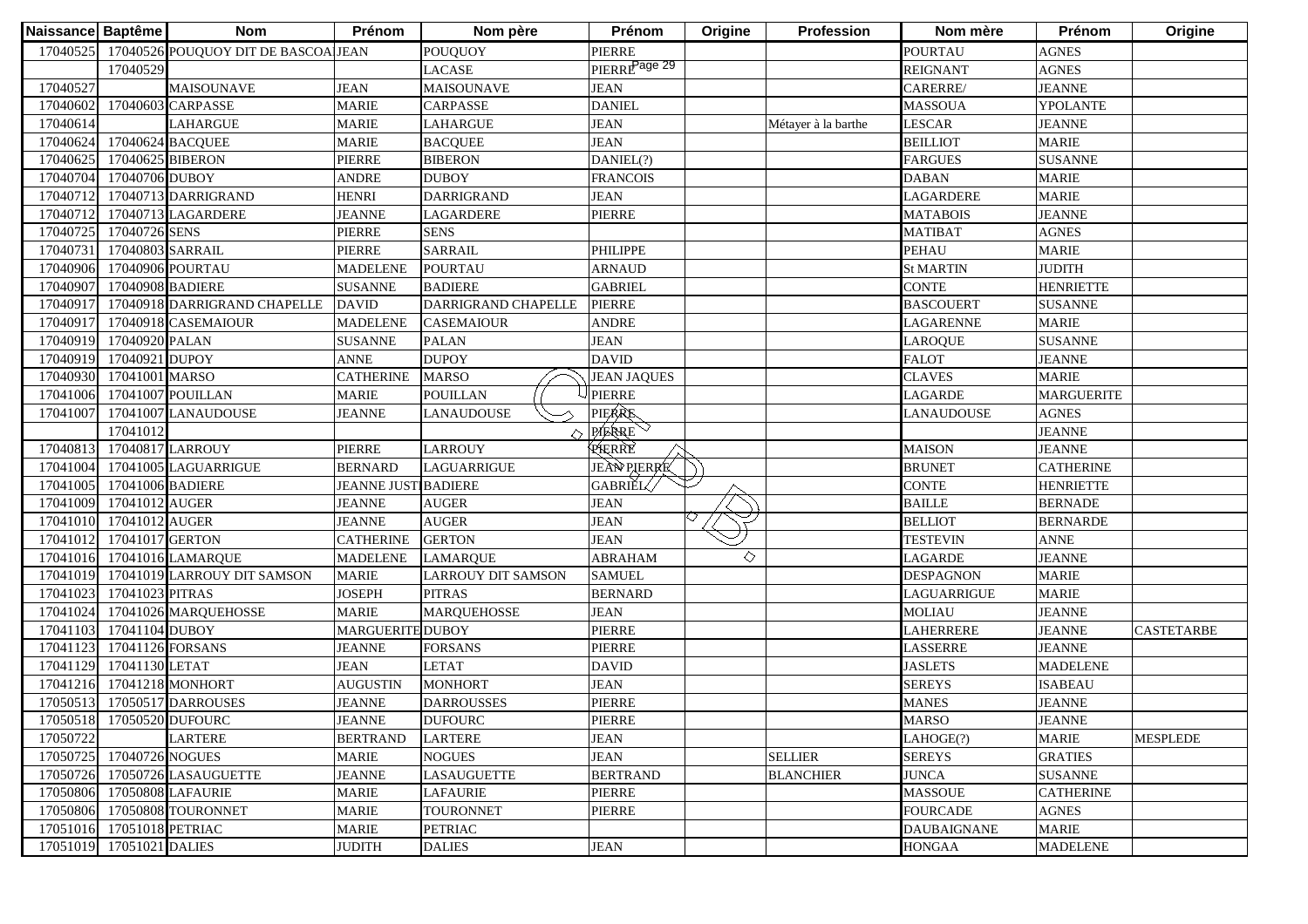| Naissance Baptême |                   | <b>Nom</b>                  | Prénom                     | Nom père                             | Prénom                    | Origine         | Profession        | Nom mère                      | Prénom             | Origine       |
|-------------------|-------------------|-----------------------------|----------------------------|--------------------------------------|---------------------------|-----------------|-------------------|-------------------------------|--------------------|---------------|
| 17051024          | 17051025 LESCAR   |                             | <b>JEAN</b>                | LESCAR                               | PAUL                      |                 |                   | <b>BARADAT</b>                | <b>MARIE</b>       |               |
| 17051028          |                   | 17051029 LAFARGUE           | <b>JEAN</b>                | LAFARGUE                             | PIERRE <sup>Page 30</sup> |                 |                   | <b>POYTIE</b>                 | <b>JEANNE</b>      |               |
| 17051107          | 17051108 LAPLACE  |                             | <b>AGNES</b>               | <b>LAPLACE</b>                       | <b>BERNARD</b>            |                 |                   | LABORTE OU LABARTBERTRANDE    |                    |               |
| 17051107          | 17051108 BASIN    |                             | <b>ABRAHAM</b>             | <b>BASIN</b>                         |                           |                 |                   | <b>LABORDE</b>                | <b>JEANNE</b>      |               |
| 17051110          | 17051110 SEREYS   |                             | <b>PIERRE</b>              | <b>SEREYS DIT LAMIC</b>              | PIERRE                    |                 |                   | <b>LALOUBERE</b>              | <b>JUDITH</b>      |               |
| 17051119          |                   | 17051122 LAFOURCADE         | <b>JEANNE</b>              | <b>LAFOURCADE</b>                    | JUDE?                     |                 |                   | <b>VIGNAU</b>                 | <b>DANITA</b>      |               |
| 17051122          | 17051123 BEILLIOT |                             | <b>JEAN</b>                | <b>BEILLOT</b>                       | <b>ISAAC</b>              |                 |                   | <b>MELION</b>                 | <b>SUSANNE</b>     |               |
| 17051122          |                   | FAGET                       | <b>JEANNE</b>              | <b>FAGET</b>                         | <b>JEAN PIERRE</b>        |                 | <b>MARCHAND</b>   | <b>BAURE</b>                  | <b>AGNES</b>       |               |
| 17051204          |                   | 17051206 LABOURDETTE        | <b>MARIE</b>               | <b>LABOURDETTE</b>                   | <b>NATHANAEL</b>          |                 |                   | <b>MINVIELLE</b>              | <b>CATHERINE</b>   |               |
| 17051208          | 17051211? BERGES  |                             | <b>CATHERINE</b>           | <b>BERGES</b>                        | JEAN                      |                 |                   | LAPASSE                       | <b>JEANNE</b>      |               |
| 17051214          |                   | 17051215 BALASQUE           | <b>JEANNE</b>              | <b>BALASQUE</b>                      | <b>JEAN</b>               |                 |                   | <b>LAPOUBLE</b>               | <b>JUDITH</b>      |               |
| 17051228          | 17051230 LAHITTE  |                             | <b>MARIE</b>               | <b>LAHITTE</b>                       |                           |                 | <b>AVOCAT</b>     | <b>LICHIGARAY</b>             | <b>BARTHELEMIE</b> |               |
| 17060104          | 17060105 RAMON    |                             | <b>JEAN BAPTISTRAMON</b>   |                                      | <b>JEAN PIERRE</b>        | <b>LESCAR</b>   |                   | <b>BERGES</b>                 | <b>JEANNE</b>      |               |
| 17060104          |                   | 17060106 LICHIGARAY         | <b>JEAN</b>                | <b>LICHIGARAY</b>                    | JACOB                     |                 |                   | <b>SERRE</b>                  | <b>MARIE</b>       |               |
| 17060107          |                   | 17060107 GUILHEMBRUN        | PIERRE                     | <b>GUILHEMBRUN</b>                   | <b>JEAN</b>               |                 |                   | <b>DARROUSES</b>              | <b>JEANNE</b>      |               |
| 1706011           | 17060113 LAPLACE  |                             | JEAN                       | LAPLACE                              | <b>JACQUES</b>            |                 |                   | <b>BASIN</b>                  | <b>MARIE</b>       |               |
| 1706011           |                   | 17060114 MARQUESE           | <b>MARIE</b>               | <b>MARQUESE</b>                      |                           |                 |                   | LAROUSSE                      | <b>MARIE</b>       |               |
| 17060114          |                   | <b>GACHET</b>               | <b>PIERRE</b>              | <b>GACHET</b>                        | <b>JACQUES</b>            |                 |                   | <b>SEREYS</b>                 | <b>MARTHE</b>      |               |
| 17060118          |                   | 17060119 BOISI BEAUSOLEIL   |                            | <b>JEAN BAPTIST BOISI BEAUSOLEIL</b> | <b>JEAN</b>               |                 |                   | <b>CARISTE</b>                | <b>TOINETTE</b>    |               |
| 17060206          |                   | <b>GENTIU</b>               | <b>JEAN</b>                | <b>GENTIU</b>                        | <b>PIERRE</b>             |                 |                   | <b>SAUDENX</b>                | <b>MARIE</b>       |               |
| 17060206          | 17060207 LUCAT    |                             | PIERRE                     | <b>LUCAT</b>                         | PIERRE                    |                 |                   | <b>LAGOUARDE</b>              | <b>MARIE</b>       |               |
| 17060212          | 17060213 NOGUES   |                             | <b>JEAN</b>                | <b>NOGUES</b>                        | ZACHARTE                  |                 |                   | <b>PIULET</b>                 | <b>JEANNE</b>      |               |
| 17060214          |                   | 17060216 MARQUEHOSSE        | <b>JEAN</b>                | <b>MARQUEHOSSE</b>                   | АФСОВ                     |                 |                   | <b>SEVIGNAC</b>               | <b>MARGUERITE</b>  |               |
| 17071229          | 17080105 SERRES   |                             | <b>ALEXANDRE</b> SERRES    |                                      | PIÈRRE                    | <b>ORTHEZ</b>   |                   | <b>LALOUBERE</b>              | <b>JUDITH</b>      |               |
| 17080103          | 17080103 BRUNET   |                             | <b>JEAN PIERRE BRUNET</b>  |                                      | <b>JEAN</b>               |                 | <b>MARCHAND</b>   | <b>FAGET</b>                  | <b>MARGUERITE</b>  |               |
| 17080109          | 17080110 LABAIG   |                             | <b>JEAN</b>                | <b>LABAIG</b>                        | <b>PIERRE</b>             |                 | <b>AVOCAT</b>     | <b>CONTE</b>                  | <b>CATHERINE</b>   |               |
| 17080119          |                   | 17080119 DARRIGRAND CASTERA | <b>CATHERINE</b>           | DARRIGRAND CASTERA                   | <b>ARNAUD</b>             |                 | <b>NOBLE</b>      | <b>LAPUYADE</b>               | <b>MARIE</b>       |               |
| 17080119          |                   | 17080120 FOURSANS           | <b>JEAN</b>                | <b>FOURSANS</b>                      | PIERRE                    |                 | <b>BLANCHIER</b>  | LASSERRE                      | <b>JEANNE</b>      |               |
| 17080122          | 17080123 PORTAU   |                             | <b>MARIE</b>               | <b>PORTAU</b>                        | <b>ARNAUD</b>             | ◇               | <b>MARCHAND</b>   | <b>St MARTIN</b>              | <b>JUDITH</b>      |               |
| 17080125          | 17080129 SAUTIER  |                             | PIERRE                     | <b>SAUTIER</b>                       | <b>JEAN</b>               |                 | <b>BRASSIER</b>   | <b>PES</b>                    | <b>MARIE</b>       |               |
| 17080130          | 17080131 DUPLAA   |                             | <b>DAVID</b>               | <b>DUPLAA</b>                        | <b>JEAN</b>               |                 | Maître serrurier  | <b>MASCARAS</b>               | <b>JEANNE</b>      | <b>ORTHEZ</b> |
| 17080204          |                   | 17080206 LAPLACE            | <b>PIERRE</b>              | LAPLACE DIT CASAUX                   | <b>BERNARD</b>            |                 |                   | LABARTHE                      | <b>BERTRANE</b>    |               |
| 17080207          | 17080208 LABASTE  |                             | <b>CATHERINE</b>           | <b>LABASTE</b>                       | <b>DAVID</b>              |                 | Maître chapelier  | PERGUILHEM                    | <b>JEANNE</b>      |               |
| 1708021           | 17080211 POEY     |                             | <b>CATHERINE</b>           | <b>POEY</b>                          | <b>ETIENNE</b>            |                 | <b>MARCHAND</b>   | LASSALLE TRES LAES MARGUERITE |                    |               |
| 1708021           | 17080214 FALOT    |                             | <b>BERNARD</b>             | <b>FALOT</b>                         | PIERRE                    |                 |                   | LASSALLE                      | <b>MARIE</b>       |               |
| 1708022           |                   | 17080222 HOURCADE           | PIERRE                     | <b>HOURCADE</b>                      | PIERRE                    |                 |                   | <b>SOUBIRAA</b>               | <b>JEANNE</b>      |               |
| 17080222          |                   | 17080224 LAMAISON           | <b>ANNE</b>                | <b>LAMAISON</b>                      | <b>JEAN</b>               |                 |                   | <b>PEIRET</b>                 | <b>JEANNE</b>      |               |
|                   |                   | 17080224 17080227 GARDERES  | <b>MARIE</b>               | <b>GARDERES</b>                      | <b>JEAN PIERRE</b>        |                 |                   | <b>LACROUX</b>                | <b>JEANNE</b>      |               |
| 17080227          |                   | 17080229 LALOUBERE          | <b>MARIE</b>               | <b>LALOUBERE</b>                     | PIERRE                    |                 |                   | <b>TESNIPEN?</b>              | <b>SUSANNE</b>     |               |
| 17080304          |                   | 17080304 LASSALLE           | <b>MAGDELAINE LASSALLE</b> |                                      | <b>ANTOINE</b>            | <b>LOUBIENG</b> | <b>NOBLE</b>      | PINBOU?                       | <b>JUDITH</b>      |               |
| 17080308          |                   | 17080308 BESSOUAT           | <b>JEANNE</b>              | <b>BESSOUAT</b>                      | <b>JEAN</b>               |                 |                   | <b>LABORDE</b>                | <b>SUSANNE</b>     |               |
| 17080309          | 17080311 GACHET   |                             | <b>MARIE</b>               | <b>GACHET</b>                        | <b>JACQUES</b>            |                 |                   | <b>SEREIS</b>                 | <b>MARTHE</b>      |               |
| 17080310          |                   | 17080312 LAFARGUE           | <b>JEAN</b>                | LAFARGUE                             | <b>JEAN</b>               | <b>ORTHEZ</b>   |                   | <b>LAVIGNE</b>                | <b>MARGUERITE</b>  | <b>ORTHEZ</b> |
| 17080313          |                   | 17080318 LANUSSE            | ANNE                       | LANUSSE                              | <b>JEAN</b>               |                 | Maître chirurgien | <b>DARQUISTADA</b>            | <b>MARIE</b>       |               |
| 17080317          |                   | 17080321 LARROQUE           | PIERRE                     | <b>LARROQUE</b>                      | <b>JEAN</b>               |                 |                   | LAMATABOUES?                  | <b>JEANNE</b>      |               |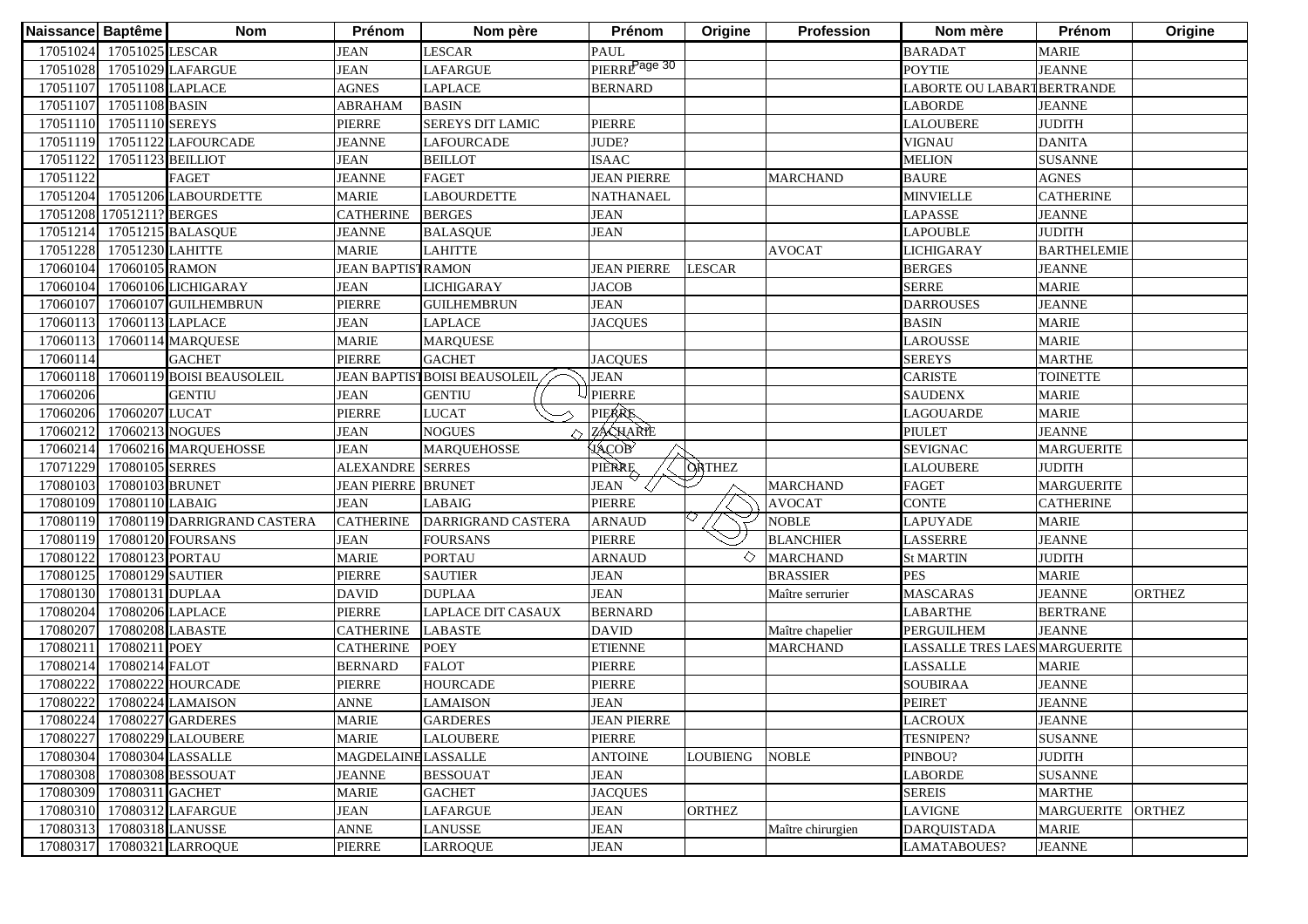| 17080319<br>17080320 PEYROT BILLERE<br>MARIE<br><b>SURBIELLE DITE DE PEYROPERE</b><br><b>MELION</b><br><b>MARIE</b><br>PIERRE <sup>Page 31</sup><br>1708032<br>PRATICIEN D'ORTHEZ PIULET<br>17080322 RIBEAUX<br><b>JEAN JACQUE RIBEAUX</b><br><b>CATHERINE</b><br>1708032<br>17080322 RIBEAUX<br><b>MARIE</b><br><b>RIBEAUX</b><br><b>PIERRE</b><br>PRATICIEN D'ORTHEZ PIULET<br><b>CATHERINE</b><br>17080325<br><b>PIERRE</b><br>17080325 PRINCE<br><b>CATHERINE</b><br><b>PRINCE</b><br><b>HOURNE</b><br><b>CATHERINE</b><br><b>BAREITS</b><br>17080330<br>17080409 BAREITS<br><b>JEAN</b><br><b>CRABOS</b><br><b>MARIE</b><br><b>ORTHEZ</b><br><b>CATHERINE</b><br><b>ORTHEZ</b><br><b>BLANCHIER</b><br>17080409<br>PIERRE<br><b>BLANCHIER</b><br><b>LACROIX</b><br><b>MARIE</b><br>17080410 LACOSTE<br><b>ARNAUD</b><br><b>LACOSTE</b><br>1708041<br>CASSOU<br><b>JEAN</b><br><b>LOMPRE</b><br><b>JEANNE</b><br><b>ORTHEZ</b><br>17080412 CASSOU<br><b>JEAN</b><br><b>ORTHEZ</b><br><b>BLANCHIER</b><br>17080413<br><b>SARA</b><br>17080415 BIBARON<br><b>MAGDELEINE BIBARON</b><br>DANIEL(?)<br><b>TANNEUR</b><br><b>TESTEVIN</b><br>17080414<br>17080416 PUYO<br><b>PUYO</b><br><b>PIERRE</b><br><b>BORIES</b><br><b>JEANNE</b><br><b>JEANNE</b><br><b>MARCHAND</b><br>17080417<br><b>PIERRE</b><br><b>DUBOY</b><br><b>JEANNE</b><br>17080418 LAFARGUE<br><b>ARNAUD</b><br><b>LAFARGUE</b><br><b>VIGNERON</b><br>1708041<br><b>DANIEL</b><br><b>CHENAUT</b><br><b>MARIE</b><br>17080419 LAHITTE<br><b>HENRY</b><br><b>LAHITTE</b><br><b>LABOUREUR</b><br>17080418<br>17080422 SEREIS<br><b>JACOB</b><br><b>BARTHELEMIE</b><br><b>MARIE</b><br><b>SEREIS</b><br>Métayer au Maiourau<br><b>BALASQUE</b><br>17080420<br><b>BORDENAVE</b><br><b>NOE</b><br><b>BIBARON</b><br><b>ANNE</b><br>17080422 BORDENAVE<br><b>MARIE</b><br><b>TISSERAN</b><br>17080423<br>17080426 DARRIGRAND<br><b>JEAN</b><br><b>DARRIGRAND</b><br><b>JEAN</b><br><b>CORROYEUR</b><br><b>PITRAS</b><br><b>SARA</b><br>17080429<br>PIERRE<br><b>VIDAL</b><br><b>MARIE</b><br>17080430 LICHIGARAY<br><b>JEAN</b><br>LICHIGARAY<br>DOCTEUR EN MEDEO<br>17080429<br><b>JEAN</b><br>PIERRE<br><b>DALIES</b><br><b>ANNE</b><br>17080502 FOURSANS<br><b>FOURSANS</b><br>17080505<br>17080506 LABORDETTE<br><b>LABORDETTE</b><br><b>VIGNERON</b><br><b>HOURTY</b><br>MAGDELEINE<br><b>JEANNE</b><br><b>JACQUES</b><br><b>ORTHEZ</b><br>17080510<br>17080513 EMERICOUSIN<br><b>JEAN</b><br><b>EMERICOUSIN</b><br><b>PIERRE</b><br><b>ORTHEZ</b><br>COUTELIER<br><b>MOULERES</b><br><b>JEANNE</b><br>1708052<br>17080523 LABARTHE<br>PIERRE<br>LABARTHE<br><b>JEAN</b><br><b>LAFARGUE</b><br><b>MARIE</b><br>Métayer à la barthe<br>MARQUIS TOURENION<br><b>JOSEPH</b><br><b>MARIE</b><br>1708052:<br>PAUL<br><b>CAMBOT</b><br>17080526 MARQUIS TOURENION<br>Maître tailleur<br>PIERRE<br>17080525<br>17080527 LOUSTAUGROS<br><b>JEANNE</b><br><b>DARETE</b><br><b>CATHERINE</b><br>LOUSTAUGROS<br>PAUL<br>17080526<br><b>LICHIGARAY</b><br>17080528 BASSALLE LAHITTE<br><b>JEANNE</b><br><b>BASSALLE LAHITTE</b><br><b>ORTHEZ</b><br><b>NOBLE</b><br><b>BARTHELEMIE ORTHEZ</b><br>$\curvearrowright$<br>17080529<br>17080531 MENIQUE VANISSE?<br><b>MARIE</b><br><b>BLANCHET</b><br><b>MARIE</b><br>MENIQUE VANISSE?<br>MARTIN<br>17080529<br><b>CAMU</b><br><b>PEIRET</b><br><b>SUSANNE</b><br>17080531 CAMU<br><b>ESTIENNE</b><br>PIERRE<br>17080608<br>17080610 LAPUYADE<br><b>LAPUYADE</b><br>Conseiller de guerre, capitFORCADE<br><b>MARTHE</b><br><b>MARIE</b><br>ORTHEZ<br><b>ORTHEZ</b><br><b>BEULAC</b><br><b>PIERRE</b><br><b>MARIE</b><br>17080608<br>17080611 BEULAC<br><b>MARIE</b><br><b>CHENAUT</b><br><b>ORTHEX</b><br>MARGUERITE PEIRONNET<br>17080615<br>17080616 PEIRONNET<br><b>MATHIEU</b><br><b>TISSERAN</b><br>LANUSSE?<br><b>SUSANNE</b><br><b>ORTHEZ</b><br><b>VIGNAU</b><br>17080624<br>17080625 LAGARDERE<br><b>MARIE</b><br><b>LAGARDERE</b><br><b>JUDEON</b><br><b>TABITA</b><br>1708062<br><b>JEAN</b><br>◇<br><b>DUHAU</b><br><b>JEANNE</b><br><b>GOUZE</b><br>17080701 PEDEPRAT<br><b>JEANNE</b><br>PEDEPRAT<br>Maître cordonnier<br>17080628<br><b>JEAN</b><br><b>ROGER</b><br><b>ANNE</b><br>17080701 St GERONS<br><b>MARIE</b><br><b>St GERONS</b><br>17080629<br><b>LICHIGARAY</b><br><b>THOMAS</b><br><b>LABORDE</b><br><b>AGNES</b><br>17080630 LICHIGARAY<br>PAUL<br>Avocat à la cour<br><b>LOUBIENG</b><br>17080701<br><b>THIMOTHEE</b><br><b>REGENT D'ORTHEZ</b><br><b>JEANNE</b><br>17080703 BOULAN<br><b>JEANNE</b><br><b>BOULAN</b><br><b>Ste CLUQUE</b><br>17080712<br>17080713 LABORDE<br>LABORDE<br><b>ISAAC</b><br>MARCHAND CORROY MOULIAA<br><b>JEANNE</b><br>PAUL<br>17080714<br><b>MARIE</b><br><b>BERNARD</b><br><b>VIGNERON</b><br><b>DARTAIGNA</b><br><b>JEANNE</b><br>17080715 DARRIUS<br><b>DARRIUS</b><br>17080716<br>ORTHEZ<br>17080717 LESTE<br><b>MARIE</b><br>LESTE<br><b>PAUL</b><br><b>ORTHEZ</b><br><b>RACHEL</b><br>Maître tailleur<br><b>CASTETS</b><br><b>PLANTE</b><br>1708071<br>17080719 PLANTE<br><b>JEAN</b><br><b>DANIEL</b><br><b>VIGNERON</b><br><b>TESTEVIN</b><br><b>ANNE</b><br>17080718<br>17080719 LABORDETTE<br><b>CATHERINE</b><br><b>NATHANAEL</b><br><b>ORTHEZ</b><br><b>MENVIELLE</b><br><b>CATHERINE</b><br><b>ORTHEZ</b><br><b>LABORDETTE</b><br>17080722 17080722 CASAMAIOR<br><b>ANDRE</b><br><b>CASAMAIOR</b><br><b>JEAN</b><br><b>JANTIN</b><br><b>CATHERINE</b><br><b>BONNUT</b><br><b>DANIEL</b><br><b>ORTHEZ</b><br>CASSE<br><b>MARIE</b><br>17080724<br>17080729 CAPDEVIELLE<br><b>MARIE</b><br><b>CAPDEVIELLE</b><br><b>ORTHEZ</b><br>17080725<br>PIERRE<br><b>JEANNE</b><br>17080725 DARRIMONT<br>PIERRE<br><b>DARRIMONT</b><br>ORTHEZ<br><b>TANNEUR</b><br><b>BORDENAVE</b><br><b>ORTHEZ</b><br>17080802 MICOULAN<br>VALET DE Mr Marchete PEIRET | Naissance Baptême | <b>Nom</b> | Prénom      | Nom père        | Prénom      | Origine | <b>Profession</b> | Nom mère | Prénom       | Origine |
|-----------------------------------------------------------------------------------------------------------------------------------------------------------------------------------------------------------------------------------------------------------------------------------------------------------------------------------------------------------------------------------------------------------------------------------------------------------------------------------------------------------------------------------------------------------------------------------------------------------------------------------------------------------------------------------------------------------------------------------------------------------------------------------------------------------------------------------------------------------------------------------------------------------------------------------------------------------------------------------------------------------------------------------------------------------------------------------------------------------------------------------------------------------------------------------------------------------------------------------------------------------------------------------------------------------------------------------------------------------------------------------------------------------------------------------------------------------------------------------------------------------------------------------------------------------------------------------------------------------------------------------------------------------------------------------------------------------------------------------------------------------------------------------------------------------------------------------------------------------------------------------------------------------------------------------------------------------------------------------------------------------------------------------------------------------------------------------------------------------------------------------------------------------------------------------------------------------------------------------------------------------------------------------------------------------------------------------------------------------------------------------------------------------------------------------------------------------------------------------------------------------------------------------------------------------------------------------------------------------------------------------------------------------------------------------------------------------------------------------------------------------------------------------------------------------------------------------------------------------------------------------------------------------------------------------------------------------------------------------------------------------------------------------------------------------------------------------------------------------------------------------------------------------------------------------------------------------------------------------------------------------------------------------------------------------------------------------------------------------------------------------------------------------------------------------------------------------------------------------------------------------------------------------------------------------------------------------------------------------------------------------------------------------------------------------------------------------------------------------------------------------------------------------------------------------------------------------------------------------------------------------------------------------------------------------------------------------------------------------------------------------------------------------------------------------------------------------------------------------------------------------------------------------------------------------------------------------------------------------------------------------------------------------------------------------------------------------------------------------------------------------------------------------------------------------------------------------------------------------------------------------------------------------------------------------------------------------------------------------------------------------------------------------------------------------------------------------------------------------------------------------------------------------------------------------------------------------------------------------------------------------------------------------------------------------------------------------------------------------------------------------------------------------------------------------------------------------------------------------------------------------------------------------------------------------------------------------------------------------------------------------------------------------------------------------------------------------------------------------------------------------------------------------------------------------------------------------------------------------------------------------------------------------------------------------------------------------------------------------------------------------------------------------------------------------------------------------------------------------------------------------------------------------------------------------------------|-------------------|------------|-------------|-----------------|-------------|---------|-------------------|----------|--------------|---------|
|                                                                                                                                                                                                                                                                                                                                                                                                                                                                                                                                                                                                                                                                                                                                                                                                                                                                                                                                                                                                                                                                                                                                                                                                                                                                                                                                                                                                                                                                                                                                                                                                                                                                                                                                                                                                                                                                                                                                                                                                                                                                                                                                                                                                                                                                                                                                                                                                                                                                                                                                                                                                                                                                                                                                                                                                                                                                                                                                                                                                                                                                                                                                                                                                                                                                                                                                                                                                                                                                                                                                                                                                                                                                                                                                                                                                                                                                                                                                                                                                                                                                                                                                                                                                                                                                                                                                                                                                                                                                                                                                                                                                                                                                                                                                                                                                                                                                                                                                                                                                                                                                                                                                                                                                                                                                                                                                                                                                                                                                                                                                                                                                                                                                                                                                                                                                                       |                   |            |             |                 |             |         |                   |          |              |         |
|                                                                                                                                                                                                                                                                                                                                                                                                                                                                                                                                                                                                                                                                                                                                                                                                                                                                                                                                                                                                                                                                                                                                                                                                                                                                                                                                                                                                                                                                                                                                                                                                                                                                                                                                                                                                                                                                                                                                                                                                                                                                                                                                                                                                                                                                                                                                                                                                                                                                                                                                                                                                                                                                                                                                                                                                                                                                                                                                                                                                                                                                                                                                                                                                                                                                                                                                                                                                                                                                                                                                                                                                                                                                                                                                                                                                                                                                                                                                                                                                                                                                                                                                                                                                                                                                                                                                                                                                                                                                                                                                                                                                                                                                                                                                                                                                                                                                                                                                                                                                                                                                                                                                                                                                                                                                                                                                                                                                                                                                                                                                                                                                                                                                                                                                                                                                                       |                   |            |             |                 |             |         |                   |          |              |         |
|                                                                                                                                                                                                                                                                                                                                                                                                                                                                                                                                                                                                                                                                                                                                                                                                                                                                                                                                                                                                                                                                                                                                                                                                                                                                                                                                                                                                                                                                                                                                                                                                                                                                                                                                                                                                                                                                                                                                                                                                                                                                                                                                                                                                                                                                                                                                                                                                                                                                                                                                                                                                                                                                                                                                                                                                                                                                                                                                                                                                                                                                                                                                                                                                                                                                                                                                                                                                                                                                                                                                                                                                                                                                                                                                                                                                                                                                                                                                                                                                                                                                                                                                                                                                                                                                                                                                                                                                                                                                                                                                                                                                                                                                                                                                                                                                                                                                                                                                                                                                                                                                                                                                                                                                                                                                                                                                                                                                                                                                                                                                                                                                                                                                                                                                                                                                                       |                   |            |             |                 |             |         |                   |          |              |         |
|                                                                                                                                                                                                                                                                                                                                                                                                                                                                                                                                                                                                                                                                                                                                                                                                                                                                                                                                                                                                                                                                                                                                                                                                                                                                                                                                                                                                                                                                                                                                                                                                                                                                                                                                                                                                                                                                                                                                                                                                                                                                                                                                                                                                                                                                                                                                                                                                                                                                                                                                                                                                                                                                                                                                                                                                                                                                                                                                                                                                                                                                                                                                                                                                                                                                                                                                                                                                                                                                                                                                                                                                                                                                                                                                                                                                                                                                                                                                                                                                                                                                                                                                                                                                                                                                                                                                                                                                                                                                                                                                                                                                                                                                                                                                                                                                                                                                                                                                                                                                                                                                                                                                                                                                                                                                                                                                                                                                                                                                                                                                                                                                                                                                                                                                                                                                                       |                   |            |             |                 |             |         |                   |          |              |         |
|                                                                                                                                                                                                                                                                                                                                                                                                                                                                                                                                                                                                                                                                                                                                                                                                                                                                                                                                                                                                                                                                                                                                                                                                                                                                                                                                                                                                                                                                                                                                                                                                                                                                                                                                                                                                                                                                                                                                                                                                                                                                                                                                                                                                                                                                                                                                                                                                                                                                                                                                                                                                                                                                                                                                                                                                                                                                                                                                                                                                                                                                                                                                                                                                                                                                                                                                                                                                                                                                                                                                                                                                                                                                                                                                                                                                                                                                                                                                                                                                                                                                                                                                                                                                                                                                                                                                                                                                                                                                                                                                                                                                                                                                                                                                                                                                                                                                                                                                                                                                                                                                                                                                                                                                                                                                                                                                                                                                                                                                                                                                                                                                                                                                                                                                                                                                                       |                   |            |             |                 |             |         |                   |          |              |         |
|                                                                                                                                                                                                                                                                                                                                                                                                                                                                                                                                                                                                                                                                                                                                                                                                                                                                                                                                                                                                                                                                                                                                                                                                                                                                                                                                                                                                                                                                                                                                                                                                                                                                                                                                                                                                                                                                                                                                                                                                                                                                                                                                                                                                                                                                                                                                                                                                                                                                                                                                                                                                                                                                                                                                                                                                                                                                                                                                                                                                                                                                                                                                                                                                                                                                                                                                                                                                                                                                                                                                                                                                                                                                                                                                                                                                                                                                                                                                                                                                                                                                                                                                                                                                                                                                                                                                                                                                                                                                                                                                                                                                                                                                                                                                                                                                                                                                                                                                                                                                                                                                                                                                                                                                                                                                                                                                                                                                                                                                                                                                                                                                                                                                                                                                                                                                                       |                   |            |             |                 |             |         |                   |          |              |         |
|                                                                                                                                                                                                                                                                                                                                                                                                                                                                                                                                                                                                                                                                                                                                                                                                                                                                                                                                                                                                                                                                                                                                                                                                                                                                                                                                                                                                                                                                                                                                                                                                                                                                                                                                                                                                                                                                                                                                                                                                                                                                                                                                                                                                                                                                                                                                                                                                                                                                                                                                                                                                                                                                                                                                                                                                                                                                                                                                                                                                                                                                                                                                                                                                                                                                                                                                                                                                                                                                                                                                                                                                                                                                                                                                                                                                                                                                                                                                                                                                                                                                                                                                                                                                                                                                                                                                                                                                                                                                                                                                                                                                                                                                                                                                                                                                                                                                                                                                                                                                                                                                                                                                                                                                                                                                                                                                                                                                                                                                                                                                                                                                                                                                                                                                                                                                                       |                   |            |             |                 |             |         |                   |          |              |         |
|                                                                                                                                                                                                                                                                                                                                                                                                                                                                                                                                                                                                                                                                                                                                                                                                                                                                                                                                                                                                                                                                                                                                                                                                                                                                                                                                                                                                                                                                                                                                                                                                                                                                                                                                                                                                                                                                                                                                                                                                                                                                                                                                                                                                                                                                                                                                                                                                                                                                                                                                                                                                                                                                                                                                                                                                                                                                                                                                                                                                                                                                                                                                                                                                                                                                                                                                                                                                                                                                                                                                                                                                                                                                                                                                                                                                                                                                                                                                                                                                                                                                                                                                                                                                                                                                                                                                                                                                                                                                                                                                                                                                                                                                                                                                                                                                                                                                                                                                                                                                                                                                                                                                                                                                                                                                                                                                                                                                                                                                                                                                                                                                                                                                                                                                                                                                                       |                   |            |             |                 |             |         |                   |          |              |         |
|                                                                                                                                                                                                                                                                                                                                                                                                                                                                                                                                                                                                                                                                                                                                                                                                                                                                                                                                                                                                                                                                                                                                                                                                                                                                                                                                                                                                                                                                                                                                                                                                                                                                                                                                                                                                                                                                                                                                                                                                                                                                                                                                                                                                                                                                                                                                                                                                                                                                                                                                                                                                                                                                                                                                                                                                                                                                                                                                                                                                                                                                                                                                                                                                                                                                                                                                                                                                                                                                                                                                                                                                                                                                                                                                                                                                                                                                                                                                                                                                                                                                                                                                                                                                                                                                                                                                                                                                                                                                                                                                                                                                                                                                                                                                                                                                                                                                                                                                                                                                                                                                                                                                                                                                                                                                                                                                                                                                                                                                                                                                                                                                                                                                                                                                                                                                                       |                   |            |             |                 |             |         |                   |          |              |         |
|                                                                                                                                                                                                                                                                                                                                                                                                                                                                                                                                                                                                                                                                                                                                                                                                                                                                                                                                                                                                                                                                                                                                                                                                                                                                                                                                                                                                                                                                                                                                                                                                                                                                                                                                                                                                                                                                                                                                                                                                                                                                                                                                                                                                                                                                                                                                                                                                                                                                                                                                                                                                                                                                                                                                                                                                                                                                                                                                                                                                                                                                                                                                                                                                                                                                                                                                                                                                                                                                                                                                                                                                                                                                                                                                                                                                                                                                                                                                                                                                                                                                                                                                                                                                                                                                                                                                                                                                                                                                                                                                                                                                                                                                                                                                                                                                                                                                                                                                                                                                                                                                                                                                                                                                                                                                                                                                                                                                                                                                                                                                                                                                                                                                                                                                                                                                                       |                   |            |             |                 |             |         |                   |          |              |         |
|                                                                                                                                                                                                                                                                                                                                                                                                                                                                                                                                                                                                                                                                                                                                                                                                                                                                                                                                                                                                                                                                                                                                                                                                                                                                                                                                                                                                                                                                                                                                                                                                                                                                                                                                                                                                                                                                                                                                                                                                                                                                                                                                                                                                                                                                                                                                                                                                                                                                                                                                                                                                                                                                                                                                                                                                                                                                                                                                                                                                                                                                                                                                                                                                                                                                                                                                                                                                                                                                                                                                                                                                                                                                                                                                                                                                                                                                                                                                                                                                                                                                                                                                                                                                                                                                                                                                                                                                                                                                                                                                                                                                                                                                                                                                                                                                                                                                                                                                                                                                                                                                                                                                                                                                                                                                                                                                                                                                                                                                                                                                                                                                                                                                                                                                                                                                                       |                   |            |             |                 |             |         |                   |          |              |         |
|                                                                                                                                                                                                                                                                                                                                                                                                                                                                                                                                                                                                                                                                                                                                                                                                                                                                                                                                                                                                                                                                                                                                                                                                                                                                                                                                                                                                                                                                                                                                                                                                                                                                                                                                                                                                                                                                                                                                                                                                                                                                                                                                                                                                                                                                                                                                                                                                                                                                                                                                                                                                                                                                                                                                                                                                                                                                                                                                                                                                                                                                                                                                                                                                                                                                                                                                                                                                                                                                                                                                                                                                                                                                                                                                                                                                                                                                                                                                                                                                                                                                                                                                                                                                                                                                                                                                                                                                                                                                                                                                                                                                                                                                                                                                                                                                                                                                                                                                                                                                                                                                                                                                                                                                                                                                                                                                                                                                                                                                                                                                                                                                                                                                                                                                                                                                                       |                   |            |             |                 |             |         |                   |          |              |         |
|                                                                                                                                                                                                                                                                                                                                                                                                                                                                                                                                                                                                                                                                                                                                                                                                                                                                                                                                                                                                                                                                                                                                                                                                                                                                                                                                                                                                                                                                                                                                                                                                                                                                                                                                                                                                                                                                                                                                                                                                                                                                                                                                                                                                                                                                                                                                                                                                                                                                                                                                                                                                                                                                                                                                                                                                                                                                                                                                                                                                                                                                                                                                                                                                                                                                                                                                                                                                                                                                                                                                                                                                                                                                                                                                                                                                                                                                                                                                                                                                                                                                                                                                                                                                                                                                                                                                                                                                                                                                                                                                                                                                                                                                                                                                                                                                                                                                                                                                                                                                                                                                                                                                                                                                                                                                                                                                                                                                                                                                                                                                                                                                                                                                                                                                                                                                                       |                   |            |             |                 |             |         |                   |          |              |         |
|                                                                                                                                                                                                                                                                                                                                                                                                                                                                                                                                                                                                                                                                                                                                                                                                                                                                                                                                                                                                                                                                                                                                                                                                                                                                                                                                                                                                                                                                                                                                                                                                                                                                                                                                                                                                                                                                                                                                                                                                                                                                                                                                                                                                                                                                                                                                                                                                                                                                                                                                                                                                                                                                                                                                                                                                                                                                                                                                                                                                                                                                                                                                                                                                                                                                                                                                                                                                                                                                                                                                                                                                                                                                                                                                                                                                                                                                                                                                                                                                                                                                                                                                                                                                                                                                                                                                                                                                                                                                                                                                                                                                                                                                                                                                                                                                                                                                                                                                                                                                                                                                                                                                                                                                                                                                                                                                                                                                                                                                                                                                                                                                                                                                                                                                                                                                                       |                   |            |             |                 |             |         |                   |          |              |         |
|                                                                                                                                                                                                                                                                                                                                                                                                                                                                                                                                                                                                                                                                                                                                                                                                                                                                                                                                                                                                                                                                                                                                                                                                                                                                                                                                                                                                                                                                                                                                                                                                                                                                                                                                                                                                                                                                                                                                                                                                                                                                                                                                                                                                                                                                                                                                                                                                                                                                                                                                                                                                                                                                                                                                                                                                                                                                                                                                                                                                                                                                                                                                                                                                                                                                                                                                                                                                                                                                                                                                                                                                                                                                                                                                                                                                                                                                                                                                                                                                                                                                                                                                                                                                                                                                                                                                                                                                                                                                                                                                                                                                                                                                                                                                                                                                                                                                                                                                                                                                                                                                                                                                                                                                                                                                                                                                                                                                                                                                                                                                                                                                                                                                                                                                                                                                                       |                   |            |             |                 |             |         |                   |          |              |         |
|                                                                                                                                                                                                                                                                                                                                                                                                                                                                                                                                                                                                                                                                                                                                                                                                                                                                                                                                                                                                                                                                                                                                                                                                                                                                                                                                                                                                                                                                                                                                                                                                                                                                                                                                                                                                                                                                                                                                                                                                                                                                                                                                                                                                                                                                                                                                                                                                                                                                                                                                                                                                                                                                                                                                                                                                                                                                                                                                                                                                                                                                                                                                                                                                                                                                                                                                                                                                                                                                                                                                                                                                                                                                                                                                                                                                                                                                                                                                                                                                                                                                                                                                                                                                                                                                                                                                                                                                                                                                                                                                                                                                                                                                                                                                                                                                                                                                                                                                                                                                                                                                                                                                                                                                                                                                                                                                                                                                                                                                                                                                                                                                                                                                                                                                                                                                                       |                   |            |             |                 |             |         |                   |          |              |         |
|                                                                                                                                                                                                                                                                                                                                                                                                                                                                                                                                                                                                                                                                                                                                                                                                                                                                                                                                                                                                                                                                                                                                                                                                                                                                                                                                                                                                                                                                                                                                                                                                                                                                                                                                                                                                                                                                                                                                                                                                                                                                                                                                                                                                                                                                                                                                                                                                                                                                                                                                                                                                                                                                                                                                                                                                                                                                                                                                                                                                                                                                                                                                                                                                                                                                                                                                                                                                                                                                                                                                                                                                                                                                                                                                                                                                                                                                                                                                                                                                                                                                                                                                                                                                                                                                                                                                                                                                                                                                                                                                                                                                                                                                                                                                                                                                                                                                                                                                                                                                                                                                                                                                                                                                                                                                                                                                                                                                                                                                                                                                                                                                                                                                                                                                                                                                                       |                   |            |             |                 |             |         |                   |          |              |         |
|                                                                                                                                                                                                                                                                                                                                                                                                                                                                                                                                                                                                                                                                                                                                                                                                                                                                                                                                                                                                                                                                                                                                                                                                                                                                                                                                                                                                                                                                                                                                                                                                                                                                                                                                                                                                                                                                                                                                                                                                                                                                                                                                                                                                                                                                                                                                                                                                                                                                                                                                                                                                                                                                                                                                                                                                                                                                                                                                                                                                                                                                                                                                                                                                                                                                                                                                                                                                                                                                                                                                                                                                                                                                                                                                                                                                                                                                                                                                                                                                                                                                                                                                                                                                                                                                                                                                                                                                                                                                                                                                                                                                                                                                                                                                                                                                                                                                                                                                                                                                                                                                                                                                                                                                                                                                                                                                                                                                                                                                                                                                                                                                                                                                                                                                                                                                                       |                   |            |             |                 |             |         |                   |          |              |         |
|                                                                                                                                                                                                                                                                                                                                                                                                                                                                                                                                                                                                                                                                                                                                                                                                                                                                                                                                                                                                                                                                                                                                                                                                                                                                                                                                                                                                                                                                                                                                                                                                                                                                                                                                                                                                                                                                                                                                                                                                                                                                                                                                                                                                                                                                                                                                                                                                                                                                                                                                                                                                                                                                                                                                                                                                                                                                                                                                                                                                                                                                                                                                                                                                                                                                                                                                                                                                                                                                                                                                                                                                                                                                                                                                                                                                                                                                                                                                                                                                                                                                                                                                                                                                                                                                                                                                                                                                                                                                                                                                                                                                                                                                                                                                                                                                                                                                                                                                                                                                                                                                                                                                                                                                                                                                                                                                                                                                                                                                                                                                                                                                                                                                                                                                                                                                                       |                   |            |             |                 |             |         |                   |          |              |         |
|                                                                                                                                                                                                                                                                                                                                                                                                                                                                                                                                                                                                                                                                                                                                                                                                                                                                                                                                                                                                                                                                                                                                                                                                                                                                                                                                                                                                                                                                                                                                                                                                                                                                                                                                                                                                                                                                                                                                                                                                                                                                                                                                                                                                                                                                                                                                                                                                                                                                                                                                                                                                                                                                                                                                                                                                                                                                                                                                                                                                                                                                                                                                                                                                                                                                                                                                                                                                                                                                                                                                                                                                                                                                                                                                                                                                                                                                                                                                                                                                                                                                                                                                                                                                                                                                                                                                                                                                                                                                                                                                                                                                                                                                                                                                                                                                                                                                                                                                                                                                                                                                                                                                                                                                                                                                                                                                                                                                                                                                                                                                                                                                                                                                                                                                                                                                                       |                   |            |             |                 |             |         |                   |          |              |         |
|                                                                                                                                                                                                                                                                                                                                                                                                                                                                                                                                                                                                                                                                                                                                                                                                                                                                                                                                                                                                                                                                                                                                                                                                                                                                                                                                                                                                                                                                                                                                                                                                                                                                                                                                                                                                                                                                                                                                                                                                                                                                                                                                                                                                                                                                                                                                                                                                                                                                                                                                                                                                                                                                                                                                                                                                                                                                                                                                                                                                                                                                                                                                                                                                                                                                                                                                                                                                                                                                                                                                                                                                                                                                                                                                                                                                                                                                                                                                                                                                                                                                                                                                                                                                                                                                                                                                                                                                                                                                                                                                                                                                                                                                                                                                                                                                                                                                                                                                                                                                                                                                                                                                                                                                                                                                                                                                                                                                                                                                                                                                                                                                                                                                                                                                                                                                                       |                   |            |             |                 |             |         |                   |          |              |         |
|                                                                                                                                                                                                                                                                                                                                                                                                                                                                                                                                                                                                                                                                                                                                                                                                                                                                                                                                                                                                                                                                                                                                                                                                                                                                                                                                                                                                                                                                                                                                                                                                                                                                                                                                                                                                                                                                                                                                                                                                                                                                                                                                                                                                                                                                                                                                                                                                                                                                                                                                                                                                                                                                                                                                                                                                                                                                                                                                                                                                                                                                                                                                                                                                                                                                                                                                                                                                                                                                                                                                                                                                                                                                                                                                                                                                                                                                                                                                                                                                                                                                                                                                                                                                                                                                                                                                                                                                                                                                                                                                                                                                                                                                                                                                                                                                                                                                                                                                                                                                                                                                                                                                                                                                                                                                                                                                                                                                                                                                                                                                                                                                                                                                                                                                                                                                                       |                   |            |             |                 |             |         |                   |          |              |         |
|                                                                                                                                                                                                                                                                                                                                                                                                                                                                                                                                                                                                                                                                                                                                                                                                                                                                                                                                                                                                                                                                                                                                                                                                                                                                                                                                                                                                                                                                                                                                                                                                                                                                                                                                                                                                                                                                                                                                                                                                                                                                                                                                                                                                                                                                                                                                                                                                                                                                                                                                                                                                                                                                                                                                                                                                                                                                                                                                                                                                                                                                                                                                                                                                                                                                                                                                                                                                                                                                                                                                                                                                                                                                                                                                                                                                                                                                                                                                                                                                                                                                                                                                                                                                                                                                                                                                                                                                                                                                                                                                                                                                                                                                                                                                                                                                                                                                                                                                                                                                                                                                                                                                                                                                                                                                                                                                                                                                                                                                                                                                                                                                                                                                                                                                                                                                                       |                   |            |             |                 |             |         |                   |          |              |         |
|                                                                                                                                                                                                                                                                                                                                                                                                                                                                                                                                                                                                                                                                                                                                                                                                                                                                                                                                                                                                                                                                                                                                                                                                                                                                                                                                                                                                                                                                                                                                                                                                                                                                                                                                                                                                                                                                                                                                                                                                                                                                                                                                                                                                                                                                                                                                                                                                                                                                                                                                                                                                                                                                                                                                                                                                                                                                                                                                                                                                                                                                                                                                                                                                                                                                                                                                                                                                                                                                                                                                                                                                                                                                                                                                                                                                                                                                                                                                                                                                                                                                                                                                                                                                                                                                                                                                                                                                                                                                                                                                                                                                                                                                                                                                                                                                                                                                                                                                                                                                                                                                                                                                                                                                                                                                                                                                                                                                                                                                                                                                                                                                                                                                                                                                                                                                                       |                   |            |             |                 |             |         |                   |          |              |         |
|                                                                                                                                                                                                                                                                                                                                                                                                                                                                                                                                                                                                                                                                                                                                                                                                                                                                                                                                                                                                                                                                                                                                                                                                                                                                                                                                                                                                                                                                                                                                                                                                                                                                                                                                                                                                                                                                                                                                                                                                                                                                                                                                                                                                                                                                                                                                                                                                                                                                                                                                                                                                                                                                                                                                                                                                                                                                                                                                                                                                                                                                                                                                                                                                                                                                                                                                                                                                                                                                                                                                                                                                                                                                                                                                                                                                                                                                                                                                                                                                                                                                                                                                                                                                                                                                                                                                                                                                                                                                                                                                                                                                                                                                                                                                                                                                                                                                                                                                                                                                                                                                                                                                                                                                                                                                                                                                                                                                                                                                                                                                                                                                                                                                                                                                                                                                                       |                   |            |             |                 |             |         |                   |          |              |         |
|                                                                                                                                                                                                                                                                                                                                                                                                                                                                                                                                                                                                                                                                                                                                                                                                                                                                                                                                                                                                                                                                                                                                                                                                                                                                                                                                                                                                                                                                                                                                                                                                                                                                                                                                                                                                                                                                                                                                                                                                                                                                                                                                                                                                                                                                                                                                                                                                                                                                                                                                                                                                                                                                                                                                                                                                                                                                                                                                                                                                                                                                                                                                                                                                                                                                                                                                                                                                                                                                                                                                                                                                                                                                                                                                                                                                                                                                                                                                                                                                                                                                                                                                                                                                                                                                                                                                                                                                                                                                                                                                                                                                                                                                                                                                                                                                                                                                                                                                                                                                                                                                                                                                                                                                                                                                                                                                                                                                                                                                                                                                                                                                                                                                                                                                                                                                                       |                   |            |             |                 |             |         |                   |          |              |         |
|                                                                                                                                                                                                                                                                                                                                                                                                                                                                                                                                                                                                                                                                                                                                                                                                                                                                                                                                                                                                                                                                                                                                                                                                                                                                                                                                                                                                                                                                                                                                                                                                                                                                                                                                                                                                                                                                                                                                                                                                                                                                                                                                                                                                                                                                                                                                                                                                                                                                                                                                                                                                                                                                                                                                                                                                                                                                                                                                                                                                                                                                                                                                                                                                                                                                                                                                                                                                                                                                                                                                                                                                                                                                                                                                                                                                                                                                                                                                                                                                                                                                                                                                                                                                                                                                                                                                                                                                                                                                                                                                                                                                                                                                                                                                                                                                                                                                                                                                                                                                                                                                                                                                                                                                                                                                                                                                                                                                                                                                                                                                                                                                                                                                                                                                                                                                                       |                   |            |             |                 |             |         |                   |          |              |         |
|                                                                                                                                                                                                                                                                                                                                                                                                                                                                                                                                                                                                                                                                                                                                                                                                                                                                                                                                                                                                                                                                                                                                                                                                                                                                                                                                                                                                                                                                                                                                                                                                                                                                                                                                                                                                                                                                                                                                                                                                                                                                                                                                                                                                                                                                                                                                                                                                                                                                                                                                                                                                                                                                                                                                                                                                                                                                                                                                                                                                                                                                                                                                                                                                                                                                                                                                                                                                                                                                                                                                                                                                                                                                                                                                                                                                                                                                                                                                                                                                                                                                                                                                                                                                                                                                                                                                                                                                                                                                                                                                                                                                                                                                                                                                                                                                                                                                                                                                                                                                                                                                                                                                                                                                                                                                                                                                                                                                                                                                                                                                                                                                                                                                                                                                                                                                                       |                   |            |             |                 |             |         |                   |          |              |         |
|                                                                                                                                                                                                                                                                                                                                                                                                                                                                                                                                                                                                                                                                                                                                                                                                                                                                                                                                                                                                                                                                                                                                                                                                                                                                                                                                                                                                                                                                                                                                                                                                                                                                                                                                                                                                                                                                                                                                                                                                                                                                                                                                                                                                                                                                                                                                                                                                                                                                                                                                                                                                                                                                                                                                                                                                                                                                                                                                                                                                                                                                                                                                                                                                                                                                                                                                                                                                                                                                                                                                                                                                                                                                                                                                                                                                                                                                                                                                                                                                                                                                                                                                                                                                                                                                                                                                                                                                                                                                                                                                                                                                                                                                                                                                                                                                                                                                                                                                                                                                                                                                                                                                                                                                                                                                                                                                                                                                                                                                                                                                                                                                                                                                                                                                                                                                                       |                   |            |             |                 |             |         |                   |          |              |         |
|                                                                                                                                                                                                                                                                                                                                                                                                                                                                                                                                                                                                                                                                                                                                                                                                                                                                                                                                                                                                                                                                                                                                                                                                                                                                                                                                                                                                                                                                                                                                                                                                                                                                                                                                                                                                                                                                                                                                                                                                                                                                                                                                                                                                                                                                                                                                                                                                                                                                                                                                                                                                                                                                                                                                                                                                                                                                                                                                                                                                                                                                                                                                                                                                                                                                                                                                                                                                                                                                                                                                                                                                                                                                                                                                                                                                                                                                                                                                                                                                                                                                                                                                                                                                                                                                                                                                                                                                                                                                                                                                                                                                                                                                                                                                                                                                                                                                                                                                                                                                                                                                                                                                                                                                                                                                                                                                                                                                                                                                                                                                                                                                                                                                                                                                                                                                                       |                   |            |             |                 |             |         |                   |          |              |         |
|                                                                                                                                                                                                                                                                                                                                                                                                                                                                                                                                                                                                                                                                                                                                                                                                                                                                                                                                                                                                                                                                                                                                                                                                                                                                                                                                                                                                                                                                                                                                                                                                                                                                                                                                                                                                                                                                                                                                                                                                                                                                                                                                                                                                                                                                                                                                                                                                                                                                                                                                                                                                                                                                                                                                                                                                                                                                                                                                                                                                                                                                                                                                                                                                                                                                                                                                                                                                                                                                                                                                                                                                                                                                                                                                                                                                                                                                                                                                                                                                                                                                                                                                                                                                                                                                                                                                                                                                                                                                                                                                                                                                                                                                                                                                                                                                                                                                                                                                                                                                                                                                                                                                                                                                                                                                                                                                                                                                                                                                                                                                                                                                                                                                                                                                                                                                                       |                   |            |             |                 |             |         |                   |          |              |         |
|                                                                                                                                                                                                                                                                                                                                                                                                                                                                                                                                                                                                                                                                                                                                                                                                                                                                                                                                                                                                                                                                                                                                                                                                                                                                                                                                                                                                                                                                                                                                                                                                                                                                                                                                                                                                                                                                                                                                                                                                                                                                                                                                                                                                                                                                                                                                                                                                                                                                                                                                                                                                                                                                                                                                                                                                                                                                                                                                                                                                                                                                                                                                                                                                                                                                                                                                                                                                                                                                                                                                                                                                                                                                                                                                                                                                                                                                                                                                                                                                                                                                                                                                                                                                                                                                                                                                                                                                                                                                                                                                                                                                                                                                                                                                                                                                                                                                                                                                                                                                                                                                                                                                                                                                                                                                                                                                                                                                                                                                                                                                                                                                                                                                                                                                                                                                                       |                   |            |             |                 |             |         |                   |          |              |         |
|                                                                                                                                                                                                                                                                                                                                                                                                                                                                                                                                                                                                                                                                                                                                                                                                                                                                                                                                                                                                                                                                                                                                                                                                                                                                                                                                                                                                                                                                                                                                                                                                                                                                                                                                                                                                                                                                                                                                                                                                                                                                                                                                                                                                                                                                                                                                                                                                                                                                                                                                                                                                                                                                                                                                                                                                                                                                                                                                                                                                                                                                                                                                                                                                                                                                                                                                                                                                                                                                                                                                                                                                                                                                                                                                                                                                                                                                                                                                                                                                                                                                                                                                                                                                                                                                                                                                                                                                                                                                                                                                                                                                                                                                                                                                                                                                                                                                                                                                                                                                                                                                                                                                                                                                                                                                                                                                                                                                                                                                                                                                                                                                                                                                                                                                                                                                                       |                   |            |             |                 |             |         |                   |          |              |         |
|                                                                                                                                                                                                                                                                                                                                                                                                                                                                                                                                                                                                                                                                                                                                                                                                                                                                                                                                                                                                                                                                                                                                                                                                                                                                                                                                                                                                                                                                                                                                                                                                                                                                                                                                                                                                                                                                                                                                                                                                                                                                                                                                                                                                                                                                                                                                                                                                                                                                                                                                                                                                                                                                                                                                                                                                                                                                                                                                                                                                                                                                                                                                                                                                                                                                                                                                                                                                                                                                                                                                                                                                                                                                                                                                                                                                                                                                                                                                                                                                                                                                                                                                                                                                                                                                                                                                                                                                                                                                                                                                                                                                                                                                                                                                                                                                                                                                                                                                                                                                                                                                                                                                                                                                                                                                                                                                                                                                                                                                                                                                                                                                                                                                                                                                                                                                                       |                   |            |             |                 |             |         |                   |          |              |         |
|                                                                                                                                                                                                                                                                                                                                                                                                                                                                                                                                                                                                                                                                                                                                                                                                                                                                                                                                                                                                                                                                                                                                                                                                                                                                                                                                                                                                                                                                                                                                                                                                                                                                                                                                                                                                                                                                                                                                                                                                                                                                                                                                                                                                                                                                                                                                                                                                                                                                                                                                                                                                                                                                                                                                                                                                                                                                                                                                                                                                                                                                                                                                                                                                                                                                                                                                                                                                                                                                                                                                                                                                                                                                                                                                                                                                                                                                                                                                                                                                                                                                                                                                                                                                                                                                                                                                                                                                                                                                                                                                                                                                                                                                                                                                                                                                                                                                                                                                                                                                                                                                                                                                                                                                                                                                                                                                                                                                                                                                                                                                                                                                                                                                                                                                                                                                                       |                   |            |             |                 |             |         |                   |          |              |         |
|                                                                                                                                                                                                                                                                                                                                                                                                                                                                                                                                                                                                                                                                                                                                                                                                                                                                                                                                                                                                                                                                                                                                                                                                                                                                                                                                                                                                                                                                                                                                                                                                                                                                                                                                                                                                                                                                                                                                                                                                                                                                                                                                                                                                                                                                                                                                                                                                                                                                                                                                                                                                                                                                                                                                                                                                                                                                                                                                                                                                                                                                                                                                                                                                                                                                                                                                                                                                                                                                                                                                                                                                                                                                                                                                                                                                                                                                                                                                                                                                                                                                                                                                                                                                                                                                                                                                                                                                                                                                                                                                                                                                                                                                                                                                                                                                                                                                                                                                                                                                                                                                                                                                                                                                                                                                                                                                                                                                                                                                                                                                                                                                                                                                                                                                                                                                                       |                   |            |             |                 |             |         |                   |          |              |         |
|                                                                                                                                                                                                                                                                                                                                                                                                                                                                                                                                                                                                                                                                                                                                                                                                                                                                                                                                                                                                                                                                                                                                                                                                                                                                                                                                                                                                                                                                                                                                                                                                                                                                                                                                                                                                                                                                                                                                                                                                                                                                                                                                                                                                                                                                                                                                                                                                                                                                                                                                                                                                                                                                                                                                                                                                                                                                                                                                                                                                                                                                                                                                                                                                                                                                                                                                                                                                                                                                                                                                                                                                                                                                                                                                                                                                                                                                                                                                                                                                                                                                                                                                                                                                                                                                                                                                                                                                                                                                                                                                                                                                                                                                                                                                                                                                                                                                                                                                                                                                                                                                                                                                                                                                                                                                                                                                                                                                                                                                                                                                                                                                                                                                                                                                                                                                                       |                   |            |             |                 |             |         |                   |          |              |         |
|                                                                                                                                                                                                                                                                                                                                                                                                                                                                                                                                                                                                                                                                                                                                                                                                                                                                                                                                                                                                                                                                                                                                                                                                                                                                                                                                                                                                                                                                                                                                                                                                                                                                                                                                                                                                                                                                                                                                                                                                                                                                                                                                                                                                                                                                                                                                                                                                                                                                                                                                                                                                                                                                                                                                                                                                                                                                                                                                                                                                                                                                                                                                                                                                                                                                                                                                                                                                                                                                                                                                                                                                                                                                                                                                                                                                                                                                                                                                                                                                                                                                                                                                                                                                                                                                                                                                                                                                                                                                                                                                                                                                                                                                                                                                                                                                                                                                                                                                                                                                                                                                                                                                                                                                                                                                                                                                                                                                                                                                                                                                                                                                                                                                                                                                                                                                                       |                   |            |             |                 |             |         |                   |          |              |         |
|                                                                                                                                                                                                                                                                                                                                                                                                                                                                                                                                                                                                                                                                                                                                                                                                                                                                                                                                                                                                                                                                                                                                                                                                                                                                                                                                                                                                                                                                                                                                                                                                                                                                                                                                                                                                                                                                                                                                                                                                                                                                                                                                                                                                                                                                                                                                                                                                                                                                                                                                                                                                                                                                                                                                                                                                                                                                                                                                                                                                                                                                                                                                                                                                                                                                                                                                                                                                                                                                                                                                                                                                                                                                                                                                                                                                                                                                                                                                                                                                                                                                                                                                                                                                                                                                                                                                                                                                                                                                                                                                                                                                                                                                                                                                                                                                                                                                                                                                                                                                                                                                                                                                                                                                                                                                                                                                                                                                                                                                                                                                                                                                                                                                                                                                                                                                                       |                   |            |             |                 |             |         |                   |          |              |         |
|                                                                                                                                                                                                                                                                                                                                                                                                                                                                                                                                                                                                                                                                                                                                                                                                                                                                                                                                                                                                                                                                                                                                                                                                                                                                                                                                                                                                                                                                                                                                                                                                                                                                                                                                                                                                                                                                                                                                                                                                                                                                                                                                                                                                                                                                                                                                                                                                                                                                                                                                                                                                                                                                                                                                                                                                                                                                                                                                                                                                                                                                                                                                                                                                                                                                                                                                                                                                                                                                                                                                                                                                                                                                                                                                                                                                                                                                                                                                                                                                                                                                                                                                                                                                                                                                                                                                                                                                                                                                                                                                                                                                                                                                                                                                                                                                                                                                                                                                                                                                                                                                                                                                                                                                                                                                                                                                                                                                                                                                                                                                                                                                                                                                                                                                                                                                                       |                   |            |             |                 |             |         |                   |          |              |         |
|                                                                                                                                                                                                                                                                                                                                                                                                                                                                                                                                                                                                                                                                                                                                                                                                                                                                                                                                                                                                                                                                                                                                                                                                                                                                                                                                                                                                                                                                                                                                                                                                                                                                                                                                                                                                                                                                                                                                                                                                                                                                                                                                                                                                                                                                                                                                                                                                                                                                                                                                                                                                                                                                                                                                                                                                                                                                                                                                                                                                                                                                                                                                                                                                                                                                                                                                                                                                                                                                                                                                                                                                                                                                                                                                                                                                                                                                                                                                                                                                                                                                                                                                                                                                                                                                                                                                                                                                                                                                                                                                                                                                                                                                                                                                                                                                                                                                                                                                                                                                                                                                                                                                                                                                                                                                                                                                                                                                                                                                                                                                                                                                                                                                                                                                                                                                                       | 17080729          |            | <b>ANNE</b> | <b>MICOULAN</b> | <b>JEAN</b> | St BOES |                   |          | <b>MARIE</b> |         |
| <b>LAFITE</b><br>17080730<br>17080731 GUILHEMBERNARD<br>PIERRE<br><b>GUILHEMBERNARD</b><br><b>DANIEL</b><br><b>JEANNE</b>                                                                                                                                                                                                                                                                                                                                                                                                                                                                                                                                                                                                                                                                                                                                                                                                                                                                                                                                                                                                                                                                                                                                                                                                                                                                                                                                                                                                                                                                                                                                                                                                                                                                                                                                                                                                                                                                                                                                                                                                                                                                                                                                                                                                                                                                                                                                                                                                                                                                                                                                                                                                                                                                                                                                                                                                                                                                                                                                                                                                                                                                                                                                                                                                                                                                                                                                                                                                                                                                                                                                                                                                                                                                                                                                                                                                                                                                                                                                                                                                                                                                                                                                                                                                                                                                                                                                                                                                                                                                                                                                                                                                                                                                                                                                                                                                                                                                                                                                                                                                                                                                                                                                                                                                                                                                                                                                                                                                                                                                                                                                                                                                                                                                                             |                   |            |             |                 |             |         |                   |          |              |         |
| <b>JEAN</b><br><b>TISSERAN</b><br><b>DUFOURC</b><br>17080802<br>17080803 CASAUX<br>PIERRE<br><b>CASAUX</b><br><b>JEANNE</b>                                                                                                                                                                                                                                                                                                                                                                                                                                                                                                                                                                                                                                                                                                                                                                                                                                                                                                                                                                                                                                                                                                                                                                                                                                                                                                                                                                                                                                                                                                                                                                                                                                                                                                                                                                                                                                                                                                                                                                                                                                                                                                                                                                                                                                                                                                                                                                                                                                                                                                                                                                                                                                                                                                                                                                                                                                                                                                                                                                                                                                                                                                                                                                                                                                                                                                                                                                                                                                                                                                                                                                                                                                                                                                                                                                                                                                                                                                                                                                                                                                                                                                                                                                                                                                                                                                                                                                                                                                                                                                                                                                                                                                                                                                                                                                                                                                                                                                                                                                                                                                                                                                                                                                                                                                                                                                                                                                                                                                                                                                                                                                                                                                                                                           |                   |            |             |                 |             |         |                   |          |              |         |
| 17080806<br>17080807 LAFAURIE<br><b>JOSEPH</b><br><b>LAFAURIE</b><br>PIERRE<br><b>TANNEUR</b><br><b>MASSOUE</b><br><b>CATHERINE</b>                                                                                                                                                                                                                                                                                                                                                                                                                                                                                                                                                                                                                                                                                                                                                                                                                                                                                                                                                                                                                                                                                                                                                                                                                                                                                                                                                                                                                                                                                                                                                                                                                                                                                                                                                                                                                                                                                                                                                                                                                                                                                                                                                                                                                                                                                                                                                                                                                                                                                                                                                                                                                                                                                                                                                                                                                                                                                                                                                                                                                                                                                                                                                                                                                                                                                                                                                                                                                                                                                                                                                                                                                                                                                                                                                                                                                                                                                                                                                                                                                                                                                                                                                                                                                                                                                                                                                                                                                                                                                                                                                                                                                                                                                                                                                                                                                                                                                                                                                                                                                                                                                                                                                                                                                                                                                                                                                                                                                                                                                                                                                                                                                                                                                   |                   |            |             |                 |             |         |                   |          |              |         |
| 17080806<br>17080807 BAQUE<br><b>BAQUE</b><br>PIERRE<br><b>LABOUREUR</b><br><b>LAFARGUE</b><br><b>SUSANNE</b><br>ANDRE                                                                                                                                                                                                                                                                                                                                                                                                                                                                                                                                                                                                                                                                                                                                                                                                                                                                                                                                                                                                                                                                                                                                                                                                                                                                                                                                                                                                                                                                                                                                                                                                                                                                                                                                                                                                                                                                                                                                                                                                                                                                                                                                                                                                                                                                                                                                                                                                                                                                                                                                                                                                                                                                                                                                                                                                                                                                                                                                                                                                                                                                                                                                                                                                                                                                                                                                                                                                                                                                                                                                                                                                                                                                                                                                                                                                                                                                                                                                                                                                                                                                                                                                                                                                                                                                                                                                                                                                                                                                                                                                                                                                                                                                                                                                                                                                                                                                                                                                                                                                                                                                                                                                                                                                                                                                                                                                                                                                                                                                                                                                                                                                                                                                                                |                   |            |             |                 |             |         |                   |          |              |         |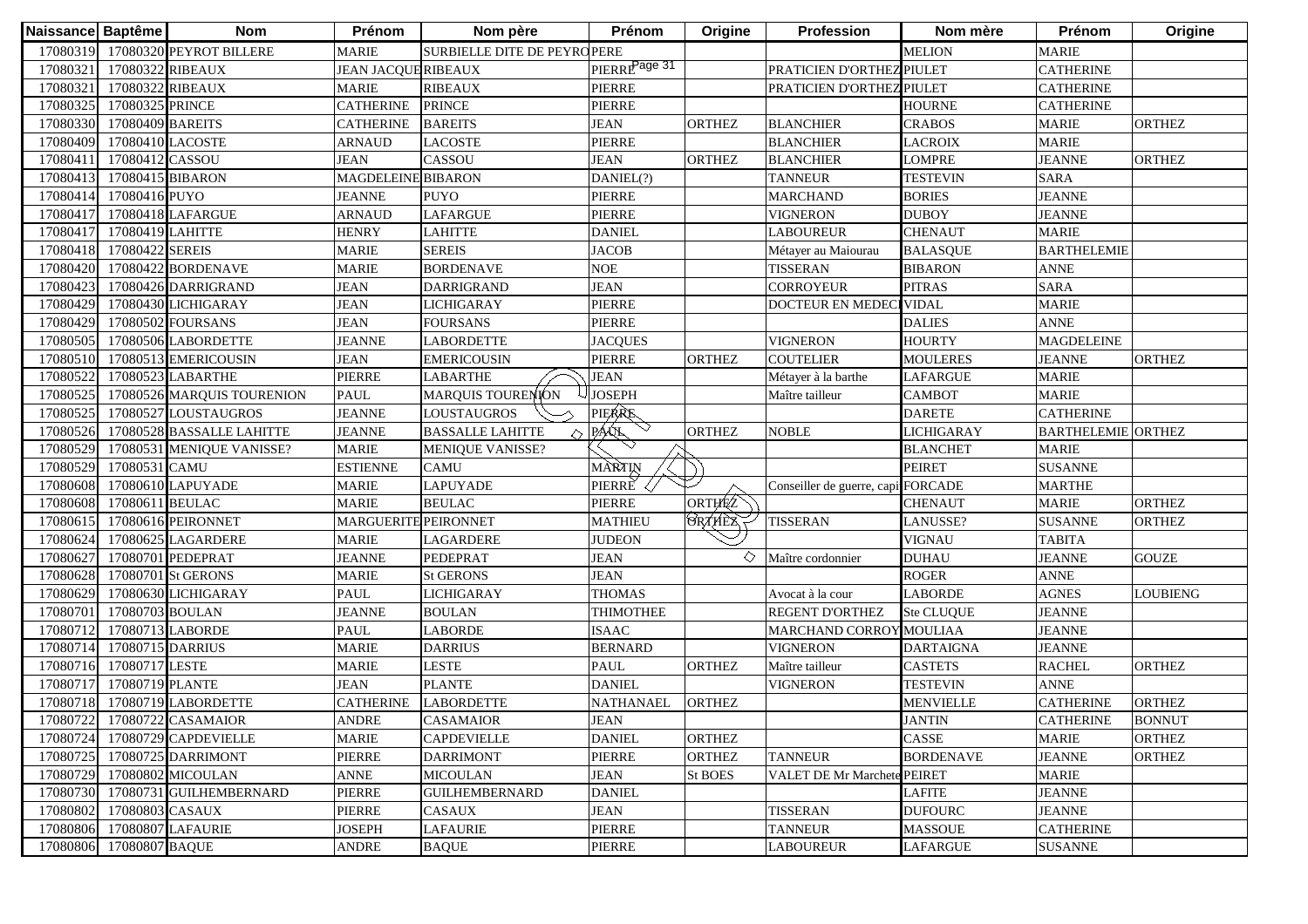| Naissance Baptême |                  | <b>Nom</b>                    | Prénom              | Nom père                   | Prénom                     | Origine               | Profession                        | Nom mère                  | Prénom            | Origine       |
|-------------------|------------------|-------------------------------|---------------------|----------------------------|----------------------------|-----------------------|-----------------------------------|---------------------------|-------------------|---------------|
| 17080808          |                  | 17080809 LICHIGARAY           | THIMOTHEE           | <b>LICHIGARAY</b>          | <b>PIERRE</b>              |                       | <b>MARCHAND</b>                   | <b>MARSO</b>              | <b>MARIE</b>      |               |
| 17080811          | 17080811 LAPLACE |                               | <b>JEANNE</b>       | LAPLACE                    | Page 32                    |                       | <b>MARCHAND</b>                   | <b>BASIN</b>              | <b>MARIE</b>      |               |
| 1708081           | 17080812 NOGUES  |                               | <b>ANNE</b>         | <b>NOGUES</b>              | ZACHARIE                   |                       | Maître sellier                    | <b>PIULET</b>             | <b>JEANNE</b>     |               |
| 17080824          |                  | 17080824 LABOURDETTE          | <b>MARIE</b>        | <b>LABOURDETTE</b>         | <b>GASTIES LAMI ORTHEZ</b> |                       | <b>CHAUDRONNIER</b>               | <b>LAPLACE</b>            | <b>BIGAY</b>      | <b>ORTHEZ</b> |
| 17080826          | 17080827 VIDAL   |                               | <b>GRATIANNE</b>    | <b>VIDAL</b>               |                            |                       | AVOCAT EN LA COUR DARRIGRAND      |                           | <b>MAGDELEINE</b> |               |
| 17080830          | 17080902 PETRIAT |                               | <b>AGNES</b>        | <b>PETRIAT</b>             | <b>JEAN</b>                | <b>ORTHEZ</b>         |                                   | <b>DAUBAGNA</b>           | <b>MARIE</b>      | <b>ORTHEZ</b> |
| 17080906          | 17080907 NEBOUT  |                               | <b>JEAN</b>         | <b>NEBOUT</b>              | <b>PIERRE</b>              | <b>ORTHEZ</b>         |                                   | <b>BAILESSAT</b>          | <b>MARIE</b>      | <b>ORTHEZ</b> |
| 17080906          |                  | 17080907 BASCOUERT            | <b>JEANNE</b>       | <b>BASCOUERT</b>           | <b>PIERRE</b>              | <b>ORTHEZ</b>         |                                   | <b>PORTAU</b>             | <b>AGNES</b>      | <b>ORTHEZ</b> |
| 1708091           |                  | 17080911 FOURCADE             | <b>BERNARD</b>      | <b>FOURCADE</b>            | <b>JEAN</b>                | <b>ORTHEZ</b>         |                                   | <b>BIAU</b>               | <b>JEANNINE</b>   | <b>ORTHEZ</b> |
| 1708091           | 17080918 LEITS   |                               | <b>FRANCOISE</b>    | <b>LEITS</b>               | <b>FRANCOIS</b>            |                       |                                   | <b>PARATCHE</b>           | <b>MARTHE</b>     |               |
| 1708091           |                  | 17080918 MAROUESE             | <b>BERNARD</b>      | <b>MAROUESE</b>            | <b>JEAN</b>                |                       |                                   | <b>BASAN</b>              | <b>MARIE</b>      |               |
| 17080917          |                  | <b>DARRIGRAND ROGUES?</b>     | <b>THOMAS</b>       | <b>DARRIGRAND ROGUES?</b>  | <b>JEAN</b>                | <b>ORTHEZ</b>         |                                   | <b>LAGARDERE</b>          | <b>MARIE</b>      | <b>ORTHEZ</b> |
| 17080919          |                  | 17080919 MASSOUEN DIT PINSAN  | <b>JEAN</b>         | <b>MASSOUEN DIT PINSAN</b> | <b>DANIEL</b>              |                       |                                   | <b>LABIE</b>              | <b>MARIE</b>      |               |
| 17080919          |                  | 17080920 DABBADIE             | <b>JACQUES</b>      | <b>DABBADIE</b>            | <b>LOUIS</b>               | <b>ORTHEZ</b>         |                                   | <b>DUPONT</b>             | <b>MARIE</b>      | <b>ORTHEZ</b> |
| 17080923          |                  | 17080924 DRASCON              | <b>JEANNE</b>       | <b>DRASCON</b>             | <b>DANIEL</b>              |                       |                                   | <b>GUICHEBARON</b>        |                   |               |
| 17080926          | 17080928 DALIES  |                               | <b>BERTRAND</b>     | <b>DALIES</b>              | <b>JEAN</b>                |                       | <b>LABOUREUR</b>                  | MAÏS                      | <b>JEANNE</b>     |               |
| 17080930          |                  | 17081002 LADOUSSE             | <b>JEAN BAPTIST</b> | <b>LADOUSSE</b>            | <b>GUILHAUMES</b>          |                       |                                   | <b>RACHE</b>              | <b>MARIE</b>      |               |
| 17081001          | 17081001 BERNET  |                               | <b>JOSEPH</b>       | <b>BERNET</b>              | <b>DENIS</b>               |                       |                                   | <b>CASTETS</b>            | <b>GERMAINE</b>   |               |
| 17081003          | 17081003 SEREIS  |                               | <b>JEANNE</b>       | <b>SEREIS</b>              | <b>JEAN</b>                |                       |                                   | <b>TOUYAA</b>             | <b>CATHERINE</b>  |               |
| 1708101           |                  | 17081014 GUILHEMBRUN          | <b>JEAN BAPTIS</b>  | <b>GUILHEMBRUN</b>         | <b>JEAN</b>                |                       |                                   | <b>DARROUSSEZ</b>         | <b>JEANNE</b>     |               |
|                   | 17081017         |                               | <b>PIERRE</b>       |                            | $\overline{\wedge}$        |                       |                                   | <b>BERGES</b>             | <b>JEANNE</b>     |               |
| 17081003          |                  | 17081004 HURTERE              | <b>CATHERINE</b>    | <b>HURTERE</b><br>△        | DAVID                      | <b>ORTHEZ</b>         | <b>LABOUREUR</b>                  | <b>TOURON</b>             | <b>CATHERINE</b>  | <b>ORTHEZ</b> |
| 17081022          |                  | 17081023 SAUGUITOU            | <b>MARIE</b>        | SAUGUITOU                  | <b>JEAN</b>                |                       | <b>BORDIER DE LA CAIR POURTAU</b> |                           | <b>JEANNE</b>     |               |
| 17081022          |                  | 17081023 SAUGUITOU            | <b>MARIE</b>        | SAUGUITOU                  | JEAN                       |                       | <b>BORDIER DE LA CAIRIPOURTAU</b> |                           | <b>JEANNE</b>     |               |
| 17081028          | 17081202 FARGUES |                               | <b>MARIE</b>        | <b>FARGUES</b>             | <b>JACQUES</b>             | <b>TORTHEZ</b>        | <b>MARCHAND</b>                   | <b>SARABERE</b>           | <b>MARIE</b>      | <b>ORTHEZ</b> |
| 17081029          |                  | 17081101 MARQUEHOSSE          | <b>JEAN</b>         | <b>MARQUEHOSSE</b>         | <b>JACOB</b>               |                       |                                   | <b>SEVIGNAC</b>           | <b>MARGUERITE</b> |               |
| 17081101          | 17081103 TOUYAA  |                               | <b>JEANNE</b>       | <b>TOUYAA</b>              | PIERRE                     | <b>ORTHEZ</b>         |                                   | <b>CASALIS</b>            | <b>JEANNE</b>     | <b>ORTHEZ</b> |
| 17081102          |                  | 17081103 LICHIGARAY           | <b>ELISABETH</b>    | LICHIGARAY PAUL CADET      | <b>JACOB</b>               | ORTHEZ                |                                   | <b>LASSERRE</b>           | <b>MARIE</b>      | <b>ORTHEZ</b> |
| 17081103          |                  | 17081108 FOURCADE             | PIERRE              | <b>FOURCADE</b>            | <b>BENJAMIN</b>            | ORTHEZ $\diamondsuit$ |                                   | <b>St ORENCE</b>          | <b>CATHERINE</b>  | <b>ORTHEZ</b> |
| 17081106          | 17081108 CASSE   |                               | <b>JEAN</b>         | CASSE                      | <b>PIERRE</b>              | <b>ORTHEZ</b>         | Maître corroyeur                  | <b>MOLERES</b>            | <b>SARA</b>       | <b>ORTHEZ</b> |
| 17081113          |                  | 17081114 BASTANER             | PIERRE              | <b>BASTANER CASAUBON</b>   | PIERRE                     | ORTHEZ                |                                   | LACOSTE DE JOANTA MARIE   |                   | <b>ORTHEZ</b> |
| 17081114          | 17081114         |                               | <b>JEANNE</b>       | MENJUSA DIT LOUJAY         | <b>BERNARD</b>             | <b>ORTHEZ</b>         | Maître tailleur                   | <b>DARETE</b>             | <b>NINE</b>       | <b>ORTHEZ</b> |
| 17081115          |                  | 17081116 TESTEVIN             | PIERRE              | <b>TESTEVIN</b>            | <b>MATHIEU</b>             | <b>ORTHEZ</b>         |                                   | <b>MAIBONNE</b>           | <b>MARIE</b>      | <b>ORTHEZ</b> |
| 17081116          |                  | 17081117 PEIRAUBE             | <b>FRANCOISE</b>    | <b>PEIRAUBE</b>            | PIERRE                     | <b>ORTHEZ</b>         | Maître fondeur                    | <b>MADAME</b>             | <b>JEANNE</b>     | <b>ORTHEZ</b> |
| 17081116          |                  | 17081118 CASEMAIOUR           | <b>MARIE</b>        | CASEMAIOUR                 | ANDRE                      | <b>ORTHEZ</b>         | Maître corroyeur                  | <b>LAGARENNE</b>          | <b>MARIE</b>      | <b>ORTHEZ</b> |
| 17081116          | 17081119 MAURIN  |                               | <b>JEAN</b>         | <b>MAURIN</b>              | <b>JACOB</b>               | <b>ORTHEZ</b>         |                                   | <b>BARROMERES</b>         | <b>AGNES</b>      | <b>ORTHEZ</b> |
|                   |                  | 17081119 17081120 BATCAVE     | <b>PIERRE</b>       | <b>BATCAVE</b>             | <b>ANTOINE</b>             | <b>ORTHEZ</b>         | Maître menuisier                  | <b>MARSO</b>              | <b>MARIE</b>      | <b>ORTHEZ</b> |
|                   |                  | 17081121 17081122 LASAUGUETTE | <b>PHILLIPE</b>     | <b>LASAUGUETTE</b>         | <b>ARNAUD</b>              | <b>ORTHEZ</b>         | <b>BLANCHIER</b>                  | <b>JUNQUA</b>             | <b>SUSANNE</b>    | <b>ORTHEZ</b> |
| 17081123          | 17081125 CLUS    |                               | <b>PIERRE</b>       | <b>CLUS</b>                | PIERRE                     | <b>ORTHEZ</b>         | Maître tanneur                    | <b>TESTEVIN</b>           | <b>SARA</b>       | ORTHEZ        |
| 17081129          |                  | 17081202 CAUHEPE              | <b>PIERRE</b>       | <b>CAUHEPE</b>             | <b>JEAN</b>                | <b>ORTHEZ</b>         |                                   | <b>SOULE</b>              | <b>AGNES</b>      | <b>ORTHEZ</b> |
| 17081203          | 17081203 DUBOY   |                               | <b>PIERRE</b>       | <b>DUBOY</b>               | PIERRE                     | <b>ORTHEZ</b>         | <b>MARCHAND</b>                   | <b>LAHERRERE</b>          | <b>JEANNE</b>     | <b>ORTHEZ</b> |
| 17081220          | 17081220 LESCA   |                               | <b>AGNES</b>        | <b>LESCA</b>               | PIERRE                     | <b>ORTHEZ</b>         |                                   | <b>BARADAT</b>            | <b>MARIE</b>      |               |
| 17081222          | 17081223 DUPOUY  |                               | <b>JEAN</b>         | <b>DUPOUY DIT CASALIS</b>  | <b>JEAN</b>                | <b>ORTHEZ</b>         | <b>LABOUREUR</b>                  | DU YAU DITTE DE JEAJEANNE |                   | <b>ORTHEZ</b> |
| 17081220/         |                  | 17081223 LASSERRE             | <b>MATHIEU</b>      | <b>LASSERRE</b>            | <b>DAVID</b>               | <b>ORTHEZ</b>         | Maître tanneur                    | <b>DANTIN</b>             | <b>MAGDELAINE</b> | <b>ORTHEZ</b> |
| 17081227          | 17081227 LA      |                               | <b>MARIE</b>        | LA                         | <b>BERNARD</b>             | <b>ORTHEZ</b>         | Maître blanchier                  | <b>BONNEFON</b>           | <b>SARA</b>       | <b>ORTHEZ</b> |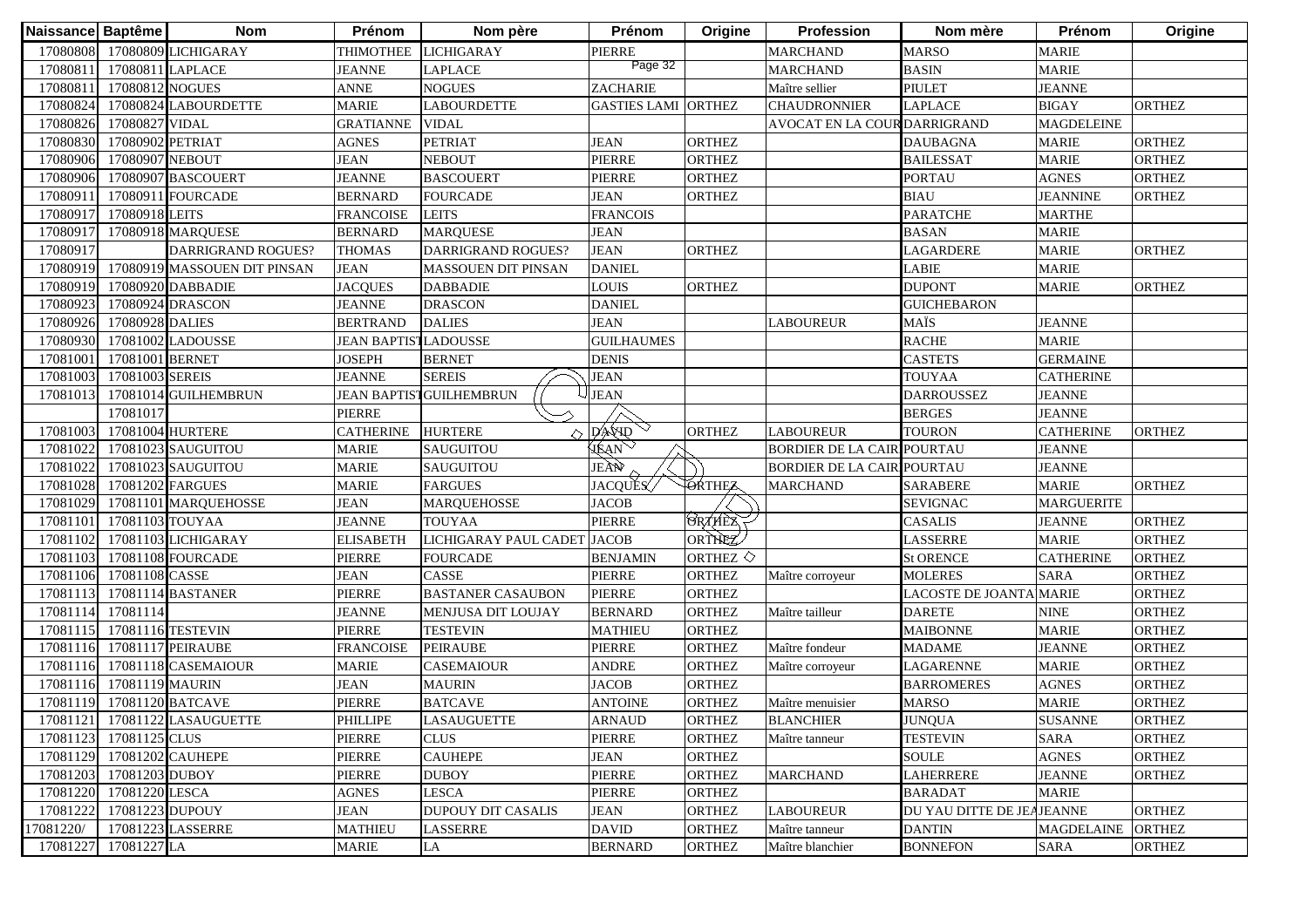| 17081227<br>17081230 HONTA<br>PIERRE<br><b>HONTA</b><br><b>ORTHEZ</b><br><b>LESCA</b><br><b>JEANNE</b><br><b>LABOUREUR</b><br>PIERRE <sup>Page 33</sup><br>17090104<br><b>GUILHEMBERNARD</b><br><b>LABORDE</b> | <b>CATHERINE</b>        |                  |
|----------------------------------------------------------------------------------------------------------------------------------------------------------------------------------------------------------------|-------------------------|------------------|
|                                                                                                                                                                                                                |                         | <b>ORTHEZ</b>    |
| 17090105 GUILHEMBERNARD<br><b>MARIE</b>                                                                                                                                                                        | <b>MARIE</b>            |                  |
| <b>MARIE</b><br><b>BARTHELEMY ORTHEZ</b><br>17090104<br>17090106 BIRELOUP<br><b>BIRELOUP</b><br><b>VIGNERON</b><br><b>MARTIN</b>                                                                               | <b>JEANNE</b>           | <b>ORTHEZ</b>    |
| 17090114<br><b>SUSANNE</b><br><b>DARRIGRAND</b><br>PIERRE<br><b>ORTHEZ</b><br><b>CORROYEUR</b><br><b>BASCOUERT</b><br>17090116 DARRIGRAND                                                                      | <b>SUSANNE</b>          | <b>ORTHEZ</b>    |
| <b>NAY</b><br>17090114<br>17090116<br><b>PIERRE</b><br><b>CLAVETOU</b><br><b>HOURTIC DE POUEY</b><br><b>BOUNETIER</b>                                                                                          | <b>JEANNE</b>           |                  |
| 17090114<br><b>MARIE</b><br><b>DANIEL</b><br>17090116 GARDERES<br><b>GARDERES</b><br>ORTHEZ<br><b>LABOUREUR</b><br><b>TESTEVIN</b>                                                                             | <b>MARIE</b>            | <b>ORTHEZ</b>    |
| <b>PIERRE</b><br><b>DAVID</b><br><b>FALOT</b><br>17090116<br>17090116 DUPOUY<br><b>DUPOUY</b><br><b>ORTHEZ</b><br><b>TISSERAN</b>                                                                              | <b>JEANNE</b>           | <b>ORTHEZ</b>    |
| <b>JEAN</b><br>17090123<br>17090124 POUILLAN<br><b>JEAN</b><br><b>POUILLAN</b><br><b>ORTHEZ</b><br><b>TESTEVIN</b>                                                                                             | <b>ANNE</b>             | <b>ORTHEZ</b>    |
| <b>JEAN</b><br>17090124<br>17090126 LAMAISON<br>LAMAISON<br><b>DANIEL</b><br><b>ORTHEZ</b><br><b>CORROYEUR</b><br>LABORDE                                                                                      | <b>ELISABETH</b>        | <b>ORTHEZ</b>    |
| 17090201<br><b>JEAN</b><br><b>ORTHEZ</b><br>17090202 BRUNET<br><b>MARGUERITE BRUNET</b><br><b>MARCHAND</b><br><b>FAGET</b>                                                                                     | <b>MARGUERITE</b>       | <b>ORTHEZ</b>    |
| 17090204<br><b>JEAN</b><br><b>ORTHEZ</b><br>17090205 BAQUE<br><b>JEANNE</b><br><b>BAQUE</b><br><b>VIGNERON</b><br>LAFARGUE                                                                                     | <b>MARIE</b>            | <b>ORTHEZ</b>    |
| 17090216<br>17090217 TUCOLE<br><b>JEAN PIERRE TUCOLE</b><br>LAGARDE<br><b>PIERRE</b><br><b>ORTHEZ</b><br><b>VIGNERON</b>                                                                                       | <b>MARTHE</b>           | <b>ORTHEZ</b>    |
| 1709022<br>17090223 PASSICOUSSET<br><b>JEAN</b><br><b>JEAN</b><br>PASSICOUSSET<br><b>ORTHEZ</b><br><b>MUNIER</b><br><b>LAFARGUE</b>                                                                            | <b>MARTHE</b>           | <b>ORTHEZ</b>    |
| 17090222<br><b>JEAN</b><br>PIERRE<br><b>MARCHAND</b><br>17090223 LABOUCHERE<br>LABOUCHERE<br><b>ORTHEZ</b><br><b>PEIROULET</b>                                                                                 | <b>MARIE</b>            | <b>ORTHEZ</b>    |
| 17090222<br><b>MARIE</b><br>PIERRE<br>17090223 LANAUDOUSE<br><b>LANAUDOUSE</b><br><b>ORTHEZ</b><br><b>CASALIS</b><br>Maître tailleur                                                                           | <b>AGNON</b>            | <b>ORTHEZ</b>    |
| 17090223<br>PIERRE<br>17090223 BROQUA<br><b>MARIE</b><br><b>ORTHEZ</b><br><b>BROQUA</b><br>Maître tanneur<br>LARROQUE                                                                                          | <b>JEANNE</b>           | <b>ORTHEZ</b>    |
| 17090228<br>17090228 POUILLAN<br><b>JEAN</b><br><b>POUILLAN</b><br>PIERRE<br><b>ORTHEZ</b><br><b>LABOUREUR</b><br><b>MAURIN</b>                                                                                | <b>MARGUERITE</b>       | <b>ORTHEZ</b>    |
| <b>JEAN</b><br><b>JEAN</b><br>17090228<br>17090228 LABAT<br>LABAT<br><b>ORTHEZ</b><br>MARCHAND CORROY BALANSUN                                                                                                 | <b>SARA</b>             | <b>ORTHEZ</b>    |
| 17090302<br>17090304 LAGARDERE<br><b>JEANNE</b><br>LAGARDERE<br>PIERRE<br><b>LAMATEBOIS</b><br>Maître tanneur                                                                                                  | <b>JEANNE</b>           | <b>ORTHEZ</b>    |
| 17090302<br>17090304 SEVIGNAC<br><b>SEVIGNAC</b><br><b>JEAN PIERRE</b><br><b>ORTHEZ</b><br><b>TANNEUR</b><br><b>SUSANNE</b><br><b>GACHETS</b>                                                                  | <b>MARTHE</b>           | <b>ORTHEZ</b>    |
| LOVR<br>17090311<br>17090311 DUPIN<br><b>JEANNE</b><br><b>DUPIN</b><br><b>ORTHEZ</b><br><b>DARROUGE</b>                                                                                                        | <b>JEANNE</b>           | <b>ORTHEZ</b>    |
| DANIEL<br>17090314<br>17090314<br><b>JEAN</b><br><b>ORTHEZ</b><br>LABORDE DUBOU<br>$\curvearrowright$                                                                                                          | DUPOUY DE SAUBOULJEANNE |                  |
| <b>JEAN</b><br><b>PIERRE</b><br>17090316<br>17090316 NUBOUT<br><b>NUBOUT</b><br><b>ORTHEZ</b><br>MILLADE                                                                                                       | <b>AGNES</b>            | <b>ORTHEZ</b>    |
| JEÀÑ<br><b>JEAN</b><br><b>GIRAUD</b><br>LOMPRE<br>17090321<br>17090321 GIRAUD DIT BERICHON                                                                                                                     | <b>MARIE</b>            |                  |
| pierrě <<br><b>ORTHEZ</b><br>17090318<br>17090324 RIVAUX<br><b>MARIE</b><br><b>RIVAUX</b><br><b>PAULE</b><br>Maître cordonnier                                                                                 | <b>JEANNE</b>           | <b>ORTHEZ</b>    |
| ORTHEZ<br><b>POUEY</b><br><b>TRESLAY</b><br>17090312<br>17090324 POUEY<br><b>MARIE</b><br><b>ESTIENNE</b>                                                                                                      | <b>MARGUERITE</b>       | <b>ORTHEZ</b>    |
| 17090402<br>PIERRE<br>17090402 DAUBAGNA<br><b>JEAN</b><br><b>DAUBAGNA</b><br>LAHOURCADE<br>Métayer à St Andriu                                                                                                 | <b>MARIE</b>            | <b>URDES</b>     |
| ORTHEZ<br>17090402<br><b>JEAN</b><br>17090402 POUMAREDE<br><b>JEANNE</b><br><b>POUMAREDE</b><br><b>FORGERON</b><br><b>MASACARAS</b>                                                                            | <b>SUSANNE</b>          | <b>ORTHEZ</b>    |
| 17090402<br><b>JEAN</b><br>17090403 LABAT<br><b>JEAN</b><br><b>LABAT</b><br>ORTHEZ $\diamondsuit$<br>Maître tanneur<br><b>DARRACQ</b>                                                                          | <b>ELEONORE</b>         | <b>ORTHEZ</b>    |
| 17090416<br><b>DANIEL</b><br>17090416 CASAUX<br><b>ADRIAN</b><br><b>CASAUX</b><br>ORTHEZ<br><b>HITAUX</b>                                                                                                      | <b>ANNE</b>             | <b>ORTHEZ</b>    |
| 17090418<br><b>MARIE</b><br>PIERRE<br><b>HOANTANT</b><br>17090420 GUILHEMBERNAT<br><b>GUILHEMBERNAT</b><br><b>ORTHEZ</b><br><b>VIGNERON</b>                                                                    | <b>JEANNE</b>           | <b>ORTHEZ</b>    |
| 17090419<br>17090419 LABORDE<br><b>AGNES</b><br><b>LABORDE</b><br>PAUL<br><b>ORTHEZ</b><br>AVOCAT AU PARLEMIDUBOSC                                                                                             | <b>JEANNE</b>           | <b>ORTHEZ</b>    |
| 17090420<br>17090421 LAMARQUE<br><b>JEANNE</b><br><b>LAMARQUE</b><br><b>ADRIAN</b><br>LAGARDE<br>Maître chirurgien                                                                                             | <b>JEANNE</b>           | <b>ORTHEZ</b>    |
| 17090423<br>17090425 DALIES<br><b>AGNES</b><br><b>DALIES</b><br><b>JEAN</b><br><b>LABOUREUR</b><br><b>FEUGAS</b>                                                                                               | <b>MAGDELAINE</b>       | <b>ORTHEZ</b>    |
| 17090507<br>17090509 GUILHEMBRUN<br><b>ANNE</b><br><b>GUILHEMBRUN</b><br><b>ARNAUD</b><br><b>SERRURIER</b><br><b>DUBOY</b>                                                                                     | <b>ANNE</b>             |                  |
| 17090511<br>17090511 POUEY<br><b>PIERRE</b><br>DUPOUEY?<br>PIERRE<br><b>ORTHEZ</b><br><b>BLANCHER</b><br><b>FORSANS</b>                                                                                        | <b>SARA</b>             | <b>ORTHEZ</b>    |
| 17090512 TILH<br><b>JEAN</b><br>17090511<br>TILH<br>PIERRE<br><b>VIGNERON</b><br>ORTHEZ<br><b>MELION</b>                                                                                                       | <b>SUSANNE</b>          | <b>ORTHEZ</b>    |
| 17090513 17090514 TAMOUNET<br><b>JOFFRE</b><br><b>ARNAUD</b><br><b>TAMOUNET</b><br><b>JEAN</b><br><b>ORTHEZ</b><br><b>LABOUREUR</b>                                                                            | <b>CATHERINE</b>        | <b>ORTHEZ</b>    |
| <b>GACHIE</b><br><b>DUFOUR</b><br>17090515<br>17090516 LABORDETTE<br><b>VALENTINE</b><br><b>LABORDETTE</b><br><b>ORTHEZ</b><br><b>BLANCHIER</b>                                                                | <b>CATHERINE</b>        | <b>ORTHEZ</b>    |
| 17090516<br>17090517 BOUPAS<br><b>MARIE</b><br><b>BOUPAS</b><br><b>DAVID</b><br><b>ORTHEZ</b><br><b>VIGNERON</b><br><b>HOURCADE</b>                                                                            | <b>CATHERINE</b>        | ORTHEZ           |
| 17090520 CARPASSE<br><b>MARIE</b><br>17090520<br><b>CARPASSE</b><br><b>DANIEL LOUIS</b><br><b>ORTHEZ</b><br><b>MASSOUE</b>                                                                                     | <b>VIOLANTE</b>         | ORTHEZ           |
| <b>PIERRE</b><br><b>NOE</b><br>17090521 BORDENAVE<br><b>BORDENAVE</b><br><b>ORTHEZ</b><br><b>TISSERAN</b><br>17090520<br><b>BIBAROU</b>                                                                        | <b>AGNES</b>            | ORTHEZ           |
| 17090521 FALOT<br>PIERRE<br><b>TISSERAN</b><br>17090521<br><b>JEANNE</b><br><b>FALOT</b><br><b>ORTHEZ</b><br>LASSALLE                                                                                          | <b>MARIE</b>            | ORTHEZ           |
| 17090530 17090530 CAMPGUILHEM<br><b>JEAN</b><br><b>CAMPGUILHEM</b><br><b>ESTIENNE</b><br><b>LABOUREUR</b><br><b>CLABE</b><br><b>St ANDRIU</b>                                                                  | <b>MARIE</b>            | <b>St ANDRIU</b> |
| 17090530 17090603 SIOSSE<br><b>JEAN</b><br><b>SIOSSE</b><br><b>DANIEL</b><br>ORTHEZ<br>CHOIVINE?<br>Maître charpentier                                                                                         | <b>MARIE</b>            | ORTHEZ           |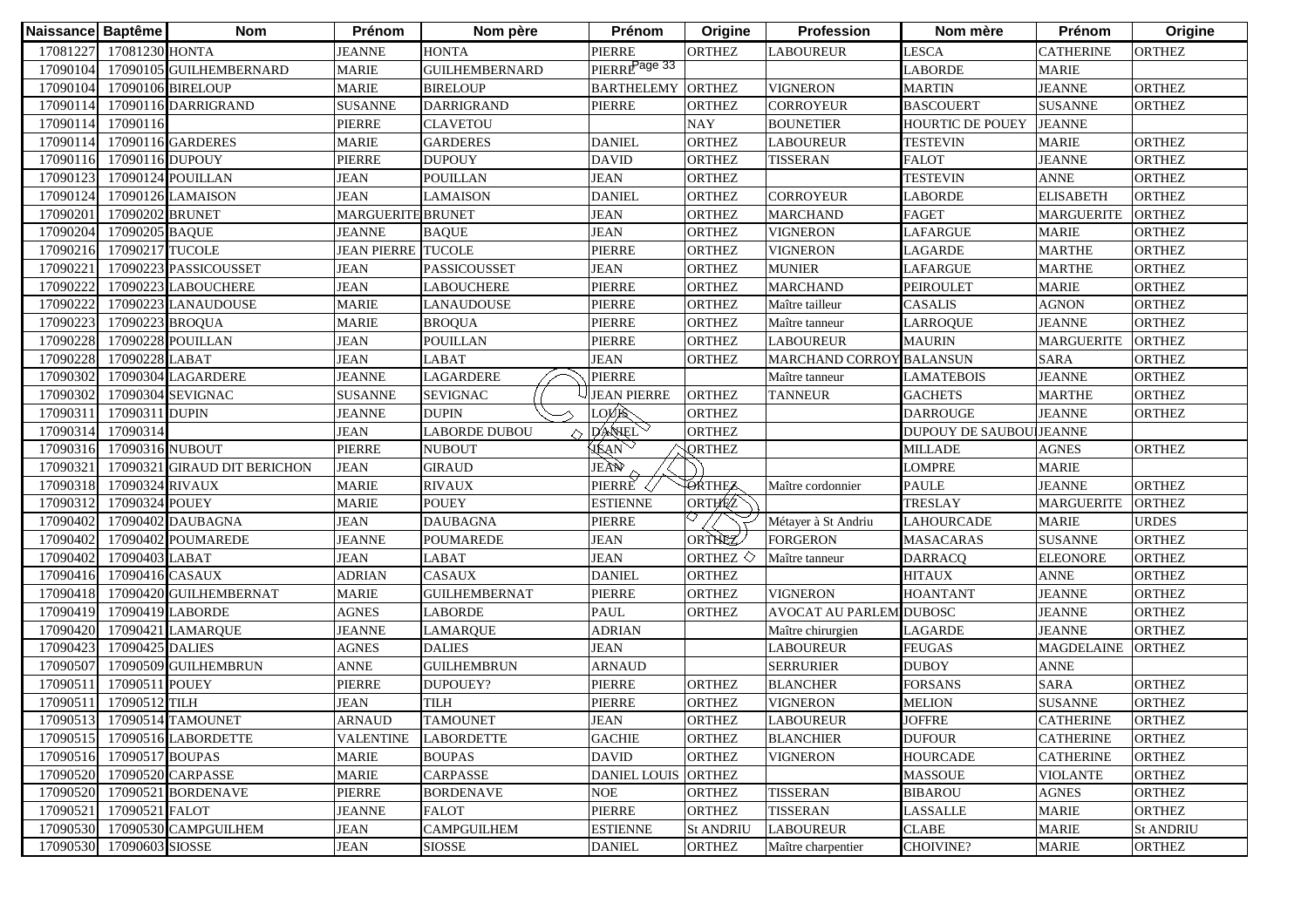| MARCHAND BLANCH CASAUDOMECO<br><b>MARIE</b> |                                                                                                                                                                                                                                                                                                                                                                                                                                                                                                        |
|---------------------------------------------|--------------------------------------------------------------------------------------------------------------------------------------------------------------------------------------------------------------------------------------------------------------------------------------------------------------------------------------------------------------------------------------------------------------------------------------------------------------------------------------------------------|
|                                             | <b>ORTHEZ</b>                                                                                                                                                                                                                                                                                                                                                                                                                                                                                          |
| <b>SUSANNE</b>                              |                                                                                                                                                                                                                                                                                                                                                                                                                                                                                                        |
| <b>BARTHELEMIE ORTHEZ</b>                   |                                                                                                                                                                                                                                                                                                                                                                                                                                                                                                        |
| <b>CATHERINE</b>                            | <b>ORTHEZ</b>                                                                                                                                                                                                                                                                                                                                                                                                                                                                                          |
| <b>MARIE</b>                                | <b>ORTHEZ</b>                                                                                                                                                                                                                                                                                                                                                                                                                                                                                          |
| <b>BERNADE</b>                              | <b>ORTHEZ</b>                                                                                                                                                                                                                                                                                                                                                                                                                                                                                          |
| <b>JEANNE</b>                               | <b>ORTHEZ</b>                                                                                                                                                                                                                                                                                                                                                                                                                                                                                          |
| <b>JEANNE</b>                               | <b>ORTHEZ</b>                                                                                                                                                                                                                                                                                                                                                                                                                                                                                          |
| <b>SUSANNE</b>                              |                                                                                                                                                                                                                                                                                                                                                                                                                                                                                                        |
| <b>CATHERINE</b>                            | <b>ORTHEZ</b>                                                                                                                                                                                                                                                                                                                                                                                                                                                                                          |
| <b>AGNES</b>                                | <b>ORTHEZ</b>                                                                                                                                                                                                                                                                                                                                                                                                                                                                                          |
| <b>BIGAY</b>                                | <b>ORTHEZ</b>                                                                                                                                                                                                                                                                                                                                                                                                                                                                                          |
| <b>MARIE</b>                                | <b>ORTHEZ</b>                                                                                                                                                                                                                                                                                                                                                                                                                                                                                          |
| <b>AGNES</b>                                | <b>ORTHEZ</b>                                                                                                                                                                                                                                                                                                                                                                                                                                                                                          |
| <b>SUSANNE</b>                              | <b>ORTHEZ</b>                                                                                                                                                                                                                                                                                                                                                                                                                                                                                          |
| <b>MARIE</b>                                | <b>ORTHEZ</b>                                                                                                                                                                                                                                                                                                                                                                                                                                                                                          |
| <b>MARIE</b>                                | <b>ORTHEZ</b>                                                                                                                                                                                                                                                                                                                                                                                                                                                                                          |
|                                             | <b>ORTHEZ</b>                                                                                                                                                                                                                                                                                                                                                                                                                                                                                          |
|                                             | <b>ORTHEZ</b>                                                                                                                                                                                                                                                                                                                                                                                                                                                                                          |
|                                             | <b>ORTHEZ</b>                                                                                                                                                                                                                                                                                                                                                                                                                                                                                          |
|                                             | <b>ORTHEZ</b>                                                                                                                                                                                                                                                                                                                                                                                                                                                                                          |
|                                             | <b>ORTHEZ</b>                                                                                                                                                                                                                                                                                                                                                                                                                                                                                          |
|                                             | <b>ORTHEZ</b>                                                                                                                                                                                                                                                                                                                                                                                                                                                                                          |
|                                             |                                                                                                                                                                                                                                                                                                                                                                                                                                                                                                        |
| <b>JEANNE</b>                               | <b>ORTHEZ</b>                                                                                                                                                                                                                                                                                                                                                                                                                                                                                          |
| <b>MARIE</b>                                | <b>ORTHEZ</b>                                                                                                                                                                                                                                                                                                                                                                                                                                                                                          |
| <b>AGNES</b>                                | <b>ORTHEZ</b>                                                                                                                                                                                                                                                                                                                                                                                                                                                                                          |
| <b>FRANCOISE</b>                            | <b>ORTHEZ</b>                                                                                                                                                                                                                                                                                                                                                                                                                                                                                          |
| <b>JUDITH</b>                               | <b>ORTHEZ</b>                                                                                                                                                                                                                                                                                                                                                                                                                                                                                          |
| <b>ELISABETH</b>                            | <b>ORTHEZ</b>                                                                                                                                                                                                                                                                                                                                                                                                                                                                                          |
|                                             | <b>ORTHEZ</b>                                                                                                                                                                                                                                                                                                                                                                                                                                                                                          |
|                                             | <b>ORTHEZ</b>                                                                                                                                                                                                                                                                                                                                                                                                                                                                                          |
| <b>FRANCOISE</b>                            | <b>ORTHEZ</b>                                                                                                                                                                                                                                                                                                                                                                                                                                                                                          |
|                                             | <b>ORTHEZ</b>                                                                                                                                                                                                                                                                                                                                                                                                                                                                                          |
| <b>AGNES</b>                                | <b>ORTHEZ</b>                                                                                                                                                                                                                                                                                                                                                                                                                                                                                          |
| <b>ANNE</b>                                 | <b>ORTHEZ</b>                                                                                                                                                                                                                                                                                                                                                                                                                                                                                          |
| <b>ANNE</b>                                 | <b>ORTHEZ</b>                                                                                                                                                                                                                                                                                                                                                                                                                                                                                          |
|                                             | <b>ORTHEZ</b>                                                                                                                                                                                                                                                                                                                                                                                                                                                                                          |
|                                             | <b>ORTHEZ</b>                                                                                                                                                                                                                                                                                                                                                                                                                                                                                          |
|                                             | <b>ORTHEZ</b>                                                                                                                                                                                                                                                                                                                                                                                                                                                                                          |
|                                             | <b>ORTHEZ</b>                                                                                                                                                                                                                                                                                                                                                                                                                                                                                          |
|                                             | <b>ORTHEZ</b>                                                                                                                                                                                                                                                                                                                                                                                                                                                                                          |
|                                             | <b>ORTHEZ</b>                                                                                                                                                                                                                                                                                                                                                                                                                                                                                          |
|                                             | <b>ORTHEZ</b>                                                                                                                                                                                                                                                                                                                                                                                                                                                                                          |
|                                             | <b>ORTHEZ</b>                                                                                                                                                                                                                                                                                                                                                                                                                                                                                          |
| <b>DAUBAGNA</b>                             | <b>LICHIGARAY</b><br>CASAUDOMECQ<br><b>DARRIGRAND</b><br><b>MARIE</b><br><b>JEANNE</b><br><b>MARIE</b><br><b>GUILHEMBERNAT</b><br><b>BIGAY</b><br>MARCHAND MERCIERLABOURDETTE<br><b>MARIE</b><br><b>JEANNE</b><br><b>AGNES</b><br><b>CAMGUILHEM</b><br><b>MARIE</b><br><b>MARIE</b><br><b>DANGOSTURE</b><br>DARRIGRAND ROGUE MARIE<br><b>GRATIANNE</b><br><b>MARIE</b><br><b>MARIE</b><br><b>CATHERINE</b><br><b>JEANNE</b><br><b>AGNES</b><br><b>MARTHE</b><br><b>LABOURDETTE</b><br><b>GRATIANNE</b> |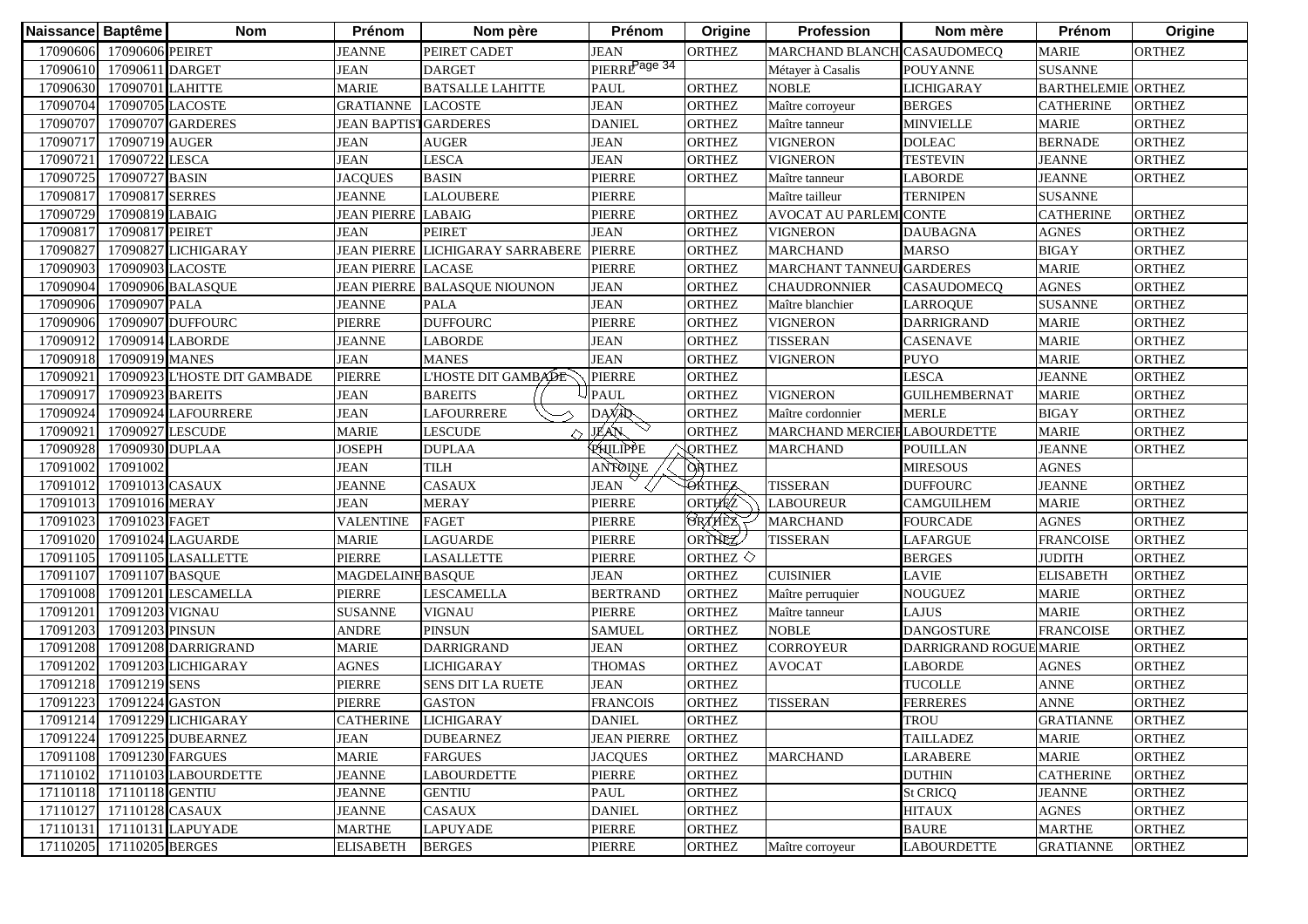| Naissance Baptême |                           | <b>Nom</b>                     | Prénom                       | Nom père                  | Prénom                    | Origine            | Profession         | Nom mère             | Prénom                  | Origine          |
|-------------------|---------------------------|--------------------------------|------------------------------|---------------------------|---------------------------|--------------------|--------------------|----------------------|-------------------------|------------------|
|                   | 17110131 17110214 RACHOU  |                                | MARIAGNE                     | <b>LADOUSSE</b>           | <b>GUILHAUMES</b>         | <b>ORTHEZ</b>      | <b>TEINTURIER</b>  | <b>RACHOU</b>        | <b>MARIE</b>            | <b>ORTHEZ</b>    |
|                   | 17110219 17110221 BROUQUA |                                | <b>RAMONDE</b>               | <b>BROUQUA</b>            | PIERRE <sup>Page 35</sup> | <b>ORTHEZ</b>      | <b>TANNEUR</b>     | LAROQUE              | <b>JEANNE</b>           | <b>ORTHEZ</b>    |
| 17110220          |                           | 17110222 DAUBAGNA              | PIERRE                       | <b>DAUBAGNA</b>           | <b>PIERRE</b>             | <b>St ANDRIU</b>   |                    | LAHOURCADE           | <b>MARIE</b>            | <b>ORTHEZ</b>    |
| 17110222          |                           | 17110223 LICHIGARAY SARRABERE  | <b>MARIE</b>                 | LICHIGARAY SARRABERE      | <b>PIERRE</b>             | <b>ORTHEZ</b>      | <b>MARCHAND</b>    | <b>MARSO</b>         | <b>BIGAY</b>            | <b>ORTHEZ</b>    |
| 17110224          | 17110226 DUBOY            |                                | <b>RAIMONDE</b>              | <b>DUBOY</b>              | <b>PIERRE</b>             | <b>ORTHEZ</b>      | <b>MARCHAND</b>    | LAHERRERE            | <b>JEANNE</b>           | <b>ORTHEZ</b>    |
| 17110307          | 17110309 BERNET           |                                | <b>JEAN</b>                  | <b>BERNET</b>             | <b>DENIS</b>              | <b>ORTHEZ</b>      | <b>CHARPENTIER</b> | <b>CASTETS</b>       | <b>GERMAINE</b>         | <b>ORTHEZ</b>    |
| 17110303          | 17110309 CASSE            |                                | <b>MARIE</b>                 | CASSE                     | PIERRE                    | <b>ORTHEZ</b>      | <b>CORROYEUR</b>   | <b>MOULERES</b>      | <b>SARA</b>             | <b>ORTHEZ</b>    |
|                   | 17110310 17110311 BAQUE   |                                | <b>SUSANNE</b>               | <b>BAQUE</b>              | <b>JEAN</b>               | <b>ORTHEZ</b>      |                    | <b>LAFARGUE</b>      | <b>MARIE</b>            | <b>ORTHEZ</b>    |
|                   |                           | 17110311 17110311 BESSOUAT     | <b>AGNES</b>                 | <b>BESSOUAT</b>           | <b>PIERRE</b>             | <b>ORTHEZ</b>      |                    | <b>LABORDE</b>       | <b>SUSANNE</b>          | <b>ORTHEZ</b>    |
| 17110311          |                           | 17110311 LICHIGARAY            | <b>MARIE</b>                 | <b>LICHIGARAY</b>         | <b>JACOB</b>              | <b>ORTHEZ</b>      |                    | LASSERRE             | <b>MARIE</b>            | <b>ORTHEZ</b>    |
| 17110317          |                           | 17110319 MARQUEHOSSE           | <b>MARIE</b>                 | <b>MARQUEHOSSE</b>        | <b>JEAN</b>               | <b>ORTHEZ</b>      | <b>LABOUREUR</b>   | <b>MOULIA</b>        | <b>JEANNE</b>           | <b>ORTHEZ</b>    |
| 17110323          | 17110323 GACHET           |                                | <b>FRANCOIS</b>              | <b>GACHET</b>             | <b>JACOUES</b>            | <b>ORTHEZ</b>      |                    | <b>SERAIX</b>        | <b>MARTHE</b>           | <b>ORTHEZ</b>    |
| 17110325          | 17110325 ESCAFRE          |                                | <b>MARIE</b>                 | <b>ESCAFRE</b>            | <b>BARTHELEMY</b>         | <b>ORTHEZ</b>      |                    | <b>FOURCADE</b>      | <b>MARIE</b>            | <b>ORTHEZ</b>    |
| 17110330          | 17110330 LEYS             |                                | <b>GUILHAUME</b>             | <b>LEYS</b>               | <b>FRANCOIS</b>           | <b>ORTHEZ</b>      |                    | <b>PARAGE</b>        | <b>MARTHE</b>           | <b>ORTHEZ</b>    |
| 17110404          | 17110405 BAQUE            |                                | <b>MARIE</b>                 | <b>BAQUE</b>              | PIERRE                    | <b>ORTHEZ</b>      |                    | LAFARGUE             | <b>SUSANNE</b>          | <b>ORTHEZ</b>    |
| 17110405          |                           | 17110405 LAFAURIE              | MARIE                        | <b>LAFAURIE</b>           | PIERRE                    | <b>ORTHEZ</b>      |                    | <b>MASSOUE</b>       | <b>CATHERINE</b>        | <b>ORTHEZ</b>    |
| 17110407          | 17110407 LABORDE          |                                | <b>ETIENNE</b>               | LABORDE                   | <b>ISAAC</b>              | <b>ORTHEZ</b>      |                    | MOULIA               | <b>JEANNE</b>           | <b>ORTHEZ</b>    |
| 17110409          | 17110410 BERN             |                                | ELISABETH                    | <b>BERN</b>               | <b>MATHIEU</b>            | <b>ORTHEZ</b>      |                    | <b>LACOSTE</b>       | <b>MARIE</b>            | <b>ORTHEZ</b>    |
| 17110405          |                           | 17110412 CHATELIER             | <b>LOUISE THER CHATELIER</b> |                           | <b>JEROME</b>             | BOURDAUX(BORDEAUX) |                    | <b>GUIBAN</b>        | <b>MARIE MARGUERITE</b> |                  |
| 17110414          |                           | 17110414 MARQUESE              | <b>MARIE</b>                 | <b>MARQUESE</b>           | <b>JEAN</b>               | <b>ORTHEZ</b>      |                    | <b>BASAN</b>         | <b>MARIE</b>            | <b>ORTHEZ</b>    |
| 17110414          | 17110416 TOUYAA           |                                | <b>JEANNE</b>                | <b>TOUYAA</b>             | PIERRE                    | <b>ORTHEZ</b>      |                    | <b>CASALIS</b>       | <b>JEANNE</b>           | <b>ORTHEZ</b>    |
| 17110418          | 17110418 PETRIAT          |                                | <b>MARGUERITE PETRIAT</b>    |                           | BERTRAND                  | <b>ORTHEZ</b>      |                    | <b>MENVIELLE</b>     | <b>MARIE</b>            | <b>ORTHEZ</b>    |
| 17110419          | 17110421 ARNAUD           |                                | <b>FRANCOIS</b>              | <b>ARNAUD</b>             | LAURENS?                  | <b>QRTHEZ</b>      | Maître bâtier      | <b>CASSEBE</b>       | <b>MARIE</b>            | <b>ORTHEZ</b>    |
| 17110503          | 17110505 DALIES           |                                | <b>MARIE</b>                 | <b>DALIES</b>             | JEAN                      |                    | <b>LABOUREUR</b>   | <b>FEUGAS</b>        | <b>MAGDELEINE</b>       |                  |
| 17110503          |                           | 17110505 GUILLARD              | <b>MARIE</b>                 | <b>GUILLARD</b>           |                           | ORTHEZ             | <b>CORROYEUR</b>   | <b>TESTEVIN</b>      | <b>SARA</b>             | <b>ORTHEZ</b>    |
| 17110505          | 17110506 FARGUES          |                                | <b>JACQUES</b>               | <b>FARGUES</b>            | <b>JACQUES</b>            | ORTHEZ             | <b>MARCHAND</b>    | LARRABERE            | <b>CATHERINE</b>        | <b>ORTHEZ</b>    |
| 17110505          | 17110510 RIBEAUX          |                                | <b>MARIE</b>                 | <b>RIBEAUX</b>            | <b>PIERRE</b>             | <b>ORTHEX</b>      | <b>PRATICIEN</b>   | PIULET               | <b>CATHERINE</b>        | <b>ORTHEZ</b>    |
| 17110507          | 17110510 DUPOY            |                                | <b>DANIEL</b>                | <b>DUPOY</b>              | <b>DAVID</b>              |                    |                    | <b>SALLES</b>        | <b>JEANNE</b>           |                  |
| 17110517          |                           | 17110518 LACASTAIGNERE         | <b>JEAN</b>                  | <b>LACASTAIGNERE HOTE</b> | <b>DAVID</b>              | ◇                  |                    | LESPARDA             | <b>MARIE</b>            |                  |
| 17110524          | 17110524 SERES            |                                | <b>JEAN</b>                  | <b>SERES</b>              | <b>JACOB</b>              |                    |                    | <b>BALASQUE</b>      | <b>BARTHELEMIE</b>      |                  |
| 17110522          | 17110524 EMERY            |                                | <b>GRATIE</b>                | <b>EMERY</b>              | PIERRE                    |                    | Maître coutelier   | <b>MARQUEHOSSE</b>   | <b>JEANNE</b>           |                  |
| 17110523          |                           | 17110524 SUBERBIELLE           | <b>MARIE</b>                 | <b>SUBERBIELLE</b>        | <b>JEAN</b>               |                    | <b>CORROYEUR</b>   | <b>LACOSTE TITOY</b> | <b>JEANNE</b>           |                  |
| 17110530          |                           | 17110531 LASSALLE              | <b>BERNARD</b>               | <b>LASSALLE</b>           | <b>BERNARD</b>            |                    | <b>BLANCHIER</b>   | LAGUARRIGUE          | <b>CATHERINE</b>        |                  |
| 17110607          | 17110608 BERGES           |                                | <b>JACQUES</b>               | <b>BERGES</b>             | <b>JEAN</b>               |                    | <b>VIGNERON</b>    | CARPASSE             | <b>JEANNE</b>           |                  |
| 17110612          |                           | 17110613 LABORDE               | <b>MARIE</b>                 | LABORDE                   | <b>MATHIEU</b>            |                    |                    | LABOUCHERE           | <b>MARIE</b>            |                  |
| 17110614          |                           | 17110615 LAFARGUE              | PIERRE                       | LAFARGUE                  | JEAN                      |                    |                    | <b>POITIE</b>        | <b>JEANNE</b>           |                  |
|                   |                           | 17110619 17110620 LAMAISON     | <b>MARIE</b>                 | <b>LAMAISON</b>           | <b>JEAN</b>               |                    | TANNEUR            | <b>PEIRET</b>        | <b>JEANNE</b>           |                  |
|                   |                           | 17110704 17110705 PEDEPRAT     | PIERRE                       | PEDEPRAT                  | <b>JEAN</b>               | <b>ORTHEZ</b>      | Maître cordonnier  | <b>DUHAU</b>         | <b>JEANNE</b>           | <b>ORTHEZ</b>    |
|                   | 17110704 17110707 DUPLAA  |                                | PIERRE                       | <b>DUPLAA</b>             | <b>JEAN</b>               | <b>ORTHEZ</b>      |                    | <b>LAFITTE</b>       | <b>JEANNE</b>           | <b>ORTHEZ</b>    |
|                   |                           | 17110711 17110723 CAPDEHOURBET | <b>MARIE</b>                 | <b>CAPDEHOURBET</b>       | <b>JOSEPH</b>             | <b>ORTHEZ</b>      |                    | PEITIU               | <b>ANNE</b>             | <b>ORTHEZ</b>    |
|                   | 17110716 17110717 PIULET  |                                | <b>JEAN</b>                  | <b>PIULET</b>             | <b>JEAN</b>               |                    |                    | CASAUX               | <b>ANNE</b>             |                  |
|                   | 17110719 17110719 CHAPEU  |                                | <b>JEANNE</b>                | <b>CHAPEU</b>             | <b>JEAN</b>               |                    |                    | <b>CLUSES</b>        | <b>JEANNE</b>           |                  |
| 17110807          | 17110808 POURTAU          |                                | MARIE                        | <b>POURTAU</b>            | <b>ARNAUD</b>             |                    | <b>MARCHAND</b>    | <b>St MARTIN</b>     | <b>JUDITH</b>           |                  |
| 17110811          | 17110811 FALOT            |                                | <b>JEANNE MARIFALOT</b>      |                           | <b>PIERRE</b>             | <b>ORTHEZ</b>      |                    | LASSALLE             | <b>MARIE</b>            | <b>ORTHEZ</b>    |
| 17110812          |                           | 17110813 CAUHEPE               | <b>MARIE THERE CAUHEPE</b>   |                           | <b>JEAN</b>               | <b>St ANDRIU</b>   |                    | <b>SOULE</b>         | <b>AGNES</b>            | <b>St ANDRIU</b> |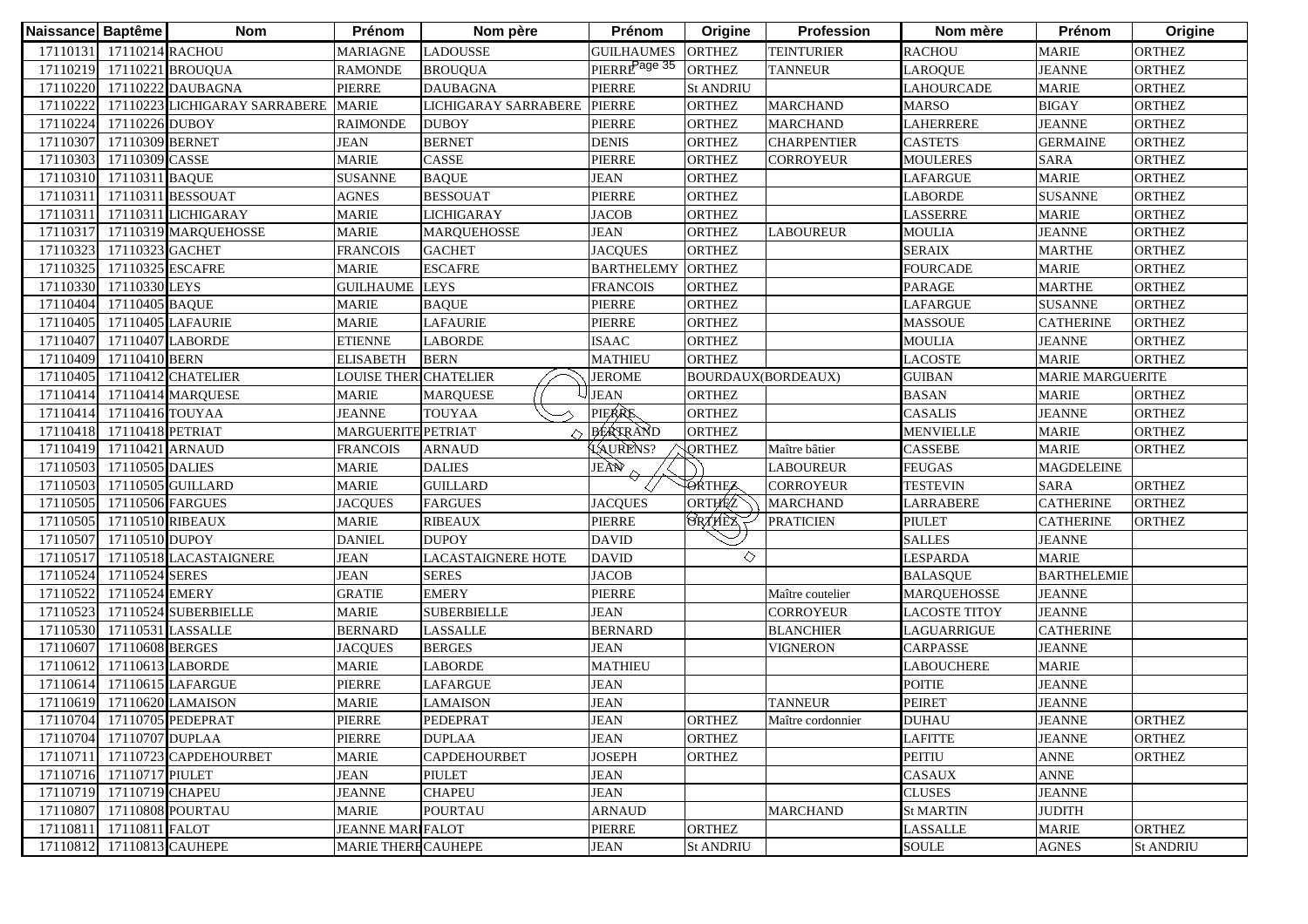| Naissance Baptême |                           | <b>Nom</b>                    | Prénom                    | Nom père                     | Prénom             | Origine               | Profession                             | Nom mère             | Prénom             | Origine       |
|-------------------|---------------------------|-------------------------------|---------------------------|------------------------------|--------------------|-----------------------|----------------------------------------|----------------------|--------------------|---------------|
| 17110815          | 17110815 LOMPRE           |                               | <b>MARIE CATHI LOMPRE</b> |                              | <b>JEAN PIERRE</b> | <b>ORTHEZ</b>         | <b>BOURGEOIS MARCHA LABORDE</b>        |                      | <b>MARIE</b>       | <b>ORTHEZ</b> |
|                   | 17110818 17110819 PETRIAT |                               | <b>MARIE</b>              | <b>PETRIAT</b>               | JEAN Page 36       |                       |                                        | <b>DAUBAGNA</b>      | <b>MARIE</b>       |               |
|                   |                           | 17110819 17110823 MARQUEHOSSE | <b>JEAN</b>               | <b>MARQUEHOSSE</b>           | <b>ANDRE</b>       | <b>ORTHEZ</b>         |                                        | <b>SEVIGNAC</b>      | <b>MARGUERITE</b>  | <b>ORTHEZ</b> |
| 17110823          |                           | 17110824 POUILLAN             | PIERRE                    | <b>POUILLAN</b>              | PIERRE             | <b>ORTHEZ</b>         |                                        | <b>MAURI</b>         | <b>MARGUERITE</b>  | <b>ORTHEZ</b> |
| 17110903          | 17110905 LUCAT            |                               | <b>JOSEPH</b>             | <b>LUCAT</b>                 | <b>JEAN</b>        |                       | <b>MARCHAND</b>                        | CASAUDOMECQ          | <b>JEANNE</b>      |               |
| 17110912          | 17110914 SIOSSE           |                               | PIERRE                    | SIOSSE OU SIOUSE             | <b>DANIEL</b>      |                       |                                        | <b>CHOURINE</b>      | <b>MARIE</b>       |               |
|                   | 17110915 17110915 LACASE  |                               | <b>JEAN</b>               | <b>LACASE</b>                | <b>PIERRE</b>      | <b>ORTHEZ</b>         |                                        | <b>ESPELLETTE</b>    | <b>MARIE</b>       | <b>ORTHEZ</b> |
|                   | 17110917 17110917 DARIUS  |                               | <b>CATHERINE</b>          | <b>DARIUS</b>                | <b>BERNARD</b>     | <b>ORTHEZ</b>         |                                        | <b>DARTAGNA</b>      | <b>JEANNE</b>      | <b>ORTHEZ</b> |
|                   |                           | 17110920 17110921 MENVIELLE   | <b>JEAN</b>               | <b>MENVIELLE</b>             | <b>JEAN</b>        | <b>ORTHEZ</b>         |                                        | <b>LAFARGUE</b>      | <b>MARIE</b>       | <b>ORTHEZ</b> |
|                   | 17110928 17111004 DUBOY   |                               | <b>GRATIANNE</b>          | <b>DUBOY</b>                 | PIERRE             |                       |                                        | <b>PEIRET</b>        | <b>MARGUERITE</b>  |               |
|                   | 17111006 17111006 LAPLACE |                               | <b>MARIE</b>              | <b>LAPLACE</b>               | <b>JEAN</b>        | <b>ORTHEZ</b>         | <b>CORDONNIER</b>                      | <b>CRABIE</b>        | <b>MARIE</b>       | <b>ORTHEZ</b> |
| 17111006          | 17111006 BIBARON          |                               | <b>SUSANNE</b>            | <b>BIBARON</b>               | <b>DANIEL</b>      | <b>ORTHEZ</b>         | <b>CORROYEUR</b>                       | <b>TESTEVIN</b>      | <b>SARA</b>        | <b>ORTHEZ</b> |
| 17111008          | 17111008 PRINCE           |                               | <b>PIERRE</b>             | <b>PRINCE</b>                | <b>JEAN</b>        | <b>ORTHEZ</b>         | <b>LABOUREUR</b>                       | <b>TOUZA</b>         | <b>MARIE</b>       | <b>ORTHEZ</b> |
| 17111011          |                           | 17111011 GUILHEMBERNAD        | PIERRE                    | <b>GUILHEMBERNAD</b>         | <b>PIERRE</b>      | <b>ORTHEZ</b>         |                                        | <b>LAFITTE</b>       | <b>JEANNE</b>      | <b>ORTHEZ</b> |
| 17111014          |                           | 17111014 DUTILH OU TILH       | <b>JOSEPH</b>             | <b>DUTILH</b>                | PIERRE             |                       |                                        | <b>HOURCADE</b>      | <b>MAGDELAINE</b>  |               |
|                   | 17111017 17111017 PITRAS  |                               | <b>MARIE</b>              | <b>PITRAS</b>                |                    | <b>ORTHEZ</b>         | <b>CHAUDRONNIER</b>                    | LAGUARRIGUE          | <b>MARIE</b>       | <b>ORTHEZ</b> |
|                   | 17111018 17111018 LABAT   |                               | <b>MATHIEU</b>            | LABAT                        | <b>JEAN</b>        |                       | TANNEUR                                | <b>DARRACO</b>       | <b>ELEONORE</b>    |               |
|                   |                           | 17111026 17111026 MIRESOUS    | <b>DOMINIQUE</b>          | <b>MIRESOUS</b>              | <b>PIERRE</b>      | <b>ORTHEZ</b>         | Maçon                                  | <b>SESCAS</b>        | <b>AGNES</b>       | <b>ORTHEZ</b> |
| 17111029          |                           | 17111029 CASEBONNE            | <b>JEAN</b>               | CASEBONNE                    | <b>JEAN</b>        | <b>ORTHEZ</b>         |                                        | <b>LOMPRE</b>        | <b>JEANNE</b>      | <b>ORTHEZ</b> |
| 17111111          | 17111111 BRUNET           |                               | <b>MARIE</b>              | <b>BRUNET</b>                | <b>JEAN</b>        |                       | <b>MARCHAND</b>                        | <b>FAGET</b>         | <b>MARGUERITE</b>  |               |
| 17111110          | 17111110 LISSALTE         |                               | PIERRE                    | <b>LISSALTE</b>              | <b>BERNARD</b>     |                       |                                        | <b>LESCA</b>         | <b>JEANNE</b>      |               |
| 17111114          |                           | 17111115 LAGARDERE            | PIERRE                    | LAGARDERE                    | PIERRE             | <b>ORTHEZ</b>         |                                        | <b>LAMATEBOIS</b>    | <b>JEANNE</b>      | <b>ORTHEZ</b> |
| 17111115          | 17111117 LOMPRE           |                               | <b>JEAN PAUL</b>          | <b>LOMPRE</b>                | <b>VEAN</b>        | <b>QRTHEZ</b>         |                                        | <b>MIRESOUS</b>      | <b>MARIE</b>       | <b>ORTHEZ</b> |
|                   |                           | 17111115 17111118 LAMAISON    | <b>JEAN</b>               | <b>LAMAISON</b>              | <b>DANEL</b>       | <b>ORTHEZ</b>         |                                        | <b>MOULIA</b>        | <b>ELISABETH</b>   | <b>ORTHEZ</b> |
|                   |                           | 17111118 17111125 BEARNOIS    | <b>JEAN</b>               | <b>BEARNOIS</b>              | <b>JEAN PIERRE</b> | <b>TORTHEZ</b>        |                                        | <b>DAILLEDETS</b>    | <b>MARIE</b>       | <b>ORTHEZ</b> |
|                   |                           | 17111124 17111125 LICHIGARAY  | <b>JEAN</b>               | <b>LICHIGARAY</b>            | <b>DANIEL</b>      | ORTHEZ                |                                        | <b>TROU</b>          | <b>GRATIANNE</b>   | <b>ORTHEZ</b> |
|                   |                           | 17111125 17111127 DANGLADE    | <b>PIERRE</b>             | <b>DANGLADE</b>              | <b>JACQUES</b>     | <b>ORTHEX</b>         | <b>MARCHAND</b>                        | <b>GUILHEMBERNAT</b> | <b>MARIE</b>       | <b>ORTHEZ</b> |
| 17111129          |                           | 17111129 DARRIGRAND           | <b>MARTHE</b>             | <b>DARRIGRAND</b>            | PIERRE             | ORTHEZ                | <b>CHAPELIER</b>                       | <b>BASCOUERT</b>     | <b>SUSANNE</b>     | <b>ORTHEZ</b> |
| 17111203          | 17111206 PEITIUS          |                               | <b>JEAN</b>               | <b>PEITIUS</b>               | <b>JEAN</b>        | ORTHEZ $\diamondsuit$ |                                        | <b>BIBARON</b>       | <b>JEANNE</b>      | <b>ORTHEZ</b> |
| 17111218          |                           | 17111218 LABOURDETTE          | <b>JEANNE</b>             | <b>LABOURDETTE</b>           | <b>JEAN</b>        | <b>ORTHEZ</b>         |                                        | <b>LARROQUE</b>      | <b>LOUISE</b>      | <b>ORTHEZ</b> |
| 17111222          | 17111225 DOUMEC           |                               | <b>JEAN</b>               | <b>DOUMEC</b>                | PIERRE             |                       |                                        |                      | <b>MARGUERITE</b>  |               |
| 17120101          | 17120101 LARROUY          |                               | <b>MAGDELAINE LARROUY</b> |                              | <b>SAMSON</b>      | <b>ORTHEZ</b>         | <b>MARCHAND</b>                        | <b>BRUNET</b>        | <b>SUSANNE</b>     | <b>ORTHEZ</b> |
| 17120109          |                           | 17120110 LARROUY              | <b>JEAN</b>               | <b>LARROUY</b>               | <b>JEAN</b>        | <b>ORTHEZ</b>         |                                        | <b>POUILLAN</b>      | <b>JUDITH</b>      | <b>ORTHEZ</b> |
| 17120112          | 17120112 BARTOT           |                               | <b>JEAN</b>               | <b>BARTOT</b>                | <b>BERNARD</b>     | ORTHEZ                | <b>CORDONNIER</b>                      | <b>SOUBIRAA</b>      | <b>CATHERINE</b>   | <b>ORTHEZ</b> |
| 17120112          | 17120113 LABORDE          |                               | <b>JEANNE</b>             | LABORDE                      | <b>JEAN</b>        |                       | <b>TISSERAN</b>                        | <b>LAGARDE</b>       | <b>MARIE</b>       |               |
| 17120114          |                           | 17120114 CASEMAIOUR           | <b>MARIE</b>              | <b>CASEMAIOUR</b>            | <b>ANDRE</b>       | <b>ORTHEZ</b>         |                                        | <b>LAGARENNE</b>     | <b>MARIE</b>       | <b>ORTHEZ</b> |
|                   |                           | 17120116 17120119 LABOUCHERE  | <b>MARIE</b>              | <b>LABOUCHERE</b>            | PIERRE             | <b>ORTHEZ</b>         | <b>MARCHAND</b>                        | <b>PEIROULET</b>     | <b>SARA</b>        | <b>ORTHEZ</b> |
|                   |                           | 17120222 17120223 LASSERRE    | PIERRE                    | <b>LASSERRE</b>              | <b>DAVID</b>       | <b>ORTHEZ</b>         | <b>TANNEUR</b>                         | <b>DANTY</b>         | MAGDELAINE ORTHEZ  |               |
| 17120124          | 17120129 DUFFAUT          |                               | <b>AGNES</b>              | <b>DUFFAUT</b>               | PIERRE             | <b>ORTHEZ</b>         |                                        | <b>DARRIGRAND</b>    | <b>SARA</b>        | <b>ORTHEZ</b> |
| 17120207          | 17120208 MUNIE            |                               | <b>GABRIEL</b>            | MUNIE DIT DUPRAY             | <b>GILLES</b>      | <b>ORTHEZ</b>         | Maître perruquier                      | <b>CIBRANT</b>       | <b>JEANNE</b>      | <b>ORTHEZ</b> |
| 17120207          | 17120208 LANUSSE          |                               | <b>MARIE</b>              | LANUSSE                      | <b>JEAN</b>        |                       | Maître chirurgien                      | <b>DARQUISTADE</b>   | <b>MARIE</b>       | <b>ORTHEZ</b> |
| 17120207          | 17120207 NOUGUES          |                               | PIERRE                    | <b>NOUGUES</b>               | <b>ZACHARIE</b>    |                       | Maître sellier                         | PIULET               | <b>JEANNE</b>      |               |
| 17120212          | 17120213 POEY             |                               | PIERRE                    | POEY PAGNOTE                 |                    | <b>ORTHEZ</b>         | <b>BLANCHIER</b>                       | <b>FORSANS</b>       | <b>SARA</b>        | <b>ORTHEZ</b> |
| 17120214          |                           | 17120214 DABADIE CAMPLONG     |                           | JEAN ANTOIN DABADIE CAMPLONG | <b>JEAN DAVID</b>  |                       | Noble, conseiller du roi et MONTESQUIU |                      | MARIE MAGDEIORTHEZ |               |
| 17120221          |                           | 17120221 DARRIGRAND CASTERA   | <b>THERESE</b>            | DARRIGRAND CASTERA           | <b>ARNAUD</b>      | <b>ORTHEZ</b>         |                                        | <b>LAPUYADE</b>      | <b>MARIE</b>       | <b>ORTHEZ</b> |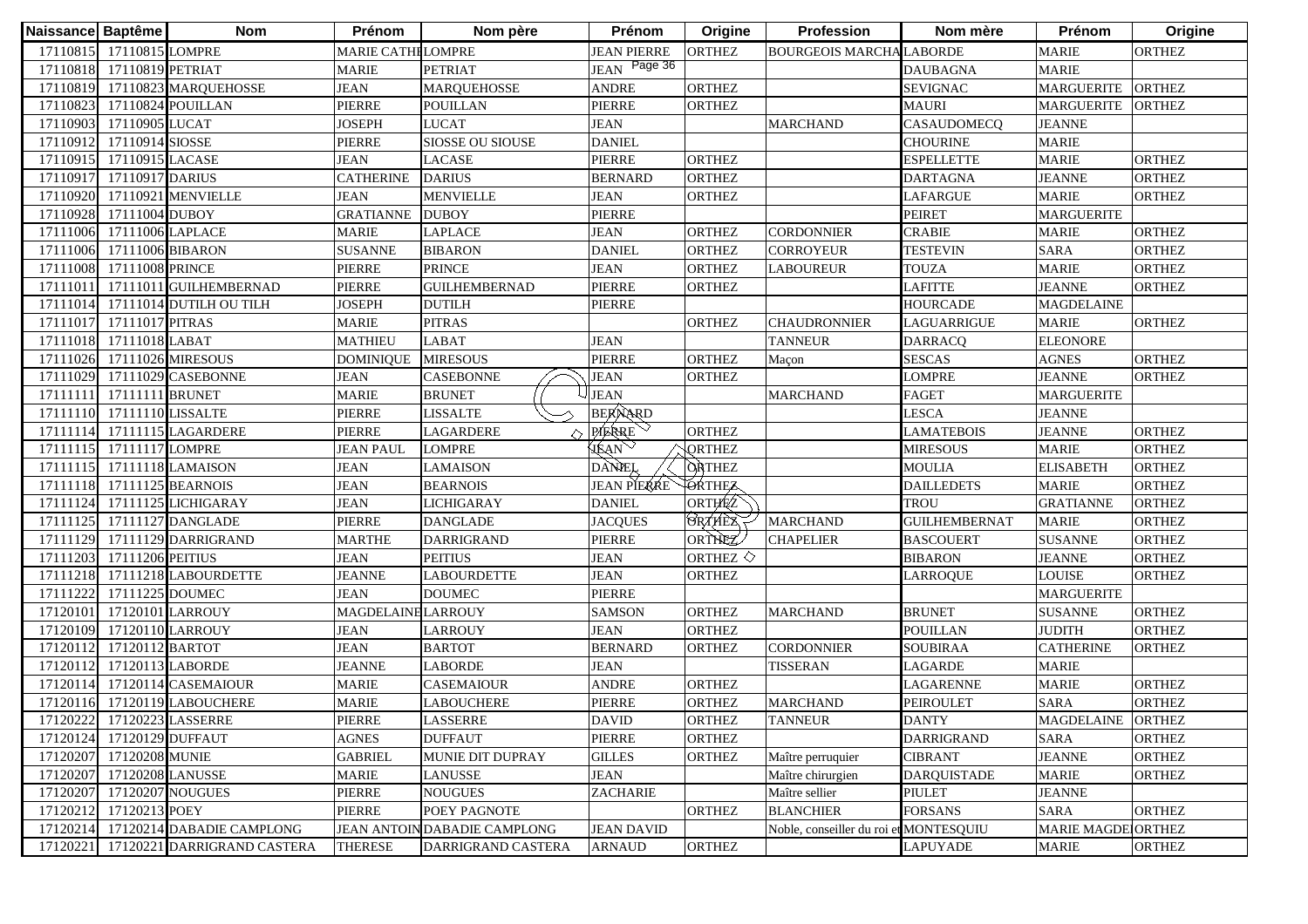| Naissance Baptême |                           | <b>Nom</b>                              | Prénom                    | Nom père                            | Prénom                    | Origine       | Profession               | Nom mère                | Prénom           | Origine          |
|-------------------|---------------------------|-----------------------------------------|---------------------------|-------------------------------------|---------------------------|---------------|--------------------------|-------------------------|------------------|------------------|
| 17120217          |                           | 17120221 LABROSSE                       | <b>PIERRE</b>             | <b>LABROSSE</b>                     | PHILIPPE                  | <b>ORTHEZ</b> | Maçon                    | <b>CARABIN</b>          | <b>CATHERINE</b> | <b>ORTHEZ</b>    |
|                   | 17120224 17120225 LACOSTE |                                         | <b>JEANNE</b>             | <b>LACOSTE</b>                      | PIERRE <sup>Page 37</sup> | <b>ORTHEZ</b> | <b>BLANCHIER</b>         | <b>LACROIX</b>          | <b>MARIE</b>     | <b>ORTHEZ</b>    |
| 17120226          | 17120228 TUBERY           |                                         | <b>JACQUES</b>            | <b>TUBERY</b>                       | <b>BERNARD</b>            |               |                          | <b>BARBIER</b>          | <b>JEANNE</b>    | <b>St ANDRIU</b> |
| 17120227          |                           | 17120228 CASENAVE DIT LAGOUARD PIERRE   |                           | CASENAVE DIT LAGOUARD PIERRE        |                           | <b>ORTHEZ</b> |                          | <b>LAFARGUE</b>         | <b>FRANCOISE</b> | <b>ORTHEZ</b>    |
| 17120229          |                           | 17120229 CAPDEHOURBEIGT                 | <b>MARIE</b>              | CAPDEHOURBEIGT                      | <b>JEAN</b>               | <b>ORTHEZ</b> | <b>SONNEUR</b>           | <b>SARRAILH</b>         | <b>JEANNE</b>    | <b>ORTHEZ</b>    |
| 17120307          |                           | 17120307 CASENAVE                       | <b>MARIE</b>              | CASENAVE                            | <b>GUILHAUMES</b>         | <b>ORTHEZ</b> | Maître tanneur           | <b>LAMPLE</b>           | <b>AGNES</b>     | <b>ORTHEZ</b>    |
|                   |                           | 17120312 17120313 LABOURDETTE           | <b>MARIE</b>              | <b>LABOURDETTE</b>                  | <b>GASTIES</b>            | <b>ORTHEZ</b> | <b>BLANCHIER</b>         | <b>DUFFOURC</b>         | <b>CATHERINE</b> | <b>ORTHEZ</b>    |
|                   |                           | 17120320 17120320 BASCOUERT DIT POUQUE  | <b>ANDRE</b>              | <b>BASCOUERT DIT POUQUE</b>         | <b>PIERRE</b>             | <b>ORTHEZ</b> |                          | <b>POURTAU</b>          | <b>AGNES</b>     | <b>ORTHEZ</b>    |
| 17120329          | 17120329 GERTON           |                                         | <b>CATHERINE</b>          | <b>GERTON</b>                       | <b>JEAN</b>               | <b>ORTHEZ</b> |                          | <b>TESTEVIN</b>         | <b>AGNES</b>     | <b>ORTHEZ</b>    |
| 17120329          | 17120329                  |                                         | <b>AGNES</b>              | <b>DUPONT FILS</b>                  | <b>PAUL</b>               | <b>DEPART</b> |                          | <b>HAURIE</b>           | <b>JEANNE</b>    |                  |
| 17120405          |                           | 17120407 DARRIGRAND BERNADINE CATHERINE |                           | DARRIGRAND BERNADINE JEAN           |                           | <b>ORTHEZ</b> | <b>MARCHAND CORROY</b>   | PITRAS                  | <b>SARA</b>      | <b>ORTHEZ</b>    |
| 17120426          | 17120426 MANES            |                                         | <b>ANDRE</b>              | <b>MANES</b>                        | <b>PIERRE</b>             |               | <b>BRANDEVINIE</b>       | <b>DARTAGNAN</b>        | <b>FRANCOISE</b> |                  |
| 17120426          |                           | 17120426 SUBERBIELLE                    |                           | MAGDELAINE SUBERBIELLE              | <b>JEAN</b>               | <b>ORTHEZ</b> |                          | <b>GUILLEM</b>          | <b>JEANNE</b>    | <b>ORTHEZ</b>    |
| 17120426          | 17120427 FARGUES          |                                         | <b>MARIE</b>              | <b>FARGUES</b>                      | <b>JACQUES</b>            |               | MARCHAND DROGUISLAHABERE |                         | <b>MARIE</b>     |                  |
| 17120428          | 17120428 PEIRET           |                                         | <b>JEANNE</b>             | <b>PEIRET</b>                       | <b>JEAN</b>               |               | <b>VIGNERON</b>          | <b>DAUBAGNA</b>         | <b>AGNES</b>     | <b>ORTHEZ</b>    |
| 17120503          |                           | 17120507 LADOUSSE                       | <b>GUIRAUT</b>            | LADOUSSE                            | <b>GUILHAUMES</b>         | <b>ORTHEZ</b> | Maître teinturier        | <b>RACHOU</b>           | <b>MARIE</b>     | <b>ORTHEZ</b>    |
| 17120519          |                           | 17120520 HOURQUET                       | <b>PIERRE</b>             | <b>HOURQUET</b>                     | <b>JEAN</b>               | <b>ORTHEZ</b> |                          | <b>LESOUS</b>           | <b>JEANNINE</b>  | <b>ORTHEZ</b>    |
| 17120520          | 17120520 LAA              |                                         | <b>JEANNE</b>             | LAA                                 | <b>BERNARD</b>            | <b>ORTHEZ</b> |                          | <b>BONNEFON</b>         | <b>SARA</b>      | <b>ORTHEZ</b>    |
| 17120529          | 17120529 LABORDE          |                                         | <b>BENJAMIN</b>           | <b>LABORDE</b>                      | <b>ISAAC</b>              |               |                          | <b>MOULIA</b>           | <b>JEANNE</b>    | <b>ORTHEZ</b>    |
| 17120604          |                           | 17120604 CAPDEVIELLE                    | <b>MARIE</b>              | <b>CAPDEVIELLE</b>                  | <b>DANIEL</b>             | <b>ORTHEZ</b> |                          | <b>CASSE OU DUCASSE</b> | <b>MARIE</b>     | <b>ORTHEZ</b>    |
| 17120609          |                           | 17120612 BALASQUE                       | <b>JEAN</b>               | <b>BALASQUE</b>                     | JEAN                      | <b>ORTHEZ</b> |                          | <b>BORDENAVE</b>        | <b>ISABEAU</b>   | <b>ORTHEZ</b>    |
| 17120614          |                           | 17120614 FOURCADE                       | <b>BERNARD</b>            | <b>FOURCADE</b>                     | JEAN                      |               |                          | <b>TOILLE</b>           | <b>JEANNE</b>    |                  |
| 17120615          |                           | 17120615 LAMARQUE                       | <b>ETIENNE</b>            | <b>LAMARQUE</b>                     | ADRIAN                    | <b>QRTHEZ</b> | <b>CHIRURGIEN</b>        | LAGOUARDE               | <b>JEANNE</b>    | <b>ORTHEZ</b>    |
| 17120707          | 17120707 DALLIES          |                                         | <b>JEANNE</b>             | <b>DALLIES</b>                      | JEÀN                      | <b>ORTHEZ</b> |                          | MAÏS                    | <b>JEANNE</b>    | <b>ORTHEZ</b>    |
| 17120711          |                           | 17120712 LESCAMELLA                     | PAUL                      | <b>LESCAMELLA</b>                   | <b>BERTRAND</b>           | <b>ORTHEZ</b> | <b>PERRUQUIER</b>        | <b>NOUGUES</b>          | <b>MARIE</b>     | <b>ORTHEZ</b>    |
| 17120725          |                           | 17120725 LAURENS ARNAUD                 | <b>ETIENNE</b>            | <b>LAURENS ARNAUD</b>               |                           |               | Maître bâtier            | <b>CASSABER</b>         | <b>MARIE</b>     | <b>ORTHEZ</b>    |
| 17120730          | 17120731 CARRERE          |                                         | <b>MAGDELAINE CARRERE</b> |                                     | PIERRE                    | <b>ORTHEX</b> | <b>TISSERAN</b>          | <b>PAILLOCQ</b>         | <b>MARIE</b>     | <b>ORTHEZ</b>    |
| 17120801          |                           | 17120801 LABORDE                        | PIERRE                    | <b>LABORDE MAROU</b>                | <b>MATHIEU</b>            | ORTHEZ        |                          | <b>LABOUCHERE</b>       | <b>MARIE</b>     | <b>ORTHEZ</b>    |
| 17120803          | 17120804 DUBOY            |                                         | <b>MARIE</b>              | <b>DUBOY</b>                        | <b>FRANCOIS</b>           | ◇             | <b>FORGERON</b>          | <b>MARQUEHOSSE</b>      | <b>CATHERINE</b> |                  |
| 17120809          | 17120809 BRIVES           |                                         | <b>FRANCOISE</b>          | <b>BRIVES</b>                       | <b>JEAN</b>               | <b>ORTHEZ</b> | <b>TEINTURIER</b>        | <b>LUBEIG</b>           | <b>SUSANNE</b>   | <b>ORTHEZ</b>    |
| 17120810          | 17120815 SEREIS           |                                         | <b>PIERRE</b>             | <b>SEREIS</b>                       | <b>JEAN</b>               | <b>ORTHEZ</b> |                          | <b>BARROMERES</b>       | <b>SUSANNE</b>   | <b>ORTHEZ</b>    |
| 17120810          | 17120815 DUHOUR           |                                         | <b>JEANNE</b>             | <b>DUHOUR OU HOUR</b>               | PIERRE                    | <b>ORTHEZ</b> |                          | <b>DARRIGRAND</b>       | <b>MARIE</b>     | <b>ORTHEZ</b>    |
| 17120828          | 17120830 BERN             |                                         | ANDRE                     | <b>BERN DIT TIROT</b>               | <b>MATHIEU</b>            | <b>ORTHEZ</b> | CORROYEUR                | <b>LACOSTE</b>          | <b>MARIE</b>     | <b>ORTHEZ</b>    |
| 17120830          | 17120831 SANS             |                                         | <b>JACOUES</b>            | <b>SANS</b>                         | <b>JEAN</b>               | <b>ORTHEZ</b> |                          | <b>TUCOLLE</b>          | <b>ANNE</b>      | <b>ORTHEZ</b>    |
| 17120906          | 17120907 DARGET           |                                         | <b>ANDRE</b>              | <b>DARGET</b>                       | PIERRE                    | <b>ORTHEZ</b> |                          | <b>POUYANNE</b>         | <b>SUSANNE</b>   | <b>ORTHEZ</b>    |
| 17120907          | 17120908 JUNCA            |                                         | <b>FRANCOIS</b>           | <b>JUNCA</b>                        | <b>FRANCOIS</b>           | <b>ORTHEZ</b> |                          | <b>FERRERE</b>          | <b>CATHERINE</b> | <b>ORTHEZ</b>    |
|                   | 17120917 17120918 DUPOUY  |                                         | <b>JEAN PIERRE DUPOUY</b> |                                     | <b>JEAN</b>               | <b>ORTHEZ</b> | <b>VIGNERON</b>          | JEANBOURDON??           | <b>JEANNE</b>    | <b>ORTHEZ</b>    |
|                   |                           | 17120922 17120922 POUMAREDE             | <b>JEAN</b>               | <b>POUMAREDE</b>                    | <b>JEAN</b>               | <b>ORTHEZ</b> |                          | <b>MASCARAS</b>         | <b>SUSANNE</b>   | <b>ORTHEZ</b>    |
| 17120922          |                           | 17120924 LICHIGARAY                     | <b>MATHIEU</b>            | <b>LICHIGARAY</b>                   | PIERRE                    | <b>ORTHEZ</b> |                          | <b>MARSO</b>            | <b>BIGAY</b>     | <b>ORTHEZ</b>    |
| 17120923          |                           | 17120923 GUILHEMBERNARD                 | <b>LOUISE</b>             | <b>GUILHEMBERNARD DIT TU PIERRE</b> |                           | <b>ORTHEZ</b> |                          | LARROUY?                | <b>MARIE</b>     | <b>ORTHEZ</b>    |
|                   |                           | 17120929 17121001 PEDEPRAT              | <b>JEAN</b>               | PEDEPRAT                            | <b>JEAN</b>               | <b>ORTHEZ</b> |                          | <b>DUHAU</b>            | <b>JEANNE</b>    | <b>ORTHEZ</b>    |
|                   |                           | 17121009 17121011 DARRIMONT             | <b>DENIS</b>              | <b>DARRIMONT</b>                    | PIERRE                    | <b>ORTHEZ</b> | <b>LABOUREUR</b>         | <b>LESCA</b>            | <b>CATHERINE</b> | <b>ORTHEZ</b>    |
|                   | 17121010 17121012 LACOSTE |                                         | <b>JEANNE</b>             | <b>LACOSTE</b>                      | <b>JEAN</b>               | <b>ORTHEZ</b> | <b>CORROYEUR</b>         | <b>BERGES</b>           | <b>CATHERINE</b> | <b>ORTHEZ</b>    |
| 17121015          |                           | 17121016 LAPUYADE                       | PIERRE                    | <b>LAPUYADE</b>                     | PIERRE                    | <b>ORTHEZ</b> |                          | <b>FOURCADE</b>         |                  | <b>ORTHEZ</b>    |
| 17121012          | 17121017 BAREITS          |                                         | <b>JEANNE</b>             | <b>BAREITS</b>                      | PAUL                      | <b>ORTHEZ</b> |                          | <b>GUILHEMBERNARD</b>   | <b>MARIE</b>     | <b>ORTHEZ</b>    |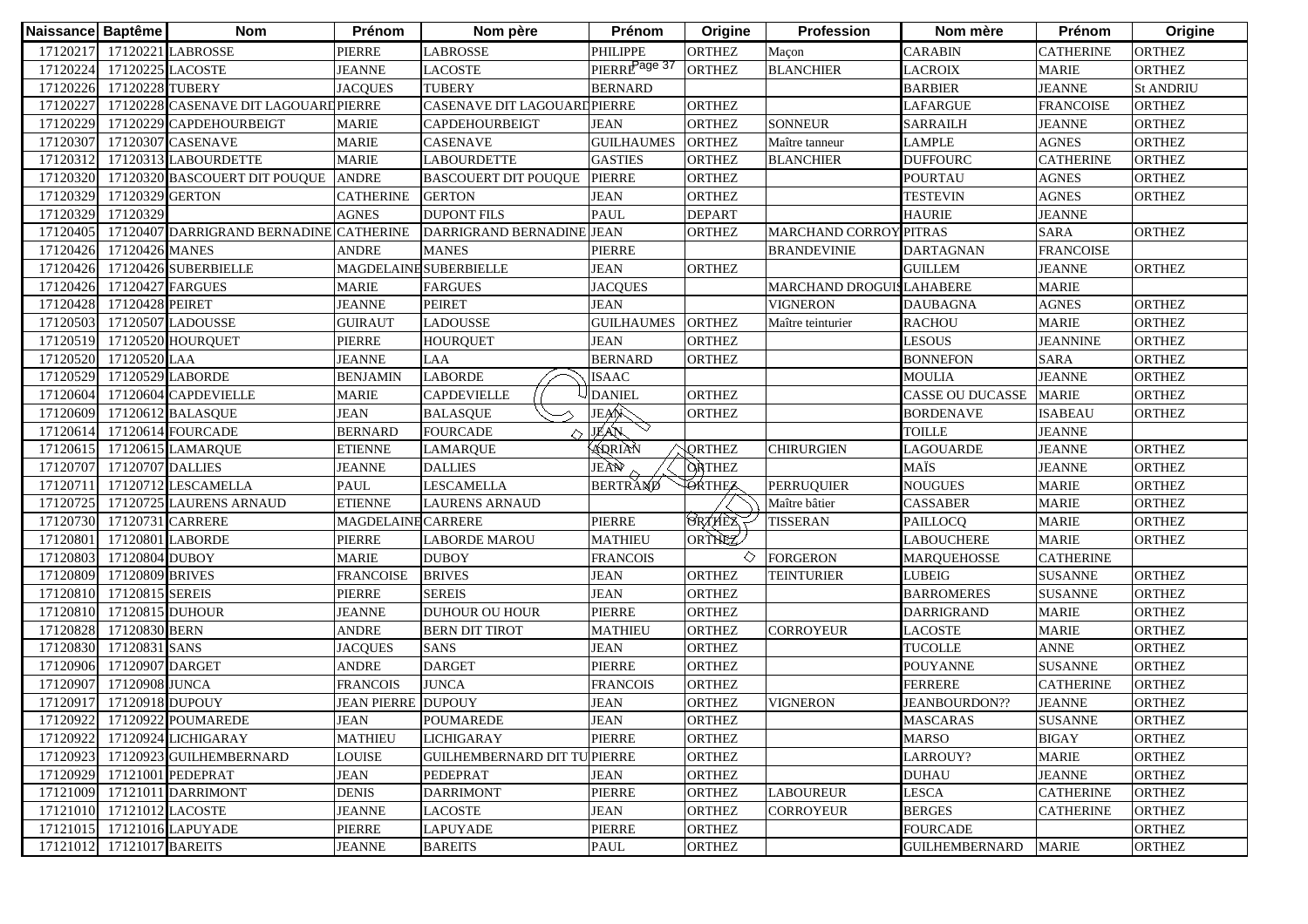| Naissance Baptême |                            | <b>Nom</b>                   | Prénom                  | Nom père                      | Prénom                      | Origine               | Profession               | Nom mère                      | Prénom                    | Origine       |
|-------------------|----------------------------|------------------------------|-------------------------|-------------------------------|-----------------------------|-----------------------|--------------------------|-------------------------------|---------------------------|---------------|
|                   |                            | 17121013 17121018 DARASCOU   | LAURENCE                | <b>DARASCOU</b>               | <b>DANIEL</b>               | ORTHEZ                | <b>CORROYEUR</b>         | <b>GUICHEBARON</b>            | <b>JEANNE</b>             | <b>ORTHEZ</b> |
|                   | 17121020 17121021 PETRIAT  |                              | PIERRE                  | <b>PETRIAT</b>                | BERTRAND 38                 | <b>ORTHEZ</b>         |                          | <b>MENVIELLE</b>              | <b>MARIE</b>              | <b>ORTHEZ</b> |
|                   |                            | 17121020 17121021 SAUGUITON  | <b>JEANNE</b>           | <b>SAUGUITON</b>              | <b>JEAN</b>                 | <b>ORTHEZ</b>         | <b>LABOUREUR</b>         | <b>PORTAU</b>                 | <b>JEANNE</b>             | <b>ORTHEZ</b> |
| 17121031          |                            | 17121031 PEIRAUBE            | <b>ELISABETH</b>        | <b>PEIRAUBE</b>               | PIERRE                      | <b>ORTHEZ</b>         | <b>TONDEUR</b>           | <b>FORCADE</b>                | <b>JEANNE</b>             | <b>ORTHEZ</b> |
|                   |                            | 17121104 17121104 PEIRONNETE | MARGUERITE PEIRONNETE   |                               | <b>DAVID</b>                | <b>ORTHEZ</b>         |                          | LABARRAQUERE                  | <b>JEANNE</b>             | <b>ORTHEZ</b> |
|                   | 17121123 17121123 DABADIE  |                              | <b>SUSANNE</b>          | <b>DABADIE</b>                | <b>LOUIS</b>                | <b>ORTHEZ</b>         | <b>APOTHICAIRE</b>       | <b>DUPONT</b>                 | <b>JEANNE</b>             | <b>ORTHEZ</b> |
|                   | 17121125 17121126 LAFITTE  |                              | <b>JEANNE</b>           | <b>LAFITTE</b>                | <b>THIMOTHEE</b>            | <b>ORTHEZ</b>         | <b>TAILLEUR D'HABITS</b> | <b>CAMBOT</b>                 | <b>FRANCOISE</b>          | <b>ORTHEZ</b> |
|                   | 17121127 17121128 TESTEVIN |                              | <b>JOSEPH</b>           | <b>TESTEVIN</b>               | <b>MATHIEU</b>              | <b>ORTHEZ</b>         | <b>MARCHAND</b>          | <b>MAIBONNE</b>               | <b>MARIE</b>              | <b>ORTHEZ</b> |
|                   | 17121218 17121219 LESCAR   |                              | <b>GRATIE</b>           | <b>LESCAR</b>                 | PIERRE                      | <b>ORTHEZ</b>         | <b>MUNIER</b>            | <b>BARADAT</b>                | <b>MARIE</b>              | <b>ORTHEZ</b> |
| 17121221          | 17121224 AUGE              |                              | <b>JEAN BAPTISTAUGE</b> |                               | <b>GUILHEM</b>              | <b>ORTHEZ</b>         | <b>VIGNERON</b>          | <b>GASTA</b>                  | <b>MARIE</b>              | <b>ORTHEZ</b> |
| 17121225          |                            | 17121226 GUILHEMBRUN         | <b>JOSEPH</b>           | <b>GUILHEMBRUN</b>            | <b>ARNAUD</b>               | <b>ORTHEZ</b>         | <b>SERRURIER</b>         | <b>DUBOY</b>                  | <b>ANNE</b>               | <b>ORTHEZ</b> |
| 17130114          | 17130115 DUBOY             |                              | <b>ARNAUD</b>           | <b>DUBOY</b>                  | PIERRE                      | <b>ORTHEZ</b>         |                          | <b>LAHERRERE</b>              | <b>JEANNE</b>             | <b>ORTHEZ</b> |
| 17130114          |                            | 17130115 BATSALLE LAHITTE    | <b>MARIE</b>            | <b>BATSALLE LAHITTE</b>       | <b>PAUL</b>                 | <b>ORTHEZ</b>         | NOBLE ET AVOCAT          | <b>LICHIGARAY</b>             | <b>BARTHELEMIE</b>        | <b>ORTHEZ</b> |
| 17130119          |                            | 17130119 CAMESCASSE          | <b>BERTRANNE</b>        | <b>CAMESCASSE DIT PEMILLE</b> | PIERRE                      | <b>ORTHEZ</b>         | <b>CHAUDRONNIER</b>      | <b>BARTHE</b>                 | <b>SUSANNE</b>            | <b>ORTHEZ</b> |
| 17130118          |                            | 17130119 SUBERBIELLE         | <b>JEAN</b>             | <b>SUBERBIELLE</b>            | <b>JEAN</b>                 | <b>ORTHEZ</b>         | CORROYEUR                | <b>LACOSTE TITOY</b>          | <b>JEANNE</b>             | <b>ORTHEZ</b> |
| 17130118          |                            | 17130120 LABAIGT CREON       | <b>MARIE</b>            | <b>LABAIGT CREON</b>          | <b>JEAN</b>                 | <b>ORTHEZ</b>         |                          | <b>BALANSUN</b>               | <b>SARA</b>               | <b>ORTHEZ</b> |
| 17130120          |                            | 17130122 LABOURDETTE         | <b>FRANCOIS</b>         | <b>LABOURDETTE</b>            | <b>JACQUES</b>              | <b>ORTHEZ</b>         | <b>VIGNERON</b>          | HOURTIN DITE DE TH MAGDELAINE |                           | <b>ORTHEZ</b> |
| 17130121          |                            | 17130125 GUILHEMBERNAT       | <b>JEANNE</b>           | <b>GUILHEMBERNAT</b>          | PIERRE                      |                       | <b>MARCHAND</b>          | <b>LABORDE</b>                | <b>MARIE</b>              |               |
| 17130125          |                            | 17130127 LAPLACE MONDRAN     | <b>MARIE</b>            | LAPLACE MONDRAN               | <b>JACQUES</b>              |                       | MARS??                   | <b>BASIN</b>                  | <b>MARIE</b>              |               |
| 17130126          |                            | 17130129 LALANNE             | <b>HENRY</b>            | LALANNE DIT BASTIDE           | <b>JEAN</b>                 | <b>ORTHEZ</b>         |                          | <b>DESCOUBER</b>              | <b>JEANNE</b>             | <b>ORTHEZ</b> |
| 17130203          |                            | 17130204 LAHERRERE           | <b>CATHERINE</b>        | LAHERRERE DIT PENTIOU PIERRE  |                             | <b>ORTHEZ</b>         | <b>CORROYEUR</b>         | LARROQUE POUILLANANNE         |                           | <b>ORTHEZ</b> |
| 17130205          | 17130205 CASALIS           |                              | <b>ANNE</b>             | <b>CASALIS</b>                | $\heartsuit$<br><b>JEAN</b> |                       |                          | <b>DARGET</b>                 | <b>ANNE</b>               |               |
| 17130203          | 17130206 LAFITTE           |                              | <b>PIERRE</b>           | LAFITTE DIT MITANE            | <b>QAVID</b>                | <b>QRTHEZ</b>         |                          | <b>LABOURDETTE</b>            | PIERRE                    | <b>ORTHEZ</b> |
| 17130211          |                            | 17130212 BALANSUN            | <b>MARIE</b>            | <b>BALANSUN</b>               | <b>ETTENNE</b>              | <b>ORTHEZ</b>         | MARCHAND TANNEU MOUNIR   |                               | <b>RACHEL</b>             | <b>ORTHEZ</b> |
| 17130215          | 17130218 FORSANS           |                              | <b>JEANNE</b>           | <b>FORSANS</b>                | PIERRE                      | <b>TORTHEZ</b>        |                          |                               | <b>ANNE</b>               | <b>ORTHEZ</b> |
| 17130217          | 17130218                   |                              | <b>HENRY</b>            | <b>BESSOUAT</b>               | PIERRE                      |                       |                          | <b>LACOSTE</b>                | <b>JEANNE</b>             |               |
| 17130217          |                            | 17130219 LACOSTE BEUDE       | <b>ELISABETH</b>        | <b>LACOSTE BEUDE</b>          | <b>JEAN</b>                 |                       |                          | <b>BERGES</b>                 | <b>MARIE</b>              |               |
| 17130302          |                            | 17130302 LASALLETTE          | <b>CATHERINE</b>        | <b>LASALLETTE</b>             | PIERRE                      | ORTHEZ                | Hôte                     | <b>BERGES</b>                 | <b>JUDITH</b>             | <b>ORTHEZ</b> |
| 17130302          |                            | 17130302 LASALLETTE          | <b>MARIE</b>            | <b>LASALLETTE</b>             | PIERRE                      | ORTHEZ $\diamondsuit$ | Hôte                     | <b>BERGES</b>                 | <b>JUDITH</b>             | <b>ORTHEZ</b> |
| 17130307          |                            | 17130308 CADILHON            | <b>JEANNE</b>           | <b>CADILHON</b>               | <b>GUILHAUMES</b>           | <b>ORTHEZ</b>         | <b>CORDONNIER</b>        | <b>MERLE</b>                  | <b>MARTHE</b>             | <b>ORTHEZ</b> |
| 17130308          | 17130309 LOMPRE            |                              | <b>JEAN</b>             | LOMPRE                        | <b>JEAN</b>                 | <b>ORTHEZ</b>         |                          | <b>MIRESOU</b>                | <b>MARIE</b>              | <b>ORTHEZ</b> |
| 17130311          |                            | 17130312 Ste CLUQUE          | <b>AGNES</b>            | Ste CLUQUE                    | <b>JACQUES</b>              | <b>ORTHEZ</b>         | <b>TISSERAN</b>          | <b>LACOSTE</b>                | <b>AGNES</b>              | <b>ORTHEZ</b> |
| 17130311          |                            | 17130312 LASAUGUETTE         | <b>ETIENNE</b>          | LASAUGUETTE                   | <b>ARNAUD</b>               | <b>ORTHEZ</b>         | Maître blanchier         | <b>JUNQUA</b>                 | <b>SUSANNE</b>            | <b>ORTHEZ</b> |
| 17130312          |                            | 17130315 LABOURDETTE         | <b>JEAN</b>             | <b>LABOURDETTE</b>            | <b>GASTIES</b>              | <b>ORTHEZ</b>         |                          | <b>LAPLACE</b>                | <b>BIGAY</b>              | <b>ORTHEZ</b> |
| 17130313          | 17130314 PUYO              |                              | <b>ELISABETH</b>        | <b>PUYO</b>                   | PIERRE                      | <b>ORTHEZ</b>         | <b>MARCHAND</b>          | <b>BORDES</b>                 | <b>JEANNE</b>             | <b>ORTHEZ</b> |
| 1713031           | 17130315 DUPIN             |                              | <b>JEAN</b>             | <b>DUPIN</b>                  | <b>LOUIS</b>                | <b>ORTHEZ</b>         | <b>BRASSIER</b>          | <b>ROGER</b>                  | <b>JEANNE</b>             | <b>ORTHEZ</b> |
|                   | 17130315 17130316 DUBOSC   |                              | <b>ANDRE</b>            | <b>DUBOSC</b>                 | <b>JEAN</b>                 | <b>ORTHEZ</b>         | Maître cordonnier        | <b>DUTHIN</b>                 | <b>MARIE</b>              | <b>ORTHEZ</b> |
|                   | 17130322 17130326 SEREINS  |                              | <b>ANNE</b>             | <b>SEREINS</b>                | <b>JACOB</b>                | <b>ORTHEZ</b>         | Métayer au ??            | <b>BALASQUE</b>               | <b>BARTHELEMIE ORTHEZ</b> |               |
| 17130327          |                            | 17130329 MARQUEHOSSE         | <b>MARTIN</b>           | <b>MARQUEHOSSE</b>            | <b>JACOB</b>                | <b>ORTHEZ</b>         | Maître blanchier         | <b>SEVIGNAC</b>               | <b>MARGUERITE</b>         | <b>ORTHEZ</b> |
|                   |                            | 17130406 17130406 CHARAMON   | <b>FRANCOIS</b>         | <b>CHARAMON</b>               | <b>ETIENNE</b>              | <b>ORTHEZ</b>         | Maître cordonnier        | <b>MANES</b>                  | <b>JEANNE</b>             | <b>ORTHEZ</b> |
|                   |                            | 17130409 17130409 SEVIGNAC   | <b>MATHIEU</b>          | <b>SEVIGNAC</b>               | <b>JEAN PIERRE</b>          | <b>ORTHEZ</b>         |                          | <b>GACHETS</b>                | <b>MARTHE</b>             | <b>ORTHEZ</b> |
|                   |                            | 17130416 17130416 MARQUESE   | <b>AGNES</b>            | MARQUESE CADET                | <b>JEAN</b>                 | <b>ORTHEZ</b>         |                          | <b>BASAN</b>                  | <b>MARIE</b>              | <b>ORTHEZ</b> |
| 17130423          |                            | 17130426 CAUHEPE             | PIERRE                  | <b>CAUHEPE</b>                | JEAN                        | <b>ORTHEZ</b>         | <b>LABOUREUR</b>         | <b>SOULE</b>                  | <b>AGNES</b>              | <b>ORTHEZ</b> |
| 17130508          |                            | 17130509 LAFARGUE            | PIERRE                  | LAFARGUE                      | <b>JEAN</b>                 | <b>ORTHEZ</b>         | <b>VIGNERON</b>          | <b>LESCA</b>                  | <b>JEANNE</b>             | <b>ORTHEZ</b> |
| 17130514          |                            | 17130514 PUYO DIT TREBUC     | <b>MARIE</b>            | HURTERE DIT TREBUC            | <b>JEAN PIERRE</b>          | <b>ORTHEZ</b>         | <b>TISSERAN</b>          | <b>PUYO</b>                   | <b>CATHERINE</b>          | <b>ORTHEZ</b> |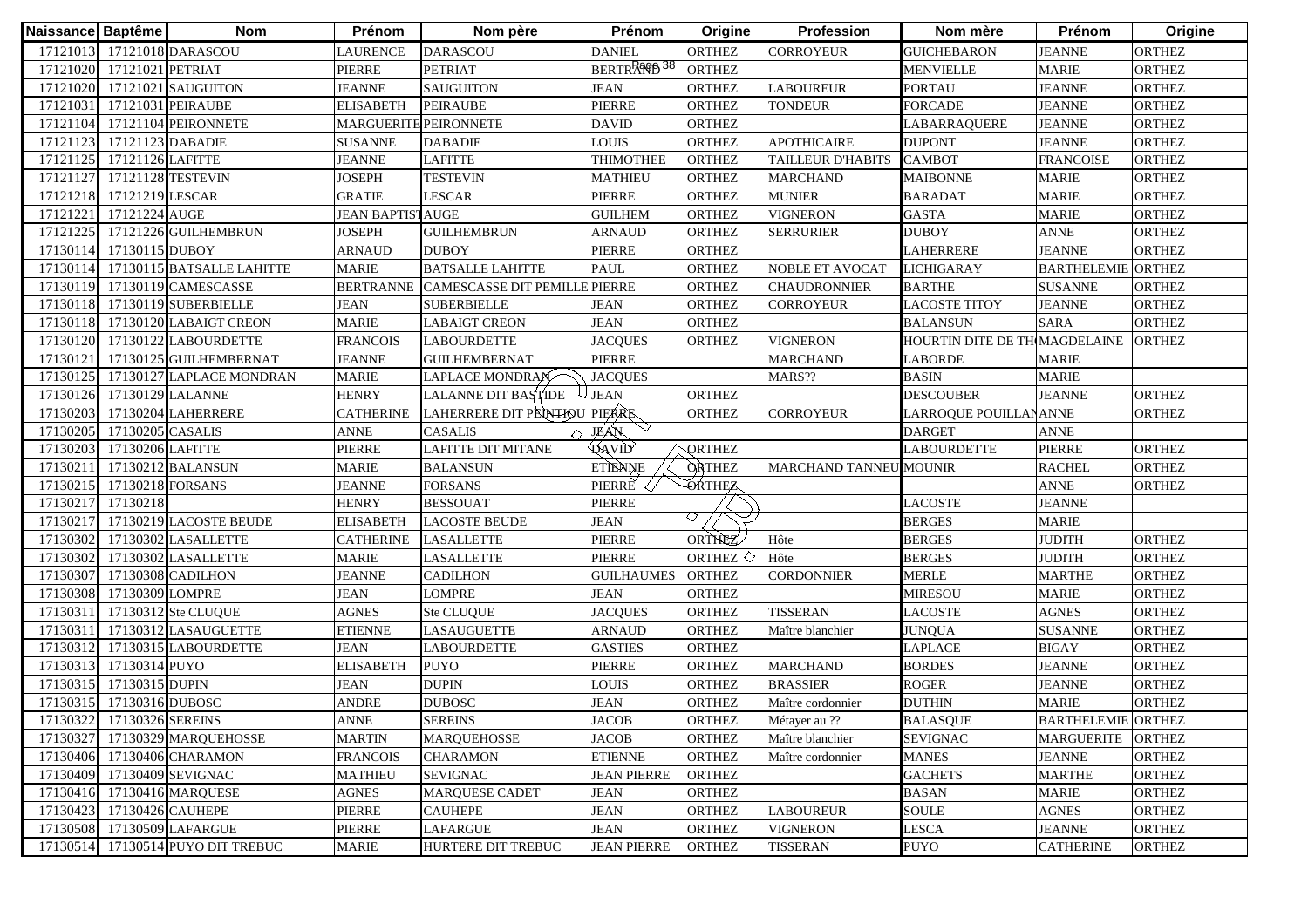|          | Naissance Baptême        | <b>Nom</b>                                                                                                 | <b>Prénom</b>                                         | Nom père                                                                                | <b>Prénom</b>                                                                          | Origine                                                                                             | Profession                                                                        | Nom mère                                                                    | Prénom                                                                                                        | Origine                                                                           |
|----------|--------------------------|------------------------------------------------------------------------------------------------------------|-------------------------------------------------------|-----------------------------------------------------------------------------------------|----------------------------------------------------------------------------------------|-----------------------------------------------------------------------------------------------------|-----------------------------------------------------------------------------------|-----------------------------------------------------------------------------|---------------------------------------------------------------------------------------------------------------|-----------------------------------------------------------------------------------|
|          |                          | 17130518 17130521 LARMANOU                                                                                 | <b>JEAN</b>                                           | <b>LARMANOU</b>                                                                         | <b>JEAN</b>                                                                            | <b>ORTHEZ</b>                                                                                       | <b>MARCHAND</b>                                                                   | <b>SEREIS</b>                                                               | <b>JEANNE</b>                                                                                                 | <b>ORTHEZ</b>                                                                     |
| 17130602 |                          | 17130602 BRUNET                                                                                            | <b>ELISABETH</b>                                      | <b>BRUNET</b>                                                                           | PIERRE <sup>Page 39</sup>                                                              | <b>ORTHEZ</b>                                                                                       | <b>MARCHAND</b>                                                                   | <b>FAGET</b>                                                                | <b>MARGUERITE</b>                                                                                             | <b>ORTHEZ</b>                                                                     |
| 17130603 | 17130603                 |                                                                                                            | <b>MARIE</b>                                          | <b>MELION</b>                                                                           | <b>HENRY</b>                                                                           | <b>ORTHEZ</b>                                                                                       |                                                                                   | <b>BESSOUAT</b>                                                             | <b>ANNE</b>                                                                                                   | <b>ORTHEZ</b>                                                                     |
| 1713061  |                          | 17130611 RIVEAUX                                                                                           | <b>CATHERINE</b>                                      | <b>RIVEAUX</b>                                                                          | PAUL                                                                                   | <b>ORTHEZ</b>                                                                                       | AVOCAT EN LA COUR DOMEC                                                           |                                                                             | <b>MARTHE</b>                                                                                                 | <b>ORTHEZ</b>                                                                     |
| 17130616 |                          | 17130617 LABOURDETTE                                                                                       |                                                       | <b>MAGDELAINE LABOURDETTE</b>                                                           | PIERRE                                                                                 | <b>ORTHEZ</b>                                                                                       | <b>LABOUREUR</b>                                                                  | <b>DUTHIN</b>                                                               | <b>CATHERINE</b>                                                                                              | <b>ORTHEZ</b>                                                                     |
| 17130619 |                          | 17130619 DUFFAU                                                                                            | <b>SUSANNE</b>                                        | <b>DUFFAU</b>                                                                           | PIERRE                                                                                 | <b>ORTHEZ</b>                                                                                       |                                                                                   | <b>DARRIGRAND</b>                                                           | <b>SUSANNE</b>                                                                                                | <b>ORTHEZ</b>                                                                     |
|          | 17130619 17130619 DOMEC  |                                                                                                            | <b>MARIE</b>                                          | <b>DOMEC</b>                                                                            | PIERRE                                                                                 | <b>ORTHEZ</b>                                                                                       | TONDEUR D'ETOFES                                                                  | <b>FONDEVILLE</b>                                                           | <b>MARGUERITE</b>                                                                                             | <b>ORTHEZ</b>                                                                     |
| 17130620 |                          | 17130620 LABOURDETTE                                                                                       | <b>JEAN</b>                                           | <b>LABOURDETTE</b>                                                                      | PAUL                                                                                   | <b>ORTHEZ</b>                                                                                       | <b>TANNEUR</b>                                                                    | <b>LACOSTE</b>                                                              | <b>AGNES</b>                                                                                                  | <b>ORTHEZ</b>                                                                     |
| 17130622 |                          | 17130622 LESCUDE                                                                                           | <b>JEAN PIERRE LESCUDE</b>                            |                                                                                         | <b>JEAN</b>                                                                            | <b>ORTHEZ</b>                                                                                       |                                                                                   | LABOURDETTE                                                                 | <b>MARIE</b>                                                                                                  | <b>ORTHEZ</b>                                                                     |
| 17130625 |                          | 17130625 CASAUX                                                                                            | <b>JEAN</b>                                           | <b>CASAUX</b>                                                                           | <b>DANIEL</b>                                                                          | <b>ORTHEZ</b>                                                                                       |                                                                                   | <b>HITAUX</b>                                                               | <b>AGNES</b>                                                                                                  | <b>ORTHEZ</b>                                                                     |
| 17130625 |                          | 17130626 DARTAGNAN                                                                                         | PIERRE                                                | <b>DARTAGNAN</b>                                                                        | <b>JEAN</b>                                                                            | <b>ORTHEZ</b>                                                                                       |                                                                                   | <b>BARTHE</b>                                                               | <b>BERTRANE</b>                                                                                               | <b>ORTHEZ</b>                                                                     |
| 17130702 |                          | 17130702 NOGUES                                                                                            | <b>JEAN</b>                                           | <b>NOGUES</b>                                                                           | <b>ZACHARIE</b>                                                                        | <b>ORTHEZ</b>                                                                                       | Maître sellier                                                                    | <b>PIULET</b>                                                               | <b>JEANNE</b>                                                                                                 | <b>ORTHEZ</b>                                                                     |
| 17130702 |                          | 17130705 LABEIRIE                                                                                          | <b>JEAN PIERRE LABEIRIE</b>                           |                                                                                         | <b>PIERRE</b>                                                                          | <b>ORTHEZ</b>                                                                                       |                                                                                   | <b>DANDOUINS</b>                                                            | <b>AGNES</b>                                                                                                  | <b>ORTHEZ</b>                                                                     |
| 17130704 | 17130706 DUTILH          |                                                                                                            | <b>JEAN PIERRE DUTILH</b>                             |                                                                                         | <b>ANTOINE</b>                                                                         | <b>ORTHEZ</b>                                                                                       |                                                                                   | <b>MIRESOUS</b>                                                             | <b>AGNES</b>                                                                                                  | <b>ORTHEZ</b>                                                                     |
| 17130707 |                          | 17130708 NEBOUT                                                                                            | <b>MARIE</b>                                          | <b>NEBOUT</b>                                                                           | JEAN                                                                                   | <b>ORTHEZ</b>                                                                                       |                                                                                   | <b>MILLADE</b>                                                              | <b>AGNES</b>                                                                                                  | <b>ORTHEZ</b>                                                                     |
| 17130708 | 17130708 PRINCE          |                                                                                                            | PIERRE                                                | <b>PRINCE</b>                                                                           | <b>JEAN</b>                                                                            |                                                                                                     | <b>LABOUREUR</b>                                                                  | <b>TOUYAA</b>                                                               | <b>MARIE</b>                                                                                                  |                                                                                   |
| 17130710 |                          | 17130710 CASALIS                                                                                           | <b>MARIE</b>                                          | <b>CASALIS</b>                                                                          | <b>ETIENNE</b>                                                                         | <b>ORTHEZ</b>                                                                                       | CORROYEUR                                                                         | <b>GARDERES</b>                                                             | <b>CATHERINE</b>                                                                                              | <b>ORTHEZ</b>                                                                     |
| 17130715 | 17130716 MARSO           |                                                                                                            | <b>JEANNE</b>                                         | <b>MARSO</b>                                                                            | <b>JEAN JACQUES ORTHEZ</b>                                                             |                                                                                                     |                                                                                   | <b>CLAVERIE</b>                                                             | <b>MARIE</b>                                                                                                  | <b>ORTHEZ</b>                                                                     |
| 17130727 | 17130727 BASIN           |                                                                                                            | <b>MARIE</b>                                          | <b>BASIN</b>                                                                            | PIERRE                                                                                 |                                                                                                     | <b>TANNEUR</b>                                                                    | <b>LABORDE</b>                                                              | <b>JEANNE</b>                                                                                                 |                                                                                   |
| 17130728 |                          | 17130728 HOURQUEBIE                                                                                        | ARNAUD                                                | <b>HOURQUEBIE</b>                                                                       | <b>DANIEL</b>                                                                          | <b>ORTHEZ</b>                                                                                       | VIGNERON                                                                          | <b>TESTEVIN</b>                                                             | <b>MARIE</b>                                                                                                  | <b>ORTHEZ</b>                                                                     |
| 1713073  |                          | 17130801 DOMBLIDES                                                                                         | <b>SIMON</b>                                          | <b>DOMBLIDES</b>                                                                        | JEAN                                                                                   | <b>ORTHEZ</b>                                                                                       |                                                                                   | <b>DUHAUDEDEVANT</b>                                                        | <b>MARIE</b>                                                                                                  | <b>ORTHEZ</b>                                                                     |
| 1713073  | 17130802 DALIES          |                                                                                                            | <b>MARIE</b>                                          | <b>DALIES</b>                                                                           | JEAN                                                                                   | <b>ORTHEZ</b>                                                                                       |                                                                                   | <b>HEUGA</b>                                                                | <b>MAGDELAINE</b>                                                                                             | <b>ORTHEZ</b>                                                                     |
| 1713080  | 17130802 THIL            |                                                                                                            | <b>BERNARD</b>                                        | <b>TILH</b>                                                                             | RERRE                                                                                  | <b>QRTHEZ</b>                                                                                       |                                                                                   | <b>MELION</b>                                                               | <b>SUSANNE</b>                                                                                                | <b>ORTHEZ</b>                                                                     |
| 17130803 |                          | 17130806 DARRIUS                                                                                           | <b>ELISABETH</b>                                      | <b>DARRIUS</b>                                                                          | PIERRE                                                                                 | <b>ORTHEZ</b>                                                                                       |                                                                                   | CASAUX                                                                      | <b>JUDITH</b>                                                                                                 | <b>ORTHEZ</b>                                                                     |
| 17130813 |                          | 17130813 LAFARGUE DIT LACOSTE                                                                              | <b>ANNE</b>                                           | <b>LAFARGUE DIT LACOSTE</b>                                                             | <b>JEAN</b><br>Ω/                                                                      |                                                                                                     |                                                                                   | <b>LAVIGNE</b>                                                              | <b>MARGUERITE</b>                                                                                             |                                                                                   |
| 17130903 | 17130904 LEITS           |                                                                                                            | <b>ANTOINE</b>                                        | <b>LEITS</b>                                                                            | <b>FRANCOIS</b>                                                                        | ORTHEZ                                                                                              | Maître tapissier                                                                  | <b>PARATGES</b>                                                             | <b>MARTHE</b>                                                                                                 | <b>ORTHEZ</b>                                                                     |
| 17130903 |                          | 17130906 LAGUARRIGUE                                                                                       | <b>CATHERINE</b>                                      | <b>LAGUARRIGUE</b>                                                                      | <b>JEAN PIERRE</b>                                                                     | <b>ORTHEX</b>                                                                                       |                                                                                   | <b>BONNEHON</b>                                                             | <b>CATHERINE</b>                                                                                              | <b>ORTHEZ</b>                                                                     |
| 17130910 | 17130912 FALOT           |                                                                                                            | <b>JEAN</b>                                           | <b>FALOT</b>                                                                            | PIERRE                                                                                 | ORTHEZ                                                                                              | <b>TISSERAN</b>                                                                   | <b>LASSALLE</b>                                                             | <b>MARIE</b>                                                                                                  | <b>ORTHEZ</b>                                                                     |
| 17130913 |                          | 17130915 LAURENS ARNAUD                                                                                    | <b>JEAN</b>                                           | <b>LAURENS ARNAUD</b>                                                                   |                                                                                        | ORTHEZ $\diamondsuit$                                                                               | Maître bâtier                                                                     | <b>CASSEBE</b>                                                              | <b>MARIE</b>                                                                                                  | <b>ORTHEZ</b>                                                                     |
| 17130918 | 17130920 BROCA           |                                                                                                            | PIERRE                                                | <b>BROCA</b>                                                                            | PIERRE                                                                                 | <b>ORTHEZ</b>                                                                                       | <b>TANNEUR</b>                                                                    | <b>LAROQUE</b>                                                              | <b>JEANNE</b>                                                                                                 | <b>ORTHEZ</b>                                                                     |
| 17130921 |                          | 17130925 MIRESOU                                                                                           | <b>JACQUES</b>                                        | <b>MIRESOU</b>                                                                          | PIERRE                                                                                 | <b>ORTHEZ</b>                                                                                       | Maçon                                                                             | <b>SESCAS</b>                                                               | <b>AGNES</b>                                                                                                  | <b>ORTHEZ</b>                                                                     |
| 17130923 |                          | 17130924 DANGLADE                                                                                          | <b>JEAN PIERRE DANGLADE</b>                           |                                                                                         | <b>JACQUES</b>                                                                         | <b>ORTHEZ</b>                                                                                       |                                                                                   | <b>GUILHEMBERNARD</b>                                                       | <b>MARIE</b>                                                                                                  | <b>ORTHEZ</b>                                                                     |
| 17130926 |                          | 17130926 DUPOUEY                                                                                           | <b>JEAN</b>                                           | <b>DUPOUEY</b>                                                                          | <b>DAVID</b>                                                                           | <b>ORTHEZ</b>                                                                                       | <b>TISSERAN</b>                                                                   | <b>FALOT</b>                                                                | <b>JEANNE</b>                                                                                                 | <b>ORTHEZ</b>                                                                     |
| 17131001 |                          | 17131002 TUCOLLE                                                                                           | <b>ANNE</b>                                           | <b>TUCOLLE</b>                                                                          | PIERRE                                                                                 | <b>ORTHEZ</b>                                                                                       |                                                                                   | LAGARDE                                                                     | <b>MARTHE</b>                                                                                                 | <b>ORTHEZ</b>                                                                     |
| 17131004 |                          | 17131008 LOUSTAUGROS                                                                                       | PIERRE                                                | LOUSTAUGROS                                                                             | PIERRE                                                                                 | <b>ORTHEZ</b>                                                                                       | <b>CHARPENTIER</b>                                                                | <b>DARETE</b>                                                               | <b>CATHERINE</b>                                                                                              | <b>ORTHEZ</b>                                                                     |
| 17140106 |                          | 17140107 BERNET                                                                                            | <b>FRANCOIS</b>                                       | <b>BERNET</b>                                                                           | DENIS                                                                                  | <b>ORTHEZ</b>                                                                                       | <b>CHARPENTIER</b>                                                                | <b>CASTEIGTS</b>                                                            | <b>GERMAINE</b>                                                                                               | <b>ORTHEZ</b>                                                                     |
|          | 17140108 17140108 DALIES |                                                                                                            | <b>JEAN</b>                                           | <b>DALIES</b>                                                                           | <b>BERTRAND</b>                                                                        | <b>ORTHEZ</b>                                                                                       |                                                                                   |                                                                             | <b>ANNE</b>                                                                                                   | <b>ORTHEZ</b>                                                                     |
|          |                          | 17140116 17140117 LASSALLE                                                                                 | PIERRE                                                |                                                                                         |                                                                                        |                                                                                                     |                                                                                   | LAGARRIGUE                                                                  |                                                                                                               | <b>ORTHEZ</b>                                                                     |
|          | 17140129 17140129 DUPLAA |                                                                                                            | <b>SUSANNE</b>                                        | <b>DUPLAA</b>                                                                           | <b>JEAN</b>                                                                            | <b>ORTHEZ</b>                                                                                       | <b>FORGERON</b>                                                                   | <b>MASCARAS</b>                                                             | <b>JEANNE</b>                                                                                                 | <b>ORTHEZ</b>                                                                     |
|          |                          | 17140130 17140131 St MARTIN                                                                                | <b>MARIE</b>                                          | <b>St MARTIN</b>                                                                        | PIERRE                                                                                 | <b>ORTHEZ</b>                                                                                       | CORROYEUR                                                                         | <b>LAMATEBOIS</b>                                                           | <b>MARGUERITE</b>                                                                                             | <b>ORTHEZ</b>                                                                     |
|          |                          |                                                                                                            |                                                       | <b>DARRIUS DIT HOURREDE</b>                                                             |                                                                                        |                                                                                                     |                                                                                   |                                                                             |                                                                                                               |                                                                                   |
|          |                          |                                                                                                            |                                                       |                                                                                         |                                                                                        |                                                                                                     | MARCHAND TANNEU MOUNIX                                                            |                                                                             |                                                                                                               |                                                                                   |
|          |                          |                                                                                                            | <b>JEANNE</b>                                         |                                                                                         |                                                                                        |                                                                                                     |                                                                                   | <b>BEDOURA</b>                                                              |                                                                                                               |                                                                                   |
|          |                          |                                                                                                            |                                                       |                                                                                         |                                                                                        |                                                                                                     |                                                                                   |                                                                             |                                                                                                               |                                                                                   |
|          |                          |                                                                                                            |                                                       |                                                                                         |                                                                                        |                                                                                                     |                                                                                   |                                                                             |                                                                                                               |                                                                                   |
| 17140214 | 17140210 17140213 PRAT   | 17140130 17140201 DARRIUS<br>17140205 17140206 BALANSUN<br>17140221 BATSALLE<br>17140226 17140226 LAFAURIE | <b>JEAN</b><br><b>MARIE</b><br><b>JACQUES</b><br>PAUL | <b>LASSALLE</b><br><b>BALANSUN</b><br><b>PRAT</b><br><b>BATSALLE</b><br><b>LAFAURIE</b> | <b>BERNARD</b><br><b>BERNARD</b><br><b>ETIENNE</b><br><b>BERNARD</b><br>PAUL<br>PIERRE | <b>ORTHEZ</b><br><b>ORTHEZ</b><br><b>ORTHEZ</b><br><b>MONCADE</b><br><b>ORTHEZ</b><br><b>ORTHEZ</b> | <b>BLANCHIER</b><br><b>VIGNERON</b><br><b>NOBLE ET AVOCAT</b><br><b>CORROYEUR</b> | <b>Ste CLUQUE</b><br><b>DARTAGNA</b><br><b>LICHIGARAY</b><br><b>MASSOUE</b> | <b>CATHERINE</b><br><b>JEANNE</b><br><b>RACHEL</b><br><b>JEANNE</b><br><b>BARTHELEMIE</b><br><b>CATHERINE</b> | <b>ORTHEZ</b><br><b>ORTHEZ</b><br><b>ORTHEZ</b><br><b>ORTHEZ</b><br><b>ORTHEZ</b> |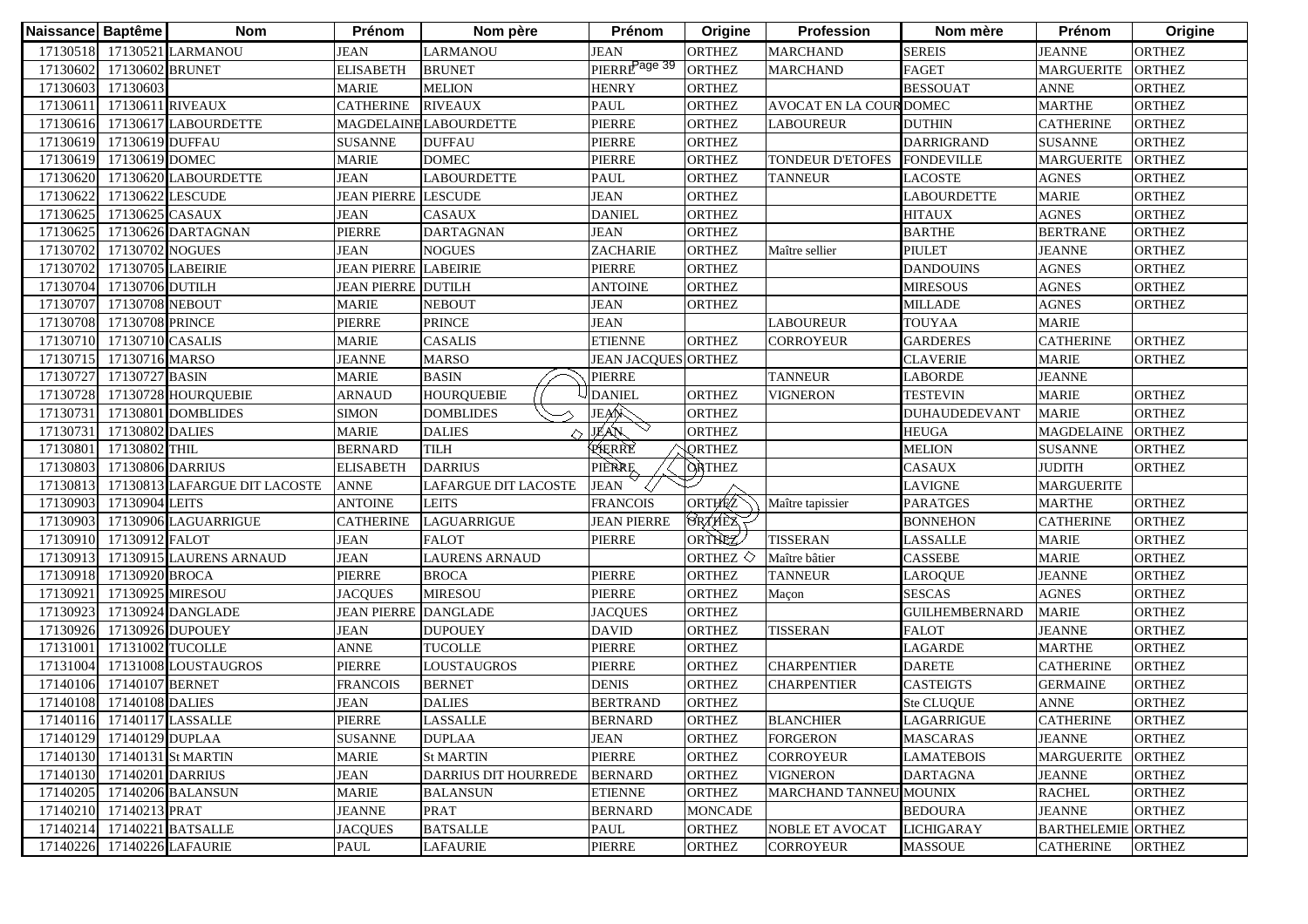| Naissance Baptême                                                                |                                                                                                                                                                                   | <b>Nom</b>                                                 | Prénom                                                                                                                                                                                                                                       | Nom père                                                                                                                                                          | Prénom                                                                                                                                                                                                             | Origine                                                                                                                                                                  | Profession                                                                                              | Nom mère                                                                                                                                                    | Prénom                                                                                                                                                                                                                                       | Origine                                                                                                                                                                                 |
|----------------------------------------------------------------------------------|-----------------------------------------------------------------------------------------------------------------------------------------------------------------------------------|------------------------------------------------------------|----------------------------------------------------------------------------------------------------------------------------------------------------------------------------------------------------------------------------------------------|-------------------------------------------------------------------------------------------------------------------------------------------------------------------|--------------------------------------------------------------------------------------------------------------------------------------------------------------------------------------------------------------------|--------------------------------------------------------------------------------------------------------------------------------------------------------------------------|---------------------------------------------------------------------------------------------------------|-------------------------------------------------------------------------------------------------------------------------------------------------------------|----------------------------------------------------------------------------------------------------------------------------------------------------------------------------------------------------------------------------------------------|-----------------------------------------------------------------------------------------------------------------------------------------------------------------------------------------|
| 17140226                                                                         | 17140227 CARRERE                                                                                                                                                                  |                                                            | PIERRE                                                                                                                                                                                                                                       | <b>CARRERE</b>                                                                                                                                                    | <b>PIERRE</b>                                                                                                                                                                                                      | <b>ORTHEZ</b>                                                                                                                                                            | <b>TISSERAN</b>                                                                                         | <b>PAILLOT</b>                                                                                                                                              | <b>MARIE</b>                                                                                                                                                                                                                                 | <b>ORTHEZ</b>                                                                                                                                                                           |
| 17140226                                                                         | 17140228 CLUS                                                                                                                                                                     |                                                            | <b>MARIE</b>                                                                                                                                                                                                                                 | <b>CLUS</b>                                                                                                                                                       | Page 40                                                                                                                                                                                                            | <b>ORTHEZ</b>                                                                                                                                                            | <b>TANNEUR</b>                                                                                          | <b>TESTEVIN</b>                                                                                                                                             | <b>SARA</b>                                                                                                                                                                                                                                  | <b>ORTHEZ</b>                                                                                                                                                                           |
| 17140317                                                                         |                                                                                                                                                                                   | 17140318 LAGARDERE                                         | PIERRE                                                                                                                                                                                                                                       | LAGARDERE                                                                                                                                                         | <b>PIERRE</b>                                                                                                                                                                                                      | <b>ORTHEZ</b>                                                                                                                                                            | <b>TANNEUR</b>                                                                                          | <b>LAMATABOIS</b>                                                                                                                                           | <b>JEANNE</b>                                                                                                                                                                                                                                | <b>ORTHEZ</b>                                                                                                                                                                           |
| 17140318                                                                         | 17140319 LABORDE                                                                                                                                                                  |                                                            | <b>JEAN</b>                                                                                                                                                                                                                                  | <b>LABORDE</b>                                                                                                                                                    | <b>JEAN</b>                                                                                                                                                                                                        | <b>ORTHEZ</b>                                                                                                                                                            | <b>PRATICIEN</b>                                                                                        | TOUYAA                                                                                                                                                      | CATHERINE                                                                                                                                                                                                                                    | <b>ORTHEZ</b>                                                                                                                                                                           |
| 17140325                                                                         |                                                                                                                                                                                   | 17140326 CAPDEVILLE                                        | <b>MARIE</b>                                                                                                                                                                                                                                 | <b>CAPDEVILLE</b>                                                                                                                                                 | <b>DANIEL</b>                                                                                                                                                                                                      | <b>ORTHEZ</b>                                                                                                                                                            | <b>LABOUREUR</b>                                                                                        | DUCASSE OU CASSE                                                                                                                                            | <b>MARIE</b>                                                                                                                                                                                                                                 | <b>ORTHEZ</b>                                                                                                                                                                           |
| 17140326                                                                         |                                                                                                                                                                                   | 17140326 MESTEJOAN                                         | <b>JEANNE</b>                                                                                                                                                                                                                                | <b>MESTEJOAN</b>                                                                                                                                                  | <b>ABRAHAM</b>                                                                                                                                                                                                     | <b>ORTHEZ</b>                                                                                                                                                            | <b>CHARPENTIER</b>                                                                                      | <b>PEYTIU</b>                                                                                                                                               | <b>MARIE</b>                                                                                                                                                                                                                                 | <b>ORTHEZ</b>                                                                                                                                                                           |
| 17140405                                                                         |                                                                                                                                                                                   | 17140408 LICHIGARAY                                        | <b>PIERRE</b>                                                                                                                                                                                                                                | <b>LICHIGARAY</b>                                                                                                                                                 | <b>JEAN</b>                                                                                                                                                                                                        | <b>ORTHEZ</b>                                                                                                                                                            | <b>MARCHAND</b>                                                                                         | <b>LALANDE</b>                                                                                                                                              | <b>MARIE</b>                                                                                                                                                                                                                                 | <b>ORTHEZ</b>                                                                                                                                                                           |
| 17140422                                                                         |                                                                                                                                                                                   | 17140425 DARRIGRAND CHAPELE                                | <b>MARIE</b>                                                                                                                                                                                                                                 | DARRIGRAND CHAPELE                                                                                                                                                |                                                                                                                                                                                                                    | <b>ORTHEZ</b>                                                                                                                                                            |                                                                                                         | <b>BASCOUERT</b>                                                                                                                                            | <b>SUSANNE</b>                                                                                                                                                                                                                               | <b>ORTHEZ</b>                                                                                                                                                                           |
| 17140423                                                                         | 17140424 HOURN                                                                                                                                                                    |                                                            | <b>JEAN</b>                                                                                                                                                                                                                                  | <b>HOURN</b>                                                                                                                                                      | <b>PIERRE</b>                                                                                                                                                                                                      | <b>ORTHEZ</b>                                                                                                                                                            | <b>VIGNERON</b>                                                                                         | <b>DARRIGRAND</b>                                                                                                                                           | <b>MARIE</b>                                                                                                                                                                                                                                 | <b>ORTHEZ</b>                                                                                                                                                                           |
| 17140424                                                                         | 17140424 LABAIG                                                                                                                                                                   |                                                            | ANNE THERESLABAIG                                                                                                                                                                                                                            |                                                                                                                                                                   | <b>PIERRE</b>                                                                                                                                                                                                      | <b>ORTHEZ</b>                                                                                                                                                            | <b>AVOCAT</b>                                                                                           | <b>CONTE</b>                                                                                                                                                | <b>CATHERINE</b>                                                                                                                                                                                                                             | <b>ORTHEZ</b>                                                                                                                                                                           |
| 17140425                                                                         | 17140426 LAFITTE                                                                                                                                                                  |                                                            | <b>PIERRE</b>                                                                                                                                                                                                                                | LAFITTE DIT MITANE                                                                                                                                                | <b>DAVID</b>                                                                                                                                                                                                       | <b>ORTHEZ</b>                                                                                                                                                            |                                                                                                         | <b>LABOURDETTE</b>                                                                                                                                          | <b>MARIE</b>                                                                                                                                                                                                                                 | <b>ORTHEZ</b>                                                                                                                                                                           |
| 17140425                                                                         |                                                                                                                                                                                   | 17140429 LASSERRE                                          | <b>PIERRE</b>                                                                                                                                                                                                                                | <b>LASSERRE</b>                                                                                                                                                   | <b>DAVID</b>                                                                                                                                                                                                       | <b>ORTHEZ</b>                                                                                                                                                            | <b>MARCHAND TANNEL</b>                                                                                  | DANTY                                                                                                                                                       | <b>MAGDELAINE</b>                                                                                                                                                                                                                            | <b>ORTHEZ</b>                                                                                                                                                                           |
| 17140425                                                                         | 17140426 LACASE                                                                                                                                                                   |                                                            | <b>ELISABETH</b>                                                                                                                                                                                                                             | <b>LACASE</b>                                                                                                                                                     | <b>PIERRE</b>                                                                                                                                                                                                      | <b>ORTHEZ</b>                                                                                                                                                            | <b>TANNEUR</b>                                                                                          | <b>GARDERES</b>                                                                                                                                             | <b>MARIE</b>                                                                                                                                                                                                                                 | <b>ORTHEZ</b>                                                                                                                                                                           |
| 17140501                                                                         |                                                                                                                                                                                   | 17140501 GARDERES                                          | <b>MARIE</b>                                                                                                                                                                                                                                 | <b>GARDERES</b>                                                                                                                                                   | <b>DANIEL</b>                                                                                                                                                                                                      | <b>ORTHEZ</b>                                                                                                                                                            | <b>LABOUREUR</b>                                                                                        |                                                                                                                                                             |                                                                                                                                                                                                                                              |                                                                                                                                                                                         |
| 17140507                                                                         |                                                                                                                                                                                   | 17140507 Ste CLUQUE                                        | <b>PAUL</b>                                                                                                                                                                                                                                  | Ste CLUQUE                                                                                                                                                        | <b>PIERRE</b>                                                                                                                                                                                                      | <b>ORTHEZ</b>                                                                                                                                                            | <b>TISSERAN</b>                                                                                         | LANUSSE                                                                                                                                                     | <b>ANNE</b>                                                                                                                                                                                                                                  | <b>ORTHEZ</b>                                                                                                                                                                           |
| 17140510                                                                         | 17140512 DUBOY                                                                                                                                                                    |                                                            | <b>JEAN</b>                                                                                                                                                                                                                                  | <b>DUBOY</b>                                                                                                                                                      | <b>FRANCOIS</b>                                                                                                                                                                                                    | <b>ORTHEZ</b>                                                                                                                                                            |                                                                                                         | <b>MARQUEHOSSE</b>                                                                                                                                          | <b>CATHERINE</b>                                                                                                                                                                                                                             | <b>ORTHEZ</b>                                                                                                                                                                           |
| 17140510                                                                         |                                                                                                                                                                                   | 17140514 LICHIGARAY                                        | PIERRE SAMU                                                                                                                                                                                                                                  | <b>LICHIGARAY</b>                                                                                                                                                 | <b>DANIEL</b>                                                                                                                                                                                                      | <b>ORTHEZ</b>                                                                                                                                                            |                                                                                                         | <b>DUTROU</b>                                                                                                                                               | <b>GRATIANNE</b>                                                                                                                                                                                                                             | <b>ORTHEZ</b>                                                                                                                                                                           |
| 17140512                                                                         |                                                                                                                                                                                   | 17140512 DABBADIE                                          | <b>MARIE</b>                                                                                                                                                                                                                                 | <b>DABBADIE</b>                                                                                                                                                   | <b>LOUIS</b>                                                                                                                                                                                                       | <b>ORTHEZ</b>                                                                                                                                                            | APPIE???(APOTHICAIRDUPONT                                                                               |                                                                                                                                                             | <b>MARIE</b>                                                                                                                                                                                                                                 | <b>ORTHEZ</b>                                                                                                                                                                           |
| 17140515                                                                         | 17140516 LANUSSE                                                                                                                                                                  |                                                            | PIERRE                                                                                                                                                                                                                                       | LANUSSE                                                                                                                                                           | <b>PIERRE</b>                                                                                                                                                                                                      | <b>ORTHEZ</b>                                                                                                                                                            | <b>BARBIER</b>                                                                                          | <b>BERGES</b>                                                                                                                                               | <b>JUDITH</b>                                                                                                                                                                                                                                | <b>ORTHEZ</b>                                                                                                                                                                           |
| 17140521                                                                         |                                                                                                                                                                                   | 17140523 BERGERET                                          | <b>JEANNE</b>                                                                                                                                                                                                                                | <b>BERGERET</b>                                                                                                                                                   | <b>BERNARD</b>                                                                                                                                                                                                     | <b>ORTHEZ</b>                                                                                                                                                            |                                                                                                         | <b>CROHARER</b>                                                                                                                                             | <b>SUSANNE</b>                                                                                                                                                                                                                               | <b>ORTHEZ</b>                                                                                                                                                                           |
| 1714052                                                                          |                                                                                                                                                                                   | 17140523 LADOUSSE                                          | <b>PIERRE</b>                                                                                                                                                                                                                                | <b>LADOUSSE</b>                                                                                                                                                   | <b>GUILANAUMES</b>                                                                                                                                                                                                 | <b>ORTHEZ</b>                                                                                                                                                            |                                                                                                         | <b>RACHOU</b>                                                                                                                                               | <b>MARIE</b>                                                                                                                                                                                                                                 | <b>ORTHEZ</b>                                                                                                                                                                           |
| 17140529                                                                         | 17140531 TOUYAA                                                                                                                                                                   |                                                            | <b>JACQUES</b>                                                                                                                                                                                                                               | <b>TOUYAA</b>                                                                                                                                                     | <b>BENJAMIN</b>                                                                                                                                                                                                    | <b>ORTHEZ</b>                                                                                                                                                            | <b>CORROYEUR</b>                                                                                        |                                                                                                                                                             |                                                                                                                                                                                                                                              |                                                                                                                                                                                         |
| 17140711                                                                         |                                                                                                                                                                                   | 17140714 GUILHEMBERNARD                                    | <b>JEAN PIERRE</b>                                                                                                                                                                                                                           | GUILHEMBERNARD DIT PE DANIEL                                                                                                                                      |                                                                                                                                                                                                                    | <b>QRTHEZ</b>                                                                                                                                                            |                                                                                                         | LAFITTE                                                                                                                                                     | <b>JEANNE</b>                                                                                                                                                                                                                                | <b>ORTHEZ</b>                                                                                                                                                                           |
|                                                                                  |                                                                                                                                                                                   | 17140715 17140715 LABOURDETTE                              | <b>JEAN</b>                                                                                                                                                                                                                                  | <b>LABOURDETTE</b>                                                                                                                                                | JEAN                                                                                                                                                                                                               | <b>ORTHEZ</b>                                                                                                                                                            | <b>TANNEUR</b>                                                                                          | LARROQUE                                                                                                                                                    | <b>LOUISE</b>                                                                                                                                                                                                                                | <b>ORTHEZ</b>                                                                                                                                                                           |
| 17140726                                                                         | 17140727 MELION                                                                                                                                                                   |                                                            | <b>SUSANNE</b>                                                                                                                                                                                                                               | <b>MELION</b>                                                                                                                                                     | <b>JEAN</b>                                                                                                                                                                                                        | ØRTHEZ                                                                                                                                                                   |                                                                                                         | LAFITTE                                                                                                                                                     | <b>MARIE</b>                                                                                                                                                                                                                                 | <b>ORTHEZ</b>                                                                                                                                                                           |
| 17140814                                                                         |                                                                                                                                                                                   | 17140815 CAPDEHOURBET                                      | <b>JEAN MARIE</b>                                                                                                                                                                                                                            | CAPDEHOURBEIG                                                                                                                                                     | <b>JEAN</b>                                                                                                                                                                                                        | ORTHEZ                                                                                                                                                                   | <b>TANNEUR</b>                                                                                          | <b>SARRAILH</b>                                                                                                                                             | <b>JEANNE</b>                                                                                                                                                                                                                                | <b>ORTHEZ</b>                                                                                                                                                                           |
| 17140817                                                                         | 17140817 SEREIS                                                                                                                                                                   |                                                            | <b>JEAN</b>                                                                                                                                                                                                                                  | <b>SEREIS</b>                                                                                                                                                     | <b>JEAN PIERRE</b>                                                                                                                                                                                                 | <b>ORTHEX</b>                                                                                                                                                            |                                                                                                         | TOUYAA                                                                                                                                                      | <b>CATHERINE</b>                                                                                                                                                                                                                             | <b>ORTHEZ</b>                                                                                                                                                                           |
| 17140820                                                                         | 17140822 DUBOY                                                                                                                                                                    |                                                            | <b>MARTHE</b>                                                                                                                                                                                                                                | <b>DUBOY</b>                                                                                                                                                      | <b>PIERRE</b>                                                                                                                                                                                                      | ORTHEZ                                                                                                                                                                   | <b>VIGNERON</b>                                                                                         | LAHERRERE                                                                                                                                                   | <b>JEANNE</b>                                                                                                                                                                                                                                | <b>ORTHEZ</b>                                                                                                                                                                           |
| 1714082                                                                          |                                                                                                                                                                                   | 17140822 BESSOUAT                                          | <b>JEAN</b>                                                                                                                                                                                                                                  | <b>BESSOUAT</b>                                                                                                                                                   | <b>PIERRE</b>                                                                                                                                                                                                      | ORTHEZ $\diamondsuit$                                                                                                                                                    | <b>VIGNERON</b>                                                                                         | LACOSTE                                                                                                                                                     | <b>JEANNE</b>                                                                                                                                                                                                                                | <b>ORTHEZ</b>                                                                                                                                                                           |
| 17140822                                                                         |                                                                                                                                                                                   | 17140824 LAPOSTERLE                                        | <b>ANNE</b>                                                                                                                                                                                                                                  | <b>LAPOSTERLE</b>                                                                                                                                                 | <b>DANIEL</b>                                                                                                                                                                                                      | <b>ORTHEZ</b>                                                                                                                                                            |                                                                                                         | <b>CHOURINE</b>                                                                                                                                             | <b>MARIE</b>                                                                                                                                                                                                                                 | <b>ORTHEZ</b>                                                                                                                                                                           |
| 17140823                                                                         |                                                                                                                                                                                   |                                                            |                                                                                                                                                                                                                                              |                                                                                                                                                                   |                                                                                                                                                                                                                    |                                                                                                                                                                          |                                                                                                         |                                                                                                                                                             |                                                                                                                                                                                                                                              |                                                                                                                                                                                         |
| 17140829                                                                         |                                                                                                                                                                                   |                                                            |                                                                                                                                                                                                                                              |                                                                                                                                                                   |                                                                                                                                                                                                                    |                                                                                                                                                                          |                                                                                                         |                                                                                                                                                             |                                                                                                                                                                                                                                              |                                                                                                                                                                                         |
| 17140901                                                                         |                                                                                                                                                                                   | 17140902 BALASQUE                                          |                                                                                                                                                                                                                                              | <b>BALASQUE</b>                                                                                                                                                   |                                                                                                                                                                                                                    | <b>ORTHEZ</b>                                                                                                                                                            |                                                                                                         | <b>PES</b>                                                                                                                                                  |                                                                                                                                                                                                                                              | <b>ORTHEZ</b>                                                                                                                                                                           |
| 17140903                                                                         | 17140904 LOMPRE                                                                                                                                                                   |                                                            | <b>FRANCOISE</b>                                                                                                                                                                                                                             | <b>LOMPRE</b>                                                                                                                                                     |                                                                                                                                                                                                                    |                                                                                                                                                                          |                                                                                                         |                                                                                                                                                             |                                                                                                                                                                                                                                              | <b>ORTHEZ</b>                                                                                                                                                                           |
|                                                                                  |                                                                                                                                                                                   |                                                            |                                                                                                                                                                                                                                              |                                                                                                                                                                   |                                                                                                                                                                                                                    |                                                                                                                                                                          |                                                                                                         | LERONS?                                                                                                                                                     |                                                                                                                                                                                                                                              |                                                                                                                                                                                         |
| 17140908                                                                         |                                                                                                                                                                                   |                                                            | <b>PIERRE</b>                                                                                                                                                                                                                                |                                                                                                                                                                   |                                                                                                                                                                                                                    |                                                                                                                                                                          |                                                                                                         |                                                                                                                                                             |                                                                                                                                                                                                                                              |                                                                                                                                                                                         |
| 17140909                                                                         |                                                                                                                                                                                   |                                                            |                                                                                                                                                                                                                                              |                                                                                                                                                                   | <b>BERTRAND</b>                                                                                                                                                                                                    | ORTHEZ                                                                                                                                                                   | <b>PERRUQUIER</b>                                                                                       | <b>NOUGUES</b>                                                                                                                                              |                                                                                                                                                                                                                                              | <b>ORTHEZ</b>                                                                                                                                                                           |
|                                                                                  |                                                                                                                                                                                   |                                                            |                                                                                                                                                                                                                                              |                                                                                                                                                                   |                                                                                                                                                                                                                    |                                                                                                                                                                          |                                                                                                         |                                                                                                                                                             |                                                                                                                                                                                                                                              |                                                                                                                                                                                         |
|                                                                                  |                                                                                                                                                                                   |                                                            |                                                                                                                                                                                                                                              |                                                                                                                                                                   |                                                                                                                                                                                                                    |                                                                                                                                                                          |                                                                                                         |                                                                                                                                                             |                                                                                                                                                                                                                                              |                                                                                                                                                                                         |
|                                                                                  |                                                                                                                                                                                   | 17140915 17140929 TOURONGON                                |                                                                                                                                                                                                                                              | <b>TOURONGON</b>                                                                                                                                                  |                                                                                                                                                                                                                    |                                                                                                                                                                          |                                                                                                         | <b>CAMBOT</b>                                                                                                                                               |                                                                                                                                                                                                                                              |                                                                                                                                                                                         |
|                                                                                  |                                                                                                                                                                                   |                                                            |                                                                                                                                                                                                                                              |                                                                                                                                                                   |                                                                                                                                                                                                                    |                                                                                                                                                                          |                                                                                                         |                                                                                                                                                             |                                                                                                                                                                                                                                              |                                                                                                                                                                                         |
|                                                                                  |                                                                                                                                                                                   |                                                            |                                                                                                                                                                                                                                              |                                                                                                                                                                   |                                                                                                                                                                                                                    |                                                                                                                                                                          |                                                                                                         |                                                                                                                                                             |                                                                                                                                                                                                                                              |                                                                                                                                                                                         |
|                                                                                  |                                                                                                                                                                                   |                                                            |                                                                                                                                                                                                                                              |                                                                                                                                                                   |                                                                                                                                                                                                                    |                                                                                                                                                                          | LABOUREUR                                                                                               |                                                                                                                                                             |                                                                                                                                                                                                                                              |                                                                                                                                                                                         |
|                                                                                  |                                                                                                                                                                                   |                                                            |                                                                                                                                                                                                                                              |                                                                                                                                                                   |                                                                                                                                                                                                                    |                                                                                                                                                                          |                                                                                                         |                                                                                                                                                             |                                                                                                                                                                                                                                              |                                                                                                                                                                                         |
|                                                                                  |                                                                                                                                                                                   |                                                            |                                                                                                                                                                                                                                              |                                                                                                                                                                   |                                                                                                                                                                                                                    |                                                                                                                                                                          |                                                                                                         |                                                                                                                                                             |                                                                                                                                                                                                                                              |                                                                                                                                                                                         |
| 17140903<br>17140915<br>17140921<br>17140927<br>17141005<br>17141006<br>17141007 | 17140825 VIGNAU<br>17140830 BRANAA<br>17140913 17140913 LAPLACE<br>17140915 LAFITTE<br>17140923 FALOT<br>17140929 BARTOT<br>17141007 PRINCE<br>17141007 SEREIS<br>17141028 DOUSSE | 17140904 LARRASET<br>17140909 GAMBADE<br>17140909 ESCAMELA | PIERRE<br><b>SUSANNE</b><br><b>DOMINIQUE</b><br><b>MARGUERITE LARRASET</b><br><b>JEAN BAPTISTESCAMELA</b><br><b>MARIE</b><br><b>MARIE</b><br><b>MARIANNE</b><br><b>JEANNE</b><br><b>JEAN</b><br>PIERRE<br><b>CATHERINE</b><br><b>ETIENNE</b> | <b>VIGNAU</b><br><b>BRANAA</b><br><b>GAMBADE</b><br><b>LAPLACE</b><br><b>LAFITTE</b><br><b>FALOT</b><br><b>BARTOT</b><br>PRINCE<br><b>SEREIS</b><br><b>DOUSSE</b> | <b>PIERRE</b><br><b>PIERRE</b><br>PIERRE<br><b>JEAN</b><br><b>JEAN</b><br><b>DAVID</b><br><b>JEAN</b><br><b>PIERRE</b><br><b>JOSEPH</b><br>PIERRE<br><b>BERNARD</b><br><b>JEAN</b><br><b>JEAN PIERRE</b><br>PIERRE | ORTHEZ<br>ORTHEZ<br>ORTHEZ<br>ORTHEZ<br>ORTHEZ<br><b>ORTHEZ</b><br>ORTHEZ<br>ORTHEZ<br><b>ORTHEZ</b><br><b>ORTHEZ</b><br><b>ORTHEZ</b><br><b>ORTHEZ</b><br><b>ORTHEZ</b> | <b>TANNEUR</b><br><b>CORDONNIER</b><br><b>TAILLEUR D'HABITS</b><br><b>TISSERAN</b><br><b>CORDONNIER</b> | <b>HAURIE</b><br>MIRASOU(?)<br><b>MURRET</b><br><b>CRABIER</b><br><b>DAUBAGNA</b><br><b>LASSALLE</b><br><b>SOUBIRA</b><br><b>TOUZAA</b><br>TOUYAA<br>St PAU | <b>MARIE</b><br><b>JEANNE</b><br><b>MARIE</b><br><b>JEANNE</b><br><b>CATHERINE</b><br><b>MARIE</b><br><b>MARIE</b><br><b>MARIE</b><br><b>MARIE</b><br><b>MARIE</b><br><b>CATHERINE</b><br><b>MARIE</b><br><b>CATHERINE</b><br><b>SUSANNE</b> | <b>ORTHEZ</b><br><b>ORTHEZ</b><br><b>ORTHEZ</b><br><b>ORTHEZ</b><br><b>ORTHEZ</b><br><b>ORTHEZ</b><br><b>ORTHEZ</b><br><b>ORTHEZ</b><br><b>ORTHEZ</b><br><b>ORTHEZ</b><br><b>ORTHEZ</b> |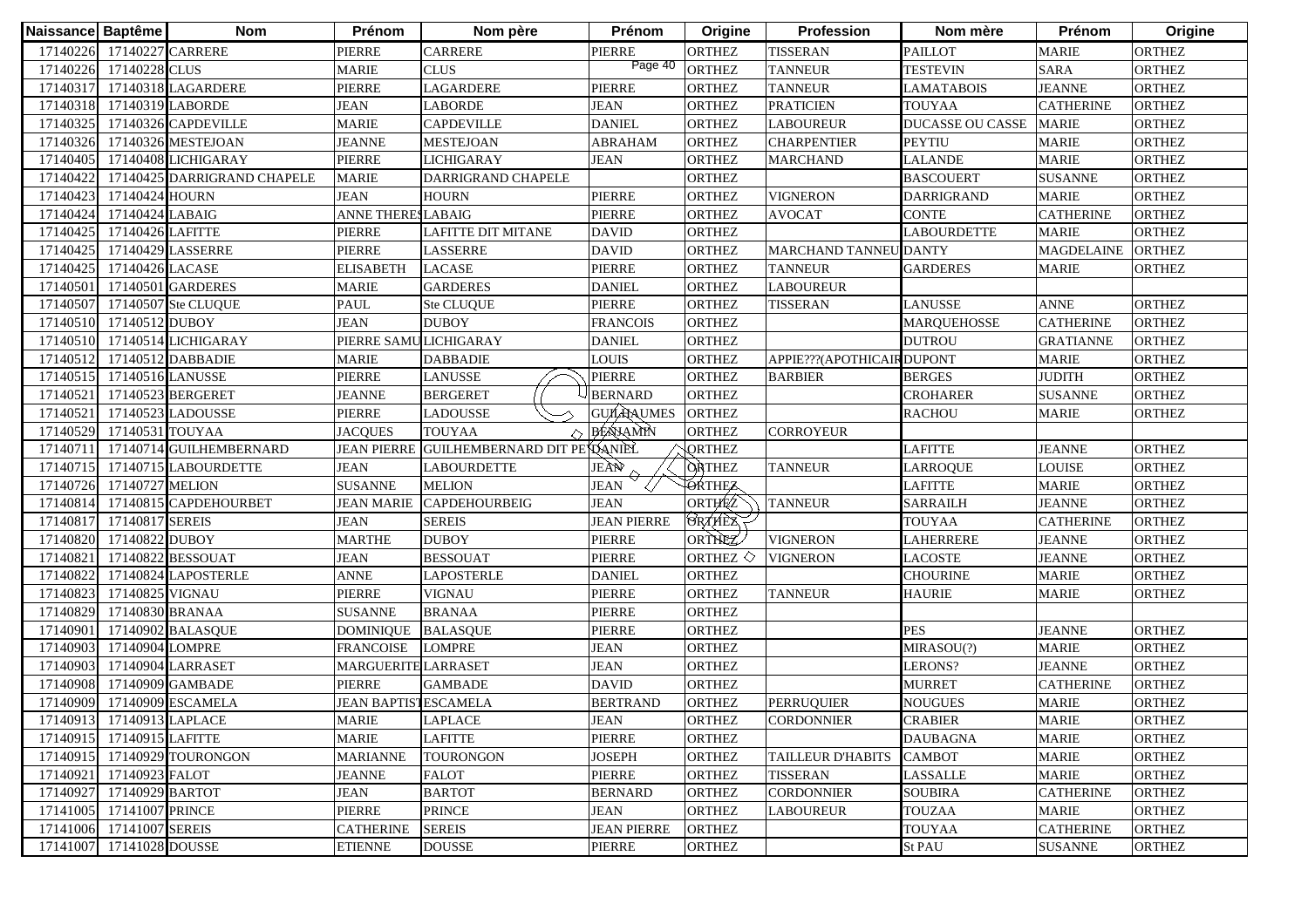| Naissance Baptême |                           | <b>Nom</b>                             | Prénom                  | Nom père                             | Prénom                   | Origine       | <b>Profession</b>                 | Nom mère                | Prénom            | Origine       |
|-------------------|---------------------------|----------------------------------------|-------------------------|--------------------------------------|--------------------------|---------------|-----------------------------------|-------------------------|-------------------|---------------|
|                   | 17141020 17141021 RIBEAUX |                                        | <b>JEAN PAUL</b>        | <b>RIBEAUX</b>                       | <b>PIERRE</b>            | <b>ORTHEZ</b> | <b>PRATICIEN</b>                  | <b>PIULET</b>           | <b>CATHERINE</b>  | <b>ORTHEZ</b> |
|                   | 17141031 17150110 LOMPRE  |                                        | <b>JEAN PAUL</b>        | <b>LOMPRE</b>                        | JEAN PIERRE <sup>1</sup> |               | <b>MARCHAND</b>                   | <b>LABORDE</b>          | <b>MARIE</b>      |               |
|                   | 17141103 17141104 RABIS   |                                        | <b>CATHERINE</b>        | <b>RABIS</b>                         | <b>DOMINIQUE</b>         | <b>ORTHEZ</b> | <b>BLANCHIER</b>                  | <b>BLANCHET</b>         | <b>MARIE</b>      | <b>ORTHEZ</b> |
|                   |                           | 17141108 17141109 MARQUEHOSSE          | <b>MARIE</b>            | <b>MARQUEHOSSE</b>                   | <b>JACOB</b>             | <b>ORTHEZ</b> | <b>BLANCHIER</b>                  | <b>SEVIGNAC</b>         | <b>MARGUERITE</b> | <b>ORTHEZ</b> |
|                   | 17141124 17141125 MANES   |                                        | <b>JEAN</b>             | <b>MANES</b>                         | PIERRE                   |               | MARCHAND D'EAU DI DARTAIGNA       |                         | <b>FRANCOISE</b>  |               |
|                   |                           | 17141125 17141125 LABOURDETTE          | <b>JEAN</b>             | <b>LABOURDETTE</b>                   | <b>JACQUES</b>           |               | <b>VIGNERON</b>                   | <b>HOURTY</b>           | <b>MAGDELAINE</b> |               |
|                   | 17141206 17141208 GACHET  |                                        | <b>MARIE</b>            | <b>GACHET</b>                        | <b>JACQUES</b>           |               | <b>ARQUEBUSIER</b>                | <b>SEREIS</b>           | <b>MARTHE</b>     |               |
|                   | 17141217 17141217 BERGES  |                                        | <b>MARTHE</b>           | <b>BERGES</b>                        | PIERRE                   |               | <b>TANNEUR</b>                    | <b>BARROMERES</b>       | <b>HELENE</b>     |               |
| 17141219          |                           | 17141221 GUILHEMBERNAT DIT PIER PIERRE |                         | <b>GUILHEMBERNAT DIT PIER PIERRE</b> |                          |               | <b>MARCHAND</b>                   | <b>LABORDE</b>          | <b>MARIE</b>      |               |
| 17141230          |                           | 17150101 LAFRANCE                      | <b>JEANNE</b>           | <b>LAFRANCE</b>                      | <b>ANTOINE</b>           | <b>ORTHEZ</b> |                                   | <b>MIRASSOU</b>         | <b>ANNE</b>       | <b>ORTHEZ</b> |
| 17150102          | 17150103 St UBERY         |                                        | <b>JEANNE</b>           | <b>St UBERY</b>                      | <b>BERNARD</b>           |               | <b>JOURNALIER</b>                 | <b>DUBARBIE</b>         | <b>JEANNETTE</b>  |               |
| 17150105          | 17150106 TOURON           |                                        | <b>JEAN</b>             | <b>TOURON</b>                        | <b>DAVID</b>             |               | Métayer à Hourcade                | <b>SOUBIRAA</b>         | <b>JEANNE</b>     |               |
| 17150107          |                           | 17150107 LAPUYADE                      | PIERRE                  | <b>LAPUYADE</b>                      | PIERRE                   | <b>ORTHEZ</b> | CAPITAINE DES BAND BAURE          |                         | <b>MARTHE</b>     | <b>ORTHEZ</b> |
| 17150107          | 17150109 PETRIAT          |                                        | <b>BERNARD</b>          | <b>PETRIAT</b>                       | <b>BERTRAND</b>          |               | <b>HOSPITALIER</b>                | <b>MENVIELLE</b>        | <b>MARIE</b>      |               |
| 17150113          |                           | 17150116 LABORDETTE                    |                         | <b>MAGDELAINE LABORDETTE</b>         | <b>GACHIES</b>           |               | <b>CHAUDRONNIER</b>               | LAPLACE                 | <b>BIGUEY</b>     |               |
| 1715011           |                           | 17150116 LARROUY                       | MATHIEU                 | LARROUY                              | <b>SAMSON</b>            |               | <b>MARCHAND</b>                   | <b>BRUNET</b>           | <b>SUSANNE</b>    |               |
| 17150118          |                           | 17150119 LABORDETTE                    | <b>JEAN</b>             | LABORDETTE                           | <b>GACHIES</b>           | <b>ORTHEZ</b> | <b>BLANCHIER</b>                  | <b>DUFOURQ</b>          | <b>CATHERINE</b>  | <b>ORTHEZ</b> |
| 17150119          |                           | 17150119 FOURCADE                      | <b>JEANNE</b>           | <b>FOURCADE</b>                      |                          | <b>ORTHEZ</b> | CORDONNIER                        | <b>Ste ARANCE</b>       | <b>CATHERINE</b>  | <b>ORTHEZ</b> |
| 17150119          |                           | 17150119 CAPDEHOURBEGT                 | <b>HENRY</b>            | CAPDEHOURBEGT                        | <b>JOSEPH</b>            |               |                                   | <b>PEITIU</b>           | <b>ANNE</b>       |               |
| 17150120          | 17150121 CASALIS          |                                        | <b>JEAN</b>             | <b>CASALIS</b>                       | <b>JEAN</b>              |               | Métayer des pères trinitaisDARGET |                         | <b>ANNE</b>       |               |
| 17150129          | 17150130 POEY             |                                        | <b>PIERRE</b>           | <b>POEY</b>                          | PIERRE                   |               | <b>BLANCHIER</b>                  | <b>FORSANS</b>          | <b>SARA</b>       |               |
| 17150131          |                           | 17150202 LALOUBERE                     | <b>CATHERINE</b>        | <b>LALOUBERE</b>                     | PIERRE                   |               | TAILLEUR D'HABITS                 | <b>TISMAN? TIRLIPEN</b> | <b>SUSANNE</b>    |               |
| 17150201          | 17150201 LARROUY          |                                        | <b>MARIE</b>            | <b>LARROUY ROTE?</b>                 | SAMUÈL                   |               |                                   | <b>LAVIE</b>            | <b>HELENE</b>     |               |
|                   | 17150205 17150205 TILH    |                                        | PIERRE                  | <b>TILH</b>                          | DANEL                    |               | <b>TEINTURIER</b>                 | <b>DESCLAUX</b>         | <b>MARTHE</b>     |               |
| 17150210          |                           | 17150211 MARQUESE                      | <b>MARIE</b>            | <b>MARQUESE</b>                      | <b>JEAN</b>              |               | <b>BLANCHIER</b>                  | <b>BASAN</b>            | <b>MARIE</b>      |               |
| 17150229          | 17150303 LARIESTE         |                                        | PIERRE                  | <b>LARIESTE</b>                      | <b>JEAN</b>              |               |                                   | <b>JOANDARNOU</b>       | <b>JEANNINE</b>   |               |
| 17150305          |                           | 17150306 MOULESUN                      | <b>JEANNE</b>           | <b>MOULESUN</b>                      | <b>JEAN</b>              |               |                                   | <b>FORSANS</b>          | <b>JEANNE</b>     |               |
| 17150306          | 17150306 HAGET            |                                        | <b>FRANCOISE</b>        | <b>HAGET</b>                         | <b>DOMINIQUE</b>         |               | <b>MANŒUVRE</b>                   | <b>BOE</b>              | <b>JEANNE</b>     |               |
| 17150307          | 17150307 LAINS            |                                        | <b>PIERRE</b>           | <b>LAINS</b>                         | <b>JEAN</b>              | ◇             | <b>BOURGEOIS MARCHALICHIGARAY</b> |                         | <b>MARGUERITE</b> |               |
| 17150307          | 17150307 LAINS            |                                        | <b>MAGDELAINE LAINS</b> |                                      | <b>JEAN</b>              |               | <b>BOURGEOIS MARCHALICHIGARAY</b> |                         | <b>MARGUERITE</b> |               |
| 17150311          |                           | 17150311 VIGNOLES                      | <b>BERNARD</b>          | <b>VIGNOLES</b>                      | <b>JEAN</b>              |               |                                   | <b>MOURA</b>            | <b>MARIE</b>      |               |
|                   |                           | 17150311 17150311 VIGNOLES             | <b>JEAN</b>             | VIGNOLES                             | <b>JEAN</b>              |               |                                   | <b>MOURA</b>            | <b>MARIE</b>      |               |
| 17150311          |                           | 17150311 VIGNOLES                      | <b>MARIE</b>            | <b>VIGNOLES</b>                      | <b>JEAN</b>              |               |                                   | <b>MOURA</b>            | <b>MARIE</b>      |               |
| 17150314          | 17150317 NOGUES           |                                        | <b>BERTRAND</b>         | <b>NOGUES</b>                        | ZACHARIE                 |               | Maître sellier                    | <b>PIULET</b>           | <b>JEANNE</b>     |               |
| 17150316          | 17150317 BAREITS          |                                        | PIERRE                  | <b>BAREITS DIT PAULE</b>             | PAUL                     |               | <b>VIGNERON</b>                   | <b>GUILHEMBERNAT</b>    | <b>MARIE</b>      |               |
| 1715032           | 17150324 LABASTE          |                                        | <b>JEAN</b>             | <b>LABASTE</b>                       | <b>JEAN</b>              |               | <b>CHAPELIER</b>                  | <b>CASSIERES</b>        | <b>JEANNE</b>     |               |
| 17150323          |                           | 17150324 Ste CLUQUE                    | <b>MARIE</b>            | Ste CLUQUE                           | <b>JACQUES</b>           |               | <b>TISSERAN</b>                   | <b>LACOSTE</b>          | <b>ANNE</b>       |               |
|                   | 17150323 17150324 LACOSTE |                                        | <b>JEAN</b>             | <b>LACOSTE BARBE</b>                 | PIERRE                   |               | <b>BLANCHIER</b>                  | <b>LACROIX</b>          | <b>MARIE</b>      |               |
|                   | 17150405 17150407 LABORDE |                                        | <b>MARIE</b>            | <b>LABORDE</b>                       | <b>ISAAC</b>             |               | <b>CORROYEUR</b>                  | <b>MOULIA</b>           | <b>JEANNE</b>     |               |
|                   |                           | 17150405 17150408 CHANCHOU             | <b>DOMINIQUE</b>        | <b>CHANCHOU</b>                      | <b>BERNARD</b>           |               |                                   |                         | <b>JEANNETTE</b>  |               |
|                   |                           | 17150406 17150407 CARPASSE             | <b>MARIE</b>            | <b>CARPASSE</b>                      | <b>DANIEL</b>            |               | <b>HOSTE</b>                      | <b>MASSOUE</b>          | <b>VIOLENTE</b>   |               |
| 17150409          | 17150410 PUYO             |                                        | PIERRE                  | <b>PUYO</b>                          | PIERRE                   |               | <b>MARCHAND</b>                   | <b>BORIES</b>           | <b>JEANNE</b>     |               |
| 17150414          |                           | 17150414 SUBERBIELLE                   | PIERRE                  | <b>SUBERBIELLE</b>                   | <b>JEAN</b>              |               | <b>TANNEUR</b>                    | <b>LACOSTE</b>          | <b>JEANNE</b>     |               |
| 17150415          | 17150416 LABORDE          |                                        | <b>JACQUES</b>          | <b>LABORDE</b>                       | PAUL                     |               | <b>LABOUREUR</b>                  | <b>DUBOSCQ</b>          | <b>JEANNE</b>     |               |
| 17150420          | 17150512 TOUYAA           |                                        | <b>JEAN</b>             | <b>TOUYAA</b>                        | <b>JEAN</b>              |               |                                   | <b>LICHIGARAY</b>       | <b>MARGUERITE</b> |               |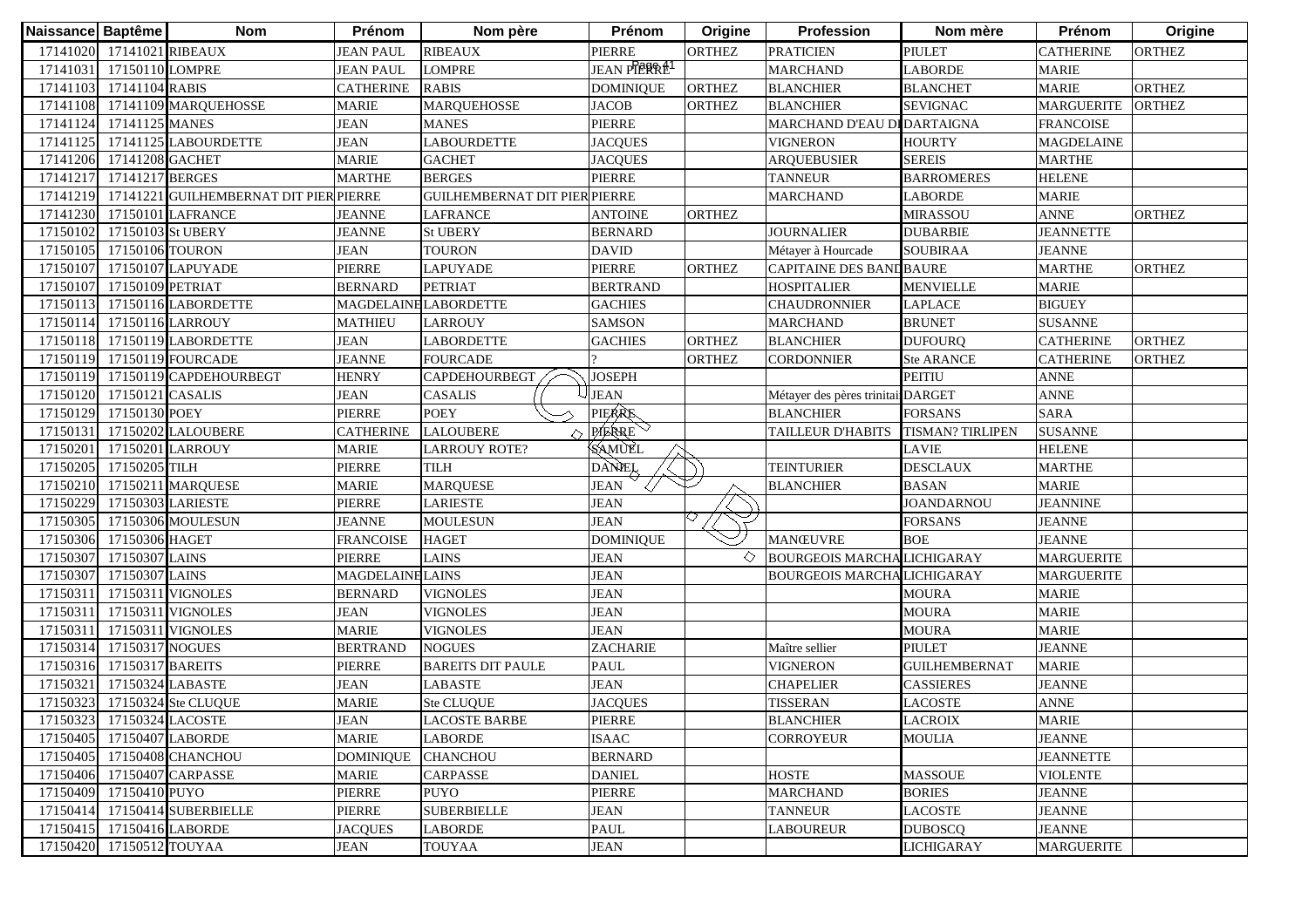| Naissance Baptême |                           | <b>Nom</b>                    | Prénom                    | Nom père                               | Prénom                   | Origine       | <b>Profession</b>           | Nom mère                 | Prénom                    | Origine       |
|-------------------|---------------------------|-------------------------------|---------------------------|----------------------------------------|--------------------------|---------------|-----------------------------|--------------------------|---------------------------|---------------|
| 17150502          |                           | 17150503 BATSALLE             | <b>PAUL</b>               | <b>BATSALLE</b>                        | PAUL                     | ORTHEZ        | Sieur de Lahitte            | LICHIGARAY               | <b>BARTHELEMIE ORTHEZ</b> |               |
|                   | 17150511 17150512 MUNEY   |                               | <b>JEAN BAPTISTMUNEY</b>  |                                        | DAVID <sup>Page 42</sup> |               |                             | <b>FOURCADE</b>          | <b>JEANNE</b>             |               |
| 17150513          |                           | 17150513 LICHIGARAY SARRABERE |                           | <b>BARTHELEMI LICHIGARAY SARRABERE</b> | <b>PIERRE</b>            |               | <b>MARCHAND</b>             | <b>MARSO</b>             | <b>ABIGAIL</b>            |               |
| 17150513          | 17150515 TOURON           |                               | <b>MARIE</b>              | <b>TOURON</b>                          | <b>LAURENS</b>           | <b>ORTHEZ</b> | MARECHAL FERRANT DARETTE    |                          | <b>CATHERINE</b>          | <b>ORTHEZ</b> |
| 17150519          |                           | 17150520 LARROQUE             | <b>LOUISE</b>             | <b>LARROQUE</b>                        | <b>PIERRE</b>            |               | <b>CORROYEUR</b>            | <b>LABOURDETTE</b>       | <b>MARIE</b>              |               |
| 17150521          | 17150522 TOUYAA           |                               | <b>ANNE</b>               | <b>TOUYAA</b>                          | PIERRE                   |               |                             | <b>CASALIS</b>           | <b>JEANNE</b>             |               |
| 17150523          |                           | 17150526 DARRIGRAND           | <b>JEAN</b>               | DARRIGRAND BERNADINE JEAN              |                          |               | <b>CORROYEUR</b>            | <b>PITRAS</b>            | <b>SARA</b>               |               |
| 17150524          | 17150525 LANUSSE          |                               | <b>ANNE</b>               | <b>LANUSSE</b>                         | <b>JEAN</b>              |               | <b>TEINTURIER</b>           | <b>LABORDETTE</b>        | <b>ANNE</b>               |               |
| 17150527          |                           | 17150528 LASAUGUETTE          | <b>PIERRE</b>             | <b>LASAUGUETTE</b>                     | <b>ARNAUD</b>            |               | <b>BLANCHIER</b>            | <b>JUNCA</b>             | <b>SUSANNE</b>            |               |
| 17150529          |                           | 17150530 POUILLAN             | <b>JEAN</b>               | POUILLAN DIT GERTON                    | PIERRE                   |               |                             | <b>MUNEY</b>             | <b>MARIE</b>              |               |
| 17150614          | 17150615 RIBAUS?          |                               | <b>CATHERINE</b>          | <b>RIBAUS?</b>                         | PIERRE                   |               | Maître cordonnier           | <b>BOUSSES</b>           | <b>JEANNE</b>             |               |
| 17150614          | 17150616 BADIERE          |                               | <b>BARTHELEMI BADIERE</b> |                                        | <b>PAUL</b>              | <b>ORTHEZ</b> | AVOCAT AU PARLEM LICHIGARAY |                          | <b>MARIE</b>              | <b>ORTHEZ</b> |
| 17150708          | 17150708 SEREIS           |                               | <b>JEANNE</b>             | <b>SEREIS</b>                          | <b>JEAN</b>              |               | <b>VOITURIER ET HOTE</b>    | <b>BARROMERES</b>        | <b>SUSANNE</b>            |               |
| 17150717          | 17150723 LABAT            |                               | <b>GRATIANNE</b>          | LABAT                                  | <b>JEAN</b>              |               | <b>TANNEUR</b>              | <b>DARRACQ</b>           | <b>ELEONORE</b>           |               |
| 17150721          |                           | 17150721 TESTEVIN             | <b>PIERRE</b>             | <b>TESTEVIN</b>                        | PIERRE                   |               | <b>MARCHAND</b>             | <b>MAYBONNE</b>          | <b>MARIE</b>              |               |
| 17150725          | 17150725 HARIO            |                               | <b>JEANNE</b>             | <b>HARIO</b>                           | <b>ANDRE</b>             |               | <b>TISSERAN</b>             | <b>SEREIS</b>            | <b>ANNE</b>               |               |
| 17150801          | 17150806 LANUSSE          |                               | <b>CATHERINE</b>          | <b>DAGEST</b>                          | <b>DANIEL</b>            |               | CORDONNIER                  | <b>LANUSSE</b>           | <b>SUSANNE</b>            |               |
| 17150805          | 17150806 CASALET          |                               | JEAN                      | <b>CASALET</b>                         | <b>BERNARD</b>           |               | Maître chirurgien           | <b>MAUPOEY</b>           | <b>JEANNE</b>             |               |
| 17150806          |                           | 17150807 LACOSTE BAUDE        | PIERRE                    | LACOSTE BAUDE                          | JEAN                     |               | VIGNERON                    | <b>BERGES</b>            | <b>MARIE</b>              |               |
| 17150807          | 17150808 CASAUX           |                               | <b>JEANNE</b>             | <b>CASAUX</b>                          | PIERRE                   |               | LABOUREUR                   | <b>CLUS</b>              | <b>JEANNE</b>             |               |
| 17150808          |                           | 17150810 DRASCON              | <b>JEAN</b>               | <b>DRASCON</b>                         | <b>DAXAEL</b>            |               | CORROYEUR                   | <b>GUICEHBAROU</b>       | <b>JEANNE</b>             |               |
| 17150814          | 17150815 LACOSTE          |                               | <b>JEAN</b>               | <b>LACOSTE</b>                         | PIERRE                   |               | <b>MARCHAND</b>             | <b>LARROUY</b>           | <b>MARIE</b>              |               |
| 17150821          | 17150825 DARRIUS          |                               | <b>JEANNE</b>             | <b>DARRIUS</b>                         | RIERRE                   |               | VIGNERON                    | <b>CASAUX</b>            | <b>JUDITH</b>             |               |
|                   |                           | 17150824 17150825? LAMAISON   | <b>PIERRE</b>             | <b>LAMAISON</b>                        | DANEL                    |               | <b>TANNEUR</b>              | <b>LABORDE</b>           | <b>ISABE</b>              |               |
|                   |                           | 17150904 17150905 LAHERRERE   | PIERRE                    | <b>LAHERRERE</b>                       | PIERRE                   |               | <b>TANNEUR</b>              | <b>LARROQUE</b>          | <b>ANNE</b>               |               |
| 17150907          | 17150908 BRIVES           |                               | <b>MARIE</b>              | <b>BRIVES</b>                          | <b>JEAN BAPTISTE</b>     |               | <b>TEINTURIER</b>           | <b>LUBET</b>             | <b>SUSANNE</b>            |               |
|                   | 17150908 17150909 MESPLES |                               | <b>JEANNE</b>             | <b>MESPLES</b>                         | <b>JEAN</b>              |               | <b>VIGNERON</b>             | <b>GARDERES</b>          | <b>MARIE</b>              |               |
| 17150909          |                           | 17150911 LADOUSSE             | <b>GRATIESSE</b>          | <b>LADOUSSE</b>                        | <b>GUILHAUMES</b>        |               | Maître teinturier           | <b>RACHOU</b>            | <b>MARIE</b>              |               |
| 17150909          |                           | 17150912 DARTAIGNA            | <b>PIERRE</b>             | <b>DARTAIGNA</b>                       | <b>JEAN</b>              | ◇             | <b>VIGNERON</b>             | <b>BARTHE</b>            | <b>BERTRANDE</b>          |               |
| 1715091           | 17150911 DUPRE            |                               | <b>JEAN</b>               | <b>DUPRE</b>                           | <b>GILLES</b>            |               | Maître perruquier           | <b>CYBRAN</b>            | <b>JEANNE</b>             |               |
| 1715091           | 17150912 CASAUX           |                               | <b>ETIENNE</b>            | CASAUX DIT JOANHAU                     | <b>DANIEL</b>            |               |                             | <b>HITOS</b>             | <b>ANNE</b>               |               |
| 17150916          | 17150917 BASAN            |                               | MARIE                     | <b>BASAN</b>                           | <b>BERNARD</b>           |               | <b>BLANCHIER</b>            | LASUIES??                | <b>JEANNE</b>             |               |
| 17150921          | 17150925 DUBOSQ           |                               |                           | <b>DUBOSQ</b>                          | <b>JEAN</b>              |               |                             | <b>PEYROULET</b>         | <b>MARIE</b>              |               |
| 17150923          | 17150927 CLUX             |                               |                           | <b>CLUX</b>                            | PIERRE                   |               | <b>ORTHEZ</b>               | <b>TESTEVIN</b>          | <b>SARA</b>               | ORTHEZ        |
| 17151007          | 17151009 MIRESOU          |                               |                           | <b>MIRESOU</b>                         | PIERRE                   |               |                             | <b>SESCAS</b>            | <b>AGNES</b>              |               |
| 17151007          |                           | 17151010 DARRIGRAND CHAPELE   |                           | DARRIGRAND CHAPELE                     | PIERRE                   | <b>ORTHEZ</b> |                             | <b>BASQUER</b>           | <b>SUSANNE</b>            | <b>ORTHEZ</b> |
|                   | 17151009 17151014 DUFFAU  |                               | <b>MARIE</b>              | <b>DUFFAU</b>                          | <b>PIERRE</b>            |               | <b>CORROYEUR</b>            | <b>DARRIGRAND</b>        | <b>SUSANNE</b>            |               |
|                   | 17151017 17151020 MELION  |                               | <b>JEANNE</b>             | MELION DIT LAMOUTOUER HENRY            |                          |               |                             | <b>BESSOUAT</b>          | <b>ANNE</b>               |               |
| 17151020          |                           | 17151021 LASSALETTE           | <b>MARIE</b>              | <b>LASSALLETTE</b>                     | PIERRE                   |               | <b>CABARETIER</b>           | <b>BERGES</b>            | <b>JUDITH</b>             |               |
| 17151023          | 17151024 LOMPRE           |                               | <b>JOSEPH</b>             | <b>LOMPRE</b>                          | <b>JEAN PIERRE</b>       |               | <b>MARCHAND</b>             | <b>LABORDE</b>           |                           |               |
|                   |                           | 17151023 17151028 JEAN LOUIS  | <b>BERTRAND</b>           | <b>RECHOU</b>                          | <b>JEAN</b>              |               |                             | <b>JEAN LOUIS</b>        | <b>MARIE</b>              |               |
|                   |                           | 17151028 17151028 SEVIGNAC    | <b>CATHERINE</b>          | <b>SEVIGNAC</b>                        | <b>FRANCOIS</b>          |               | <b>RELIEUR</b>              | CANAU QUI PASSENT JEANNE |                           |               |
|                   | 17151030 17151031 LOMPRE  |                               | <b>FRANCOIS</b>           | <b>LOMPRE</b>                          | <b>JEAN</b>              |               | Maître des postes           | <b>MIRASSOU</b>          | <b>MARIE</b>              |               |
| 17151031          |                           | 17151101 LABOUCHERE           | <b>MARIE</b>              | <b>LABOUCHERE</b>                      | PIERRE                   |               | <b>MARCHAND</b>             | <b>PEIROULET</b>         | SARA                      |               |
|                   | 17151109 17151109 DUPLAA  |                               | PIERRE                    | <b>DUPLAA</b>                          | <b>JEAN</b>              | <b>ORTHEZ</b> | <b>FORGERON</b>             | <b>MASCARAS</b>          | <b>JEANNE</b>             | <b>ORTHEZ</b> |
|                   |                           |                               |                           |                                        |                          |               |                             |                          |                           |               |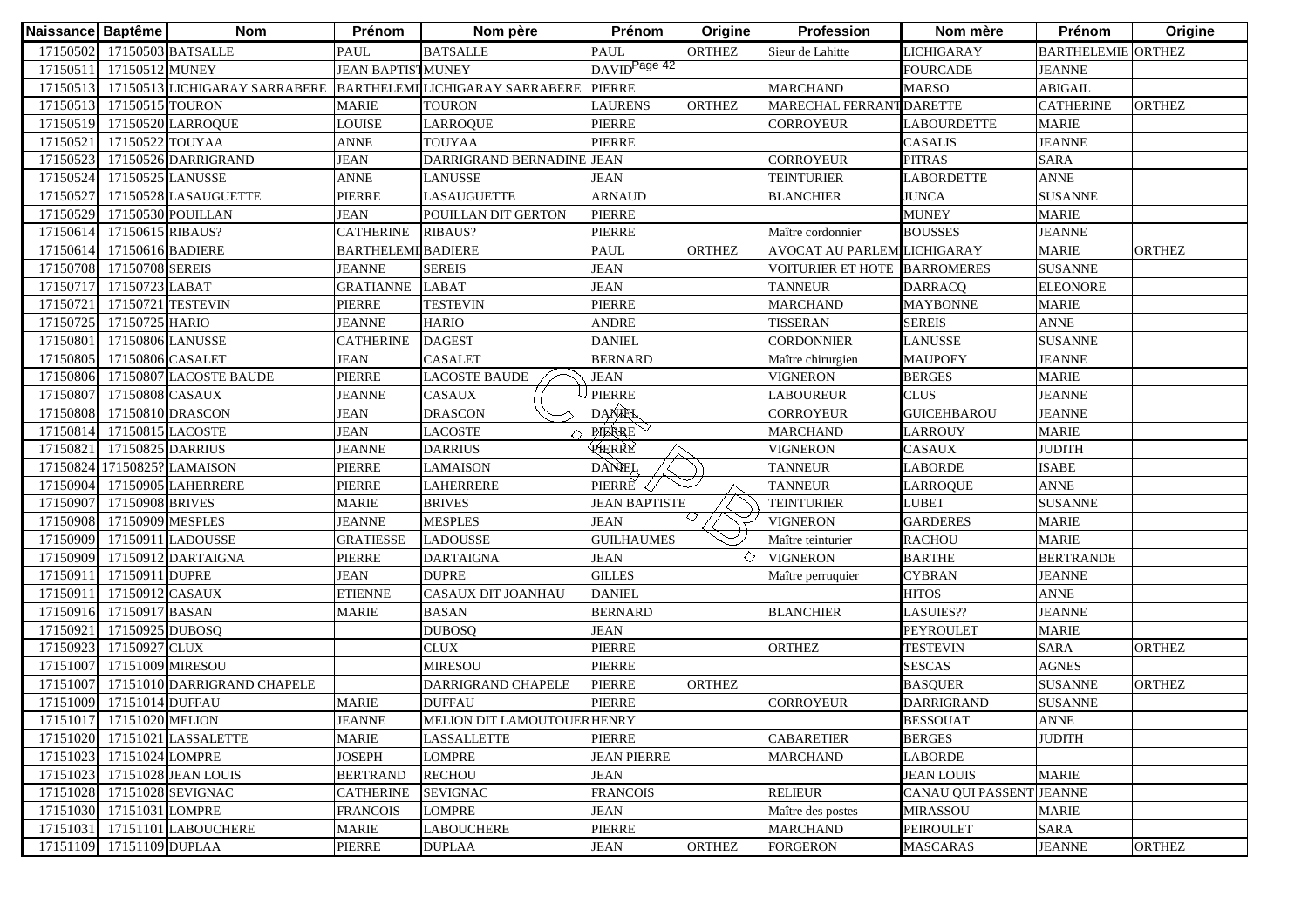| Naissance Baptême |                            | <b>Nom</b>                   | Prénom        | Nom père          | Prénom            | Origine           | <b>Profession</b> | Nom mère           | Prénom            | Origine       |
|-------------------|----------------------------|------------------------------|---------------|-------------------|-------------------|-------------------|-------------------|--------------------|-------------------|---------------|
|                   |                            | 17151110 17151112 LICHIGARAY | CATHERINE     | <b>LICHIGARAY</b> | <b>JEAN</b>       |                   | <b>MARCHAND</b>   | <b>LALANDE</b>     | <b>MARIE</b>      |               |
|                   | 17151114 17151116 DARRIUS  |                              | <b>MARIE</b>  | <b>DARRIUS</b>    | ARNAUPgge 43      | <b>COURTILLES</b> |                   | <b>TAHOYES</b>     | <b>MARIE</b>      |               |
|                   | 17151115 17151117 BERNET   |                              | <b>PIERRE</b> | <b>BERNET</b>     | <b>DENIS</b>      |                   | <b>MENUISIER</b>  | <b>CASTETS</b>     | <b>GERMANE</b>    |               |
|                   |                            | 17151129 17151201 BALASCOU   | <b>PIERRE</b> | <b>BALASCOU</b>   | <b>JEAN</b>       | <b>ORTHEZ</b>     | <b>VIGNERON</b>   | <b>BORDENAVE</b>   | <b>ISABE</b>      | <b>ORTHEZ</b> |
|                   |                            | 17151201 17151202 LAFAURIE   | <b>JOSEPH</b> | <b>LAFAURIE</b>   | <b>DANIEL</b>     |                   |                   | <b>FOURSANS</b>    | <b>MARIE</b>      |               |
|                   | 17151203 17151203 MAURY    |                              | JEAN          | <b>MAURY</b>      | <b>JACOB</b>      |                   | Macon             | <b>GUICHEBAROU</b> | <b>MAGDELAINE</b> |               |
|                   | 17151207 17151214 LABEIRIE |                              | <b>JEAN</b>   | <b>LABEIRIE</b>   | <b>PIERRE</b>     |                   |                   | <b>DANDOINS</b>    | <b>ANNE</b>       |               |
|                   |                            | 17151209 17151209 DUCASSE    | <b>JEAN</b>   | <b>DUCASSE</b>    | ANDRE             | <b>ORTHEZ</b>     | <b>CORDONNIER</b> | <b>DUBOSC</b>      | <b>SUSANNE</b>    | <b>ORTHEZ</b> |
|                   |                            | 17151212 17151213 LAFAURIE   | PIERRE        | <b>LAFAURIE</b>   | <b>PIERRE</b>     |                   | <b>CORROYEUR</b>  | <b>MASSOUE</b>     | <b>CATHERINE</b>  |               |
|                   | 17151218 17151219 LOMPRE   |                              | URSULE        | <b>LOMPRE</b>     | <b>JEAN</b>       |                   | <b>BATIER</b>     | <b>LAHORE</b>      | <b>MARIE</b>      |               |
|                   |                            | 17151229 17160101 CASENAVE   | <b>JOSEPH</b> | <b>CASENAVE</b>   | <b>GUILHAUMES</b> |                   | <b>CORROYEUR</b>  | <b>LOMPRE</b>      | <b>ANNE</b>       |               |
|                   |                            |                              |               |                   |                   |                   |                   |                    |                   |               |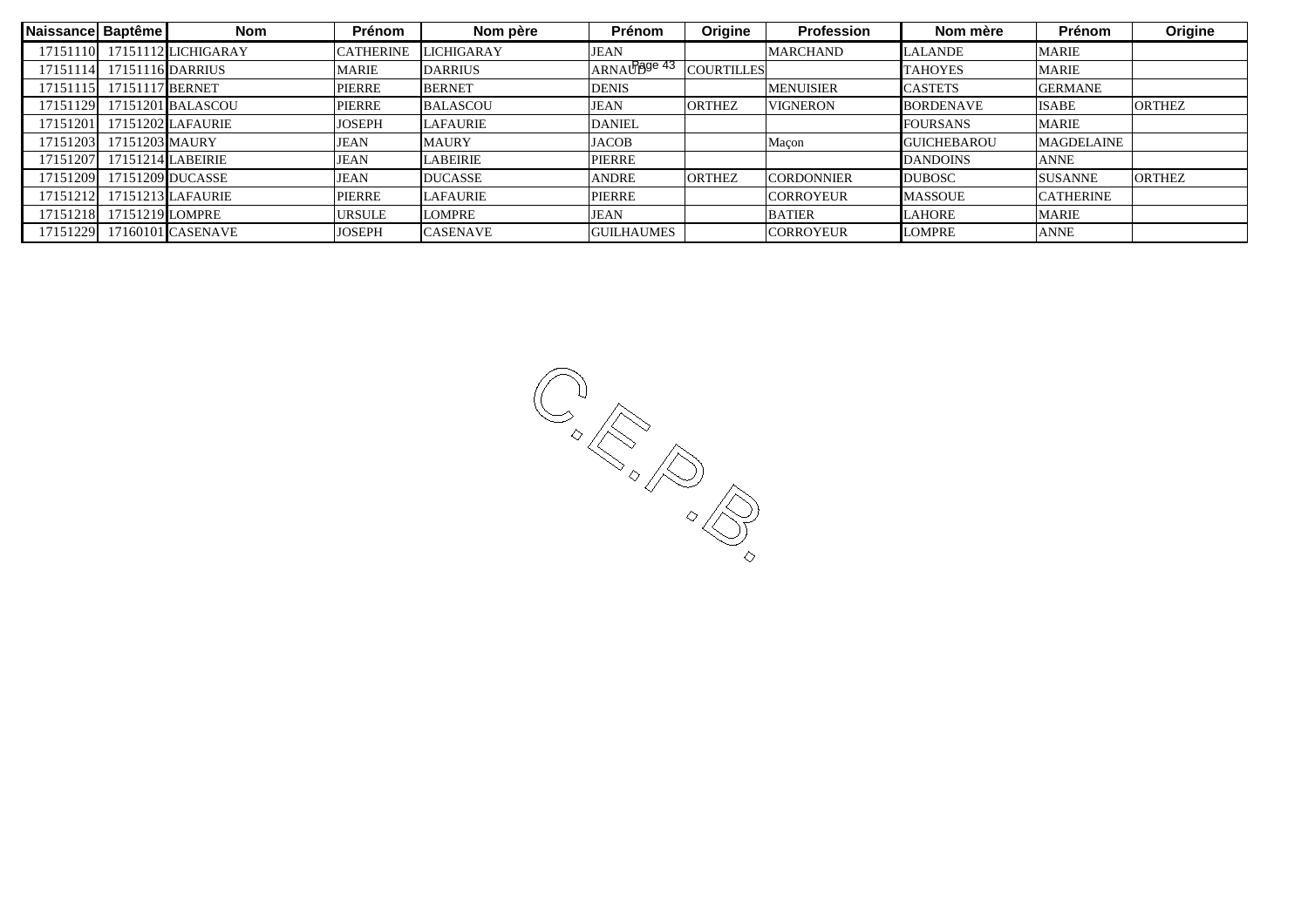| Nom parrain        | Prénom             | Origine         | <b>Profession</b>                     | <b>Nom Marraine</b>       | Page 44           | Origine           |
|--------------------|--------------------|-----------------|---------------------------------------|---------------------------|-------------------|-------------------|
| <b>CAPDEVILLE</b>  | <b>JEAN</b>        | <b>ORTHEZ</b>   | <b>MARCHAND</b>                       | <b>LAROUTURE</b>          | <b>MARGUERITE</b> | <b>ORTHEZ</b>     |
| <b>BEDOURA</b>     | <b>PIERRE</b>      |                 | <b>LABOUREUR</b>                      | <b>CAUHEPE</b>            | <b>SUSANNE</b>    |                   |
| PERES              | JEAN               | ORTHEZ          |                                       | PRAT                      | <b>MARIE</b>      | <b>ORTHEZ</b>     |
| DUFFAU             | <b>JEAN</b>        | <b>ORTHEZ</b>   | <b>PRETRE</b>                         | <b>ROARRIES</b>           | <b>MARIE</b>      | <b>ORTHEZ</b>     |
| VIGNES(DE)         | <b>GABRIEL</b>     |                 |                                       | <b>DUBOY</b>              | <b>JEANNE</b>     |                   |
| DUCOURNAU          | GABRIEL            |                 | <b>CURE DE RAMOUS ET CASENAVE</b>     |                           | <b>VINCENCE</b>   |                   |
| CASEBONNE          | <b>GUILHEAUME</b>  | <b>ORTHEZ</b>   | <b>REGENT</b>                         | <b>CASEBONNE</b>          | JEANNE            | <b>ORTHEZ</b>     |
| LANAUDOUSE         | JEAN               | <b>MESPLEDE</b> |                                       | <b>DEBAT</b>              | MARIE             |                   |
| RACHOU             | JEAN               | <b>ORTHEZ</b>   | <b>JURAT D'ORTHEZ</b>                 | <b>LICHIGARAY</b>         | MARIE             | <b>ORTHEZ</b>     |
| <b>GACHES</b>      | <b>JEAN PIERRE</b> |                 |                                       | <b>GACHES</b>             | <b>MARIE</b>      |                   |
| COS                | JEAN               | ORTHEZ          | VIGNERON                              | MANNES                    | <b>SUSANNE</b>    | <b>ORTHEZ</b>     |
| FARGUES            | <b>DANIEL</b>      | <b>BAITS</b>    |                                       | <b>CASTETS</b>            | <b>FRANCOISE</b>  |                   |
| FOURQUET           | <b>JEAN</b>        | <b>ORTHEZ</b>   | <b>TANNEUR</b>                        | <b>CAPDEHOURBEIG</b>      | <b>MARIE</b>      | <b>ORTHEZ</b>     |
| <b>GAYS</b>        | <b>ESTIENNE</b>    | <b>LABATUT</b>  |                                       | <b>BUIOUET</b>            | <b>MARIE</b>      | <b>LABATUT</b>    |
| <b>NEYS CANDAU</b> | <b>JEAN PAUL</b>   |                 | NOBLE, Seigneur de Can ROARRIES       |                           | <b>MARIE</b>      |                   |
| <b>BADIERE</b>     | <b>PIERRE</b>      | <b>ORTHEZ</b>   | <b>GRELTIER AU SENECHGALESE</b>       |                           | <b>MARIE</b>      | <b>ORTHEZ</b>     |
| LUCAT              | <b>JEAN</b>        | <b>ORTHEZ</b>   |                                       | GACHEYS ALIAS DU CMARIE   |                   | <b>ORTHEZ</b>     |
| NOGUES             | ZACHARIE           | <b>ORTHEZ</b>   | <b>SELLIER</b>                        | <b>CAPDEHQURBEIG</b>      | <b>MARIE</b>      | <b>ORTHEZ</b>     |
| BONNECASE          | <b>MICHEL</b>      |                 |                                       | <b>BONNECASE</b>          | MARIE             |                   |
| <b>St MARTIN</b>   | PIERRE             | ORTHEZ          | <b>MARCHAND</b>                       | ◇<br><b>RACHOU</b>        | MARGUERITE        | <b>ORTHEZ</b>     |
| CHAGNAU            | <b>CHARLES</b>     |                 | BOURG CHAR SERGEANT DANS LE NLOUDERAN |                           | <b>JEANNE</b>     | <b>MONTPELIER</b> |
| LESPARDA           | ISAAC              | <b>DEPART</b>   |                                       | CLUTS                     | LOUYSE            |                   |
| <b>St MARTIN</b>   | <b>PIERRE</b>      | <b>ORTHEZ</b>   | <b>MARCHAND</b>                       | <b>BAREITS</b>            | ANNE              | ORTANEZ           |
| LUBET              | BERNARD            | <b>ORTHEZ</b>   | Maître menuisier                      | DAUBAGNA                  | <b>CATHERINE</b>  |                   |
| CASALIS            | <b>JEAN JAQUES</b> |                 |                                       | <b>DESTRAIS</b>           | MARIE             |                   |
| <b>CONSTANTIN</b>  | DAVID              |                 |                                       | <b>FORCADE</b>            | <b>DOMINIQUE</b>  | CASTANIEDE        |
| LACOSTE            | DAVID              |                 |                                       | LAGARDERE                 | <b>MARIE</b>      |                   |
| <b>BONNECASE</b>   | MICHEL             |                 |                                       | <b>BONNECASE</b>          | MARIE             |                   |
| FRISON             | <b>JEAN</b>        |                 |                                       | <b>BOULAN</b>             | <b>ELIZABETH</b>  |                   |
| BADIERE            | <b>PIERRE</b>      |                 |                                       | <b>St CHRISTAU</b>        | <b>CLAIRE</b>     |                   |
| RACHET             | BERTRAND           | DEPART          |                                       | TOUYAA DITE DE LUL JEANNE |                   | <b>DEPART</b>     |
| LABORDE            | JEAN               | <b>DEPART</b>   |                                       | LAVIGNOTTE                | <b>JEANNE</b>     |                   |
| LACORDERE          | <b>PIERRE</b>      |                 |                                       | <b>SEGALAS</b>            | <b>JEANNE</b>     | VIELLENAVE        |
| BADIERE            | <b>PIERRE</b>      |                 | <b>NOTAIRE</b>                        | St CRISTAU                | <b>CLAIRE</b>     |                   |
| LICHIGARAY         | <b>SAMUEL</b>      | <b>ORTHEZ</b>   | <b>JURAT D'ORTHEZ</b>                 | LASSALLE                  | <b>CLEONICE</b>   |                   |
| BERGEIRE           | <b>JEAN</b>        | <b>ARTHEZ?</b>  |                                       | SOULLA                    | <b>MARTHE</b>     |                   |
| LACOSTE            | ANDRE              |                 |                                       | <b>LESCA</b>              | <b>ANNE</b>       |                   |
| <b>BADIERE</b>     | <b>PIERRE</b>      |                 | <b>NOTAIRE</b>                        |                           |                   |                   |
| BARBIER            | JEAN               | <b>ORTHEZ</b>   | <b>LABOUREUR</b>                      | <b>HOURCADE</b>           | <b>JEANNE</b>     | <b>ORTHEZ</b>     |
| <b>LABORDE</b>     | <b>JAQUES</b>      | <b>SALLIES</b>  |                                       | <b>BRUNET</b>             | MARIE             |                   |
|                    |                    |                 |                                       | <b>VESUT</b>              | <b>MAGDELAINE</b> |                   |
| LANUSSE            | <b>DAVID</b>       | ORTHEZ          | <b>TAILLEUR</b>                       | <b>BERGES</b>             | ANNE              | <b>ORTHEZ</b>     |
| LABOURDETTE        | <b>JEAN</b>        | <b>ORTHEZ</b>   |                                       | <b>LUBEIG</b>             | <b>CATHERINE</b>  | <b>ORTHEZ</b>     |
|                    |                    |                 |                                       |                           |                   |                   |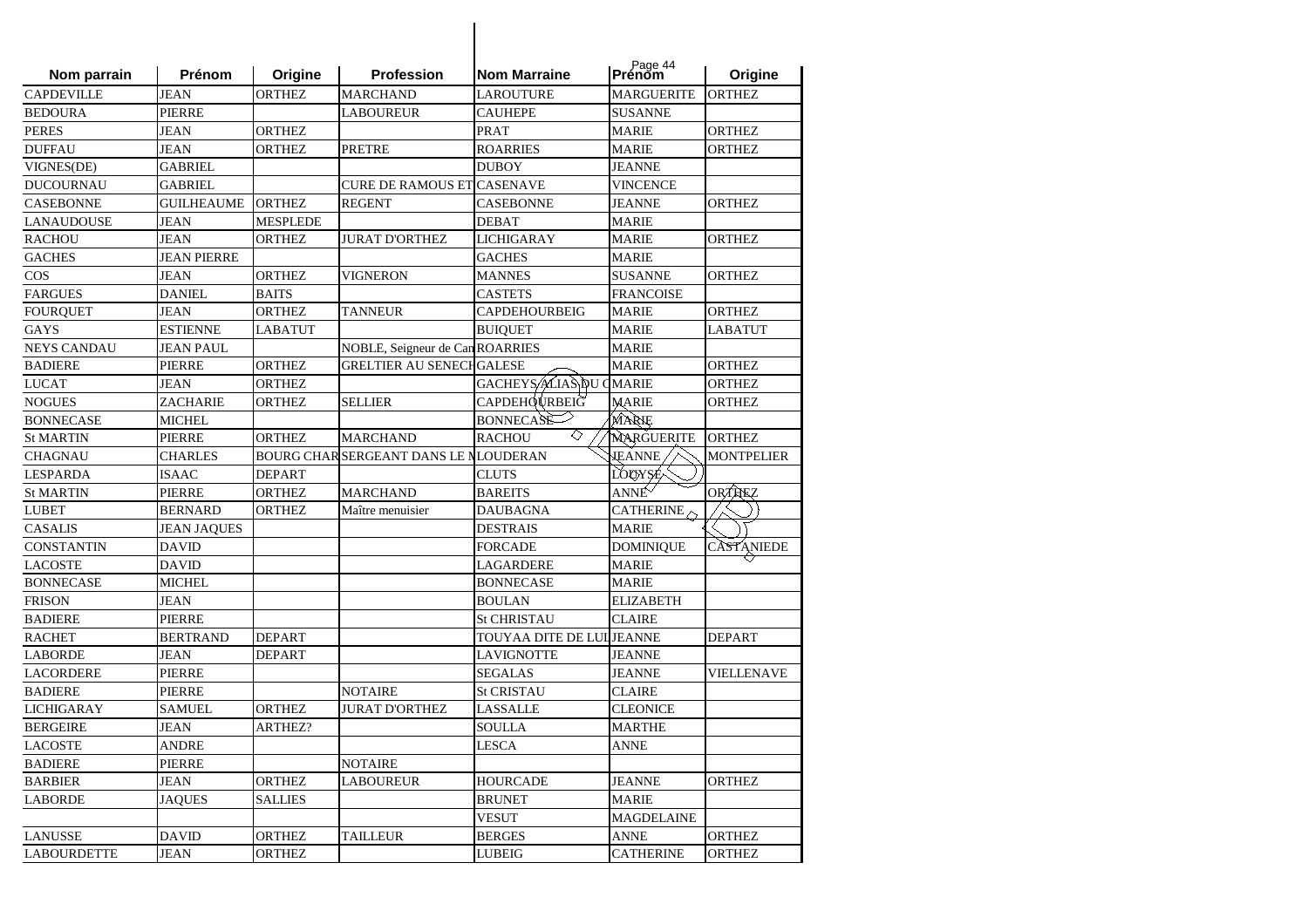| Nom parrain                   | Prénom            | Origine                            | <b>Profession</b>               | <b>Nom Marraine</b> | Prénom                 | Origine              |
|-------------------------------|-------------------|------------------------------------|---------------------------------|---------------------|------------------------|----------------------|
| <b>LACOSTE</b>                | <b>JEAN</b>       | <b>LAGOR</b>                       |                                 | <b>LACOSTE</b>      | <b>JEANNE</b>          |                      |
| LAGARRIGUE                    | <b>JEAN</b>       |                                    | <b>CHAUDRONNIER</b>             | <b>DUFAUR</b>       | JEARROLE <sup>45</sup> |                      |
| CODELONGUE                    | <b>PIERRE</b>     |                                    | <b>JURAT D'ORTHEZ</b>           | LABAT               | <b>MARIE</b>           |                      |
| <b>DUFFAU</b>                 | <b>PIERRE</b>     | <b>ORTHEZ</b>                      |                                 | <b>FLOURET</b>      | <b>MARIE</b>           | <b>ORTHEZ</b>        |
| <b>FOURSANS</b>               | ESTIENNE          | ORTHEZ                             |                                 | RONTIGNON           | MARIE                  | ORTHEZ               |
| <b>DARROUSSES</b>             | JEAN              | ORTHEZ                             |                                 | DUPLAT              | MARIE                  | ORTHEZ               |
| <b>LUCAT</b>                  | <b>JEAN</b>       |                                    |                                 |                     | JEANNE                 |                      |
| <b>BIBARON</b>                | DAVID             | <b>ORTHEZ</b> (faubourg St Pierre) |                                 | CASENAVE            | <b>MARIE</b>           | <b>DEPART</b>        |
| <b>DARETE</b>                 | JEAN              | ORTHEZ                             | <b>CHARPENTIER</b>              | LABALETTE           | JEANNE                 | <b>SESCAU</b>        |
| <b>BERS</b>                   | JAQUES            | ORTHEZ                             |                                 | <b>BERS</b>         | MARIE                  | ORTHEZ               |
| COUSTAU                       | <b>JAQUES</b>     | <b>BERENX</b>                      |                                 | <b>BERDUCAN</b>     | JEANNE                 | <b>ORTHEZ</b>        |
| <b>DUFAUR</b>                 | <b>PIERRE</b>     | <b>ORTHEZ</b>                      | <b>MARCHAND</b>                 | <b>FLORET</b>       | <b>MARIE</b>           | <b>ORTHEZ</b>        |
| <b>CASALIS</b>                | <b>PIERRE</b>     | <b>ORTHEZ</b>                      |                                 | LAPUYADE            | <b>MARIE</b>           | <b>ORTHEZ</b>        |
| LAVIGNE                       | <b>JEAN</b>       | <b>ORTHEZ</b>                      | <b>MARCHAND BOUTON</b>          | <b>GOUIAT</b>       | <b>HELAINE</b>         | <b>ORTHEZ</b>        |
| <b>LICHIGARAY</b>             | <b>SAMUEL</b>     |                                    |                                 | LAPUYADE            | <b>MARIE</b>           |                      |
| <b>LAPUYADE</b>               | <b>CHARLES</b>    |                                    |                                 | <b>LAPUYADE</b>     | <b>FRANCOISE</b>       |                      |
| <b>BERGEBIELH</b>             | JEAN              |                                    |                                 | <b>MANES</b>        | JEANNE                 | <b>LOUBIENG</b>      |
| <b>LACOSTE</b>                | <b>DANIEL</b>     | <b>ORTHEZ</b>                      |                                 | LACOSTE             | <b>MARIE</b>           | <b>ORTHEZ</b>        |
|                               |                   |                                    |                                 |                     |                        |                      |
| <b>CAPDEVILLE</b>             | <b>SAMUEL</b>     | <b>ORTHEZ</b>                      | AVOCAT                          | <b>CAPDEVILLE</b>   | <b>MARGUERITE</b>      | <b>ORTHEZ</b>        |
| <b>BOULAN</b>                 | THIMOTHEE         | <b>ORTHEZ</b>                      |                                 | LAURET              | ANNE                   | <b>Ste SUZANNE</b>   |
| <b>MOREL</b>                  | ANTOINE           |                                    | MARCHAND DE TOILEDUPLAN         | ◇                   | MARGUERITE             | ORTHEZ               |
| <b>BONNECAZE</b>              | MICHEL            | ORTHEZ                             |                                 | <b>BONNECAZE</b>    | MARIE                  | ORTHEZ               |
| <b>SARRAMIA</b>               | <b>PIERRE</b>     | ORTHEZ                             | <b>BOURGEOIS</b>                | SARRAMIA            | <b>JEANNE</b>          | <b>ORTHEZ</b>        |
| <b>LAURET</b>                 | <b>DAVID</b>      | SAINTE SUZA LABOUREUR              |                                 | CARSUZAN            | MAKGVERITE             | <b>SAINTE SUZANN</b> |
| <b>DESCOUBEZ</b>              | JEAN              | <b>DEPART</b>                      | <b>MARECHAL</b>                 | DESCOUBEZ           | <b>SUSANNE</b>         | DEPART               |
| <b>GUICHEBAROU</b>            | <b>JEAN</b>       | <b>ORTHEZ</b>                      |                                 | POY                 | <b>BERNADINE</b>       | QRTHEZ               |
| SIOSSE DIT LACOUSTI ABRAHAM   |                   |                                    | <b>CHARPENTIER</b>              | <b>BALESE</b>       | <b>ISABELLE</b>        |                      |
| <b>LUCAT</b>                  | <b>JEAN</b>       | <b>ORTHEZ</b>                      |                                 | PEREZ               | <b>MARIE</b>           | ORTHÉZ               |
| <b>MAQUERET</b>               | <b>NISIR</b>      | GRENOBLE(DAUPHINE)                 |                                 | <b>PEYRET</b>       | <b>GRATIANNE</b>       | <b>ORTHEZ</b>        |
| <b>NEYS CANDAU</b>            | <b>JEAN PAUL</b>  |                                    | <b>BARON DE BELLEGARROARIES</b> |                     | <b>MARIE</b>           |                      |
| <b>BASCOUERT DIT LARIJEAN</b> |                   | <b>CASTETARBE</b>                  |                                 | <b>ARRIUS</b>       | <b>SUSANNE</b>         | <b>CASTETARBE</b>    |
| <b>LICHIGARAY</b>             | <b>SAMUEL</b>     | <b>ORTHEZ</b>                      |                                 | <b>BONNE</b>        | ANNE                   |                      |
| <b>DARGELER</b>               | <b>PIERRE</b>     |                                    |                                 | <b>HOURCADE</b>     | <b>MARIE</b>           |                      |
| <b>LAUGA</b>                  | <b>PIERRE</b>     | <b>ORTHEZ</b>                      | PROCUREUR DU ROI                | <b>DABBADIE</b>     | <b>JEANNE</b>          | <b>ORTHEZ</b>        |
| <b>BRESTE</b>                 | VITAL             |                                    |                                 | <b>BEAUSSET</b>     | <b>MARIE</b>           |                      |
| <b>LABOURDETTE</b>            | <b>JEAN</b>       | <b>ORTHEZ</b>                      |                                 | <b>LUBEIG</b>       | <b>CATHERINE</b>       | <b>ORTHEZ</b>        |
| <b>CASEBONNE</b>              | <b>GUILHEAUME</b> | <b>ORTHEZ</b>                      | <b>REGENT</b>                   | <b>FOURCADE</b>     | <b>MARTHE</b>          | <b>ORTHEZ</b>        |
| <b>DUFAU</b>                  | JEAN              | ORTHEZ                             | <b>MARCHAND</b>                 | LASCOSTE            | <b>ESTHER</b>          | ORTHEZ               |
| <b>GUILHAUMES</b>             |                   |                                    | MARCHANT                        | <b>GUILHAUMES</b>   | JEANNE                 |                      |
| <b>TOUYA</b>                  | PIERRE            | <b>ORTHEZ</b>                      | MARECHAL                        | AUGEROT             | ANTOINETTE             | <b>BAIGTS</b>        |
| <b>CAPDEVIELLE</b>            | JEAN              | <b>BORDES</b>                      | <b>CHARPENTIER</b>              | RAMOU               | CATHERINE              | ARTIX                |
| <b>GALOBET</b>                | <b>PIERRE</b>     | <b>CASTETARBE</b>                  |                                 | CABE                | <b>MARIE</b>           |                      |
| Ste CLUQUE                    | ISAAC             |                                    |                                 | <b>Ste CLUQUE</b>   | <b>MARIE</b>           |                      |
| <b>BARADAT</b>                | <b>DAVID</b>      |                                    |                                 | <b>BARADAT</b>      | <b>MAGDELAINE</b>      | <b>CASTETIS</b>      |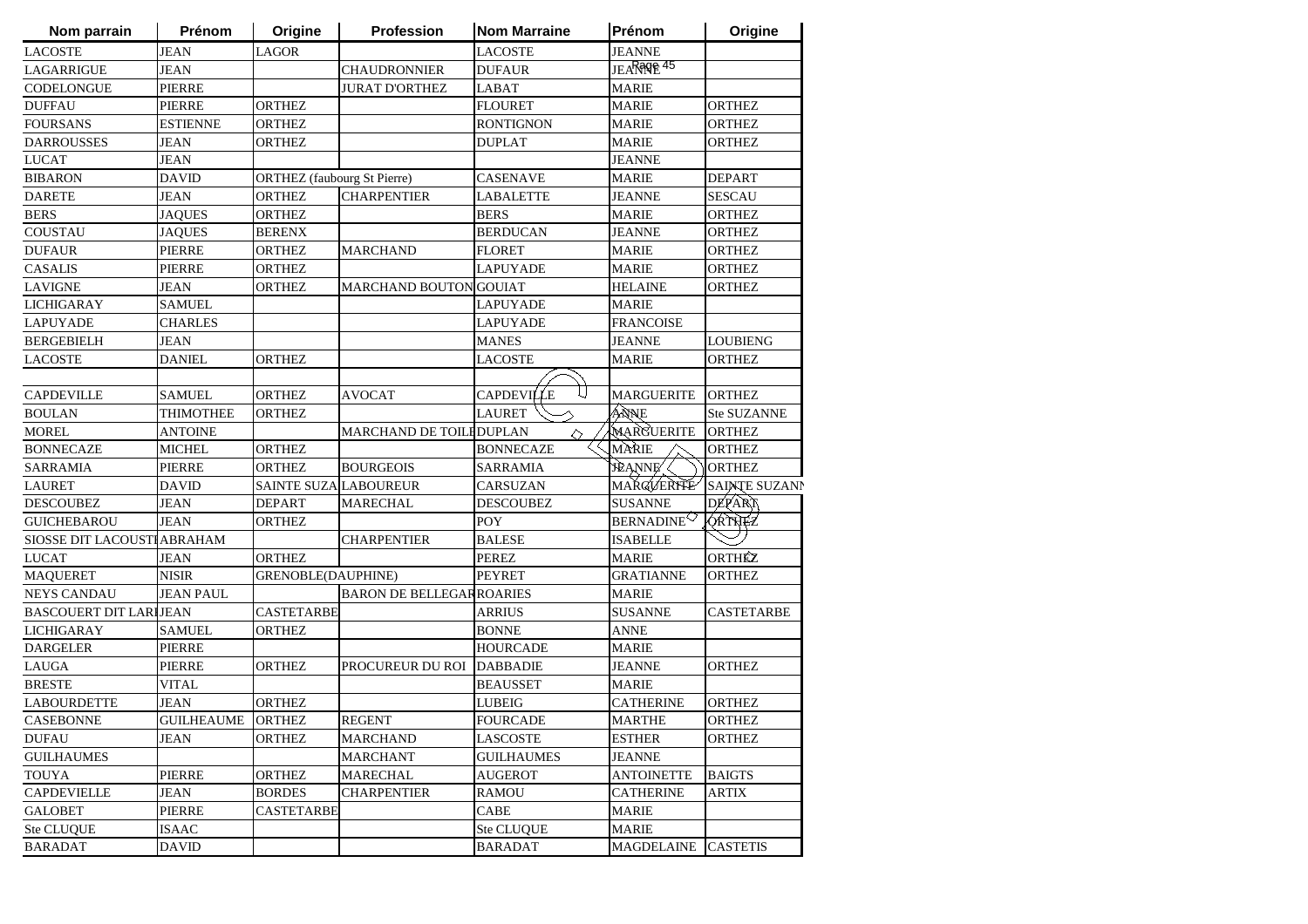| Nom parrain                     | Prénom           | Origine                     | <b>Profession</b> | <b>Nom Marraine</b>   | Prénom             | Origine           |
|---------------------------------|------------------|-----------------------------|-------------------|-----------------------|--------------------|-------------------|
| <b>MARQUEHOSSE</b>              | <b>JEAN</b>      | <b>ORTHEZ</b>               |                   | <b>SEREYS</b>         | <b>JEANNE</b>      |                   |
| <b>CAZENAVE</b>                 | <b>GUILHAUME</b> |                             | <b>CORROYEUR</b>  | CASLE                 | BARTHELEMIE ORTHEZ |                   |
| <b>HOURTINIE</b>                | <b>PIERRE</b>    | <b>RAMOUS</b>               |                   | <b>RAPETOUT</b>       | <b>CATHERINE</b>   | <b>RAMOUS</b>     |
| <b>LACOSTE TITOY</b>            | <b>JEAN</b>      | <b>ORTHEZ</b>               |                   | <b>ESPELLETTE</b>     | ANNE               | <b>ORTHEZ</b>     |
| <b>MELION</b>                   | <b>JEAN</b>      |                             |                   | MELION                | <b>RACHEL</b>      |                   |
| <b>DAUBAGNA</b>                 | <b>PIERRE</b>    |                             |                   | <b>TUCOLLE</b>        | <b>JEANNE</b>      |                   |
| <b>BARADAT</b>                  | <b>DAVID</b>     |                             |                   | <b>BARADAT</b>        | <b>JEANNE</b>      | <b>CASTETIS</b>   |
| <b>DUCASTANIAS</b>              | <b>JEAN</b>      | <b>ORTHEZ</b>               |                   | <b>DUCASTANIAS</b>    | <b>ANNE</b>        | <b>ORTHEZ</b>     |
| <b>TUIEZ</b>                    | <b>PIERRE</b>    | <b>ORTHEZ</b>               |                   | <b>GUILHEMBERNARD</b> | <b>ANNE</b>        | <b>ORTHEZ</b>     |
| <b>LARROUY</b>                  | <b>SAMSON</b>    | <b>ORTHEZ</b>               |                   | <b>SARRABERE</b>      | <b>MARGUERITE</b>  | <b>ORTHEZ</b>     |
| CARSUZAN                        | <b>PIERRE</b>    | <b>DEPART</b>               | <b>LABOUREUR</b>  | <b>GARDERES</b>       | <b>ANNE</b>        |                   |
| <b>BIAU</b>                     | JEAN             | <b>ETRANGER</b>             |                   | <b>DABADIE</b>        | <b>DAMENGE</b>     | <b>ETRANGER</b>   |
| <b>LANUSSE</b>                  | DAVID            |                             | <b>TAILLEUR</b>   | FABEAU                | <b>AGNES</b>       |                   |
| <b>HEUGAS</b>                   | <b>PIERRE</b>    |                             |                   | <b>HEUGAS</b>         | <b>MAGDELAINE</b>  | <b>CASTETARBE</b> |
| <b>DARROUSSES</b>               | PIERRE           | <b>ORTHEZ</b>               |                   | <b>DUPLAT</b>         | <b>MARIE</b>       | <b>ORTHEZ</b>     |
| <b>RONTIGNON</b>                | PIERRE           | ORTHEZ                      |                   | <b>BARTE</b>          | <b>SUSANNE</b>     | <b>ORTHEZ</b>     |
| <b>GUILHAUMES</b>               | <b>PIERRE</b>    | ORTHEZ                      | <b>BOURGEOIS</b>  | <b>GUILHAUMES</b>     | JEANNE             | <b>ORTHEZ</b>     |
| <b>SEREIS DIT DUHAU</b>         | <b>JEAN</b>      | <b>ORTHEZ</b>               |                   | <b>LAFITTE</b>        | <b>SUSANNE</b>     | <b>ORTHEZ</b>     |
| <b>FOURSANS DIT CHICCARNAUD</b> |                  |                             |                   | <b>BERGES</b>         | <b>ANNE</b>        |                   |
| <b>MASSOUE</b>                  | <b>DAVID</b>     |                             |                   | U<br><b>SABOGE</b>    | <b>JEANNE</b>      |                   |
| <b>MAQUERET</b>                 | <b>JEAN</b>      |                             | <b>MARCHAND</b>   | <b>LALANNE</b>        | ANNE               | <b>ORTHEZ</b>     |
| $\rm COUSIN$                    | <b>HEMERIC</b>   | <b>ORTHEZ</b>               | <b>COUTELIER</b>  | <b>CHACHOU</b><br>♦   | MARGUERITE         | <b>ORTHEZ</b>     |
| <b>MIROUA</b>                   | <b>PIERRE</b>    | <b>ORTHEZ</b>               | <b>SONNEUR</b>    | <b>LACAMOUERE</b>     | MARTHE             | <b>ORTHEZ</b>     |
|                                 |                  |                             |                   |                       |                    |                   |
| <b>CAZALIS</b>                  | <b>JEAN</b>      | <b>SALES</b>                |                   | <b>CAZALIS</b>        | MAŘIÉ⁄             | <b>SALES</b>      |
|                                 |                  |                             |                   | <b>BERDUCAN</b>       | <b>CATHERINE</b>   | <b>ORTHEZ</b>     |
| <b>TOUIAA</b>                   | <b>JACOB</b>     | <b>ORTHEZ</b>               | <b>NOTAIRE</b>    | <b>PORTES</b>         | <b>MARIE</b>       | <b>ORTHEZ</b>     |
| LAGUISQUET                      | <b>PIERRE</b>    | <b>BAITS</b>                |                   | <b>CASAUBOU</b>       | <b>CATHERINE</b>   | BELLOCO           |
| <b>BLANCHET</b>                 | PHILIPPE         | <b>MORLAS</b>               | <b>CORDONNIER</b> | <b>MOULIA</b>         | JEANNE             | ◇                 |
| <b>DUPAREN</b>                  | PIERRE           | <b>ORTHEZ</b>               |                   | HAURIE                | <b>MARIE</b>       | <b>ORTHEZ</b>     |
| <b>BOYRIE</b>                   | <b>ANTOINE</b>   | ORTHEZ                      | <b>NOBLE</b>      | <b>BONNECAZE</b>      | <b>ANNE</b>        | <b>ORTHEZ</b>     |
| <b>LABEYRIE</b>                 | <b>ESTIENNE</b>  | <b>HAGETAUBINCHIRURGIEN</b> |                   | <b>SARRABERE</b>      | <b>IZABEAU</b>     | <b>SALIES</b>     |
| <b>DUFAUR BASSET</b>            | <b>JOSEPH</b>    | <b>ORTHEZ</b>               | <b>MARCHAND</b>   | <b>MELION</b>         | <b>CATHERINE</b>   | <b>ORTHEZ</b>     |
| <b>TOUIAA</b>                   | <b>JACOB</b>     | ORTHEZ                      | <b>NOTAIRE</b>    | <b>PORTES</b>         | <b>MARIE</b>       | <b>ORTHEZ</b>     |
| <b>DUFAUR BASSET</b>            | <b>JOSEPH</b>    | <b>ORTHEZ</b>               | <b>MARCHAND</b>   | <b>MELION</b>         | <b>CATHERINE</b>   | <b>ORTHEZ</b>     |
| <b>JENTIER</b>                  | <b>JEAN</b>      | <b>ORTHEZ</b>               |                   | <b>JENTIER</b>        | <b>JEANE</b>       | <b>ORTHEZ</b>     |
| <b>SARRAMEA</b>                 | <b>PIERRE</b>    | <b>ORTHEZ</b>               |                   | <b>SARRAMEA</b>       | JEANNE             | <b>ORTHEZ</b>     |
| <b>HOURTIE</b>                  | PIERRE           | <b>PUYOO</b>                | MARCHAND?         | <b>LANUSSE</b>        | <b>ANNE</b>        | <b>ORTHEZ</b>     |
| <b>MARQUEZE</b>                 | <b>FRANCOIS</b>  | <b>ORTHEZ</b>               | <b>BOUCHER</b>    | <b>MARQUEZE</b>       | <b>ABIGAY</b>      | <b>ORTHEZ</b>     |
| <b>BONNEFON</b>                 | ANDRE            | ORTHEZ                      | <b>CORDONNIER</b> | <b>BESSOUAT</b>       | <b>MAGDELAINE</b>  | <b>ORTHEZ</b>     |
| <b>DUFFAU</b>                   |                  | <b>ORTHEZ</b>               | <b>MEDECIN</b>    | LABAIG                | <b>JEANNE</b>      | <b>ORTHEZ</b>     |
| <b>BRANCAS</b>                  | <b>BERNARD</b>   | PEYREHORAL PAUVRE           |                   |                       | <b>JEANNE</b>      | <b>POULION</b>    |
| <b>BADIERE</b>                  | <b>GABRIEL</b>   | ORTHEZ                      | PRATICIEN         | <b>St CRISTAU</b>     | <b>CLAIRE</b>      | <b>ORTHEZ</b>     |
| <b>CAPDEVILLE</b>               | <b>SAMUEL</b>    | <b>ORTHEZ</b>               | AVOCAT            | <b>CAPDEVILLE</b>     | MARGUERITE         | <b>ORTHEZ</b>     |
| <b>DUFFAU</b>                   | <b>JEAN</b>      | <b>ORTHEZ</b>               | <b>FORGERON</b>   | <b>LESCAR</b>         | <b>JEANNE</b>      | ORTHEZ            |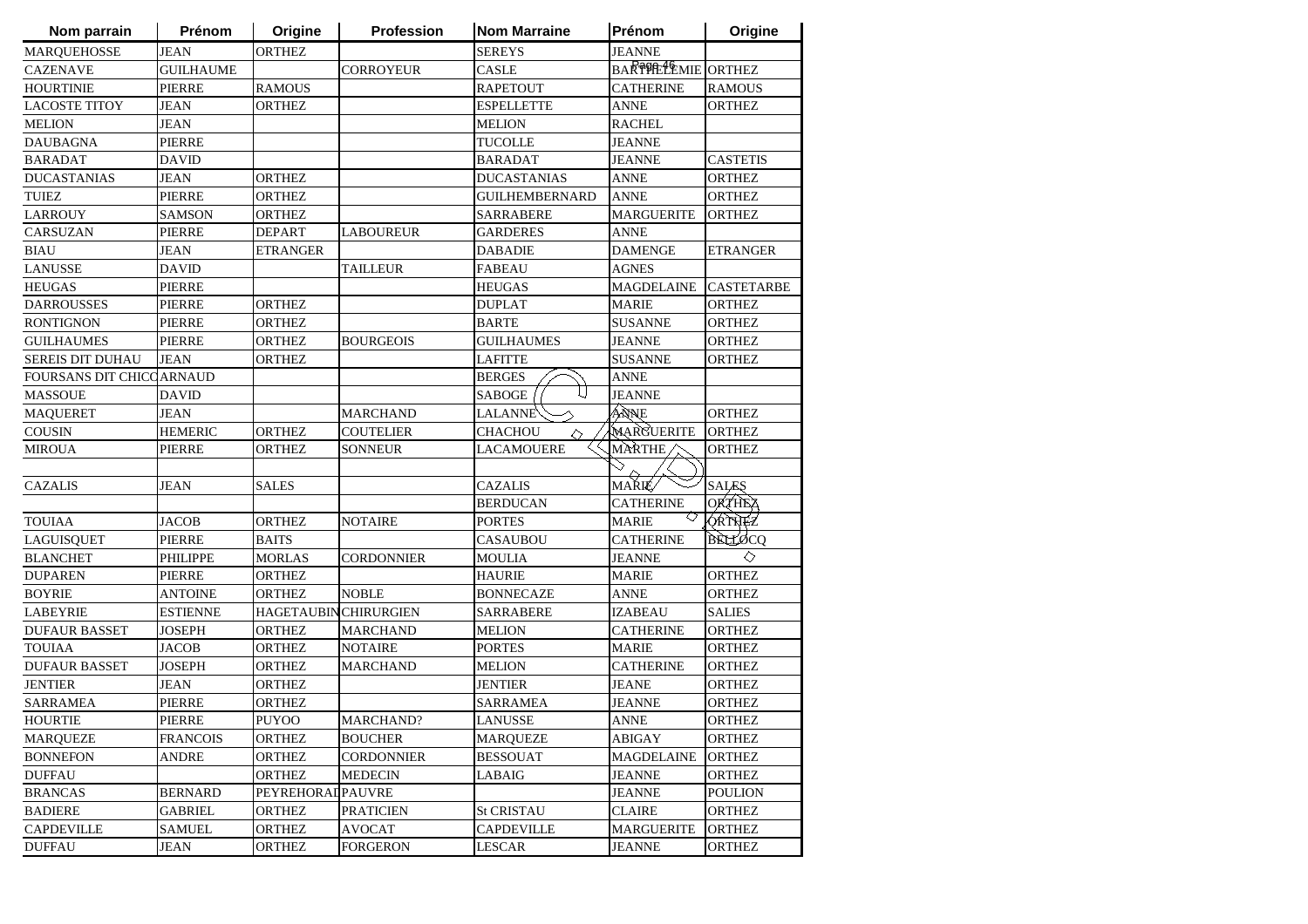| Nom parrain                      | Prénom          | Origine                          | <b>Profession</b>                | <b>Nom Marraine</b>  | Prénom                     | Origine           |
|----------------------------------|-----------------|----------------------------------|----------------------------------|----------------------|----------------------------|-------------------|
| <b>MARSO</b>                     | <b>JEAN</b>     | <b>ORTHEZ</b>                    |                                  | <b>POEY</b>          | <b>CATHERINE</b>           | <b>ORTHEZ</b>     |
| <b>MICHEL</b>                    | <b>PIERRE</b>   |                                  | Officier de Mgr l'évêque «DUFAUR |                      | MAC392L4 AINE              | <b>ORTHEZ</b>     |
| <b>CAMBRA</b>                    | <b>BERNARD</b>  | <b>LANEPLAA</b>                  |                                  | <b>COUILLA</b>       | <b>JANE</b>                | <b>LANEPLAA</b>   |
| CARSUZAN                         | PIERRE          | <b>DEPART</b>                    | <b>CHAUDERONIER</b>              | <b>TESTABI</b>       | <b>ANNE</b>                |                   |
| <b>BAYRIE</b>                    | <b>ANTOINE</b>  | <b>ORTHEZ</b>                    | <b>JURAT D'ORTHEZ</b>            | <b>BRASSALAY</b>     | <b>JUDITH</b>              | <b>ORTHEZ</b>     |
| <b>BERGES</b>                    | <b>PIERRE</b>   | <b>CASTETARBE</b>                |                                  |                      |                            | <b>ORTHEZ</b>     |
| <b>BALASQUE</b>                  | <b>JEAN</b>     | <b>MAGRET</b>                    |                                  | TISNEZ OU TISNE      | <b>MAGDELAINE</b>          | <b>MAGRET</b>     |
| TAMOURET OU TAMOJEAN             |                 | <b>ORTHEZ</b>                    |                                  | <b>POÜILLON</b>      | <b>JUDITH</b>              | <b>ORTHEZ</b>     |
| <b>DARRIGRAND</b>                | <b>PIERRE</b>   | <b>ORTHEZ</b>                    | <b>CORROYEUR</b>                 | <b>VERGES</b>        | <b>MARIE</b>               | <b>CASTETARBE</b> |
| <b>CAZALIS</b>                   | <b>JACQUES</b>  | <b>ORTHEZ</b>                    |                                  | <b>CAZALIS</b>       | <b>JEANNE MARIE ORTHEZ</b> |                   |
| <b>LAVIGNOTE</b>                 | <b>MICHEL</b>   | <b>ORTHEZ</b>                    | Me D'HABITS                      | PASSERAT             | <b>MARIE</b>               | <b>ORTHEZ</b>     |
| <b>BOURDON</b>                   | <b>PIERRE</b>   | <b>ORTHEZ</b>                    | <b>PAUVRE</b>                    | <b>PARES</b>         | <b>PEYRONNE</b>            | TOLOSE?           |
| <b>GACHET DIT MARMAIJEAN</b>     |                 |                                  |                                  |                      |                            |                   |
| <b>LACOUREGE</b>                 | JEAN            |                                  |                                  | <b>LACOUREGE</b>     | <b>JEANNE</b>              | CASTETARBE        |
| <b>DOMERC</b>                    | <b>DAVID</b>    | <b>CASTETARBE</b>                |                                  | <b>BERDUCAN</b>      | <b>CATHERINE</b>           | <b>ORTHEZ</b>     |
| <b>LUBET</b>                     | <b>BERNARD</b>  | ORTHEZ                           |                                  | PRUE                 | <b>MARIE</b>               | <b>ORTHEZ</b>     |
| <b>CAZALIS</b>                   | <b>JEAN</b>     | <b>ORTHEZ</b> quartier St Gilles |                                  |                      |                            |                   |
| <b>LABORDETE</b>                 | <b>GATIES</b>   | <b>ORTHEZ</b>                    |                                  | <b>TALABAR</b>       | <b>MARIE</b>               | <b>ORTHEZ</b>     |
| <b>MALEDEN</b>                   | IZAAC           | <b>ORTHEZ</b>                    |                                  | <b>HOURTINIE</b>     | <b>ANNE</b>                | <b>CASTETARBE</b> |
| <b>BOUZON?</b>                   | <b>JEAN</b>     |                                  |                                  | L)<br><b>BALANSU</b> | <b>SUSANNE</b>             | <b>DEPART</b>     |
| <b>BOULAN</b>                    | <b>JEAN</b>     | <b>ORTHEZ</b>                    |                                  | <b>MOULINS</b>       | SUSANNE                    | <b>ORTHEZ</b>     |
| <b>LAFITTE</b>                   | <b>JEAN</b>     | <b>SOARNS</b>                    |                                  | <b>LAFITTE</b><br>♦  | TEANNE                     | <b>SOARNS</b>     |
| LABORDE DIT MERAYPAUL            |                 | <b>ORTHEZ</b>                    |                                  | <b>DABBADIE</b>      | IZABEAU/                   | <b>ORTHEZ</b>     |
| <b>SOUBIRAN</b>                  | <b>HENRY</b>    | <b>ORTHEZ</b>                    | <b>TAILLEUR</b>                  | <b>LALEVIDE</b>      | FRANCØISE                  | <b>ORTHEZ</b>     |
| <b>LAGOARDE</b>                  | <b>PIERRE</b>   | <b>ORTHEZ</b>                    | <b>TISSERAN</b>                  | <b>LASSERRE</b>      | MAŘTHE                     | <b>ORTHEZ</b>     |
| <b>BONNECASE</b>                 | <b>ESTIENNE</b> |                                  | CONSEILLER AU PARI DARRIGRAND    |                      | <b>MARIE</b>               |                   |
| <b>DAUBAGNA</b>                  | <b>PIERRE</b>   |                                  |                                  | <b>PORTAU</b>        | ◇<br><b>JEANNE</b>         | ORTHEZ            |
| <b>BONEFON DIT LALOTI PIERRE</b> |                 | <b>DEPART</b>                    |                                  | <b>BIBARON</b>       | <b>JUDITH</b>              | ORTHEZ            |
| <b>VIDAL</b>                     | <b>BENJAMIN</b> |                                  |                                  | <b>BRASSALAY</b>     | <b>MARIE</b>               | ♦                 |
| St PAU                           | ESTIENNE        | <b>ORTHEZ</b>                    | <b>NOTAIRE</b>                   | <b>ROYER</b>         | <b>SUSANNE</b>             | <b>ORTHEZ</b>     |
|                                  |                 |                                  |                                  | <b>GABASTON</b>      | <b>MARGUERITE</b>          | <b>ORTHEZ</b>     |
|                                  |                 |                                  |                                  | <b>DARRIGRAND</b>    | <b>MAGDELAINE</b>          | <b>ORTHEZ</b>     |
| <b>CASAUDOMEC</b>                | PIERRE          | <b>ORTHEZ</b>                    |                                  | CASAUDOMEC           | <b>CATHERINE</b>           | <b>ORTHEZ</b>     |
| <b>LACOSTE</b>                   | <b>JEAN</b>     | <b>MONT</b>                      |                                  | <b>BAQUE</b>         | <b>ANNE</b>                | <b>MONT</b>       |
| <b>LAPLACE</b>                   | <b>JACQUES</b>  | <b>ORTHEZ</b>                    | <b>MARCHAND</b>                  | <b>CARSUZAN</b>      | <b>MARTHE</b>              | <b>ORTHEZ</b>     |
| <b>LALAGUE</b>                   | <b>ARNAUD</b>   | <b>DAGUEZ</b>                    |                                  | LALAGUE              | <b>JEANNE</b>              | <b>DAGUEZ</b>     |
| <b>MASSOUE</b>                   | <b>DAVID</b>    |                                  | <b>SONNEUR</b>                   | <b>SABOYER</b>       | <b>SUSANNE</b>             | <b>ORTHEZ</b>     |
| <b>BLAIR</b>                     | <b>SAMUEL</b>   |                                  | AVOCAT AU PARLEM LAPUYADE        |                      | <b>FRANCOISE</b>           |                   |
| PETRIA                           | JEAN            | <b>CASTETIS</b>                  |                                  | DUTILH               | <b>MARTHE</b>              | <b>CASTETIS</b>   |
| <b>St MARTIN</b>                 | JEAN            | <b>ORTHEZ</b>                    |                                  | <b>LICHIGARAY</b>    | <b>MARIE</b>               | ORTHEZ            |
| <b>GIMONT</b>                    | <b>ESTIENNE</b> | <b>ORTHEZ</b>                    |                                  | PERES DIT CAPBERT    | <b>MARIE</b>               | <b>ORTHEZ</b>     |
| <b>DANGLADE</b>                  | <b>JACQUES</b>  | <b>LOUBIENG</b>                  |                                  | <b>DANGLADE</b>      | <b>JEANNE</b>              | <b>LOUBIENG</b>   |
| <b>LABORDE</b>                   | JEAN            | <b>ORTHEZ</b>                    |                                  | <b>GALEZ</b>         | MARIE                      | <b>ORTHEZ</b>     |
| <b>TOUYAA</b>                    | PIERRE          | DEPART                           |                                  | CASSIAU              | MARIE                      |                   |
| GOZE                             | <b>PIERRE</b>   | <b>ORTHEZ</b>                    |                                  | <b>RACHOU</b>        | <b>MARGUERITE</b>          | <b>ORTHEZ</b>     |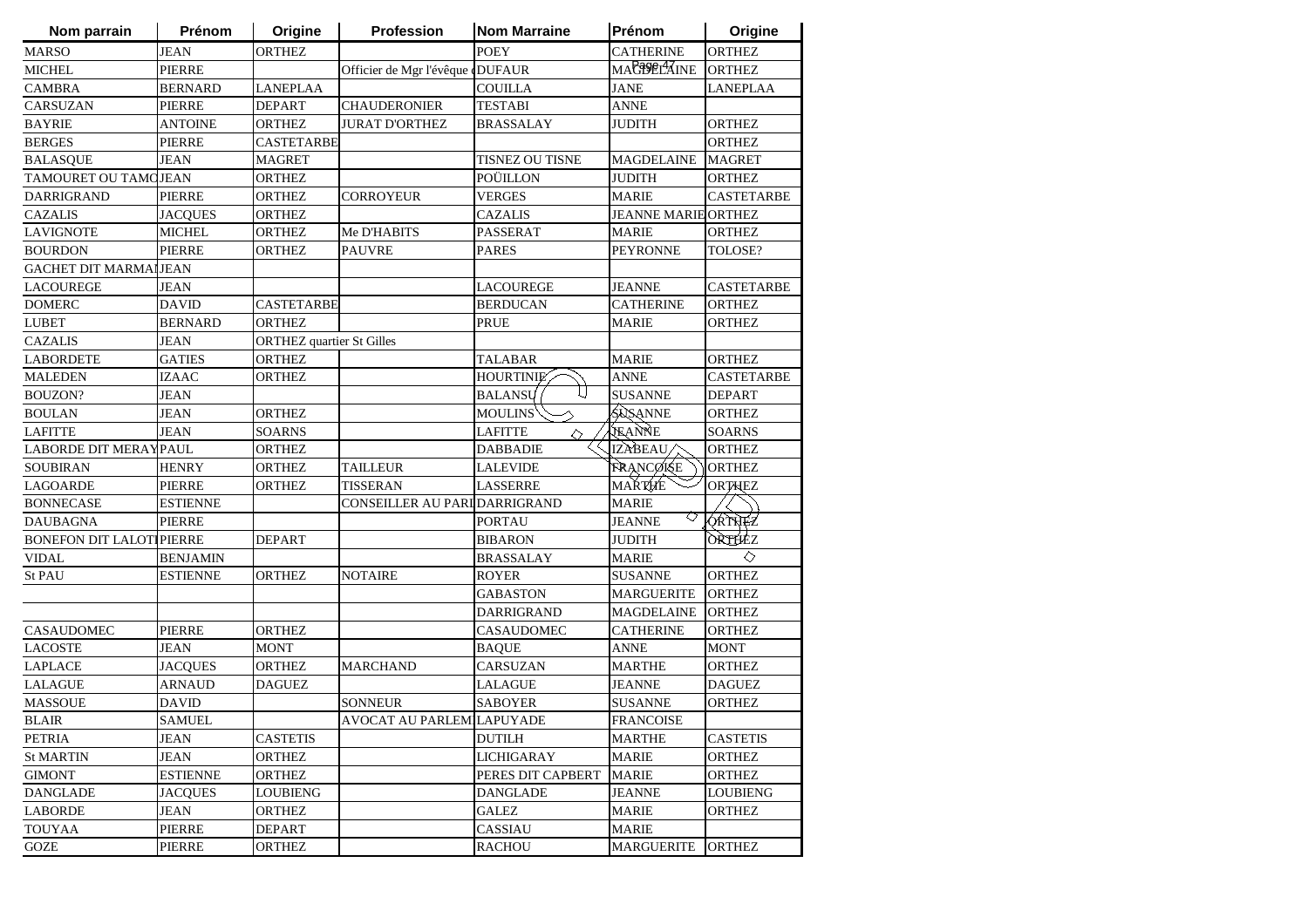| Nom parrain              | Prénom          | Origine               | <b>Profession</b>   | <b>Nom Marraine</b>                       | Prénom               | Origine                        |
|--------------------------|-----------------|-----------------------|---------------------|-------------------------------------------|----------------------|--------------------------------|
| <b>GERT</b>              | <b>BERTRAND</b> | <b>BONNUT</b>         | <b>CHARPENTIER</b>  | <b>LEIS</b>                               |                      | <b>BONNUT</b>                  |
|                          |                 |                       |                     |                                           | Page 48              |                                |
| SOULICVAN?               | JEAN            |                       |                     | <b>DEBAN</b>                              | ANNE                 | <b>Ste SUZANNE</b>             |
| <b>MENES</b>             | <b>JEAN</b>     | <b>Ste MARIE</b>      |                     | <b>BERS</b>                               | <b>MARIE</b>         | <b>Ste SUZANNE</b>             |
| <b>GARDERES</b>          | <b>DANIEL</b>   | <b>CASTETARBE</b>     |                     | <b>St LAURENS</b>                         | <b>CATHERINE</b>     | <b>St BOES</b>                 |
| <b>DUFAUR</b>            | <b>PIERRE</b>   | <b>ORTHEZ</b>         |                     | <b>LABAT</b>                              | JEANNE               | ORTHEZ                         |
| DARRIGRAND               | <b>JOSEPH</b>   | DASPARRES? TEINTURIER |                     |                                           |                      |                                |
| <b>BALANSUN</b>          | JEAN            |                       |                     | <b>TUCOLLE</b>                            | <b>CATHERINE</b>     |                                |
| <b>TOUIAA</b>            | PIERRE          |                       |                     | MAÎTRE MARECHAL I GACHE DITE DU CRAHMARIE |                      | <b>ORTHEZ</b>                  |
|                          |                 |                       |                     | <b>LASAUGETE</b>                          | <b>MARIE</b>         |                                |
|                          |                 |                       |                     | <b>BER</b>                                | <b>SUSANNE</b>       |                                |
| Ste CLUQUE               | <b>JEAN</b>     | <b>SOARNS</b>         |                     | <b>Ste CLUQUE</b>                         | <b>MAGDELAINE</b>    | <b>SOARNS</b>                  |
| TESTABI DIT JOANJO       | <b>JEAN</b>     | <b>CASTETARBE</b>     |                     | <b>LACOSTE</b>                            | <b>ANNE</b>          |                                |
| <b>CASENAVE</b>          | JEAN            | <b>ORTHEZ</b>         |                     | <b>NAVARRE</b>                            | <b>MARIE</b>         | ORTHEZ                         |
| PINSUN?                  | JEAN            |                       |                     | NOBLE CAPITAINE AU REGIMENT DE BEAR       |                      |                                |
| <b>TOURON</b>            | JEAN            | <b>ORTHEZ</b>         |                     | <b>HILOO</b>                              | <b>GRATIANE</b>      | <b>ORTHEZ</b>                  |
| LAUGA                    | ESTIENNE        |                       | <b>CORDONNIER</b>   | BERGES DITE LAQUEYGRATIANE                |                      | <b>ORTHEZ</b>                  |
|                          |                 |                       |                     | <b>JOY</b>                                | <b>JEANNE</b>        |                                |
| CAMESCASSE               | JEAN            |                       | <b>CHAUDERONIER</b> | <b>LARROUY</b>                            | <b>MARIE</b>         | <b>ORTHEZ</b>                  |
| <b>FARGUES</b>           | <b>JACOB</b>    |                       |                     | <b>FARGUES</b>                            | <b>JUDITH</b>        | ORTHEZ                         |
| <b>HORTI</b>             | <b>JEAN</b>     |                       |                     | <b>HORTI</b>                              | ANNE                 |                                |
| <b>RONTINON</b>          | <b>PIERRE</b>   |                       |                     |                                           | SUSANNE              | ORTHEZ                         |
| <b>MIRASSOUR</b>         | <b>PAUL</b>     |                       |                     | MARQUEHOSSE<br><b>MIRASSOUR</b>           | MÀRIE                |                                |
|                          |                 |                       |                     |                                           |                      | <b>ORTHEZ</b>                  |
| <b>COYLA</b>             | <b>JEAN</b>     | <b>ORTHEZ</b>         |                     | <b>FURTERE</b>                            | ANNE<br><b>MAŘIÉ</b> |                                |
| MANES DIT CAPETDE JEAN   |                 | ORTHEZ                |                     | <b>CAUHEPE</b>                            | <b>ANNE</b>          | <b>ORTHEZ</b><br><b>ORTHEZ</b> |
| <b>GENTIU</b>            | <b>ARNAUD</b>   | <b>ORTHEZ</b>         |                     | <b>GACHET</b>                             | ♡                    | QRTHEZ                         |
| <b>PITRAY</b>            | <b>BERNARD</b>  | <b>DEPART</b>         |                     | HORCADE DITE D'AUCMARIE                   |                      | ORTHEZ                         |
| <b>MONIO</b>             | <b>JEAN</b>     | <b>LABATUT</b>        | <b>CHIRURGIEN</b>   | <b>PEYRET</b>                             | <b>MARIE</b>         |                                |
| DARTANIA DIT BASSCJEAN   |                 | ORTHEZ                |                     | <b>DARTANIA</b>                           | <b>CATHERINE</b>     | ORTHÉZ                         |
| <b>DARTANIA</b>          | JEAN            | <b>ORTHEZ</b>         |                     | <b>DARTANIA</b>                           | <b>MARIE</b>         | <b>ORTHEZ</b>                  |
| <b>DARRIMONT</b>         | <b>JEAN</b>     | <b>ORTHEZ</b>         | <b>CORDONNIER</b>   | <b>HOURREU</b>                            | <b>JUDITH</b>        | <b>ORTHEZ</b>                  |
| POEY DIT DUHAU           | DANIEL          | <b>ORTHEZ</b>         |                     | <b>LOMPRE</b>                             | JANE                 | <b>ORTHEZ</b>                  |
| <b>LATEULERE</b>         | JEAN            | CORAZE                |                     | <b>CONSTANTIN</b>                         | <b>MARGUERITE</b>    | <b>SALES MONGISO</b>           |
|                          |                 |                       |                     | <b>ROYER</b>                              | <b>SUSANNE</b>       | <b>ORTHEZ</b>                  |
| <b>MARQUEZE</b>          | <b>FRANCOIS</b> | <b>ORTHEZ</b>         | <b>BOUCHER</b>      | <b>BAREITS</b>                            | <b>MAGDELAINE</b>    | <b>ORTHEZ</b>                  |
| <b>DUFAU</b>             | <b>MATHIEU</b>  | <b>ORTHEZ</b>         | <b>CORDONNIER</b>   | <b>DUFAU</b>                              | <b>MAGDELAINE</b>    | <b>ORTHEZ</b>                  |
| <b>LICHIGARAY</b>        | <b>ANTOINE</b>  | ORTHEZ                |                     | <b>LICHIGARAY</b>                         | <b>MARGUERITE</b>    | <b>ORTHEZ</b>                  |
| DARRIGRAND DIT CH PIERRE |                 | ORTHEZ                |                     | POIANNE (POUYANNE ANNE                    |                      | <b>CASTETARBE</b>              |
| LACOSTE                  | <b>PIERRE</b>   | LAGOR                 |                     | LATACHOÜERE                               | <b>JEANNE</b>        |                                |
| <b>TAMOUNET</b>          | <b>PIERRE</b>   | <b>ORTHEZ</b>         |                     | PRAT DITE LATRAQUI ANNE                   |                      | <b>ORTHEZ</b>                  |
| <b>DUFAU</b>             | <b>PIERRE</b>   | ORTHEZ                |                     | <b>MAUPEOUY</b>                           | <b>JUDITH</b>        | ORTHEZ                         |
| <b>CAUHEPE</b>           | <b>JEAN</b>     |                       |                     | <b>SEREYS</b>                             | <b>GRATIANE</b>      |                                |
| <b>DARGET</b>            | <b>PIERRE</b>   |                       |                     |                                           |                      |                                |
| <b>CASENAVE</b>          | <b>JEAN</b>     |                       |                     | <b>SARREBERE</b>                          | <b>JEANNE</b>        |                                |
| <b>BADIERE</b>           | <b>GABRIEL</b>  | ORTHEZ                |                     | <b>St CRISTAU</b>                         | <b>CLAIRE</b>        | <b>ORTHEZ</b>                  |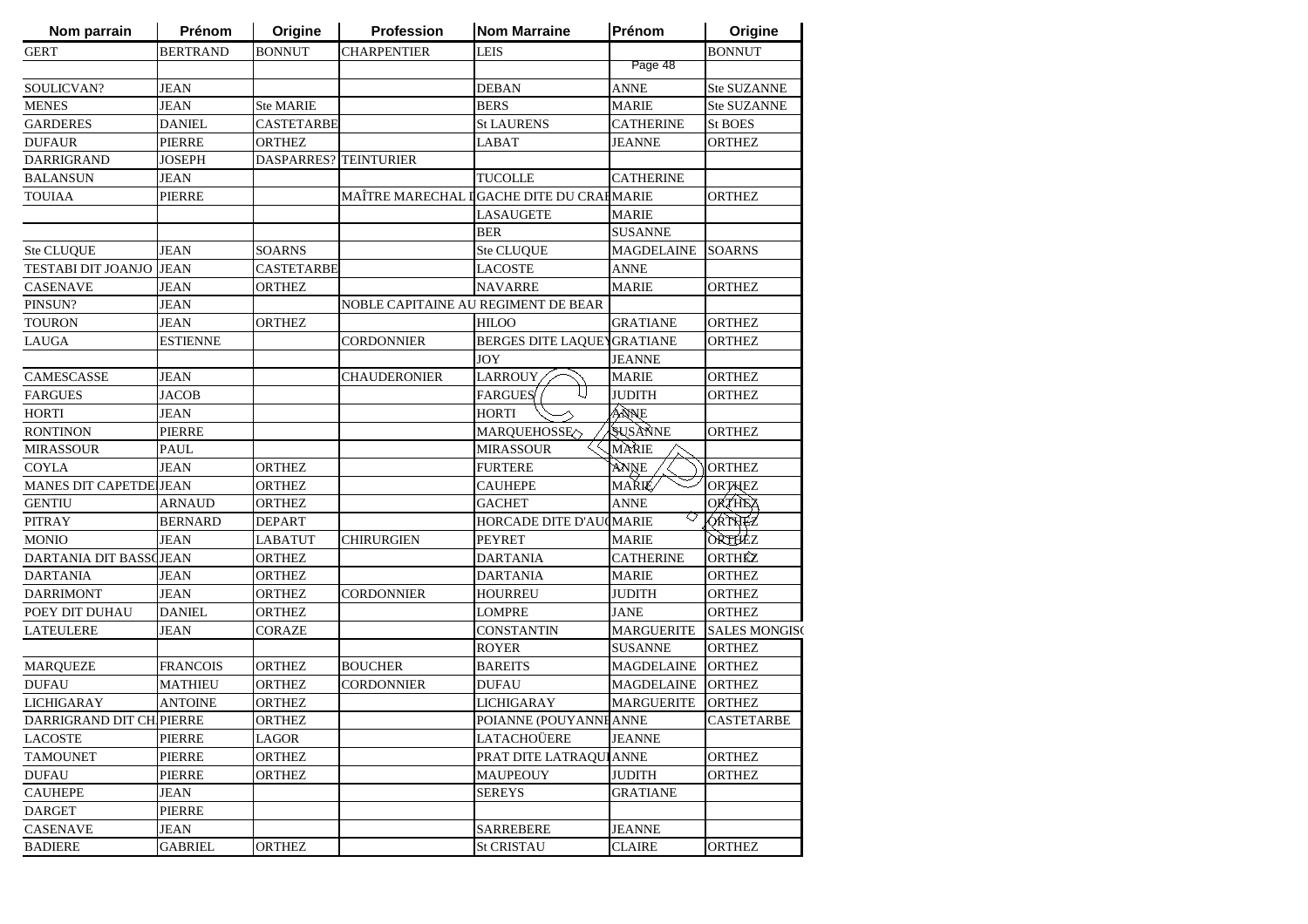| Nom parrain              | Prénom             | Origine                          | <b>Profession</b>                | <b>Nom Marraine</b>       | Prénom            | Origine           |
|--------------------------|--------------------|----------------------------------|----------------------------------|---------------------------|-------------------|-------------------|
| <b>BADIERE</b>           | <b>GABRIEL</b>     | <b>ORTHEZ</b>                    | <b>PRATICIEN</b>                 | <b>St CRISTAU</b>         | <b>CLAIRE</b>     | <b>ORTHEZ</b>     |
| <b>DUFAU</b>             | <b>JEAN PIERRE</b> | <b>ORTHEZ</b>                    | <b>MARCHAND</b>                  | <b>MAUPOEY</b>            | JUD1999 49        | <b>ORTHEZ</b>     |
| <b>BAZIN</b>             | <b>BERNARD</b>     | <b>ORTHEZ</b>                    |                                  | <b>TOUZA</b>              | <b>SUSANNE</b>    | <b>ORTHEZ</b>     |
| <b>HOURTINIE</b>         | <b>SAMUEL</b>      | <b>ORTHEZ</b>                    |                                  | <b>MANES</b>              | <b>CATHERINE</b>  | <b>ORTHEZ</b>     |
| <b>BERDUCAN</b>          | <b>MARTIN</b>      | <b>ORTHEZ</b>                    | <b>TANNEUR</b>                   | LABAT                     | <b>GRATIANE</b>   | <b>ORTHEZ</b>     |
| <b>CAMGUILHEM</b>        | <b>JEAN</b>        | <b>SALES</b>                     |                                  | <b>CAMGUILHEM</b>         | <b>CATHERINE</b>  | CASTETARBE        |
| <b>LOMPRE BATIER</b>     | <b>BERTRAND</b>    | <b>ORTHEZ</b>                    |                                  | <b>CAZALIS</b>            | <b>ANNE</b>       | ORTHEZ            |
| <b>JEANBERNEZ</b>        | <b>JEAN</b>        | <b>POYLOUBON</b>                 |                                  | <b>BERGES</b>             | <b>ANNE</b>       | <b>ORTHEZ</b>     |
| SARRAIT?                 | <b>PIERRE</b>      |                                  |                                  | <b>PEYRE</b>              | <b>MARIE</b>      | <b>St BOES</b>    |
| <b>DUFAU</b>             | <b>JEAN</b>        | <b>ORTHEZ</b>                    | <b>FORGERON</b>                  | LESCAR                    | <b>MARIE</b>      | ORTHEZ            |
| <b>GARDERES</b>          | <b>PIERRE</b>      |                                  |                                  | <b>CASALIS</b>            | <b>MARIE</b>      |                   |
| <b>BIBARON</b>           | <b>DANIEL</b>      |                                  |                                  | <b>CASENAVE</b>           | <b>MARIE</b>      | <b>DEPART</b>     |
| <b>DARGELER</b>          | JEAN               | <b>DEPART</b>                    |                                  | LARROQUE                  | <b>CATHERINE</b>  | <b>DEPART</b>     |
| <b>BALASQUE</b>          | <b>NATHANAEL</b>   |                                  |                                  | <b>BAMPAS?</b>            | <b>JEANNE</b>     | <b>LOUBIENG</b>   |
| <b>DUFAU</b>             | <b>PIERRE</b>      | <b>ORTHEZ</b>                    |                                  | <b>DUFAU</b>              | <b>SUSANNE</b>    | <b>ORTHEZ</b>     |
|                          |                    |                                  |                                  | <b>FURTERE?</b>           | <b>SUSANNE</b>    | <b>ORTHEZ</b>     |
| MARQUIS DIT TOURA PIERRE |                    | <b>ORTHEZ</b>                    |                                  | PEYRET DIT LAMULETSUSANNE |                   | ORTHEZ            |
| <b>FERRERE</b>           | <b>FRANCOIS</b>    |                                  | <b>VALET DES ? JACOBINGATION</b> |                           | <b>ANNE</b>       | <b>CASTETARBE</b> |
| <b>BARRERE</b>           | <b>JEAN</b>        | <b>ORTHEZ</b>                    | <b>TISSERAN</b>                  | DARRACQ                   | <b>JOANNE?</b>    | <b>CASTETARBE</b> |
| <b>DAUBANIA</b>          | <b>JEAN</b>        | <b>ORTHEZ</b>                    |                                  | ιı<br>LAMARQUE            | <b>MARIE</b>      | <b>ORTHEZ</b>     |
| <b>PEYRAUBE</b>          | <b>DAVID</b>       |                                  |                                  | <b>PEYRAUBE</b>           | JEANNE            | <b>CASTETARBE</b> |
| DARRIGRAND               | <b>PIERRE</b>      | <b>ORTHEZ</b>                    |                                  | <b>LICHIGARAY</b><br>♦    | SUSANNE           | <b>ORTHEZ</b>     |
| <b>LABOURDETTE</b>       | <b>JEAN</b>        | <b>SOARNS</b>                    |                                  | <b>LUBET</b>              | <b>CATHERIME</b>  | <b>ORTHEZ</b>     |
| <b>LESCAR</b>            | <b>PIERRE</b>      | <b>ORTHEZ</b>                    |                                  | LESCAR DITE LAQUETIEANNE  |                   | <b>ORTHEZ</b>     |
| <b>LAFARGUE</b>          | <b>PIERRE</b>      | <b>SALES</b>                     |                                  | <b>DEBOY</b>              | JEANNE            |                   |
|                          |                    |                                  |                                  | <b>LALEUDE</b>            | <b>FRANCOISE</b>  | <b>ORTHEZ</b>     |
| <b>DALIES</b>            | <b>JEAN</b>        | <b>ORTHEZ Demeurant au Metge</b> |                                  | <b>RICHET</b>             | <b>JEANNE</b>     | <b>ORTHEZ</b>     |
| <b>LABORDETE</b>         | <b>JEAN</b>        | <b>ORTHEZ</b>                    |                                  | <b>PEYRET</b>             | <b>GRATIANE</b>   | <b>ORTHEZ</b>     |
| <b>NEYS CANDAU</b>       | <b>JACQUES</b>     |                                  | <b>NOBLE</b>                     | <b>NEYS CANDAU</b>        | <b>ESTHER</b>     | ◇                 |
| <b>GERT</b>              | <b>BERTRAND</b>    | <b>ORTHEZ</b>                    | <b>CHARPENTIER</b>               | LEYTS                     | <b>MAGDELAINE</b> | <b>ORTHEZ</b>     |
| <b>LEYS</b>              | <b>JEAN</b>        | <b>ORTHEZ</b>                    | <b>TAPISSIER</b>                 | MONS                      | <b>MARIE</b>      | <b>ORTHEZ</b>     |
|                          |                    |                                  |                                  | <b>MAUPOEY</b>            | <b>JUDITH</b>     | <b>ORTHEZ</b>     |
| <b>LALIQUET</b>          | <b>JEAN</b>        | <b>ORTHEZ</b>                    |                                  | <b>FORSANS</b>            | <b>JEANNE</b>     | <b>SALES</b>      |
| <b>DUFAUR</b>            | <b>PIERRE</b>      | <b>ORTHEZ</b>                    | <b>MARCHAND</b>                  | <b>DARRIGRAND</b>         | <b>MARIE</b>      | ORTHEZ            |
| <b>BOUPAS</b>            | <b>JEAN</b>        | <b>ORTHEZ</b>                    |                                  | <b>BASCOUERT</b>          | <b>MARIE</b>      | CASTETARBE        |
| <b>BALASQUE</b>          | <b>JEAN</b>        | <b>SOARNS</b>                    |                                  | <b>PATRA</b>              | <b>ANNE</b>       | <b>SOARNS</b>     |
| <b>GENTIU</b>            | <b>DAVID</b>       |                                  |                                  | <b>VIGNAUT</b>            | <b>JEANNE</b>     |                   |
| <b>BONAQUET</b>          | <b>JEAN</b>        | ORTHEZ                           |                                  | <b>BARTHE</b>             | <b>BERTRANDE</b>  | <b>ORTHEZ</b>     |
| <b>DAUBAGNA</b>          | <b>PIERRE</b>      | <b>BALANSUN</b>                  |                                  | <b>DUPLAA</b>             | <b>MARGUERITE</b> |                   |
|                          |                    |                                  |                                  | CASSIAU DITE DU ME MARTHE |                   | <b>ORTHEZ</b>     |
| <b>BIBARON</b>           | <b>DANIEL</b>      | <b>ORTHEZ</b>                    | <b>TANNEUR</b>                   | <b>LACOSTE</b>            | <b>MARIE</b>      | ORTHEZ            |
| <b>BAILLENS</b>          | <b>JAQUES</b>      |                                  | <b>GARDE DU CORPS DE CASTERA</b> |                           | <b>MARIE</b>      | ORTHEZ            |
| <b>CLERISSE</b>          | <b>GILES</b>       | <b>OLERON</b>                    |                                  | <b>RACHOU</b>             | <b>MARGUERITE</b> | ORTHEZ            |
| <b>DARRACQ</b>           | PIERRE             | ORTHEZ                           | <b>FAUCHER</b>                   | <b>LESCAR</b>             | <b>JEANNE</b>     | ORTHEZ            |
| <b>GENTIU DIT SANSE</b>  | <b>DAVID</b>       | <b>ORTHEZ</b>                    |                                  | MARQUEHOSSE DITE SUSANNE  |                   | ORTHEZ            |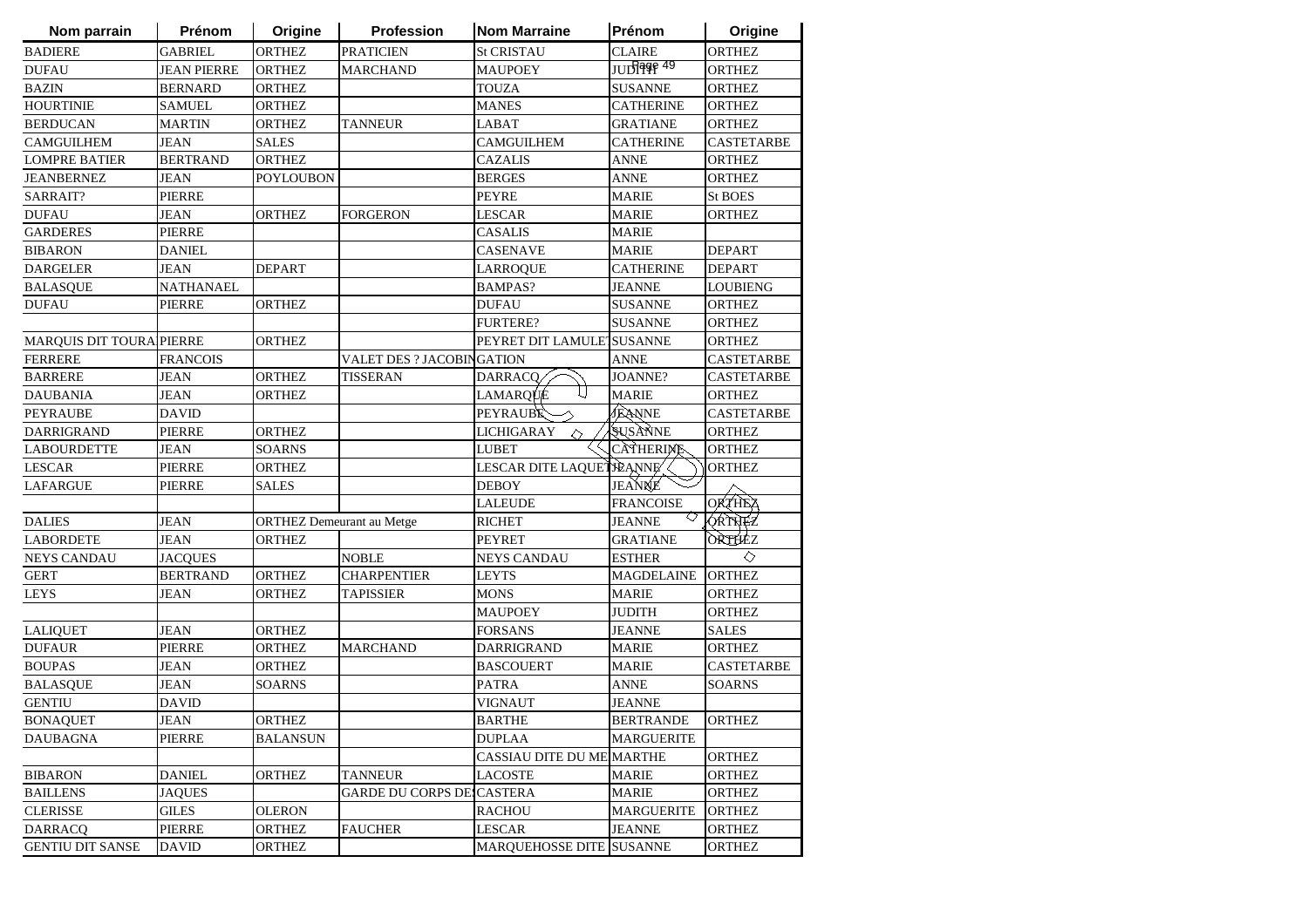| Nom parrain                     | Prénom             | Origine          | Profession                           | <b>Nom Marraine</b>              | <b>Prénom</b>    | Origine            |
|---------------------------------|--------------------|------------------|--------------------------------------|----------------------------------|------------------|--------------------|
|                                 |                    |                  |                                      | PAPIES DITE QUERET SUSANNE       |                  |                    |
|                                 |                    |                  |                                      | <b>BRASSALAY</b>                 | MARPER 50        |                    |
| <b>LACOSTE TITOY</b>            | <b>JEAN</b>        |                  |                                      | <b>RONTINION</b>                 | <b>MARIE</b>     |                    |
|                                 |                    |                  |                                      | PAPIES DITE QUERETISUSANNE       |                  |                    |
| Ste CLUQUE                      | <b>GUILHAUME</b>   | <b>ORTHEZ</b>    |                                      | <b>NIHIL</b>                     | <b>ANNE</b>      | <b>ORTHEZ</b>      |
| <b>MIROUA</b>                   | <b>PIERRE</b>      | <b>ORTHEZ</b>    |                                      | <b>SOUBIRA</b>                   | <b>SUSANNE</b>   | <b>ORTHEZ</b>      |
| <b>GARDERES</b>                 | <b>DANIEL</b>      | <b>MARMONS</b>   |                                      | <b>FORSANS DE CHOU</b>           | <b>JEANNE</b>    |                    |
| <b>LUCAT</b>                    | <b>JEAN</b>        | <b>ORTHEZ</b>    | <b>MARCHAND</b>                      | <b>BERGES</b>                    | <b>CATHERINE</b> | <b>ORTHEZ</b>      |
| <b>GAMBADE</b>                  | <b>DAVID</b>       |                  |                                      |                                  |                  |                    |
| <b>PALAA</b>                    | <b>JEAN</b>        | <b>ORTHEZ</b>    | <b>AIGUILLETIER</b>                  | <b>PALAA</b>                     | <b>SUSANNE</b>   | <b>ORTHEZ</b>      |
| <b>LUCAT</b>                    | <b>JEAN</b>        |                  | <b>MARCHAND</b>                      |                                  |                  |                    |
| <b>LABOURDETTE</b>              | <b>JEAN</b>        |                  |                                      | <b>FAULOU</b>                    | <b>SUSANNE</b>   |                    |
| <b>St LAURENS</b>               | <b>JEAN</b>        | <b>St BOES</b>   |                                      | <b>LESCAR</b>                    | <b>JEANNE</b>    | <b>ORTHEZ</b>      |
| <b>JOY</b>                      | <b>JEAN</b>        | <b>St ANDRIU</b> |                                      | BARADAT                          | <b>JEANNE</b>    | St ANDRIU          |
| <b>GUILHEMBRU DIT HOJJEAN</b>   |                    | <b>ORTHEZ</b>    | Maçon                                | <b>LARETIAR</b>                  | ANNE             | 9                  |
| CASSAET DIT LENFANPIERRE        |                    | ORTHEZ           |                                      |                                  |                  |                    |
| TILH?                           | <b>ANDRE</b>       | ORTHEZ           | DOCTEUR EN MEDECILICHIGARAY          |                                  | <b>MARIE</b>     | <b>ORTHEZ</b>      |
| CASALIS DIT PATIRAS ESTIENNE    |                    | <b>ORTHEZ</b>    |                                      | <b>GARDERES</b>                  | <b>JEANNE</b>    | <b>CASSABE</b>     |
| <b>CASALIS</b>                  |                    |                  |                                      | <b>PERSILLON</b>                 | <b>MARIE</b>     |                    |
|                                 |                    |                  |                                      | <b>LICHIGARAY</b>                | <b>MARIE</b>     | <b>ORTHEZ</b>      |
| LAHARGOUS?                      | <b>JEAN</b>        | <b>ORTHEZ</b>    |                                      | LAHARGOU?                        | MARIE            | <b>ORTHEZ</b>      |
| <b>GARDERES</b>                 | <b>DAVID</b>       | <b>ORTHEZ</b>    |                                      | <b>LACOUREGE</b>                 | MARIÈ            | <b>ORTHEZ</b>      |
| <b>CAMGRAND</b>                 | <b>JEAN</b>        | <b>ORTHEZ</b>    |                                      | <b>CONSTANTIN</b>                | <b>CATHERIME</b> | LANNEPLAA          |
| $\overline{?}$                  | <b>ISAAC</b>       | <b>DEPART</b>    |                                      |                                  |                  |                    |
| <b>DUFAUR</b>                   | <b>JEAN PIERRE</b> | <b>ORTHEZ</b>    |                                      | <b>MAUPOEY</b>                   | <b>JUDITAY</b>   | <b>ORTHEZ</b>      |
| <b>NAVARRE</b>                  | <b>PIERRE</b>      | <b>ORTHEZ</b>    | <b>VITRIER</b>                       | <b>TESTAVIN DIT DUGATSUSANNE</b> |                  | <b>ORTHEZ</b>      |
| <b>SURVIELLE</b>                | <b>PIERRE</b>      | <b>SOARNS</b>    |                                      | <b>SURVIELLE</b>                 | MARGUERITE       | SÓARNS             |
| <b>BAZIN</b>                    | <b>BERNARD</b>     |                  |                                      |                                  |                  |                    |
| PASSERAT                        | <b>CLAUDE</b>      | ORTHEZ           | <b>BÂTIER</b>                        | <b>LAVIGNOTE</b>                 | <b>MARIE</b>     | Ste SUZANNE        |
| <b>CASAUX</b>                   | <b>JAQUES</b>      |                  | Faubourg St GillCREPONNEUR           | <b>RONTIGNON</b>                 | <b>MARIE</b>     | Faubourg St Gilles |
| <b>GUILHAUMES</b>               | <b>PIERRE</b>      | <b>ORTHEZ</b>    | <b>BOURGEOIS</b>                     | <b>LAPUYADE</b>                  | <b>MARIE</b>     |                    |
| <b>LARROUY</b>                  | <b>MATHIEU</b>     | <b>ORTHEZ</b>    |                                      | <b>DUCORNAU</b>                  | <b>ANNE</b>      | <b>ORTHEZ</b>      |
| <b>HILOO</b>                    | <b>JEAN</b>        | <b>St BOES</b>   |                                      | <b>HILOO</b>                     | <b>JEANNE</b>    | St BOES            |
| <b>LEYS</b>                     | <b>JEAN</b>        | <b>ORTHEZ</b>    | <b>TAPISSIER</b>                     | <b>MONS</b>                      | MARIE            | <b>ORTHEZ</b>      |
| <b>PERRAS</b>                   | <b>ARNAUD</b>      |                  | <b>ORTHEZ</b> (natifGarçon CORROYEUR |                                  |                  |                    |
| <b>POEY</b>                     | <b>DAVID</b>       | <b>ORTHEZ</b>    | <b>TISSERAN</b>                      | Ste CLUQUE                       | <b>JEANNE</b>    | <b>ORTHEZ</b>      |
| <b>LARROUY DIT HOURT PIERRE</b> |                    | <b>ORTHEZ</b>    | Maçon                                | <b>LESCAR</b>                    | <b>JEANNE</b>    | <b>ORTHEZ</b>      |
| CACARET?                        | <b>PIERRE</b>      |                  |                                      | PUIOO                            | <b>CATHERINE</b> | Ste SUZANNE        |
| <b>PUIOO</b>                    | <b>LOUIS</b>       | <b>ORTHEZ</b>    | <b>CHAPELIER</b> (Me)                | <b>PERGUILHEM</b>                | <b>JEANNE</b>    | <b>ORTHEZ</b>      |
| POEY DIT DUHAU                  | <b>DAVID</b>       | <b>ORTHEZ</b>    |                                      |                                  |                  |                    |
| <b>DUDAIER?</b>                 | <b>MATHIEU</b>     | <b>ORTHEZ</b>    | <b>CORDONNIER</b>                    | <b>CASTAET</b>                   | <b>MARIE</b>     | <b>ORTHEZ</b>      |
| <b>SALES</b>                    | <b>JEAN</b>        | <b>ARUDI</b>     | <b>CHAUDERONIER</b>                  | <b>LAGARIGUE</b>                 | <b>MARIE</b>     | ORTHEZ             |
| <b>NAVARRE</b>                  | <b>PIERRE</b>      | ORTHEZ           | VITRIER                              | <b>TESTAVIN</b>                  | <b>SUSANNE</b>   | <b>ORTHEZ</b>      |
| <b>BOUSSES DIT BIGOUR JEAN</b>  |                    | ORTHEZ           |                                      | <b>LOMPRE</b>                    | <b>JEANNE</b>    | <b>ORTHEZ</b>      |
| <b>LABORDE</b>                  | <b>ABRAHAM</b>     |                  |                                      | <b>LABORDE</b>                   | <b>JEANNE</b>    |                    |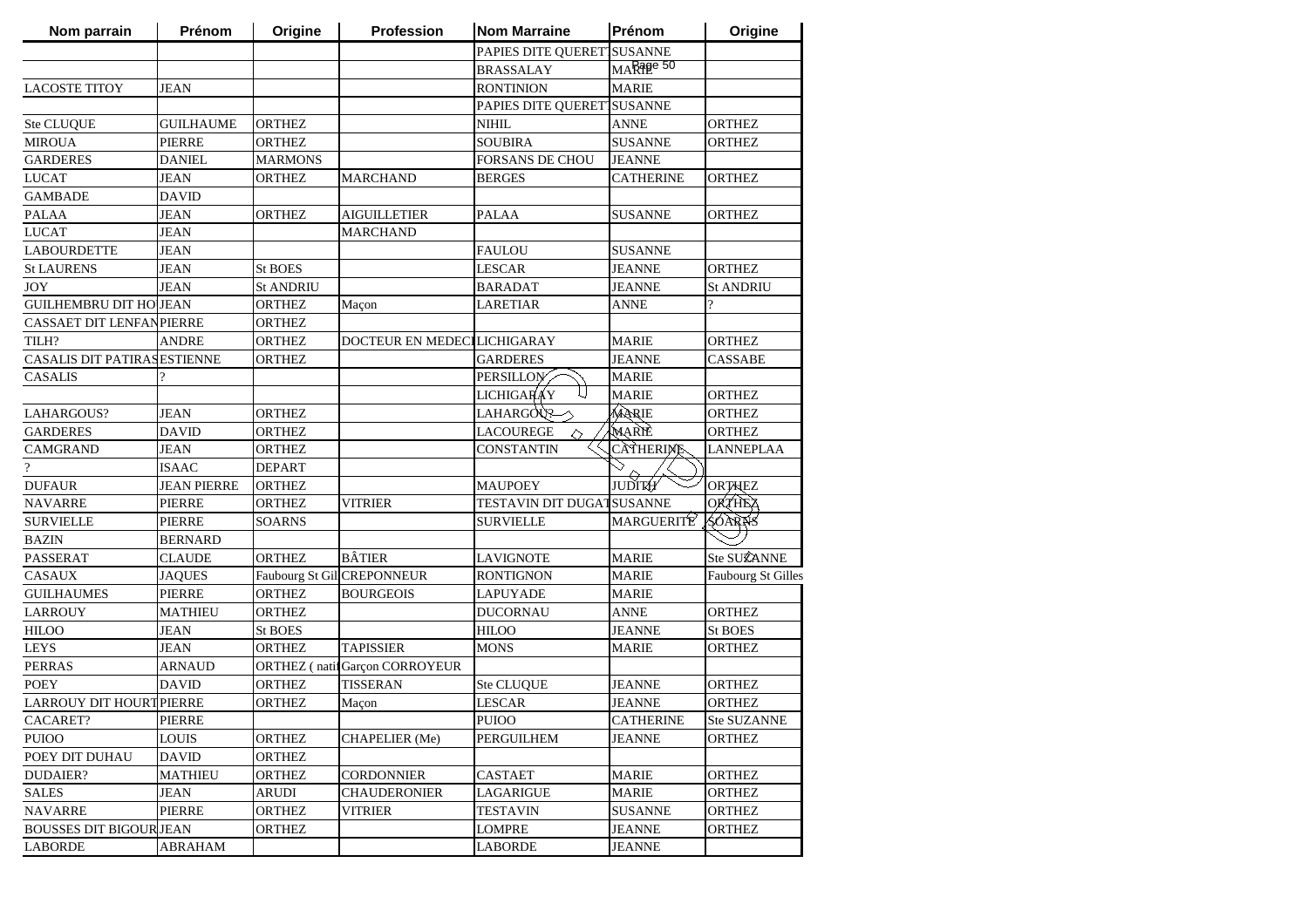| Nom parrain                 | Prénom           | Origine                  | <b>Profession</b>                           | Nom Marraine                  | Prénom           | Origine              |
|-----------------------------|------------------|--------------------------|---------------------------------------------|-------------------------------|------------------|----------------------|
| <b>NAVARRE</b>              | <b>PIERRE</b>    | <b>ORTHEZ</b>            | <b>VITRIER</b>                              | <b>TESTAVIN</b>               | <b>SUSANNE</b>   | <b>ORTHEZ</b>        |
| PUYO?                       | LOÜYS?           | <b>ORTHEZ</b>            | <b>MAÎTRE CHAPELIER</b>                     | <b>PERGUILHEM</b>             | JEARROR 51       | <b>ORTHEZ</b>        |
| <b>GOZE</b>                 | <b>PIERRE</b>    | <b>ORTHEZ</b>            | <b>MARCHAND</b>                             | <b>LAHOPE</b>                 | <b>CATHERINE</b> | <b>OLERON</b>        |
| LAGARDE DIT PRINCHMATHIEU   |                  | <b>ORTHEZ</b>            | VIGNERON                                    | <b>DUFOURC</b>                | <b>JEANNE</b>    | <b>ORTHEZ</b>        |
| <b>BERNARD LET?</b>         | <b>JEAN</b>      | <b>DEPART</b>            | <b>MENUISIER</b>                            | MESTEIOAN DITE DU CATHERINE   |                  | <b>ORTHEZ</b>        |
| <b>DOMBLIDES</b>            | <b>JEAN JEAN</b> | <b>ORTHEZ</b>            | <b>LABOUREUR</b>                            | CASSIALOT                     | <b>JUDITH</b>    | <b>SALLESPISSE</b>   |
| CARSUZAN                    | <b>JEAN</b>      | <b>ORTHEZ</b>            | <b>VIGNERON</b>                             | <b>DUTEIN</b>                 | <b>ANNE</b>      | <b>ORTHEZ</b>        |
| <b>DAUBAGNA</b>             | <b>JEAN</b>      |                          |                                             | <b>BEDOURA?</b>               | <b>JEANNE</b>    | <b>MANTOU/SOAR</b>   |
| <b>DOMBLIDES</b>            | <b>JEAN</b>      | <b>BALANSUN</b>          |                                             | <b>SUSBIELLE</b>              | <b>JEANNE</b>    | <b>SOARNS</b>        |
| <b>LAHARGUE</b>             | <b>JEAN</b>      | <b>ORTHEZ</b>            |                                             | PORTAU?                       | <b>JEANNE</b>    | <b>ORTHEZ</b>        |
| DUTOURON?                   | <b>JEAN</b>      | <b>ORTHEZ</b>            |                                             | <b>HILOO</b>                  | <b>JEANNE</b>    | <b>ORTHEZ</b>        |
| <b>GUILHEMBERNARD DJEAN</b> |                  | <b>ORTHEZ</b>            |                                             |                               |                  |                      |
| <b>LESCOUTE</b>             | <b>BERTRAND</b>  | <b>ORTHEZ</b>            | TISSERAN DE LIN                             | $\gamma$                      | <b>MARIE</b>     | <b>ORTHEZ</b>        |
| <b>BIAU</b>                 | <b>JEAN</b>      | <b>ORTHEZ</b>            |                                             | PERES DITE CAPBERT MARIE      |                  | <b>ORTHEZ</b>        |
| <b>CAPDAU</b>               | <b>PIERRE</b>    | <b>Ste SUSANNE</b>       |                                             | LACOSTE                       | ANNE             |                      |
| VIGNAU(DE)                  | <b>JEAN</b>      |                          | <b>NOBLE</b>                                | <b>HERETER?</b>               | <b>MARIE</b>     |                      |
| <b>BRUNET</b>               | PIERRE           | <b>BAYONNE</b>           | <b>TONELIER</b>                             |                               |                  |                      |
| MIULOUA DIT CHENA PIERRE    |                  | <b>ORTHEZ</b>            | LABOUREUR                                   | <b>MASSOUES</b>               | <b>MARIE</b>     | <b>ORTHEZ</b>        |
|                             |                  |                          |                                             |                               |                  |                      |
| <b>FAGET</b>                | <b>GUILHAUME</b> |                          | Sr de Mont et Jurat d'Orth DOAT             |                               | <b>ISABELLE</b>  |                      |
| <b>POEY</b>                 | <b>DANIEL</b>    | <b>ORTHEZ</b>            | <b>TISSERAN DE LIN</b>                      | <b>LOMPRE</b>                 | JEANNE           | <b>ORTHEZ</b>        |
| <b>BADIERE</b>              | <b>GABRIEL</b>   | ORTHEZ                   | PRATICIEN                                   | <b>St CRISTAU</b><br>◇        | <b>QLAIRE</b>    | <b>ORTHEZ</b>        |
|                             |                  |                          |                                             | DUFOUR?                       | CLAUDE           | <b>ORTHEZ</b>        |
| MESTEIOAN DIT DU HABRAHAM   |                  | <b>ORTHEZ</b>            |                                             | <b>MESTEIOAN DITE DU</b>      | <b>CATHERINE</b> | <b>ORTHEZ</b>        |
| <b>DELONT</b>               | <b>JEAN</b>      | <b>CABASSER ENPAUVRE</b> |                                             | <b>SAUCET</b>                 | MAŘIÉ∕           | <b>BIUSENS EN LA</b> |
| DARRIGRAND CASTEI ARNAULD   |                  | <b>ORTHEZ</b>            | <b>NOBLE</b>                                | PRAT                          | <b>JEANNE</b>    | <b>OLERON</b>        |
| <b>LUBET</b>                | <b>BERNARD</b>   | ORTHEZ                   | <b>MENUISIER</b>                            | <b>DUFAUR</b>                 | <b>SUSANNE</b>   | QRTHEZ               |
| LICHIGARAY CRIQUI JEAN      |                  | <b>ORTHEZ</b>            |                                             | <b>BONNECAZE</b>              | ANNE             | ORTHEZ               |
| <b>TOUIAA</b>               | <b>JAQUES</b>    | <b>ORTHEZ</b>            | <b>ECHOLIER et RHETORITOUIAA</b>            |                               | <b>MARIE</b>     | ORTHÉZ               |
| <b>BLAIR</b>                | <b>SAMUEL</b>    | <b>ORTHEZ</b>            | NOBLE, BARON DE POSALHA                     |                               | <b>CATHERINE</b> |                      |
| <b>MASSOUE</b>              | <b>DAVID</b>     | <b>ORTHEZ</b>            | SONNEUR DE L'EGLISE St PIERRE               |                               |                  |                      |
| CASSE                       | <b>PIERRE</b>    | <b>ORTHEZ</b>            | TAILLEUR D'HABITS                           | <b>CASSE</b>                  | <b>MARIE</b>     | <b>ORTHEZ</b>        |
|                             |                  |                          |                                             | <b>BORDENAVE</b>              | <b>JEANNE</b>    | <b>ORTHEZ</b>        |
| <b>LABORDE</b>              | <b>IZAAC</b>     | <b>ORTHEZ</b>            | <b>TAILLEUR D'HABITS</b>                    | <b>DUC</b>                    | <b>ANNE</b>      | <b>ORTHEZ</b>        |
| <b>LAFAURIE</b>             | <b>PIERRE</b>    | <b>ORTHEZ</b>            | <b>TANNEUR</b>                              | <b>SARRAMEA</b>               | <b>JEANNE</b>    | <b>ORTHEZ</b>        |
| <b>DESLIAS</b>              | <b>IZAAC</b>     | <b>DEPART</b>            | CHAUDERONIER                                | <b>GARDERES</b>               | <b>SUSANNE</b>   |                      |
| <b>DUTILH</b>               | <b>ANDRE</b>     | <b>ORTHEZ</b>            | <b>MEDECIN</b> et JURAT                     | <b>SARRAMEA</b>               | <b>JEANNE</b>    | <b>ORTHEZ</b>        |
| <b>LALOUBERE</b>            | <b>JEAN</b>      | ORTHEZ                   | <b>TAILLEUR</b>                             | <b>LALOUBERE</b>              | <b>JUDITH</b>    | <b>ORTHEZ</b>        |
| <b>CAPDEVILLE</b>           | JEAN             | <b>ORTHEZ</b>            | <b>MAÎTRE FOURUISSEU DARCET</b>             |                               | <b>MARIE</b>     | ORTHEZ               |
| <b>SOUBIRAN</b>             | <b>HENRY</b>     | <b>ORTHEZ</b>            | <b>TAILLEUR</b>                             | <b>GACHEYS ALIAS DU CANNE</b> |                  | ORTHEZ               |
| <b>LICHIGARAY</b>           | <b>SAMUEL</b>    | <b>ORTHEZ</b>            | Officier des troupes biarreLICHIGARAY PETRI |                               | <b>CATHERINE</b> | <b>ORTHEZ</b>        |
| <b>TASTET</b>               | <b>VINCENT</b>   | <b>ORTHEZ</b>            | FACTEUR DE Mr DARFBORDENAVE                 |                               | <b>FRANCOISE</b> | <b>MASLACQ</b>       |
| <b>LAFAURIE</b>             | PIERRE           | <b>ORTHEZ</b>            | <b>TANNEUR</b>                              | <b>LAFAURIE</b>               | <b>LOUISE</b>    | <b>ORTHEZ</b>        |
| <b>DUFAU</b>                | <b>JEAN</b>      | <b>ORTHEZ</b>            | PRETRE PREBANDIER                           |                               |                  |                      |
| <b>LABORDE</b>              | PIERRE           | ORTHEZ                   |                                             | <b>LAFAURIE</b>               | <b>LOUISE</b>    | <b>ORTHEZ</b>        |
|                             |                  |                          |                                             |                               |                  |                      |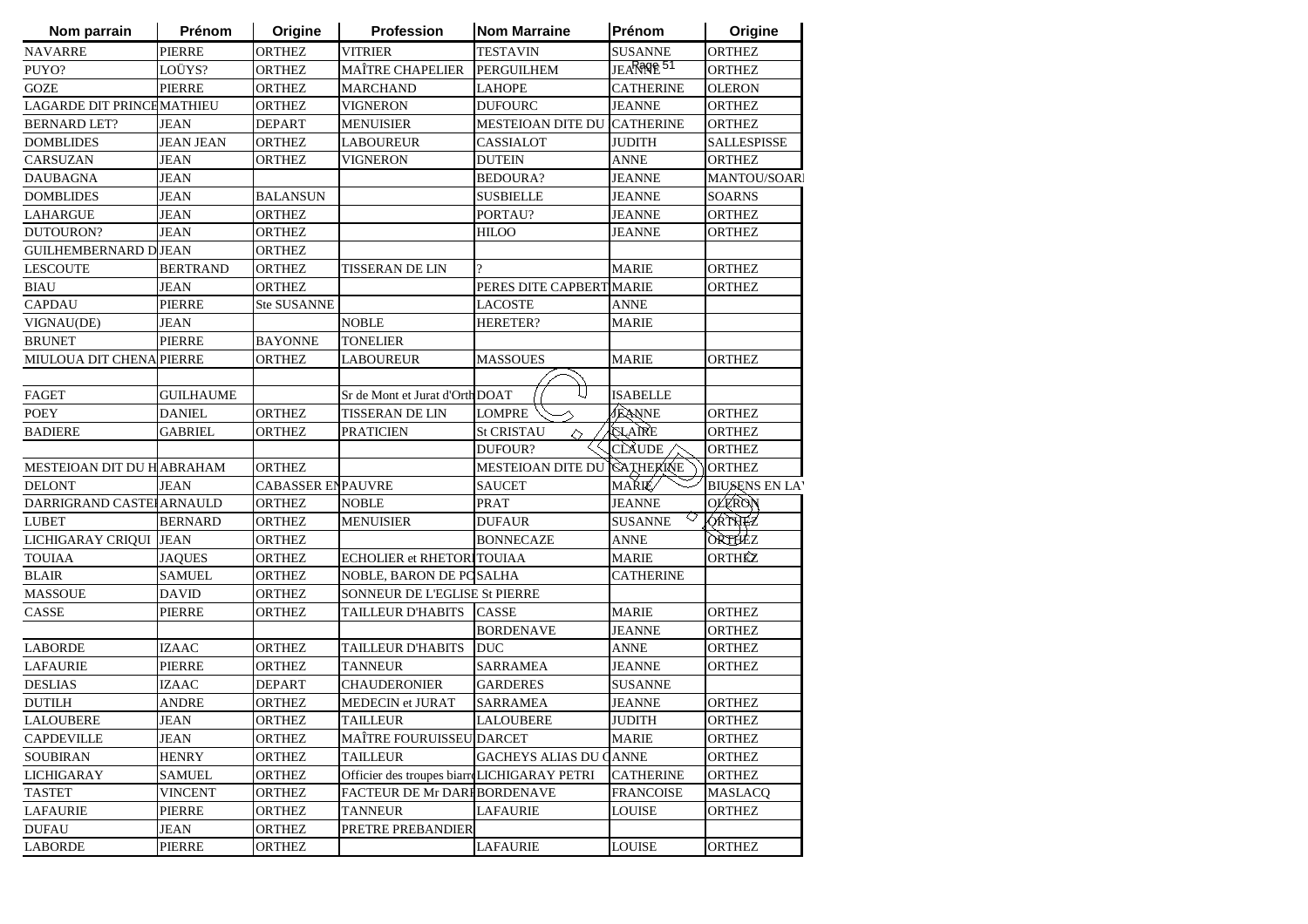| Nom parrain                    | Prénom          | Origine           | Profession                           | <b>Nom Marraine</b>          | Prénom                     | Origine            |
|--------------------------------|-----------------|-------------------|--------------------------------------|------------------------------|----------------------------|--------------------|
| <b>BALUHET?</b>                | <b>JEAN</b>     | <b>MASLACQ</b>    |                                      | <b>BALUHET?</b>              | <b>JEANNE</b>              | LAGOR?             |
| <b>LAHARGUE DIT L'OFF JEAN</b> |                 | <b>ORTHEZ</b>     |                                      | LALANNE                      | $ANR$ <sup>29</sup> 89e 52 | ORTHEZ             |
| <b>CAMGUILHEM</b>              | <b>JEAN</b>     | St PIC            | Métayer                              | <b>HILOO</b>                 | <b>GRATIANE</b>            | <b>ORTHEZ</b>      |
| <b>BIAU DIT CAPBERT</b>        | <b>JEAN</b>     | <b>BIGOURDAN</b>  |                                      | <b>DARANDE</b>               | <b>DOMENGE</b>             | <b>BIGOURDANE</b>  |
| <b>CRABOS</b>                  | <b>JEAN</b>     |                   |                                      | <b>CACHALOT</b>              | JEANNE                     | <b>SOARNS</b>      |
| <b>BAQUE</b>                   | PIERRE          |                   | <b>LABOUREUR</b>                     | <b>BALASQUE</b>              | <b>ANNE</b>                | <b>SOARNS</b>      |
|                                |                 |                   |                                      | LANAUDAUSE?                  | <b>MARIE</b>               |                    |
| <b>PERRIC</b>                  | <b>RAYMOND</b>  | <b>ORTHEZ</b>     | Garcon aiguilletier                  |                              | <b>JEANNE</b>              | <b>ORTHEZ</b>      |
| CASSAU                         | <b>JAQUES</b>   | <b>ORTHEZ</b>     | <b>TISSERAN DE LAINE</b>             |                              |                            |                    |
| <b>DUVIGNAU</b>                | <b>JEAN</b>     | <b>ORTHEZ</b>     | NOBLE et JURAT                       | <b>ERETE</b>                 | <b>MARIE</b>               | <b>ORTHEZ</b>      |
| <b>BEDICOU</b>                 | <b>ARNAUD</b>   | PAU               | <b>MAÎTRE MENUISIER</b>              | <b>LABORDE</b>               | <b>SUSANNE</b>             | ORTHEZ             |
| <b>RONTIGNON</b>               | <b>PIERRE</b>   | <b>ORTHEZ</b>     |                                      | <b>TISNE</b>                 | <b>JEANNE</b>              | <b>ORTHEZ</b>      |
| <b>DARGET</b>                  | PIERRE          | <b>CASTETHINS</b> |                                      | <b>HORCADE</b>               | JEANNE                     | <b>CASTETHINS</b>  |
| <b>BOUSQUE</b>                 | <b>JEAN</b>     | <b>PLACIS</b>     | LABOUREUR                            | TOUIAA                       | <b>JEANNE</b>              | ARGAGNON           |
|                                |                 |                   |                                      | <b>PERES</b>                 | <b>MARIE</b>               | <b>ORTHEZ</b>      |
| <b>LUCAT</b>                   | <b>JEAN</b>     | <b>ORTHEZ</b>     | <b>MARCHAND</b>                      | RACHOU                       | <b>MARGUERITE</b>          | <b>ORTHEZ</b>      |
| <b>CASSIERE</b>                | PIERRE          | <b>ORTHEZ</b>     | <b>SERRURIER</b>                     | LAMARCADE                    | <b>MARIE</b>               | <b>ORTHEZ</b>      |
|                                |                 |                   |                                      | <b>DUFAUR</b>                | <b>JEANNE</b>              | <b>ORTHEZ</b>      |
| <b>DAUBAGNA</b>                | <b>JOSEPH</b>   | <b>RONTU</b>      | <b>LABOUREUR</b>                     | <b>DAUBAGNA</b>              | <b>MARIE</b>               | <b>RONTU</b>       |
| <b>LICHIGARAY</b>              | <b>SAMUEL</b>   | <b>ORTHEZ</b>     | Officier dans le régiment CONSTANTIN |                              | <b>RACHEL</b>              | <b>OLERON</b>      |
| <b>LAFARGUE</b>                | <b>PIERRE</b>   | <b>ORTHEZ</b>     | TAILLEUR DE PIERRE PRAT              |                              | MARIE                      | <b>ORTHEZ</b>      |
| <b>LUCAT</b>                   | JEAN            | <b>ORTHEZ</b>     | Garçon Marchand                      | <b>DUFOURC</b><br>$\Diamond$ | TEANNE                     | <b>ORTHEZ</b>      |
|                                |                 |                   |                                      | <b>GASSION</b>               | ANNE                       | <b>ORTHEZ</b>      |
| <b>GUILHAUMES</b>              | PIERRE          | <b>ORTHEZ</b>     | <b>BOURGEOIS</b>                     | <b>DESTREM</b>               | <b>MARIE</b>               | <b>ORTHEZ</b>      |
| <b>LAGARDE</b>                 | <b>JEAN</b>     | <b>LES AGOUEZ</b> | <b>LABOUREUR</b>                     | <b>BRUNET</b>                | JEANNE                     | <b>ORTHEZ</b>      |
| LAUGA                          | <b>JEAN</b>     | <b>ORTHEZ</b>     | <b>AVOCAT ET JURAT</b>               | <b>ARIUDALE?</b>             | <b>JUDITH</b>              | <b>ORTHEZ</b>      |
| <b>LEYTS</b>                   | JEAN            | <b>ORTHEZ</b>     | <b>TAPISSIER</b>                     | <b>MONS</b>                  | ◇<br><b>MARIE</b>          | <b>ORTHEZ</b>      |
| <b>HOURQUEVIE</b>              | <b>MATHIEU</b>  | <b>ORTHEZ</b>     | VALET DE Mr DUVIGNLARROUY            |                              | <b>ANNE</b>                | ORTHEZ             |
| <b>GUICHOT</b>                 | PIERRE          | <b>BAIGTS</b>     | <b>LABOUREUR</b>                     | <b>GUICHOT</b>               | <b>JEANNE</b>              | <b>BAIGTS</b>      |
| <b>CASENAVE</b>                | GUILHAUME       | <b>ORTHEZ</b>     | <b>TANNEUR</b>                       | <b>DUFAU</b>                 | <b>CLAUDE</b>              | <b>ORTHEZ</b>      |
| <b>SERRES</b>                  | <b>DANIEL</b>   | <b>LANEPLAA</b>   |                                      | <b>RACHOU</b>                | <b>MARGUERITE</b>          | <b>LANEPLAA</b>    |
| <b>LABORDE</b>                 | <b>JEAN</b>     | <b>ORTHEZ</b>     |                                      | BOULAN                       | <b>JEANNE</b>              | <b>ORTHEZ</b>      |
| LABORDE DIT LE COMPIERRE       |                 | <b>ORTHEZ</b>     |                                      |                              |                            |                    |
| <b>LUCAT</b>                   | <b>JEAN</b>     | <b>ORTHEZ</b>     | <b>MARCHAND</b>                      | <b>DUFOURC</b>               | <b>JEANNE</b>              | ORTHEZ             |
| <b>SUSBIELLE</b>               | <b>JEAN</b>     |                   |                                      | <b>SUSBIELLE</b>             | <b>JEANNE</b>              | <b>SOARNS</b>      |
| <b>PUYOO</b>                   | <b>JEAN</b>     |                   |                                      | <b>LAMARQUE</b>              | <b>MARIE</b>               | <b>SALLESPISSE</b> |
|                                |                 |                   |                                      | POY (DU)                     | <b>BERNARDE</b>            |                    |
| <b>CAUHEPE</b>                 | <b>JEAN</b>     |                   | Métayer                              | <b>DARGET</b>                | <b>JUDITH</b>              |                    |
| LASERRE DIT JANETO DAVID       |                 |                   |                                      | DUFAU                        | <b>MARIE</b>               |                    |
| <b>DUFFAU</b>                  | <b>PIERRE</b>   |                   |                                      | <b>MAUPOY</b>                | <b>JUDITH</b>              |                    |
| <b>POYMIRO</b>                 | <b>JEAN</b>     | <b>ORTHEZ</b>     |                                      | <b>LACOSTE</b>               | <b>JEANNE</b>              | <b>ORTHEZ</b>      |
| <b>TILH</b>                    | ANDRE           |                   | <b>MEDECIN</b>                       | <b>SARRAMIA</b>              | <b>JEANNE</b>              |                    |
| <b>NEYS CANDAU</b>             | <b>JAQUES</b>   |                   | <b>NOBLE</b>                         |                              |                            |                    |
| <b>MARQUESS</b>                | <b>FRANCOIS</b> | <b>ORTHEZ</b>     |                                      | PEYRET DIT LUQUEYIGRATIANE   |                            | ORTHEZ             |
| <b>CASTETNEBIEL</b>            | PAUL            | ORTHEZ            | <b>CORDONNIER</b>                    | <b>JOY</b>                   | <b>JEANNE</b>              | <b>ORTHEZ</b>      |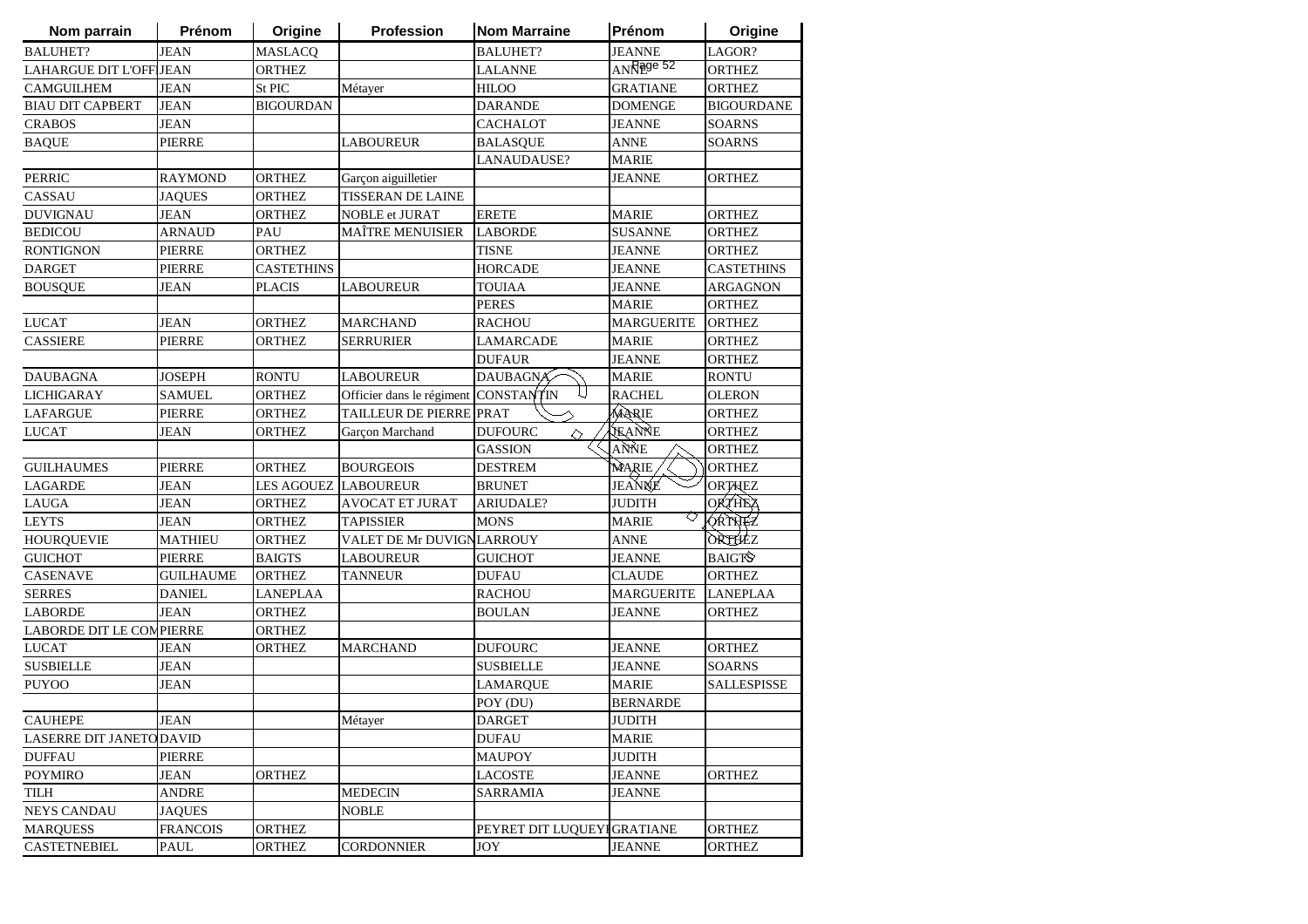| Nom parrain                        | Prénom           | Origine                        | Profession                    | <b>Nom Marraine</b>              | Prénom                      | Origine               |
|------------------------------------|------------------|--------------------------------|-------------------------------|----------------------------------|-----------------------------|-----------------------|
| <b>FOURQUET</b>                    | <b>JEAN</b>      | <b>ORTHEZ</b>                  | MARCHAND TANNEU CAPDEHOURBEIG |                                  | <b>MARIE</b>                | <b>ORTHEZ</b>         |
| <b>ROYER</b>                       | <b>BERNARD</b>   | BREGAR? OU                     | Garçon tisseran               | RECART?                          | SUS ANNE <sup>3</sup>       |                       |
| <b>GUILHEMBERNARD DJEAN</b>        |                  | <b>ORTHEZ</b>                  |                               | <b>PRETS</b>                     | <b>SUSANNE</b>              | <b>DEPART</b>         |
| <b>BISPALIE</b>                    | <b>JEAN</b>      | <b>PLACIS</b>                  |                               | <b>LESCAR</b>                    | <b>CATHERINE</b>            |                       |
| CASSAET                            | <b>PIERRE</b>    |                                |                               | <b>CASENAVE</b>                  | <b>MARIE</b>                |                       |
| <b>BOULAN</b>                      | THIMOTHEE        |                                | <b>REGENT</b>                 | Ste CLUQUE DITE D'IS/JEANNE      |                             |                       |
|                                    |                  |                                |                               | PABIES DITE LAQUER SUSANNE       |                             |                       |
| <b>CAPDEVILLE</b>                  | <b>SAMUEL</b>    |                                | <b>AVOCAT</b>                 |                                  |                             |                       |
| <b>PASSERAT</b>                    | <b>CLAUDE</b>    |                                | <b>BÂTIER</b>                 | <b>BRUNET</b>                    | JEANNE                      |                       |
| <b>MELION</b>                      | <b>JEAN</b>      |                                |                               | <b>SOUBIRA</b>                   | <b>MARIE</b>                |                       |
|                                    |                  |                                |                               | <b>MOULERE</b>                   | <b>SARA</b>                 |                       |
| <b>MARQUE</b>                      | <b>ANTHOINE</b>  | ORTHEZ                         | PRETRE ET REGENT              | <b>SEREYS</b>                    | <b>JEANNE</b>               |                       |
| <b>DUFFAU</b>                      | PIERRE           |                                |                               | <b>BAMESE?</b>                   | <b>CATHERINE</b>            |                       |
| DARTAGNAN DIT BASJEAN              |                  |                                |                               |                                  |                             |                       |
| <b>CASTETNEBIEIL</b>               | PAUL             |                                | <b>CORDONNIER</b>             | <b>JOY</b>                       | <b>JEANNE</b>               |                       |
| <b>LAUGAR</b>                      | JEAN             |                                | NOBLE ET AVOCAT               | <b>DARRIUDOLE</b>                | JUDITH                      |                       |
| <b>LABOUR</b>                      | JEAN             | CARESSE                        |                               | <b>POUIAU</b>                    | MARIE                       | ARANCOU               |
| <b>DARTAGNA</b>                    | <b>JEAN</b>      |                                |                               | <b>CASTETS</b>                   | MARIE                       |                       |
| SOUBIRA DIT PIARRA PIERRE          |                  |                                | VIGNERON                      |                                  |                             |                       |
| <b>MATIS</b>                       | <b>DANIEL</b>    |                                | <b>CORROYEUR</b>              | LAFAURIE                         | <b>LOUYSE</b>               |                       |
| <b>MUREAU?</b>                     | <b>JAQUES</b>    | <b>BEZIER (Lang)OPERATEUR</b>  |                               | <b>FINBRUNE?</b>                 | PAASANCE                    |                       |
|                                    |                  |                                |                               | PEYRET DITE DELAQUARGUERITE      |                             |                       |
| <b>BOURDON DIT LOUTAPIERRE</b>     |                  |                                |                               | <b>GARDERES</b>                  | MÀRIE                       |                       |
| <b>SOUBIRA</b>                     | PIERRE           |                                |                               | <b>BERGES</b>                    | <b>JEANNE</b>               | Ste SUZANNE           |
| <b>LISSAGUE</b>                    | <b>PIERRE</b>    |                                |                               | <b>GARDERES</b>                  | MAŘIÉ⁄                      |                       |
| <b>BOULAN</b>                      | <b>THIMOTHEE</b> |                                | <b>REGENT</b>                 | <b>SEREYS DITE ISAROU JEANNE</b> |                             |                       |
| <b>LABORDE</b>                     | <b>MATHIEU</b>   |                                |                               | <b>FURTERE</b>                   | <b>ISABELLE</b>             |                       |
| MIRASSOUR DIT HAQ JACOB            |                  |                                |                               | PRAT DIT LABRESE                 | ANNE                        |                       |
| <b>LALOUBERE</b>                   | IZAAC            |                                | <b>TAILLEUR</b>               | LALOUBERE                        | <b>JUDITH</b>               | ◇                     |
| <b>LICHIGARAY</b>                  | <b>SAMUEL</b>    |                                |                               | <b>DUFFAU</b>                    | <b>CLAUDE</b>               |                       |
| <b>FORSANS</b>                     | <b>ESTIENNE</b>  |                                |                               | <b>RONTIGNON</b>                 | MARIE                       |                       |
| <b>MELION</b>                      | PIERRE           |                                |                               | <b>HILOO</b>                     | GRATIANE                    |                       |
| <b>PLAISANT</b>                    | <b>GUILHAUME</b> | <b>FALAISE (Fran OPERATEUR</b> |                               | RIVE?                            | <b>FRANCOISE</b>            | <b>QUILLAN</b> (Langu |
| LARABANE?                          | <b>IZAAC</b>     |                                |                               | <b>DAUBAGNA</b>                  | <b>ANNE</b>                 |                       |
| <b>LAHARGUE DIT L'OFFIJEAN</b>     |                  |                                |                               | <b>LAHARGUE</b>                  | MARIE                       |                       |
| <b>MASCARAS</b>                    | <b>BERNARD</b>   |                                | <b>MARECHAL</b>               | <b>BERGES</b>                    | ANNE                        |                       |
| Ste CLUQUE                         | <b>JEAN</b>      |                                |                               | <b>Ste CLUQUE</b>                | MAGDELAINE SOARNS           |                       |
| DESTARROS? DIT GRAJEAN             |                  | <b>MESPLEDE</b>                |                               | <b>DESTARROS</b>                 | <b>BARTHELEMIE MESPLEDE</b> |                       |
| TILH                               | ANDRE            |                                | <b>MEDECIN</b>                | SARRAMIA                         | JEANNE                      |                       |
| <b>LESCAR</b>                      | PIERRE           |                                | Métayer de St Sigismond       | <b>DARRACQ</b>                   | <b>MARIE</b>                |                       |
| <b>GERT DIT TANTINOU? BERTRAND</b> |                  |                                |                               | DULES?                           | <b>MAGDELAINE</b>           |                       |
| <b>HAURIE</b>                      | <b>JAQUES</b>    | <b>BIRON</b>                   |                               | <b>DAUBAGNA</b>                  | <b>SUSANNE</b>              | <b>BIRON</b>          |
| <b>BISCAYE</b>                     | <b>IZAAC</b>     |                                | <b>PELLETIER</b>              | <b>BISCAYE</b>                   | ANNE                        | <b>DEPART</b>         |
| <b>LABOURDETTE</b>                 | <b>JEAN</b>      |                                |                               | <b>DESLOUS</b>                   | <b>MARGUERITE</b>           |                       |
| <b>VILAMUR?</b>                    | JEAN             |                                |                               | <b>TUCOU</b>                     | <b>LOUYSE</b>               | <b>SALLESPISSE</b>    |
|                                    |                  |                                |                               |                                  |                             |                       |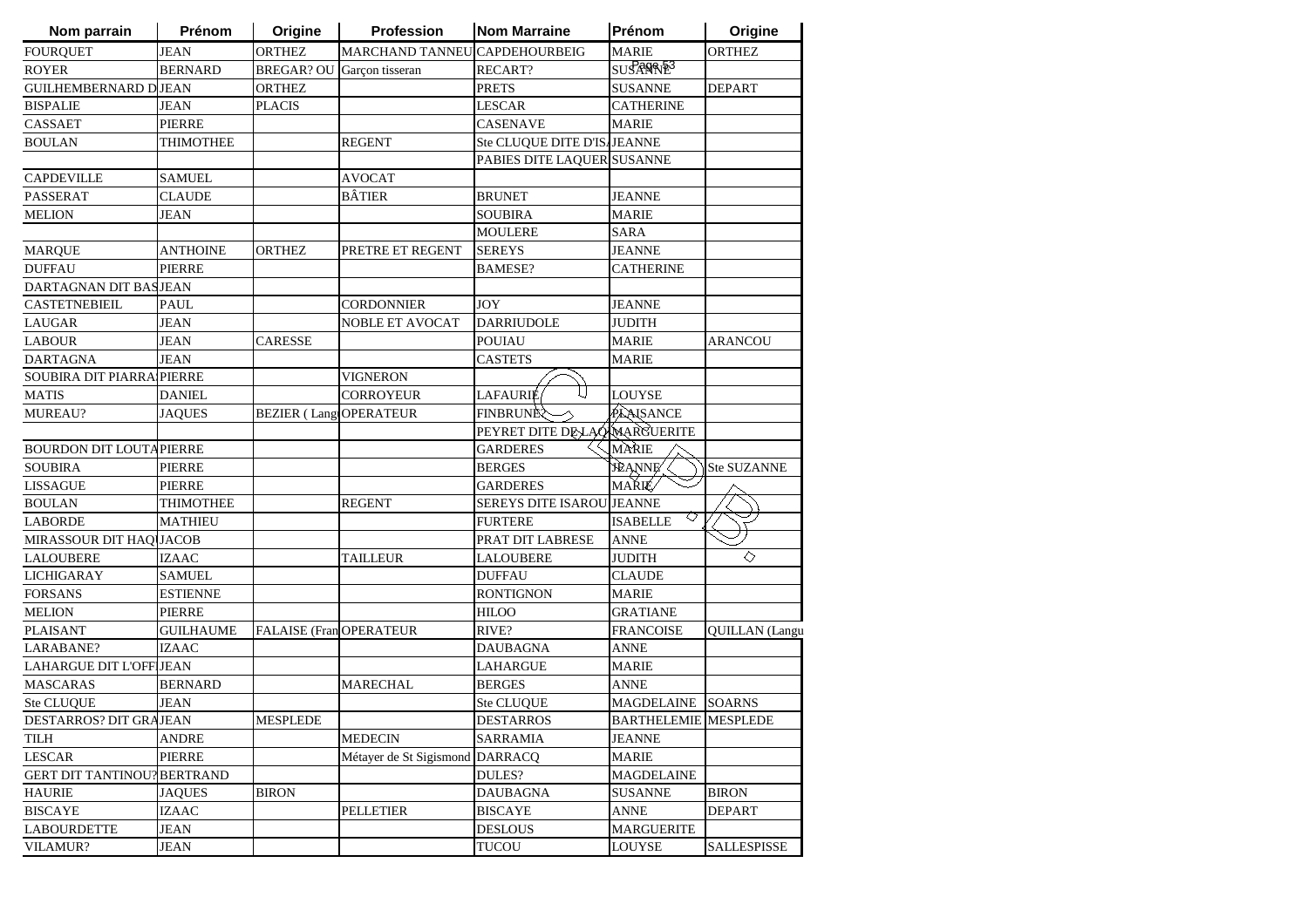| Nom parrain                         | Prénom             | Origine         | <b>Profession</b>     | <b>Nom Marraine</b>                               | Prénom                 | Origine             |
|-------------------------------------|--------------------|-----------------|-----------------------|---------------------------------------------------|------------------------|---------------------|
| <b>LAPUYADE</b>                     | PIERRE             |                 |                       | <b>TILH</b>                                       | MARIE                  |                     |
| <b>GACHET DIT MARMAIJAQUES</b>      |                    |                 |                       | <b>LALANNE</b>                                    | ANRage 54              |                     |
| <b>BOUSSES</b>                      | <b>FRANCOIS</b>    |                 |                       | <b>LACOURREGE</b>                                 | <b>CATHERINE</b>       |                     |
| <b>HOURQUEVIE</b>                   | PAUL               |                 |                       | <b>BARADAT</b>                                    | JEANNE                 |                     |
| LACASSAGNE                          | BERNARD            |                 | <b>NOBLE</b>          | <b>LABAIG</b>                                     | <b>ANNE JUDITH</b>     |                     |
| <b>FORCADE</b>                      | PIERRE             |                 |                       | <b>HOURCADE</b>                                   | JEANNE                 |                     |
| <b>TASTET</b>                       | VINCENT            | CAUPERE?        |                       | <b>LAPOUPLE</b>                                   | <b>FRANCOISE</b>       | <b>MASLACQ</b>      |
| <b>PAPET</b>                        | <b>JEAN</b>        |                 |                       | <b>LUBET</b>                                      | <b>MARIE</b>           |                     |
| <b>TESTAVIN</b>                     | <b>DAVID</b>       |                 |                       | <b>TESTAVIN</b>                                   | <b>SUSANNE</b>         |                     |
| <b>LEYS</b>                         | <b>JEAN</b>        |                 | TAPISSIER             | MONTS?                                            | <b>MARIE</b>           |                     |
| CAPDEHOURBEIG DIT PIERRE            |                    |                 |                       |                                                   |                        |                     |
| <b>MENJUZAN</b>                     | <b>BERNARD</b>     |                 | TAILLEUR              | <b>BONNECASE TILH</b>                             | <b>MARIE</b>           |                     |
| <b>MANES</b>                        | JEAN               |                 | Métayer du Craber     |                                                   |                        |                     |
| <b>CAMGUILHEM</b>                   | JEAN               |                 | Métayer à St Pic      | <b>CAMGUILHEM</b>                                 | <b>MARIE</b>           |                     |
| <b>PARTARRIN</b>                    | JEAN               |                 |                       | <b>LAHITE</b>                                     | JEANNE                 |                     |
| LAGOARDE DIT PRINCMATHIEU           |                    |                 |                       | <b>BLANCHE</b>                                    | <b>MARIE</b>           |                     |
|                                     |                    |                 |                       | <b>PEYRET</b>                                     | <b>MARGUERITE</b>      |                     |
| <b>DUFAU</b>                        | <b>JEAN PIERRE</b> | <b>BIRON</b>    | <b>CURE</b>           |                                                   |                        |                     |
|                                     |                    |                 |                       | <b>DUFAU</b>                                      | JEANNE                 |                     |
| <b>MARSA</b>                        | JEAN               | <b>CASTETIS</b> |                       | <b>POUDELES</b>                                   | <b>ANNE</b>            | <b>CASTETIS</b>     |
| <b>SOULE</b>                        | <b>JEAN</b>        | LACADEE         |                       | <b>MERICAM</b>                                    | <b>JEANNE</b>          | <b>LACADEE</b>      |
| <b>TOUYAROT</b>                     | <b>PIERRE</b>      | <b>BALANSUN</b> |                       | <b>DUFOURCQ</b><br>△                              | AEANNE                 |                     |
| <b>LOMPRE</b>                       | <b>FRANCOIS</b>    |                 | <b>BÂTIER</b>         | SALLENAVE                                         | JEANNE                 |                     |
| MARQUEPRESTRE                       | ANTHOINE           |                 |                       |                                                   |                        |                     |
|                                     |                    |                 |                       | <b>SEREYS</b>                                     | <b>MAŘIÉ</b>           |                     |
| <b>FORSANS</b>                      | <b>JEAN</b>        |                 |                       | <b>FORSANS</b>                                    | <b>CATHERINE</b>       | SALLESPISSE         |
| <b>DUCQ</b>                         | <b>FRANCOIS</b>    | <b>DEPART</b>   |                       | <b>GARDERES</b>                                   | FRANCOISE $\heartsuit$ | <b>DEPART</b>       |
| HOURTY DIT POUDEC PHILIPPE          |                    |                 |                       | FITA?                                             | <b>MAGDELAINE</b>      |                     |
| BAILLET appelé Mr Vier JAQUES HENRY |                    |                 |                       | Maître d'hôtel de Mrgn le LABORDE LAUQUERE JEANNE |                        | ◇                   |
| <b>CASTETNEBIEL</b>                 | <b>PAUL</b>        |                 | <b>CORDONNIER</b>     | <b>BALANSUN</b>                                   | JEANNE                 |                     |
| TOUYAA DIT LAROQUJEAN               |                    |                 |                       |                                                   |                        |                     |
| <b>MASSOUE</b>                      | DAVID              |                 |                       | <b>DESLOUS</b>                                    | MARGUERITE             |                     |
| <b>BONALTON?</b>                    | <b>FRANCOIS</b>    |                 |                       | LOUSTAU BIBARON                                   | <b>JEANNE</b>          |                     |
| <b>BOYRIE</b>                       | <b>ANTHOINE</b>    | <b>ORTHEZ</b>   | <b>NOBLE</b>          | <b>SALHA</b>                                      | <b>CATHERINE</b>       | <b>BASSE NAVARR</b> |
| LACASE                              | <b>JEAN</b>        |                 | <b>TISSERAN</b>       | <b>GARDERES</b>                                   | ANNE                   |                     |
| DARRIGRAND CASTE                    | <b>ARNAUD</b>      |                 | <b>NOBLE</b>          | <b>CASALIS</b>                                    | <b>JEANNE MARIE</b>    |                     |
| <b>BOUSSES HOSTE</b>                | <b>FRANCOIS</b>    | <b>ORTHEZ</b>   |                       | <b>BERGES</b>                                     | MAGDELAINE SALLESPISSE |                     |
| COUSIN                              | <b>EMERY</b>       | <b>ORTHEZ</b>   | <b>COUTELIER</b>      | <b>LAHITE</b>                                     | <b>ANNE</b>            | <b>LANEPLAA</b>     |
| <b>CHICOU</b>                       | <b>JAQUES</b>      |                 | <b>CHAUDERONIER</b>   | <b>HOURCADE</b>                                   | <b>MARIE</b>           |                     |
| DARRIGRAND CASTE                    | <b>ARNAUD</b>      |                 | <b>NOBLE</b>          | <b>CASALIS</b>                                    | <b>JEANNE MARIE</b>    |                     |
| <b>LICHIGARAY</b>                   | JACOB              |                 |                       | <b>LISERASSE</b>                                  | <b>CATHERINE</b>       |                     |
| <b>DUFFAU</b>                       |                    |                 | <b>MEDECIN</b>        | <b>MAUPOY</b>                                     | <b>JUDITH</b>          |                     |
| <b>BADIERE</b>                      | PIERRE             |                 | <b>NOTAIRE DE LAS</b> | GRAY                                              | <b>MARGUERITE</b>      |                     |
| <b>DARRACO</b>                      | PIERRE             |                 | Métayer à faucher     | LESCAR                                            | <b>JEANNE</b>          |                     |
|                                     |                    |                 |                       |                                                   |                        |                     |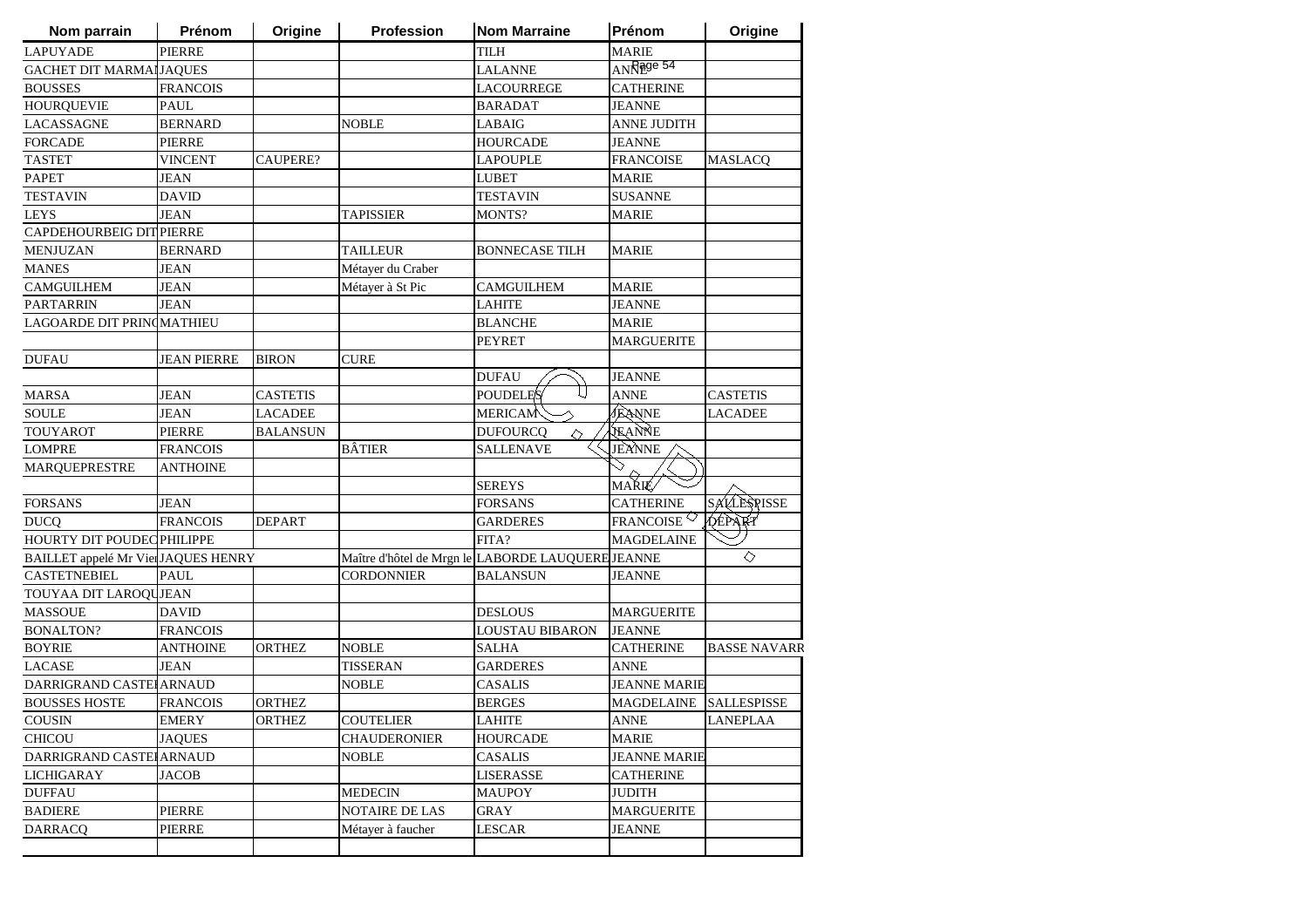| Nom parrain                         | Prénom             | Origine         | <b>Profession</b>                | <b>Nom Marraine</b>      | Prénom                   | Origine            |
|-------------------------------------|--------------------|-----------------|----------------------------------|--------------------------|--------------------------|--------------------|
| <b>LABOURDETTE</b>                  | <b>JEAN</b>        |                 |                                  | <b>SEREYS</b>            | <b>JEANNE</b>            |                    |
| <b>LARROUTURE</b>                   | <b>JEAN</b>        |                 | <b>APOTHICAIRE</b>               | <b>LARROUTURE</b>        | <b>MARCIOERITE</b>       |                    |
| <b>BOULAN</b>                       | <b>THIMOTHEE</b>   |                 | <b>REGENT</b>                    | <b>BERGES</b>            | <b>ANNE</b>              |                    |
| <b>LICHIGARAY</b>                   | <b>JAQUES</b>      |                 | <b>MARCHAND</b>                  | MARTIN                   | <b>JEANNE</b>            | <b>MORLANNE</b>    |
| CODELONGUE                          |                    |                 | <b>AVOCAT</b>                    |                          |                          |                    |
| <b>DUFFAU</b>                       | <b>PIERRE</b>      |                 |                                  | <b>MAUPOY</b>            | <b>JUDITH</b>            |                    |
| <b>LISSAGUE</b>                     | <b>PIERRE</b>      |                 |                                  | <b>GARDERES</b>          | <b>MARIE</b>             |                    |
|                                     |                    |                 |                                  | <b>DUFFAU</b>            | <b>CLAUDE</b>            |                    |
| <b>LALANNE</b>                      | <b>JEAN</b>        |                 | VALET DE VILLE                   | <b>CAVALIERE</b>         | <b>JEANNE</b>            |                    |
| <b>LAHITE</b>                       | <b>JAQUES</b>      |                 |                                  | Ste CLUQUE               | <b>MARIE</b>             |                    |
| <b>TILH</b>                         | <b>MICHEL</b>      | <b>ORTHEZ</b>   | PRÊTRE ET PREBAND BONNECASE TILH |                          | <b>MARIE</b>             |                    |
| <b>MIOSENS SANSOUS?</b>             | <b>ALEXANDRE</b>   |                 | Baron de Bausé                   | <b>ROARIES</b>           | <b>JEANNE</b>            |                    |
| <b>GUILHEMSANS</b>                  | <b>JEAN</b>        |                 | <b>TISSERAN</b>                  | SOULHEBAN                | <b>JEANNE</b>            | <b>Ste SUZANNE</b> |
| <b>LAUGAR</b>                       | <b>JEAN</b>        |                 | NOBLE, AVOCAT ET P LICHIGARAY    |                          | <b>MAGDELAINE</b>        |                    |
| <b>DUFAU</b>                        | <b>JEAN PIERRE</b> |                 | <b>MARCHAND</b>                  | FARGUES                  | JUDITH                   |                    |
| <b>LICHIGARAY</b>                   | <b>PIERRE</b>      |                 | <b>MEDECIN</b>                   |                          |                          |                    |
| <b>LAVIGNE</b>                      | JEAN               |                 | <b>BOUTONNIER</b>                | <b>DUPUTS</b>            | <b>SUSANNE</b>           | <b>DEPART</b>      |
| <b>PASSERAT</b>                     | <b>CLAUDE</b>      |                 |                                  | <b>PERGUILHEM</b>        | <b>JEANNE</b>            |                    |
| <b>LICHIGARAY</b>                   | <b>JEAN</b>        |                 |                                  | <b>BEDOURA</b>           | <b>MARIE</b>             |                    |
| St PAU                              | <b>ESTIENNE</b>    |                 | PROCUREUR AU SENEROYER           |                          | <b>SUSANNE</b>           |                    |
| GOZE                                | <b>PIERRE</b>      |                 | <b>MARCHAND</b>                  | <b>RACHOU</b>            | MARGUERITE               |                    |
| <b>CASEBONNE</b>                    | <b>GUILHAUME</b>   |                 | <b>REGENT</b>                    | <b>CASEBONNE</b><br>△    | MARIÈ                    |                    |
| <b>GAUGERENS</b>                    | PIERRE             |                 | <b>CORDONNIER</b>                | <b>GAUGERENS</b>         | MÀRIE                    |                    |
| <b>D'ARROUTIS</b>                   | <b>DANIEL</b>      | <b>DEPART</b>   |                                  | TESTEVIN DITE DE TOMARIE |                          |                    |
| <b>BALANSUN DIT PRIBAPIERRE</b>     |                    | <b>BAITS</b>    |                                  | CARSUZAN                 | MAŘTHE                   |                    |
| <b>JEANBERGER DIT LAÜJEAN</b>       |                    |                 |                                  | <b>LUBEIG</b>            | <b>CATHERINE</b>         |                    |
| <b>NOUGER</b>                       | JEAN               |                 |                                  | <b>NOUGER</b>            | ◇<br><b>JEANNE</b>       |                    |
| <b>St MARTIN</b>                    | <b>PIERRE</b>      |                 |                                  | <b>DUFFAU</b>            | <b>JEANNE</b>            |                    |
| <b>FAUQUES?</b>                     | JEAN               |                 |                                  | CASSOU                   | <b>MARIE</b>             | ◇                  |
| <b>DAUBAGNA</b>                     | PIERRE             |                 | Métayer à Moussejoan de DOMERQ   |                          | ANNE                     | <b>RONTUN</b>      |
| PEYROULOU                           | JEAN               | LANEPLAA        |                                  | LUBET                    | JEANNE                   | SAUT               |
| LESCAR DIT HAQUAL PIERRE            |                    |                 |                                  | <b>LESCAR</b>            | ANNE                     |                    |
| CASSOU                              | JACOB              |                 | <b>AVOCAT</b>                    | DANTY                    | <b>MAGDELAINE</b>        | <b>SALIES</b>      |
| <b>SALLES</b>                       | ZACHARIE           | <b>SALIES</b>   |                                  | <b>LABORDE</b>           | <b>SUSANNE</b>           | <b>DEPART</b>      |
| <b>PITRAS</b>                       | <b>BERNARD</b>     | <b>DEPART</b>   |                                  | <b>LESPARDA</b>          | <b>MARIE</b>             |                    |
| <b>BADIERE</b>                      | <b>GABRIEL</b>     |                 |                                  | <b>LASALLE</b>           | <b>CLEONICE</b>          |                    |
|                                     |                    |                 |                                  | TURCAT?                  | <b>MARIE</b>             | MOSSEUBE(Gasc      |
| <b>LICHIGARAY</b>                   | <b>SAMUEL</b>      |                 | <b>JURAT</b>                     | <b>BONNECASE</b>         | <b>ANNE</b>              |                    |
| LUBEIGT                             | JEAN               | SAUT            |                                  | <b>LUBEIGT</b>           | <b>CATHERINE</b>         | ORTHEZ             |
| <b>MARQUIS</b>                      | <b>PIERRE</b>      |                 | <b>TAILLEUR</b>                  | <b>DUFOURCQ</b>          | JEANNE                   |                    |
| <b>BARADAT DIT FRISON DOMINIQUE</b> |                    |                 |                                  | BOULAN                   | <b>ISABELLE</b>          |                    |
| <b>RACHOU</b>                       | <b>JEAN</b>        | <b>ORTHEZ</b>   | <b>MARCHAND ET JURA</b>          | <b>CONSTANTIN</b>        | <b>MARIE</b>             | <b>OLERON</b>      |
| <b>COLOMB</b>                       | <b>PIERRE</b>      |                 | <b>CARDEUR</b>                   | <b>SERITS</b>            | MARIE MARTHI SALLESPISSE |                    |
| LARRAYA                             | JEAN               | <b>CASTETIS</b> |                                  | LARRAYA                  | <b>ANNE</b>              | <b>CASTETIS</b>    |
| <b>LEYS</b>                         | JEAN               |                 | TAPISSIER                        | <b>MOUTS</b>             | <b>MARIE</b>             |                    |
|                                     |                    |                 |                                  |                          |                          |                    |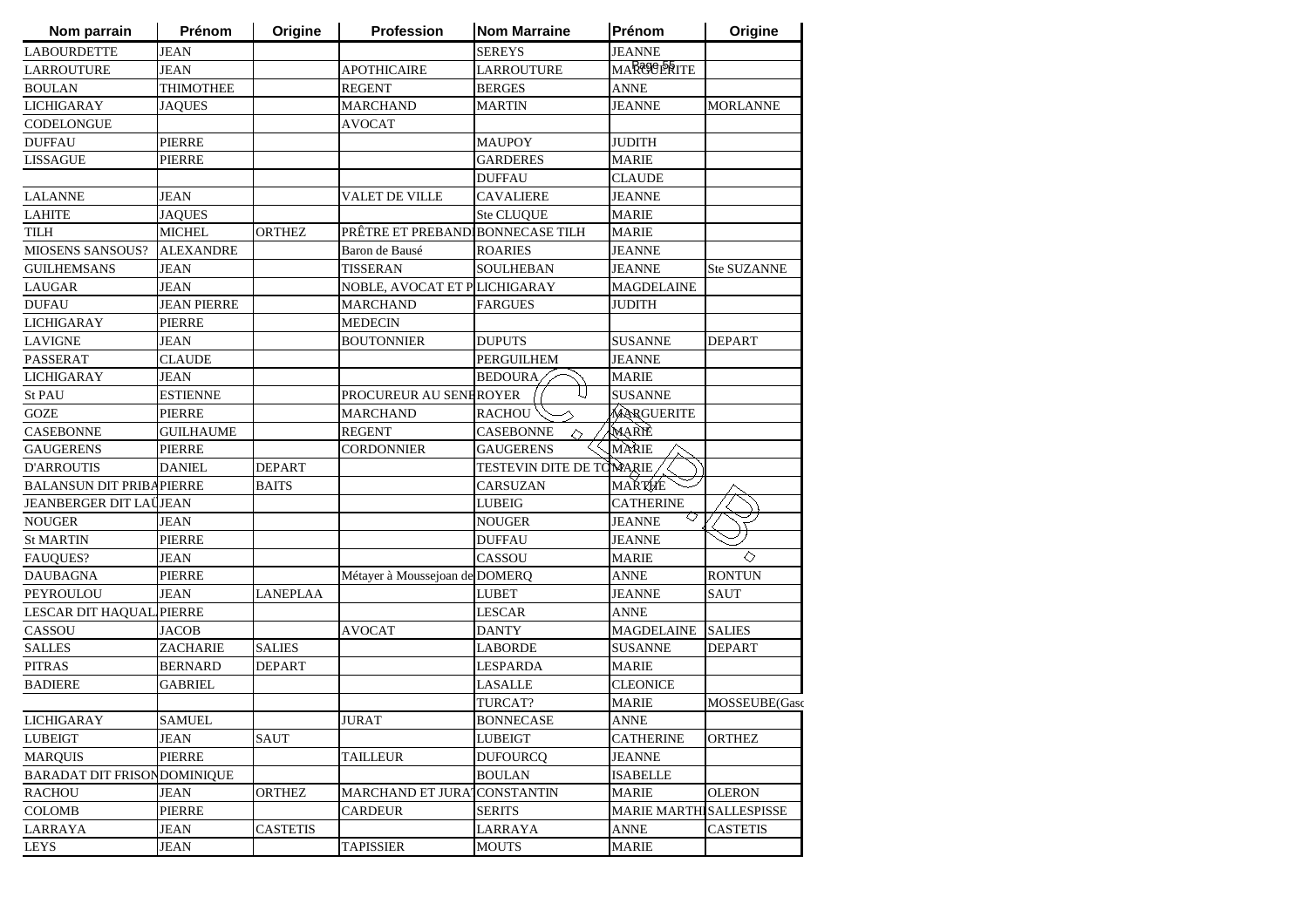| Nom parrain              | Prénom               | Origine        | Profession              | <b>Nom Marraine</b>      | Prénom                 | Origine                |
|--------------------------|----------------------|----------------|-------------------------|--------------------------|------------------------|------------------------|
| <b>PITRAS</b>            | <b>BERNARD</b>       |                | CHAUDERONIER            | LAGARRIGUE               | <b>MARIE</b>           |                        |
| <b>LICHIGARAY</b>        | <b>SAMUEL</b>        |                |                         | <b>LICHIGARAY</b>        | <b>MARCIOERITE</b>     |                        |
| <b>St MARTIN</b>         | <b>THOMAS</b>        |                |                         | <b>RACHOU</b>            | <b>MARIE</b>           |                        |
| <b>LICHIGARAY</b>        | <b>JEAN</b>          |                | <b>CLERC TOISUSE?</b>   |                          |                        |                        |
| <b>TOURON</b>            | <b>JEAN</b>          |                |                         | <b>HILOO</b>             | <b>JEANNE</b>          |                        |
| <b>GUICHEBARON</b>       | <b>JEAN</b>          |                |                         | <b>POEY</b>              | <b>BERNARDINE</b>      |                        |
| <b>SOUBIRAA</b>          | <b>BERNARD</b>       |                |                         | <b>MELION</b>            | <b>MARIE</b>           |                        |
| <b>CAMGUILHEM</b>        | <b>JEAN</b>          |                | Métayer à St Pic        | <b>CAMGUILHEM</b>        | <b>MARIE</b>           |                        |
|                          |                      |                |                         | <b>SOULE</b>             | <b>ANNE</b>            |                        |
| <b>BONNECASE</b>         | <b>ESTIENNE</b>      |                | Conseiller au parlement | <b>CASALIS</b>           | <b>JEANNE</b>          |                        |
| <b>LICHIGARAY</b>        | <b>JEAN</b>          |                |                         |                          |                        |                        |
| <b>DUFAU</b>             | <b>JEAN</b>          |                |                         | <b>DUFAU</b>             | <b>JEANNE</b>          |                        |
| CASAUX                   | <b>JAQUES</b>        |                | CREPONNEUR              | <b>LALANNE</b>           | <b>MARIE</b>           |                        |
| <b>DUFAU</b>             | PIERRE               |                |                         | <b>DARRICQ</b>           | <b>MARIE</b>           | <b>TARDETS</b> (Soule) |
|                          |                      |                |                         | CASALIS                  | <b>JEANNE MARIE</b>    |                        |
| <b>GUILLAUMES</b>        | <b>PIERRE</b>        |                | PRÊTRE                  | <b>LAPUJADE</b>          | <b>MARIE</b>           |                        |
| <b>LAGARRIGUE</b>        | <b>JEAN PIERRE</b>   |                |                         | <b>CRABOL</b>            | JEANNE                 |                        |
| <b>PITRAS</b>            | <b>BERNARD</b>       |                |                         | LAGARRIGUE               | <b>MARIE</b>           |                        |
| <b>DUBASQUE</b>          | <b>DANIEL</b>        | ARTHEZ         |                         | <b>DUBASQUE</b>          | JEANNE                 |                        |
| <b>LANNE</b>             | <b>ESTIENNE</b>      |                |                         | L I<br>DAUSET            | <b>MARIE</b>           |                        |
| <b>HAGUAIS DIT MATIS</b> | <b>MATHIEU</b>       |                | CORROYEUR               |                          |                        |                        |
| SAUGUESTRE?              | <b>ARNAUD</b>        |                |                         | <b>LARROQUE</b><br>◇     | JEANNE                 |                        |
| <b>RACHOU</b>            | <b>JEAN</b>          |                | Métayer à Bruneha       | <b>DARRACQ</b>           | MARGUERITE             |                        |
| <b>MAROUEZE</b>          | <b>JEAN</b>          |                |                         | <b>DUFAU</b>             | <b>JEANNE</b>          |                        |
| <b>GUILHEMBERNARD</b>    | <b>JEAN</b>          |                |                         | <b>COMMERES</b>          | <b>AYMEE</b>           |                        |
| <b>PUYO</b>              | <b>LOUYS</b>         |                |                         | <b>PERGUILHEM</b>        | <b>JEANNE</b>          |                        |
| <b>BOURDIU</b>           | <b>PIERRE</b>        | LACQ           |                         | <b>BELLOCQ</b>           | CATHERINE <sup>V</sup> |                        |
| <b>CASSIERE</b>          | <b>PIERRE</b>        |                | <b>SERRURIER</b>        | LAHITE                   | <b>MARIE</b>           |                        |
| MALECHECQ                | <b>JEAN BERTRAND</b> |                | <b>CHANTRE</b>          | <b>DUCOURNAU</b>         | <b>ANNE</b>            | ♦                      |
| <b>LAFARGUE</b>          | <b>PIERRE</b>        |                |                         | DUBOY                    | JEANNE                 |                        |
| <b>CAPDEVILLE</b>        | JEAN                 |                | <b>MARCHAND</b>         | <b>DAURET</b>            | <b>MARIE</b>           |                        |
| <b>BLAIR</b>             | ARNAUD               |                | Conseiller au parlement | <b>DEJASSES</b>          | <b>MARGUERITE</b>      |                        |
| <b>LUCAT</b>             | <b>JEAN</b>          |                | MARCHAND                | <b>DUFOURCQ</b>          | <b>JEANNE</b>          |                        |
| <b>FRISON</b>            | <b>DOMINIQUE</b>     |                |                         | <b>BOULAN</b>            | <b>ISABEAU</b>         |                        |
| <b>LICHIGARAY</b>        | <b>JEAN</b>          |                | <b>CLERC TONSURE</b>    | <b>MALARDEUX</b>         | <b>GRACY</b>           |                        |
| <b>LAPEYRE</b>           | PIERRE               |                | <b>PRATICIEN</b>        | <b>LICHIGARAY</b>        | <b>MARGUERITE</b>      |                        |
| <b>LICHIGARAY</b>        | <b>JEAN</b>          |                | <b>CLERC TONSURE</b>    | <b>PABIES</b>            | <b>SUSANNE</b>         |                        |
| <b>SARREMIA</b>          | PIERRE               |                |                         | <b>SARREMIA</b>          | <b>MARTHE</b>          |                        |
| LAHARGUE                 | JEAN                 |                |                         | <b>POURTAU</b>           | JEANNE                 |                        |
| <b>VIDELIN</b>           | CLAUDE               | <b>BAYONNE</b> | <b>MARCHAND</b>         | <b>BRUNET</b>            | <b>MARIE</b>           |                        |
| <b>PIULET</b>            | JEAN                 |                |                         | <b>PIULET</b>            | <b>JEANNE</b>          |                        |
| <b>MASSOUE</b>           | <b>DAVID</b>         |                |                         | PERES DITE CAPBERT MARIE |                        |                        |
| <b>LUBEIG</b>            | <b>JEAN</b>          |                |                         | <b>LUBEIG</b>            | <b>SUSANNE</b>         |                        |
|                          |                      |                |                         |                          | <b>CLAUDE</b>          |                        |
| LABAIG                   | <b>ANDRE</b>         |                |                         | <b>DUFFAU</b>            |                        |                        |
| Ste CLUQUE               | <b>JEAN</b>          | <b>SOARNS</b>  |                         | <b>HILOO</b>             | <b>JEANNE</b>          |                        |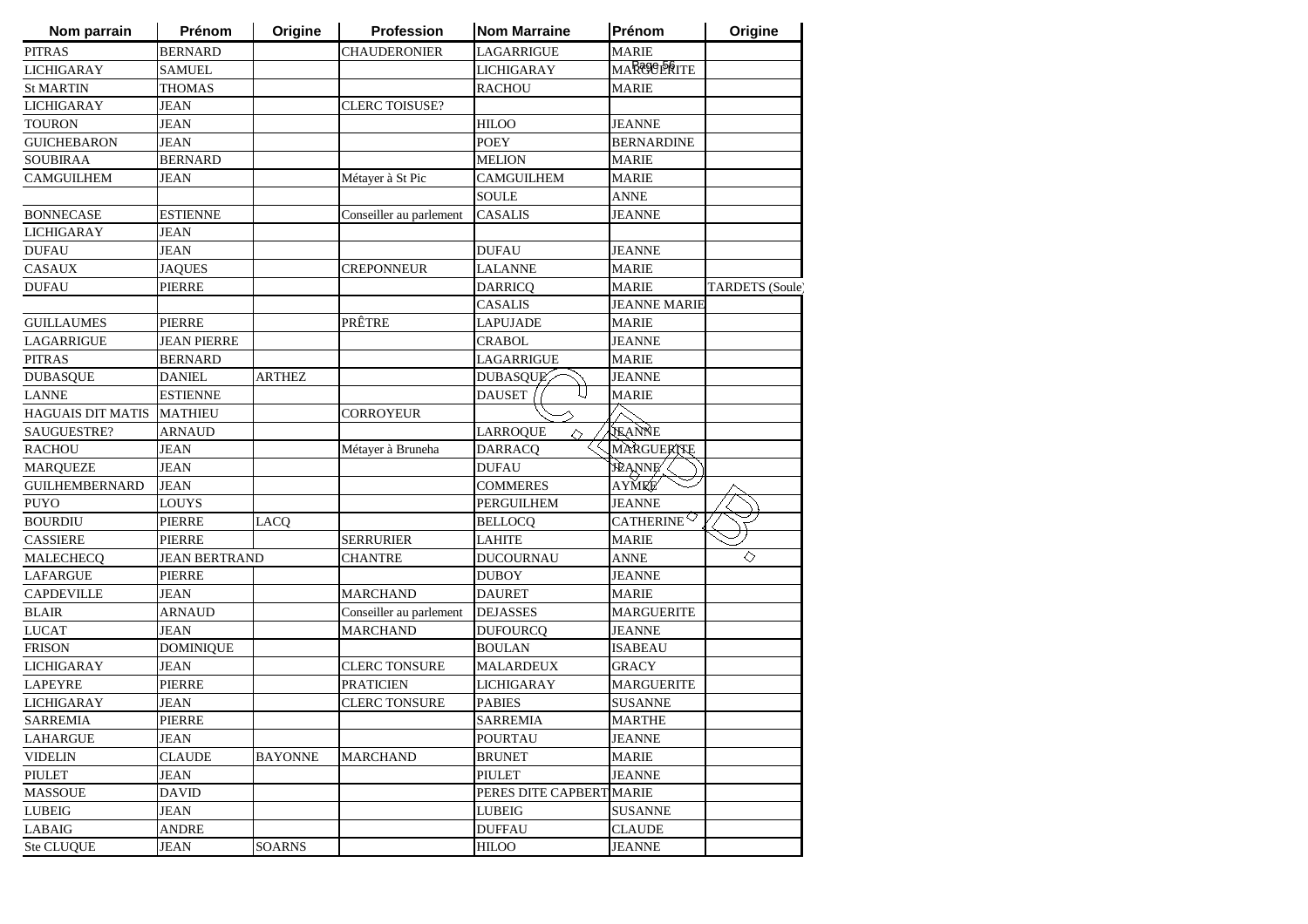| Nom parrain                     | Prénom               | Origine           | Profession                   | <b>Nom Marraine</b>        | <b>Prénom</b>      | Origine            |
|---------------------------------|----------------------|-------------------|------------------------------|----------------------------|--------------------|--------------------|
| <b>MARIUSAN</b>                 | <b>BERNARD</b>       |                   | <b>TAILLEUR</b>              | <b>CAMESCASSE</b>          | <b>CATHERINE</b>   |                    |
| <b>St MARTIN</b>                | <b>THOMAS</b>        |                   |                              | <b>LICHIGARAY</b>          | MARage 57          |                    |
| PALU                            | <b>GRATIAN</b>       | <b>MOURENX</b>    |                              | TROÜY                      | <b>JEANNE</b>      |                    |
|                                 |                      |                   |                              | <b>NEYS CANDAU</b>         | JEANNE JUSTINE     |                    |
| LAYAS                           | <b>IZAAC</b>         |                   | <b>CHAUDERONIER</b>          | <b>BOURDETE</b>            | <b>MARIE</b>       |                    |
| <b>LUCAT</b>                    | <b>JEAN</b>          |                   | <b>MARCHAND</b>              | <b>DUFOURCO</b>            | <b>JEANNE</b>      |                    |
| St PAU                          | <b>ESTIENNE</b>      |                   | PROCUREUR AU SENEROYER       |                            | <b>SUSANNE</b>     |                    |
| <b>BERNATBEIG?</b>              | <b>JEAN</b>          |                   | <b>MENUISIER</b>             | <b>MESTEIOAN</b>           | <b>CATHERINE</b>   |                    |
| <b>CASSIAU</b>                  | <b>PIERRE</b>        | <b>St BOES</b>    | <b>FORGERON</b>              | <b>GUICHOT</b>             | <b>JEANNE</b>      |                    |
| <b>PITRAS</b>                   | <b>BERNARD</b>       |                   | <b>CHAUDERONIER</b>          | LAGARRIGUE                 | <b>MARIE</b>       |                    |
| <b>GACHET DIT MARMALIAQUES</b>  |                      |                   |                              | <b>SEREYS</b>              | <b>MARTHE</b>      |                    |
| <b>FORSANS</b>                  | <b>JEAN</b>          | SALLESPISSE       |                              | <b>SAUTIER</b>             | <b>CATHERINE</b>   | <b>SALLESPISSE</b> |
| <b>LAFITE</b>                   | <b>DAVID</b>         |                   |                              | LAFITE DITE DE MITA]JEANNE |                    |                    |
| <b>CASTETNEBIEL</b>             | <b>PAUL</b>          |                   | <b>CORDONNIER</b>            | DANTY                      | MAGDELAINE         |                    |
| <b>ESTACQ</b>                   | <b>JERONCE</b>       | PAU               | <b>MARCHAND</b>              |                            |                    |                    |
| <b>LICHIGARAY</b>               | <b>JEAN</b>          |                   | <b>CLERC TONSURE</b>         | <b>BERDUCAN</b>            | JEANNE             |                    |
| <b>GAUGERENS</b>                | <b>PIERRE</b>        |                   |                              | <b>GAUGERENS</b>           | <b>MARIE</b>       |                    |
| <b>HAGUAIS DIT MATIS</b>        | <b>MATHIEU</b>       |                   |                              | LABOURDETTE                | <b>MARIE</b>       |                    |
| <b>CASAUDOMEC</b>               | <b>PIERRE</b>        |                   |                              | LABOURDETTE                | <b>MARIE</b>       |                    |
| <b>DARROUSES</b>                | <b>JEAN</b>          |                   |                              | L I<br><b>PRAT</b>         | <b>MARIE</b>       |                    |
| <b>DARROUSES DIT HER PIERRE</b> |                      |                   |                              | PARDIES DITE DA QUESUSANNE |                    |                    |
| <b>LUBEIG</b>                   | JEAN                 |                   |                              | <b>PARDIES</b><br>◇        | SUSANNE            |                    |
| <b>CAPDEVILLE</b>               | <b>JEAN</b>          |                   | <b>FOURBISSEUR</b>           | <b>CASTE</b>               | BARTHELEMIE        |                    |
| <b>BESSOUAT</b>                 | <b>PIERRE</b>        |                   |                              | LUBEIG                     | <b>GATHERINE</b>   |                    |
| <b>SEGURE</b>                   | <b>JEAN BAPTISTE</b> |                   | <b>NOBLE</b>                 | <b>FORCADE BAURE</b>       | JEANNE             |                    |
|                                 |                      |                   |                              | <b>MARQUEHOSSE</b>         | <b>SUSANNE</b>     | <b>ORTHEZ</b>      |
| <b>POUYANNE</b>                 | <b>PIERRE</b>        | <b>CASTETARBE</b> |                              | <b>HOURCADE</b>            | ♡<br><b>MARIE</b>  | <b>ORTHEZ</b>      |
| DAUBAGNA?                       | <b>JEAN</b>          | <b>ORTHEZ</b>     |                              | <b>CAUHEPE</b>             | <b>JEANNE</b>      | ORTHEZ             |
| LESPARDA                        | <b>IZAAC</b>         | <b>DEPART</b>     |                              | <b>LESPARDA</b>            | <b>MARIE</b>       | <b>DEPART</b>      |
| <b>LARROUY</b>                  | JEAN                 | <b>SOARNS</b>     | <b>LABOUREUR</b>             | HAURIE                     | <b>CATHERINE</b>   |                    |
|                                 |                      |                   |                              | CANDAU                     | <b>JUSTINE</b>     |                    |
|                                 |                      |                   |                              | GACHET                     | <b>MARTHE</b>      |                    |
| <b>DUFAU</b>                    | JEAN                 |                   | FORGERON                     | LESCAR                     | <b>JEANNE</b>      |                    |
|                                 |                      |                   |                              | <b>DUFAU</b>               | <b>MARIE</b>       |                    |
| <b>LAULHE</b>                   | <b>BERTRAND</b>      |                   |                              | <b>MANES</b>               | <b>JEANNE</b>      | <b>ORTHEZ</b>      |
| <b>DARROUSES DIT HERIPIERRE</b> |                      |                   |                              | <b>DARROUSES</b>           | JEANNE             |                    |
| <b>CAPDEVILLE</b>               | <b>JEAN</b>          |                   | <b>MARCHAND</b>              |                            |                    |                    |
| <b>LAMAGNERE</b>                | <b>JEAN</b>          |                   | <b>MARCHAND</b>              | <b>PEYRAUBE</b>            | <b>BARTHELEMIE</b> |                    |
| <b>LAPOUBLE</b>                 | JEAN                 | <b>BONNUT</b>     |                              | LAPOUPLE                   | <b>JEANNE</b>      | <b>BONNUT</b>      |
| <b>NAUDE</b>                    | <b>MATHIEU</b>       |                   |                              |                            |                    |                    |
| <b>LESCAR</b>                   | <b>PIERRE</b>        | <b>ORTHEZ</b>     |                              |                            |                    |                    |
| <b>LICHIGARAY</b>               | <b>JACQUES</b>       |                   | PROCUREUR LINDIC LLICHIGARAY |                            | <b>BARTHELEMIE</b> |                    |
| <b>BOUSSES</b>                  | <b>FRANCOIS</b>      |                   |                              | <b>COURREYE</b>            | <b>MARTHE</b>      |                    |
| <b>PUYO</b>                     | <b>LOUYS</b>         |                   | <b>CHAPELIER</b>             | <b>PERGUILHEM</b>          | <b>JEANNE</b>      | <b>Ste SUZANNE</b> |
| <b>GASTU</b>                    | <b>JEAN</b>          | <b>LABASTIDE</b>  |                              | <b>CAPBERT</b>             | <b>JEANNE</b>      | <b>ORTHEZ</b>      |
|                                 |                      |                   |                              |                            |                    |                    |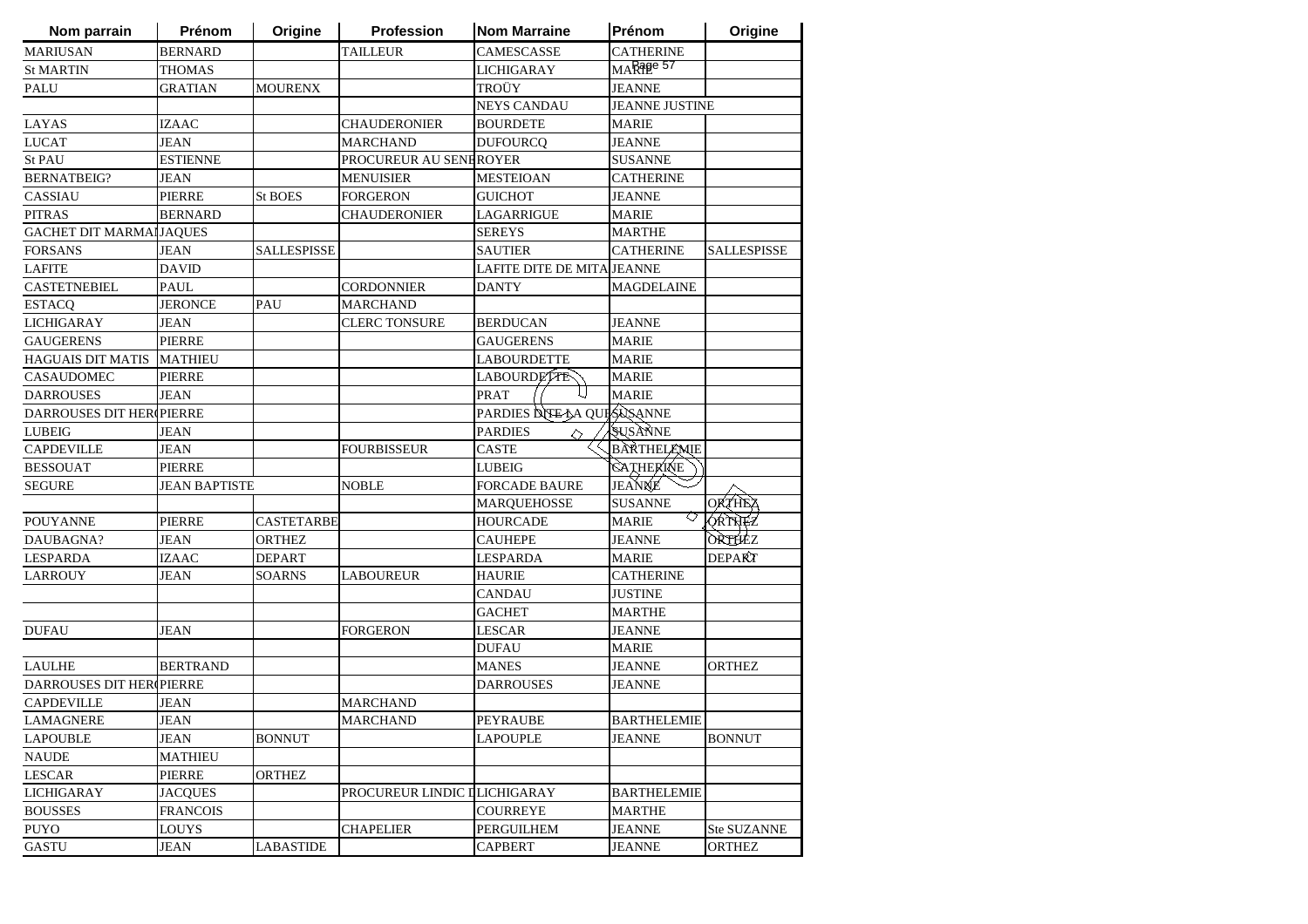| Nom parrain                | Prénom           | Origine                     | <b>Profession</b>       | <b>Nom Marraine</b>      | Prénom               | Origine        |
|----------------------------|------------------|-----------------------------|-------------------------|--------------------------|----------------------|----------------|
| JASSES?                    | <b>JAQUES</b>    |                             | NOBLE ET CONSEILLEBLAIR |                          | <b>MARIE</b>         |                |
| <b>MESTEJOAN</b>           | <b>ABRAHAM</b>   |                             |                         | <b>MESTEJOAN</b>         | <b>CATHERRE</b>      |                |
| <b>PRINCE</b>              | <b>JEAN</b>      |                             |                         | <b>LANUSSE</b>           | <b>MARTHE</b>        |                |
|                            |                  |                             |                         | <b>PETRIAT</b>           | <b>MARGUERITE</b>    |                |
| <b>PEYRAUBE</b>            | <b>DAVID</b>     |                             |                         |                          |                      |                |
| <b>LAPEYRE</b>             | <b>PIERRE</b>    |                             | <b>PRATICIEN</b>        |                          |                      |                |
| <b>PITRAS</b>              | <b>PIERRE</b>    |                             |                         |                          |                      |                |
| <b>DAUBAGNA</b>            | <b>JEAN</b>      |                             |                         | Ste CLUQUE               | <b>MARIE</b>         |                |
| <b>POUEY</b>               | <b>DAVID</b>     | <b>ORTHEZ</b>               |                         | <b>HAURIE</b>            | <b>JEANNE</b>        | <b>ORTHEZ</b>  |
|                            |                  |                             |                         | <b>ROARIES</b>           | <b>JEANNE ESTHER</b> |                |
| <b>GUILHAUMES</b>          | <b>PIERRE</b>    |                             |                         |                          |                      |                |
| LICHIGARAY CRIQUI          | <b>PIERRE</b>    |                             |                         | <b>CONSTANTIN</b>        | <b>JEANNE</b>        | OLERON?        |
| <b>LUCAT</b>               | <b>JEAN</b>      |                             | <b>MARCHAND</b>         | <b>CASENAVE</b>          | <b>MARIE</b>         |                |
| <b>St MARTIN</b>           | <b>THOMAS</b>    |                             |                         | LICHIGARAY BRUNIEI MARIE |                      |                |
|                            |                  |                             |                         | <b>BERGERET</b>          | <b>MARIE</b>         |                |
| <b>GARDERES</b>            | <b>DANIEL</b>    |                             |                         | <b>TESTAVIN</b>          | <b>MARIE</b>         |                |
| <b>PARIS</b>               | JEAN             | <b>ARROS</b>                | VALET DE VILLE          | ANDRE                    | <b>JEANNE</b>        | <b>ORTHEZ</b>  |
|                            |                  |                             |                         | <b>CASAUX</b>            | <b>MARIE</b>         | LAA            |
| <b>SERRAMIA</b>            | PHILIPPE         | <b>SALIES</b>               |                         | <b>LICHIGARAY</b>        | <b>CATHERINE</b>     |                |
| <b>DUFOUR</b>              | <b>PIERRE</b>    |                             |                         | <b>PEYROU</b>            | <b>JEANNE</b>        |                |
| <b>BOUSSES</b>             | <b>FRANCOIS</b>  |                             |                         | COURREGE                 | MARTHE               |                |
| <b>CASALIS</b>             | <b>PIERRE</b>    |                             | <b>TAILLEUR</b>         | DESCOUBET?<br>△          | SUSANNE              | <b>DEPART</b>  |
| CASTAING                   | <b>JEAN</b>      | <b>BIGORRE</b>              |                         | PRECHOU?                 | JEANNE               | <b>BIGORRE</b> |
| <b>PARIS</b>               | JEAN             |                             |                         | ANDRE                    | <b>JEANNE</b>        |                |
| <b>LABOURDETTE</b>         | <b>NATHANAEL</b> |                             |                         | LAHARGOÜE                | FRANCOISE            |                |
| POÜEY                      | <b>DAVID</b>     |                             |                         |                          |                      |                |
| <b>DUFAU</b>               | <b>JOSEPH</b>    |                             |                         | <b>DUFAU</b>             | ◇<br><b>JEANNE</b>   |                |
| <b>CONTE</b>               | <b>MARTIN</b>    | <b>St JEAN DE LURABSENS</b> |                         | <b>HARANDER</b>          | <b>URSULE</b>        | SNEAN DE LUR.  |
| COÜYLA                     | <b>JEAN</b>      |                             |                         | COÜYLA                   | <b>ANNE</b>          | ◇              |
|                            |                  |                             |                         | <b>GACHETS</b>           | <b>MARTHE</b>        |                |
|                            |                  |                             |                         | LAUGAR                   | <b>JEANNE</b>        |                |
|                            |                  |                             |                         | LAUGAR                   | <b>MARIE THERESE</b> |                |
| LICHIGARAY CRIQUI ANTHOINE |                  |                             |                         | <b>GACHETS</b>           | <b>MARTHE</b>        |                |
| <b>DUFAU</b>               | <b>JEAN</b>      |                             |                         | LABORDE                  | <b>MARTHE</b>        |                |
| <b>LAPUYADE</b>            | <b>PIERRE</b>    |                             |                         |                          |                      |                |
| <b>DUFOUR</b>              | PIERRE           |                             |                         | <b>PEYRONE</b>           | <b>JEANNE</b>        |                |
| <b>CASTERA</b>             | <b>ARNAUD</b>    |                             |                         |                          |                      |                |
|                            |                  |                             |                         | <b>LACAU</b>             | <b>CATHERINE</b>     |                |
| <b>CAMBOT</b>              | <b>PIERRE</b>    |                             |                         | <b>LUBEIG</b>            | <b>CATHERINE</b>     |                |
|                            |                  |                             |                         | LAPUYADE CASTERA MARIE   |                      |                |
| St PAU                     | <b>ETIENNE</b>   |                             |                         | <b>ROUYER</b>            | <b>SUSANNE</b>       |                |
| <b>FARGUES</b>             | <b>DAVID</b>     | CASTETARBE                  |                         | FAGET                    | <b>MARTHE</b>        | <b>ORTHEZ</b>  |
| POÜEY                      | <b>DAVID</b>     |                             |                         | <b>MARQUESE</b>          | <b>BERTRANE</b>      |                |
| St PAU                     | <b>ETIENNE</b>   |                             |                         | <b>ROYER</b>             | <b>SUSANNE</b>       |                |
|                            |                  |                             |                         |                          |                      |                |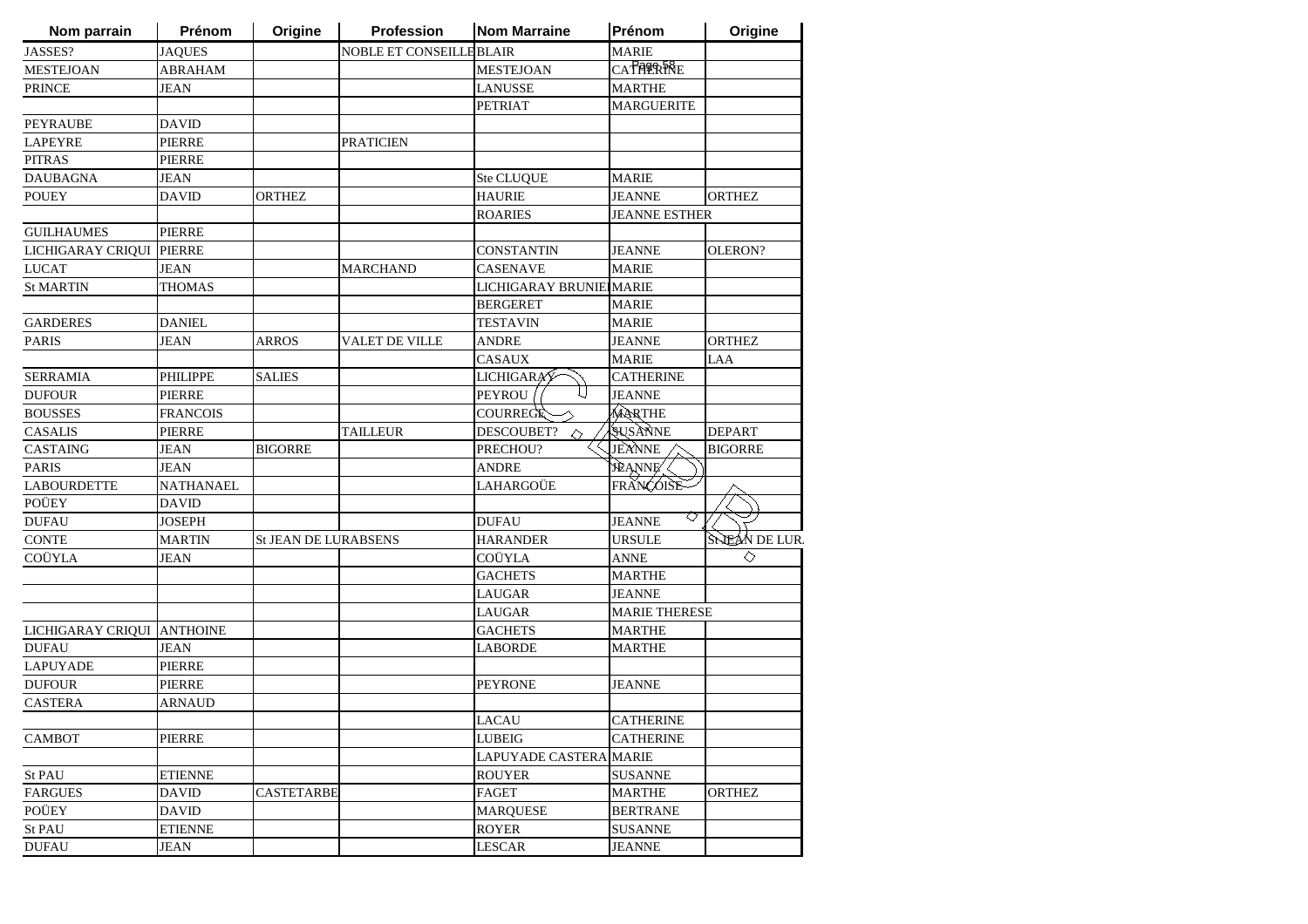| Nom parrain                    | Prénom               | Origine         | Profession                     | <b>Nom Marraine</b>                            | Prénom             | Origine         |
|--------------------------------|----------------------|-----------------|--------------------------------|------------------------------------------------|--------------------|-----------------|
| <b>LASSERRE DE LANAPIJEAN</b>  |                      |                 |                                | LASSERRE DE LANAPIJEANNE                       |                    |                 |
| <b>CASTETNEBIEILH</b>          | <b>PAUL</b>          |                 |                                | <b>LAVIGNOTE</b>                               | MARPER 59          |                 |
| <b>CASENAVE</b>                | <b>ETIENNE</b>       | <b>MAGRET</b>   |                                | <b>MARMON</b>                                  | <b>MARGUERITE</b>  | <b>DEPART</b>   |
| MALECHECQ                      | <b>JEAN BERTRAND</b> |                 |                                | <b>LARROUTURE</b>                              | <b>JEANNE</b>      |                 |
| <b>L'HOSTE</b>                 | DAVID                |                 |                                | SABON?                                         | <b>ANNE</b>        | <b>BORDEAUX</b> |
| <b>LAUGA</b>                   | <b>JEAN</b>          |                 | <b>NOBLE ET AVOCAT</b>         | <b>MARTIN</b>                                  | <b>JEANNE</b>      | <b>MORLANNE</b> |
| <b>LAGARRIGUE</b>              | <b>JEAN</b>          |                 |                                | <b>DUFAU</b>                                   | JEANNE             |                 |
| PASSERAT                       | <b>CLAUDE</b>        |                 |                                |                                                |                    |                 |
| <b>LAHARGUE</b>                | <b>JEAN</b>          |                 |                                | <b>LAHARGUE</b>                                | <b>FRANCOISE</b>   |                 |
|                                |                      |                 |                                | <b>GACHETS</b>                                 | <b>MARTHE</b>      |                 |
| <b>MARMANDE</b>                | <b>JAQUES</b>        |                 |                                | <b>NOGUES</b>                                  | MAGDELAINE         |                 |
| <b>LICHIGARAY</b>              | <b>JEAN</b>          |                 |                                |                                                |                    |                 |
| <b>MARQUEHOSSE</b>             | <b>JACOB</b>         |                 |                                | <b>GACHETS</b>                                 | <b>MARIE</b>       |                 |
|                                |                      |                 |                                |                                                |                    |                 |
| <b>St MARTIN</b>               | <b>THOMAS</b>        |                 |                                | <b>LUCAT</b>                                   | JEANNE             |                 |
| <b>LAYGUE</b>                  | <b>PIERRE</b>        |                 |                                | <b>DUCASSE</b>                                 | <b>MARIE</b>       |                 |
| <b>LACOSTE</b>                 | PIERRE               |                 |                                | <b>DUHOUR</b>                                  | <b>JEANNE</b>      | <b>St BOES</b>  |
| <b>LICHIGARAY PETRI</b>        | <b>JEAN</b>          |                 |                                | <b>BONNECASE</b>                               | <b>AGNES</b>       |                 |
|                                |                      |                 |                                | <b>MARQUEHOSSE</b>                             | <b>BERNADINE</b>   |                 |
| <b>LAFITE</b>                  | <b>JEAN</b>          | <b>MONSAUL</b>  |                                | U<br><b>BOURDALIOS</b>                         | <b>CATHERINE</b>   |                 |
| <b>CAMGUILHEM</b>              | <b>JEAN</b>          |                 |                                | <b>LAHITE</b>                                  | ANNE               | <b>MAGRET</b>   |
| <b>LESCA</b>                   | <b>LAURENS</b>       |                 |                                | <b>GACHETS</b><br>◇                            | ANNE               |                 |
| <b>DUCOS</b>                   | <b>JEAN</b>          |                 |                                | <b>MANES</b>                                   | SUSANNE            |                 |
| <b>FURTERE</b>                 | <b>JEAN</b>          |                 |                                | <b>FURTERE</b>                                 | <b>FRANCOISE</b>   |                 |
| <b>LICHIGARAY</b>              | <b>PIERRE</b>        |                 | <b>AVOCAT</b>                  | <b>CASENAVE</b>                                | ANNE               |                 |
| PETRIAT DIT CAUHEP JEAN        |                      |                 |                                | <b>CORNAU</b>                                  | <b>ANNE</b>        |                 |
| <b>LOMPRE</b>                  | <b>JEAN</b>          |                 |                                | <b>LOMPRE</b>                                  | ◇<br><b>JEANNE</b> |                 |
| <b>COURNAU? OU DUCO PIERRE</b> |                      |                 |                                | LALANNE                                        | <b>JEANNE</b>      | BOODVUT         |
| POÜEY                          | <b>PIERRE</b>        |                 |                                |                                                |                    | ◇               |
| <b>SERAPE</b>                  | ARNAUD               | <b>BAIGTS</b>   | CLAP? Maître chirurgien PLANTE |                                                | <b>CATHERINE</b>   | <b>BAIGTS</b>   |
| <b>GUILHEMBRU</b>              | JEAN                 |                 |                                | <b>D'ARROSSES</b>                              | JEANNE             |                 |
| DARRIGRAND                     | <b>FRANCOIS</b>      |                 |                                | <b>RONTIGNON</b>                               | ANNE               |                 |
| <b>DARGELES</b>                | <b>BERNARD</b>       |                 |                                | <b>BARTHE</b>                                  | <b>BERTRANE</b>    |                 |
| <b>LABORDE</b>                 | <b>ISAAC</b>         |                 | CORROYEUR                      | LAGARRIGUE DITE DEMARIE                        |                    |                 |
| <b>LAFON</b>                   | <b>JEAN</b>          |                 |                                | <b>DAUGEROT</b>                                | JEANNE             |                 |
| <b>CASTAGNET</b>               | <b>PIERRE</b>        | <b>MAULEON</b>  | <b>CHAUDERONIER</b>            |                                                |                    |                 |
| <b>PRINCE</b>                  | <b>JEAN</b>          |                 |                                | <b>GACHETS</b>                                 | <b>MARTHE</b>      |                 |
| CASALIS                        | <b>JEAN</b>          |                 |                                | Noble et maire d'Orthez DARRIGRAND DE BONMARIE |                    | PAU             |
| <b>CAPDEHOURBEIG</b>           | JEAN                 |                 |                                |                                                |                    |                 |
| <b>LICHIGARAY</b>              | <b>SAMUEL</b>        |                 | <b>JURAT</b>                   | <b>LICHIGARAY</b>                              | <b>MARGUERITE</b>  |                 |
| <b>DUFAU LAUGEROT?</b>         | <b>MATHIEU</b>       | <b>MONDEBAT</b> |                                | CASSO                                          | <b>RACHEL</b>      | <b>TILH</b>     |
| <b>PORTERRIN</b>               | <b>JEAN</b>          |                 |                                | <b>MOULIA</b>                                  | <b>MARIE</b>       |                 |
| <b>MERICAM</b>                 | <b>PIERRE</b>        |                 |                                | <b>CASALIS</b>                                 | <b>JEANNE</b>      |                 |
| <b>MIRASSOU</b>                | <b>JEAN PAUL</b>     |                 |                                | <b>MIRASSOU</b>                                | <b>MARIE</b>       |                 |
| <b>DUCOS</b>                   | JEAN                 |                 |                                | <b>MANES</b>                                   | <b>SUSANNE</b>     |                 |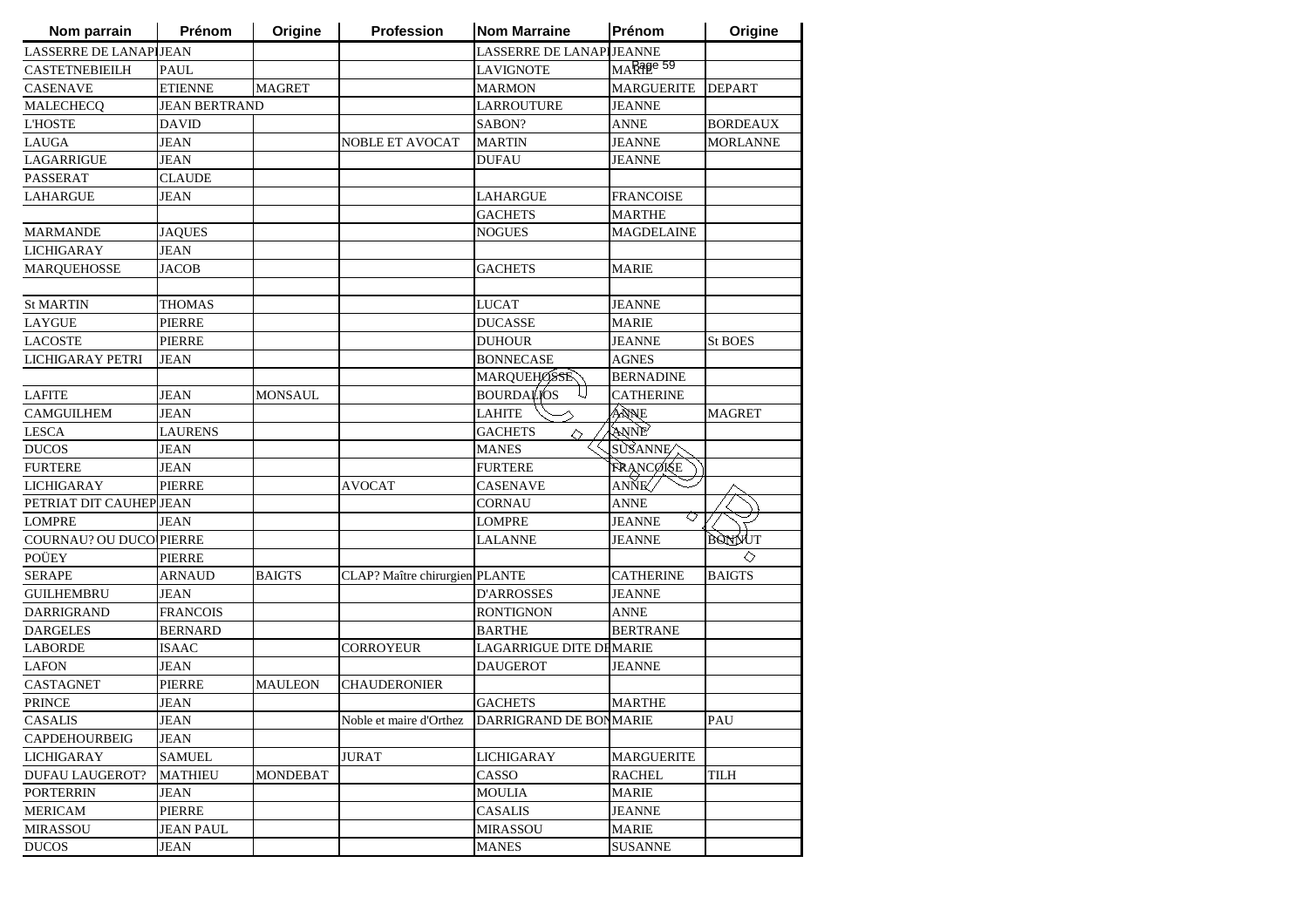| <b>DAVID</b><br><b>SEREIS</b><br><b>JEANNE</b><br>MARPER 60<br><b>JEAN MARIE</b><br>DARCET?<br>Abbé de Chaubet<br><b>CANDAU</b><br><b>JEANNE JUSTINE</b><br>CASAUDOMECQ<br><b>JEANNE</b><br><b>MARIE</b><br><b>JEAN</b><br><b>DUBOY</b><br><b>JEAN</b><br><b>MANES</b><br><b>MARIE</b><br>DARRAMONT?<br><b>MARIE</b><br>ABRAHAM<br><b>PIERRE</b><br>PEYROTBILLERE<br><b>ANNE</b><br><b>JEAN</b><br><b>MARIE</b><br><b>DARROUSES</b><br><b>MATHIEU</b><br><b>JEANNE</b><br><b>HEUGA</b><br><b>FRANCOISE</b><br>JEAN<br>LAFARGUE<br><b>MARGUERITE</b><br><b>JACQUES</b><br><b>CASTETIS</b><br><b>DAVAND</b><br><b>LOUVIEN</b><br><b>ESTIENNE</b><br><b>GACHEQ</b><br><b>MARTHE</b><br>JEAN<br><b>St BOES</b><br>LARBS<br><b>CATHERINE</b><br><b>St BOES</b><br><b>MEDECIN</b><br>JEANNE<br>SARRAMIA<br>JEAN<br><b>DEPART</b><br><b>CARNET</b><br><b>MARIE</b><br><b>DEPART</b><br><b>CAMGUILHEM</b><br>PIERRE<br><b>MESPLEDE</b><br><b>MARIE</b><br><b>ORTHEZ</b><br><b>JACQUES</b><br><b>ORTHEZ</b><br><b>DANGLADE</b><br><b>ANNE</b><br><b>ORTHEZ</b><br><b>JEAN</b><br><b>MARIE</b><br><b>BALANSUN</b><br><b>TEUTINE</b><br>CASTETARBE<br>LALOUBERE<br><b>JUDITH</b><br><b>ORTHEZ</b><br>JEAN<br>SUSANNE<br><b>SAMUEL</b><br>PAVIES?<br><b>ORTHEZ</b><br><b>DOMENGE</b><br><b>JEAN</b><br><b>DURAND</b><br>ORTHEZ<br>◇<br><b>PIERRE</b><br><b>ISAREAU&lt;</b><br><b>OLERON</b><br><b>SAMUEL</b><br>Prébandier et Curé de Bal ANDICHOU?<br><b>MARIÉ</b><br><b>ORTHEZ</b><br><b>CLERISSE</b><br>JEAN<br><b>GUILHAUME</b><br><b>BOLOTE?</b><br><b>MARCHAND TEINTUTIER</b><br>♡<br>Torthez<br><b>MARIE</b><br>JEAN<br><b>CASSE</b><br>ABBE<br><b>ORTHÉZ</b><br><b>PIERRE</b><br><b>MARIE</b><br>DAUBAGNA<br><b>DAVID</b><br><b>LACOURREGE</b><br><b>MARIE</b><br><b>ORTHEZ</b><br><b>DEPART</b><br>PIERRE<br><b>BIBAROU</b><br><b>MARTHE</b><br><b>DEPART</b><br>ORTHEZ<br>DAVID<br><b>BIBAROU</b><br><b>MARIE</b><br>ORTHEZ<br><b>SAMUEL</b><br><b>ORTHEZ</b><br><b>PAUL</b><br><b>ORTHEZ</b><br><b>HOURCADE</b><br><b>SUSANNE</b><br><b>ORTHEZ</b><br><b>LALANNE</b><br><b>MARIE</b><br><b>JAQUES</b><br><b>JEAN</b><br>LAFARGUE<br><b>MARTHE</b><br><b>JEAN</b><br><b>ORTHEZ</b><br><b>JAQUES</b><br>Procureur du Roi, scindiq LICHIGARAY<br><b>MARIE</b><br><b>CATHERINE</b><br><b>PIERRE</b><br><b>ORTHEZ</b><br><b>BADIERE</b><br><b>ORTHEZ</b><br><b>SUSANNE</b><br><b>MARQUEHOSSE</b><br><b>ORTHEZ</b><br><b>LALANNE DURDES</b><br><b>ORTHEZ</b><br><b>MARCHAND</b><br><b>ANNE</b><br><b>MARIE</b><br><b>JEAN</b><br><b>CHENAUT</b><br><b>ORTHEZ</b><br><b>JEAN</b><br>ORTHEZ<br>TILH<br><b>MARIE</b><br><b>JEAN</b><br><b>DUFOURQ</b><br><b>JEANNE</b><br>PIERRE<br><b>FOURCADE</b><br><b>JEANNE</b><br><b>ORTHEZ</b> | Nom parrain       | Prénom | Origine | <b>Profession</b> | <b>Nom Marraine</b> | Prénom | Origine |
|-----------------------------------------------------------------------------------------------------------------------------------------------------------------------------------------------------------------------------------------------------------------------------------------------------------------------------------------------------------------------------------------------------------------------------------------------------------------------------------------------------------------------------------------------------------------------------------------------------------------------------------------------------------------------------------------------------------------------------------------------------------------------------------------------------------------------------------------------------------------------------------------------------------------------------------------------------------------------------------------------------------------------------------------------------------------------------------------------------------------------------------------------------------------------------------------------------------------------------------------------------------------------------------------------------------------------------------------------------------------------------------------------------------------------------------------------------------------------------------------------------------------------------------------------------------------------------------------------------------------------------------------------------------------------------------------------------------------------------------------------------------------------------------------------------------------------------------------------------------------------------------------------------------------------------------------------------------------------------------------------------------------------------------------------------------------------------------------------------------------------------------------------------------------------------------------------------------------------------------------------------------------------------------------------------------------------------------------------------------------------------------------------------------------------------------------------------------------------------------------------------------------------------------------------------------------------------------------------------------------------------------------------------------------------------------------------------------------------------|-------------------|--------|---------|-------------------|---------------------|--------|---------|
|                                                                                                                                                                                                                                                                                                                                                                                                                                                                                                                                                                                                                                                                                                                                                                                                                                                                                                                                                                                                                                                                                                                                                                                                                                                                                                                                                                                                                                                                                                                                                                                                                                                                                                                                                                                                                                                                                                                                                                                                                                                                                                                                                                                                                                                                                                                                                                                                                                                                                                                                                                                                                                                                                                                             | <b>PEYRAUBE</b>   |        |         |                   |                     |        |         |
|                                                                                                                                                                                                                                                                                                                                                                                                                                                                                                                                                                                                                                                                                                                                                                                                                                                                                                                                                                                                                                                                                                                                                                                                                                                                                                                                                                                                                                                                                                                                                                                                                                                                                                                                                                                                                                                                                                                                                                                                                                                                                                                                                                                                                                                                                                                                                                                                                                                                                                                                                                                                                                                                                                                             | <b>MALECHECO</b>  |        |         |                   |                     |        |         |
|                                                                                                                                                                                                                                                                                                                                                                                                                                                                                                                                                                                                                                                                                                                                                                                                                                                                                                                                                                                                                                                                                                                                                                                                                                                                                                                                                                                                                                                                                                                                                                                                                                                                                                                                                                                                                                                                                                                                                                                                                                                                                                                                                                                                                                                                                                                                                                                                                                                                                                                                                                                                                                                                                                                             | <b>CANDAU</b>     |        |         |                   |                     |        |         |
|                                                                                                                                                                                                                                                                                                                                                                                                                                                                                                                                                                                                                                                                                                                                                                                                                                                                                                                                                                                                                                                                                                                                                                                                                                                                                                                                                                                                                                                                                                                                                                                                                                                                                                                                                                                                                                                                                                                                                                                                                                                                                                                                                                                                                                                                                                                                                                                                                                                                                                                                                                                                                                                                                                                             | LURAT?            |        |         |                   |                     |        |         |
|                                                                                                                                                                                                                                                                                                                                                                                                                                                                                                                                                                                                                                                                                                                                                                                                                                                                                                                                                                                                                                                                                                                                                                                                                                                                                                                                                                                                                                                                                                                                                                                                                                                                                                                                                                                                                                                                                                                                                                                                                                                                                                                                                                                                                                                                                                                                                                                                                                                                                                                                                                                                                                                                                                                             | <b>LAFARGUE</b>   |        |         |                   |                     |        |         |
|                                                                                                                                                                                                                                                                                                                                                                                                                                                                                                                                                                                                                                                                                                                                                                                                                                                                                                                                                                                                                                                                                                                                                                                                                                                                                                                                                                                                                                                                                                                                                                                                                                                                                                                                                                                                                                                                                                                                                                                                                                                                                                                                                                                                                                                                                                                                                                                                                                                                                                                                                                                                                                                                                                                             | <b>MANES</b>      |        |         |                   |                     |        |         |
|                                                                                                                                                                                                                                                                                                                                                                                                                                                                                                                                                                                                                                                                                                                                                                                                                                                                                                                                                                                                                                                                                                                                                                                                                                                                                                                                                                                                                                                                                                                                                                                                                                                                                                                                                                                                                                                                                                                                                                                                                                                                                                                                                                                                                                                                                                                                                                                                                                                                                                                                                                                                                                                                                                                             | <b>MESTEJOAN</b>  |        |         |                   |                     |        |         |
|                                                                                                                                                                                                                                                                                                                                                                                                                                                                                                                                                                                                                                                                                                                                                                                                                                                                                                                                                                                                                                                                                                                                                                                                                                                                                                                                                                                                                                                                                                                                                                                                                                                                                                                                                                                                                                                                                                                                                                                                                                                                                                                                                                                                                                                                                                                                                                                                                                                                                                                                                                                                                                                                                                                             | <b>SUSBIELLE</b>  |        |         |                   |                     |        |         |
|                                                                                                                                                                                                                                                                                                                                                                                                                                                                                                                                                                                                                                                                                                                                                                                                                                                                                                                                                                                                                                                                                                                                                                                                                                                                                                                                                                                                                                                                                                                                                                                                                                                                                                                                                                                                                                                                                                                                                                                                                                                                                                                                                                                                                                                                                                                                                                                                                                                                                                                                                                                                                                                                                                                             | <b>DARROUSES</b>  |        |         |                   |                     |        |         |
|                                                                                                                                                                                                                                                                                                                                                                                                                                                                                                                                                                                                                                                                                                                                                                                                                                                                                                                                                                                                                                                                                                                                                                                                                                                                                                                                                                                                                                                                                                                                                                                                                                                                                                                                                                                                                                                                                                                                                                                                                                                                                                                                                                                                                                                                                                                                                                                                                                                                                                                                                                                                                                                                                                                             | <b>HAGEINS</b>    |        |         |                   |                     |        |         |
|                                                                                                                                                                                                                                                                                                                                                                                                                                                                                                                                                                                                                                                                                                                                                                                                                                                                                                                                                                                                                                                                                                                                                                                                                                                                                                                                                                                                                                                                                                                                                                                                                                                                                                                                                                                                                                                                                                                                                                                                                                                                                                                                                                                                                                                                                                                                                                                                                                                                                                                                                                                                                                                                                                                             | <b>LAFARGUE</b>   |        |         |                   |                     |        |         |
|                                                                                                                                                                                                                                                                                                                                                                                                                                                                                                                                                                                                                                                                                                                                                                                                                                                                                                                                                                                                                                                                                                                                                                                                                                                                                                                                                                                                                                                                                                                                                                                                                                                                                                                                                                                                                                                                                                                                                                                                                                                                                                                                                                                                                                                                                                                                                                                                                                                                                                                                                                                                                                                                                                                             | <b>CASTERA</b>    |        |         |                   |                     |        |         |
|                                                                                                                                                                                                                                                                                                                                                                                                                                                                                                                                                                                                                                                                                                                                                                                                                                                                                                                                                                                                                                                                                                                                                                                                                                                                                                                                                                                                                                                                                                                                                                                                                                                                                                                                                                                                                                                                                                                                                                                                                                                                                                                                                                                                                                                                                                                                                                                                                                                                                                                                                                                                                                                                                                                             | <b>LEVIGNAC</b>   |        |         |                   |                     |        |         |
|                                                                                                                                                                                                                                                                                                                                                                                                                                                                                                                                                                                                                                                                                                                                                                                                                                                                                                                                                                                                                                                                                                                                                                                                                                                                                                                                                                                                                                                                                                                                                                                                                                                                                                                                                                                                                                                                                                                                                                                                                                                                                                                                                                                                                                                                                                                                                                                                                                                                                                                                                                                                                                                                                                                             | <b>LALLANDES</b>  |        |         |                   |                     |        |         |
|                                                                                                                                                                                                                                                                                                                                                                                                                                                                                                                                                                                                                                                                                                                                                                                                                                                                                                                                                                                                                                                                                                                                                                                                                                                                                                                                                                                                                                                                                                                                                                                                                                                                                                                                                                                                                                                                                                                                                                                                                                                                                                                                                                                                                                                                                                                                                                                                                                                                                                                                                                                                                                                                                                                             | <b>TILH</b>       |        |         |                   |                     |        |         |
|                                                                                                                                                                                                                                                                                                                                                                                                                                                                                                                                                                                                                                                                                                                                                                                                                                                                                                                                                                                                                                                                                                                                                                                                                                                                                                                                                                                                                                                                                                                                                                                                                                                                                                                                                                                                                                                                                                                                                                                                                                                                                                                                                                                                                                                                                                                                                                                                                                                                                                                                                                                                                                                                                                                             | <b>CARNET</b>     |        |         |                   |                     |        |         |
|                                                                                                                                                                                                                                                                                                                                                                                                                                                                                                                                                                                                                                                                                                                                                                                                                                                                                                                                                                                                                                                                                                                                                                                                                                                                                                                                                                                                                                                                                                                                                                                                                                                                                                                                                                                                                                                                                                                                                                                                                                                                                                                                                                                                                                                                                                                                                                                                                                                                                                                                                                                                                                                                                                                             | <b>CASAUX</b>     |        |         |                   |                     |        |         |
|                                                                                                                                                                                                                                                                                                                                                                                                                                                                                                                                                                                                                                                                                                                                                                                                                                                                                                                                                                                                                                                                                                                                                                                                                                                                                                                                                                                                                                                                                                                                                                                                                                                                                                                                                                                                                                                                                                                                                                                                                                                                                                                                                                                                                                                                                                                                                                                                                                                                                                                                                                                                                                                                                                                             | <b>DANGLADE</b>   |        |         |                   |                     |        |         |
|                                                                                                                                                                                                                                                                                                                                                                                                                                                                                                                                                                                                                                                                                                                                                                                                                                                                                                                                                                                                                                                                                                                                                                                                                                                                                                                                                                                                                                                                                                                                                                                                                                                                                                                                                                                                                                                                                                                                                                                                                                                                                                                                                                                                                                                                                                                                                                                                                                                                                                                                                                                                                                                                                                                             | <b>SAUTIER</b>    |        |         |                   |                     |        |         |
|                                                                                                                                                                                                                                                                                                                                                                                                                                                                                                                                                                                                                                                                                                                                                                                                                                                                                                                                                                                                                                                                                                                                                                                                                                                                                                                                                                                                                                                                                                                                                                                                                                                                                                                                                                                                                                                                                                                                                                                                                                                                                                                                                                                                                                                                                                                                                                                                                                                                                                                                                                                                                                                                                                                             | <b>PALA</b>       |        |         |                   |                     |        |         |
|                                                                                                                                                                                                                                                                                                                                                                                                                                                                                                                                                                                                                                                                                                                                                                                                                                                                                                                                                                                                                                                                                                                                                                                                                                                                                                                                                                                                                                                                                                                                                                                                                                                                                                                                                                                                                                                                                                                                                                                                                                                                                                                                                                                                                                                                                                                                                                                                                                                                                                                                                                                                                                                                                                                             | <b>LICHIGARAY</b> |        |         |                   |                     |        |         |
|                                                                                                                                                                                                                                                                                                                                                                                                                                                                                                                                                                                                                                                                                                                                                                                                                                                                                                                                                                                                                                                                                                                                                                                                                                                                                                                                                                                                                                                                                                                                                                                                                                                                                                                                                                                                                                                                                                                                                                                                                                                                                                                                                                                                                                                                                                                                                                                                                                                                                                                                                                                                                                                                                                                             | <b>FERRERE</b>    |        |         |                   |                     |        |         |
|                                                                                                                                                                                                                                                                                                                                                                                                                                                                                                                                                                                                                                                                                                                                                                                                                                                                                                                                                                                                                                                                                                                                                                                                                                                                                                                                                                                                                                                                                                                                                                                                                                                                                                                                                                                                                                                                                                                                                                                                                                                                                                                                                                                                                                                                                                                                                                                                                                                                                                                                                                                                                                                                                                                             | PIULET            |        |         |                   |                     |        |         |
|                                                                                                                                                                                                                                                                                                                                                                                                                                                                                                                                                                                                                                                                                                                                                                                                                                                                                                                                                                                                                                                                                                                                                                                                                                                                                                                                                                                                                                                                                                                                                                                                                                                                                                                                                                                                                                                                                                                                                                                                                                                                                                                                                                                                                                                                                                                                                                                                                                                                                                                                                                                                                                                                                                                             | <b>RIBEAUX</b>    |        |         |                   |                     |        |         |
|                                                                                                                                                                                                                                                                                                                                                                                                                                                                                                                                                                                                                                                                                                                                                                                                                                                                                                                                                                                                                                                                                                                                                                                                                                                                                                                                                                                                                                                                                                                                                                                                                                                                                                                                                                                                                                                                                                                                                                                                                                                                                                                                                                                                                                                                                                                                                                                                                                                                                                                                                                                                                                                                                                                             | <b>RACHOU</b>     |        |         |                   |                     |        |         |
|                                                                                                                                                                                                                                                                                                                                                                                                                                                                                                                                                                                                                                                                                                                                                                                                                                                                                                                                                                                                                                                                                                                                                                                                                                                                                                                                                                                                                                                                                                                                                                                                                                                                                                                                                                                                                                                                                                                                                                                                                                                                                                                                                                                                                                                                                                                                                                                                                                                                                                                                                                                                                                                                                                                             | <b>LADOUSTE</b>   |        |         |                   |                     |        |         |
|                                                                                                                                                                                                                                                                                                                                                                                                                                                                                                                                                                                                                                                                                                                                                                                                                                                                                                                                                                                                                                                                                                                                                                                                                                                                                                                                                                                                                                                                                                                                                                                                                                                                                                                                                                                                                                                                                                                                                                                                                                                                                                                                                                                                                                                                                                                                                                                                                                                                                                                                                                                                                                                                                                                             | <b>FARGUES</b>    |        |         |                   |                     |        |         |
|                                                                                                                                                                                                                                                                                                                                                                                                                                                                                                                                                                                                                                                                                                                                                                                                                                                                                                                                                                                                                                                                                                                                                                                                                                                                                                                                                                                                                                                                                                                                                                                                                                                                                                                                                                                                                                                                                                                                                                                                                                                                                                                                                                                                                                                                                                                                                                                                                                                                                                                                                                                                                                                                                                                             | <b>LAPUYADE</b>   |        |         |                   |                     |        |         |
|                                                                                                                                                                                                                                                                                                                                                                                                                                                                                                                                                                                                                                                                                                                                                                                                                                                                                                                                                                                                                                                                                                                                                                                                                                                                                                                                                                                                                                                                                                                                                                                                                                                                                                                                                                                                                                                                                                                                                                                                                                                                                                                                                                                                                                                                                                                                                                                                                                                                                                                                                                                                                                                                                                                             | Ste CLUQUE        |        |         |                   |                     |        |         |
|                                                                                                                                                                                                                                                                                                                                                                                                                                                                                                                                                                                                                                                                                                                                                                                                                                                                                                                                                                                                                                                                                                                                                                                                                                                                                                                                                                                                                                                                                                                                                                                                                                                                                                                                                                                                                                                                                                                                                                                                                                                                                                                                                                                                                                                                                                                                                                                                                                                                                                                                                                                                                                                                                                                             | <b>GARDERES</b>   |        |         |                   |                     |        |         |
|                                                                                                                                                                                                                                                                                                                                                                                                                                                                                                                                                                                                                                                                                                                                                                                                                                                                                                                                                                                                                                                                                                                                                                                                                                                                                                                                                                                                                                                                                                                                                                                                                                                                                                                                                                                                                                                                                                                                                                                                                                                                                                                                                                                                                                                                                                                                                                                                                                                                                                                                                                                                                                                                                                                             | <b>LABARTETE</b>  |        |         |                   |                     |        |         |
|                                                                                                                                                                                                                                                                                                                                                                                                                                                                                                                                                                                                                                                                                                                                                                                                                                                                                                                                                                                                                                                                                                                                                                                                                                                                                                                                                                                                                                                                                                                                                                                                                                                                                                                                                                                                                                                                                                                                                                                                                                                                                                                                                                                                                                                                                                                                                                                                                                                                                                                                                                                                                                                                                                                             | <b>BOUPAS</b>     |        |         |                   |                     |        |         |
|                                                                                                                                                                                                                                                                                                                                                                                                                                                                                                                                                                                                                                                                                                                                                                                                                                                                                                                                                                                                                                                                                                                                                                                                                                                                                                                                                                                                                                                                                                                                                                                                                                                                                                                                                                                                                                                                                                                                                                                                                                                                                                                                                                                                                                                                                                                                                                                                                                                                                                                                                                                                                                                                                                                             | <b>LICHIGARAY</b> |        |         |                   |                     |        |         |
|                                                                                                                                                                                                                                                                                                                                                                                                                                                                                                                                                                                                                                                                                                                                                                                                                                                                                                                                                                                                                                                                                                                                                                                                                                                                                                                                                                                                                                                                                                                                                                                                                                                                                                                                                                                                                                                                                                                                                                                                                                                                                                                                                                                                                                                                                                                                                                                                                                                                                                                                                                                                                                                                                                                             | <b>CASTETNER</b>  |        |         |                   |                     |        |         |
|                                                                                                                                                                                                                                                                                                                                                                                                                                                                                                                                                                                                                                                                                                                                                                                                                                                                                                                                                                                                                                                                                                                                                                                                                                                                                                                                                                                                                                                                                                                                                                                                                                                                                                                                                                                                                                                                                                                                                                                                                                                                                                                                                                                                                                                                                                                                                                                                                                                                                                                                                                                                                                                                                                                             | CASAUX            |        |         |                   |                     |        |         |
|                                                                                                                                                                                                                                                                                                                                                                                                                                                                                                                                                                                                                                                                                                                                                                                                                                                                                                                                                                                                                                                                                                                                                                                                                                                                                                                                                                                                                                                                                                                                                                                                                                                                                                                                                                                                                                                                                                                                                                                                                                                                                                                                                                                                                                                                                                                                                                                                                                                                                                                                                                                                                                                                                                                             | <b>DUBOY</b>      |        |         |                   |                     |        |         |
|                                                                                                                                                                                                                                                                                                                                                                                                                                                                                                                                                                                                                                                                                                                                                                                                                                                                                                                                                                                                                                                                                                                                                                                                                                                                                                                                                                                                                                                                                                                                                                                                                                                                                                                                                                                                                                                                                                                                                                                                                                                                                                                                                                                                                                                                                                                                                                                                                                                                                                                                                                                                                                                                                                                             | <b>SUSBIELLE</b>  |        |         |                   |                     |        |         |
|                                                                                                                                                                                                                                                                                                                                                                                                                                                                                                                                                                                                                                                                                                                                                                                                                                                                                                                                                                                                                                                                                                                                                                                                                                                                                                                                                                                                                                                                                                                                                                                                                                                                                                                                                                                                                                                                                                                                                                                                                                                                                                                                                                                                                                                                                                                                                                                                                                                                                                                                                                                                                                                                                                                             | <b>LICHIGARAY</b> |        |         |                   |                     |        |         |
|                                                                                                                                                                                                                                                                                                                                                                                                                                                                                                                                                                                                                                                                                                                                                                                                                                                                                                                                                                                                                                                                                                                                                                                                                                                                                                                                                                                                                                                                                                                                                                                                                                                                                                                                                                                                                                                                                                                                                                                                                                                                                                                                                                                                                                                                                                                                                                                                                                                                                                                                                                                                                                                                                                                             | <b>BADIERE</b>    |        |         |                   |                     |        |         |
|                                                                                                                                                                                                                                                                                                                                                                                                                                                                                                                                                                                                                                                                                                                                                                                                                                                                                                                                                                                                                                                                                                                                                                                                                                                                                                                                                                                                                                                                                                                                                                                                                                                                                                                                                                                                                                                                                                                                                                                                                                                                                                                                                                                                                                                                                                                                                                                                                                                                                                                                                                                                                                                                                                                             |                   |        |         |                   |                     |        |         |
|                                                                                                                                                                                                                                                                                                                                                                                                                                                                                                                                                                                                                                                                                                                                                                                                                                                                                                                                                                                                                                                                                                                                                                                                                                                                                                                                                                                                                                                                                                                                                                                                                                                                                                                                                                                                                                                                                                                                                                                                                                                                                                                                                                                                                                                                                                                                                                                                                                                                                                                                                                                                                                                                                                                             | <b>FOURQUET</b>   |        |         |                   |                     |        |         |
|                                                                                                                                                                                                                                                                                                                                                                                                                                                                                                                                                                                                                                                                                                                                                                                                                                                                                                                                                                                                                                                                                                                                                                                                                                                                                                                                                                                                                                                                                                                                                                                                                                                                                                                                                                                                                                                                                                                                                                                                                                                                                                                                                                                                                                                                                                                                                                                                                                                                                                                                                                                                                                                                                                                             | CAPDEHOURTY       |        |         |                   |                     |        |         |
|                                                                                                                                                                                                                                                                                                                                                                                                                                                                                                                                                                                                                                                                                                                                                                                                                                                                                                                                                                                                                                                                                                                                                                                                                                                                                                                                                                                                                                                                                                                                                                                                                                                                                                                                                                                                                                                                                                                                                                                                                                                                                                                                                                                                                                                                                                                                                                                                                                                                                                                                                                                                                                                                                                                             | <b>MELOQ</b>      |        |         |                   |                     |        |         |
|                                                                                                                                                                                                                                                                                                                                                                                                                                                                                                                                                                                                                                                                                                                                                                                                                                                                                                                                                                                                                                                                                                                                                                                                                                                                                                                                                                                                                                                                                                                                                                                                                                                                                                                                                                                                                                                                                                                                                                                                                                                                                                                                                                                                                                                                                                                                                                                                                                                                                                                                                                                                                                                                                                                             | <b>LUCAT</b>      |        |         |                   |                     |        |         |
|                                                                                                                                                                                                                                                                                                                                                                                                                                                                                                                                                                                                                                                                                                                                                                                                                                                                                                                                                                                                                                                                                                                                                                                                                                                                                                                                                                                                                                                                                                                                                                                                                                                                                                                                                                                                                                                                                                                                                                                                                                                                                                                                                                                                                                                                                                                                                                                                                                                                                                                                                                                                                                                                                                                             | <b>PEYRAUBE</b>   |        |         |                   |                     |        |         |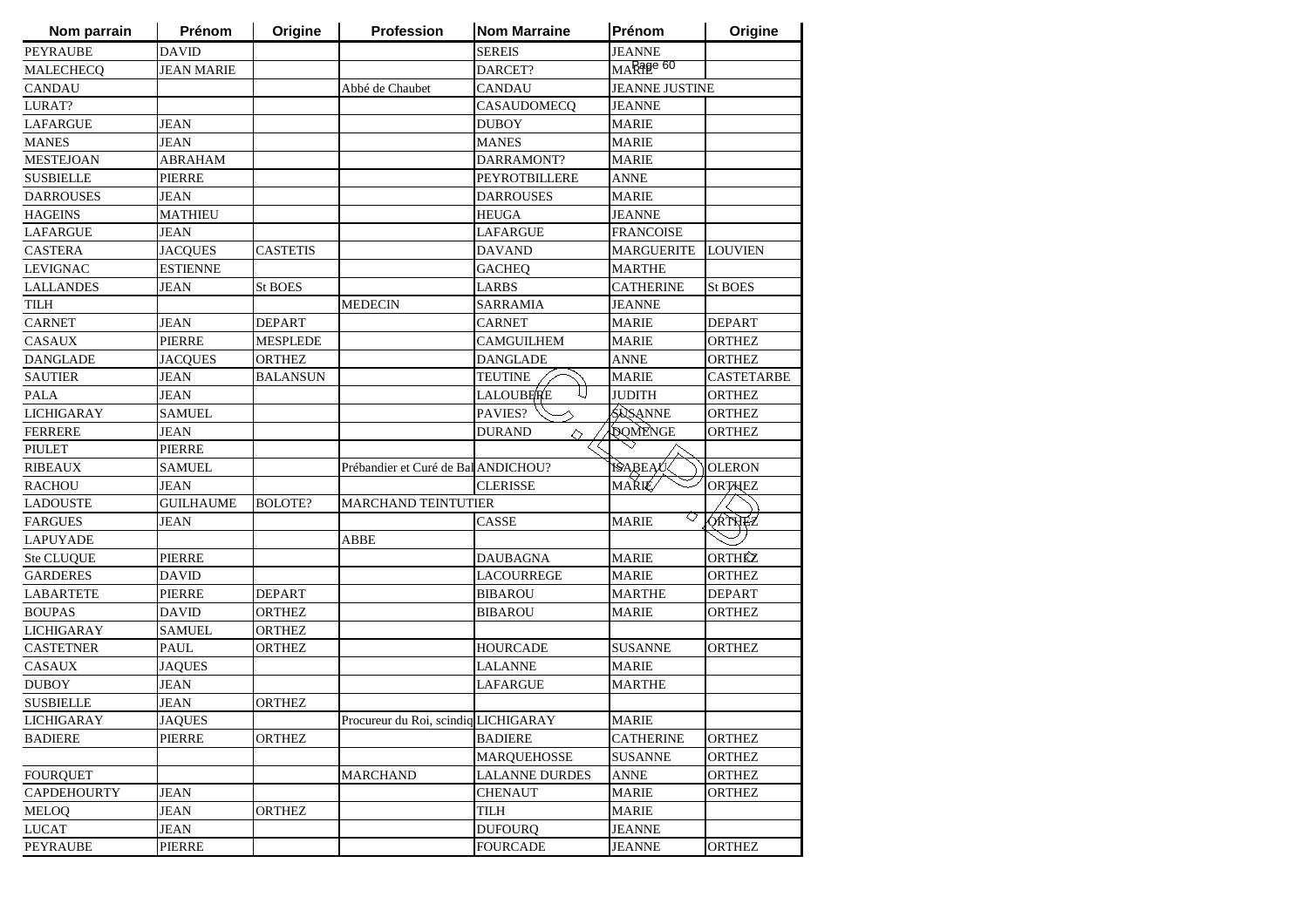| Nom parrain              | <b>Prénom</b>             | Origine         | Profession                           | <b>Nom Marraine</b>     | Prénom            | Origine         |
|--------------------------|---------------------------|-----------------|--------------------------------------|-------------------------|-------------------|-----------------|
| <b>PINSUN</b>            | <b>JEAN FRANCOIS</b>      |                 |                                      | <b>VERGER</b>           | <b>JEANNE</b>     | LOUBIENG??      |
| <b>LABOURDETTE</b>       | <b>BARTHELEMIE</b>        |                 |                                      | <b>LABOURDETTE</b>      | JUD1996 61        | <b>ORTHEZ</b>   |
| <b>TISNE</b>             | <b>JEAN</b>               | <b>ORTHEZ</b>   |                                      | <b>MANES</b>            | <b>JEANINE</b>    | <b>ORTHEZ</b>   |
| <b>BADIERE</b>           | <b>PIERRE</b>             | LAAS            |                                      | <b>GRAY</b>             | <b>MARIE</b>      | <b>BONNUT</b>   |
| <b>LICHIGARAY</b>        | <b>JEAN</b>               |                 |                                      |                         |                   |                 |
| <b>MARSAN</b>            | <b>JEAN</b>               | <b>ORTHEZ</b>   |                                      |                         |                   |                 |
| <b>DUFFAU</b>            | <b>PIERRE</b>             | <b>CASTETIS</b> |                                      | <b>DANGLADE</b>         | <b>JEANNE</b>     | <b>LOUBIENG</b> |
| <b>GUILHEMBERNAT</b>     | <b>JEAN</b>               | <b>BONNUT</b>   |                                      |                         |                   |                 |
| <b>LUBEIG</b>            | <b>JEAN</b>               |                 |                                      |                         |                   |                 |
| <b>DARTAIGNA</b>         | <b>JEAN</b>               | <b>ORTHEZ</b>   |                                      | <b>CASTEITS</b>         | <b>MARIE</b>      | <b>ORTHEZ</b>   |
| <b>DUFFAU</b>            | <b>PIERRE</b>             | <b>ORTHEZ</b>   | <b>TANNEUR</b>                       | <b>DUFFAU</b>           | <b>MARIE</b>      | <b>BONNUT</b>   |
| <b>LUCAT</b>             | <b>JEAN PIERRE</b>        |                 |                                      | CASAUDOMECQ             | <b>MARIE</b>      |                 |
| <b>MALECHECQ</b>         | <b>JEAN BERTRANORTHEZ</b> |                 | <b>CHANTRE</b>                       | <b>LARROUY</b>          | <b>MARIE</b>      |                 |
| <b>LAUGAR</b>            | <b>PIERRE</b>             |                 | <b>NOBLE</b>                         | <b>MARTIN</b>           | <b>MARIE</b>      |                 |
| <b>LAUGAR</b>            | <b>PIERRE</b>             |                 | NOBLE ET AVOCAT                      | <b>MARTIN</b>           | <b>MARIE</b>      |                 |
|                          |                           |                 |                                      | <b>LASSALLE</b>         | <b>SUSANNE</b>    |                 |
| <b>LICHIGARAY</b>        | <b>PIERRE</b>             |                 |                                      | TESTEVIN                | <b>SUSANNE</b>    | <b>ORTHEZ</b>   |
| <b>PITRAS</b>            | <b>PIERRE</b>             | <b>DEPART</b>   |                                      |                         |                   |                 |
| MARQUIS DIT TOURO PIERRE |                           |                 | <b>TAILLEUR</b>                      | <b>LOSTE</b>            | <b>SUSANNE</b>    | <b>ORTHEZ</b>   |
| <b>POUILLAN</b>          | <b>MATHIEU</b>            |                 |                                      | <b>POUILLAN</b>         | <b>MARIE</b>      | <b>ORTHEZ</b>   |
| <b>LUCAT</b>             | <b>JEAN</b>               | <b>ORTHEZ</b>   |                                      |                         |                   |                 |
| <b>LICHIGARAY</b>        | <b>SAMUEL</b>             |                 | Lieutenant dans la compa, LICHIGARAY |                         | MARGUERITE        |                 |
| <b>L'HOSTE</b>           | <b>PIERRE</b>             |                 |                                      | <b>LESCAR</b>           | JEANNE            | <b>ORTHEZ</b>   |
| <b>LANUSSE</b>           | <b>JEAN</b>               | <b>ORTHEZ</b>   |                                      | <b>FABEAU</b>           | AGNES             | <b>ORTHEZ</b>   |
| <b>TILH</b>              | <b>JOSEPH</b>             | <b>SALLES</b>   |                                      | <b>TILH</b>             | ANŇE⊄             | <b>SALAES</b>   |
| <b>BESSOUAT</b>          | <b>PIERRE</b>             | <b>ORTHEZ</b>   |                                      | <b>BESSOUAT</b>         | <b>ANNE</b>       | <b>ORTHEZ</b>   |
| <b>GACHET</b>            | <b>JACQUES</b>            |                 |                                      | <b>SEREIS</b>           | ♡<br><b>MARIE</b> |                 |
| <b>LICHIGARAY</b>        | <b>SAMUEL</b>             |                 | Lieutenant dans la compa LANOUDOUSE  |                         | <b>ANNE</b>       | ARTHEZ          |
| RIBEAUX DIT CAPDEVPAUL   |                           |                 |                                      | LICHIGARAY BRUNIE MARIE |                   | ORTHÉZ          |
| <b>RIBEAUX</b>           | <b>PIERRE</b>             |                 | <b>GREFFIER</b>                      | PIULET                  | <b>CATHERINE</b>  | DEPART          |
| CAPDEHOURBEIG            | <b>JOSEPH</b>             | <b>ORTHEZ</b>   |                                      |                         |                   |                 |
| <b>BEOSTE?</b>           | PIERRE                    | <b>ORTHEZ</b>   | <b>BLANCHER</b>                      |                         |                   |                 |
| <b>VIGNEAU</b>           | <b>JEAN</b>               |                 | <b>NOBLE</b>                         | OHERTER?                | <b>MARIE</b>      |                 |
| <b>DABBADIE</b>          | JEAN                      |                 | <b>CURE DE NOTRE DAMROYER</b>        |                         | <b>SUSANNE</b>    |                 |
| <b>RACHOU</b>            |                           |                 |                                      | RACHOU?                 | MARIE?            |                 |
| <b>DUFFAU</b>            | <b>PIERRE</b>             |                 |                                      | <b>DUFFAU</b>           | <b>JUDITH</b>     |                 |
| <b>BADIERE</b>           | <b>PIERRE</b>             | <b>ORTHEZ</b>   | <b>PROCUREUR</b>                     | <b>GRAY</b>             | <b>MARGUERITE</b> | <b>ORTHEZ</b>   |
| <b>LARTIGUE</b>          | <b>DAVID</b>              |                 |                                      | <b>POUIET</b>           | <b>ANNE</b>       |                 |
| <b>PUJALE</b>            | <b>BERNARD</b>            |                 |                                      | <b>FOURSANS</b>         | <b>MARIE</b>      |                 |
| <b>LESCAR</b>            | <b>PIERRE</b>             |                 |                                      | <b>LESCAR</b>           | <b>JEANNE</b>     |                 |
| TUJES?                   | <b>PIERRE</b>             |                 |                                      | TUJES?                  | <b>LOUISE</b>     |                 |
| <b>GENTIU</b>            | <b>DAVID</b>              |                 |                                      | <b>VIGNEAU</b>          | <b>JEANNE</b>     |                 |
| <b>DUFFAU</b>            | PIERRE                    |                 |                                      | <b>DUFFAU</b>           | <b>RACHEL</b>     |                 |
| <b>GUILHEMBRUN</b>       | JEAN                      |                 |                                      | <b>LICHIGARAY</b>       | <b>MARIE</b>      | <b>ORTHEZ</b>   |
| <b>PITRAS</b>            | <b>BERNARD</b>            |                 |                                      | <b>St MARTIN</b>        | <b>JUDITH</b>     | <b>ORTHEZ</b>   |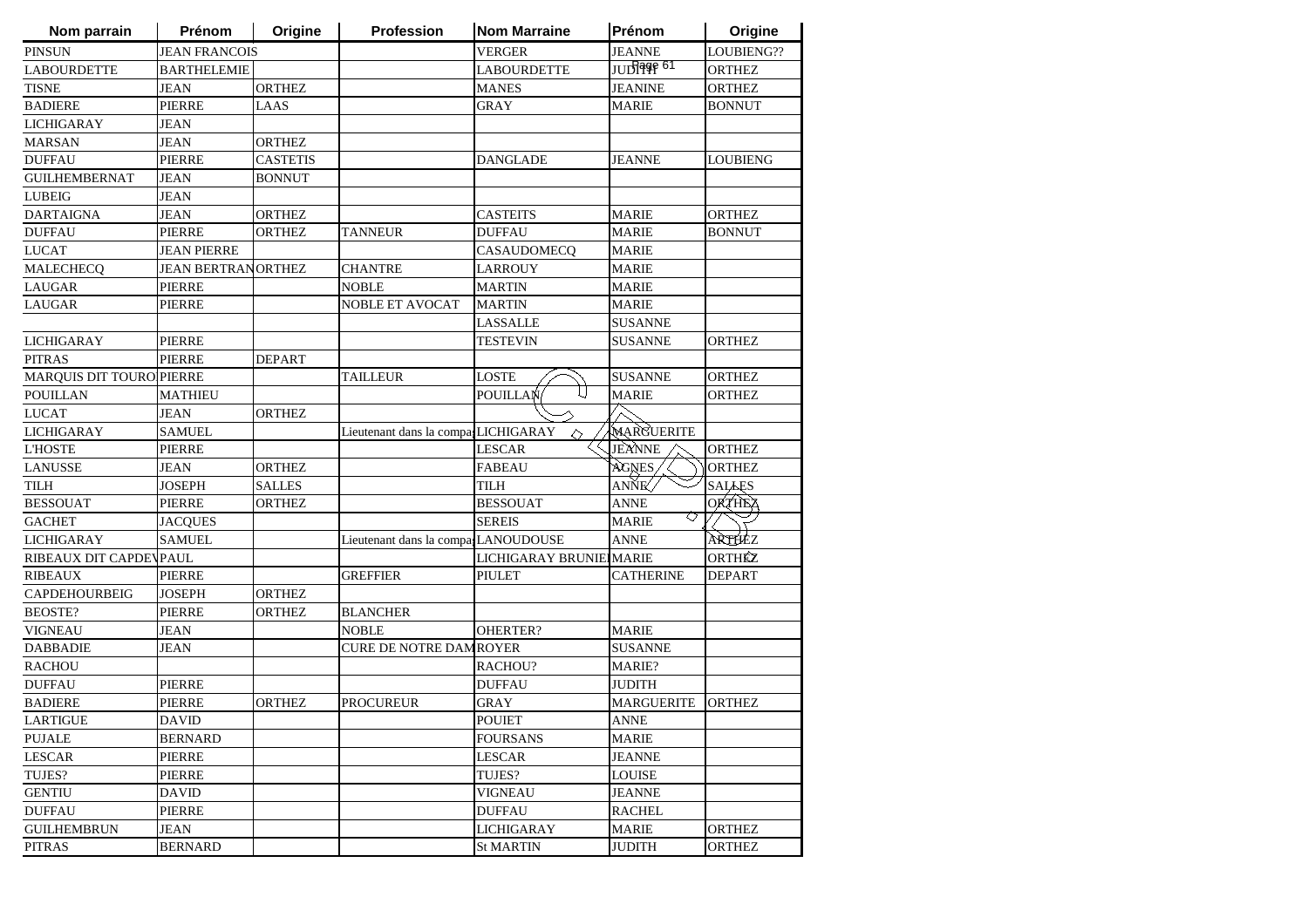| Nom parrain         | Prénom             | Origine       | <b>Profession</b>                   | <b>Nom Marraine</b> | Prénom                  | Origine             |
|---------------------|--------------------|---------------|-------------------------------------|---------------------|-------------------------|---------------------|
| <b>MALECHECQ</b>    | <b>JEAN</b>        |               |                                     | <b>MALECHECO</b>    | <b>MARIE MARGUERITE</b> |                     |
| <b>JUNCA</b>        | JEAN               |               |                                     | <b>MAISOUNAVE</b>   | JEARROPE <sup>62</sup>  | DEPART              |
| <b>LALANNE</b>      | JEAN               | <b>ORTHEZ</b> |                                     |                     |                         |                     |
| LAGARRIGUE          | JEAN               | ORTHEZ        |                                     | <b>PITRAS</b>       | <b>MARIE</b>            | <b>DEPART</b>       |
| <b>ROUDIER</b>      | <b>ETIENNE</b>     |               |                                     | <b>CHENAUT</b>      | <b>MARIE</b>            |                     |
| <b>TOUYAA</b>       | DAVID              |               |                                     | <b>HOURTY</b>       | ANNE                    |                     |
| <b>LUCAT</b>        | JEAN               | ORTHEZ        | MARCHAND                            |                     |                         |                     |
|                     |                    |               |                                     | <b>BAUTEZE?</b>     | <b>CATHERINE</b>        |                     |
| <b>LAHARGUE</b>     | JEAN               |               | Valet des pères de la TriniLAHARGUE |                     | <b>FRANCOISE</b>        |                     |
| POEY                | DAVID              | ORTHEZ        |                                     |                     |                         |                     |
| <b>BLAIR</b>        |                    | <b>PARIS</b>  | <b>FERMIER GENERAL</b>              |                     | ANNE                    | PARIS               |
| <b>LUCAT</b>        | JEAN               |               | <b>MARCHAND</b>                     | LAMOTHE             | <b>MARIE</b>            | <b>MARSEILHAN(B</b> |
| LOSTE               | DAVID              |               |                                     | LESCAR              | JEANNE                  |                     |
|                     |                    |               |                                     | <b>VIGNAU</b>       | <b>JEANNE</b>           |                     |
|                     |                    |               |                                     |                     |                         |                     |
| <b>LICHIGARAY</b>   | <b>SAMUEL</b>      |               | Lieutenant de la compagn LICHIGARAY |                     | <b>MARGUERITE</b>       |                     |
| <b>RONTINON</b>     | PIERRE             |               | <b>MARCHAND</b>                     | <b>LOMPRE</b>       | <b>JEANNE</b>           |                     |
| CASSOU              | JEAN               |               |                                     | <b>CASSOU</b>       | <b>MARIE</b>            |                     |
| <b>LICHIGARAY</b>   | <b>SAMUEL</b>      |               | Lieutenant de la compagn BOMIETTE   |                     | <b>MARIE</b>            | TOULOUSE            |
| <b>LADOUSSE</b>     | <b>GUILHAUMES</b>  |               | <b>MARCHAND TEINTUR GUALHARDES</b>  |                     | <b>ELISABETH</b>        |                     |
| <b>BAZERCLES</b>    | JEAN               | <b>ORTHEZ</b> |                                     | <b>BAZERCLES</b>    | <b>JEANNE</b>           | <b>ORTHEZ</b>       |
| <b>BARROUMERES</b>  | MATHIEU            |               |                                     | <b>BARROUMERES</b>  | MARTHE                  |                     |
| <b>GUILHEMBRU</b>   | ARNAUD             |               |                                     | <b>CASSIERE</b>     | ANNE                    |                     |
| <b>MIRASSOU</b>     | JEAN PAUL          |               |                                     | DUBOY               | ANNE                    |                     |
| <b>LAHARGUE</b>     | JEAN               |               |                                     | LAHARGUE            | FRANCOISE               |                     |
| <b>LOMPRE</b>       | <b>JEAN PIERRE</b> |               |                                     | LOMPRE              | <b>MARIE</b>            |                     |
|                     |                    |               |                                     | PAVIE               | ♡<br><b>SUSANNE</b>     |                     |
| <b>BOUSSEZ</b>      | <b>FRANCOIS</b>    |               |                                     | <b>MOULERES</b>     | JEANNE                  |                     |
|                     | JEAN PIERRE        |               | Regent de St Criq                   | LAFITTE             | JEANNE                  | ◇                   |
| <b>POUQUE</b>       | THIMOTHEE          |               |                                     | <b>BOUSSEZ</b>      | <b>PAULE</b>            |                     |
| <b>LICHIGARAY</b>   | <b>JACQUES</b>     |               |                                     |                     |                         |                     |
| <b>NEYS CANDAU</b>  | <b>JACQUES</b>     |               | Gentilhomme du Duc d'AINEYS CANDAU  |                     | <b>JEANNE JUSTINE</b>   |                     |
| <b>GUILHEMBRUN</b>  | <b>JEAN</b>        |               |                                     | LARROUY             | <b>MARIE</b>            | SOARNS              |
| <b>LAMARQUE</b>     | JEAN               |               | <b>CHIRURGIEN</b>                   |                     |                         |                     |
| <b>MAUPOEY</b>      | JEAN               | <b>ORTHEZ</b> |                                     | <b>TOHE</b>         | <b>FRANCOISE</b>        | <b>MOSQUENS</b>     |
| <b>PINSUN</b>       | JEAN               |               |                                     | <b>BERGES</b>       | <b>JEANNE</b>           | <b>LOUBIENG</b>     |
| <b>DECLUS</b>       | PIERRE             |               |                                     | <b>MASSOUE</b>      | <b>ANNE</b>             |                     |
| <b>LOMPRE</b>       | <b>JEAN</b>        |               |                                     | <b>BOUNERE</b>      | <b>JEANNE MARIE</b>     |                     |
| LAHERE              | <b>JEAN</b>        | <b>BAIGTS</b> |                                     |                     |                         |                     |
| <b>TESTEVIN</b>     | PIERRE             |               |                                     | <b>CASAUDOMECO</b>  | <b>CATHERINE</b>        |                     |
|                     |                    |               |                                     | <b>LICHIGARAY</b>   | CLAUDE                  |                     |
|                     |                    |               |                                     |                     |                         |                     |
| <b>LA SAUGUETTE</b> | <b>PIERRE</b>      |               |                                     | <b>JUNQUA</b>       | <b>JEANNE</b>           |                     |
| FAGET               | PIERRE             |               | Marchand à Bayonne                  | <b>BONNECAZE</b>    | <b>MARIE</b>            | PAU                 |
| <b>D'ARGELE</b>     | JEAN               | <b>DEPART</b> |                                     | <b>PITRAS</b>       | SAROU                   | <b>DEPART</b>       |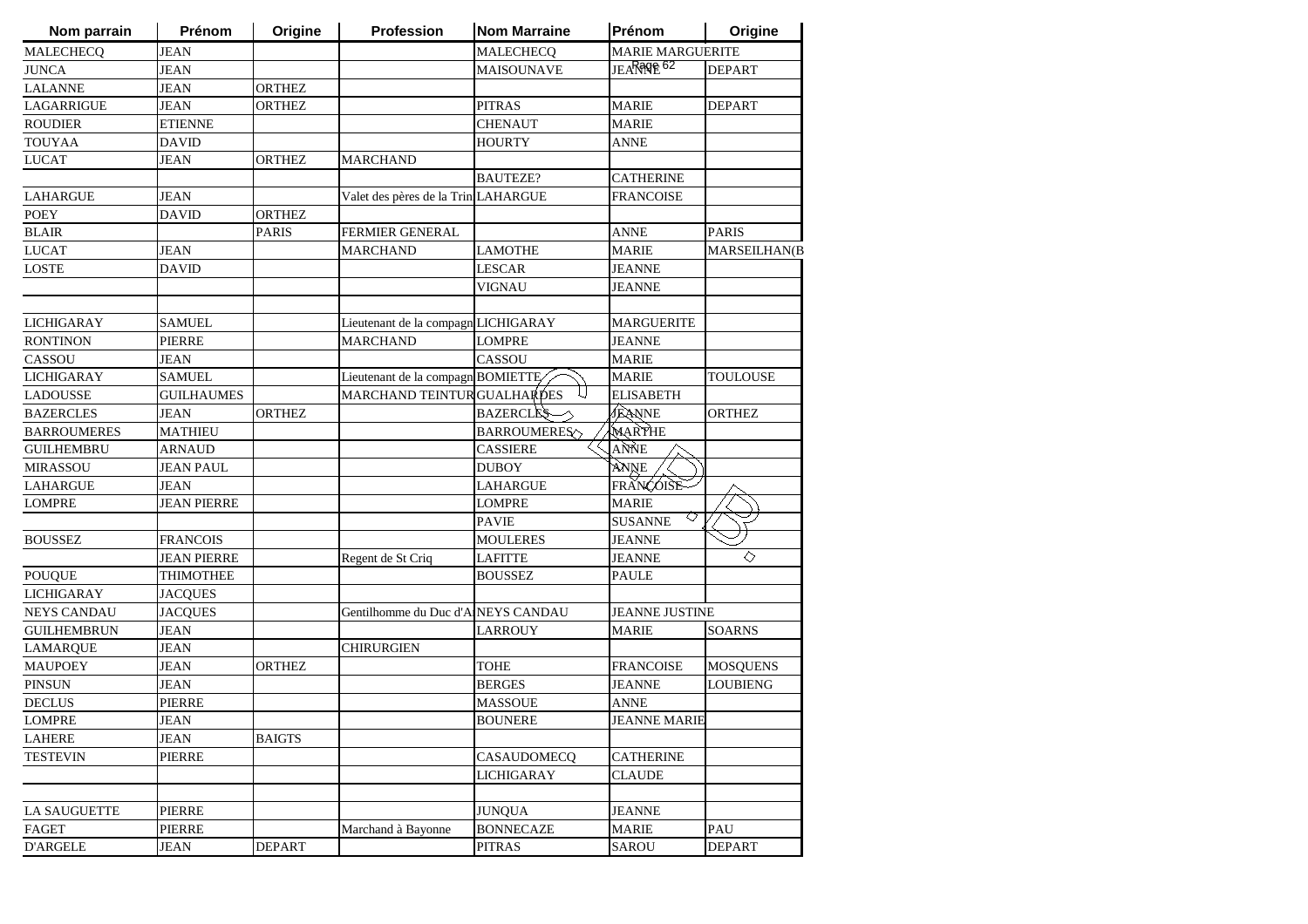| Nom parrain            | Prénom             | Origine          | <b>Profession</b>                  | <b>Nom Marraine</b> | Prénom                     | Origine            |
|------------------------|--------------------|------------------|------------------------------------|---------------------|----------------------------|--------------------|
| <b>NOUGUES</b>         | <b>JEAN</b>        |                  | Etudiant en Théologie              | <b>BONNECAZE</b>    | <b>ANNE</b>                |                    |
| <b>NAVARRE</b>         | <b>AUGUSTIN</b>    |                  |                                    | <b>DABBADIE</b>     | MARage 63                  |                    |
| <b>MANECHAL</b>        | JEAN               |                  |                                    | <b>DUFAU</b>        | <b>JEANNE</b>              |                    |
| <b>CASSAET</b>         | <b>PIERRE</b>      |                  |                                    | <b>FOUSSON</b>      | <b>MARIE</b>               |                    |
| <b>DABBADIE</b>        | <b>BERNARD</b>     | <b>LOURDES</b>   |                                    | <b>LAPOUBLE</b>     | <b>ISABEAU</b>             | <b>MASLACQ</b>     |
| <b>CAPDEVILLE</b>      | JEAN               |                  |                                    | <b>LARROUTURE</b>   | <b>CATHERINE</b>           | <b>ORTHEZ</b>      |
| <b>CAPDEHOURBEIG</b>   | JEAN               |                  |                                    |                     |                            |                    |
| <b>DUCASSE</b>         | <b>PIERRE</b>      |                  |                                    | <b>BROCA</b>        | <b>BERTRANDE</b>           |                    |
| <b>BAILLHETS</b>       | <b>PIERRE</b>      |                  | Marchand d'Arros                   | <b>PERE</b>         | <b>JEANNE</b>              |                    |
| CAPDEHOURBETH          | <b>JEAN</b>        |                  |                                    |                     |                            |                    |
| <b>GACHET</b>          | <b>JACQUES</b>     |                  |                                    | <b>SEREIS</b>       | <b>GRATIE</b>              | <b>ORTHEZ</b>      |
| LICHIGARAY BRUNIE JEAN |                    |                  |                                    | <b>LABOUBERE</b>    | <b>JUDITH</b>              | <b>ORTHEZ</b>      |
| <b>LAUGAR</b>          | <b>BERNARD</b>     |                  |                                    | <b>LAUGAR</b>       | <b>MARIE THERES ORTHEZ</b> |                    |
| <b>DAUBAGNA</b>        | JEAN               |                  | Métayer de Sr Ribeaux à Ste CLUQUE |                     | <b>MARIE</b>               |                    |
| <b>LUCAT</b>           | JEAN               | <b>ORTHEZ</b>    | MARCHAND                           |                     |                            |                    |
| <b>PERRERE</b>         | <b>FRANCOIS</b>    | TAGIE(?)         |                                    | <b>MONGAILLART</b>  | <b>MAGDELAINE</b>          |                    |
| <b>BADIERE</b>         | <b>PIERRE</b>      | <b>ORTHEZ</b>    | PRÊTRE ET PREBANDIGRAY             |                     | <b>MARGUERITE</b>          |                    |
| <b>DOMEQ</b>           | PIERRE             |                  | NOBLE ET SIEUR DE L DOMEQ          |                     | <b>MARIE</b>               | <b>SALLIES</b>     |
|                        |                    |                  |                                    | <b>PORTAU</b>       | <b>MARIE</b>               | <b>Ste SUZANNE</b> |
| LICHIGARAY CRIQUI      | <b>SAMUEL</b>      |                  | <b>JURAT D'ORTHEZ</b>              |                     |                            |                    |
| <b>BLAIR</b>           | <b>FELIX</b>       | <b>ORTHEZ</b>    | <b>NOBLE</b>                       | <b>BLAIR</b>        | MARIE                      | <b>ORTHEZ</b>      |
| <b>CASALIS</b>         | <b>PIERRE</b>      |                  |                                    | ◇                   |                            |                    |
| <b>MONLESUN</b>        | PIERRE             | <b>ORTHEZ</b>    |                                    | <b>PEYRAUBE</b>     | MARIE                      | <b>CASTETARBE</b>  |
| <b>DARTAIGNA</b>       | <b>DAVID</b>       |                  |                                    | <b>LAVOYE</b>       | SUSANNE                    | <b>ORTHEZ</b>      |
| CASSAET                | <b>PIERRE</b>      | <b>ORTHEZ</b>    |                                    |                     |                            |                    |
| <b>DARTAIGNA</b>       | <b>DAVID</b>       |                  |                                    | <b>CASTETS</b>      | <b>MARIE</b>               | <b>ORTHEZ</b>      |
| <b>DARRIGRAND</b>      | <b>ESTIENNE</b>    |                  |                                    | <b>CASALIS</b>      | ♡<br><b>JEANNE</b>         |                    |
| CARRESSE               | <b>PIERRE</b>      |                  |                                    | <b>TESTEVIN</b>     | <b>ANNE</b>                | ORTHEZ             |
| <b>MERICOTIN</b>       | PIERRE             |                  |                                    | <b>SERRES</b>       | <b>MARGUERITE</b>          | <b>ORTHÉZ</b>      |
| <b>DARRIMONT</b>       | <b>JEAN</b>        |                  |                                    | <b>DUBARBE</b>      | <b>SUSANNE</b>             |                    |
| <b>DARRACQ</b>         | <b>PIERRE</b>      |                  |                                    | <b>GREHEIS?</b>     | ANNE                       | <b>ORTHEZ</b>      |
| <b>CASSAET</b>         | JEAN               |                  | Valet chez martete                 |                     |                            |                    |
| PASSERAT               | <b>CLAUDE</b>      | <b>ORTHEZ</b>    |                                    | <b>LAVIGNOTE</b>    | <b>MARIE</b>               |                    |
| <b>MALECHECQ</b>       | <b>JEAN MARIE</b>  |                  |                                    | <b>MALECHECQ</b>    | <b>MARIE MARGUERITE</b>    |                    |
| <b>MASCARAS</b>        | JEAN               | <b>ORTHEZ</b>    |                                    | <b>BASTERDES</b>    | <b>MAGDELAINE</b>          |                    |
| <b>POUEY</b>           | <b>PIERRE</b>      |                  |                                    | GACHEIN(?)          | <b>MARIE</b>               |                    |
| <b>GRE</b>             | <b>JACQUES</b>     |                  |                                    | CASSOU              | <b>MARIE</b>               |                    |
| <b>BORDENAVE</b>       | <b>DANIEL</b>      |                  |                                    | <b>BIBAROU</b>      | <b>ANNE</b>                |                    |
| GOUJOU                 | JEAN               |                  |                                    | <b>RENAUT?</b>      | <b>MARIE</b>               |                    |
| <b>GASTIT</b>          | <b>JEAN</b>        | <b>LABASTIDE</b> |                                    | <b>BOUQUET</b>      | <b>JEANNE</b>              |                    |
| <b>FERRERE</b>         | <b>BERNARD</b>     |                  |                                    | <b>LACOSTE</b>      | <b>JEANNE</b>              |                    |
|                        |                    |                  |                                    | <b>TOURON</b>       | <b>CATHERINE</b>           | <b>SALES</b>       |
| <b>CAPDEHORBET</b>     | JEAN               |                  |                                    |                     |                            |                    |
| <b>LUCAT</b>           | <b>JEAN PIERRE</b> |                  |                                    | <b>LUCAT</b>        | JEANNE                     |                    |
| LAGARRENNE             | PIERRE             |                  |                                    | MARRAHOSTE(?)       | <b>MIRAMONDE</b>           |                    |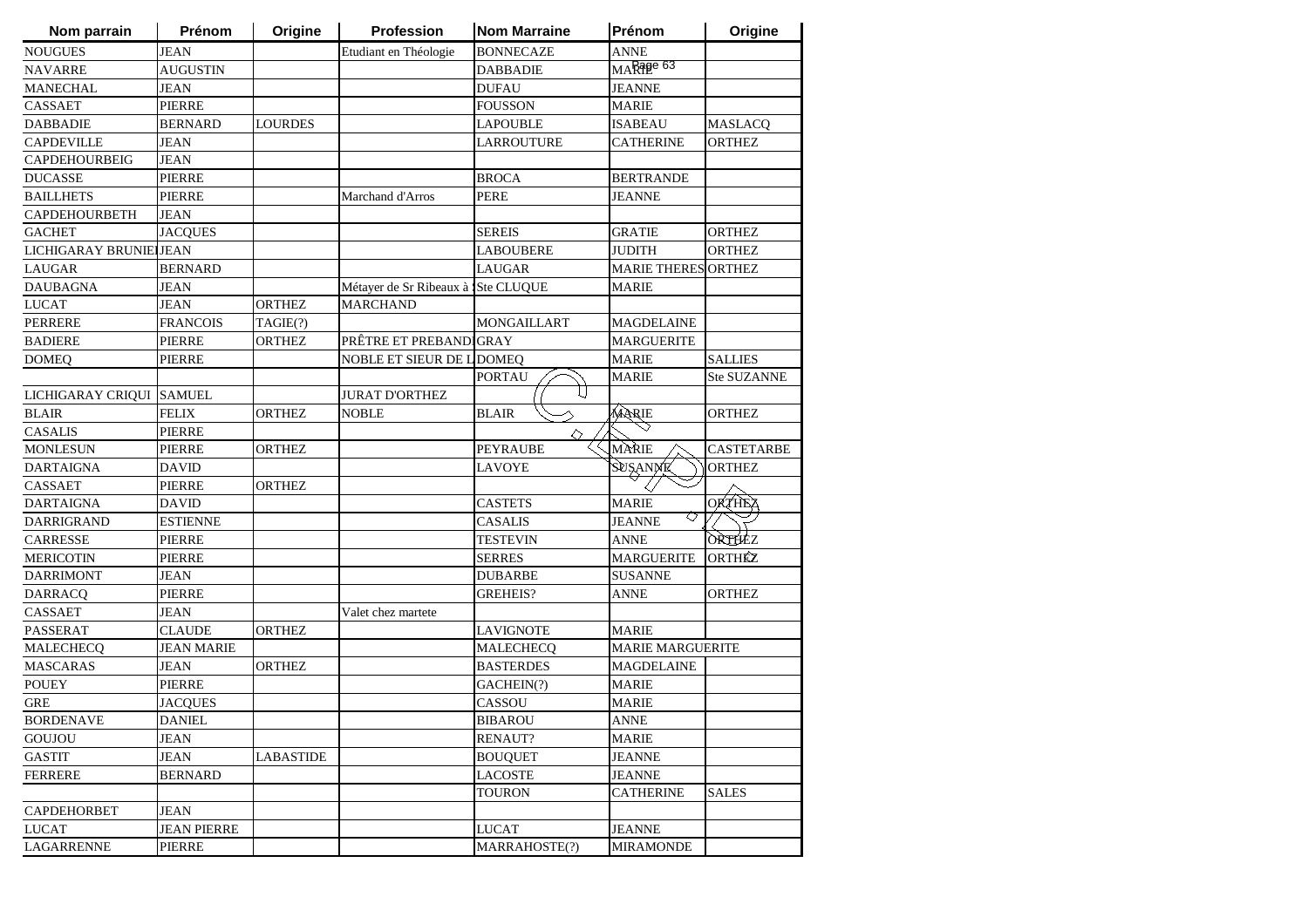| Nom parrain            | Prénom                | Origine         | Profession            | <b>Nom Marraine</b> | Prénom            | Origine         |
|------------------------|-----------------------|-----------------|-----------------------|---------------------|-------------------|-----------------|
| <b>SUSBIELLE</b>       | <b>JEAN</b>           |                 |                       | <b>MELION</b>       | MARIE             |                 |
| <b>PORTAU</b>          | <b>JEAN</b>           |                 |                       | <b>TINNEROT</b>     | MARage 64         | <b>BALANSUN</b> |
| DESMOUS DIT LAMOL JEAN |                       | <b>MESPLEDE</b> |                       | <b>BORDES</b>       | <b>CATHERINE</b>  | <b>MESPLEDE</b> |
| <b>LAPLACE</b>         | <b>JACQUES</b>        |                 |                       | PEYRAUBE            | <b>RACHEL</b>     | <b>ORTHEZ</b>   |
| <b>BOI OU DUBOÏ</b>    | <b>JEAN</b>           |                 |                       | LAFARGUE            | <b>MARIE</b>      |                 |
| <b>CAMGUILHEM</b>      | <b>JEAN</b>           |                 |                       | CAMGUILHEM          | <b>MARIE</b>      |                 |
| LASBEZ?                | <b>JEAN PAUL</b>      |                 |                       | LASBEZ?             | <b>MARIE</b>      |                 |
| <b>NEYS CANDAU</b>     | <b>JEAN ALEXANDRE</b> |                 |                       | <b>NEYS CANDAU</b>  | <b>ISABEAU</b>    |                 |
| <b>MASCARAS</b>        | <b>JEAN</b>           | <b>ORTHEZ</b>   |                       | <b>MASCARAS</b>     | <b>SUSANNE</b>    | <b>ORTHEZ</b>   |
| <b>NOUGUES</b>         | <b>JEAN</b>           |                 |                       | <b>LICHIGARAY</b>   | <b>MARGUERITE</b> |                 |
|                        |                       |                 |                       | <b>DOMEQ</b>        | <b>MARTHE</b>     | <b>SALLES</b>   |
| <b>LUCAT</b>           | <b>JEAN</b>           | <b>ORTHEZ</b>   | <b>MARCHAND</b>       |                     |                   |                 |
|                        |                       |                 |                       | <b>LAMARQUE</b>     | <b>FRANCOISE</b>  | <b>ORTHEZ</b>   |
| CAPDEHOURBETH          | <b>JEAN</b>           |                 |                       | CAPDEHOURBETH       | <b>MARIE</b>      |                 |
| <b>PARIS</b>           | <b>JEAN</b>           | <b>ARRAS</b>    |                       | <b>PARIS</b>        | <b>MARIE</b>      | ARRAS           |
| <b>BLAIR</b>           | PHILIPPE MELCHIAL     |                 |                       | BLAIR               | <b>MARIE</b>      |                 |
| CAILLAÏ                | LOÜIS                 | <b>ORTHEZ</b>   |                       | <b>SABERRE</b>      | <b>JEANNE</b>     | <b>ORTHEZ</b>   |
| CASSOU                 | <b>JEAN</b>           |                 |                       | CASSOU              | <b>MARIE</b>      |                 |
|                        |                       |                 |                       | <b>DUFAU</b>        | ANNE              | <b>ORTHEZ</b>   |
| <b>MANAUT</b>          |                       |                 | VALET DE Mr MARSO     | <b>DUFAU</b>        | <b>JEANNE</b>     | <b>ORTHEZ</b>   |
| LAGARRIGUE             | <b>JEAN PIERRE</b>    |                 |                       | <b>CURT</b>         | ÁÑNE              | <b>ORTHEZ</b>   |
| <b>LARREGLE</b>        | <b>PIERRE</b>         |                 |                       | <b>LARREGLE</b>     | ANNE              |                 |
| <b>LAFARGUE</b>        | <b>JEAN</b>           |                 |                       | <b>DUBOY</b>        | MÀRIE             |                 |
| <b>GUILHEMBRU</b>      | JEAN                  |                 |                       | <b>DARROUSSEZ</b>   | JÈAN              | <b>ORTHEZ</b>   |
| <b>DAUBAGNA</b>        | <b>PIERRE</b>         |                 |                       | <b>CAUHEPE</b>      | <b>MAŘIÉ</b>      |                 |
| <b>MIRELOU</b>         | <b>JEAN PAUL</b>      |                 |                       | <b>MIRELOU</b>      | <b>MARIE</b>      | <b>ORTHEZ</b>   |
| <b>LESCAR</b>          | <b>PIERRE</b>         |                 |                       | <b>LESCAR</b>       | MARGUERITE        | QRTHEZ          |
| PINSU?                 | <b>FRANCOIS</b>       |                 |                       | PINSUN              | <b>SUSANNE</b>    |                 |
| <b>MASCARAS</b>        | <b>JEAN</b>           | <b>ORTHEZ</b>   |                       |                     |                   | ◇               |
| <b>SARRAMEA</b>        | <b>PIERRE</b>         |                 |                       | MAYBONNE            | <b>MARIE</b>      | <b>ORTHEZ</b>   |
| CUP?                   |                       |                 |                       | <b>HOURCADE</b>     | <b>CATHERINE</b>  | <b>ORTHEZ</b>   |
| <b>SUSBIELLE</b>       | <b>BERTRAND</b>       |                 |                       | <b>LARROUY</b>      |                   | ORTHEZ          |
| <b>LARROUY</b>         | PIERRE                |                 | <b>AVOCAT</b>         | SARRAMEA            | <b>JEANNE</b>     | ORTHEZ          |
| <b>POEYMIRO</b>        | <b>PIERRE</b>         |                 |                       | POUILLAN            | <b>JEANNE</b>     |                 |
| <b>LALOUBERE</b>       | <b>ISAAC</b>          |                 |                       | LALOUBERE           | JUDITH            | <b>ORTHEZ</b>   |
| <b>CASAUDUMET</b>      | <b>JEAN</b>           |                 |                       | <b>CASAUDUMET</b>   | <b>CATHERINE</b>  |                 |
| <b>PUYOO</b>           | <b>LOUIS</b>          |                 |                       | PERGUILHEM          | JEANNE            | <b>ORTHEZ</b>   |
| LICHIGARAY             | PIERRE                | <b>ORTHEZ</b>   | <b>BOURGEOIS</b>      |                     |                   |                 |
| <b>LICHIGARAY</b>      |                       |                 | <b>JURAT D'ORTHEZ</b> | <b>LICHIGARAY</b>   | <b>MARIE</b>      |                 |
| <b>BIBARON</b>         | <b>ESTIENNE</b>       |                 |                       | <b>BERGES?</b>      | <b>CATHERINE</b>  |                 |
| <b>LADOUSSE</b>        |                       |                 | <b>TEINTURIER</b>     | 2                   | 2                 |                 |
| <b>RIBOS</b>           | PAUL                  |                 |                       | <b>CAPDEHOURBEY</b> | <b>MARIE</b>      |                 |
|                        |                       |                 |                       |                     |                   |                 |
|                        |                       |                 |                       | D'ANTI              | <b>MAGDELAINE</b> |                 |
| <b>VIDAL</b>           |                       |                 |                       |                     |                   |                 |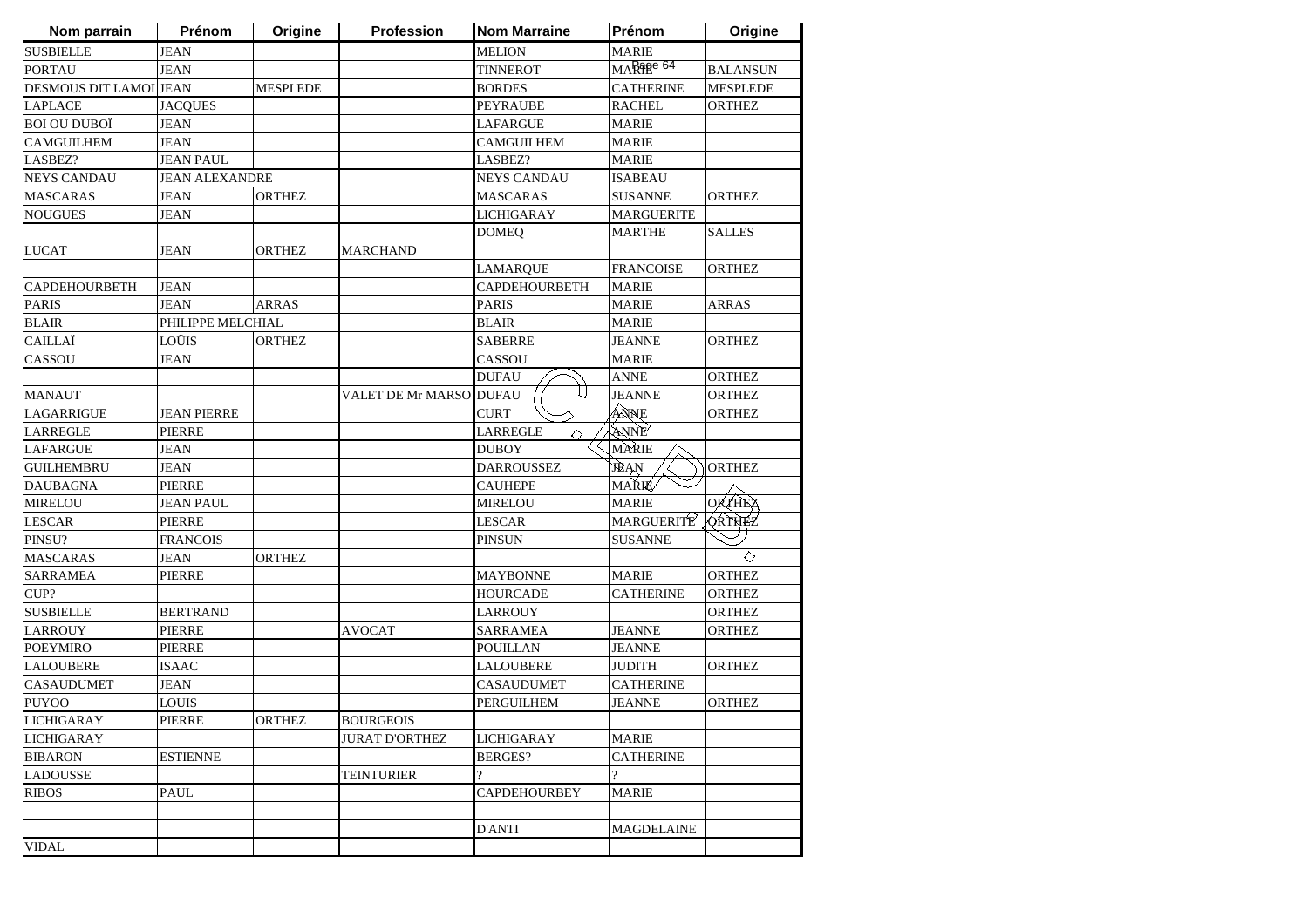| Nom parrain             | Prénom               | Origine         | Profession                | <b>Nom Marraine</b>  | Prénom            | Origine           |
|-------------------------|----------------------|-----------------|---------------------------|----------------------|-------------------|-------------------|
| <b>POUEY</b>            | <b>ETIENNE</b>       |                 |                           | <b>FORSANS</b>       | <b>SARA</b>       |                   |
| <b>LICHIGARAY</b>       | <b>JEAN</b>          |                 |                           |                      | $ANR$ age 65      | <b>CASTETARBE</b> |
| <b>PITRAS</b>           | <b>BERNARD</b>       |                 |                           | LAGUARRIGUE          | <b>JEANNE</b>     |                   |
|                         |                      |                 |                           | <b>PEYRET</b>        | <b>JEANNE</b>     |                   |
|                         |                      |                 |                           |                      | <b>MARIE</b>      | <b>ORTHEZ</b>     |
| <b>St PAU</b>           |                      |                 |                           | <b>ROYER</b>         | <b>SUSANNE</b>    |                   |
| <b>FORCADE</b>          | <b>BERNARD</b>       |                 |                           | D'ANGUE?             |                   | <b>ORTHEZ</b>     |
| <b>PITRAS</b>           | <b>BERNARD</b>       |                 |                           | <b>LESCAR</b>        | <b>JEANNE</b>     |                   |
| <b>LACHAUGUETTE</b>     | <b>BERNARD</b>       | <b>CASTETIS</b> |                           | <b>BORDENAVE</b>     | <b>MARIE</b>      | <b>CASTETIS</b>   |
| <b>LAGARDERE</b>        | <b>GEDEON</b>        |                 |                           | <b>BONNESE</b>       | <b>MARIE</b>      |                   |
| DARRIGRAND              | <b>ISAAC</b>         |                 |                           | <b>BASIN</b>         | <b>MARIE</b>      |                   |
|                         |                      |                 |                           | <b>BRANAA</b>        | <b>ANNE</b>       |                   |
| PERIEUILLAN             | <b>JACQUES</b>       | MESPLEDE        |                           | DUE?                 | JEANNE            | $\overline{?}$    |
| <b>SARRAIL</b>          | <b>JEAN</b>          |                 |                           | <b>LASSERRE</b>      | <b>MARIE</b>      |                   |
| SARRAIL                 | <b>PIERRE</b>        |                 |                           |                      |                   |                   |
| <b>POÜILLAN</b>         | PIERRE               |                 |                           | <b>MAURY</b>         | <b>MARGUERITE</b> |                   |
|                         |                      |                 |                           |                      |                   |                   |
| <b>BADIERE</b>          | <b>PIERRE</b>        |                 | Prébandier d'Orthez       | <b>PERGUILHEM</b>    | JEANNE            |                   |
| <b>CASALIS</b>          | <b>PIERRE</b>        |                 |                           | <b>CASALIS</b>       | <b>JEANNE</b>     |                   |
| <b>CASAMAJOUR</b>       | ANDRE                |                 |                           | LAGARENNE            | <b>SARA</b>       |                   |
| <b>LESCA</b>            | <b>PIERRE</b>        |                 |                           | <b>FRISON</b>        | ÉÀSABETH          |                   |
|                         | <b>JEAN BAPTISTE</b> |                 | Marquis de St Pé          | <b>LATRENNE</b><br>◇ | <b>OLIVE</b>      |                   |
| <b>JUNCA</b>            | <b>JEAN</b>          |                 |                           | <b>POUEY</b>         | MAGDELAINE        |                   |
| <b>LICHIGARAY</b>       | <b>JEAN</b>          |                 |                           |                      |                   |                   |
| <b>LUCAT</b>            | <b>JEAN</b>          |                 |                           | <b>CASAUDOMEQ</b>    | JEANNE            |                   |
| <b>DUTILH</b>           | <b>ANDRE</b>         |                 | DOCTEUR EN MEDECISARRAMEA |                      |                   |                   |
| <b>BOULAN</b>           | THIMOTHEE            |                 | <b>REGENT D'ORTHEZ</b>    | <b>GUICHEBAROU</b>   | MAGDELAINE        |                   |
| <b>TOUYAA</b>           | <b>JEAN</b>          |                 |                           | <b>DARRIOUS</b>      | <b>JEANNE</b>     | CASTETARBE        |
| <b>LAMAYSOU</b>         | <b>DANIEL</b>        |                 |                           | <b>LACOSTE</b>       | <b>JEANNE</b>     | ◇                 |
| <b>DOUBLIDES</b>        | <b>MATHIEU</b>       | <b>SALLES</b>   |                           | CASALIS              | JEANNE            |                   |
| <b>BASSERET</b>         | <b>JEAN</b>          |                 |                           |                      |                   |                   |
| <b>LAHARGUE</b>         | <b>ISAAC</b>         |                 |                           | <b>LAHARGUE</b>      | <b>SUSANNE</b>    |                   |
| SARRAIL                 | JEAN                 |                 |                           | <b>PEFAU</b>         | <b>MARTHE</b>     |                   |
| <b>POUEY</b>            | <b>PIERRE</b>        |                 |                           | <b>SESCAS</b>        | <b>JEANNE</b>     |                   |
| <b>DUFAU</b>            | <b>JEAN</b>          |                 |                           | <b>DUFAU</b>         | JEANNE            |                   |
| <b>RIBEAUX</b>          | <b>PIERRE</b>        |                 |                           | <b>PIULET</b>        | <b>CATHERINE</b>  |                   |
| <b>LARROUY</b>          | <b>MATHIEU</b>       |                 |                           | <b>LARROUY</b>       | <b>MARIE</b>      |                   |
| <b>CASALIS</b>          |                      |                 | <b>MAIRE D'ORTHEZ</b>     | <b>CASALIS</b>       |                   |                   |
| PARIS                   | <b>JEAN</b>          | <b>ARROS</b>    |                           | PES                  | <b>CATHERINE</b>  | <b>SESCAUX</b>    |
| PIULET                  | JEAN                 |                 | <b>PRATICIEN</b>          | PIYLET               | JEANNE            |                   |
| <b>MASCARAS</b>         | JEAN                 | <b>ORTHEZ</b>   |                           | <b>LAPORTE</b>       | <b>CATHERINE</b>  | DAX               |
| <b>HOURQUEVIE</b>       | <b>DANIEL</b>        |                 |                           | <b>FORSANS</b>       | SARA              |                   |
| <b>CAMPLONG DE BERN</b> | <b>JEAN</b>          |                 |                           | <b>LALANNE</b>       | <b>JEANNE</b>     | <b>BOAS</b>       |
| <b>ROUTGE</b>           | <b>BERNARD</b>       | <b>ORTHEZ</b>   |                           | <b>LEURAUC</b>       | <b>MARIE</b>      | <b>ORTHEZ</b>     |
|                         |                      |                 |                           | <b>NAUDE</b>         | JUDITH            |                   |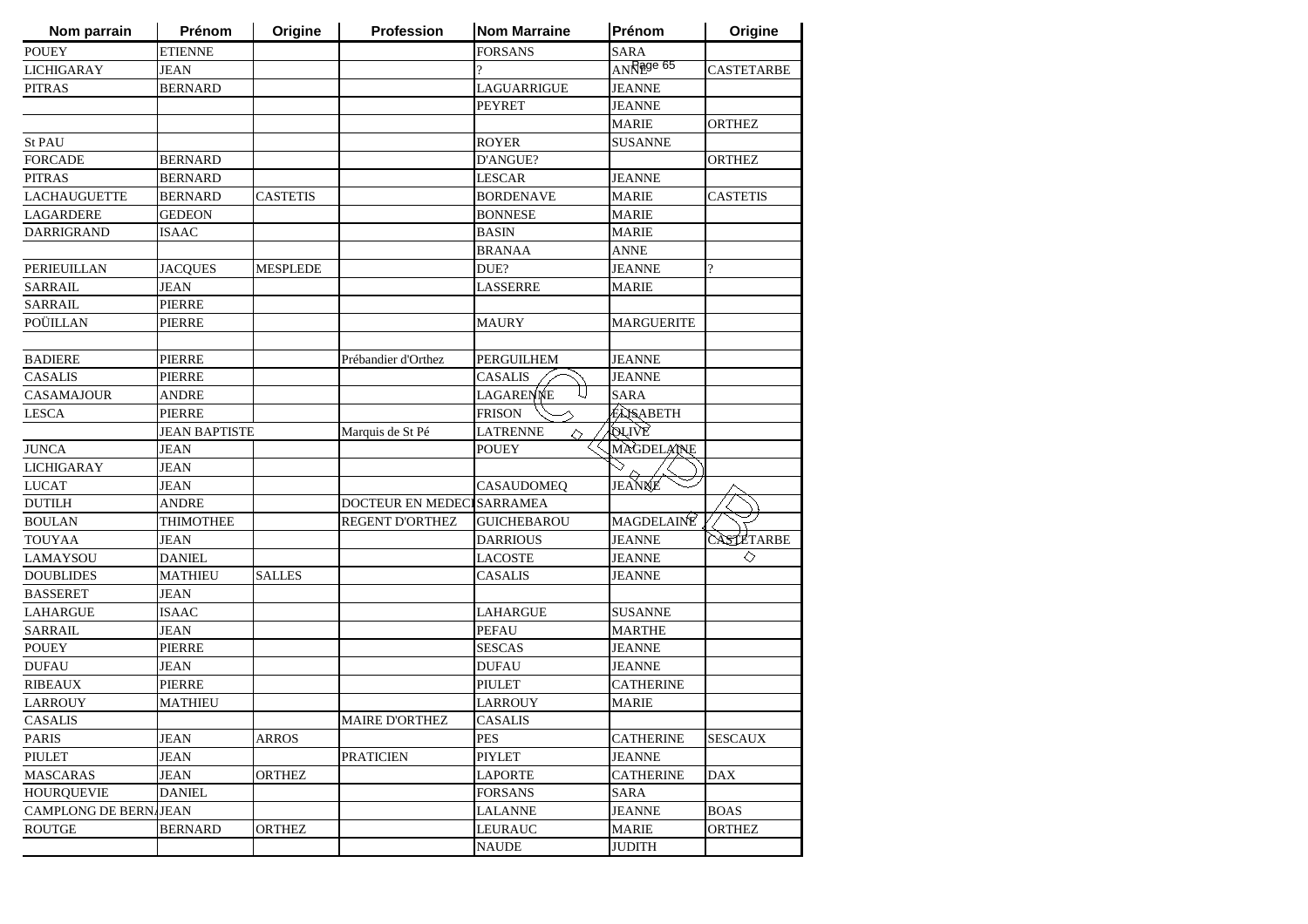| Nom parrain           | <b>Prénom</b>        | Origine         | <b>Profession</b>                 | <b>Nom Marraine</b> | Prénom               | Origine       |
|-----------------------|----------------------|-----------------|-----------------------------------|---------------------|----------------------|---------------|
| <b>POMME</b>          | <b>ISAAC</b>         |                 |                                   | <b>MERICAM</b>      | <b>ANNE</b>          |               |
| <b>FORCADE</b>        | <b>DAVID</b>         |                 |                                   | <b>SAUBONERE</b>    | FRAREOFSE            |               |
| <b>HEUGA</b>          | <b>JACQUES</b>       |                 |                                   | BAYLET              | <b>MARIE</b>         |               |
| <b>LUCAT</b>          | <b>JEAN</b>          |                 |                                   | CASAUDOUMECQ        | <b>CATHERINE</b>     |               |
| <b>CASTERA</b>        | <b>JEAN</b>          |                 | <b>MENUISIER</b>                  | <b>GUICHEBAROU</b>  | <b>JEANNE</b>        |               |
| <b>PUYOO</b>          | <b>LOUIS</b>         |                 | <b>CHAPELIER</b>                  | PERGUILHEM          | <b>JEANNE</b>        |               |
| ROUBIDOU?             | <b>JACQUES</b>       |                 | <b>TANNEUR</b>                    | <b>LABORDE</b>      | <b>SUSANNE</b>       |               |
| <b>VIGNAU</b>         |                      |                 | Révérend père, trinitaire, VIGNAU |                     | <b>MARIE</b>         |               |
| <b>LARROQUE</b>       | <b>JEAN</b>          | <b>DEPART</b>   |                                   | <b>PIULET</b>       | <b>JEANNE</b>        |               |
| <b>CASTETNEVIEILH</b> | <b>PAUL</b>          |                 | Maître cordonnier                 | <b>HOURCADE</b>     | <b>SUSANNE</b>       |               |
| <b>ROUTE</b>          | PIERRE               |                 |                                   | <b>ROUTE</b>        | <b>JEANNE</b>        |               |
| St PIC                | <b>JEAN</b>          |                 |                                   | St PIC              | <b>MARIE</b>         |               |
| <b>DABBADIE</b>       | <b>BERNARD</b>       |                 | Marechal de Lourdes               |                     |                      |               |
| <b>LESCA</b>          | <b>PIERRE</b>        |                 |                                   | LESCA               | CATHERINE            |               |
| <b>LAMAIGNERE</b>     | JACQUES              |                 |                                   |                     |                      |               |
| <b>DABAN</b>          | <b>JEAN</b>          |                 |                                   | <b>DUTEN</b>        | ANNE                 |               |
| CAPDEHOURBEIGT        | <b>JEAN</b>          |                 |                                   |                     |                      |               |
| KE                    | ANTOINE              |                 |                                   | <b>RUMEÜ</b>        | <b>CATHERINE</b>     |               |
| <b>HILHOO</b>         | <b>PIERRE</b>        | <b>St BOES</b>  |                                   | <b>HOURCADE</b>     | <b>SUSANNE</b>       |               |
| <b>LOMPRE</b>         | <b>JEAN</b>          |                 |                                   | <b>LOMPRE</b>       | <b>MARIE</b>         |               |
| <b>CAPDEHOURBEIGT</b> | <b>MARIE</b>         |                 |                                   |                     |                      |               |
| <b>LESCAR</b>         | <b>PIERRE</b>        |                 |                                   | <b>BARADAT</b><br>◇ | MARIE                |               |
| <b>DUFAU</b>          | <b>JEAN</b>          |                 |                                   | <b>FURTERE</b>      | ANNE                 |               |
|                       |                      |                 |                                   |                     |                      |               |
| <b>DAUBAGNA</b>       | <b>JEAN</b>          |                 |                                   | <b>DAUBAGNA</b>     | JEANNE               | <b>SOARNS</b> |
| <b>TOURONNET</b>      | <b>PIERRE</b>        |                 |                                   | CASSAU              | <b>JEANNE</b>        | <b>ORTHEZ</b> |
| <b>RIBEAUX</b>        | <b>PIERRE</b>        |                 | <b>PRATICIEN</b>                  | CARSUZAN            | MAGDELAINE           |               |
| CAPDEHOURGEIGT        | JEAN                 |                 |                                   |                     | <b>JEANNE</b>        | CAMQUIHONS?   |
| <b>MARQUEHOSSE</b>    | <b>JEAN</b>          |                 |                                   | <b>SEREIS</b>       | <b>MAGDELAINE</b>    | <b>ORTHÉZ</b> |
| <b>BERDUCAN</b>       | <b>JEAN</b>          |                 |                                   | LABAT               | GRATIANNE            |               |
| CAPDEHOURBEIGT        | JEAN                 |                 |                                   |                     |                      |               |
| <b>DALIES</b>         | JEAN                 |                 |                                   | <b>RESSIET</b>      | <b>MARGUERITE</b>    |               |
| <b>ROUTGE</b>         | <b>BERNARD</b>       |                 |                                   | FRESCHOU(DU)        | <b>MARIE</b>         |               |
| <b>BALIE</b>          | <b>ESTIENNE</b>      |                 | Soldat dudit régiment             | NEVELLES            | <b>JEANNE GILLES</b> |               |
| <b>RIBEAUX</b>        | PAUL                 | <b>ORTHEZ</b>   | AVOCAT                            | <b>DOMECQ</b>       | <b>MARTHE</b>        | <b>ORTHEZ</b> |
| <b>PARIS</b>          | <b>PIERRE</b>        |                 |                                   | DOYE?               | <b>MARIE</b>         | <b>DEPART</b> |
| <b>LAMATABOÜES</b>    | <b>BARTHELEMY</b>    |                 |                                   |                     |                      |               |
| <b>MASCARAS</b>       | JEAN                 | <b>ORTHEZ</b>   |                                   | HILDIN?             | <b>JEANNE</b>        | <b>LAGOO</b>  |
| <b>BERDIE</b>         | <b>JEAN</b>          |                 |                                   | LABORDE             | <b>JEANNE</b>        |               |
|                       |                      |                 |                                   |                     |                      |               |
|                       | <b>PIERRE</b>        |                 |                                   |                     |                      |               |
| GAUYERENGUE/          |                      |                 |                                   | LABORDE             | <b>JEANNE</b>        | <b>DEPART</b> |
| <b>DARRACQ</b>        | <b>GABRIEL</b>       | <b>MARPAPSE</b> |                                   | <b>MOULIA</b>       | <b>CATHERINE</b>     | <b>SALLES</b> |
| St PAU                | <b>ESTIENNE</b>      |                 | <b>NOTAIRE</b>                    | <b>MOUNISH</b>      | <b>MARIE</b>         |               |
| <b>MALECHECQ</b>      | <b>JEAN BAPTISTE</b> |                 |                                   | <b>MORLANNE</b>     | <b>MARIE</b>         |               |
| <b>LABORDE</b>        | <b>ISAAC</b>         | <b>ORTHEZ</b>   |                                   | <b>DARGAUT</b>      | <b>JEANNE</b>        | <b>LAGOR</b>  |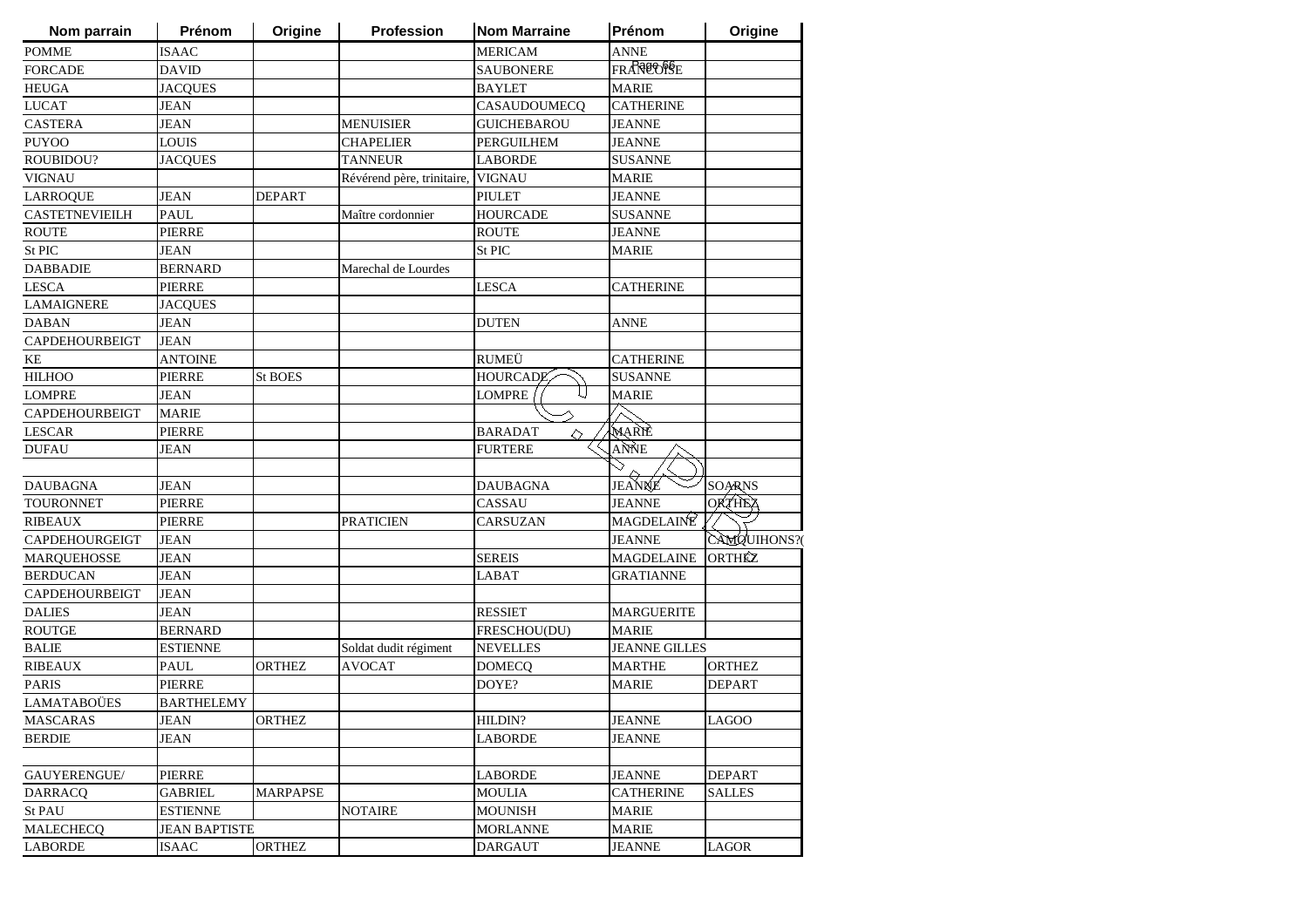| Nom parrain             | Prénom             | Origine       | <b>Profession</b>     | <b>Nom Marraine</b>                | Prénom              | Origine          |
|-------------------------|--------------------|---------------|-----------------------|------------------------------------|---------------------|------------------|
| <b>VIDAL</b>            | <b>PIERRE</b>      |               |                       |                                    |                     |                  |
| <b>MASCARAS</b>         | <b>BERNARD</b>     |               |                       | <b>BROUCAS</b>                     | JEARROR 67          |                  |
| <b>BOULAN</b>           | <b>THIMOTHEE</b>   |               | <b>REGENT</b>         |                                    |                     |                  |
| CASSAET                 | <b>PIERRE</b>      |               |                       | <b>BAROU</b>                       | <b>MARIE</b>        |                  |
|                         | <b>PAUL</b>        |               | <b>CORDONNIER</b>     |                                    |                     |                  |
| <b>DUFAU</b>            | <b>PIERRE</b>      |               |                       | <b>DANTY</b>                       | <b>JEANNE</b>       |                  |
| <b>MONLESU</b>          | <b>JEAN</b>        |               |                       | <b>LAMAIGNERE</b>                  | <b>JEANNE</b>       |                  |
| <b>DUFFAU CHICANE</b>   | <b>PIERRE</b>      |               |                       | <b>RONTIGNON</b>                   | <b>JUDITH</b>       | <b>ORTHEZ</b>    |
| <b>MASCARAS</b>         | <b>PIERRE</b>      | <b>ORTHEZ</b> |                       | <b>LESPARDA</b>                    | <b>MARIE</b>        | <b>DEPART</b>    |
| <b>CASSAET</b>          | <b>PIERRE</b>      |               |                       | <b>LALOUBERE</b>                   | <b>SARA</b>         |                  |
| <b>ROUTGE</b>           | <b>BERNARD</b>     |               |                       | <b>FRAICHE</b>                     | <b>JEANNE</b>       |                  |
| <b>St MARTIN</b>        | <b>THOMAS</b>      |               |                       | LOURAU CASENAVE                    | <b>MARIE</b>        |                  |
| POÜEY                   | <b>DANIEL</b>      |               |                       | <b>DAUBAGNA</b>                    | <b>CATHERINE</b>    |                  |
| <b>FORCADE</b>          | <b>PIERRE</b>      |               |                       |                                    |                     |                  |
| <b>PORTAU</b>           | <b>DAVID</b>       |               |                       | <b>DARGET</b>                      | <b>MARTHE</b>       | <b>CASTETINS</b> |
| <b>LABORDE HOTE</b>     | PIERRE             | <b>ORTHEZ</b> |                       | <b>LARROQUE</b>                    | ANNE                | <b>DEPART</b>    |
| LAUGA                   | <b>JEAN</b>        |               |                       | NOBLE ET PROCUREUR DU ROI A ORTHEZ |                     |                  |
| <b>BAQUE</b>            | <b>PIERRE</b>      |               |                       | <b>CASSOU</b>                      | <b>MAGDELAINE</b>   |                  |
| <b>BEULAC</b>           | <b>PIERRE</b>      |               |                       | <b>SERRAIL</b>                     | <b>JEANNE</b>       |                  |
| <b>LUCAT</b>            | JEAN               |               |                       | DUFOUR $\phi$                      | <b>JEANNE</b>       |                  |
| <b>LAFARGUE</b>         | <b>JEAN</b>        |               |                       | PASTICOUSSET                       | MARGUERITE          |                  |
| <b>FORSANS</b>          | <b>PIERRE</b>      |               |                       | <b>TOUYAA</b><br>◇                 | AEANNE              |                  |
| <b>PINSUN</b>           | <b>JEAN</b>        |               |                       | <b>PINSUN</b>                      | FRANCOISE           |                  |
|                         | <b>FRANCOIS</b>    |               |                       | <b>PAVIES</b>                      | SUSANNE             |                  |
| <b>DUFOT</b>            | <b>BERNARD</b>     |               |                       | CASTETNAU?                         | JEANNE              | <b>MAJGNO</b>    |
| <b>FOURQUET</b>         | <b>JEAN</b>        |               |                       | <b>CAPDEHOURBEIH</b>               | <b>MARIE</b>        |                  |
| <b>SERRES</b>           | <b>PIERRE</b>      |               |                       | <b>GUICHEBAROU</b>                 | MAGDELAINE          |                  |
| <b>CASENAVE</b>         | <b>JEAN</b>        |               |                       | <b>CASSE</b>                       | <b>MARIE</b>        |                  |
| PATRIAT DIT DE CAULJEAN |                    |               |                       | <b>BIRON</b>                       | <b>MARIE</b>        | CASTE LINS?      |
| <b>FAGET</b>            | <b>PIERRE</b>      |               |                       | <b>CASTERA</b>                     | <b>JEANNE MARIE</b> |                  |
| <b>DARTAGNA</b>         | <b>DANIEL</b>      |               |                       | <b>DARTAGNA</b>                    | <b>FRANCOISE</b>    | <b>ORTHEZ</b>    |
| <b>LASSALLE</b>         | <b>BERNARD</b>     |               |                       | LASSALLE                           | <b>MARIE</b>        |                  |
| <b>LANUSSE</b>          | JEAN               |               |                       | DARRIGRAND CHAPE MAGDELAINE        |                     |                  |
| <b>CASAUX</b>           | <b>JACQUES</b>     |               |                       | <b>CASAUX</b>                      | ANNE                |                  |
| <b>LARROUY</b>          | LOUIS              |               |                       |                                    |                     |                  |
| <b>TESTABIN</b>         | <b>JEAN</b>        |               |                       | <b>LESCAR</b>                      | JEANNE              |                  |
| <b>DUPOUY</b>           | <b>ESTIENNE</b>    |               |                       | <b>TESTABIN</b>                    | <b>MARIE</b>        |                  |
| MARQUEXA?               | <b>BERNARD</b>     |               |                       | <b>BROUQUA</b>                     | <b>JEANNE</b>       |                  |
| CASAUX                  | JEAN               |               |                       | <b>PORTAU</b>                      | <b>MARIE</b>        |                  |
| <b>BEARNES</b>          | <b>JEAN PIERRE</b> |               |                       | <b>TESTABIN</b>                    | <b>JEANNE</b>       |                  |
| <b>MONLASUN</b>         | <b>PIERRE</b>      |               |                       | <b>GOUAILHARDET</b>                | <b>ELISABETH</b>    |                  |
| <b>MARQUEHOSSE</b>      | JEAN               |               |                       | <b>GRAMON</b>                      | <b>JEANNE</b>       | <b>SAUT</b>      |
| <b>BURRET</b>           | <b>JEAN</b>        |               |                       | <b>BURRET</b>                      | <b>DOUMENGE</b>     | <b>SALIES</b>    |
| <b>TOURONNET</b>        | <b>ESTIENNE</b>    |               |                       |                                    |                     |                  |
| TILH                    | ANDRE              |               | <b>JURAT D'ORTHEZ</b> | <b>SERREMEA</b>                    | <b>JEANNE</b>       |                  |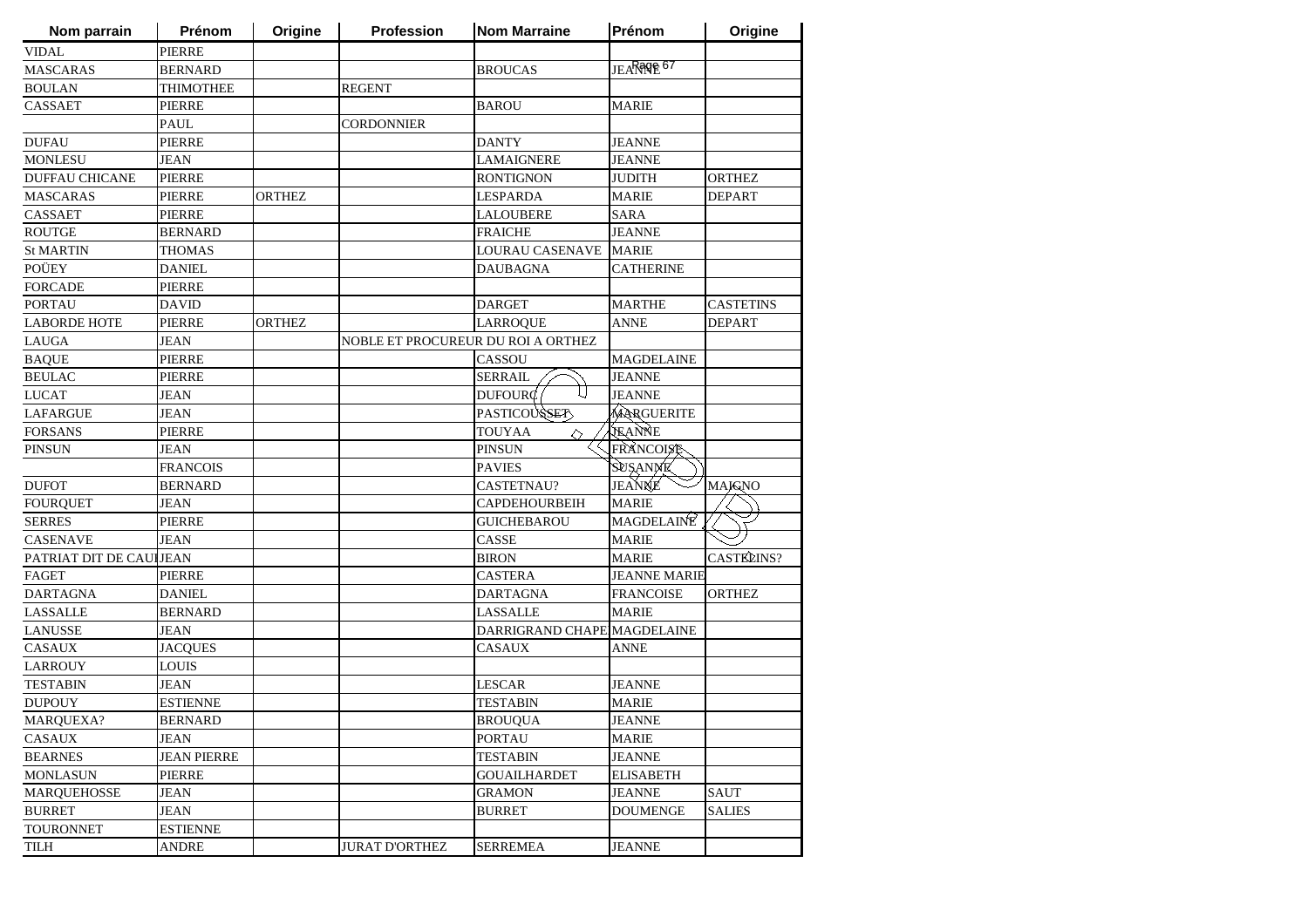| Nom parrain           | Prénom          | Origine                 | Profession                 | <b>Nom Marraine</b>    | Prénom            | Origine            |
|-----------------------|-----------------|-------------------------|----------------------------|------------------------|-------------------|--------------------|
| <b>LICHIGARAY</b>     | <b>JEAN</b>     |                         | <b>MARCHAND</b>            | <b>LICHIGARAY</b>      | <b>MARIE</b>      |                    |
| <b>GUILHEMBERNAD</b>  | <b>JEAN</b>     |                         |                            | <b>GUILHEMBERNAD</b>   | JEARROLE 68       |                    |
| <b>POY</b>            | <b>PIERRE</b>   |                         |                            | <b>LABOURDETTE</b>     | <b>GRAVIE</b>     |                    |
| <b>CAPDEHOURBEIGT</b> | <b>JEAN</b>     |                         |                            | <b>GACHETS</b>         | <b>CATHERINE</b>  |                    |
| <b>LANDETCHEBERRI</b> | <b>PIERRE</b>   | <b>BEIRIES</b> (Basque) |                            | <b>BOULAN</b>          | <b>MARIE</b>      |                    |
| PUYAU                 | <b>PIERRE</b>   |                         |                            | LAFARGUES              | <b>MARIE</b>      | <b>SALES</b>       |
| <b>LASSALLE</b>       | <b>PAUL</b>     |                         | CHIRURGIEN D'ORTHEZ        |                        |                   |                    |
| <b>MARQUESE</b>       | <b>FRANCOIS</b> |                         |                            | <b>CASENAVE</b>        | <b>MARIE</b>      | <b>ORTHEZ</b>      |
| <b>LICHIGARAY</b>     | <b>PIERRE</b>   |                         | <b>DORTEUR EN MEDECINE</b> |                        |                   |                    |
| <b>HOURQUEVIE</b>     | <b>DANIEL</b>   |                         |                            | <b>LICHIGARAY</b>      | <b>MARIE</b>      |                    |
| <b>LICHIGARAY</b>     | <b>SAMUEL</b>   |                         | <b>JURAT D'ORTHEZ</b>      | LASSALLE SARRABERMARIE |                   |                    |
| <b>ROUTGE</b>         | <b>BERNARD</b>  |                         |                            | <b>DANGUEU</b>         | <b>MARIE</b>      |                    |
| <b>LASSAUGUETTE</b>   | ARNAUD          |                         |                            | <b>LARROQUE</b>        | <b>MARIE</b>      |                    |
| <b>CONSTET</b>        | JEAN            |                         | TANNEUR                    | <b>BALASQUE</b>        | <b>SUSANNE</b>    |                    |
| <b>LAFARGUE</b>       | <b>JEAN</b>     |                         |                            | LAFARGUE               | <b>SUSANNE</b>    |                    |
| <b>PITRAS</b>         | <b>BERNARD</b>  |                         |                            | LAGUARRIGUE            | <b>CATHERINE</b>  |                    |
| <b>PALAA</b>          | <b>JEAN</b>     |                         |                            | <b>LARROQUE</b>        | <b>JEANNE</b>     |                    |
| <b>LABORDE</b>        | <b>PIERRE</b>   |                         |                            | <b>LABORDE</b>         | <b>MARIE</b>      |                    |
| <b>PEYRAUBE</b>       | <b>JEAN</b>     |                         |                            | <b>PEYRAUBE</b>        | <b>JEANNE</b>     |                    |
| <b>MONTLESUN</b>      | <b>JEAN</b>     |                         |                            | l i<br>CASAUX          | <b>MARGUERITE</b> |                    |
| <b>BORDENAVE</b>      | <b>JACOB</b>    |                         |                            | DANGLADE               | MARIE             |                    |
| <b>PEMARTIN</b>       | <b>PIERRE</b>   | <b>GAUZACQ</b>          |                            | <b>CASAUBON</b><br>♦   | MARIÈ             | <b>OZENX</b>       |
| <b>MASCARAS</b>       | <b>JEAN</b>     |                         |                            | <b>MASCARAS</b>        | JEANNE            |                    |
| <b>MERICOUSES</b>     | <b>PIERRE</b>   |                         |                            | <b>PERGUILHEM</b>      | <b>JEANNE</b>     | <b>Ste SUZANNE</b> |
| <b>LAFAURIE</b>       | <b>DANIEL</b>   |                         |                            | <b>LOMPRE CADET</b>    | JEANNE            |                    |
| CAPDEHOURBEIG         | <b>JEAN</b>     |                         |                            | LABAT                  | <b>RACHEL</b>     |                    |
| <b>POY</b>            | <b>DAVID</b>    |                         |                            | <b>RACHOU</b>          | ◇<br><b>MARIE</b> |                    |
| <b>DUBOY</b>          | <b>PIERRE</b>   |                         |                            | <b>LAHERRERE</b>       | <b>JEANNE</b>     |                    |
| <b>JOUANTHO</b>       | <b>PIERRE</b>   |                         |                            | <b>MINVIELLE</b>       | <b>MARIE</b>      | ♦                  |
| CASSAET               | PIERRE          |                         |                            | COMMARIEU              | <b>MAGDELAINE</b> | <b>BRASSEMPOY</b>  |
| <b>LACOSTE</b>        | DAVID           |                         |                            | <b>BERLUIGE</b>        | JEANNE            |                    |
| <b>LAHERRERE</b>      | <b>JEAN</b>     |                         |                            | DUBOY                  | JEANNE            |                    |
| <b>GUILHEMBRUN</b>    | <b>FOURTICQ</b> |                         |                            | <b>DUPLAT?</b>         | <b>MARIE</b>      |                    |
| <b>ONDATS</b>         | <b>MATHIEU</b>  | <b>SALIES</b>           |                            | <b>DANTY</b>           | <b>JEANNE</b>     |                    |
| <b>LEIX</b>           | <b>JEAN</b>     |                         | Maître tapissier           | <b>MONS</b>            | <b>MARIE</b>      |                    |
| <b>PEYRAUBE</b>       | <b>DAVID</b>    |                         |                            | <b>DUFAU</b>           | <b>MAGDELAINE</b> |                    |
| <b>PEHAU</b>          | <b>ISAAC</b>    |                         |                            | SERRAIL                | <b>MARIE</b>      |                    |
| <b>BERDUCAN</b>       | <b>JEAN</b>     |                         |                            | <b>CONSTANTIN</b>      | <b>MARIE</b>      |                    |
| CASSOU                | PIERRE          |                         |                            | <b>GACHETS</b>         | <b>MARTHE</b>     |                    |
| <b>PIERRETE</b>       | <b>PIERRE</b>   |                         |                            | <b>FOURCADE</b>        | <b>MARIE</b>      |                    |
| <b>BONNECASE</b>      | <b>ESTIENNE</b> |                         | <b>CONSEILLER</b>          | <b>DARRIGRAND</b>      | <b>MARIE</b>      |                    |
| <b>GAUSE</b>          | <b>PIERRE</b>   |                         |                            | <b>CLERISSE</b>        | <b>THERESE</b>    |                    |
| <b>BRANAA</b>         | <b>PIERRE</b>   |                         |                            |                        | <b>ANNE</b>       |                    |
|                       |                 |                         |                            | PABIE                  | <b>SUSANNE</b>    |                    |
| <b>LACASTAGNERE</b>   | <b>PIERRE</b>   |                         |                            | <b>LESPARDA</b>        | <b>SUSANNE</b>    |                    |
|                       |                 |                         |                            |                        |                   |                    |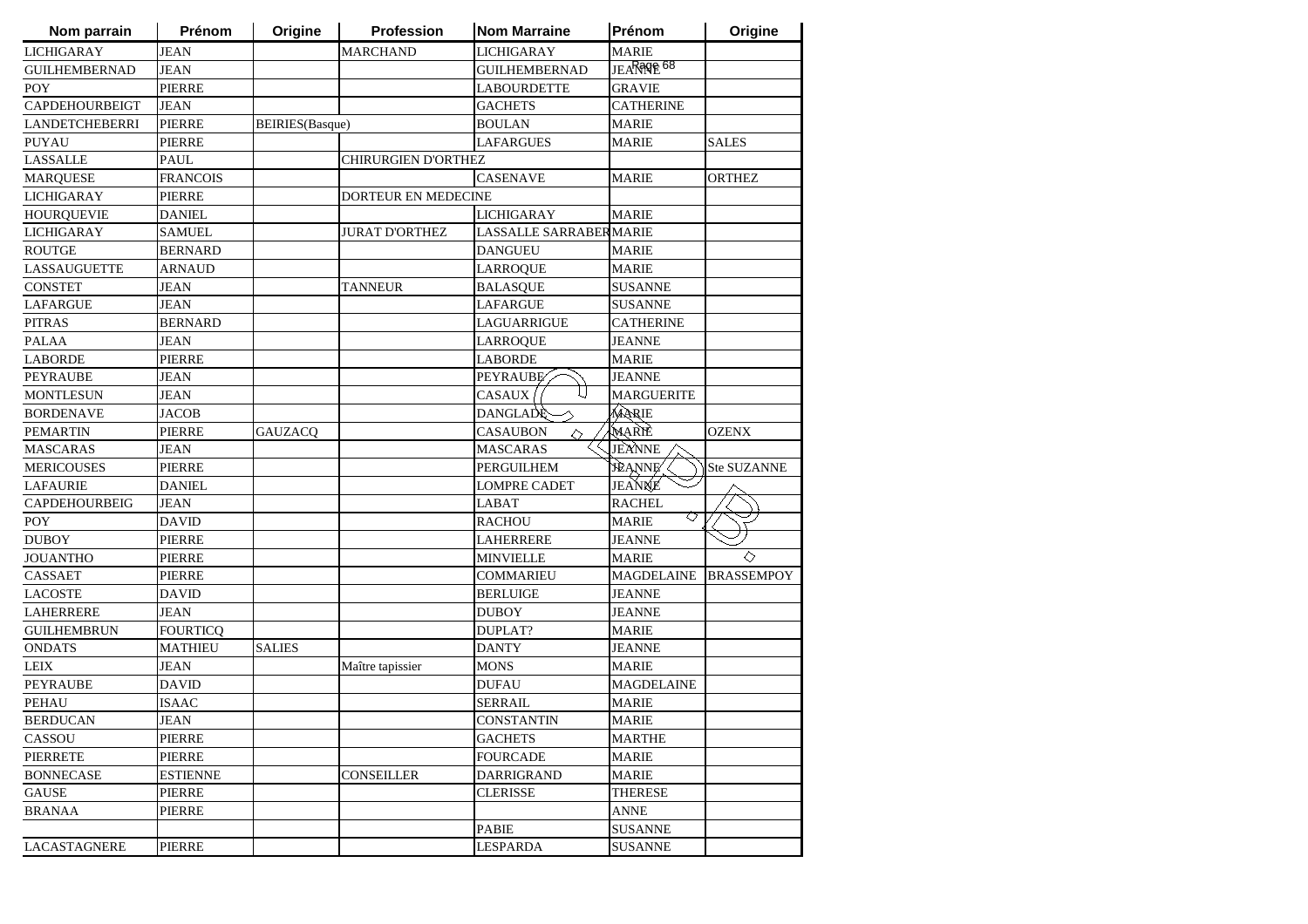| <b>COUSTETTE</b><br><b>MARGUERITE</b><br><b>JEAN</b><br>MARage 69<br><b>GACHETS</b><br><b>FRANCOISE</b><br><b>JEAN</b><br><b>FURTERE</b><br><b>MARIE</b><br><b>PIERRE</b><br>CASALIS<br><b>PIERRE</b><br><b>MARIE</b><br><b>DANGUEU</b><br><b>JUDITH</b><br><b>PIERRE</b><br><b>LALOUBES</b><br><b>DAVID</b><br><b>HILLOULIN</b><br>JEANNE<br><b>LAGOR</b><br><b>JEAN PIERRE</b><br>PIU<br>JEANNE<br><b>PIERRE</b><br><b>D'ANMARTIN</b><br><b>MARIE</b><br><b>JEAN BAPTISTE</b><br><b>DARRIGRAND</b><br><b>JEANNE MARIE</b><br><b>CLAVERIE</b><br><b>MARIE</b><br><b>MATHIEU</b><br><b>SOUBIRAA</b><br><b>CATHERINE</b><br><b>JEAN</b><br><b>PIERRE</b><br>PIULET<br><b>DANIEL</b><br>TROU OU DUTROU<br><b>GRATIANNE</b><br>JEAN<br><b>HUSTERE</b><br><b>MARIE</b><br>PIERRE<br>LARREGLE<br><b>MARIANNE</b><br><b>JEAN PIERRE</b><br><b>BERGES</b><br><b>CATHERINE</b><br><b>PIERRE</b><br><b>SUSANNE</b><br><b>JEANNE</b><br><b>CATHERINE</b><br>LARMANE<br><b>CATHERINE</b><br><b>JEAN</b><br><b>BERGES</b><br><b>ESTIENNE</b><br><b>FORSANS</b><br><b>MOUSQUETAIRE</b><br><b>JEAN</b><br><b>LICHIGARAY</b><br>◇<br>MÀRIE<br><b>JEAN</b><br>LAYAS<br>SUSANNE<br><b>PIERRE</b><br>PABIE<br><b>MARIÉ</b><br><b>PIERRE</b><br><b>HONTAA</b><br><b>PIERRE</b><br><b>MARIE</b><br><b>BARADAT</b><br>▽<br><b>MARIE</b><br><b>BENOIT</b><br><b>DUHAU</b><br><b>MARIE</b><br><b>JEAN</b><br>LAYAS<br>◇<br><b>PASSERAT</b><br><b>MARIE</b><br><b>JEAN</b><br><b>MARCHAND</b><br><b>MARGUERITE</b><br>JEAN<br><b>DUHAU DE BROSSEZ</b><br><b>PIERRE</b><br><b>BERGES</b><br><b>MARIE</b><br><b>DANIEL</b><br><b>JUDITH</b><br><b>BIBARON</b><br><b>ABRAHAM</b><br><b>MAISTREJEAN</b><br><b>CATHERINE</b><br><b>ISAAC</b><br><b>DUFAU</b><br><b>CLAUDE</b><br><b>JEAN</b><br><b>TESTABIN</b><br><b>ANNE</b><br><b>PIERRE</b><br><b>ANNE</b><br>TESTABIN<br><b>JEAN</b><br><b>MARIE</b><br>CAMGUILHEM<br><b>JACQUES</b><br>PEIRET<br><b>MARGUERITE</b><br><b>JEAN PIERRE</b><br><b>PINSUN</b><br><b>SUSANNE</b><br><b>MATHIEU</b><br><b>CONTAGUT</b><br><b>MARIE</b><br>Ste SUZANNE<br><b>CRABIER</b><br><b>MARIE</b><br><b>PUBLET</b><br><b>ORTHEZ</b><br>VIELLENAVE DARRIB PIERRE MARTIN<br><b>JEANNE</b><br><b>COTURE</b><br><b>ARTHEZ</b><br><b>MARGUERITE</b><br><b>JEAN</b><br><b>BARROMERES</b><br><b>ANNE</b><br><b>ORTHEZ</b><br>DAVID?<br><b>SUSANNE</b><br><b>MITANE</b> | Nom parrain           | Prénom | Origine | Profession | <b>Nom Marraine</b> | Prénom | Origine |
|--------------------------------------------------------------------------------------------------------------------------------------------------------------------------------------------------------------------------------------------------------------------------------------------------------------------------------------------------------------------------------------------------------------------------------------------------------------------------------------------------------------------------------------------------------------------------------------------------------------------------------------------------------------------------------------------------------------------------------------------------------------------------------------------------------------------------------------------------------------------------------------------------------------------------------------------------------------------------------------------------------------------------------------------------------------------------------------------------------------------------------------------------------------------------------------------------------------------------------------------------------------------------------------------------------------------------------------------------------------------------------------------------------------------------------------------------------------------------------------------------------------------------------------------------------------------------------------------------------------------------------------------------------------------------------------------------------------------------------------------------------------------------------------------------------------------------------------------------------------------------------------------------------------------------------------------------------------------------------------------------------------------------------------------------------------------------------------------------------------------------------------------------------------------------------------------------------------------------------------------------------------------------------------------------------------------------------------------------------------------------|-----------------------|--------|---------|------------|---------------------|--------|---------|
|                                                                                                                                                                                                                                                                                                                                                                                                                                                                                                                                                                                                                                                                                                                                                                                                                                                                                                                                                                                                                                                                                                                                                                                                                                                                                                                                                                                                                                                                                                                                                                                                                                                                                                                                                                                                                                                                                                                                                                                                                                                                                                                                                                                                                                                                                                                                                                          | <b>LALANNE</b>        |        |         |            |                     |        |         |
|                                                                                                                                                                                                                                                                                                                                                                                                                                                                                                                                                                                                                                                                                                                                                                                                                                                                                                                                                                                                                                                                                                                                                                                                                                                                                                                                                                                                                                                                                                                                                                                                                                                                                                                                                                                                                                                                                                                                                                                                                                                                                                                                                                                                                                                                                                                                                                          |                       |        |         |            |                     |        |         |
|                                                                                                                                                                                                                                                                                                                                                                                                                                                                                                                                                                                                                                                                                                                                                                                                                                                                                                                                                                                                                                                                                                                                                                                                                                                                                                                                                                                                                                                                                                                                                                                                                                                                                                                                                                                                                                                                                                                                                                                                                                                                                                                                                                                                                                                                                                                                                                          | <b>FURTERE</b>        |        |         |            |                     |        |         |
|                                                                                                                                                                                                                                                                                                                                                                                                                                                                                                                                                                                                                                                                                                                                                                                                                                                                                                                                                                                                                                                                                                                                                                                                                                                                                                                                                                                                                                                                                                                                                                                                                                                                                                                                                                                                                                                                                                                                                                                                                                                                                                                                                                                                                                                                                                                                                                          | <b>CASALIS</b>        |        |         |            |                     |        |         |
|                                                                                                                                                                                                                                                                                                                                                                                                                                                                                                                                                                                                                                                                                                                                                                                                                                                                                                                                                                                                                                                                                                                                                                                                                                                                                                                                                                                                                                                                                                                                                                                                                                                                                                                                                                                                                                                                                                                                                                                                                                                                                                                                                                                                                                                                                                                                                                          | <b>MARTIN</b>         |        |         |            |                     |        |         |
|                                                                                                                                                                                                                                                                                                                                                                                                                                                                                                                                                                                                                                                                                                                                                                                                                                                                                                                                                                                                                                                                                                                                                                                                                                                                                                                                                                                                                                                                                                                                                                                                                                                                                                                                                                                                                                                                                                                                                                                                                                                                                                                                                                                                                                                                                                                                                                          | <b>SERRES</b>         |        |         |            |                     |        |         |
|                                                                                                                                                                                                                                                                                                                                                                                                                                                                                                                                                                                                                                                                                                                                                                                                                                                                                                                                                                                                                                                                                                                                                                                                                                                                                                                                                                                                                                                                                                                                                                                                                                                                                                                                                                                                                                                                                                                                                                                                                                                                                                                                                                                                                                                                                                                                                                          | <b>LAMARQUE</b>       |        |         |            |                     |        |         |
|                                                                                                                                                                                                                                                                                                                                                                                                                                                                                                                                                                                                                                                                                                                                                                                                                                                                                                                                                                                                                                                                                                                                                                                                                                                                                                                                                                                                                                                                                                                                                                                                                                                                                                                                                                                                                                                                                                                                                                                                                                                                                                                                                                                                                                                                                                                                                                          | <b>LOMPRE</b>         |        |         |            |                     |        |         |
|                                                                                                                                                                                                                                                                                                                                                                                                                                                                                                                                                                                                                                                                                                                                                                                                                                                                                                                                                                                                                                                                                                                                                                                                                                                                                                                                                                                                                                                                                                                                                                                                                                                                                                                                                                                                                                                                                                                                                                                                                                                                                                                                                                                                                                                                                                                                                                          | <b>DUFAU</b>          |        |         |            |                     |        |         |
|                                                                                                                                                                                                                                                                                                                                                                                                                                                                                                                                                                                                                                                                                                                                                                                                                                                                                                                                                                                                                                                                                                                                                                                                                                                                                                                                                                                                                                                                                                                                                                                                                                                                                                                                                                                                                                                                                                                                                                                                                                                                                                                                                                                                                                                                                                                                                                          | <b>DARRIGRAND</b>     |        |         |            |                     |        |         |
|                                                                                                                                                                                                                                                                                                                                                                                                                                                                                                                                                                                                                                                                                                                                                                                                                                                                                                                                                                                                                                                                                                                                                                                                                                                                                                                                                                                                                                                                                                                                                                                                                                                                                                                                                                                                                                                                                                                                                                                                                                                                                                                                                                                                                                                                                                                                                                          | <b>CLAVERIE</b>       |        |         |            |                     |        |         |
|                                                                                                                                                                                                                                                                                                                                                                                                                                                                                                                                                                                                                                                                                                                                                                                                                                                                                                                                                                                                                                                                                                                                                                                                                                                                                                                                                                                                                                                                                                                                                                                                                                                                                                                                                                                                                                                                                                                                                                                                                                                                                                                                                                                                                                                                                                                                                                          | <b>SOUBIRAA</b>       |        |         |            |                     |        |         |
|                                                                                                                                                                                                                                                                                                                                                                                                                                                                                                                                                                                                                                                                                                                                                                                                                                                                                                                                                                                                                                                                                                                                                                                                                                                                                                                                                                                                                                                                                                                                                                                                                                                                                                                                                                                                                                                                                                                                                                                                                                                                                                                                                                                                                                                                                                                                                                          | <b>PIULET</b>         |        |         |            |                     |        |         |
|                                                                                                                                                                                                                                                                                                                                                                                                                                                                                                                                                                                                                                                                                                                                                                                                                                                                                                                                                                                                                                                                                                                                                                                                                                                                                                                                                                                                                                                                                                                                                                                                                                                                                                                                                                                                                                                                                                                                                                                                                                                                                                                                                                                                                                                                                                                                                                          | <b>LICHIGARAY</b>     |        |         |            |                     |        |         |
|                                                                                                                                                                                                                                                                                                                                                                                                                                                                                                                                                                                                                                                                                                                                                                                                                                                                                                                                                                                                                                                                                                                                                                                                                                                                                                                                                                                                                                                                                                                                                                                                                                                                                                                                                                                                                                                                                                                                                                                                                                                                                                                                                                                                                                                                                                                                                                          | <b>HUSTERE</b>        |        |         |            |                     |        |         |
|                                                                                                                                                                                                                                                                                                                                                                                                                                                                                                                                                                                                                                                                                                                                                                                                                                                                                                                                                                                                                                                                                                                                                                                                                                                                                                                                                                                                                                                                                                                                                                                                                                                                                                                                                                                                                                                                                                                                                                                                                                                                                                                                                                                                                                                                                                                                                                          | <b>LARREGLE</b>       |        |         |            |                     |        |         |
|                                                                                                                                                                                                                                                                                                                                                                                                                                                                                                                                                                                                                                                                                                                                                                                                                                                                                                                                                                                                                                                                                                                                                                                                                                                                                                                                                                                                                                                                                                                                                                                                                                                                                                                                                                                                                                                                                                                                                                                                                                                                                                                                                                                                                                                                                                                                                                          | <b>MAUPOEY</b>        |        |         |            |                     |        |         |
|                                                                                                                                                                                                                                                                                                                                                                                                                                                                                                                                                                                                                                                                                                                                                                                                                                                                                                                                                                                                                                                                                                                                                                                                                                                                                                                                                                                                                                                                                                                                                                                                                                                                                                                                                                                                                                                                                                                                                                                                                                                                                                                                                                                                                                                                                                                                                                          | <b>VIDAL</b>          |        |         |            |                     |        |         |
|                                                                                                                                                                                                                                                                                                                                                                                                                                                                                                                                                                                                                                                                                                                                                                                                                                                                                                                                                                                                                                                                                                                                                                                                                                                                                                                                                                                                                                                                                                                                                                                                                                                                                                                                                                                                                                                                                                                                                                                                                                                                                                                                                                                                                                                                                                                                                                          | <b>SEREIS</b>         |        |         |            |                     |        |         |
|                                                                                                                                                                                                                                                                                                                                                                                                                                                                                                                                                                                                                                                                                                                                                                                                                                                                                                                                                                                                                                                                                                                                                                                                                                                                                                                                                                                                                                                                                                                                                                                                                                                                                                                                                                                                                                                                                                                                                                                                                                                                                                                                                                                                                                                                                                                                                                          | <b>BERGES</b>         |        |         |            |                     |        |         |
|                                                                                                                                                                                                                                                                                                                                                                                                                                                                                                                                                                                                                                                                                                                                                                                                                                                                                                                                                                                                                                                                                                                                                                                                                                                                                                                                                                                                                                                                                                                                                                                                                                                                                                                                                                                                                                                                                                                                                                                                                                                                                                                                                                                                                                                                                                                                                                          | POEY                  |        |         |            |                     |        |         |
|                                                                                                                                                                                                                                                                                                                                                                                                                                                                                                                                                                                                                                                                                                                                                                                                                                                                                                                                                                                                                                                                                                                                                                                                                                                                                                                                                                                                                                                                                                                                                                                                                                                                                                                                                                                                                                                                                                                                                                                                                                                                                                                                                                                                                                                                                                                                                                          | <b>LABORDE</b>        |        |         |            |                     |        |         |
|                                                                                                                                                                                                                                                                                                                                                                                                                                                                                                                                                                                                                                                                                                                                                                                                                                                                                                                                                                                                                                                                                                                                                                                                                                                                                                                                                                                                                                                                                                                                                                                                                                                                                                                                                                                                                                                                                                                                                                                                                                                                                                                                                                                                                                                                                                                                                                          | <b>SEREYS</b>         |        |         |            |                     |        |         |
|                                                                                                                                                                                                                                                                                                                                                                                                                                                                                                                                                                                                                                                                                                                                                                                                                                                                                                                                                                                                                                                                                                                                                                                                                                                                                                                                                                                                                                                                                                                                                                                                                                                                                                                                                                                                                                                                                                                                                                                                                                                                                                                                                                                                                                                                                                                                                                          | <b>BIBARON</b>        |        |         |            |                     |        |         |
|                                                                                                                                                                                                                                                                                                                                                                                                                                                                                                                                                                                                                                                                                                                                                                                                                                                                                                                                                                                                                                                                                                                                                                                                                                                                                                                                                                                                                                                                                                                                                                                                                                                                                                                                                                                                                                                                                                                                                                                                                                                                                                                                                                                                                                                                                                                                                                          | <b>DARRIMOND</b>      |        |         |            |                     |        |         |
|                                                                                                                                                                                                                                                                                                                                                                                                                                                                                                                                                                                                                                                                                                                                                                                                                                                                                                                                                                                                                                                                                                                                                                                                                                                                                                                                                                                                                                                                                                                                                                                                                                                                                                                                                                                                                                                                                                                                                                                                                                                                                                                                                                                                                                                                                                                                                                          | <b>LAQUELA</b>        |        |         |            |                     |        |         |
|                                                                                                                                                                                                                                                                                                                                                                                                                                                                                                                                                                                                                                                                                                                                                                                                                                                                                                                                                                                                                                                                                                                                                                                                                                                                                                                                                                                                                                                                                                                                                                                                                                                                                                                                                                                                                                                                                                                                                                                                                                                                                                                                                                                                                                                                                                                                                                          | <b>PEYREIGNE</b>      |        |         |            |                     |        |         |
|                                                                                                                                                                                                                                                                                                                                                                                                                                                                                                                                                                                                                                                                                                                                                                                                                                                                                                                                                                                                                                                                                                                                                                                                                                                                                                                                                                                                                                                                                                                                                                                                                                                                                                                                                                                                                                                                                                                                                                                                                                                                                                                                                                                                                                                                                                                                                                          | <b>BARRERE</b>        |        |         |            |                     |        |         |
|                                                                                                                                                                                                                                                                                                                                                                                                                                                                                                                                                                                                                                                                                                                                                                                                                                                                                                                                                                                                                                                                                                                                                                                                                                                                                                                                                                                                                                                                                                                                                                                                                                                                                                                                                                                                                                                                                                                                                                                                                                                                                                                                                                                                                                                                                                                                                                          | <b>COUSTET</b>        |        |         |            |                     |        |         |
|                                                                                                                                                                                                                                                                                                                                                                                                                                                                                                                                                                                                                                                                                                                                                                                                                                                                                                                                                                                                                                                                                                                                                                                                                                                                                                                                                                                                                                                                                                                                                                                                                                                                                                                                                                                                                                                                                                                                                                                                                                                                                                                                                                                                                                                                                                                                                                          | <b>DUBOY</b>          |        |         |            |                     |        |         |
|                                                                                                                                                                                                                                                                                                                                                                                                                                                                                                                                                                                                                                                                                                                                                                                                                                                                                                                                                                                                                                                                                                                                                                                                                                                                                                                                                                                                                                                                                                                                                                                                                                                                                                                                                                                                                                                                                                                                                                                                                                                                                                                                                                                                                                                                                                                                                                          | <b>DARRIMOND</b>      |        |         |            |                     |        |         |
|                                                                                                                                                                                                                                                                                                                                                                                                                                                                                                                                                                                                                                                                                                                                                                                                                                                                                                                                                                                                                                                                                                                                                                                                                                                                                                                                                                                                                                                                                                                                                                                                                                                                                                                                                                                                                                                                                                                                                                                                                                                                                                                                                                                                                                                                                                                                                                          | <b>BIBARON</b>        |        |         |            |                     |        |         |
|                                                                                                                                                                                                                                                                                                                                                                                                                                                                                                                                                                                                                                                                                                                                                                                                                                                                                                                                                                                                                                                                                                                                                                                                                                                                                                                                                                                                                                                                                                                                                                                                                                                                                                                                                                                                                                                                                                                                                                                                                                                                                                                                                                                                                                                                                                                                                                          | <b>MAISTREJEAN</b>    |        |         |            |                     |        |         |
|                                                                                                                                                                                                                                                                                                                                                                                                                                                                                                                                                                                                                                                                                                                                                                                                                                                                                                                                                                                                                                                                                                                                                                                                                                                                                                                                                                                                                                                                                                                                                                                                                                                                                                                                                                                                                                                                                                                                                                                                                                                                                                                                                                                                                                                                                                                                                                          | <b>LICHIGARAY</b>     |        |         |            |                     |        |         |
|                                                                                                                                                                                                                                                                                                                                                                                                                                                                                                                                                                                                                                                                                                                                                                                                                                                                                                                                                                                                                                                                                                                                                                                                                                                                                                                                                                                                                                                                                                                                                                                                                                                                                                                                                                                                                                                                                                                                                                                                                                                                                                                                                                                                                                                                                                                                                                          | POÜILLAN              |        |         |            |                     |        |         |
|                                                                                                                                                                                                                                                                                                                                                                                                                                                                                                                                                                                                                                                                                                                                                                                                                                                                                                                                                                                                                                                                                                                                                                                                                                                                                                                                                                                                                                                                                                                                                                                                                                                                                                                                                                                                                                                                                                                                                                                                                                                                                                                                                                                                                                                                                                                                                                          | <b>CASSAET</b>        |        |         |            |                     |        |         |
|                                                                                                                                                                                                                                                                                                                                                                                                                                                                                                                                                                                                                                                                                                                                                                                                                                                                                                                                                                                                                                                                                                                                                                                                                                                                                                                                                                                                                                                                                                                                                                                                                                                                                                                                                                                                                                                                                                                                                                                                                                                                                                                                                                                                                                                                                                                                                                          | <b>CLAVE</b>          |        |         |            |                     |        |         |
|                                                                                                                                                                                                                                                                                                                                                                                                                                                                                                                                                                                                                                                                                                                                                                                                                                                                                                                                                                                                                                                                                                                                                                                                                                                                                                                                                                                                                                                                                                                                                                                                                                                                                                                                                                                                                                                                                                                                                                                                                                                                                                                                                                                                                                                                                                                                                                          | <b>DOMECQ</b>         |        |         |            |                     |        |         |
|                                                                                                                                                                                                                                                                                                                                                                                                                                                                                                                                                                                                                                                                                                                                                                                                                                                                                                                                                                                                                                                                                                                                                                                                                                                                                                                                                                                                                                                                                                                                                                                                                                                                                                                                                                                                                                                                                                                                                                                                                                                                                                                                                                                                                                                                                                                                                                          | <b>PINSUN</b>         |        |         |            |                     |        |         |
|                                                                                                                                                                                                                                                                                                                                                                                                                                                                                                                                                                                                                                                                                                                                                                                                                                                                                                                                                                                                                                                                                                                                                                                                                                                                                                                                                                                                                                                                                                                                                                                                                                                                                                                                                                                                                                                                                                                                                                                                                                                                                                                                                                                                                                                                                                                                                                          | <b>PEBO</b>           |        |         |            |                     |        |         |
|                                                                                                                                                                                                                                                                                                                                                                                                                                                                                                                                                                                                                                                                                                                                                                                                                                                                                                                                                                                                                                                                                                                                                                                                                                                                                                                                                                                                                                                                                                                                                                                                                                                                                                                                                                                                                                                                                                                                                                                                                                                                                                                                                                                                                                                                                                                                                                          |                       |        |         |            |                     |        |         |
|                                                                                                                                                                                                                                                                                                                                                                                                                                                                                                                                                                                                                                                                                                                                                                                                                                                                                                                                                                                                                                                                                                                                                                                                                                                                                                                                                                                                                                                                                                                                                                                                                                                                                                                                                                                                                                                                                                                                                                                                                                                                                                                                                                                                                                                                                                                                                                          |                       |        |         |            |                     |        |         |
|                                                                                                                                                                                                                                                                                                                                                                                                                                                                                                                                                                                                                                                                                                                                                                                                                                                                                                                                                                                                                                                                                                                                                                                                                                                                                                                                                                                                                                                                                                                                                                                                                                                                                                                                                                                                                                                                                                                                                                                                                                                                                                                                                                                                                                                                                                                                                                          |                       |        |         |            |                     |        |         |
|                                                                                                                                                                                                                                                                                                                                                                                                                                                                                                                                                                                                                                                                                                                                                                                                                                                                                                                                                                                                                                                                                                                                                                                                                                                                                                                                                                                                                                                                                                                                                                                                                                                                                                                                                                                                                                                                                                                                                                                                                                                                                                                                                                                                                                                                                                                                                                          | <b>SEREIS</b>         |        |         |            |                     |        |         |
|                                                                                                                                                                                                                                                                                                                                                                                                                                                                                                                                                                                                                                                                                                                                                                                                                                                                                                                                                                                                                                                                                                                                                                                                                                                                                                                                                                                                                                                                                                                                                                                                                                                                                                                                                                                                                                                                                                                                                                                                                                                                                                                                                                                                                                                                                                                                                                          | <b>GUILHEMBERNARD</b> |        |         |            |                     |        |         |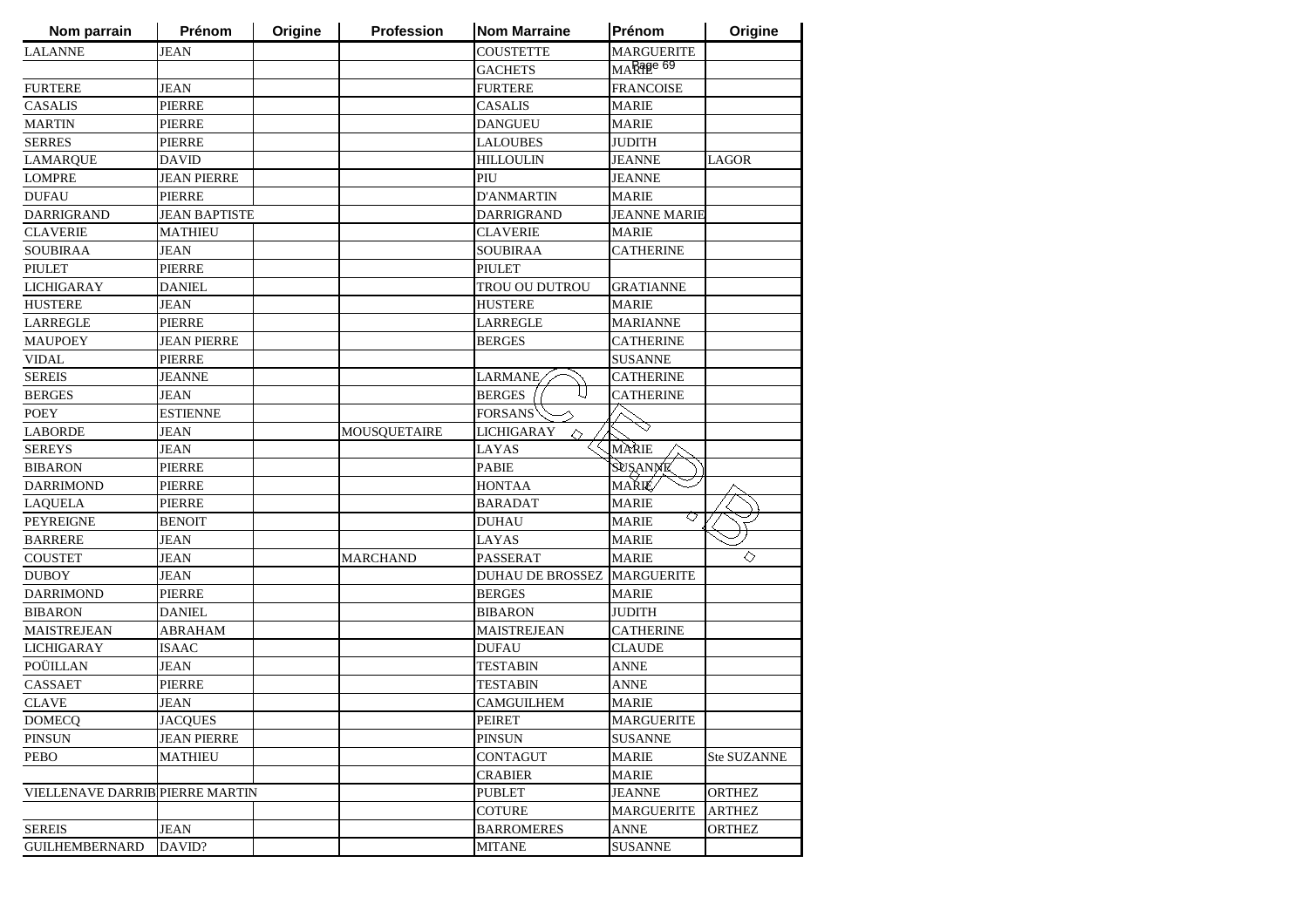| Nom parrain             | Prénom            | Origine           | <b>Profession</b>              | <b>Nom Marraine</b> | Prénom             | Origine         |
|-------------------------|-------------------|-------------------|--------------------------------|---------------------|--------------------|-----------------|
| <b>LUCAT</b>            | <b>JEAN</b>       | <b>ORTHEZ</b>     | <b>MARCHAND</b>                |                     |                    |                 |
| <b>LUCAT</b>            | <b>JEAN</b>       |                   | <b>MARCHAND</b>                | <b>BRUNET</b>       | $MA$ Rape 70       | <b>ORTHEZ</b>   |
| <b>LAHARGUE</b>         | <b>JEAN</b>       | <b>ORTHEZ</b>     |                                |                     |                    |                 |
| <b>MENVIELLE</b>        | <b>JEAN</b>       | <b>ORTHEZ</b>     |                                | <b>PORTAU</b>       | <b>JEANNE</b>      | <b>ORTHEZ</b>   |
| <b>LABORDE</b>          | <b>JOSEPH</b>     |                   | <b>SELLIER</b>                 | <b>BADIERE</b>      | <b>CATHERINE</b>   | <b>ORTHEZ</b>   |
| <b>BOULAN</b>           | THIMOTHEE         |                   | <b>REGENT D'ORTHEZ</b>         | <b>GOUSET</b>       | <b>MARIE</b>       | <b>ORTHEZ</b>   |
| CASTAIN(g)              | <b>JEAN</b>       | <b>ORTHEZ</b>     | <b>TISSERAN</b>                | <b>ROUTGER</b>      | <b>JEANNE</b>      | <b>ORTHEZ</b>   |
| <b>LESCAR</b>           | <b>SAMUEL</b>     |                   |                                | <b>LESCAR</b>       | <b>JEANNE</b>      | <b>ORTHEZ</b>   |
| <b>DARRIMON</b>         | <b>PIERRE</b>     |                   | <b>TANNEUR</b>                 | <b>MARQUEHOSSE</b>  | <b>MARGUERITE</b>  | <b>ORTHEZ</b>   |
| <b>CASENAVE</b>         | <b>GUILHAUMES</b> |                   | <b>MARCHAND</b>                | <b>DUFFAU</b>       | <b>SUSANNE</b>     | <b>ORTHEZ</b>   |
| <b>DARROUSES</b>        | <b>JEAN</b>       |                   | <b>LABOUREUR</b>               | VERS?               | <b>ISABE</b>       | <b>SALLIES</b>  |
|                         |                   |                   |                                | <b>LACOSTE</b>      | <b>JEANNE</b>      | <b>ORTHEZ</b>   |
| <b>PEIRET</b>           | <b>JEAN</b>       | <b>ORTHEZ</b>     |                                | <b>PEIRET</b>       | <b>MARGUERITE</b>  | ORTHEZ          |
| <b>LAMAIGNERE</b>       |                   | <b>ORTHEZ</b>     | <b>MARCHAND</b>                |                     |                    |                 |
| <b>LAUGAR</b>           | <b>JEAN</b>       |                   | <b>NOBLE ET PROCUREUMARTIN</b> |                     |                    | <b>ORTHEZ</b>   |
| <b>POIMIRO</b>          | JEAN              |                   |                                | <b>POIMIRO</b>      | <b>ANNE</b>        |                 |
|                         |                   |                   |                                |                     |                    |                 |
| <b>FERRERE</b>          | <b>FRANCOIS</b>   |                   |                                | <b>CHAPEU</b>       | <b>MAGDELAINE</b>  | <b>ORTHEZ</b>   |
| <b>GERTON</b>           | <b>CHOFFRE</b>    |                   | <b>TAILLEUR D'HABITS</b>       | <b>FORCADE</b>      | <b>JEANNE</b>      | <b>ORTHEZ</b>   |
| <b>CASSE DIT BUEICH</b> | <b>JEAN</b>       |                   | <b>BLANCHIER</b>               | <b>LOMPRE</b>       | <b>JEANNE</b>      | <b>ORTHEZ</b>   |
| <b>St MARTIN</b>        | <b>SAMUEL</b>     |                   |                                | <b>GUICHEBAROU</b>  | MAGDELAINE         | <b>ORTHEZ</b>   |
| <b>BARADAT</b>          | <b>FRIS</b>       |                   |                                | <b>SEREIS</b><br>◇  | JEANNE             |                 |
| DARNAUDET DE LALUPIERRE |                   |                   |                                | LABORDE             | MARGUERITE         | <b>BONNUT</b>   |
| <b>LUCAT</b>            | <b>JEAN</b>       |                   | <b>MARCHAND</b>                | <b>LUCAT</b>        | <b>JEANNE</b>      | <b>ORTHEZ</b>   |
| <b>DAILLET</b>          | <b>PIERRE</b>     |                   |                                | <b>BIBAROU</b>      | <b>CATHERINE</b>   | <b>ORTHEZ</b>   |
| <b>LAFARGUE</b>         | <b>JEAN</b>       | <b>SALLES</b>     |                                | <b>LAFARGUE</b>     | <b>MARIE</b>       | <b>ORTHEZ</b>   |
| <b>GACHET</b>           | <b>JACQUES</b>    |                   | <b>ARQUEBUSIER</b>             | <b>SEREIS</b>       | ◇<br><b>MARTHE</b> | ORTHEZ          |
| DARROUSES DIT HER       | <b>PIERRE</b>     |                   |                                | <b>DUPLAT</b>       | <b>MARIE</b>       | ÒRTHEZ          |
| <b>LALOUBERE</b>        | <b>PIERRE</b>     |                   | Maître tailleur de laines      | <b>LALOUBERE</b>    | <b>SUSANNE</b>     | ◇               |
| <b>SARRAMEA</b>         | PIERRE            |                   |                                | LICHIGARAY          | <b>MARIE</b>       | <b>ORTHEZ</b>   |
| <b>PEIRET</b>           | <b>JEAN</b>       |                   |                                | <b>GER</b>          | JEANNE             | ORTHEZ          |
|                         |                   |                   |                                | <b>DARROUSSES</b>   | JEANNE             |                 |
| <b>PITRAS</b>           | <b>BERNARD</b>    | <b>DEPART</b>     |                                | LAGUARRIGUE         | <b>JEANNE</b>      | ORTHEZ          |
| TOURONNET               | <b>JEAN</b>       |                   |                                |                     |                    |                 |
| <b>BADIERE</b>          | PIERRE            |                   |                                | <b>BARROUMERES</b>  | <b>MARTHE</b>      | <b>ORTHEZ</b>   |
| <b>BARADAT</b>          | <b>DOMINIQUE</b>  |                   |                                | <b>DARGELES</b>     | <b>MARIE</b>       | <b>ORTHEZ</b>   |
| <b>CASTERA</b>          | <b>JACOUES</b>    |                   |                                | <b>TAMOUNET</b>     | <b>JEANNE</b>      | <b>CASTETIS</b> |
| <b>CHICOU</b>           | <b>JEAN</b>       |                   |                                | CHICOU              | <b>MARIE</b>       | ARANCE          |
| LOUIS                   | DAVID?            |                   | <b>CORROYEUR</b>               | <b>MOLIA</b>        | JEANNE             | <b>ORTHEZ</b>   |
| <b>DABBADIE</b>         | BER??             | <b>LOURDES</b>    |                                | <b>CREPON</b>       | <b>ANNE</b>        | ORTHEZ          |
| <b>PUYO</b>             | <b>PIERRE</b>     |                   |                                | <b>PERES</b>        | <b>JEANNE</b>      | <b>ORTHEZ</b>   |
| <b>LOMPRE</b>           | <b>JEAN</b>       |                   |                                | <b>St MARTIN</b>    | <b>JUDITH</b>      | <b>ORTHEZ</b>   |
|                         |                   |                   |                                | <b>CHENAUT</b>      | <b>MARIE</b>       |                 |
| <b>LAHERRERE</b>        | <b>PIERRE</b>     | <b>CASTETARBE</b> |                                | <b>DUBOY</b>        | <b>ANNE</b>        | PEYREHORADE     |
| <b>LACOSTE</b>          | <b>PIERRE</b>     |                   |                                | <b>DABBADIE</b>     | <b>ELISABETH</b>   | ORTHEZ          |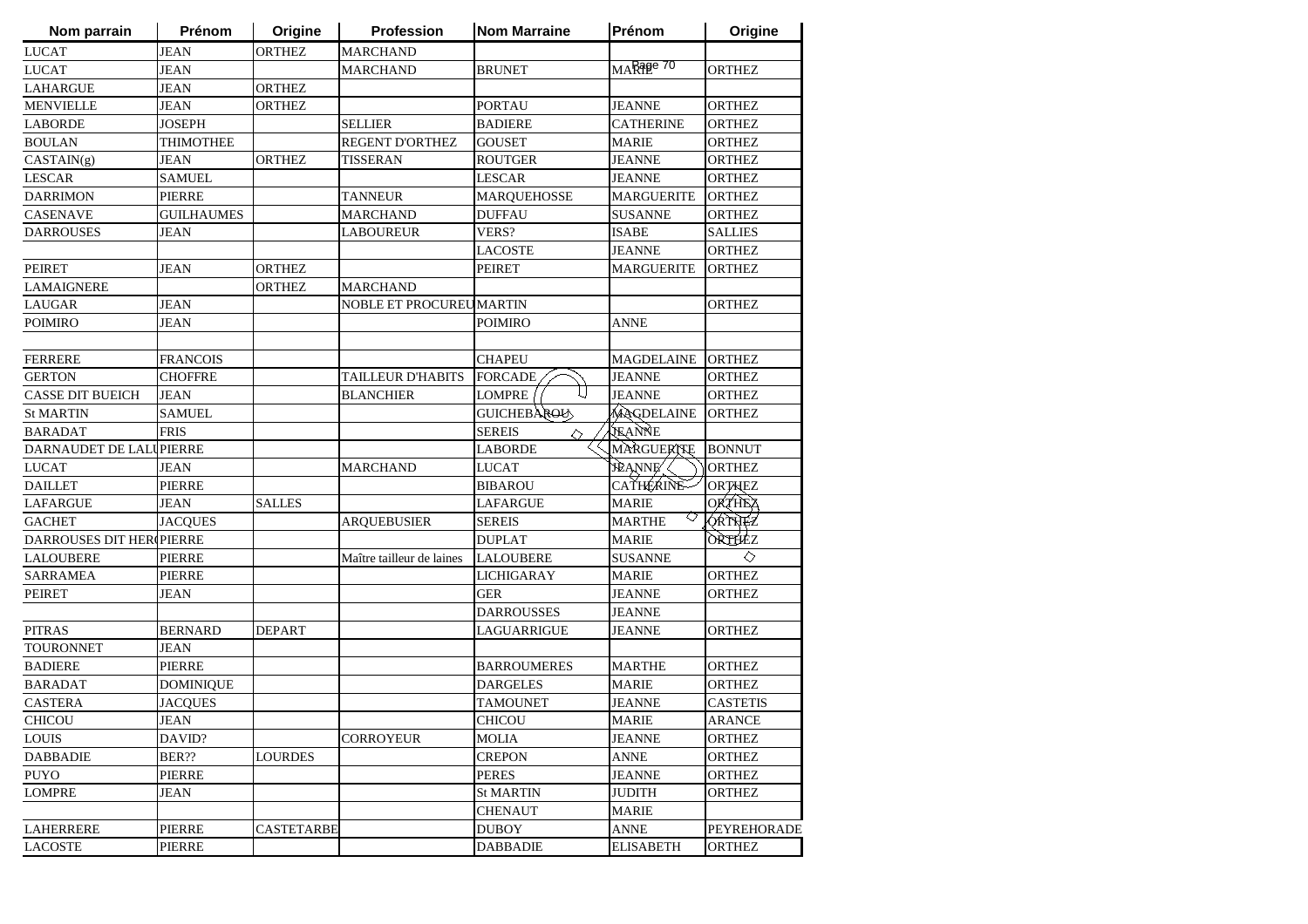| Nom parrain              | Prénom             | Origine         | Profession                           | <b>Nom Marraine</b>       | Prénom                                       | Origine            |
|--------------------------|--------------------|-----------------|--------------------------------------|---------------------------|----------------------------------------------|--------------------|
| <b>LACASTAIGNERE</b>     | <b>SAMUEL</b>      | <b>ORTHEZ</b>   |                                      |                           |                                              |                    |
| <b>LARREGLE</b>          | <b>PIERRE</b>      |                 |                                      | <b>MAIBONNE</b>           | MARage 71                                    |                    |
| <b>MORLESUN</b>          | <b>JEAN</b>        | <b>ORTHEZ</b>   |                                      | <b>FORSANS</b>            | <b>ANNE</b>                                  | <b>ORTHEZ</b>      |
| CLERE?                   | <b>BERNARD</b>     |                 | <b>MARCHAND</b>                      | <b>HILOO</b>              | <b>CATHERINE</b>                             | <b>SAUVETERRE</b>  |
| <b>FORCADE</b>           | <b>PIERRE</b>      | <b>ORTHEZ</b>   | <b>TANNEUR</b>                       | <b>DRASCON</b>            | <b>SUSANNE</b>                               | <b>SALLIES</b>     |
| <b>SEVIGNAC</b>          | <b>JEAN PIERRE</b> |                 |                                      | <b>DUFFAU</b>             | <b>ANGELIQUE</b>                             | <b>ORTHEZ</b>      |
| <b>SEVIGNAC</b>          | <b>JEAN PIERRE</b> |                 |                                      | <b>DUFFAU</b>             | <b>ANGELIQUE</b>                             | <b>ORTHEZ</b>      |
| <b>DELIES</b>            | <b>JEAN</b>        |                 |                                      | <b>BERGES</b>             | <b>JUDITH</b>                                | <b>ORTHEZ</b>      |
| <b>MENVIELLE</b>         | <b>PIERRE</b>      | <b>LOUBIENG</b> |                                      | MOUBLIER OU MOUT(JEANNE   |                                              | Ste SUZANNE        |
| <b>DARROUSSES</b>        | <b>PIERRE</b>      | <b>ORTHEZ</b>   |                                      | <b>MANES</b>              | <b>JEANNE</b>                                | <b>ORTHEZ</b>      |
| <b>TOUYAA</b>            | <b>JEAN</b>        | <b>ORTHEZ</b>   |                                      | <b>TOUYAA</b>             | <b>MARIE</b>                                 | <b>ORTHEZ</b>      |
| <b>LASSALLE</b>          | <b>JEAN PAUL</b>   |                 | maître chirurgien                    | <b>MONIX</b>              | <b>RACHEL</b>                                | <b>ORTHEZ</b>      |
| <b>LAPUYADE</b>          | <b>ZACHARIE</b>    | <b>BERENX</b>   | <b>NOBLE ET SEIGNEUR SEGUR BAURE</b> |                           | JEANNE                                       | <b>Ste SUZANNE</b> |
| <b>MONHORT</b>           | MATHIEU            |                 |                                      | St PIC                    | <b>MARIE</b>                                 |                    |
| <b>CAMGUILHEM</b>        | JEAN               |                 |                                      | LANGUILLE                 | <b>MARIE</b>                                 |                    |
| <b>LARROQUE</b>          | <b>JEAN</b>        |                 |                                      | LAMATABOÜES               | JEANNE                                       | <b>DEPART</b>      |
| <b>LESTE</b>             | <b>DAVID</b>       | <b>BALANSUN</b> |                                      | <b>LABORDE</b>            | <b>MARIE</b>                                 | <b>ORTHEZ</b>      |
| <b>SERRES</b>            | PIERRE             |                 |                                      | DUBUCH? DITE DE LA JEANNE |                                              | <b>DEPART</b>      |
| PERE OU PENE?            | JEAN               |                 | <b>REGENT DE BALANSUBORIES</b>       |                           | <b>ISABEAU</b>                               |                    |
| <b>LAMAISON</b>          | <b>JEAN</b>        |                 |                                      | LAMAISON                  | <b>MARIE</b>                                 |                    |
| <b>GUILHEMBERNARD</b>    | PIERRE             |                 |                                      | COURTET <sup>'</sup>      | MAGDELAINE                                   |                    |
| LICHIGARAY SARRAB PIERRE |                    |                 |                                      | MARSO?<br>◇               | <b>ABIGAIL</b>                               |                    |
| <b>CHIBINAC</b>          | <b>ESTIENNE</b>    |                 |                                      | <b>PABIERES</b>           | SUSANNE                                      |                    |
| <b>LACOSTE</b>           | <b>PIERRE</b>      |                 |                                      | <b>DABBADIE</b>           | <b>ELISABETH</b>                             | <b>ORTHEZ</b>      |
| <b>FILLON</b>            | <b>JEAN</b>        |                 |                                      | <b>TESTEVIN</b>           | <b>MARIÉ</b>                                 |                    |
| <b>LAFAURIE</b>          | <b>PIERRE</b>      |                 |                                      | <b>LACOSTE</b>            | <b>MARTHE</b>                                |                    |
|                          |                    |                 |                                      | <b>BAUTEZE</b>            | CATHERINE <sup><math>\heartsuit</math></sup> |                    |
| <b>LICHIGARAY</b>        | <b>PAUL</b>        |                 | <b>MARCHAND DE SAUVBADET</b>         |                           | <b>MARIE</b>                                 | <b>OLERON</b>      |
| PATIN?                   | PIERRE             |                 |                                      | <b>DARRETTE</b>           | JEANNE                                       | ◇                  |
| <b>BIBARON</b>           | <b>ESTIENNE</b>    |                 |                                      | <b>DUFOURQ</b>            | <b>MARTHE</b>                                |                    |
| <b>BERGES</b>            | <b>JOSIAS</b>      |                 |                                      | <b>LABORDE</b>            | <b>MARIE</b>                                 |                    |
| <b>LAFARGUE</b>          | JEAN               |                 |                                      | <b>LESCAR</b>             | JEANNE                                       |                    |
| <b>BONNEFON</b>          | <b>PIERRE</b>      |                 |                                      | <b>PEYTIN</b>             | <b>AGNES</b>                                 |                    |
| <b>LAFARGUE</b>          | <b>JEAN</b>        |                 |                                      | LAFARGUE                  | <b>MARTHE</b>                                |                    |
| <b>MARMANDE</b>          | <b>JACQUES</b>     |                 |                                      | $\overline{\mathcal{L}}$  | <b>MARGUERITE</b>                            |                    |
| <b>BORDES</b>            | <b>JEAN</b>        |                 |                                      | <b>TREY</b>               | <b>MARIE</b>                                 |                    |
| <b>DAUBAIGNANE</b>       | <b>JEAN</b>        |                 |                                      | <b>DAUBAIGNANE</b>        | <b>JEANNE</b>                                |                    |
| <b>CASAUBONET</b>        | <b>JEAN</b>        |                 |                                      | <b>LUCAT</b>              | <b>JEANNE</b>                                |                    |
| <b>FALLOT</b>            | PIERRE             |                 |                                      | LAFITE                    | <b>SUSANNE</b>                               |                    |
| <b>BOSSEZ</b>            | <b>PIERRE</b>      |                 |                                      | <b>BOSSEZ</b>             | JEANNE                                       |                    |
| PIULET?                  | <b>JEAN</b>        |                 |                                      | LALAUDE                   | <b>AGNES</b>                                 |                    |
| <b>LESCAR</b>            | PIERRE             |                 |                                      | <b>PONTAC</b>             | <b>MADDENE</b>                               |                    |
| <b>VIDAL</b>             | <b>PIERRE</b>      |                 |                                      | <b>VIDAL</b>              | <b>JEANNE</b>                                |                    |
| <b>LAMAGNERE</b>         | <b>PIERRE</b>      |                 |                                      | <b>GALAIRDET</b>          | <b>ISABEAU</b>                               |                    |
| <b>LESCLAUDES</b>        | <b>JEAN</b>        |                 |                                      | <b>LUBET</b>              | <b>CATHERINE</b>                             |                    |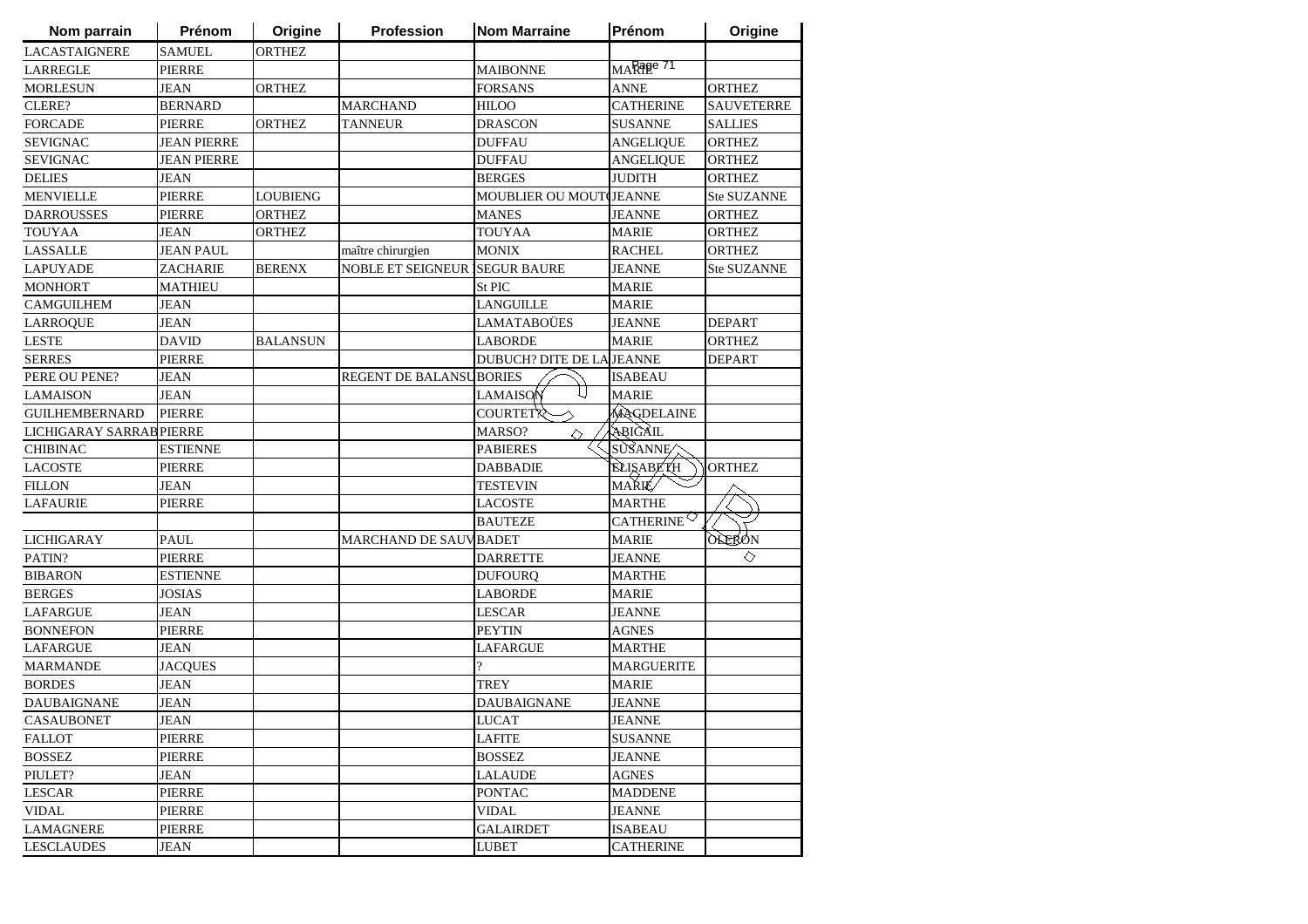| Nom parrain               | Prénom               | Origine       | Profession       | <b>Nom Marraine</b> | Prénom             | Origine       |
|---------------------------|----------------------|---------------|------------------|---------------------|--------------------|---------------|
| <b>CASAUX</b>             | <b>JEAN</b>          |               |                  | <b>GRAMON</b>       | <b>JEANNE</b>      |               |
| <b>MASCARAS</b>           | <b>JEAN</b>          |               |                  |                     | Page 72            |               |
| <b>LESCAURION</b>         | <b>JEAN</b>          |               |                  | CARREUR             | <b>JEANNE</b>      |               |
| <b>MASSOUA</b>            | DAVID?               |               |                  | <b>CARPASSE</b>     | <b>MARIE</b>       |               |
| <b>LAHARGUE</b>           | <b>JEAN</b>          |               |                  | <b>LESCAR</b>       | <b>MARIE</b>       |               |
| <b>BACQUEE</b>            | ANDRE                |               |                  | <b>BAQUEE</b>       | <b>MARIE</b>       |               |
| <b>BIBERON</b>            | <b>PIERRE</b>        |               |                  | <b>ARATGEE</b>      | <b>MARIE</b>       |               |
| <b>DUBOY</b>              | ANDRE                |               |                  | <b>BRASQUET</b>     | <b>JEANNE</b>      |               |
| <b>CAPDEHURBET</b>        | <b>HENRI</b>         |               |                  | <b>DUHAU</b>        | <b>JEANNE</b>      |               |
| <b>FOURQENT?</b>          | <b>JEAN</b>          |               |                  | MATABOIS??          | <b>JEANNE</b>      |               |
| <b>MATIBAT</b>            |                      |               |                  | POY                 | <b>JEANNE</b>      |               |
| <b>EMERIS?</b>            | <b>PIERRE</b>        |               |                  | <b>LASSALLE</b>     | <b>JEANNE</b>      |               |
| <b>LOMPRE</b>             | <b>JEAN</b>          |               |                  | <b>St MARTIN</b>    | <b>MADELENE</b>    |               |
| <b>RIBEAUX</b>            | <b>PAUL</b>          |               |                  | <b>St PAU</b>       | <b>SUSANNE</b>     |               |
| DARRIGRAND                | <b>PIERRE</b>        |               |                  | TESTEVIN            | <b>JEANNE</b>      |               |
| <b>LAGARENNE</b>          | <b>JEAN</b>          |               |                  | LAGARENNE           | <b>MADELENE</b>    |               |
| <b>LASAUGUETTE</b>        | <b>DANIEL</b>        |               |                  | <b>JUNQUA</b>       | <b>SUSANNE</b>     |               |
| <b>FALOT</b>              | PIERRE               |               |                  | <b>LABAIT</b>       | ANNE               |               |
| <b>MARSO</b>              | JEAN                 |               |                  | <b>PIULET</b>       | <b>CATHERINE</b>   |               |
| CLISAL??                  | <b>BERNARD</b>       | <b>LARDES</b> |                  | MINVIELI⊄É          | <b>MARIE</b>       |               |
| <b>LANAUDOUSE</b>         | <b>JEAN</b>          |               |                  | <b>CASALIS</b>      | <b>JEANNE</b>      |               |
| <b>CAPDEHOURBEIT</b>      | <b>JEAN</b>          |               |                  | ◇                   | <b>SEANNE</b>      |               |
| <b>SARRAMIA</b>           | <b>PIERRE</b>        |               |                  | LARROUY             | MARIE              |               |
| <b>PITRAS</b>             | <b>BERNARD</b>       |               |                  | <b>PITRAS</b>       | MARIE,             |               |
| <b>BADIERE</b>            | <b>PIERRE</b>        |               | <b>PRETRE</b>    | <b>CANDAU</b>       | JEANNE JUSTINE     |               |
| <b>AUGER</b>              | <b>GUILHEM</b>       |               |                  | HION?               | <b>JEANNE</b>      |               |
| <b>AUGER</b>              | <b>GUILHEM</b>       |               |                  | <b>BELLIOT</b>      | ◇<br><b>JEANNE</b> |               |
| <b>TESTEVIN</b>           | <b>MATHIEU</b>       |               |                  | <b>POUILLAN</b>     | <b>CATHERINE</b>   |               |
| <b>GIRAUT?</b>            | <b>JEAN</b>          |               |                  | <b>GIRAUT?</b>      | <b>MADELENE</b>    | ◇             |
|                           | <b>JEAN BERTRAND</b> |               |                  | <b>DUFAU</b>        | <b>MARIE</b>       |               |
| <b>DUFAU</b>              | JOSEPH               |               |                  | LAGUARRIGUE         | <b>CATHERINE</b>   |               |
| CHICO?                    | <b>JACQUES</b>       |               |                  | <b>HOURCADE</b>     | <b>MARIE</b>       |               |
| <b>LAHERRERE</b>          | <b>PIERRE</b>        |               |                  | <b>DARRIGRAND</b>   | <b>MARGUERITE</b>  | BIRONS?       |
| <b>CANDAU</b>             | <b>JACQUES</b>       |               |                  | <b>LASFOSSES</b>    | <b>JEANNE</b>      |               |
| <b>CAPDEHOURBEIT</b>      | <b>JEAN</b>          |               |                  | <b>VIDAL</b>        | <b>MARGUERITE</b>  |               |
| <b>NAVARRE</b>            | <b>AUGUSTIN</b>      |               |                  | POYTIER             | <b>JEANNE</b>      |               |
| <b>GUILHEMBRUN</b>        | <b>PIERRE</b>        |               |                  | DARROUSSES          | <b>JEANNE</b>      | <b>ORTHEZ</b> |
| LUCAT                     | <b>JEAN</b>          |               | <b>MARCHAND</b>  | <b>DUFOURC</b>      | <b>JEANNE</b>      |               |
| DANAUDOSE ROUGUI BERTRAND |                      |               |                  | PIQUESSE?           | <b>ANNE</b>        | <b>ORTHEZ</b> |
| <b>LABORDE</b>            | <b>JEAN</b>          |               | <b>PRATICIEN</b> | <b>NOGUES</b>       | MARIE              | <b>ORTHEZ</b> |
| <b>LASAUGUETTE</b>        | <b>PIERRE</b>        |               |                  | <b>LASAUGUETTE</b>  | <b>JEANNE</b>      | <b>ORTHEZ</b> |
| <b>LAFAURIE</b>           | DANIEL?              |               |                  | <b>LAFAURIE</b>     | MARIE              |               |
| <b>TOURONNET</b>          | <b>PIERRE</b>        |               |                  | <b>JEANTINNE</b>    | <b>CATHERINE</b>   |               |
| <b>DAUBAIGNANE</b>        | <b>PIERRE</b>        |               |                  | <b>DAUBAIGNANE</b>  | <b>MARIE</b>       |               |
| <b>DALIES</b>             |                      |               |                  | <b>PEHAU</b>        | <b>JEANNE</b>      |               |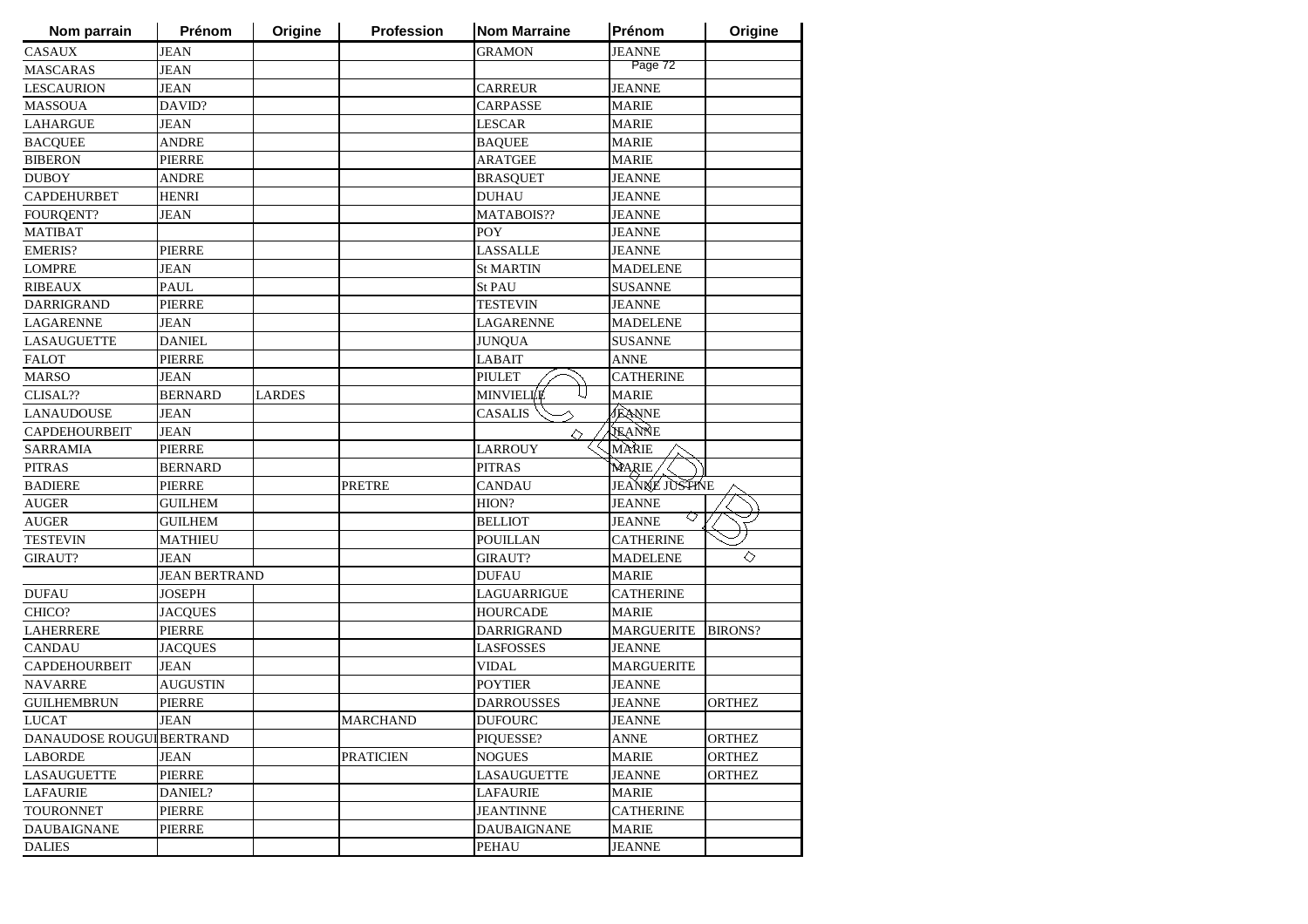| <b>JEAN</b><br><b>JEANNE</b><br><b>LESCAR</b><br><b>LESCAR</b><br>MABBEERE<br><b>JEAN</b><br><b>GIRAUT</b><br>GIRAUT<br>BER??<br>TARDIS??<br><b>AGNES</b><br>THOMAS<br><b>MARIE</b><br>ABRAHAM<br><b>LAVIGNOTTE</b><br><b>PIERRE</b><br><b>ANTETIER??</b><br><b>BALAN</b><br><b>MARTHE</b><br>TESTEVIN<br><b>JEANNE</b><br>SAMUEL<br><b>MARGUERITE</b><br><b>JEAN</b><br><b>MELION</b><br><b>JEAN BAPTISTE</b><br><b>CONSEILLER</b><br><b>BAURE</b><br><b>JEANNE</b><br><b>Ste SUZANNE</b><br><b>MINVIELLE</b><br><b>MARIE</b><br><b>BERNARD</b><br><b>DAUBAIGNANE</b><br><b>CATHERINE</b><br><b>JEAN</b><br><b>SAMUEL</b><br><b>JEANNE</b><br><b>PAUL</b><br><b>MARIE</b><br><b>MARCHAND</b><br><b>LICHIGARAY</b><br><b>FRANCOISE</b><br><b>JEAN BAPTISTE</b><br><b>DUHAU</b><br><b>JEAN</b><br><b>DUFAU</b><br><b>CLAUDE</b><br>PIERRE<br><b>LARROUY</b><br><b>MARIE</b><br><b>LAMAGNERE</b><br><b>JEAN</b><br>JEANNE<br><b>BERNARD</b><br><b>DUFAU</b><br><b>JEANNE</b> | Nom parrain |
|----------------------------------------------------------------------------------------------------------------------------------------------------------------------------------------------------------------------------------------------------------------------------------------------------------------------------------------------------------------------------------------------------------------------------------------------------------------------------------------------------------------------------------------------------------------------------------------------------------------------------------------------------------------------------------------------------------------------------------------------------------------------------------------------------------------------------------------------------------------------------------------------------------------------------------------------------------------------------|-------------|
|                                                                                                                                                                                                                                                                                                                                                                                                                                                                                                                                                                                                                                                                                                                                                                                                                                                                                                                                                                            |             |
| LISHARDE??<br><b>LAVIGNOTTE</b><br><b>EMERY</b><br><b>VIGNAU</b><br><b>BAQUE</b><br><b>SEGURE</b><br><b>MINVIELLE</b><br><b>BERGES</b><br><b>St MARTIN</b><br><b>LICHIGARAY</b><br><b>MALECHET</b>                                                                                                                                                                                                                                                                                                                                                                                                                                                                                                                                                                                                                                                                                                                                                                         |             |
|                                                                                                                                                                                                                                                                                                                                                                                                                                                                                                                                                                                                                                                                                                                                                                                                                                                                                                                                                                            |             |
|                                                                                                                                                                                                                                                                                                                                                                                                                                                                                                                                                                                                                                                                                                                                                                                                                                                                                                                                                                            |             |
|                                                                                                                                                                                                                                                                                                                                                                                                                                                                                                                                                                                                                                                                                                                                                                                                                                                                                                                                                                            |             |
|                                                                                                                                                                                                                                                                                                                                                                                                                                                                                                                                                                                                                                                                                                                                                                                                                                                                                                                                                                            |             |
|                                                                                                                                                                                                                                                                                                                                                                                                                                                                                                                                                                                                                                                                                                                                                                                                                                                                                                                                                                            |             |
|                                                                                                                                                                                                                                                                                                                                                                                                                                                                                                                                                                                                                                                                                                                                                                                                                                                                                                                                                                            |             |
|                                                                                                                                                                                                                                                                                                                                                                                                                                                                                                                                                                                                                                                                                                                                                                                                                                                                                                                                                                            |             |
|                                                                                                                                                                                                                                                                                                                                                                                                                                                                                                                                                                                                                                                                                                                                                                                                                                                                                                                                                                            |             |
|                                                                                                                                                                                                                                                                                                                                                                                                                                                                                                                                                                                                                                                                                                                                                                                                                                                                                                                                                                            |             |
|                                                                                                                                                                                                                                                                                                                                                                                                                                                                                                                                                                                                                                                                                                                                                                                                                                                                                                                                                                            |             |
| $\overline{?}$<br>CAMESCASSE<br><b>MARSO</b><br><b>LAROUSSE</b>                                                                                                                                                                                                                                                                                                                                                                                                                                                                                                                                                                                                                                                                                                                                                                                                                                                                                                            |             |
|                                                                                                                                                                                                                                                                                                                                                                                                                                                                                                                                                                                                                                                                                                                                                                                                                                                                                                                                                                            |             |
|                                                                                                                                                                                                                                                                                                                                                                                                                                                                                                                                                                                                                                                                                                                                                                                                                                                                                                                                                                            |             |
|                                                                                                                                                                                                                                                                                                                                                                                                                                                                                                                                                                                                                                                                                                                                                                                                                                                                                                                                                                            |             |
|                                                                                                                                                                                                                                                                                                                                                                                                                                                                                                                                                                                                                                                                                                                                                                                                                                                                                                                                                                            |             |
| <b>TESTEVIN</b><br><b>PIERRE</b><br>TESTEVIN<br>LOUISE                                                                                                                                                                                                                                                                                                                                                                                                                                                                                                                                                                                                                                                                                                                                                                                                                                                                                                                     |             |
| <b>GAGNERONS</b><br><b>PIERRE</b><br><b>MADELEINE</b>                                                                                                                                                                                                                                                                                                                                                                                                                                                                                                                                                                                                                                                                                                                                                                                                                                                                                                                      |             |
| LASSALLÉ<br><b>MARIE</b><br><b>GENTIU</b><br><b>JEAN</b>                                                                                                                                                                                                                                                                                                                                                                                                                                                                                                                                                                                                                                                                                                                                                                                                                                                                                                                   |             |
| <b>CASALIS</b><br>ÁGNES<br><b>PIERRE</b><br><b>ARNAUDOUSE</b>                                                                                                                                                                                                                                                                                                                                                                                                                                                                                                                                                                                                                                                                                                                                                                                                                                                                                                              |             |
| MARIÈ<br><b>DEPART</b><br><b>LABORDE</b><br><b>JEAN</b><br><b>PIULET</b><br>◇                                                                                                                                                                                                                                                                                                                                                                                                                                                                                                                                                                                                                                                                                                                                                                                                                                                                                              |             |
| CATHERINE<br><b>JOANCHIN?</b><br><b>CASEMAIOR</b><br><b>JEAN</b><br><b>BONNUT</b>                                                                                                                                                                                                                                                                                                                                                                                                                                                                                                                                                                                                                                                                                                                                                                                                                                                                                          |             |
| <b>NEYS CANDAU</b><br>NOBLE ET BARON DE CANDAU BAUSE<br><b>ALEXANDRE</b>                                                                                                                                                                                                                                                                                                                                                                                                                                                                                                                                                                                                                                                                                                                                                                                                                                                                                                   |             |
| SUSANNE<br><b>LESPARDA</b><br><b>JEAN PIERRE</b><br><b>DEPART</b><br><b>BOURGEOIS</b><br>PASSERAT<br><b>ORTHEZ</b>                                                                                                                                                                                                                                                                                                                                                                                                                                                                                                                                                                                                                                                                                                                                                                                                                                                         |             |
| LABAIG<br><b>JEAN</b><br><b>AVOCAT</b><br><b>CONTE</b><br><b>ANNE</b>                                                                                                                                                                                                                                                                                                                                                                                                                                                                                                                                                                                                                                                                                                                                                                                                                                                                                                      |             |
| ◇<br>DARRIGRAND CASTELLEAN BAPTISTE<br><b>CASALIS</b><br><b>JEANNE</b>                                                                                                                                                                                                                                                                                                                                                                                                                                                                                                                                                                                                                                                                                                                                                                                                                                                                                                     |             |
| <b>ORTHEZ</b><br>CAPDEHOURBEIGT<br><b>HENRY</b>                                                                                                                                                                                                                                                                                                                                                                                                                                                                                                                                                                                                                                                                                                                                                                                                                                                                                                                            |             |
| ◇<br><b>CAPDEVILLE</b><br><b>JEAN</b><br><b>ORTHEZ</b>                                                                                                                                                                                                                                                                                                                                                                                                                                                                                                                                                                                                                                                                                                                                                                                                                                                                                                                     |             |
| <b>MARIE</b><br><b>CASTETIS</b><br><b>SAUTIER</b><br><b>PIERRE</b><br><b>CRAQUE</b>                                                                                                                                                                                                                                                                                                                                                                                                                                                                                                                                                                                                                                                                                                                                                                                                                                                                                        |             |
| <b>DUPLAA</b><br><b>BAIGTS</b><br><b>DUPLAA</b><br><b>DAVID</b><br>MARTHE                                                                                                                                                                                                                                                                                                                                                                                                                                                                                                                                                                                                                                                                                                                                                                                                                                                                                                  |             |
| <b>HAGET</b><br><b>PIERRE</b><br>Ste SUZANNE<br><b>BARTHE</b><br><b>BERTRANE</b>                                                                                                                                                                                                                                                                                                                                                                                                                                                                                                                                                                                                                                                                                                                                                                                                                                                                                           |             |
| <b>PERGUILHEM</b><br><b>TREITURE</b><br><b>JACQUES</b><br><b>CATHERINE</b><br><b>SALLES</b>                                                                                                                                                                                                                                                                                                                                                                                                                                                                                                                                                                                                                                                                                                                                                                                                                                                                                |             |
| <b>MASLACQ</b><br><b>HERRES?</b><br>JEANNE                                                                                                                                                                                                                                                                                                                                                                                                                                                                                                                                                                                                                                                                                                                                                                                                                                                                                                                                 |             |
| <b>LASSALLE</b><br><b>DAUGMAGNA</b><br><b>CATHARINE</b><br><b>ORTHEZ</b><br><b>BERNARD</b>                                                                                                                                                                                                                                                                                                                                                                                                                                                                                                                                                                                                                                                                                                                                                                                                                                                                                 |             |
| <b>MIRASOU</b><br><b>PIERRE</b><br><b>MIRASOU</b><br><b>ANNE</b>                                                                                                                                                                                                                                                                                                                                                                                                                                                                                                                                                                                                                                                                                                                                                                                                                                                                                                           |             |
| <b>BOULAN</b><br>THIMOTHEE<br><b>REGENT D'ORTHEZ</b><br><b>LAMAISON</b><br><b>ANNE</b>                                                                                                                                                                                                                                                                                                                                                                                                                                                                                                                                                                                                                                                                                                                                                                                                                                                                                     |             |
| PIERRE<br><b>MARIE</b><br>LOUBIENG<br><b>CHOURITAIN</b><br><b>FOURMALAGNES</b>                                                                                                                                                                                                                                                                                                                                                                                                                                                                                                                                                                                                                                                                                                                                                                                                                                                                                             |             |
| <b>PRATICIEN</b><br>LABORDE<br>JEAN<br><b>RACHOU</b><br>MARIE                                                                                                                                                                                                                                                                                                                                                                                                                                                                                                                                                                                                                                                                                                                                                                                                                                                                                                              |             |
| <b>NOBLE</b><br><b>LASSALLE</b><br>LASSALLE<br><b>ANTOINE</b><br>MAGDELAINE PHILLIPE                                                                                                                                                                                                                                                                                                                                                                                                                                                                                                                                                                                                                                                                                                                                                                                                                                                                                       |             |
| <b>DEPART</b><br><b>BESSOUAT</b><br><b>LABORDE</b><br><b>JEAN</b><br><b>JEANNE</b><br><b>ORTHEZ</b>                                                                                                                                                                                                                                                                                                                                                                                                                                                                                                                                                                                                                                                                                                                                                                                                                                                                        |             |
| <b>GACHET</b><br><b>JACQUES</b><br><b>GACHETS</b><br><b>MARTHE</b>                                                                                                                                                                                                                                                                                                                                                                                                                                                                                                                                                                                                                                                                                                                                                                                                                                                                                                         |             |
| <b>LATAPY</b><br><b>JEAN</b><br>maître chirurgien<br><b>LAFARGUE</b><br><b>MARGUERITE</b>                                                                                                                                                                                                                                                                                                                                                                                                                                                                                                                                                                                                                                                                                                                                                                                                                                                                                  |             |
| CAPDEHOURBEIGT<br>JEAN?<br><b>FABAU</b><br><b>ANNE</b>                                                                                                                                                                                                                                                                                                                                                                                                                                                                                                                                                                                                                                                                                                                                                                                                                                                                                                                     |             |
| LAMATABOÜES<br><b>LARROQUE</b><br><b>PIERRE</b><br><b>MARGUERITE</b><br><b>DEPART</b>                                                                                                                                                                                                                                                                                                                                                                                                                                                                                                                                                                                                                                                                                                                                                                                                                                                                                      |             |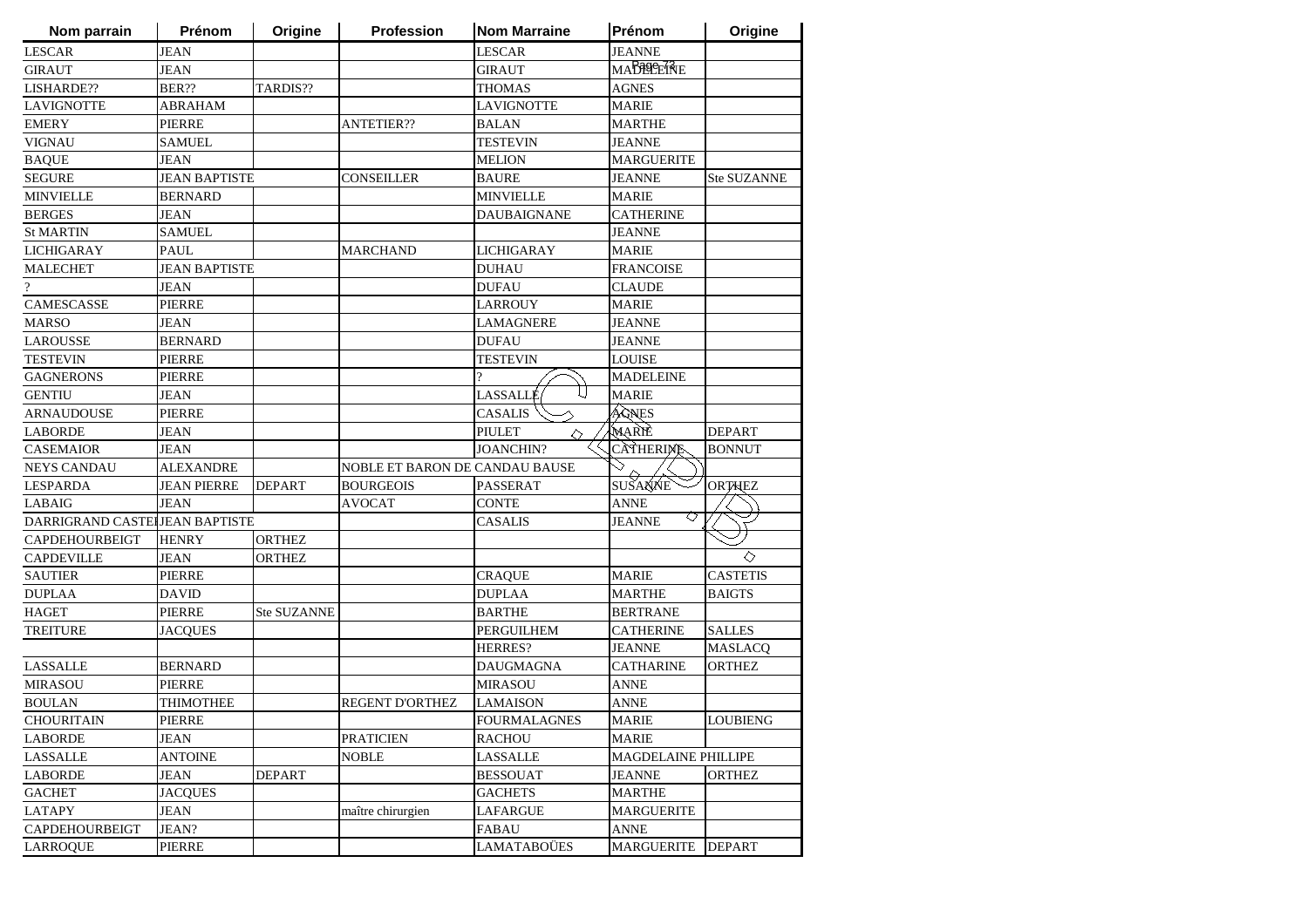| Nom parrain           | Prénom              | Origine          | <b>Profession</b>                    | <b>Nom Marraine</b>          | Prénom                 | Origine          |
|-----------------------|---------------------|------------------|--------------------------------------|------------------------------|------------------------|------------------|
| <b>SURBIELLE</b>      | <b>PIERRE</b>       |                  |                                      | <b>SURBIELLE</b>             | <b>MARIE</b>           |                  |
| <b>MARSO</b>          | <b>JEAN JACQUES</b> |                  |                                      | $\gamma$                     | JEARROPE <sup>74</sup> |                  |
| <b>PIULET</b>         | <b>JEAN</b>         | <b>DEPART</b>    |                                      | <b>RIBEAUX</b>               | <b>MARIE</b>           |                  |
| <b>LUCAT</b>          | <b>JEAN</b>         |                  |                                      | <b>DUHAU CASSIAU</b>         | <b>CATHERINE</b>       |                  |
| <b>BOURDISQUE</b>     | JEAN                | <b>ORTHEZ</b>    |                                      | DARRIGRAND St CRISTCATHERINE |                        | <b>ORTHEZ</b>    |
|                       |                     |                  |                                      | <b>LACROIX</b>               | <b>JEANNE</b>          | <b>DEPART</b>    |
| <b>BOULAN</b>         | THIMOTHEE           | <b>ORTHEZ</b>    | <b>REGENT</b>                        | <b>SALLENAVE</b>             | <b>JEANNE</b>          | <b>ORTHEZ</b>    |
|                       |                     |                  |                                      | <b>LICHIGARAY</b>            | <b>MARIE</b>           | <b>ORTHEZ</b>    |
| <b>LAMARQUE</b>       | <b>JACQUES</b>      |                  |                                      | <b>TUBERI</b>                | <b>JEANNE</b>          | <b>BALANSUN</b>  |
| <b>GUILHEMBRUN</b>    | <b>ARNAUD</b>       |                  | <b>FORGERON D'ORTHEZ</b>             |                              |                        |                  |
| <b>CAPDEHOURBEIGT</b> | <b>HENRY</b>        |                  |                                      |                              |                        |                  |
| <b>BALASQUE</b>       | <b>THOMAS</b>       |                  |                                      | <b>SEREIS</b>                | <b>JUDITH</b>          | <b>OZENX</b>     |
| <b>FALOT</b>          | <b>PIERRE</b>       | <b>ORTHEZ</b>    |                                      |                              |                        |                  |
| <b>PITRAS</b>         | PIERRE              |                  |                                      | LARROQUE                     | <b>MARIE</b>           | <b>DEPART</b>    |
| <b>VIGNAU</b>         | PIERRE              | <b>ORTHEZ</b>    |                                      |                              |                        |                  |
| <b>BERGES</b>         | JEAN                |                  |                                      | <b>NAQUERON</b>              | <b>CATHERINE</b>       |                  |
| <b>FALOT</b>          | PIERRE              |                  |                                      | <b>NOE</b>                   | <b>ANNE</b>            |                  |
| <b>RACHOU</b>         | JEAN                | <b>ORTHEZ</b>    | <b>BOURGEOIS</b>                     | <b>BRUNET</b>                | <b>SUSANNE</b>         | <b>ORTHEZ</b>    |
| <b>BAQUE</b>          | PIERRE              |                  |                                      | <b>LESCAR</b>                | <b>JEANNE</b>          |                  |
| <b>RIBEAUX</b>        |                     |                  | <b>GREFFIER EN CHEF</b>              | <b>CAMBOT</b>                | <b>CATHERINE</b>       | <b>ORTHEZ</b>    |
| <b>DARETE</b>         | <b>JEAN</b>         |                  |                                      | <b>DARETE</b>                | JEANNE                 |                  |
| <b>LICHIGARAY</b>     | $\gamma$            | <b>ORTHEZ</b>    | Lieutenant de Maire et proLICHIGARAY | △                            | MARIÈ                  | <b>ORTHEZ</b>    |
| MONCASSY              | <b>GUILHAUMES</b>   |                  |                                      | <b>CHENE</b>                 | MARIE                  |                  |
| <b>FORSANS</b>        | <b>ETIENNE</b>      |                  |                                      | <b>RONTIGNON</b>             | MARIE                  |                  |
|                       |                     |                  |                                      | <b>St MACARY</b>             | <b>MARIÉ</b>           |                  |
| <b>BIAU</b>           | <b>BERNARD</b>      | <b>ORTHEZ</b>    |                                      | <b>VIGNAU</b>                | <b>MARIE</b>           | ORTHEZ           |
| <b>LESCOUT</b>        | <b>PIERRE</b>       | <b>ORTHEZ</b>    |                                      | <b>PEIRONNET</b>             | MARGUERITE             | <b>ORTHEZ</b>    |
| <b>VIGNAU</b>         | <b>JORDIN</b>       | PAU              |                                      | <b>RAGUE</b>                 | <b>MARIE</b>           | ORTHEZ           |
| PEDEPRAT              | <b>PIERRE</b>       | <b>NAVARRENX</b> |                                      | PEDEPRAT                     | <b>JEANNE</b>          | <b>NAVARRENX</b> |
| <b>DUPAIN OU PAIN</b> | LOUYS               |                  |                                      | <b>DEU LEBRAUT</b>           | <b>MARIE</b>           |                  |
| <b>LABORDE</b>        | <b>PAUL</b>         |                  | AVOCAT à la cour                     | <b>DUBOCSQ</b>               | <b>JEANNE</b>          |                  |
| PROUMIRAU             | PIERRE              |                  | Maître d'habits                      | <b>POEY</b>                  | <b>JEANNE</b>          |                  |
| <b>LAMAISON</b>       | <b>DANIEL</b>       |                  | MARCHAND CORROY CASTETNEBIEL         |                              | SARA                   |                  |
| <b>DARRIUS</b>        | <b>JEAN</b>         | <b>ORTHEZ</b>    |                                      |                              |                        |                  |
| <b>LABORDE</b>        | JEAN                | <b>ORTHEZ</b>    | <b>CLERC DE Sr BADIERELABORDE</b>    |                              | <b>MARIE</b>           | <b>ORTHEZ</b>    |
| <b>CASAUBON</b>       | <b>JEAN</b>         | <b>ORTHEZ</b>    | <b>TISSERAN</b>                      |                              |                        |                  |
| <b>RIBEAUX</b>        | <b>PIERRE</b>       | <b>ORTHEZ</b>    | <b>CORDONNIER</b>                    | <b>MENVIELLE</b>             | <b>CATHERINE</b>       | <b>ORTHEZ</b>    |
| CASAMAIOR             | ANDRE               | <b>ORTHEZ</b>    |                                      | <b>BOUQUET?</b>              | <b>JEANNE</b>          | <b>ORTHEZ</b>    |
| CASSE                 | ANDRE               | ORTHEZ           |                                      | CHESNE OU DUCHESNMARIE       |                        | <b>ORTHEZ</b>    |
| <b>DARRIMONT</b>      | <b>PIERRE</b>       | <b>ORTHEZ</b>    |                                      | <b>GRAMONT?</b>              | <b>JEANNE</b>          | <b>ORTHEZ</b>    |
|                       |                     |                  |                                      | <b>MIRASOU</b>               | <b>ANNE</b>            |                  |
| <b>LACOSTE TITOY</b>  | <b>PIERRE</b>       |                  |                                      | <b>LACOSTE TITOY</b>         | <b>JEANNE</b>          |                  |
| <b>DUFOURC</b>        | PIERRE              |                  |                                      | <b>GRAMON</b>                | JEANNE                 | <b>ORTHEZ</b>    |
| <b>DUFAU</b>          | <b>JOSEPH</b>       |                  | <b>JURAT D'ORTHEZ</b>                |                              |                        |                  |
| <b>BAQUE?</b>         | ANDRE               | <b>BALANSUN</b>  |                                      | <b>PORTAU</b>                | <b>JEANNE</b>          | <b>ORTHEZ</b>    |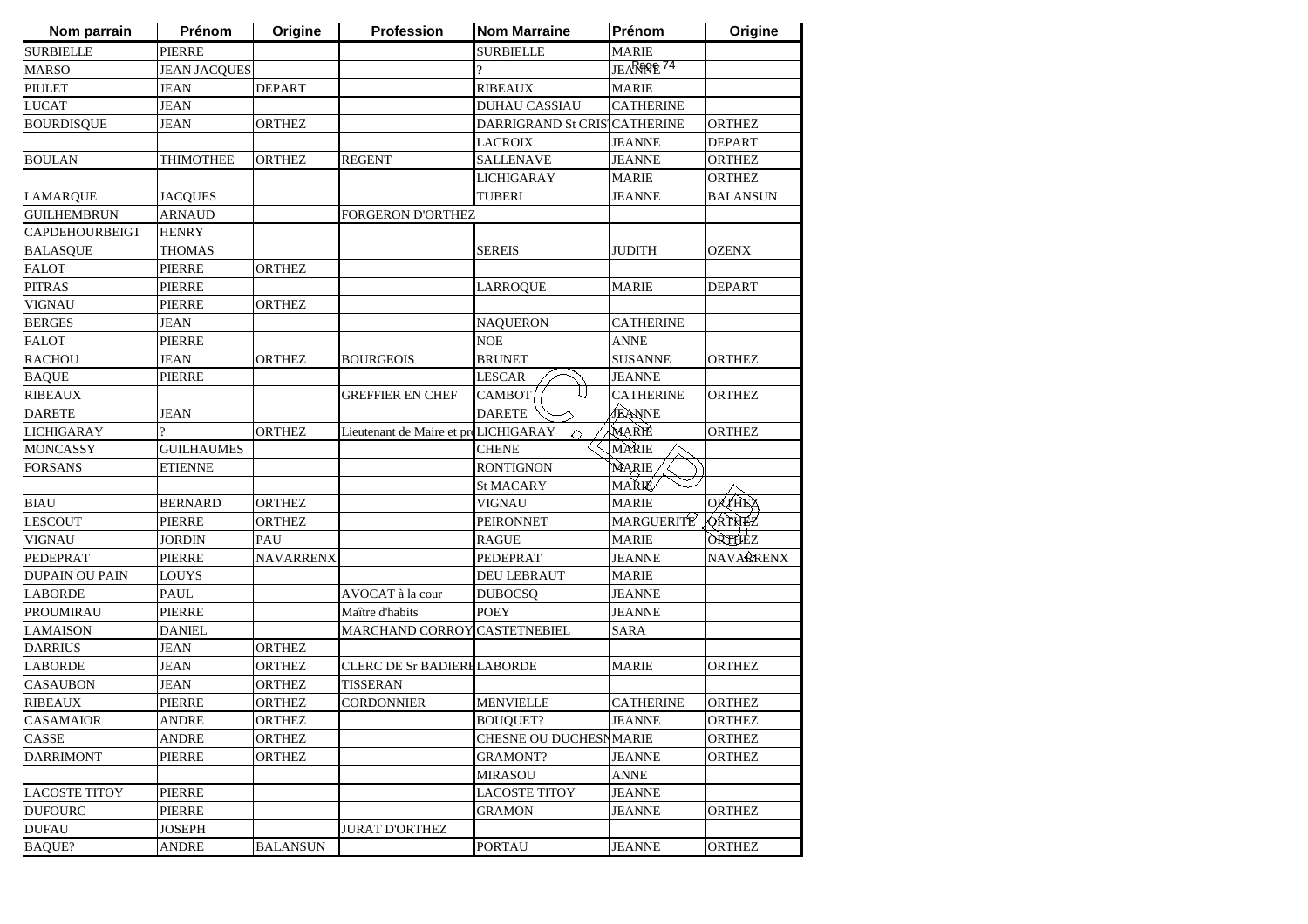| Nom parrain          | Prénom           | Origine          | Profession                       | <b>Nom Marraine</b>     | Prénom                 | Origine          |
|----------------------|------------------|------------------|----------------------------------|-------------------------|------------------------|------------------|
| <b>BOULAN</b>        | <b>THIMOTHEE</b> |                  | <b>REGENT D'ORTHEZ</b>           |                         |                        |                  |
| <b>DOURTICOS</b>     | <b>JEAN</b>      | <b>LASSEUBE</b>  |                                  | LAMAIGNERE              | JEARROPE <sup>75</sup> | <b>ORTHEZ</b>    |
| <b>LABORDE</b>       | <b>JEAN</b>      |                  | <b>PRATICIEN</b>                 | <b>BONNECASE</b>        | <b>ANNE</b>            | <b>ORTHEZ</b>    |
| <b>LUCAT</b>         | <b>JEAN</b>      | <b>ORTHEZ</b>    | <b>MARCHAND</b>                  | LABOURDETTE             | <b>MARIE</b>           | <b>ORTHEZ</b>    |
| <b>CAPDEHOURBICO</b> | <b>JEAN</b>      |                  |                                  | <b>VIDAL</b>            | <b>GRATIANNE</b>       |                  |
| <b>DAUBAGNA</b>      | JEAN             |                  |                                  | <b>POULIT</b>           | AGNES                  |                  |
| <b>NEBOUT</b>        | <b>JEAN</b>      | <b>ORTHEZ</b>    |                                  | <b>DUBOY</b>            | <b>JEANNE</b>          | <b>ORTHEZ</b>    |
| <b>RIMOND</b>        | <b>PIERRE</b>    | <b>ORTHEZ</b>    |                                  | <b>FRANCINE</b>         | <b>JEANNE</b>          | <b>ORTHEZ</b>    |
| <b>BIAU</b>          | <b>BERNARD</b>   | <b>ORTHEZ</b>    |                                  | <b>DUBOSC</b>           | <b>JEANNE</b>          | <b>ORTHEZ</b>    |
| <b>LICHIGARAY</b>    | <b>PIERRE</b>    |                  |                                  | <b>PARATCHE</b>         | <b>SUSANNE</b>         |                  |
| <b>LABORDE</b>       | <b>BERNARD</b>   |                  |                                  | TASTEBIN OUTESTEV MARIE |                        |                  |
| <b>CAPDEHOURBECT</b> | <b>HENRI</b>     |                  |                                  |                         |                        |                  |
| <b>MASCARAS</b>      | JEAN             |                  |                                  | <b>DUFFAUT</b>          | <b>MARIE</b>           |                  |
| <b>BADIERE</b>       | <b>JACOUES</b>   |                  |                                  | <b>DUPONT</b>           | <b>MARIE</b>           |                  |
| <b>CAPDEHORBEIGT</b> | <b>JEAN</b>      |                  |                                  | CASENAVE                | JEANNE                 |                  |
| MAÏS                 | <b>BERTRAND</b>  | <b>CASTETIS</b>  |                                  |                         |                        |                  |
| <b>DUFFAUT</b>       | <b>JEAN</b>      |                  | <b>MARCHAND DE PEAU CLERISSE</b> |                         | <b>MARIE</b>           |                  |
| <b>CASTETS</b>       | <b>JOSEPH</b>    |                  |                                  | <b>BERNET</b>           | <b>RAMONDE</b>         |                  |
| <b>BASSERCLES</b>    | <b>PIERRE</b>    |                  |                                  | <b>BASSERCLES</b>       | <b>JEANNE</b>          |                  |
| <b>GUILHEMBRUN</b>   | <b>HOURTIT</b>   |                  |                                  | <b>MARLES?</b>          | <b>JEANNE</b>          | <b>ORTHEZ</b>    |
| <b>CASSIERE</b>      | <b>PIERRE</b>    | <b>ORTHEZ</b>    | Maître serrurier                 | <b>DUPLAT</b>           | JEANNE                 | <b>St BOUES</b>  |
| <b>CAPDEHOURBETH</b> | <b>HENRY</b>     |                  |                                  | <b>TOURON</b><br>◇      | CATHERINE              | <b>MONTAUT</b>   |
| SAUGUITOU            | <b>BERTRAND</b>  | <b>CASTETIS</b>  |                                  | <b>BROUQUA</b>          | MÀRIE                  | <b>SALLES</b>    |
| <b>MELION</b>        | JEAN             | <b>SALLES</b>    |                                  | <b>SAUGUITOU</b>        | MARIE                  | <b>St ANDRIU</b> |
| <b>LAFITE</b>        | <b>JEREMIE</b>   | PAU              | <b>MARCHAND</b>                  | <b>LAFITE</b>           | <b>MARIÉ</b>           | <b>PAU</b>       |
| <b>CAPDEHOURBETH</b> | <b>JEAN</b>      |                  |                                  | <b>SARRAIL</b>          | <b>JEANNE</b>          | <b>ORTHEZ</b>    |
|                      |                  |                  |                                  | <b>DUFFAUT</b>          | ▽<br><b>JEANNE</b>     | <b>ORTHEZ</b>    |
| <b>CAPDEHOURBETH</b> | <b>JEAN</b>      |                  |                                  | <b>LICHIGARAY PAUL</b>  | <b>MARIE</b>           |                  |
| <b>SESCAU</b>        | <b>PIERRE</b>    | <b>NOUGUERES</b> |                                  | <b>St ORENCE</b>        | <b>MARIE</b>           | <b>NOUGÛERES</b> |
| <b>FOURQUET</b>      | JEAN             | <b>ORTHEZ</b>    |                                  | MASCARAS                | <b>SUSANNE</b>         | <b>ORTHEZ</b>    |
| <b>CASALA</b>        | <b>PIERRE</b>    | LAS              | Maître tisseran                  |                         |                        |                  |
| <b>BURNET</b>        | PIERRE           |                  |                                  | DUFFAUT                 | <b>JEANNE</b>          |                  |
| <b>TESTEVIN</b>      | <b>PIERRE</b>    |                  |                                  | <b>SARRAMIA</b>         | <b>MARTHE</b>          |                  |
| <b>PEIRAUBE</b>      | <b>MOISE</b>     |                  |                                  | <b>PEIRAUBE</b>         | <b>RACHEL</b>          |                  |
| <b>LABORDE</b>       | <b>BERNARD</b>   |                  | Garçon cordonnier                | <b>DUFFAUT</b>          | <b>MARIE</b>           |                  |
| <b>GACHET</b>        | <b>JEAN</b>      |                  | Maître arquebusier               | <b>LAGUARRIGUE</b>      | <b>JEANNE</b>          |                  |
| <b>BATCAVE</b>       | <b>PIERRE</b>    |                  |                                  | <b>MARSO</b>            | <b>JEANNE</b>          |                  |
| <b>MERIC</b>         | PHILLIPE         | <b>ORTHEZ</b>    | Maître coutelier                 | PIULET                  | <b>MARIE</b>           |                  |
| <b>PUYO</b>          | LOUYS            | <b>ORTHEZ</b>    | Maître chapelier                 | <b>CLUS</b>             | <b>JEANNE</b>          | <b>AMOND</b>     |
| <b>SOULE</b>         | PIERRE           | LACADEE          |                                  | SOULE                   | JEANNE                 | LACADEE          |
| LAFARGUE             | <b>PIERRE</b>    | <b>ORTHEZ</b>    | VIGNERON                         | <b>LAFARGUE</b>         | <b>MARTHE</b>          | <b>ORTHEZ</b>    |
| <b>BARADAT</b>       | <b>DOMINIQUE</b> | ORTHEZ           |                                  | MAISOUNAVE              | <b>AGNES</b>           | <b>ORTHEZ</b>    |
| <b>CAPDEHOURBETH</b> | JEAN             | <b>ORTHEZ</b>    |                                  | <b>BARADAT</b>          | <b>JEANNE</b>          | <b>ORTHEZ</b>    |
| <b>DONDATS</b>       | <b>MATHIEU</b>   | <b>SALIES</b>    |                                  | <b>DANTIN</b>           | <b>JEANNE</b>          | <b>SALIES</b>    |
| CASSAET              | <b>PIERRE</b>    | <b>ORTHEZ</b>    | Maître blanchier                 | <b>FOURCADE</b>         | MARIE                  | <b>DEPART</b>    |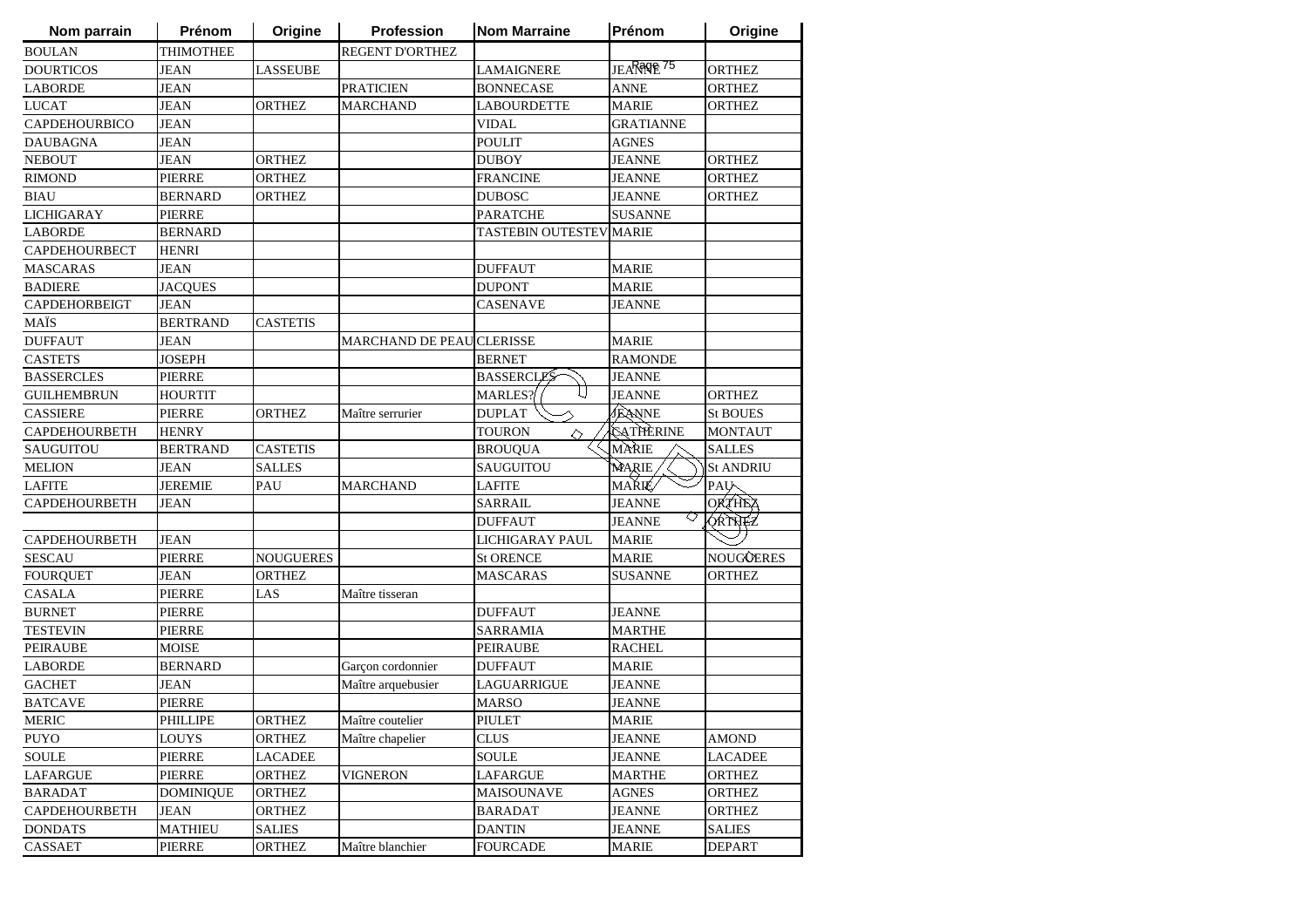| Nom parrain           | Prénom           | Origine           | <b>Profession</b>              | <b>Nom Marraine</b>            | Prénom            | Origine          |
|-----------------------|------------------|-------------------|--------------------------------|--------------------------------|-------------------|------------------|
| <b>GAMBADE</b>        | PIERRE           |                   |                                | <b>LESCA</b>                   | <b>JEANNE</b>     |                  |
|                       |                  |                   |                                | <b>DAUBAIGNA</b>               | CATARRIQE         | <b>ORTHEZ</b>    |
| <b>BRASQUET</b>       | <b>JEAN</b>      | <b>St BOES</b>    |                                | <b>MARTIN</b>                  | <b>MARIE</b>      | <b>ORTHEZ</b>    |
| <b>CAPDEHOURBEIGT</b> | <b>JEAN</b>      |                   | CORROYEUR                      | <b>PABIES</b>                  | <b>SUSANNE</b>    |                  |
| <b>PETRIAT</b>        | PIERRE           |                   |                                | <b>MENVIELLE</b>               | <b>MARIE</b>      | ORTHEZ           |
|                       |                  |                   |                                | <b>BONNAU</b>                  | ANNE              |                  |
| <b>BERGES</b>         | <b>DANIEL</b>    |                   | TISSERAN DE LA LOU LAHITTETE   |                                | JEANNE            | LAA              |
| <b>LABORDE</b>        | <b>JEAN</b>      |                   |                                | <b>MAIBONNE DE TESTE MARIE</b> |                   |                  |
| <b>LAMAISON</b>       | <b>JEAN</b>      |                   |                                | <b>LAFAURIE</b>                | <b>JEANNE</b>     |                  |
|                       |                  |                   |                                | <b>FAGET HERRERE</b>           | <b>VALENTINE</b>  |                  |
| <b>MAIS</b>           | <b>BERTRAND</b>  | <b>ARGAGNON</b>   | <b>LABOUREUR</b>               | <b>BAQUE</b>                   | <b>JEANNE</b>     | ARGAGNON         |
| <b>LICHIGARAY</b>     | <b>DANIEL</b>    | <b>ORTHEZ</b>     |                                | <b>TESTEVIN</b>                | <b>JEANNE</b>     | <b>ORTHEZ</b>    |
| <b>LAFARGUES</b>      | JEAN             | <b>SALLES</b>     |                                | <b>LAVIGNE</b>                 | <b>MARGUERITE</b> | <b>ORTHEZ</b>    |
| <b>LABORDE</b>        | JEAN             |                   | <b>PRATICIEN</b>               | <b>MALECHEQ</b>                | MAGDELAINE        |                  |
| <b>DUBOSC</b>         | <b>JEAN</b>      |                   | <b>CORDONNIER</b>              | <b>DUTHIN</b>                  | MARIE             |                  |
| <b>CAPDEHOURBETH</b>  | HENRI            |                   |                                | <b>BROQUA</b>                  | <b>MARIE</b>      |                  |
| <b>POUILLAN</b>       | <b>JEAN</b>      |                   |                                | <b>PABIES</b>                  | SUSANNE           |                  |
| <b>CAPDEHOURBETH</b>  | JEAN             |                   |                                | <b>TESTEVIN</b>                | <b>JEANNE</b>     |                  |
| <b>LAMATEBOIS</b>     | <b>JEAN</b>      | <b>ORTHEZ</b>     |                                | LACASTAGNERE                   | <b>JEANNE</b>     | ORTHEZ           |
| <b>DARRIMONT</b>      | <b>ESTIENNE</b>  |                   |                                | <b>SEVIGNAC</b>                | <b>SUSANNE</b>    |                  |
| <b>DARROUGE</b>       | <b>BERNARD</b>   | <b>ORTHEZ</b>     | <b>TISSERAND</b>               | <b>FRESCHOU</b>                | <b>JEANNE</b>     | ORTHEZ           |
| <b>PRINCE</b>         | <b>JEAN</b>      | <b>St ANDRIU</b>  | LABOUREUR                      | LAHOURCADE $\Diamond$          | RACHEL            | <b>St ANDRIU</b> |
| <b>MILLADE</b>        | <b>PIERRE</b>    | <b>ORTHEZ</b>     |                                | <b>MILLADE</b>                 | MÀRIE             | ORTHEZ           |
| <b>GIRAUD</b>         | <b>FRANCOIS</b>  |                   |                                | <b>LOMPRE</b>                  | <b>JEANNE</b>     |                  |
| <b>RIVAUX</b>         | <b>GUILHAUME</b> |                   | Maître tanneur de NavarreCAMPS |                                | <b>MARIÉ</b>      |                  |
| <b>MOSQUEROS</b>      |                  |                   |                                | <b>DARTIGUELOUBEHER MARIE</b>  |                   | SALIES           |
| <b>DAUBAGNA</b>       | <b>JEAN</b>      | <b>St ANDRIU</b>  |                                | <b>POURTAU</b>                 | ◇<br>AGNES        | AS ANDRIU        |
| <b>MASACARAS</b>      | <b>JEAN</b>      |                   | FORGERON D'ORTHEZLABEIRIE      |                                | <b>MARGUERITE</b> | <b>OSSAGES</b>   |
| <b>FOURCADE</b>       | <b>JEAN</b>      | <b>ORTHEZ</b>     |                                | <b>DARRACQ</b>                 | <b>AGNES</b>      | <b>BERENX</b>    |
| <b>LAMARQUE</b>       | ADRIAN           | L'HOPITAL D'ORION |                                | <b>HITAUX</b>                  | <b>MARIE</b>      | L'HOPITAL D'OR   |
| <b>GUILHEMBERNAT</b>  |                  |                   |                                | DANGLADE                       | MARIE             |                  |
| <b>DUBOSC</b>         | <b>ESTIENNE</b>  | <b>HABAS</b>      |                                | LABORDE                        | <b>AGNES</b>      |                  |
| <b>LAUGA</b>          | <b>JEAN</b>      | <b>ORTHEZ</b>     | PROCUREUR DU ROI AMARTIN       |                                | <b>JEANNE</b>     | <b>ORTHEZ</b>    |
| <b>DALIES</b>         | <b>BERTRAND</b>  |                   |                                | <b>MONSET</b>                  | <b>AGNES</b>      | ORTHEZ           |
| <b>DUBOY</b>          | <b>PIERRE</b>    |                   |                                | <b>HILLOULIN</b>               | <b>JEANNE</b>     | ORTHEZ           |
| <b>EMERYCOUSIN</b>    | <b>PIERRE</b>    | <b>ORTHEZ</b>     | Maître coutelier               |                                |                   |                  |
| <b>MELION</b>         | <b>JEAN</b>      | ORTHEZ            |                                | <b>LACOSTE</b>                 | JUDITH            | ORTHEZ           |
| <b>JOFFRE</b>         | ARNAUD           | St BOES           | <b>LABOUREUR</b>               | <b>TAMOUNET</b>                | <b>JEANNE</b>     |                  |
|                       |                  |                   |                                | <b>FOURCADE</b>                | VALENTINE         | <b>ORTHEZ</b>    |
| <b>POUME</b>          | <b>PIERRE</b>    | <b>ORTHEZ</b>     | <b>TISSERAN</b>                | <b>FOURCADE</b>                | MARIE             | <b>ORTHEZ</b>    |
| <b>LAFAURIE</b>       | <b>PIERRE</b>    | <b>ORTHEZ</b>     | <b>CORROYEUR</b>               | <b>LAVIE</b>                   | <b>MARIE</b>      | <b>ORTHEZ</b>    |
| <b>PRINCE</b>         | <b>PIERRE</b>    | <b>ORTHEZ</b>     | <b>LABOUREUR</b>               | <b>BIBAROU</b>                 | <b>CATHERINE</b>  | <b>ORTHEZ</b>    |
| <b>LASALLE</b>        | <b>JEAN</b>      | <b>ORTHEZ</b>     | <b>BLANCHIER</b>               | <b>FALOT</b>                   | <b>JEANNE</b>     | ORTHEZ           |
| <b>CAMPGUILHEM</b>    | <b>JEAN</b>      |                   |                                | <b>CAMPGUILHEM</b>             | <b>BERTRANE</b>   |                  |
| <b>SIOSSE</b>         |                  | <b>ORTHEZ</b>     |                                | <b>SIOSSE</b>                  |                   |                  |
|                       | JEAN             |                   |                                |                                | JEANNE            | ORTHEZ           |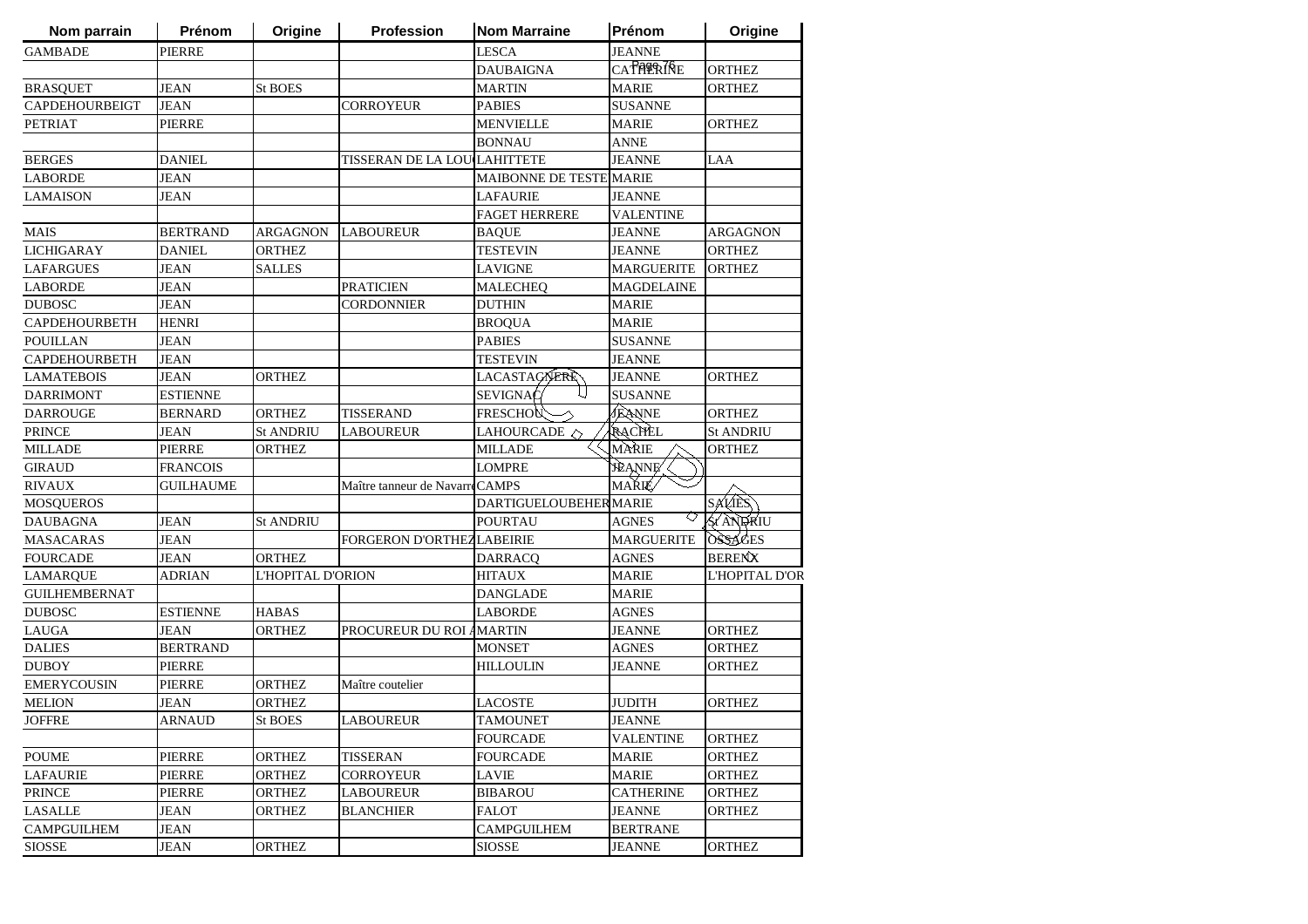| Nom parrain           | Prénom           | Origine           | Profession                                        | <b>Nom Marraine</b>       | Prénom                 | Origine           |
|-----------------------|------------------|-------------------|---------------------------------------------------|---------------------------|------------------------|-------------------|
| <b>PEIRET</b>         | <b>PIERRE</b>    | <b>ORTHEZ</b>     |                                                   | <b>LUCAT</b>              | <b>ANNE</b>            | <b>ORTHEZ</b>     |
| <b>RACHET</b>         | <b>JEAN</b>      |                   | <b>VALET AU CASALIS</b>                           |                           | Page 77                |                   |
| <b>LICHIGARAY</b>     | <b>PAUL</b>      |                   | Lieutenant de maire de SaSt CRICQ                 |                           | <b>MARIE</b>           | ARANCE            |
| <b>BERGES</b>         | <b>PIERRE</b>    | <b>ORTHEZ</b>     | <b>CORROYEUR</b>                                  | <b>LABOURDETTE</b>        | <b>GRATIANNE</b>       | <b>DEPART</b>     |
| <b>PRINCE</b>         | <b>MOISE</b>     | <b>ORTHEZ</b>     | <b>LABOUREUR</b>                                  | <b>LACOSTE</b>            | <b>AGNES</b>           | <b>ORTHEZ</b>     |
| PEIRE                 | JEAN             |                   | REGENT DE LARTIGUI LAFITTE                        |                           | <b>JEANNE</b>          | <b>SOARNS</b>     |
| <b>TESTEVIN</b>       | JEAN             |                   | garçon corroyeur d'Orthez LESCA                   |                           | <b>MARIE</b>           |                   |
| <b>BASIN</b>          | <b>JACQUES</b>   |                   |                                                   | LABORDE DIT PERUIL JEANNE |                        | <b>MESPLEDE</b>   |
| <b>LALOUBERE</b>      | <b>JEAN</b>      |                   |                                                   | <b>LALOUBERE</b>          | <b>JUDITH</b>          |                   |
| <b>CONTE</b>          |                  | <b>OLERON</b>     |                                                   | <b>LABAIG</b>             | <b>AGNES</b>           | <b>ORTHEZ</b>     |
| <b>MANES</b>          | <b>JEAN</b>      | <b>CASTETARBE</b> |                                                   | <b>PEIRET</b>             | <b>GRATIANNE</b>       |                   |
| <b>LICHIGARAY</b>     | PIERRE           |                   |                                                   | LICHIGARAY                | <b>MARIE</b>           |                   |
| <b>LABORDE</b>        | JEAN             | <b>ORTHEZ</b>     |                                                   | <b>LACOSTE</b>            | <b>JEANNE</b>          | <b>ORTHEZ</b>     |
| <b>RIBEAUX</b>        | <b>PIERRE</b>    | <b>ORTHEZ</b>     | <b>CORDONNIER</b>                                 | <b>BOUSSES</b>            | <b>JEANNE</b>          | <b>ORTHEZ</b>     |
| PIULET                | ETIENNE          |                   | Maître blanchier d'Orthez LARROQUE POUILLANJEANNE |                           |                        | DEPART            |
| <b>DUFFOURC</b>       | <b>PIERRE</b>    |                   |                                                   | <b>DARRIMOND</b>          | AGNES                  |                   |
| <b>DARRACQ</b>        | <b>PIERRE</b>    | <b>BONNUT</b>     |                                                   | <b>LABORDE</b>            | <b>JEANNE</b>          | <b>BONNUT</b>     |
| <b>DARROUSSES</b>     | JEAN             | <b>ORTHEZ</b>     |                                                   | <b>MANES</b>              | <b>SUSANNE</b>         | <b>ORTHEZ</b>     |
| <b>HONTA</b>          | <b>PIERRE</b>    | <b>ORTHEZ</b>     |                                                   | LESCA                     | <b>CATHERINE</b>       | <b>ORTHEZ</b>     |
| CASAUDOMEC JUNIOUEAN  |                  | <b>ORTHEZ</b>     |                                                   | <b>LUCAT</b>              | <b>JEANNE</b>          | <b>ORTHEZ</b>     |
| <b>CASAUX</b>         | JEAN             | <b>ORTHEZ</b>     |                                                   | <b>CASAUX</b>             | AGNES                  | <b>ORTHEZ</b>     |
|                       |                  |                   |                                                   | <b>BUCHE</b><br>◇         | MARIE                  | <b>ORTHEZ</b>     |
| <b>DUPLAA</b>         | JOSEPH           | <b>SAUVETERRE</b> |                                                   | <b>BANAYEE</b>            | <b>JEANNE</b>          | <b>SAUVETERRE</b> |
| <b>CASAUX</b>         | JEAN             |                   |                                                   | <b>CASAUX</b>             | AGNES,                 |                   |
| <b>BASCOUER</b>       | PIERRE           | <b>ORTHEZ</b>     |                                                   | <b>TESTEVIN</b>           | JEANNE                 | <b>ORTHEZ</b>     |
| <b>MANES</b>          | <b>JEAN</b>      | <b>ORTHEZ</b>     |                                                   | <b>DAUBAIGNA</b>          | <b>CATHERINE</b>       | <b>ORTHEZ</b>     |
|                       |                  |                   |                                                   | <b>FOURCADE</b>           | VALENTINE <sup>Q</sup> | <b>ORTHEZ</b>     |
| <b>LICHIGARAY</b>     | <b>DANIEL</b>    |                   |                                                   | <b>LICHIGARAY</b>         | <b>MARIE</b>           |                   |
| <b>BATCAVE</b>        | <b>PIERRE</b>    | <b>Ste COLOME</b> | Garçon menuisier                                  | <b>BOUPAS</b>             | <b>MARIE</b>           | ORTHÉZ            |
| <b>FARGUES</b>        | <b>JEAN</b>      |                   |                                                   | CATALOGNE                 | <b>MAGDELAINE</b>      |                   |
| <b>LESCAMELLA</b>     | <b>PIERRE</b>    |                   |                                                   | <b>BARTOT</b>             | <b>FRANCOISE</b>       | <b>JURANSON</b>   |
| <b>TOUYAA</b>         | BENJAMIN         | <b>ORTHEZ</b>     | TANNEUR                                           | LAJUS                     | SUSANNE                | <b>ORTHEZ</b>     |
| <b>PINSUN</b>         | <b>FRANCOIS</b>  |                   |                                                   | <b>MONBLANEQ</b>          | <b>JEANNE</b>          |                   |
| DARRIGRAND            | <b>GEDEON</b>    |                   |                                                   | LAGARDERE                 | <b>JEANNE</b>          |                   |
| <b>LICHIGARAY</b>     | <b>PIERRE</b>    |                   | <b>AVOCAT</b>                                     | <b>DUBOSC</b>             | <b>CLAUDE</b>          |                   |
| <b>BRANAA</b>         | <b>PIERRE</b>    | <b>ORTHEZ</b>     |                                                   | <b>MELION</b>             | <b>JEANNE</b>          | <b>ORTHEZ</b>     |
| <b>GASTON</b>         | PIERRE           | <b>BONNUT</b>     |                                                   | <b>FERRERES</b>           | <b>CATHERINE</b>       | <b>BONNUT</b>     |
| LICHIGARAY            | JEAN             |                   | Prêtre et curé de LoubiengLICHIGARAY              |                           | <b>CATHERINE</b>       |                   |
| LASALLE               | <b>JEAN PAUL</b> |                   | CHIRURGIEN D'ORTHELASALLE                         |                           | <b>JEANNE</b>          | <b>NAVARRENX</b>  |
| <b>CASEMAIOR</b>      | <b>CHARLES</b>   | FEAS?             |                                                   | CABE                      | <b>MARIE</b>           |                   |
| <b>CASTAINEBIEL</b>   | PAUL             | <b>ORTHEZ</b>     | Maître cordonnier                                 | <b>PEIRET</b>             | <b>JEANNE</b>          | <b>ORTHEZ</b>     |
| <b>GUILHEMBERNARD</b> | PIERRE           |                   |                                                   | <b>DANGLADE</b>           | <b>AGNES</b>           |                   |
| <b>HITAUX</b>         | <b>FRANCOIS</b>  | <b>ORION</b>      |                                                   | CASAUX                    | <b>JUDITH</b>          | <b>ORTHEZ</b>     |
|                       |                  |                   |                                                   | <b>LAPUYADE</b>           | <b>ISABEAU</b>         | <b>MORLANNE</b>   |
| <b>CAPDEHOURBETH</b>  | <b>JEAN</b>      | <b>ORTHEZ</b>     |                                                   | <b>SEVIGNAC</b>           | <b>SUSANNE</b>         | <b>ORTHEZ</b>     |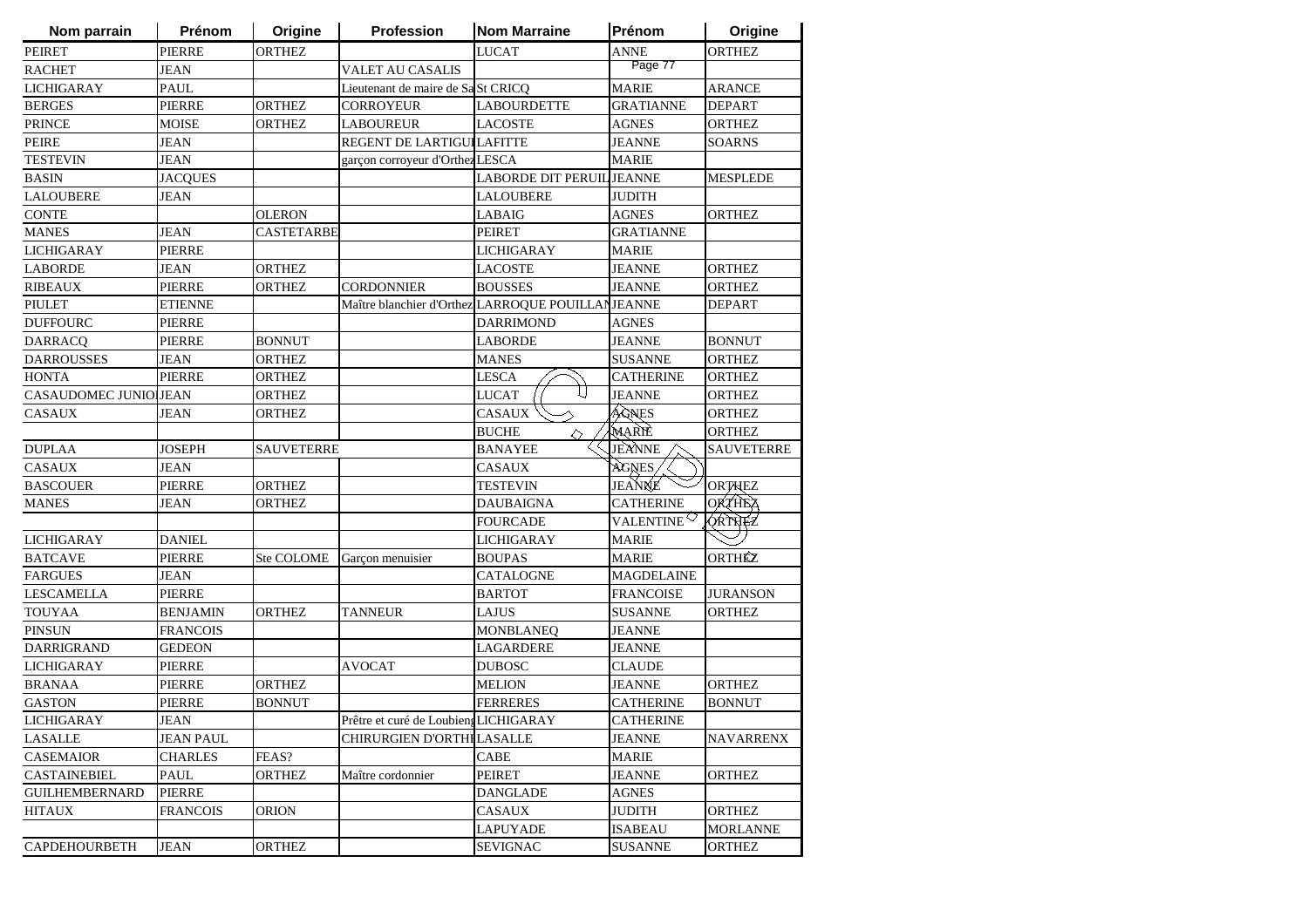| Nom parrain              | Prénom          | Origine            | <b>Profession</b>              | <b>Nom Marraine</b>          | Prénom                 | Origine            |
|--------------------------|-----------------|--------------------|--------------------------------|------------------------------|------------------------|--------------------|
| <b>RACHOU</b>            | <b>GILLES</b>   | <b>ORTHEZ</b>      |                                | <b>DUFFAUT</b>               | <b>MARIAGNE</b>        | PAU                |
| <b>LABOURDETTE</b>       | <b>JEAN</b>     | <b>ORTHEZ</b>      | <b>TANNEUR</b>                 | <b>LAROQUE</b>               | LOURSE <sup>78</sup>   | <b>ORTHEZ</b>      |
|                          | <b>PIERRE</b>   |                    |                                | <b>LACABANE</b>              | <b>AGNES</b>           | <b>SOARNS</b>      |
| LICHIGARAY SARRAB SAMUEL |                 | <b>ORTHEZ</b>      |                                | LICHIGARAY SARRAB MARIE      |                        | <b>ORTHEZ</b>      |
| <b>LAFARGUE</b>          | <b>PIERRE</b>   | <b>ORTHEZ</b>      |                                | TOUYA?                       | <b>MIREMONDE</b>       |                    |
| <b>MOULESUN</b>          | <b>JEAN</b>     | <b>ORTHEZ</b>      |                                | <b>FOURSANS</b>              | <b>JEANNE</b>          | <b>ORTHEZ</b>      |
| <b>TOUYAA</b>            | <b>BENJAMIN</b> | <b>ORTHEZ</b>      |                                | <b>CASALIS</b>               | <b>MARIE</b>           | <b>ORTHEZ</b>      |
| <b>BAQUE</b>             | <b>PIERRE</b>   | <b>BALANSUN</b>    |                                | <b>LASTES</b>                | <b>SUSANNE</b>         | <b>BALANSUN</b>    |
| <b>PASSERAT</b>          | JEAN PAUL       | <b>ORTHEZ</b>      |                                | <b>PASSERAT</b>              | <b>SUSANNE</b>         | <b>ORTHEZ</b>      |
|                          |                 |                    |                                | LICHIGARAY                   | <b>MARIE</b>           | <b>ORTHEZ</b>      |
| <b>DUBOY</b>             | <b>FRANCOIS</b> | <b>ORTHEZ</b>      | <b>FORGERON</b>                | <b>BOULAN</b>                | <b>MARIE</b>           | <b>ORTHEZ</b>      |
| <b>DUBOY</b>             | <b>FRANCOIS</b> | <b>ORTHEZ</b>      |                                | <b>MARQUEHOSSE</b>           | <b>CATHERINE</b>       | <b>ORTHEZ</b>      |
| <b>DUBOY</b>             | ANDRE           | <b>Ste SUZANNE</b> |                                | <b>FOURCADE</b>              | <b>MARIE</b>           | <b>Ste SUZANNE</b> |
| <b>LADOUSSE</b>          | GUILHAUMES      | <b>ORTHEZ</b>      |                                | <b>PARAGE</b>                | <b>GRACI</b>           | <b>DEPART</b>      |
| <b>LAFARGUE</b>          | <b>JEAN</b>     | <b>ORTHEZ</b>      |                                | LAFARGUE                     | <b>MARIE</b>           | <b>ORTHEZ</b>      |
| <b>LABORDE</b>           | <b>JEAN</b>     |                    |                                | <b>RACHOU</b>                | <b>MARIE</b>           | <b>ORTHEZ</b>      |
| <b>CASALIS</b>           | <b>ETIENNE</b>  | ORTHEZ             |                                | <b>LABORDE</b>               | AGNES                  | ORTHEZ             |
| <b>MASCARAS</b>          | <b>BERNARD</b>  | <b>ORTHEZ</b>      |                                | <b>MASCARAS</b>              | <b>MARTHE</b>          | <b>ORTHEZ</b>      |
| <b>CASSAET</b>           | <b>PIERRE</b>   |                    |                                | <b>GUIBAN</b>                | <b>MARIE THERESE</b>   |                    |
|                          |                 |                    |                                | L)<br><b>SARRAIL</b>         | <b>MARIE</b>           | <b>ORTHEZ</b>      |
| <b>TOUYAA</b>            | JEAN            |                    |                                | <b>GUICHEBAROM</b>           | JEANNE                 | <b>ORTHEZ</b>      |
| <b>PETRIAT</b>           | <b>BERTRAND</b> |                    |                                | <b>PETRIAT</b><br>$\Diamond$ | MARGUERITE             |                    |
| <b>ARNAUD</b>            | <b>FRANCOIS</b> |                    |                                | <b>GARDERES</b>              | JEANNE                 |                    |
| <b>LUCAT</b>             | <b>JEAN</b>     | <b>ORTHEZ</b>      | <b>BOURGEOIS MARCHA FEUGAS</b> |                              | <b>MARIE</b>           | <b>ORTHEZ</b>      |
| <b>ROUTIS</b>            | <b>JEAN</b>     | <b>ORTHEZ</b>      |                                | <b>GOUSSE</b>                | MAŘIÉ⁄                 | <b>AMØN</b>        |
| <b>VERS</b>              | <b>JEAN</b>     | <b>ORTHEZ</b>      |                                | <b>RACHOU</b>                | <b>CATHERINE</b>       | <b>ORTHEZ</b>      |
| <b>RIBEAUX</b>           | <b>PAUL</b>     | <b>ORTHEZ</b>      |                                | <b>MARSO</b>                 | <b>MARIE</b>           | QRTHEZ             |
| LABAIG                   | <b>DANIEL</b>   | <b>ORTHEZ</b>      |                                | <b>GACHETS</b>               | ANNE                   | <b>ORTHEZ</b>      |
| <b>MASCARAS</b>          | <b>JEAN</b>     | <b>ORTHEZ</b>      |                                |                              |                        | ◇                  |
| <b>LUCAT</b>             | <b>JEAN</b>     | <b>ORTHEZ</b>      |                                | <b>SERES</b>                 | <b>ANNE</b>            | <b>ORTHEZ</b>      |
| <b>SERRES HOTE</b>       | <b>PIERRE</b>   | <b>ORTHEZ</b>      |                                | <b>LALOUBERE</b>             | <b>JUDITH</b>          | <b>ORTHEZ</b>      |
| <b>TOUYAA</b>            | <b>MATHIEU</b>  | <b>ORTHEZ</b>      |                                | <b>TOUYAA</b>                | <b>MARIE</b>           | <b>ORTHEZ</b>      |
| <b>PITRAS</b>            | <b>BERNARD</b>  | <b>ORTHEZ</b>      | <b>CHAUDRONNIER</b>            | <b>LAGUARRIGUE</b>           | <b>MARIE</b>           | <b>ORTHEZ</b>      |
| <b>MANES</b>             | <b>PIERRE</b>   |                    | <b>BRANDEVINIER</b>            |                              |                        |                    |
| LOUSTAU                  | <b>PIERRE</b>   | PAU                | <b>PRATICIEN</b>               |                              |                        |                    |
| <b>LAMARQUE</b>          | <b>ADRIAN</b>   | <b>ORTHEZ</b>      | <b>CHIRURGIEN</b>              | <b>GUILHEMBERNAD</b>         | <b>MARIE</b>           | <b>ORTHEZ</b>      |
| <b>LAMAISON</b>          | <b>JEAN</b>     | <b>ORTHEZ</b>      |                                | <b>MIULE</b>                 | <b>MARIE</b>           | <b>ORTHEZ</b>      |
| CARRERE                  | <b>PIERRE</b>   | <b>ORTHEZ</b>      | <b>TISSERAN</b>                | PUILET?                      | <b>MARIE</b>           | <b>ORTHEZ</b>      |
| PEYROU                   | <b>PIERRE</b>   | <b>ORTHEZ</b>      |                                | <b>DUPLA</b>                 | <b>JEANNE</b>          | <b>ORTHEZ</b>      |
| PEITIU                   | <b>PIERRE</b>   | <b>ORTHEZ</b>      |                                | <b>MIALOCCA</b>              | <b>MARIE</b>           | <b>ORTHEZ</b>      |
| <b>CASAUX</b>            | <b>JEAN</b>     | <b>ORTHEZ</b>      |                                | <b>LALANNE</b>               | <b>MARIE</b>           | <b>ORTHEZ</b>      |
|                          |                 |                    |                                | <b>JEANNEPACTS</b>           | <b>JEANNE</b>          |                    |
| <b>BARTOUILH</b>         | <b>PIERRE</b>   |                    |                                | <b>POURTAU</b>               | MARIE                  |                    |
| <b>ROUGER</b>            | <b>PIERRE</b>   | <b>ORTHEZ</b>      |                                | <b>MANES</b>                 | <b>JEANNE</b>          | <b>ORTHEZ</b>      |
| <b>GAMBADE</b>           | <b>ANDRE</b>    | <b>St ANDRIU</b>   |                                | <b>GAMBADE</b>               | MARIE THERES St ANDRIU |                    |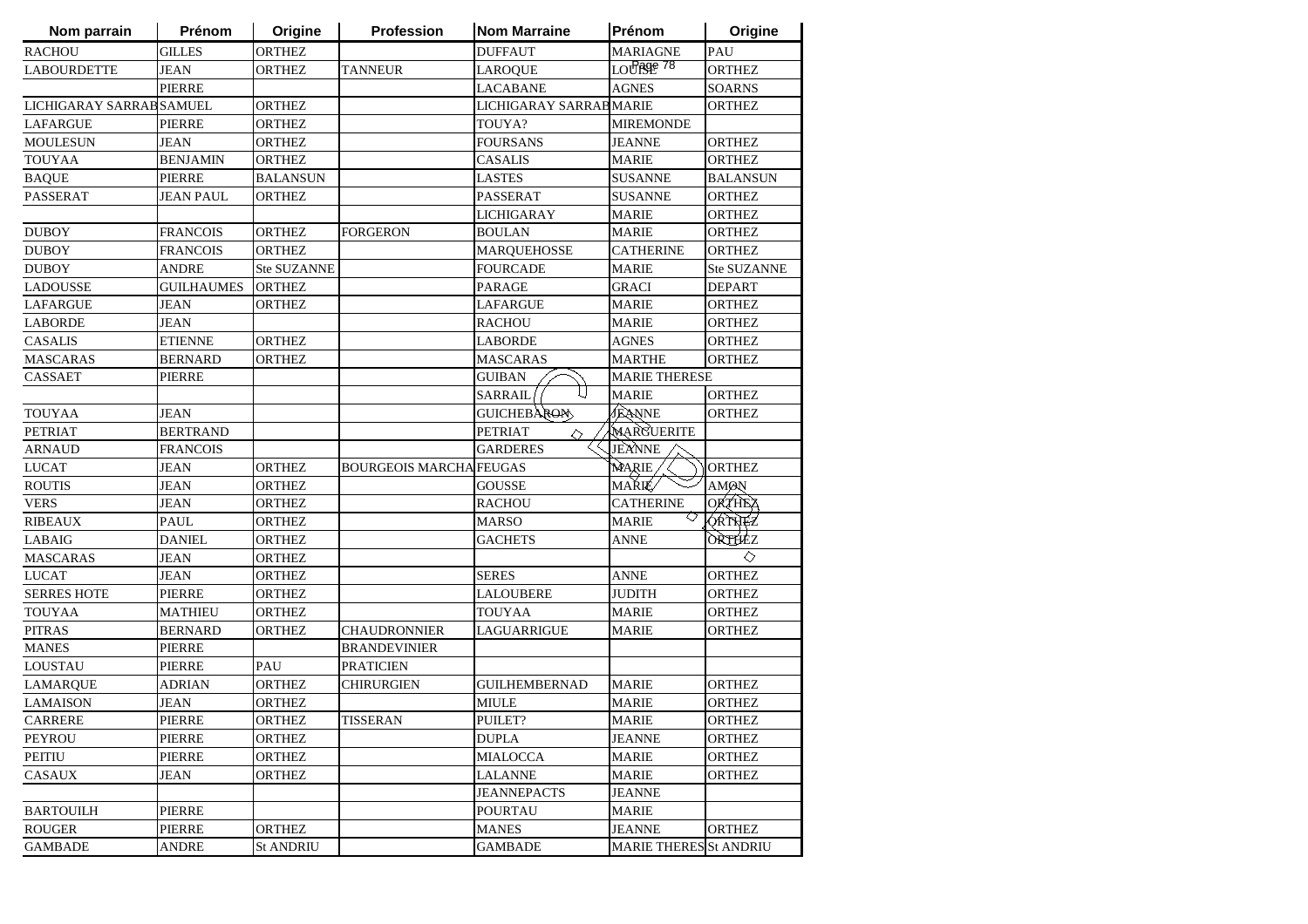| Nom parrain                           | Prénom           | Origine        | <b>Profession</b> | <b>Nom Marraine</b>    | Prénom            | Origine         |
|---------------------------------------|------------------|----------------|-------------------|------------------------|-------------------|-----------------|
| <b>LABORDE</b>                        | <b>JOSEPH</b>    | <b>ORTHEZ</b>  | Maître sellier    | <b>BADIERE</b>         | <b>CATHERINE</b>  | <b>ORTHEZ</b>   |
| <b>PETRIAT</b>                        | <b>JEAN</b>      | <b>ORTHEZ</b>  |                   | <b>DAUBAGNA</b>        | MARage 79         | <b>SOARNS</b>   |
| <b>SOUBIRA</b>                        | <b>JEAN</b>      | <b>ORTHEZ</b>  |                   | <b>DARRIMOND</b>       | <b>ANNE</b>       | <b>ORTHEZ</b>   |
| <b>GARDERES</b>                       | <b>DANIEL</b>    | <b>ORTHEZ</b>  |                   | <b>GARDERES</b>        | <b>MARIE</b>      | <b>ORTHEZ</b>   |
| <b>LUCAT</b>                          |                  |                |                   | <b>LUCAT</b>           | <b>JEANNE</b>     |                 |
| <b>CHOURINE</b>                       | <b>PIERRE</b>    |                |                   | <b>CHOURINE</b>        | <b>CATHERINE</b>  |                 |
| <b>BASIN</b>                          | <b>JEAN</b>      | <b>ORTHEZ</b>  |                   | <b>CASANAVE</b>        | <b>JEANNE</b>     | <b>ORTHEZ</b>   |
| <b>DARTAGNA</b>                       | <b>JEAN</b>      | <b>ORTHEZ</b>  |                   | <b>CAUSSETE</b>        | <b>CATHERINE</b>  | <b>ORTHEZ</b>   |
| <b>MENVIELLE</b>                      | <b>JEAN</b>      | <b>ORTHEZ</b>  |                   | <b>MENVIELLE</b>       | <b>JEANNE</b>     | <b>ORTHEZ</b>   |
| <b>DUBOY</b>                          | <b>JEAN</b>      | <b>ORTHEZ</b>  |                   | <b>PEIRET</b>          | <b>GRATIANNE</b>  |                 |
| <b>CRABIE</b>                         | <b>PIERRE</b>    | <b>ORTHEZ</b>  |                   | <b>CRABIE</b>          | <b>MARIE</b>      | <b>ORTHEZ</b>   |
| <b>PEITIU</b>                         | <b>JEAN</b>      | <b>ORTHEZ</b>  |                   | <b>BIBARON</b>         | <b>SUSANNE</b>    | <b>ORTHEZ</b>   |
| <b>PRINCE</b>                         | <b>PIERRE</b>    | ORTHEZ         |                   | <b>TOUZA</b>           | <b>GRATIANNE</b>  | <b>ORTHEZ</b>   |
| <b>LAFITTE</b>                        | <b>DAVID</b>     | ORTHEZ         |                   | <b>LABOURDETTE</b>     | MARIE             | ORTHEZ          |
| <b>HOURCADE</b>                       | <b>JOSEPH</b>    |                |                   | <b>HOURCADE</b>        | <b>AGNES</b>      |                 |
| <b>PITRAS</b>                         | <b>JOSEPH</b>    | ORTHEZ         |                   | <b>PITRAS</b>          | <b>MARIE</b>      | <b>ORTHEZ</b>   |
| <b>CAPDEHOURBETH</b>                  | <b>JOSEPH</b>    |                | <b>CORDONNIER</b> | <b>ROUTGE</b>          | <b>JEANNE</b>     |                 |
| <b>SESCAS</b>                         | <b>DOMINIQUE</b> | <b>ORTHEZ</b>  |                   | <b>GUAILLARDET</b>     | <b>ELISABETH</b>  | <b>ORTHEZ</b>   |
| <b>LOMPRE</b>                         | <b>JEAN</b>      | <b>ORTHEZ</b>  | <b>Bâtier</b>     | <b>LAHORE</b>          | <b>MARIE</b>      | <b>BAIGTS</b>   |
|                                       |                  |                |                   | l I<br><b>BASIN</b>    | <b>SUSANNE</b>    | <b>ORTHEZ</b>   |
| <b>LESCA</b>                          | <b>PIERRE</b>    | <b>ORTHEZ</b>  |                   | <b>LESCA</b>           | MARIE             |                 |
| <b>St MARTIN</b>                      | <b>PIERRE</b>    | <b>ORTHEZ</b>  | <b>TANNEUR</b>    | <b>LAMATEBOIS</b><br>◇ | MARGUERITE        | <b>ORTHEZ</b>   |
| <b>LASALIS</b>                        | <b>JEAN PAUL</b> | <b>DAX</b>     | Prêtre            | <b>LABORDE</b>         | MÀRIE             | <b>ORTHEZ</b>   |
| <b>LAMAISON</b>                       | <b>DANIEL</b>    | <b>ORTHEZ</b>  |                   | <b>MOULIA</b>          | <b>JEANNE</b>     | <b>ORTHEZ</b>   |
| <b>PEIRET</b>                         | <b>JEAN</b>      | <b>ORTHEZ</b>  |                   | <b>LION</b>            | MAŘIÉ⁄            | <b>ORTHEZ</b>   |
| <b>GUILLENTAU</b>                     | <b>SAMUEL</b>    | <b>ORTHEZ</b>  |                   | <b>LICHIGARAY</b>      | <b>MARIE</b>      | <b>ORTHEZ</b>   |
| <b>GUILHEMBERNAT</b>                  | <b>PIERRE</b>    | <b>ORTHEZ</b>  |                   | <b>CAMGUILHEM</b>      | ◇<br><b>MARIE</b> | <b>ORTHEZ</b>   |
|                                       |                  |                |                   | <b>GACHETS</b>         | <b>MARTHE</b>     |                 |
| <b>CAPDEHOURBETH</b>                  | <b>JEAN</b>      | <b>ORTHEZ</b>  |                   | <b>SEVIGNAC</b>        | <b>SUSANNE</b>    | ORTHÉZ          |
| <b>LABORDE</b>                        | <b>JEAN</b>      | ORTHEZ         | <b>PRATICIEN</b>  | <b>LAMATEBOIS</b>      | <b>JEANNE</b>     | <b>ORTHEZ</b>   |
| <b>LARTIGUE</b>                       | <b>JEAN</b>      | <b>SAUCEDE</b> |                   | <b>PEHAU</b>           | JEANNE            | <b>ORTHEZ</b>   |
| MALECHECQ                             | <b>JEAN</b>      | <b>ORTHEZ</b>  | <b>CHANTRE</b>    | <b>CARSUZAN</b>        | <b>MAGDELAINE</b> | <b>ORTHEZ</b>   |
| <b>MANES</b>                          | <b>JEAN</b>      | <b>CASTETS</b> |                   | <b>CAUHEPE</b>         | <b>MARIE</b>      | <b>CASTETS</b>  |
| <b>BARTOT</b>                         | <b>JEAN</b>      |                |                   | LARTIGALOT             | ANNE              |                 |
| <b>LACROIX</b>                        | ARNAUD           | <b>DEPART</b>  |                   | <b>LACROIX</b>         | <b>JEANNE</b>     | <b>DEPART</b>   |
|                                       |                  |                |                   | <b>LAGARENNE</b>       | <b>MAGDELAINE</b> |                 |
| <b>DUFFOURC</b>                       |                  | MARPATS        |                   | <b>DUFFOURC</b>        |                   | <b>MARPATS</b>  |
| LICHIGARAY PAUL                       | PIERRE           | <b>ORTHEZ</b>  |                   | <b>DANTY</b>           | <b>CATHERINE</b>  | <b>SALIES</b>   |
| <b>DUFFAUT</b>                        | DAVID            |                |                   | LAROQUE POUILLAN AGNES |                   | <b>DEPART</b>   |
| <b>DUFFOURC</b>                       |                  | <b>MARPATS</b> |                   | <b>DUFFOURC</b>        |                   | <b>MARPATS</b>  |
| <b>LAFAURIE</b>                       | <b>DANIEL</b>    | <b>ORTHEZ</b>  | <b>CORROYEUR</b>  | <b>FOURSANS</b>        | MARIE             | <b>ORTHEZ</b>   |
| <b>LACOSTE</b>                        | PIERRE           | ORTHEZ         |                   | <b>BIBARON</b>         | <b>JUDITH</b>     | <b>ORTHEZ</b>   |
| <b>FORSANS</b>                        | PIERRE           | <b>ORTHEZ</b>  |                   | <b>LEGALAS</b>         | <b>JEANNE</b>     | <b>ORTHEZ</b>   |
| DABADIE CAMPLONG ANTOINE              |                  |                |                   | <b>MONTESQUIU</b>      | MARIE             | <b>JURANSON</b> |
| DARRIGRAND CASTELLEAN BAPTISTE ORTHEZ |                  |                |                   | <b>CASALIS</b>         | <b>MARIE</b>      | ORTHEZ          |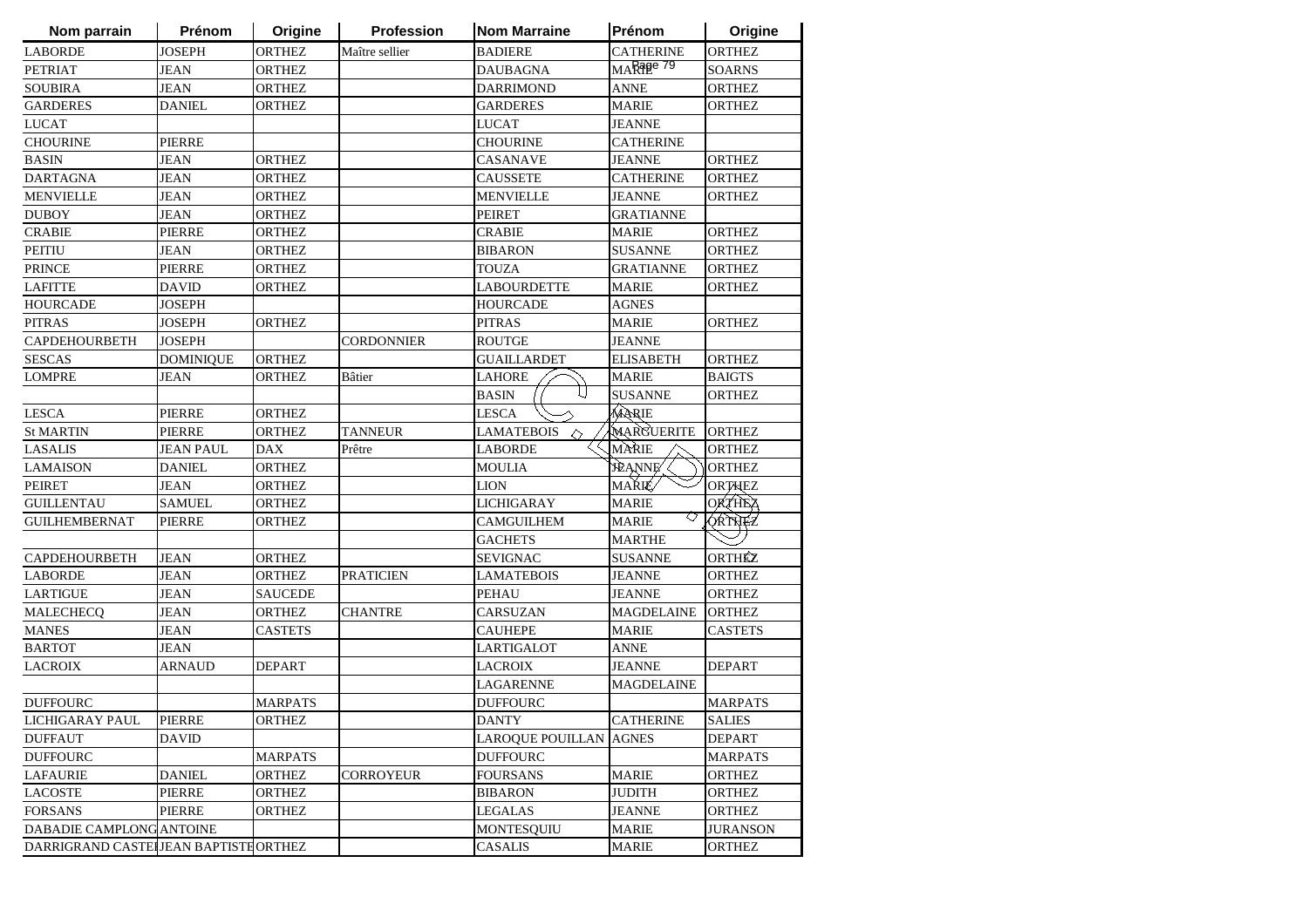| Nom parrain              | Prénom             | Origine         | <b>Profession</b>         | <b>Nom Marraine</b>  | Prénom                 | Origine            |
|--------------------------|--------------------|-----------------|---------------------------|----------------------|------------------------|--------------------|
| <b>LARROUY</b>           | <b>SANSOM</b>      | <b>ORTHEZ</b>   |                           | <b>BRUNET</b>        | <b>SUSANNE</b>         | <b>ORTHEZ</b>      |
| <b>PEIRET</b>            | <b>PIERRE</b>      | <b>ORTHEZ</b>   |                           | <b>LACROIX</b>       | JEARROPE <sup>80</sup> | <b>DEPART</b>      |
| <b>LAMARQUE</b>          | <b>JACQUES</b>     | <b>BALANSUN</b> |                           | <b>TUBERY</b>        | <b>JEANNE</b>          | <b>BALANSUN</b>    |
| <b>LABORDE</b>           | <b>PIERRE</b>      | <b>DEPART</b>   |                           | <b>DUBUC</b>         | <b>JEANNE</b>          | <b>DEPART</b>      |
| <b>SARRAILH</b>          | <b>PIERRE</b>      | <b>ORTHEZ</b>   | <b>CORROYEUR</b>          | <b>MILOA</b>         | <b>MARIE</b>           | ORTHEZ             |
| <b>CASENAVE</b>          | <b>PIERRE</b>      | <b>ORTHEZ</b>   |                           | LOUSTAU              | <b>MARIE</b>           | <b>OLERON</b>      |
|                          |                    |                 |                           | <b>DUHOUC</b>        | <b>MARIE</b>           | ORTHEZ             |
| <b>LAGARENNE</b>         | <b>ANDRE</b>       | <b>ORTHEZ</b>   |                           | <b>BONNECASE</b>     | <b>MARIE</b>           | <b>ORTHEZ</b>      |
| <b>BESCENLAIRE</b>       | <b>JEAN</b>        | <b>ORTHEZ</b>   | <b>MARCHAND</b>           | <b>SAUTIER</b>       | <b>CATHERINE</b>       | <b>ORTHEZ</b>      |
|                          |                    |                 |                           | <b>POURTAU</b>       | <b>AGNES</b>           |                    |
| <b>PITRAS</b>            | <b>BERNARD</b>     | <b>DEPART</b>   |                           | LAROQUE POUILLAN     | <b>AGNES</b>           | <b>DEPART</b>      |
| <b>MANES</b>             | ANDRE              |                 |                           |                      |                        |                    |
| TANTIRE?                 | JEAN               | <b>ORTHEZ</b>   |                           |                      | MAGDELAINE             | <b>ORTHEZ</b>      |
| <b>LAHABERE</b>          | <b>PIERRE</b>      |                 | Prêtre et curé d'Arance   | LARGENTE             | <b>MARIE</b>           | <b>OLERON</b>      |
| <b>DUBOY DIT TOYES</b>   | <b>PIERRE</b>      | <b>ORTHEZ</b>   |                           | <b>DAUBAGNA</b>      | <b>JEANNE</b>          | <b>ORTHEZ</b>      |
| <b>DUFAU</b>             | <b>GUIRAUT</b>     | PAU             | Maître cartier            | <b>RACHOU</b>        | <b>CATHERINE</b>       | <b>ORTHEZ</b>      |
| <b>HOURQUET</b>          | <b>PIERRE</b>      | <b>BAIGTS</b>   |                           | MASQUADOT            | <b>SUSANNE</b>         | <b>RAMOUS</b>      |
| <b>PEIRET</b>            | <b>PIERRE</b>      | <b>ORTHEZ</b>   |                           | <b>BONNEFON</b>      | <b>JEANNE</b>          | <b>DEPART</b>      |
| <b>TOUYAA</b>            | <b>BENJAMIN</b>    | <b>ORTHEZ</b>   |                           | <b>CASALIS</b>       | <b>MARIE</b>           | <b>ORTHEZ</b>      |
| <b>MONCASSIE</b>         | <b>GUILHAUMES</b>  | <b>ORTHEZ</b>   |                           | L)<br>TOURONJON      | <b>MARIE</b>           | <b>ORTHEZ</b>      |
| CASSE                    | <b>JEAN</b>        | <b>ORTHEZ</b>   |                           | <b>BORDENAVE</b>     | <b>SABEAU</b>          | <b>Ste SUZANNE</b> |
| <b>PIQUETTE</b>          | <b>BERNARD</b>     |                 |                           | <b>PIQUETTE</b><br>♦ | CATHÈRINE              |                    |
| <b>RONTIGNON</b>         | <b>ESTIENNE</b>    | <b>ORTHEZ</b>   |                           | <b>RONTIGNON</b>     | MARIE                  | <b>ORTHEZ</b>      |
| <b>DALLIES</b>           | <b>JEAN</b>        | <b>ORTHEZ</b>   |                           | <b>LESCA</b>         | <b>JÈANNE</b>          | <b>ORTHEZ</b>      |
| <b>RIBEAUX</b>           | <b>PAUL</b>        | <b>ORTHEZ</b>   | <b>GREFFIER</b>           | <b>TOUYAA</b>        | <b>CATHERINE</b>       | <b>ORTHEZ</b>      |
| <b>TOUYAA</b>            | <b>BENJAMIN</b>    |                 |                           | <b>GOUSOLLE</b>      | <b>SUSANNE</b>         | CASTETARBE         |
| <b>LARROUY</b>           | <b>SAMSON</b>      | <b>ORTHEZ</b>   |                           | CARSUZAN             | MAGDELAINE             | <b>ORTHEZ</b>      |
| <b>LABORDE</b>           | <b>PIERRE</b>      | <b>ORTHEZ</b>   |                           | LABORDE              |                        | ORTHEZ             |
| <b>DUBOY</b>             | ANDRE              | ORTHEZ          |                           | <b>MARMANDE</b>      | <b>MARIE</b>           | ORTHÉZ             |
| <b>LUBEIG</b>            | <b>BERNARD</b>     | ORTHEZ          |                           | LABORDE              | <b>MARIE</b>           | <b>ORTHEZ</b>      |
| LARROQUE POUILLAN PIERRE |                    | <b>DEPART</b>   |                           | <b>SEREIS</b>        | <b>MARIE</b>           | <b>ORTHEZ</b>      |
|                          |                    |                 |                           | <b>POYMIROO</b>      | <b>JEANNE</b>          | <b>ORTHEZ</b>      |
| <b>BERN</b>              | ANDRE              | <b>ORTHEZ</b>   |                           | LOUSTAU              | <b>JEANNE</b>          | <b>ORTHEZ</b>      |
| <b>BRANAA</b>            | <b>JACQUES</b>     | <b>ORTHEZ</b>   |                           | <b>DANGLADE</b>      | <b>ANNE</b>            | ORTHEZ             |
| <b>POUYANNE</b>          | <b>ANDRE</b>       | <b>ORTHEZ</b>   |                           | <b>POUYANNE</b>      | <b>MAGDELAINE</b>      | <b>ORTHEZ</b>      |
| <b>FERRERE</b>           | <b>FRANCOIS</b>    | <b>ORTHEZ</b>   |                           |                      |                        |                    |
| <b>PRUE</b>              | <b>PIERRE</b>      | <b>ORTHEZ</b>   |                           | <b>DARGET</b>        | <b>CATHERINE</b>       | <b>ORTHEZ</b>      |
| <b>MASCARAS</b>          | <b>JEAN</b>        | <b>ORTHEZ</b>   | MARECHAL FERRANT POMAREDE |                      | <b>JEANNE</b>          | <b>ORTHEZ</b>      |
| <b>LICHIGARAY</b>        | PIERRE             | ORTHEZ          |                           | LICHIGARAY           | <b>MARGUERITE</b>      | <b>ORTHEZ</b>      |
| <b>LARROUY</b>           | <b>SAMSON FILS</b> | <b>ORTHEZ</b>   |                           | <b>BRUNE</b>         | <b>SUSANNE</b>         | <b>ORTHEZ</b>      |
| <b>COUILHEU</b>          | <b>JEAN</b>        | <b>LOUBIENG</b> |                           | <b>COUILHEU</b>      | <b>JEANNE</b>          | <b>LOUBIENG</b>    |
| <b>LESCA</b>             | <b>SAMUEL</b>      | <b>ORTHEZ</b>   |                           | <b>LESCA</b>         | <b>JEANNE</b>          | <b>ORTHEZ</b>      |
| <b>HOURCADE</b>          | <b>JEAN</b>        | ORTHEZ          |                           | <b>SEREIS</b>        | <b>JEANNE</b>          | <b>ORTHEZ</b>      |
| <b>St PAU</b>            | <b>ETIENNE</b>     | ORTHEZ          | PROCUREUR                 | <b>FOURCADE</b>      | <b>VALENTINE</b>       | <b>ORTHEZ</b>      |
| <b>BAREITS</b>           | <b>DANIEL</b>      | <b>ORTHEZ</b>   |                           | <b>CARSUSAN</b>      | <b>SUSANNE</b>         | <b>ORTHEZ</b>      |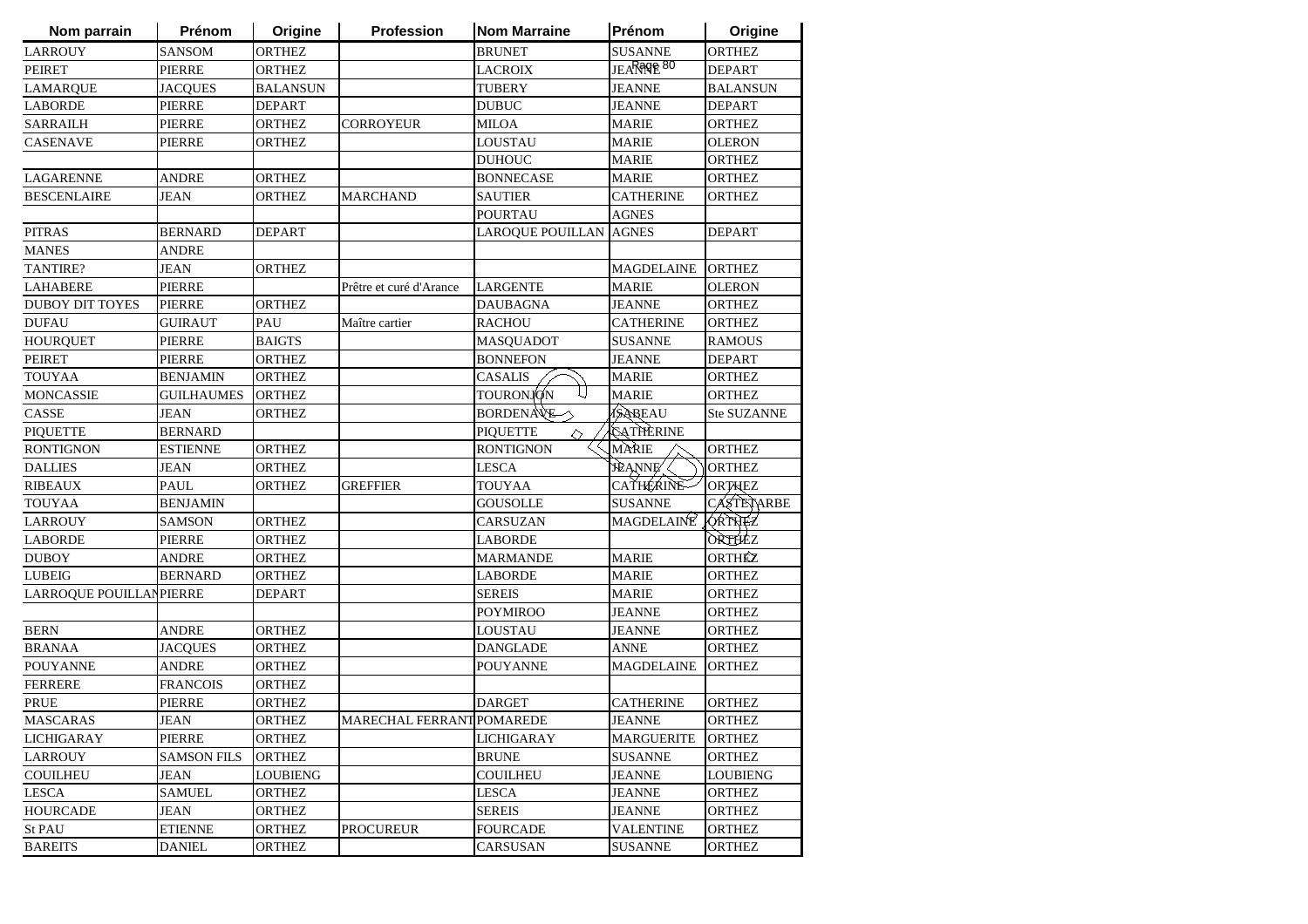| Nom parrain                        | Prénom            | Origine             | Profession                       | <b>Nom Marraine</b> | Prénom                 | Origine          |
|------------------------------------|-------------------|---------------------|----------------------------------|---------------------|------------------------|------------------|
| <b>LADOUSSE</b>                    | <b>GUILHAUME</b>  | <b>ORTHEZ</b>       | <b>TEINTURIER</b>                | <b>DARGEAU</b>      | LAURENCE               | ESTIVOU?         |
| <b>MENVIELLE</b>                   | <b>PIERRE</b>     | <b>ORTHEZ</b>       |                                  | <b>MENVIELLE</b>    | <b>CATHERINE</b>       | <b>ORTHEZ</b>    |
| <b>SAUGUITON</b>                   | <b>JEAN</b>       | ORTHEZ              |                                  | SAUGUITON           | <b>JEANNE</b>          | <b>ORTHEZ</b>    |
|                                    |                   |                     |                                  | <b>GOAILLARD</b>    | ELISABETH              | ORTHEZ           |
|                                    |                   |                     |                                  | LASSERRE            | <b>MARGUERITE</b>      | <b>ORTHEZ</b>    |
| <b>DABADIE</b>                     | <b>JACQUES</b>    | <b>ORTHEZ</b>       |                                  | <b>DABADIE</b>      | <b>JEANNE</b>          | ORTHEZ           |
| <b>CAMBOT</b>                      | <b>DAVID</b>      | <b>ORTHEZ</b>       |                                  | <b>GRAMON</b>       | <b>JEANNE</b>          | ORTHEZ           |
| <b>PITRAS</b>                      | <b>JOSEPH</b>     | <b>ORTHEZ</b>       |                                  | <b>SARREMIA</b>     | <b>MARTHE</b>          | <b>ORTHEZ</b>    |
| <b>LISSALTE DIT TARDIS BERNARD</b> |                   | <b>ORTHEZ</b>       |                                  | LISSALTE            | <b>GRATIE</b>          | <b>ORTHEZ</b>    |
| <b>DUCLERE</b>                     | <b>JEAN</b>       | LABASTIDE DE BEURA? |                                  | <b>BARBE</b>        | MARIE                  | LABASTIDE DE     |
| <b>PITRAS</b>                      | <b>JOSEPH</b>     | <b>ORTHEZ</b>       |                                  | PITRAS              | <b>MARIE</b>           | ORTHEZ           |
| <b>GUILHEMBRUN DIT HARNAUD</b>     |                   | <b>ORTHEZ</b>       |                                  | DUBOY               | <b>ANNE</b>            | <b>ORTHEZ</b>    |
| <b>BATSALLE</b>                    | JACQUES           | ORTHEZ              | <b>NOBLE</b>                     | LICHIGARAY          | MARIE                  | <b>ORTHEZ</b>    |
|                                    |                   |                     |                                  | BARTHE              | <b>BERTRANE</b>        | ORTHEZ           |
| <b>LAMARQUE</b>                    | <b>ADRIAN</b>     | <b>ORTHEZ</b>       | CHIRURGIEN                       |                     |                        |                  |
| <b>DUCASSE</b>                     | <b>JACQUES</b>    | <b>ORTHEZ</b>       |                                  | TAILLADES           | <b>MARIE</b>           | <b>ORTHEZ</b>    |
| PEIRET DIT TARGET                  | <b>FRANCOIS</b>   | <b>ORTHEZ</b>       |                                  | DUTHIN              | <b>CATHERINE</b>       | <b>ORTHEZ</b>    |
| <b>BASIN</b>                       | <b>JEAN</b>       | <b>ORTHEZ</b>       |                                  |                     |                        |                  |
| <b>LAPLACE</b>                     | <b>JACOUES</b>    | <b>ORTHEZ</b>       |                                  | LAPLACE             | <b>MARIE</b>           | <b>ORTHEZ</b>    |
| <b>CASENAVE</b>                    | <b>HENRY</b>      | <b>ORTHEZ</b>       | <b>CORDONNIER</b>                | CASENAVE            | <b>MARIE</b>           | <b>ORTHEZ</b>    |
| LARROQUE POUILLANJEAN              |                   | <b>DEPART</b>       |                                  | DARRIGRAND          | <b>CATHERINE</b>       |                  |
| PRUER                              | <b>PIERRE</b>     | <b>St ANDRIU</b>    |                                  | PRUER<br>♦          | ANNE                   | <b>St ANDRIU</b> |
| <b>LABOURDETTE</b>                 | <b>PIERRE</b>     | <b>ORTHEZ</b>       |                                  | <b>LAFITTE</b>      | JEANNE                 | <b>ORTHEZ</b>    |
| <b>LASALLE</b>                     | <b>JEAN PAUL</b>  |                     | CHIRURGIEN D'ORTHEVIDAL LAPOUBLE |                     | MARIE,                 | <b>DEPART</b>    |
| <b>LAFARGUE</b>                    | <b>JEAN</b>       | <b>ORTHEZ</b>       |                                  | <b>LESCA</b>        | JEANNE                 | <b>ORTHEZ</b>    |
| <b>MELION</b>                      | <b>HENRY</b>      |                     |                                  |                     |                        |                  |
| <b>BERGES</b>                      | PIERRE            | NAVARENX            |                                  | <b>LAMARQUE</b>     | ELISABETH <sup>V</sup> | Ste SUZANNE      |
| <b>SERRES</b>                      | PIERRE            | <b>ORTHEZ</b>       | Hôte                             | <b>LALOUBERE</b>    | <b>JUDITH</b>          | ORTHEZ           |
| <b>LABORDE</b>                     | <b>PIERRE</b>     | <b>ORTHEZ</b>       | MARON??                          | <b>BOUPAS</b>       | <b>MARIE</b>           | ORTHÉZ           |
| <b>DARROUSSES</b>                  | <b>BERNARD</b>    | <b>ORTHEZ</b>       |                                  | <b>BORDENAVE</b>    | <b>JEANNE</b>          |                  |
| <b>LOMPRE</b>                      | <b>JEAN</b>       | <b>ORTHEZ</b>       |                                  | SALENAVE            | JEANNE                 | <b>ORTHEZ</b>    |
| Ste CLUQUE                         | <b>PIERRE</b>     | <b>ORTHEZ</b>       | <b>TISSERAN</b>                  | <b>LANUSSE</b>      | <b>AGNES</b>           | <b>ORTHEZ</b>    |
| PIULET DIT PALA                    | <b>ETIENNE</b>    | <b>ORTHEZ</b>       |                                  | TOUYAA              | <b>MARIE</b>           | <b>ORTHEZ</b>    |
| <b>LABOURDETTE</b>                 | <b>JEAN</b>       | <b>ORTHEZ</b>       |                                  | <b>LABOURDETTE</b>  | MARIE                  | <b>ORTHEZ</b>    |
| <b>PUYO</b>                        | <b>GUILHAUMES</b> | <b>ORTHEZ</b>       |                                  | <b>BORIES</b>       | <b>ELISABETH</b>       | <b>ORTHEZ</b>    |
| <b>St GIRONS</b>                   | <b>JEAN</b>       | <b>ORTHEZ</b>       | <b>TONNELIER</b>                 | <b>ROGER</b>        | <b>AGNES</b>           | <b>ORTHEZ</b>    |
| CASSE                              | <b>ANDRE</b>      | <b>ORTHEZ</b>       | Maître cordonnier                | <b>DUBOSC</b>       | <b>SUSANNE</b>         | ORTHEZ           |
| <b>BALASQUE</b>                    | <b>THOMAS</b>     | <b>OZENX</b>        |                                  | Ste CLUQUE          | <b>ANNE</b>            | <b>ORTHEZ</b>    |
| <b>CAMU</b>                        | <b>MARTIN</b>     | <b>ORTHEZ</b>       | Hôte                             | PEIRET              | <b>SUSANNE</b>         | <b>ORTHEZ</b>    |
| <b>MANES</b>                       | <b>JEAN</b>       | <b>ORTHEZ</b>       | Garçon tailleur                  | <b>SOUBIRA</b>      | <b>AGNES</b>           | ORTHEZ           |
| <b>LICHIGARAY</b>                  | <b>SAMUEL</b>     | ORTHEZ              | <b>JURAT</b>                     | <b>LICHIGARAY</b>   | <b>MARGUERITE</b>      | <b>ORTHEZ</b>    |
| <b>RABISTE</b>                     | <b>DOMINIQUE</b>  | <b>ORTHEZ</b>       | <b>BLANCHIER</b>                 | <b>MARQUESE</b>     | <b>BERTRANE</b>        | <b>ORTHEZ</b>    |
| LAUGAR                             | PIERRE            | ORTHEZ              | <b>NOBLE</b>                     | <b>PEPUYO</b>       | <b>JEANNE</b>          | <b>ORTHEZ</b>    |
| <b>LESCA</b>                       | PIERRE            | <b>ORTHEZ</b>       |                                  | <b>LAFARGUE</b>     | <b>MARIE</b>           | <b>ORTHEZ</b>    |
| <b>PUYO</b>                        | PIERRE            |                     | <b>LABOUREUR</b>                 | <b>PUYO</b>         |                        |                  |
|                                    |                   | <b>SALLES</b>       |                                  |                     | <b>MARIE</b>           | <b>SALLES</b>    |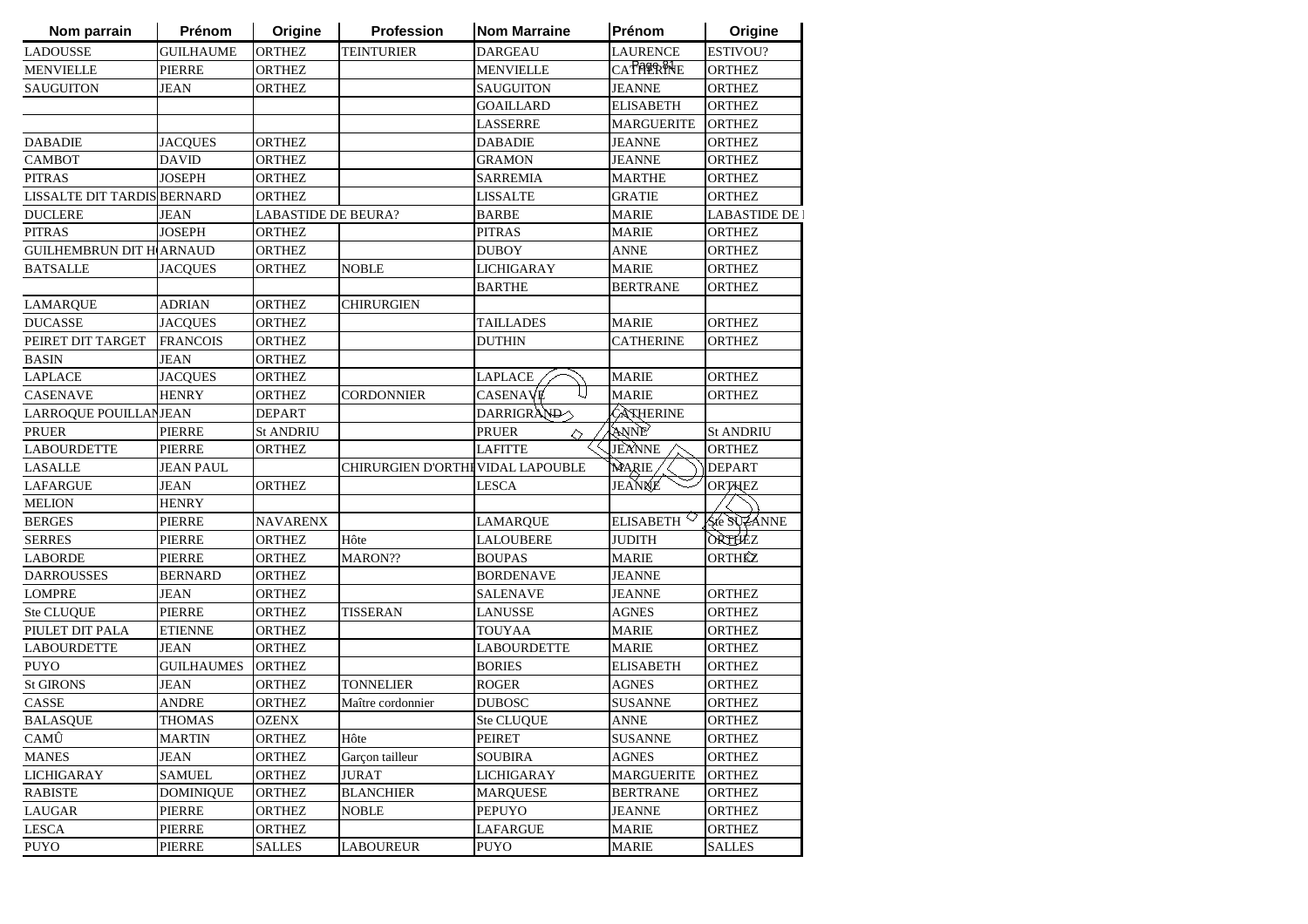| Nom parrain                    | Prénom             | Origine           | <b>Profession</b>  | <b>Nom Marraine</b>            | Prénom                 | Origine               |
|--------------------------------|--------------------|-------------------|--------------------|--------------------------------|------------------------|-----------------------|
| <b>BURRET</b>                  | <b>JEANE</b>       | ORTHEZ            | <b>CHARPENTIER</b> |                                |                        |                       |
|                                |                    |                   |                    | <b>BASIN</b>                   | SUS ANNE               | <b>ORTHEZ</b>         |
| <b>MELION</b>                  | <b>JEAN</b>        | <b>ORTHEZ</b>     |                    | <b>SOUBIRA</b>                 | <b>MARIE</b>           | <b>ORTHEZ</b>         |
| <b>RIVEAUX</b>                 | <b>PIERRE</b>      | ORTHEZ            |                    | <b>DANDICHON</b>               | <b>CATHERINE</b>       | <b>ORTHEZ</b>         |
| <b>LABOURDETTE</b>             | <b>JAQUES</b>      | <b>ORTHEZ</b>     |                    | <b>HOURTY</b>                  | <b>MAGDELAINE</b>      | <b>ORTHEZ</b>         |
| <b>NOGUES</b>                  | <b>MICHEL</b>      | <b>ORTHEZ</b>     | Maître sellier     | <b>DUFFAU</b>                  | <b>SUSANNE</b>         | <b>ORTHEZ</b>         |
| <b>MULES</b>                   | <b>PIERRE</b>      | <b>NAVARENX</b>   | <b>CHAPELIER</b>   | <b>VIDOT</b>                   | <b>MARIE</b>           | <b>NAVARRENX</b>      |
| <b>LABORDE</b>                 | <b>JEAN</b>        | <b>ORTHEZ</b>     | <b>PRATICIEN</b>   | <b>TOUYAA</b>                  | <b>CATHERINE</b>       | <b>ORTHEZ</b>         |
| <b>SEREIS</b>                  | <b>JEAN PIERRE</b> | <b>ORTHEZ</b>     |                    | <b>LOUPRET DIT LABAESMARIE</b> |                        | <b>ORTHEZ</b>         |
| <b>MOULESUN</b>                | <b>JEAN</b>        | <b>ORTHEZ</b>     |                    | <b>HITAUX</b>                  | <b>MARIE</b>           | <b>LESPITAU D'ORI</b> |
| <b>DARTAGNAN</b>               | <b>PIERRE</b>      | <b>ORTHEZ</b>     |                    | <b>BARTHE</b>                  | <b>SUSANNE</b>         | <b>ORTHEZ</b>         |
| <b>LABORDE</b>                 | <b>JEAN</b>        | <b>ORTHEZ</b>     | <b>PRATICIEN</b>   | <b>NOGUES</b>                  | <b>MARIE</b>           | <b>ORTHEZ</b>         |
| <b>DANDOUINS</b>               | <b>PIERRE</b>      | <b>ARTHEZ</b>     |                    | <b>DANDOUINS</b>               | <b>MARGUERITE</b>      | <b>ARTHEZ</b>         |
| <b>BURRET</b>                  | <b>JEAN PIERRE</b> | <b>ORTHEZ</b>     | <b>MENUISIER</b>   | <b>MIRESOUS</b>                | <b>JEANNE</b>          | <b>ORTHEZ</b>         |
| <b>DONDATS</b>                 | MATHIEU            | <b>SALIES</b>     |                    | MERRIDON                       | <b>MARIE</b>           | SALIES                |
| <b>TOUYAA</b>                  | <b>PIERRE</b>      | <b>CASTETARBE</b> |                    | LASSIA                         | <b>MARIE</b>           | <b>ORTHEZ</b>         |
| <b>TOUYAA</b>                  | <b>BENJAMIN</b>    | <b>ORTHEZ</b>     |                    | VIDAL LAPOUPLE                 | <b>MARIE</b>           | <b>DEPART</b>         |
| <b>CAMPLONG</b>                | <b>DANIEL</b>      | <b>BAIGTS</b>     |                    | <b>MARSO</b>                   | <b>JUDITH</b>          | <b>BAIGTS</b>         |
| <b>BASIN</b>                   | <b>JEAN</b>        |                   |                    |                                |                        |                       |
| <b>CASSAET</b>                 | <b>PIERRE</b>      | ORTHEZ            | <b>BLANCHIER</b>   | CASSAET                        | <b>MARIE</b>           | <b>ORTHEZ</b>         |
| MAISOUNAVE                     | <b>SIMON</b>       | <b>BAIGTS</b>     |                    | MAISOUNAVE                     | MARIE                  | <b>BAIGTS</b>         |
| <b>DALIES FILS</b>             | <b>JEAN</b>        | <b>ORTHEZ</b>     |                    | ◇                              | HYTOUT                 | <b>ORTHEZ</b>         |
| <b>POURTAU</b>                 | <b>BERNARD</b>     | <b>SOARNS</b>     |                    | <b>MELION</b>                  | JEANNE                 | <b>ORTHEZ</b>         |
| <b>LAFARGUE</b>                | JEAN               | <b>ORTHEZ</b>     |                    | <b>CASAUX</b>                  | <b>ELISABETH</b>       | <b>ORTHEZ</b>         |
| <b>BAQUE</b>                   | <b>PIERRE</b>      | <b>BALANSUN</b>   |                    | SORBE DE LARQUIER ANNE         |                        | <b>MARPATS</b>        |
| <b>BATCAVE</b>                 | <b>ANTOINE</b>     | <b>ORTHEZ</b>     | Maître menuisier   | <b>BOUPAS</b>                  | <b>MARIE</b>           | <b>ORTHEZ</b>         |
| LASALLE DIT LAVARI JEAN        |                    | <b>ORTHEZ</b>     |                    | <b>PITRAS</b>                  | CATHERINE <sup>V</sup> | <b>ORTHEZ</b>         |
| <b>LASSALLE DIT LACTIVJEAN</b> |                    | <b>ORTHEZ</b>     |                    | <b>SUSVIELLE</b>               | <b>MARIE</b>           | ORTHEZ                |
| <b>GOUSOLLES</b>               | <b>BERTRAND</b>    |                   |                    | <b>GOUSOLLE</b>                | <b>SUSANNE</b>         | CASTETARBE            |
| <b>TOUYAA</b>                  | <b>BENJAMIN</b>    |                   |                    |                                |                        |                       |
| <b>LAMAGNERE</b>               | <b>JACQUES</b>     | ORTHEZ            |                    | <b>MIRESOU</b>                 | <b>JEANNE</b>          | <b>ORTHEZ</b>         |
| <b>GUILHEMBERNARD</b>          | <b>PIERRE</b>      | ORTHEZ            |                    | DANGLADE                       | <b>AGNES</b>           | ORTHEZ                |
| <b>LIORSE</b>                  | JEAN               | LANEPLAA          |                    | <b>CASSIA</b>                  | MARIE                  | <b>LANEPLAA</b>       |
| <b>BRANAA</b>                  | <b>PIERRE</b>      | <b>ORTHEZ</b>     |                    | <b>DANGLADE</b>                | <b>ANNE</b>            | <b>ORTHEZ</b>         |
| CASSE                          | PIERRE             | <b>ORTHEZ</b>     |                    | LOUSTAUGROS                    | <b>CATHERINE</b>       | <b>ORTHEZ</b>         |
| <b>BERNET</b>                  | <b>FRANCOIS</b>    | ORTHEZ            |                    |                                | <b>MARGUERITE</b>      | <b>ORTHEZ</b>         |
| Ste CLUQUE                     | JEAN               | <b>ORTHEZ</b>     |                    | <b>BALASQUE</b>                | <b>JEANNE</b>          | <b>SOARNS</b>         |
| FALOT                          | PIERRE             | <b>ORTHEZ</b>     |                    | <b>LAGARRIGUE</b>              | <b>JEANNE</b>          | <b>ORTHEZ</b>         |
|                                |                    |                   |                    |                                |                        |                       |
| <b>LARROUY FILS</b>            | SAMSON             | ORTHEZ            |                    | <b>BRUNET</b>                  | SUSANNE                | ORTHEZ                |
| <b>LAMATEBOIS</b>              | JEAN               | DEPART            | FORGERON           | <b>SEVIGNAC</b>                | SUSANNE                | ORTHEZ                |
| <b>DARRIUS</b>                 | <b>JEAN</b>        | ORTHEZ            |                    | <b>FAUTIER</b>                 | <b>CATHERINE</b>       | ORTHEZ                |
| <b>BALANSUN</b>                | <b>ISAAC</b>       | ORTHEZ            |                    | <b>MOUNIX</b>                  | <b>RACHEL</b>          | <b>ORTHEZ</b>         |
| <b>CASTERA</b>                 | <b>JACQUES</b>     |                   |                    | <b>TAMOUNET</b>                | <b>JEANNE</b>          | <b>CASTETINS</b>      |
| <b>DUPOUT</b>                  | <b>JACQUES</b>     | <b>TARTAS</b>     | <b>MEDECIN</b>     |                                |                        |                       |
| <b>RIBEAUX</b>                 | PAUL               | <b>ORTHEZ</b>     | GLE???(GREFFIER)   | <b>LAFAURIE</b>                | <b>ANNE</b>            | <b>ORTHEZ</b>         |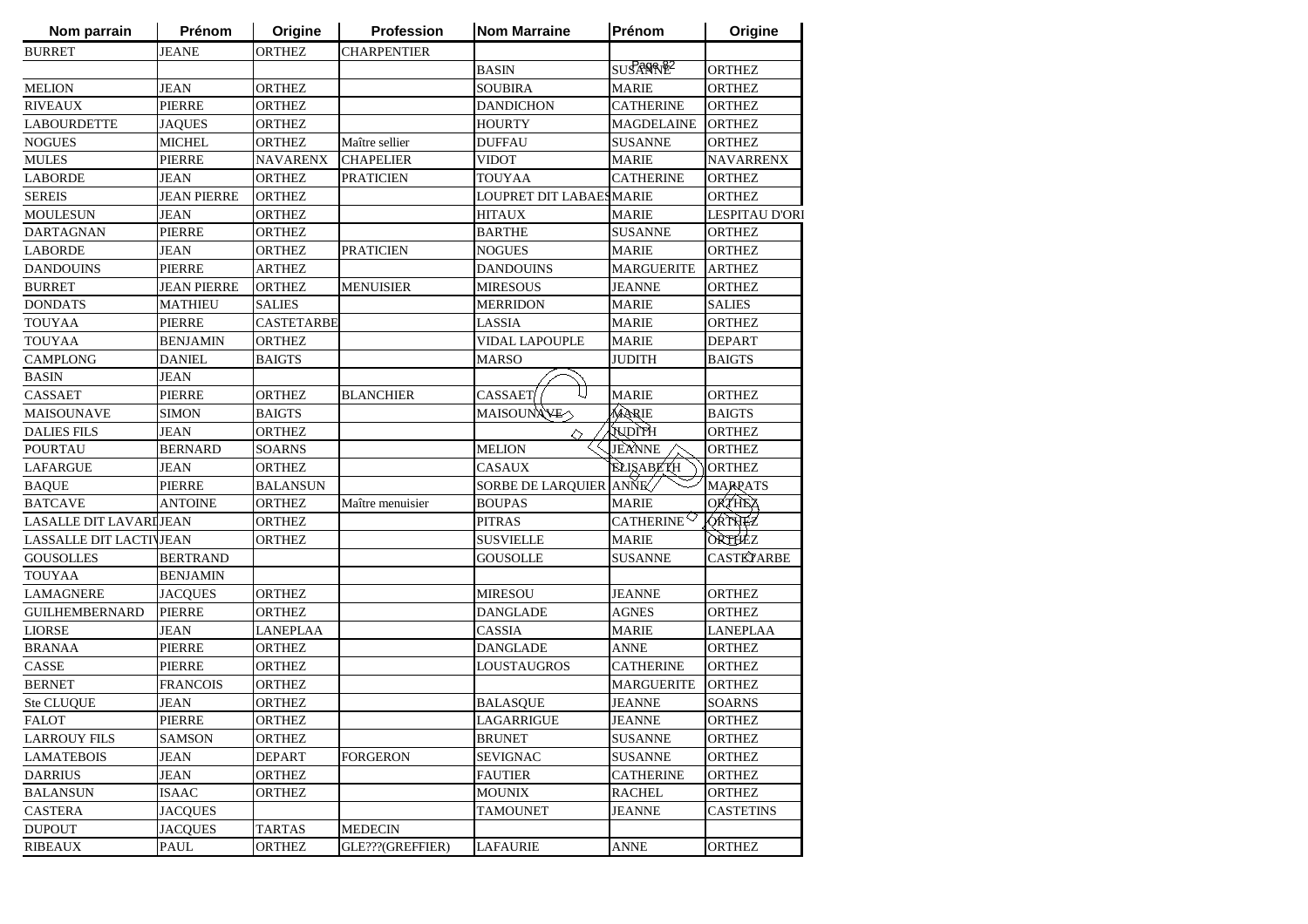| Nom parrain           | Prénom                     | Origine           | <b>Profession</b>       | <b>Nom Marraine</b>      | Prénom            | Origine          |
|-----------------------|----------------------------|-------------------|-------------------------|--------------------------|-------------------|------------------|
| <b>LACANNE</b>        | <b>PIERRE</b>              | <b>MASLACQ</b>    |                         | <b>LACANNE</b>           | <b>JEANNE</b>     | MASLACQ          |
| <b>LARROUY</b>        | <b>SAMSON</b>              | <b>ORTHEZ</b>     |                         | <b>PITRAS</b>            | MARPER 83         | <b>ORTHEZ</b>    |
| <b>SERRES</b>         | <b>PIERRE</b>              | <b>ORTHEZ</b>     |                         | <b>LESPARDA</b>          | <b>JUDITH</b>     | <b>DEPART</b>    |
| <b>LABORDE</b>        | JEAN                       | <b>ORTHEZ</b>     |                         | <b>LICHIGARAY</b>        | <b>MARGUERITE</b> | <b>ORTHEZ</b>    |
| <b>MONQUASSIN</b>     | <b>GUILHAUMES</b>          | <b>ORTHEZ</b>     |                         | <b>DURAN</b>             | <b>MARIE</b>      | <b>ORTHEZ</b>    |
| COULOUME              | <b>PIERRE</b>              | <b>ORTHEZ</b>     | <b>CHARPENTIER</b>      | <b>COULOUME</b>          | <b>JEANNE</b>     | <b>ORTHEZ</b>    |
| <b>LICHIGARAY</b>     | <b>PIERRE</b>              | <b>ORTHEZ</b>     | <b>AVOCAT</b>           | CARSUSAN                 | <b>MAGDELAINE</b> | <b>ORTHEZ</b>    |
| <b>LACOSTE</b>        | <b>PIERRE</b>              | <b>ORTHEZ</b>     | <b>TANNEUR</b>          | <b>GUILHEMBERNARD</b>    | <b>MARIE</b>      | <b>ORTHEZ</b>    |
| <b>CASAUX</b>         | JEAN                       | <b>ORTHEZ</b>     |                         | <b>HOURN</b>             | <b>MAGDELIME</b>  | <b>ORTHEZ</b>    |
| LABAIG                | <b>JEAN PIERRE</b>         | <b>ORTHEZ</b>     |                         | LABAIG                   | <b>ANNE</b>       | <b>ORTHEZ</b>    |
| <b>GUILHEMBERNARD</b> | <b>DANIEL</b>              | <b>ORTHEZ</b>     |                         | <b>LABOURDETTE</b>       | <b>MAGDELAINE</b> | <b>ORTHEZ</b>    |
| <b>ROUTE</b>          | PIERRE                     | <b>CASTETARBE</b> |                         | SERREMAGNA               | <b>JEANNE</b>     | <b>St GIRONS</b> |
|                       |                            |                   |                         | <b>CASAUX</b>            | <b>ELISABETH</b>  | <b>ORTHEZ</b>    |
| <b>MESPLES</b>        | JEAN                       | <b>ORTHEZ</b>     |                         | <b>GARDERES DITTE DE</b> | <b>MARIE</b>      | <b>ORTHEZ</b>    |
| <b>RIBEAUX</b>        | <b>PAUL</b>                | <b>ORTHEZ</b>     | <b>GREFFIER</b>         |                          |                   |                  |
| <b>LABORDE LE BON</b> | <b>DANIEL</b>              | <b>ORTHEZ</b>     |                         | <b>LABORDE LE BON</b>    | <b>MARTHE</b>     | <b>ORTHEZ</b>    |
| <b>GUILHEMTO</b>      | SAMUEL                     | <b>ORTHEZ</b>     | <b>PRATICIEN</b>        | LICHIGARAY               | <b>GRACY</b>      | <b>ORTHEZ</b>    |
| <b>DABBADIE</b>       | <b>JACQUES</b>             | <b>ORTHEZ</b>     |                         | <b>DABBADIE</b>          | <b>MARIE</b>      | <b>ORTHEZ</b>    |
| <b>DAUGA</b>          | <b>PIERRE</b>              | <b>ORTHEZ</b>     | <b>MARCHAND</b>         | <b>CARSUSAN</b>          | <b>SUSANNE</b>    | <b>ORTHEZ</b>    |
| POEY HOSTE            | <b>JEAN</b>                | <b>ORTHEZ</b>     |                         | U<br>CROHARER            | <b>JEANNE</b>     | <b>ORTHEZ</b>    |
| <b>GOSSE</b>          | PIERRE                     | <b>HENDAYE</b>    | <b>MARCHAND</b>         | <b>LADOUSSE</b>          | GRASSIETTE        | <b>ORTHEZ</b>    |
| <b>TOUYAA</b>         | <b>JEAN JACQUES ORTHEZ</b> |                   | CURE DE LANNEPLAATOUYAA | $\Diamond$               | MARIÈ             | <b>ORTHEZ</b>    |
| <b>GUILHEMBERNARD</b> | <b>PIERRE</b>              | <b>ORTHEZ</b>     |                         | GUILHEMBERNARD           | SUSANNE           | <b>ORTHEZ</b>    |
| <b>LABORDE</b>        | <b>JEAN</b>                | <b>ORTHEZ</b>     | <b>PRATICIEN</b>        | <b>TOUYAA</b>            | <b>GATHERINE</b>  | <b>ORTHEZ</b>    |
| <b>FORSANS</b>        | <b>JEAN</b>                | <b>SALLES</b>     |                         | <b>CASAUX</b>            | <b>ELIŠABETIF</b> | <b>ORTHEZ</b>    |
| <b>SARRAILH</b>       | JEAN                       | <b>ORTHEZ</b>     | <b>CORROYEUR</b>        | <b>CAPDEHOURBEIG</b>     | <b>MARIE</b>      | <b>ORTHEZ</b>    |
| <b>SEREIS</b>         | <b>JEAN</b>                | <b>ORTHEZ</b>     |                         | <b>LARMANOU</b>          | <b>JEANNE</b>     | QRTHEZ           |
| <b>LAFARGUE</b>       | <b>PIERRE</b>              | <b>ORTHEZ</b>     |                         | LAHERRERE                | <b>MARTHE</b>     | ORTHEZ           |
| <b>DUBOY</b>          | PIERRE                     | <b>ORTHEZ</b>     |                         | LAHERRERE                | <b>MARTHE</b>     | ORTHÉZ           |
| <b>LAPOSTERLE</b>     | JEAN                       | <b>ORTHEZ</b>     |                         | GUICHEBARON              | ANNE              | <b>ORTHEZ</b>    |
| <b>CAPDEHOURBEIG</b>  | <b>JEAN</b>                | <b>ORTHEZ</b>     |                         | <b>VIGNAU</b>            | <b>SUSANNE</b>    | <b>ORTHEZ</b>    |
| <b>BRANAA??</b>       | <b>JAQUES</b>              | <b>ORTHEZ</b>     |                         | MELION                   | <b>SUSANNE</b>    | <b>ORTHEZ</b>    |
| <b>CASENAVE</b>       | <b>DOMINIQUE</b>           | <b>ORTHEZ</b>     | <b>LABOUREUR</b>        | CASSE OU DUCASSE         | <b>MARIE</b>      | <b>ORTHEZ</b>    |
| <b>MANES</b>          | <b>PIERRE</b>              | <b>ORTHEZ</b>     |                         | <b>DARTAGNA</b>          | <b>FRANCOISE</b>  | <b>ORTHEZ</b>    |
| POEY FILS             | PIERRE                     | <b>ORTHEZ</b>     |                         | <b>POEY</b>              | <b>MARGUERITE</b> | <b>ORTHEZ</b>    |
| <b>MURRET</b>         | PIERRE                     | <b>ORTHEZ</b>     |                         | <b>MENAUT</b>            | <b>ANNE</b>       | <b>ORTHEZ</b>    |
| <b>BADIERE</b>        | <b>JEAN BAPTISTHORTHEZ</b> |                   |                         | <b>LICHIGARAY</b>        | <b>MARIE</b>      | <b>ORTHEZ</b>    |
| <b>CRABIER</b>        | <b>PIERRE</b>              | <b>ORTHEZ</b>     |                         | <b>CRABIER</b>           | <b>MARIE</b>      | <b>ORTHEZ</b>    |
| <b>LAFITTE</b>        | ANDRE                      | <b>ORTHEZ</b>     |                         | LARROUY                  | MARIE             | SOARNS           |
| <b>DOZENX</b>         | <b>BERTRAND</b>            | ORTHEZ            | <b>NOBLE</b>            | <b>LARREIGLE</b>         | <b>MARIE</b>      | <b>ORTHEZ</b>    |
| LOURTET?              | <b>JEAN</b>                | <b>ORTHEZ</b>     |                         | <b>HOURTICQ</b>          | <b>JEANNE</b>     | <b>ORTHEZ</b>    |
| SOUVIRA???            | JEAN                       | <b>ORTHEZ</b>     | TAILLEUR D'HABITS       | <b>DARRIMON</b>          | <b>ANNE</b>       | <b>ORTHEZ</b>    |
| <b>TOUZAA</b>         | PIERRE                     | <b>CASTETARBE</b> |                         | <b>PRINCE</b>            | <b>ISABEAU</b>    |                  |
| <b>SEREIS</b>         | JEAN                       | ORTHEZ            |                         | LARMANOU                 | <b>CATHERINE</b>  | ORTHEZ           |
| St PAU                | <b>ETIENNE</b>             | <b>ORTHEZ</b>     | PROCUREUR AU SENEROYER  |                          | <b>SUSANNE</b>    | <b>ORTHEZ</b>    |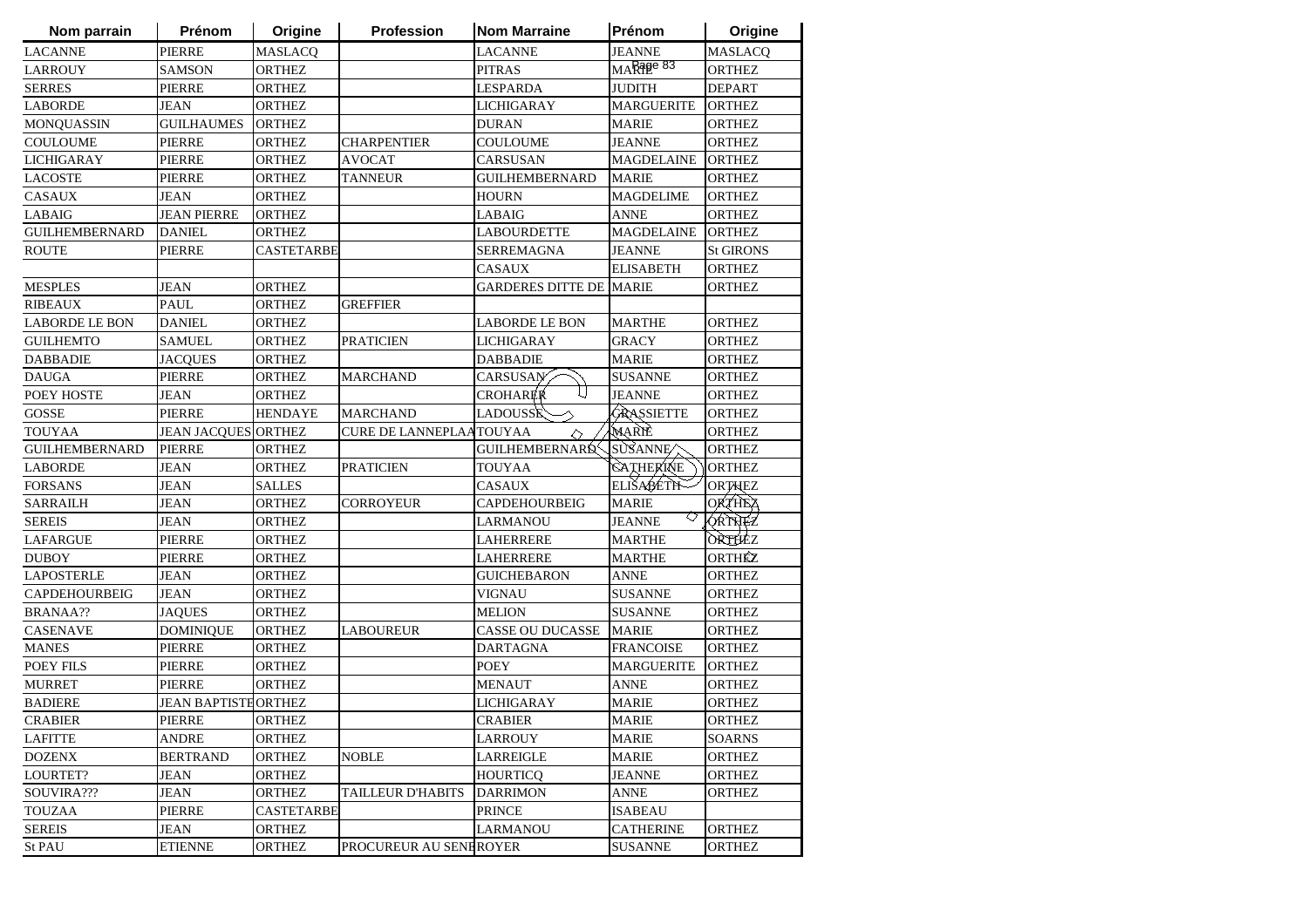| Nom parrain           | Prénom               | Origine         | Profession                         | <b>Nom Marraine</b>               | Prénom            | Origine           |
|-----------------------|----------------------|-----------------|------------------------------------|-----------------------------------|-------------------|-------------------|
| <b>RIBEAUX</b>        | <b>PAUL</b>          | <b>ORTHEZ</b>   |                                    | <b>RIBEAUX</b>                    | <b>MARIE</b>      | <b>ORTHEZ</b>     |
| <b>CASALIS</b>        | <b>JEAN PAUL</b>     |                 | <b>PRETRE</b>                      | <b>LUBEGT</b>                     | SUS ANNE          |                   |
|                       |                      |                 |                                    | <b>DANGLADE</b>                   | <b>JEANNE</b>     | <b>ORTHEZ</b>     |
|                       |                      |                 |                                    | LICHIGARAY SARRAB MARIE           |                   | <b>ORTHEZ</b>     |
| <b>MASCARAS</b>       | <b>JEAN</b>          |                 |                                    | <b>CASTETS</b>                    | <b>MARIE</b>      | <b>ORTHEZ</b>     |
| <b>LABOURDETTE</b>    | <b>JEAN</b>          |                 |                                    | <b>HOURTY</b>                     | <b>JEANNE</b>     | <b>ORTHEZ</b>     |
| <b>GACHET</b>         | <b>JACQUES</b>       |                 |                                    | <b>GACHET</b>                     | <b>MARIE</b>      |                   |
| <b>CAPDEHOURBEIGT</b> | <b>JEAN</b>          |                 | BENOIT DE L'EGLISE                 | <b>DUFFAU</b>                     | <b>JEANNE</b>     | <b>ORTHEZ</b>     |
| <b>LABORDE</b>        | PIERRE               |                 | <b>MARCHAND</b>                    | <b>PEIREIGNE</b>                  | <b>CATHERINE</b>  | <b>ORTHEZ</b>     |
| <b>CAMESCASSE</b>     | <b>PIERRE</b>        | <b>ORTHEZ</b>   |                                    | <b>MIRASSOU</b>                   | <b>JEANNE</b>     | <b>ORTHEZ</b>     |
| <b>VIELLENAVE</b>     | JEAN                 |                 |                                    | <b>St UBERY</b>                   | <b>JEANNE</b>     | <b>MESPLEDE</b>   |
| <b>TRON</b>           | JEAN                 |                 | Métayer à Morlanne??               | LACABANE                          | <b>ANNE</b>       | <b>CASTETARBE</b> |
| <b>FORCATERE</b>      | JEAN                 | <b>ORTHEZ</b>   | MARCHAND                           | LAPUYADE                          | JEANNE            | <b>ORTHEZ</b>     |
| <b>MENVIELLE</b>      | <b>BERNARD</b>       |                 |                                    | <b>HOURTIIOUS</b>                 | <b>CATHERINE</b>  | LANNEPLAA         |
| <b>LUCAT</b>          | <b>JEAN</b>          |                 | <b>JURAT</b>                       | <b>LUCAT</b>                      | <b>JEANNE</b>     |                   |
| <b>DAUGA</b>          | <b>MATHIEU</b>       |                 | <b>MARCHAND</b>                    | <b>BASIN DITE FOURCAT SUSANNE</b> |                   | <b>ORTHEZ</b>     |
| <b>LUCAT</b>          | JEAN                 | <b>ORTHEZ</b>   |                                    | <b>DUHOUR</b>                     | <b>MAGDELAINE</b> | <b>ORTHEZ</b>     |
| <b>MACERY</b>         | <b>PIERRE</b>        | <b>ORTHEZ</b>   |                                    | <b>LAMANETTE</b>                  | <b>JEANNE</b>     | <b>ORTHEZ</b>     |
| <b>CAPDEHOURBEIGT</b> | <b>HENRY</b>         |                 |                                    | <b>SERRAIL</b>                    | <b>JEANNE</b>     | <b>ORTHEZ</b>     |
| <b>DARGET</b>         | ISAAC                |                 |                                    | L)<br><b>SAGE</b>                 | <b>JEANNE</b>     | <b>SOARNS</b>     |
| <b>CAPDEHOURBEGT</b>  | <b>JEAN</b>          |                 | <b>BENOIT DE L'EGLISE D'ORTHEZ</b> |                                   |                   |                   |
| <b>SERRES</b>         | <b>PIERRE</b>        | <b>DEPART</b>   |                                    | <b>SERRES</b><br>◇                | CATHERINE         | <b>DEPART</b>     |
| <b>MALECHEQ</b>       | <b>JEAN BERTRAND</b> |                 | <b>CHANTRE</b>                     | <b>LARROUY</b>                    | MARIE             | <b>ORTHEZ</b>     |
| <b>POEY</b>           | <b>PIERRE</b>        |                 |                                    | <b>POEY</b>                       | <b>MARGUERITE</b> | <b>ORTHEZ</b>     |
| <b>BASCOUERT</b>      | <b>JACQUES</b>       |                 |                                    | <b>RIBEAUX</b>                    | MARIE/            | <b>ORTHEZ</b>     |
| <b>BOURDIU</b>        | PIERRE               |                 |                                    | LARIESTE DE JACEAC SUSANNE        |                   |                   |
| RIBEAS?               | PIERRE               |                 | Maître cordonnier                  | <b>BROUSSES</b>                   | <b>JEANNE</b>     | ORTHEZ            |
| <b>DABBADIE</b>       | <b>BERNARD</b>       |                 | <b>TIREUR DE LAINE</b>             | LAMOTHE                           | <b>FRANCOISE</b>  | ORTHEZ            |
| LICHIGARAY CRIQUI     |                      |                 | <b>JURAT</b>                       | <b>LASSALLE</b>                   | <b>CLEONICE</b>   | ◇                 |
| <b>LAINS</b>          | <b>SAMUEL</b>        |                 |                                    | LAINS                             | <b>MARGUERITE</b> |                   |
| <b>DARROUSSES</b>     | <b>BERNARD</b>       | <b>ORTHEZ</b>   |                                    | <b>MANES</b>                      | <b>JEANNE</b>     | <b>ORTHEZ</b>     |
| <b>PETRIAT</b>        | JEAN                 |                 |                                    | <b>DAUBAIGNA</b>                  | <b>MARIE</b>      |                   |
| <b>CASTAIN</b>        | <b>BERNARD</b>       |                 |                                    | <b>DARQUISTADES</b>               | <b>MARIE</b>      |                   |
| <b>LESCAMELA</b>      | <b>BERTRAND</b>      |                 | Maître perruquier                  | <b>NOGUES</b>                     | <b>JEANNE</b>     | PAU               |
| <b>BAREITS</b>        | <b>JEAN</b>          |                 |                                    | <b>LABORDE</b>                    | <b>JEANNE</b>     | Ste SUZANNE       |
| <b>CASSIERES</b>      | <b>JEAN</b>          | <b>BORDES</b>   |                                    |                                   |                   |                   |
| <b>BOURROUIL</b>      | <b>JACQUES</b>       | <b>CASTETIS</b> |                                    | <b>Ste CLUQUE</b>                 | <b>MARIE</b>      | <b>ORTHEZ</b>     |
| LANUSSE               | <b>JEAN</b>          |                 |                                    | <b>LABORDETTE</b>                 | <b>ANNE</b>       | <b>ORTHEZ</b>     |
| <b>CAPDEHOURBEGT</b>  | JEAN                 |                 | <b>BENOIT DE L'EGLISE</b>          | <b>LAMAISON</b>                   | <b>MARIE</b>      |                   |
| <b>LAFARGUE</b>       | <b>DOMINIQUE</b>     |                 |                                    | <b>CHESE</b>                      | <b>JEANNE</b>     | <b>ORTHEZ</b>     |
| PITRAS                | <b>JOSEPH</b>        |                 |                                    | <b>PITRAS</b>                     | <b>MARIE</b>      | <b>ORTHEZ</b>     |
| <b>NEBOUT</b>         | <b>PIERRE</b>        |                 |                                    | <b>MAUVESIN</b>                   | <b>MARIE</b>      | ORTHEZ            |
| CAPDEHOURBEIGT        | JEAN                 |                 | <b>BENOIT DE L'EGLISE</b>          | <b>LUCAT</b>                      | <b>JEANNE</b>     | ORTHEZ            |
| <b>LAHITTE</b>        | <b>JACOUES</b>       |                 |                                    | <b>LABORDE</b>                    | MARIE             | ORTHEZ            |
| TOUYAA                | <b>JEAN</b>          | <b>ARANCE</b>   |                                    | <b>LICHIGARAY</b>                 | <b>MARGUERITE</b> |                   |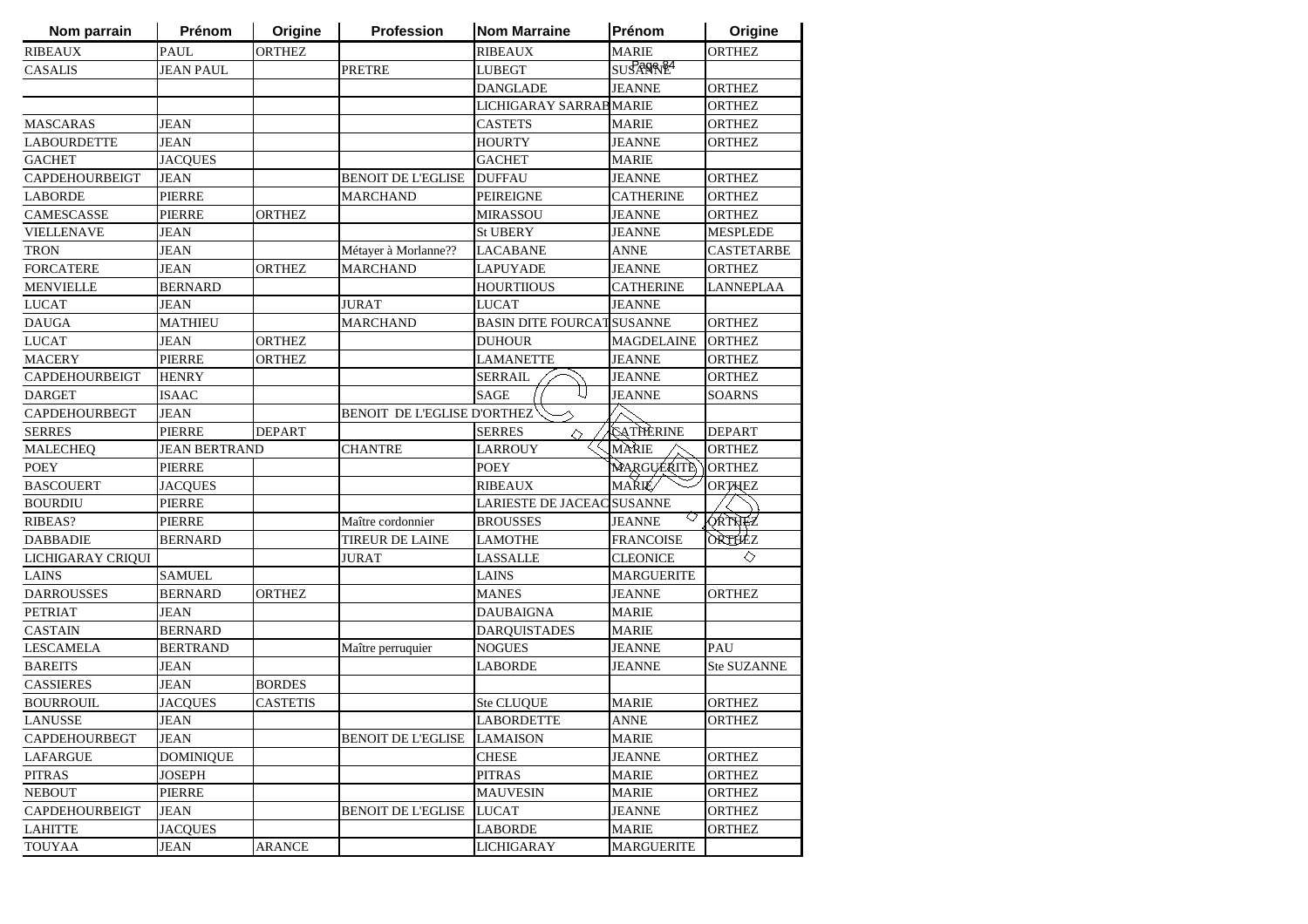| Nom parrain              | Prénom               | Origine       | Profession                       | <b>Nom Marraine</b>    | Prénom                                       | Origine          |
|--------------------------|----------------------|---------------|----------------------------------|------------------------|----------------------------------------------|------------------|
| <b>BADIERE</b>           | <b>PAUL</b>          | <b>ORTHEZ</b> | AVOCAT A LA COUR                 | LICHIGARAY CAUNEI ANNE |                                              | <b>ORTHEZ</b>    |
| <b>LADOUCE</b>           | <b>JEAN BAPTISTE</b> |               |                                  | <b>FOURCADE</b>        | MARage 85                                    |                  |
|                          |                      |               |                                  | <b>DUFFAU</b>          | <b>ANGELIQUE</b>                             | <b>ORTHEZ</b>    |
| <b>DARETTE</b>           | JEAN                 | <b>ORTHEZ</b> |                                  | <b>POMARIN</b>         | <b>MARIE</b>                                 | <b>ORTHEZ</b>    |
| <b>LABORDE</b>           | <b>JEAN</b>          |               | <b>PRATICIEN</b>                 | <b>TOUYAA</b>          | <b>CATHERINE</b>                             | <b>ORTHEZ</b>    |
| <b>FEUGAS</b>            | <b>LOUIS</b>         |               |                                  | <b>HOURTY</b>          | <b>ANNE</b>                                  | <b>ORTHEZ</b>    |
| <b>PITRAS</b>            | <b>BERNARD</b>       |               |                                  | <b>LESPARDA</b>        | <b>ANNE</b>                                  | <b>DEPART</b>    |
| <b>LABORDE</b>           | <b>JEAN</b>          |               |                                  | <b>LESPARDA</b>        | <b>ANNE</b>                                  | <b>DEPART</b>    |
| <b>SERRAIL</b>           | <b>PIERRE</b>        | <b>DEPART</b> |                                  | PIULE??                | <b>ANNE</b>                                  |                  |
| <b>TOUYAA</b>            | <b>BENJAMIN</b>      | <b>ORTHEZ</b> | <b>CORROYEUR</b>                 |                        |                                              |                  |
| <b>BURRET</b>            | <b>JEAN PIERRE</b>   |               | <b>MENUISIER</b>                 |                        |                                              |                  |
| <b>LICHIGARAY</b>        | <b>JACQUES</b>       | <b>ORTHEZ</b> | LIEUTENANT DE MAIFPRUER          |                        | <b>BARTHELEMIE ORTHEZ</b>                    |                  |
| <b>SEREIS</b>            | JEAN                 |               |                                  | <b>LAGARRIGUE</b>      | <b>JEANNE</b>                                | <b>ORTHEZ</b>    |
|                          |                      |               |                                  | LICHIGARAY PAUL        | <b>MARIE</b>                                 | <b>ORTHEZ</b>    |
| <b>TESTEVIN</b>          | PIERRE               |               |                                  | TESTEVIN               | LOUISE                                       |                  |
|                          |                      |               |                                  | <b>HARIO</b>           | <b>MARTHE</b>                                | <b>ORTHEZ</b>    |
| <b>LANUSSE</b>           | <b>PIERRE</b>        |               | <b>TISSERAN</b>                  | <b>LANUSSE</b>         | <b>ANNE</b>                                  | <b>ORTHEZ</b>    |
| <b>CASALET</b>           | <b>JEAN</b>          |               | Maître chirurgien                | <b>SARTOU</b>          | ANNE                                         | <b>MOUMAS</b>    |
| <b>MASCARAS</b>          | <b>JEAN</b>          | <b>ORTHEZ</b> | <b>MARECHAL FERRANT</b>          |                        |                                              |                  |
| <b>LARTIGUE DIT CLUS</b> | <b>JEAN</b>          |               |                                  | <b>SARRAIL</b>         | <b>JEANNE</b>                                | <b>LANNEPLAA</b> |
| <b>LANUSSE</b>           | JEAN                 |               | Maître chirurgien                | DARQUISLADE            | MARIE                                        | <b>ORTHEZ</b>    |
| <b>LARROUY</b>           | <b>SAMSON</b>        |               | <b>MARCHAND</b>                  | CARSUSAN<br>◇          | MAGDELAINE                                   | <b>ORTHEZ</b>    |
| <b>PEIRONETTE</b>        | <b>DAVID</b>         |               | <b>VIGNERON</b>                  | <b>LABARRAQUE</b>      | JEANNE                                       | <b>ORTHEZ</b>    |
| <b>VIGNAU</b>            | <b>PIERRE</b>        | <b>ORTHEZ</b> |                                  |                        |                                              |                  |
| <b>PITRAS</b>            | <b>BERNARD</b>       | <b>DEPART</b> |                                  |                        |                                              |                  |
| <b>LABORDE</b>           | <b>JOSEPH</b>        |               | Maître sellier                   | <b>LABORDE</b>         |                                              |                  |
| CASEMAIOR                | <b>JEAN</b>          |               |                                  | <b>CASSAET</b>         | CATHERINE <sup><math>\heartsuit</math></sup> | <b>ORTHEZ</b>    |
| <b>RACHOU</b>            | <b>PIERRE</b>        |               |                                  | <b>FORCADE</b>         | <b>JEANNE</b>                                | ORTHEZ           |
| <b>MASCARAS</b>          | <b>JEAN</b>          | <b>ORTHEZ</b> | MARECHAL FERRANT                 |                        |                                              | ◇                |
| <b>LUCAT</b>             | <b>JEAN</b>          |               | <b>BOURGEOIS ET JURATFARGUES</b> |                        | <b>MARIE</b>                                 |                  |
| <b>CROHARE</b>           | <b>ETIENNE</b>       | LESPITAU      |                                  | <b>CASAUX</b>          | <b>ISABE</b>                                 | <b>ORTHEZ</b>    |
| <b>MAURY</b>             | PIERRE               |               |                                  | <b>MAURY</b>           | <b>MARIE</b>                                 | <b>ORTHEZ</b>    |
| <b>MEDELON</b>           | <b>JEAN</b>          | PAU           |                                  | <b>DUBOSQ</b>          | <b>MARIE</b>                                 |                  |
| <b>BROCA</b>             | PIERRE               | <b>ORTHEZ</b> |                                  | <b>LABORDE</b>         | <b>MARIE</b>                                 | <b>ORTHEZ</b>    |
| CAMESCASSE               | <b>ETIENNE</b>       |               |                                  | MORLASCU??             | <b>JEANNE</b>                                |                  |
| <b>DUPOY</b>             | <b>PIERRE</b>        | <b>ORTHEZ</b> |                                  | <b>FOURSANS</b>        | <b>SARA</b>                                  | <b>ORTHEZ</b>    |
| <b>PITRAS</b>            | <b>BERNARD</b>       | <b>DEPART</b> |                                  | <b>DUFFAU</b>          | <b>MARIE</b>                                 |                  |
| <b>SOUBIRA</b>           | JEAN                 | <b>ORTHEZ</b> | Maître tailleur                  |                        |                                              |                  |
| FAURAS                   | <b>JACQUES</b>       |               | <b>BOUCHER</b>                   | <b>PITRAS</b>          | <b>MARIE</b>                                 | <b>ORTHEZ</b>    |
| <b>LABORDE</b>           | <b>JOSEPH</b>        |               | Maître sellier                   |                        |                                              |                  |
| LAGRAVE                  | <b>BERTRAND</b>      |               |                                  | <b>LAGRAVE</b>         | <b>CATHERINE</b>                             | <b>NAVARRENX</b> |
| <b>SERRES</b>            | PIERRE               |               | <b>CABARETIER</b>                | <b>LALOUBERE</b>       | <b>JUDITH</b>                                | <b>DEPART</b>    |
| <b>LOMPRE</b>            | <b>FRANCOIS</b>      |               |                                  | <b>LOMPRE</b>          | <b>ANNE</b>                                  | <b>ORTHEZ</b>    |
|                          |                      |               |                                  | <b>SEVIGNAC</b>        | <b>SUSANNE</b>                               |                  |
| <b>MASCARAS</b>          | JEAN                 | <b>ORTHEZ</b> |                                  | <b>MASCARAS</b>        | <b>MARTHE</b>                                | <b>ORTHEZ</b>    |